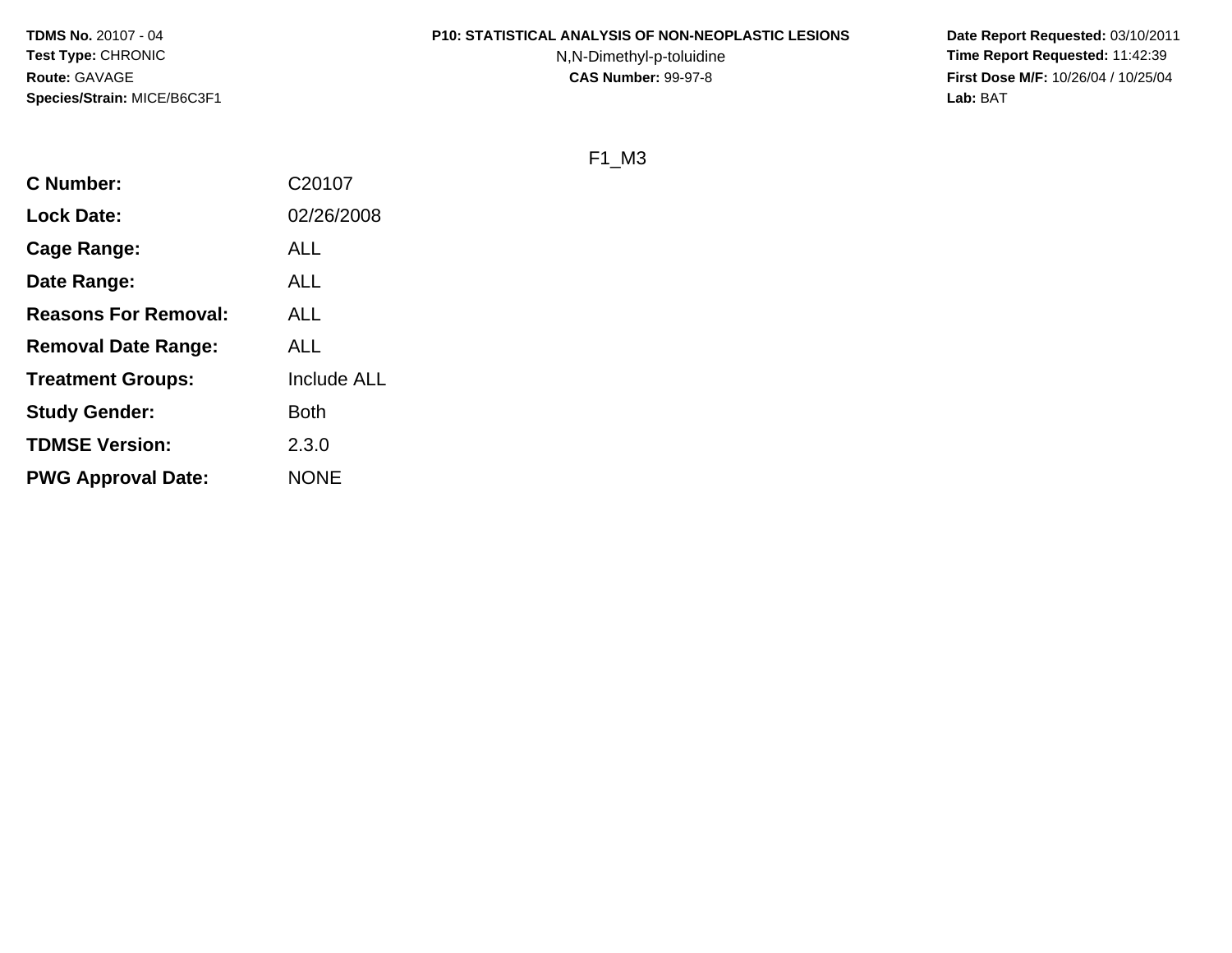N,N-Dimethyl-p-toluidine

 **Date Report Requested:** 03/10/2011 **Time Report Requested:** 11:42:39 **First Dose M/F:** 10/26/04 / 10/25/04 Lab: BAT **Lab:** BAT

#### **SUMMARY OF STATISTICALLY SIGNIFICANT (P<=.05) RESULTS IN THE ANALYSIS OF N,N-DIMETHYL-P-TOLUIDINE**

#### **MALE MICE**

#### **Organ**

Bone Marroww<br>Atrophy Atrophy Atrophy Brain: Olfactory LobeEsophagus: Periesophageal TissueEye: Cornea**Heart** Islets, PancreaticKidneyy and the contract of the contract of the contract of the contract of the contract of the contract of the contract of the contract of the contract of the contract of the contract of the contract of the contract of the cont Liver

Liver: HepatocyteLung: Alveolar EpitheliumLung: AlveolusLymph Node, MesentericMesentery: Fate and the state of the state of the state of the state of the state of the state of the state of the state of the state of the state of the state of the state of the state of the state of the state of the state of the stat Nose

Nose: Glands, Respiratory Epithelium

Nose: Nasolacrimal DuctNose: Nervee Atrophy Nose: Olfactory Epithelium

Nose: Olfactory Epithelium, Glands

#### **Morphology**

 Atrophy Inflammation Inflammation MineralizationHyperplasia<br>Infarct Angiectasis Basophilic Focus Clear Cell Focus Eosinophilic FocusFatty Change Mixed Cell Focus**Pigmentation** e Hypertrophy Hyperplasia Infiltration Cellular Histiocyte Hyperplasia Lymphoid**Necrosis** Polyp, Inflammatory Dilatation Hyperplasia Metaplasia Respiratory Hyperplasia Regenerative Accumulation, Hyaline Droplet Metaplasia Respiratory**Necrosis** s Dilatation HyperplasiaMetaplasia Respiratory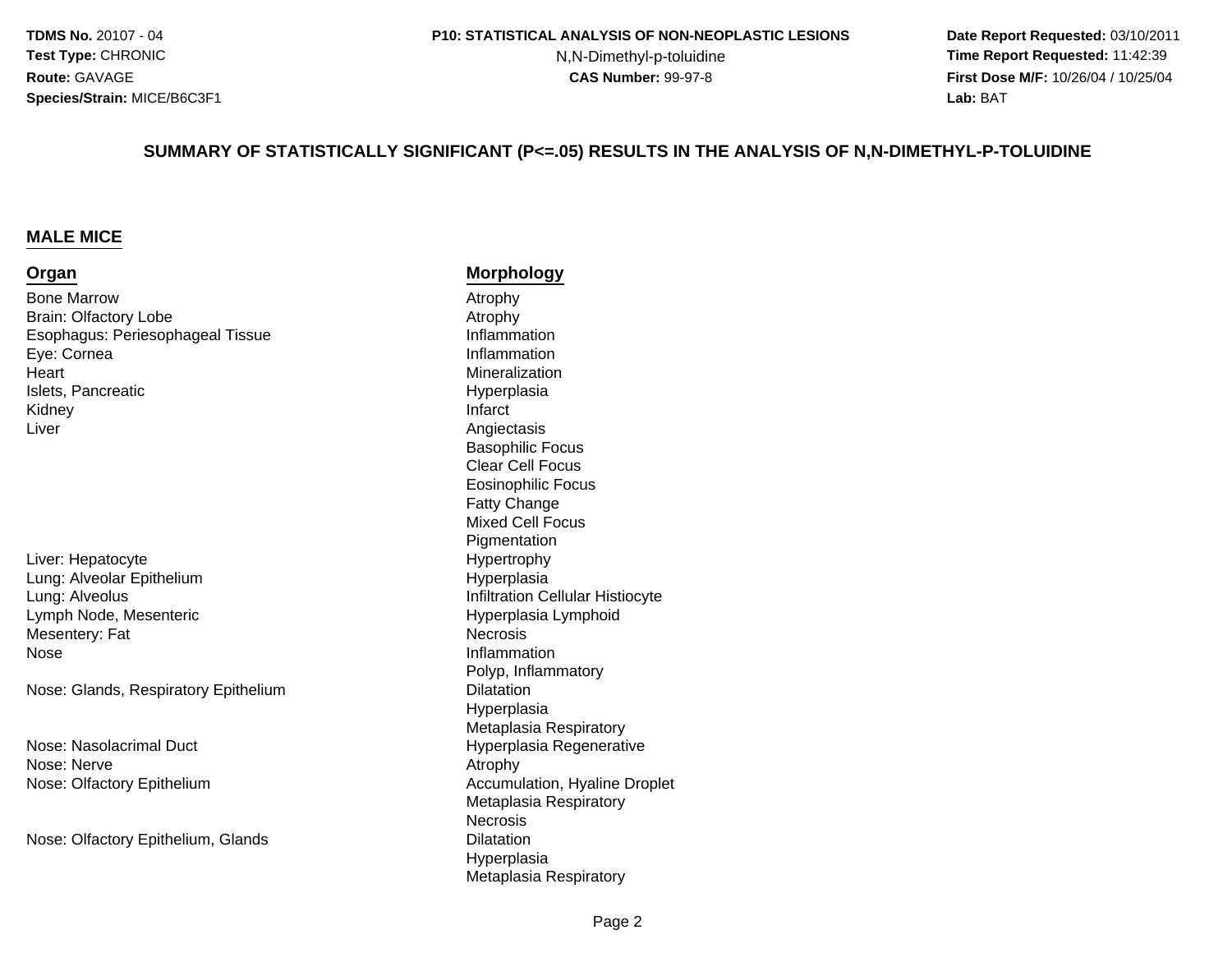#### **P10: STATISTICAL ANALYSIS OF NON-NEOPLASTIC LESIONS**

N,N-Dimethyl-p-toluidine

 **Date Report Requested:** 03/10/2011 **Time Report Requested:** 11:42:39 **First Dose M/F:** 10/26/04 / 10/25/04 Lab: BAT **Lab:** BAT

#### **SUMMARY OF STATISTICALLY SIGNIFICANT (P<=.05) RESULTS IN THE ANALYSIS OF N,N-DIMETHYL-P-TOLUIDINE**

Nose: Respiratory EpitheliumNose: Vomeronasal OrganSpleenn and the contract of the contract of the contract of the contract of the contract of the contract of the contra<br>Attraction of the contract of the contract of the contract of the contract of the contract of the contract of

Testes: Germinal EpitheliumThymuss and the contract of the contract of the contract of the contract of the contract of the contract of the contract of the contract of the contract of the contract of the contract of the contract of the contract of the cont

Toothh Dysplasia Urinary Bladder

#### **FEMALE MICE**

#### **Organ**

Adrenal MedullaBlood VesselBone MarrowBoneBrain: Olfactory LobeEye: CorneaHarderian Gland**Heart** Kidneyy and the contract of the contract of the contract of the contract of the contract of the contract of the contract of the contract of the contract of the contract of the contract of the contract of the contract of the cont

Liver

e **Hypertrophy** Liver: HepatocyteLiver: Oval CellLung: Alveolar EpitheliumLung: AlveolusLung: Bronchiole, Epithelium

 Hyperplasia Necrosis<br>Atrophy **Pigmentation** m Degeneration<br>Atrachy NecrosisDysplasia Calculus Gross Observation

#### **Morphology**

 Hyperplasia Inflammation Hyperplasia Fibro-osseous Lesion Atrophy Inflammation Hyperplasia MineralizationMineralizationr and the contract of the contract of the Basophilic Focus Clear Cell Focus Eosinophilic FocusFatty Change Inflammation ChronicMixed Cell FocusNecrosis Pigmentation Hyperplasia Hyperplasia Infiltration Cellular HistiocyteRegeneration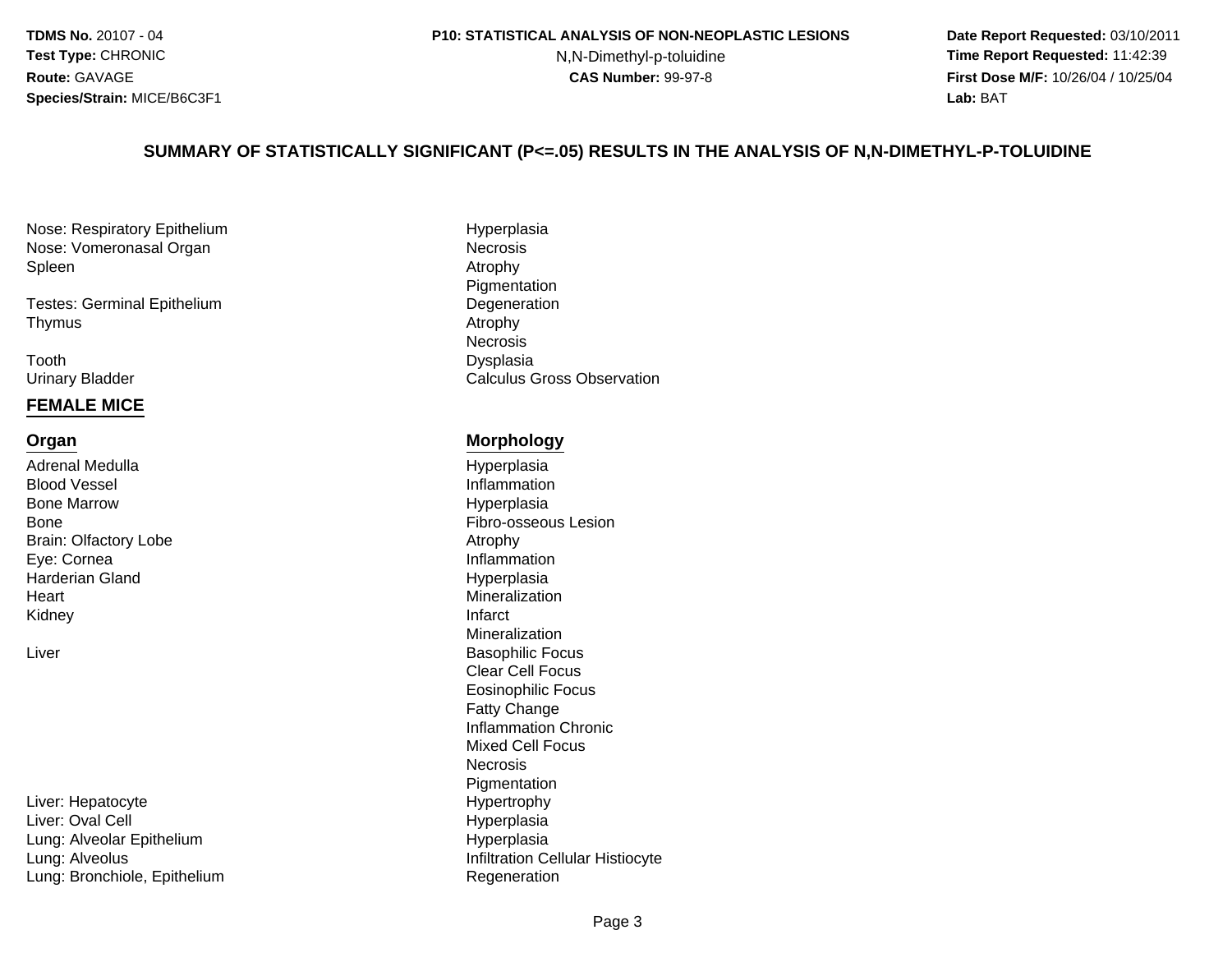N,N-Dimethyl-p-toluidine

 **Date Report Requested:** 03/10/2011 **Time Report Requested:** 11:42:39 **First Dose M/F:** 10/26/04 / 10/25/04 Lab: BAT **Lab:** BAT

#### **SUMMARY OF STATISTICALLY SIGNIFICANT (P<=.05) RESULTS IN THE ANALYSIS OF N,N-DIMETHYL-P-TOLUIDINE**

Lung: Bronchuss **Necrosis** Lung: Bronchus, EpitheliumLymph Node, Mandibular

Lymph Node, Mesenteric

NoseNose: Glands, Lateral WallNose: Glands, Respiratory Epithelium

Nose: Nasolacrimal DuctNose: Nervee Atrophy Nose: Olfactory Epithelium

Nose: Olfactory Epithelium, Glands

Nose: Respiratory Epithelium

Nose: Transitional EpitheliumNose: Vomeronasal Organ**Ovary** y and the contract of the contract of the contract of the contract of the contract of the contract of the contract of  $\mathcal{A}$ SpleenSpleen: Red Pulpp and a strong of the Atrophy Stomach, Forestomach

Stomach, Forestomach: EpitheliumThymusToothh Dysplasia<br>Dysplasia Uteruss Dilatation Uterus: Endometrium

**Regeneration**  Atrophy Hyperplasia Lymphoid Atrophy Hyperplasia Lymphoid Inflammation **Dilatation** m Dilatation<br>Dilatation Hyperplasia Metaplasia Respiratory Hyperplasia Regenerative Accumulation, Hyaline Droplet Metaplasia RespiratoryNecrosiss Dilatation Hyperplasia Metaplasia Respiratory Hyperplasia Hyperplasia RegenerativeNecrosis**Necrosis** m Necrosis<br>Necrosis Necrosis Necrosis<br>Atrophy Pigmentation<br>Atrophy Inflammation Ulcerm Hyperplasia<br>Hyperplasia Hyperplasia LymphoidHyperplasia Cystic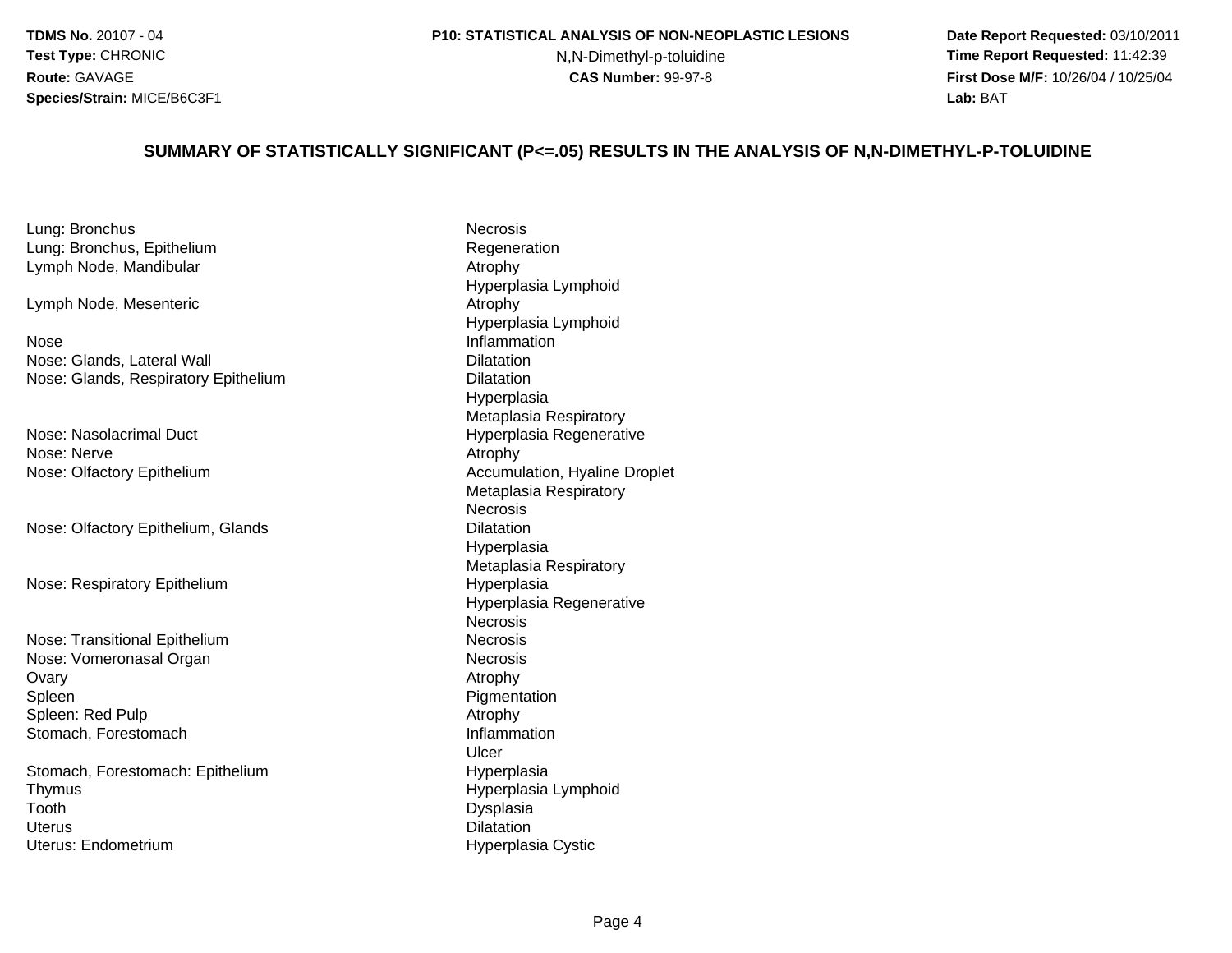**Date Report Requested:** 03/10/2011 **Time Report Requested:** 11:42:39 **First Dose M/F:** 10/26/04 / 10/25/04 Lab: BAT **Lab:** BAT

|                                      |          |          | <b>Males</b> |                 |  |
|--------------------------------------|----------|----------|--------------|-----------------|--|
| <b>DOSE</b>                          | 0 MG/KG  | 6 MG/KG  | 20 MG/KG     | <b>60 MG/KG</b> |  |
|                                      |          |          |              |                 |  |
| <b>Adrenal Cortex</b><br>Hypertrophy |          |          |              |                 |  |
| <b>LESION RATES</b>                  |          |          |              |                 |  |
| <b>OVERALL</b> (a)                   | 3/50(6%) | 3/50(6%) | 1/50(2%)     | 1/50(2%)        |  |
| POLY-3 RATE (b)                      | 3/42.79  | 3/45.25  | 1/42.68      | 1/44.58         |  |
| POLY-3 PERCENT (g)                   | 7%       | 6.6%     | 2.3%         | 2.2%            |  |
| <b>TERMINAL (d)</b>                  | 3/34(9%) | 3/36(8%) | 1/31(3%)     | 1/36(3%)        |  |
| <b>FIRST INCIDENCE</b>               | 730 (T)  | 730 (T)  | 730 (T)      | 730 (T)         |  |
| <b>STATISTICAL TESTS</b>             |          |          |              |                 |  |
| POLY <sub>3</sub>                    | P=0.197N | P=0.636N | P=0.306N     | P=0.290N        |  |
| <b>POLY 1.5</b>                      | P=0.198N | P=0.636N | P=0.298N     | P=0.290N        |  |
| POLY 6                               | P=0.197N | P=0.638N | P=0.315N     | $P = 0.291N$    |  |
| <b>COCH-ARM / FISHERS</b>            | P=0.202N | P=0.661N | P=0.309N     | P=0.309N        |  |
| MAX-ISO-POLY-3                       | P=0.242N | P=0.471N | P=0.154N     | P=0.148N        |  |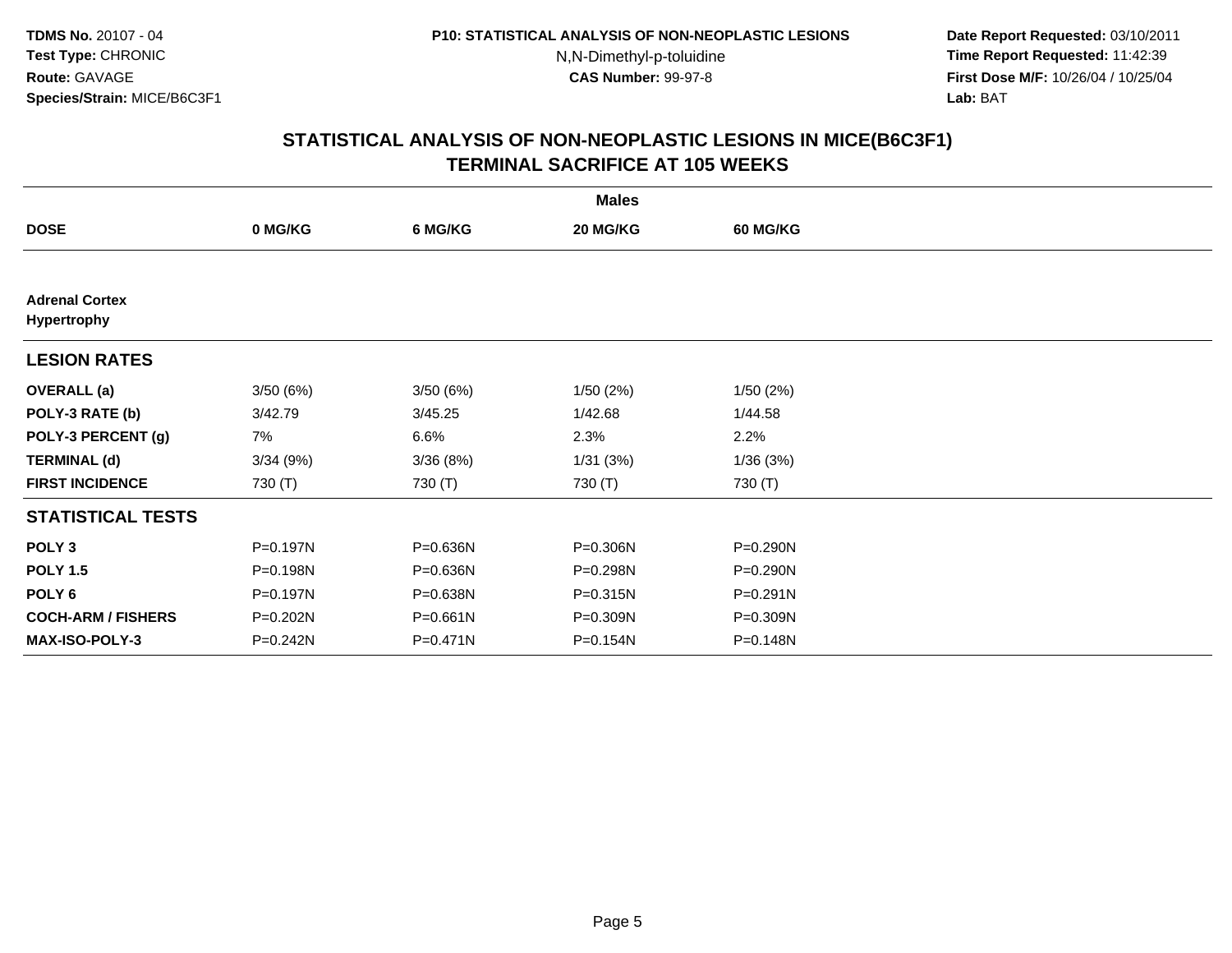N,N-Dimethyl-p-toluidine

 **Date Report Requested:** 03/10/2011 **Time Report Requested:** 11:42:39 **First Dose M/F:** 10/26/04 / 10/25/04 Lab: BAT **Lab:** BAT

| <b>Males</b>                             |          |                   |          |                   |  |  |  |
|------------------------------------------|----------|-------------------|----------|-------------------|--|--|--|
| <b>DOSE</b>                              | 0 MG/KG  | 6 MG/KG           | 20 MG/KG | 60 MG/KG          |  |  |  |
|                                          |          |                   |          |                   |  |  |  |
| <b>Adrenal Cortex</b><br><b>Necrosis</b> |          |                   |          |                   |  |  |  |
| <b>LESION RATES</b>                      |          |                   |          |                   |  |  |  |
| <b>OVERALL</b> (a)                       | 0/50(0%) | 0/50(0%)          | 0/50(0%) | 0/50(0%)          |  |  |  |
| POLY-3 RATE (b)                          | 0/42.79  | 0/45.25           | 0/42.68  | 0/44.58           |  |  |  |
| POLY-3 PERCENT (g)                       | 0%       | 0%                | 0%       | 0%                |  |  |  |
| <b>TERMINAL (d)</b>                      | 0/34(0%) | 0/36(0%)          | 0/31(0%) | 0/36(0%)          |  |  |  |
| <b>FIRST INCIDENCE</b>                   | $---$    | $\qquad \qquad -$ | ---      | $\qquad \qquad -$ |  |  |  |
| <b>STATISTICAL TESTS</b>                 |          |                   |          |                   |  |  |  |
| POLY <sub>3</sub>                        | (n)      | (n)               | (n)      | (n)               |  |  |  |
| <b>POLY 1.5</b>                          | (n)      | (n)               | (n)      | (n)               |  |  |  |
| POLY <sub>6</sub>                        | (n)      | (n)               | (n)      | (n)               |  |  |  |
| <b>COCH-ARM / FISHERS</b>                | (n)      | (n)               | (n)      | (n)               |  |  |  |
| MAX-ISO-POLY-3                           | (n)      | (n)               | (n)      | (n)               |  |  |  |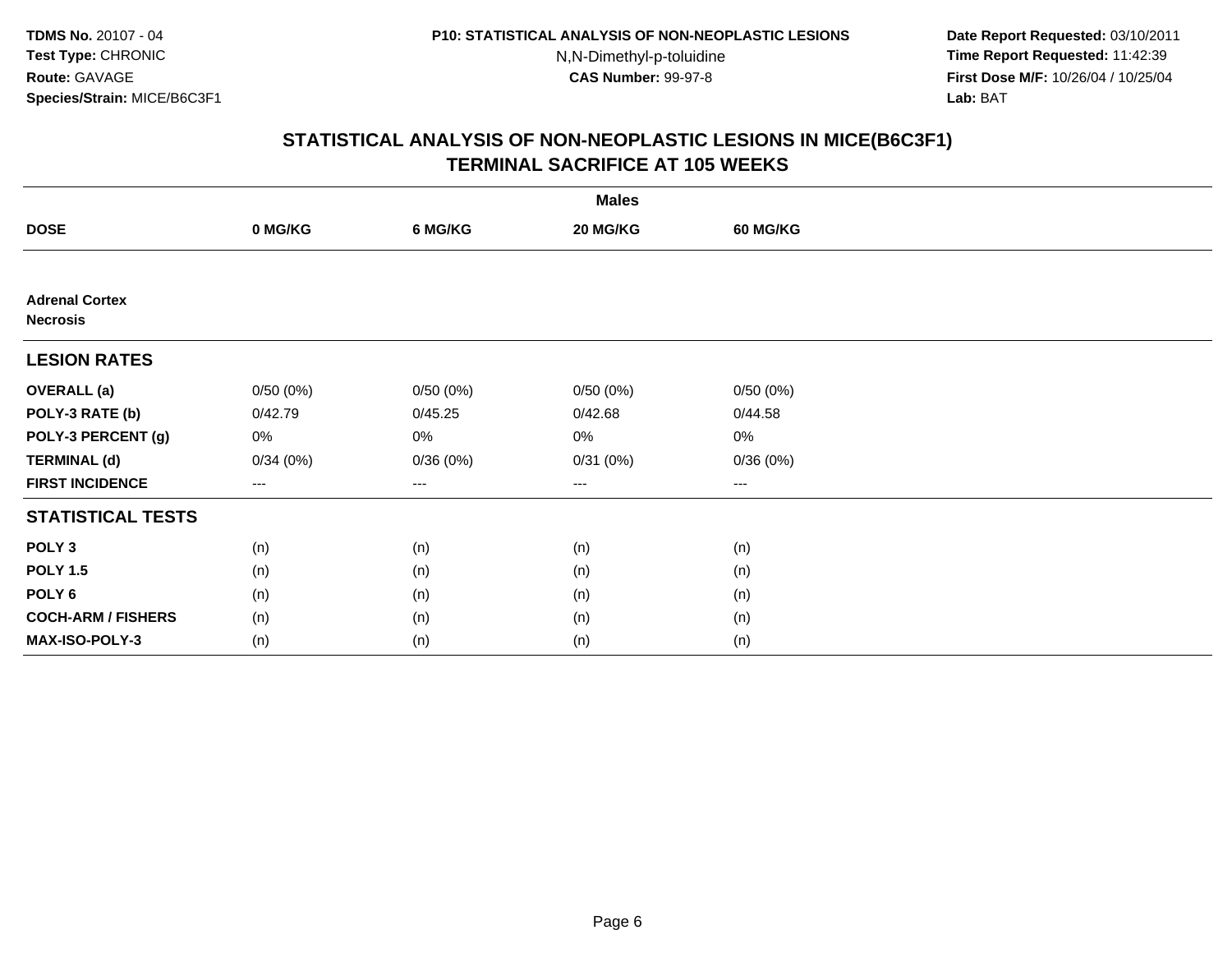N,N-Dimethyl-p-toluidine

 **Date Report Requested:** 03/10/2011 **Time Report Requested:** 11:42:39 **First Dose M/F:** 10/26/04 / 10/25/04 Lab: BAT **Lab:** BAT

| <b>Males</b>                          |           |          |          |          |  |  |  |
|---------------------------------------|-----------|----------|----------|----------|--|--|--|
| <b>DOSE</b>                           | 0 MG/KG   | 6 MG/KG  | 20 MG/KG | 60 MG/KG |  |  |  |
|                                       |           |          |          |          |  |  |  |
| <b>Adrenal Medulla</b><br>Hyperplasia |           |          |          |          |  |  |  |
| <b>LESION RATES</b>                   |           |          |          |          |  |  |  |
| <b>OVERALL</b> (a)                    | 1/50 (2%) | 0/50(0%) | 0/50(0%) | 1/50(2%) |  |  |  |
| POLY-3 RATE (b)                       | 1/43.26   | 0/45.25  | 0/42.68  | 1/44.58  |  |  |  |
| POLY-3 PERCENT (g)                    | 2.3%      | 0%       | 0%       | 2.2%     |  |  |  |
| <b>TERMINAL (d)</b>                   | 0/34(0%)  | 0/36(0%) | 0/31(0%) | 1/36(3%) |  |  |  |
| <b>FIRST INCIDENCE</b>                | 591       | $---$    | ---      | 730 (T)  |  |  |  |
| <b>STATISTICAL TESTS</b>              |           |          |          |          |  |  |  |
| POLY <sub>3</sub>                     | (n)       | (n)      | (n)      | (n)      |  |  |  |
| <b>POLY 1.5</b>                       | (n)       | (n)      | (n)      | (n)      |  |  |  |
| POLY <sub>6</sub>                     | (n)       | (n)      | (n)      | (n)      |  |  |  |
| <b>COCH-ARM / FISHERS</b>             | (n)       | (n)      | (n)      | (n)      |  |  |  |
| MAX-ISO-POLY-3                        | (n)       | (n)      | (n)      | (n)      |  |  |  |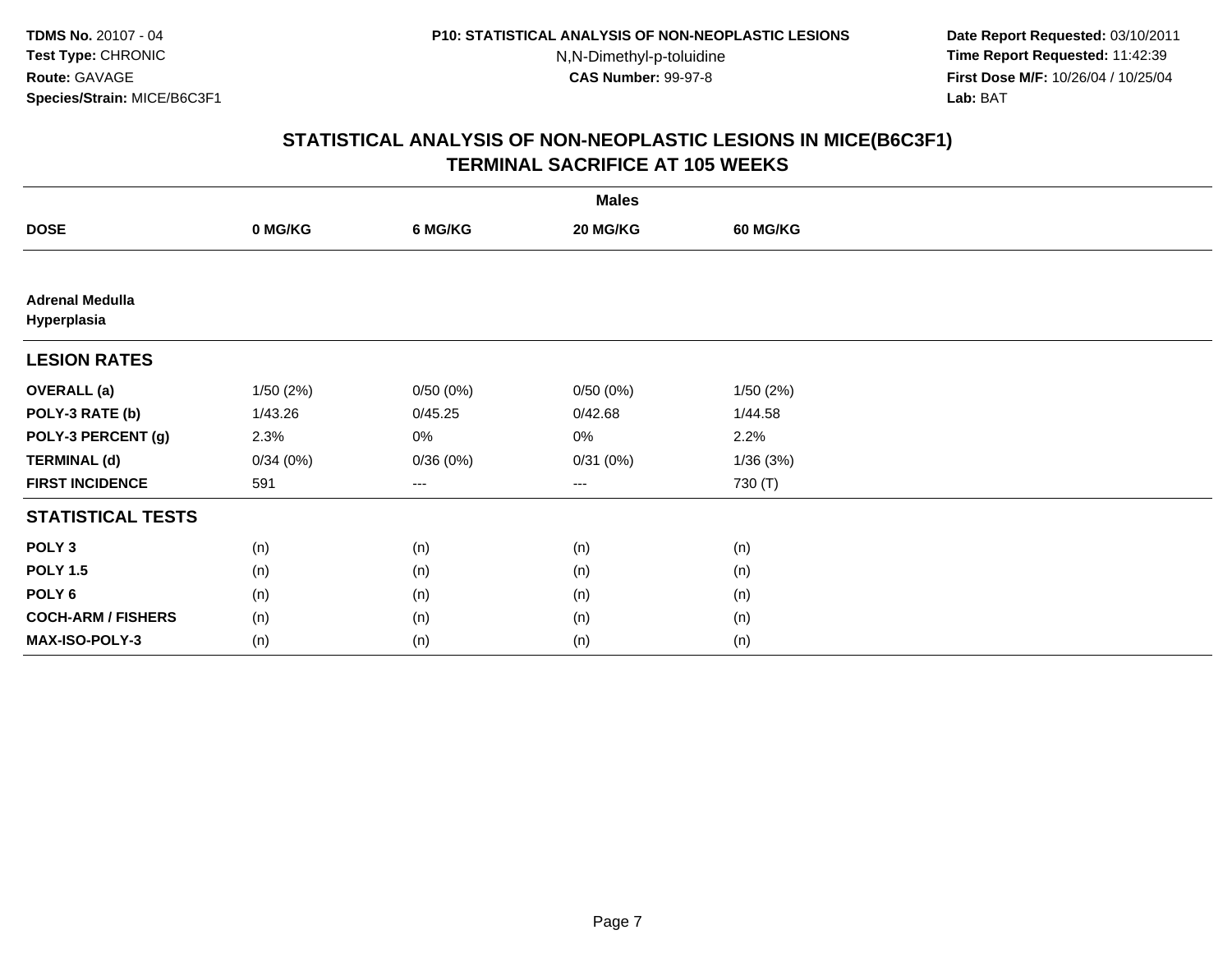N,N-Dimethyl-p-toluidine

 **Date Report Requested:** 03/10/2011 **Time Report Requested:** 11:42:39 **First Dose M/F:** 10/26/04 / 10/25/04 Lab: BAT **Lab:** BAT

| <b>Males</b>                        |          |          |          |          |  |  |  |
|-------------------------------------|----------|----------|----------|----------|--|--|--|
| <b>DOSE</b>                         | 0 MG/KG  | 6 MG/KG  | 20 MG/KG | 60 MG/KG |  |  |  |
|                                     |          |          |          |          |  |  |  |
| <b>Blood Vessel</b><br>Inflammation |          |          |          |          |  |  |  |
| <b>LESION RATES</b>                 |          |          |          |          |  |  |  |
| <b>OVERALL</b> (a)                  | 0/50(0%) | 0/50(0%) | 1/50(2%) | 0/50(0%) |  |  |  |
| POLY-3 RATE (b)                     | 0/42.79  | 0/45.25  | 1/42.68  | 0/44.58  |  |  |  |
| POLY-3 PERCENT (g)                  | 0%       | 0%       | 2.3%     | 0%       |  |  |  |
| <b>TERMINAL (d)</b>                 | 0/34(0%) | 0/36(0%) | 1/31(3%) | 0/36(0%) |  |  |  |
| <b>FIRST INCIDENCE</b>              | $---$    | $--$     | 730 (T)  | $---$    |  |  |  |
| <b>STATISTICAL TESTS</b>            |          |          |          |          |  |  |  |
| POLY <sub>3</sub>                   | (n)      | (n)      | (n)      | (n)      |  |  |  |
| <b>POLY 1.5</b>                     | (n)      | (n)      | (n)      | (n)      |  |  |  |
| POLY <sub>6</sub>                   | (n)      | (n)      | (n)      | (n)      |  |  |  |
| <b>COCH-ARM / FISHERS</b>           | (n)      | (n)      | (n)      | (n)      |  |  |  |
| <b>MAX-ISO-POLY-3</b>               | (n)      | (n)      | (n)      | (n)      |  |  |  |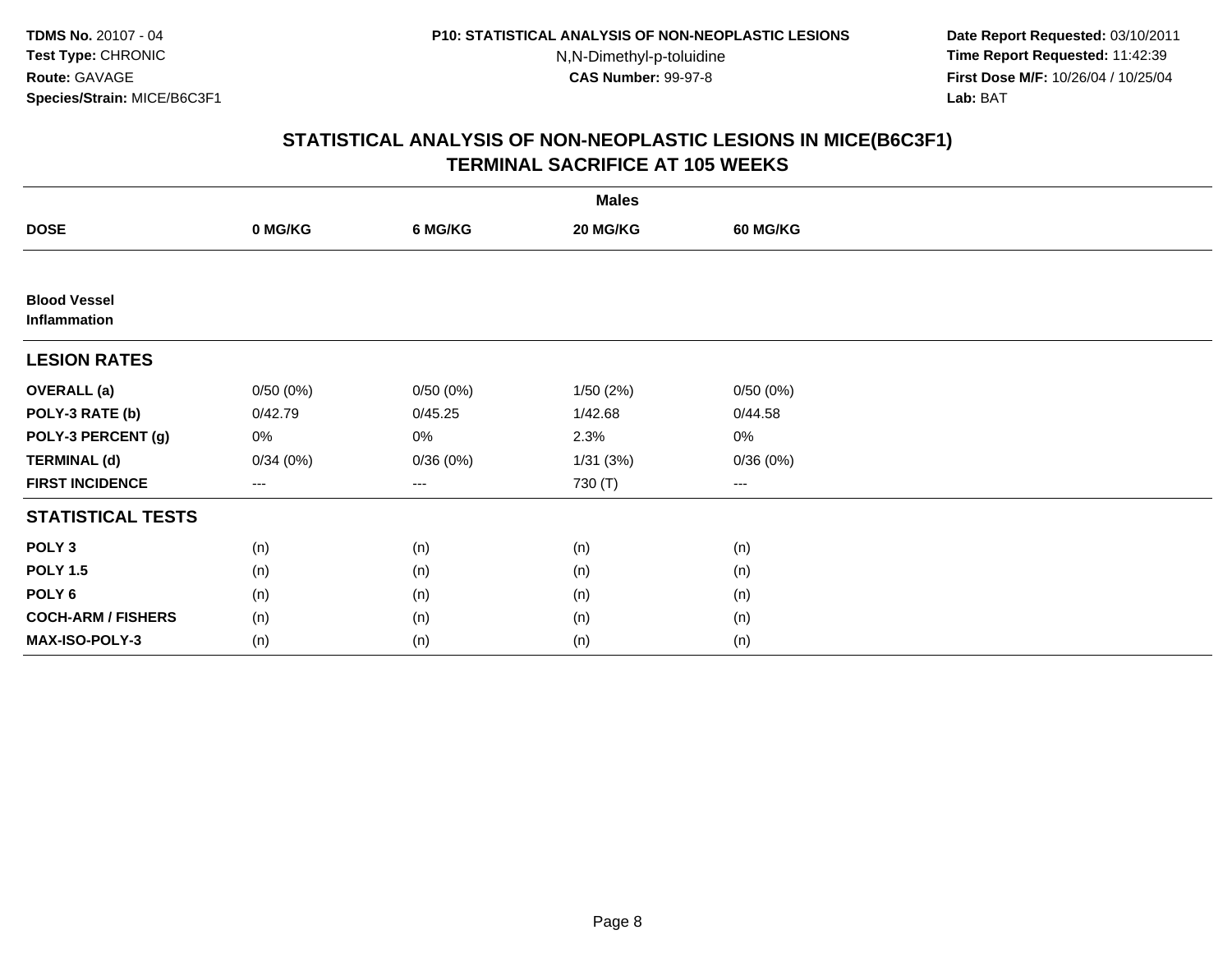**Date Report Requested:** 03/10/2011 **Time Report Requested:** 11:42:39 **First Dose M/F:** 10/26/04 / 10/25/04 Lab: BAT **Lab:** BAT

|                                      |              |              | <b>Males</b> |                        |  |
|--------------------------------------|--------------|--------------|--------------|------------------------|--|
| <b>DOSE</b>                          | 0 MG/KG      | 6 MG/KG      | 20 MG/KG     | <b>60 MG/KG</b>        |  |
|                                      |              |              |              |                        |  |
| <b>Bone Marrow</b><br><b>Atrophy</b> |              |              |              |                        |  |
| <b>LESION RATES</b>                  |              |              |              |                        |  |
| <b>OVERALL</b> (a)                   | 3/50(6%)     | 0/50(0%)     | 1/50(2%)     | 0/50(0%)               |  |
| POLY-3 RATE (b)                      | 3/44.85      | 0/45.25      | 1/42.87      | 0/44.58                |  |
| POLY-3 PERCENT (g)                   | 6.7%         | 0%           | 2.3%         | 0%                     |  |
| <b>TERMINAL (d)</b>                  | 0/34(0%)     | 0/36(0%)     | 0/31(0%)     | 0/36(0%)               |  |
| <b>FIRST INCIDENCE</b>               | 4            | ---          | 681          | $\qquad \qquad \cdots$ |  |
| <b>STATISTICAL TESTS</b>             |              |              |              |                        |  |
| POLY <sub>3</sub>                    | P=0.160N     | P=0.117N     | P=0.321N     | P=0.120N               |  |
| <b>POLY 1.5</b>                      | $P = 0.161N$ | $P = 0.115N$ | P=0.310N     | $P = 0.117N$           |  |
| POLY <sub>6</sub>                    | P=0.159N     | P=0.120N     | $P = 0.335N$ | P=0.123N               |  |
| <b>COCH-ARM / FISHERS</b>            | P=0.160N     | P=0.121N     | P=0.309N     | $P = 0.121N$           |  |
| <b>MAX-ISO-POLY-3</b>                | P=0.026N*    | P=0.038N*    | P=0.171N     | P=0.039N*              |  |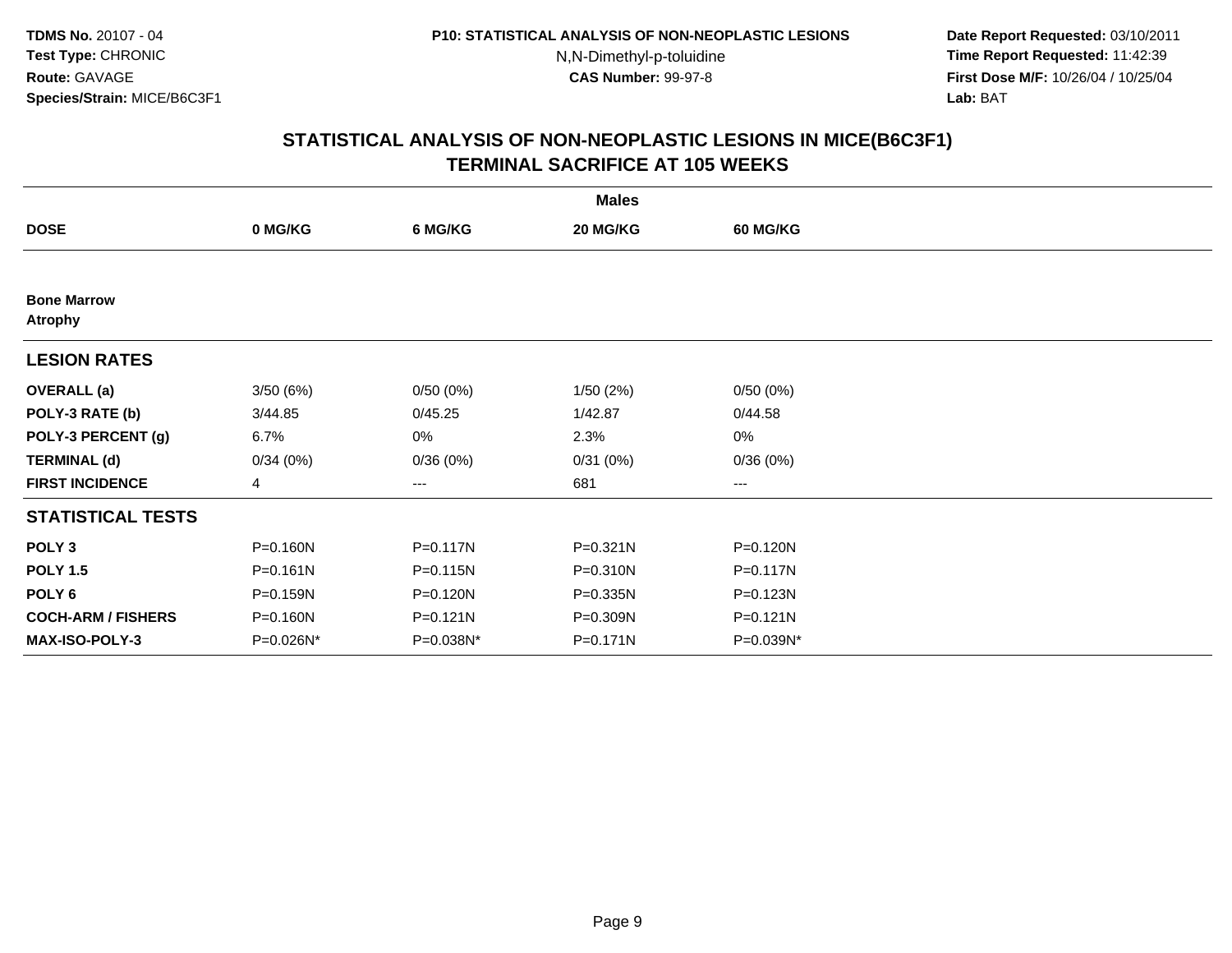**Date Report Requested:** 03/10/2011 **Time Report Requested:** 11:42:39 **First Dose M/F:** 10/26/04 / 10/25/04 Lab: BAT **Lab:** BAT

|                                   |             |            | <b>Males</b> |                 |  |
|-----------------------------------|-------------|------------|--------------|-----------------|--|
| <b>DOSE</b>                       | 0 MG/KG     | 6 MG/KG    | 20 MG/KG     | <b>60 MG/KG</b> |  |
|                                   |             |            |              |                 |  |
| <b>Bone Marrow</b><br>Hyperplasia |             |            |              |                 |  |
| <b>LESION RATES</b>               |             |            |              |                 |  |
| <b>OVERALL</b> (a)                | 8/50 (16%)  | 6/50 (12%) | 9/50 (18%)   | 9/50 (18%)      |  |
| POLY-3 RATE (b)                   | 8/46.06     | 6/45.99    | 9/44.89      | 9/46.68         |  |
| POLY-3 PERCENT (g)                | 17.4%       | 13.1%      | 20.1%        | 19.3%           |  |
| <b>TERMINAL (d)</b>               | 1/34(3%)    | 4/36 (11%) | 2/31(7%)     | 1/36(3%)        |  |
| <b>FIRST INCIDENCE</b>            | 4           | 539        | 512          | 609             |  |
| <b>STATISTICAL TESTS</b>          |             |            |              |                 |  |
| POLY <sub>3</sub>                 | $P = 0.360$ | P=0.387N   | $P=0.477$    | $P = 0.512$     |  |
| <b>POLY 1.5</b>                   | $P = 0.353$ | P=0.380N   | $P=0.491$    | $P = 0.509$     |  |
| POLY <sub>6</sub>                 | $P = 0.377$ | P=0.400N   | $P=0.464$    | $P = 0.520$     |  |
| <b>COCH-ARM / FISHERS</b>         | $P = 0.346$ | P=0.387N   | $P = 0.500$  | $P = 0.500$     |  |
| <b>MAX-ISO-POLY-3</b>             | $P=0.462$   | P=0.283N   | $P=0.372$    | $P = 0.405$     |  |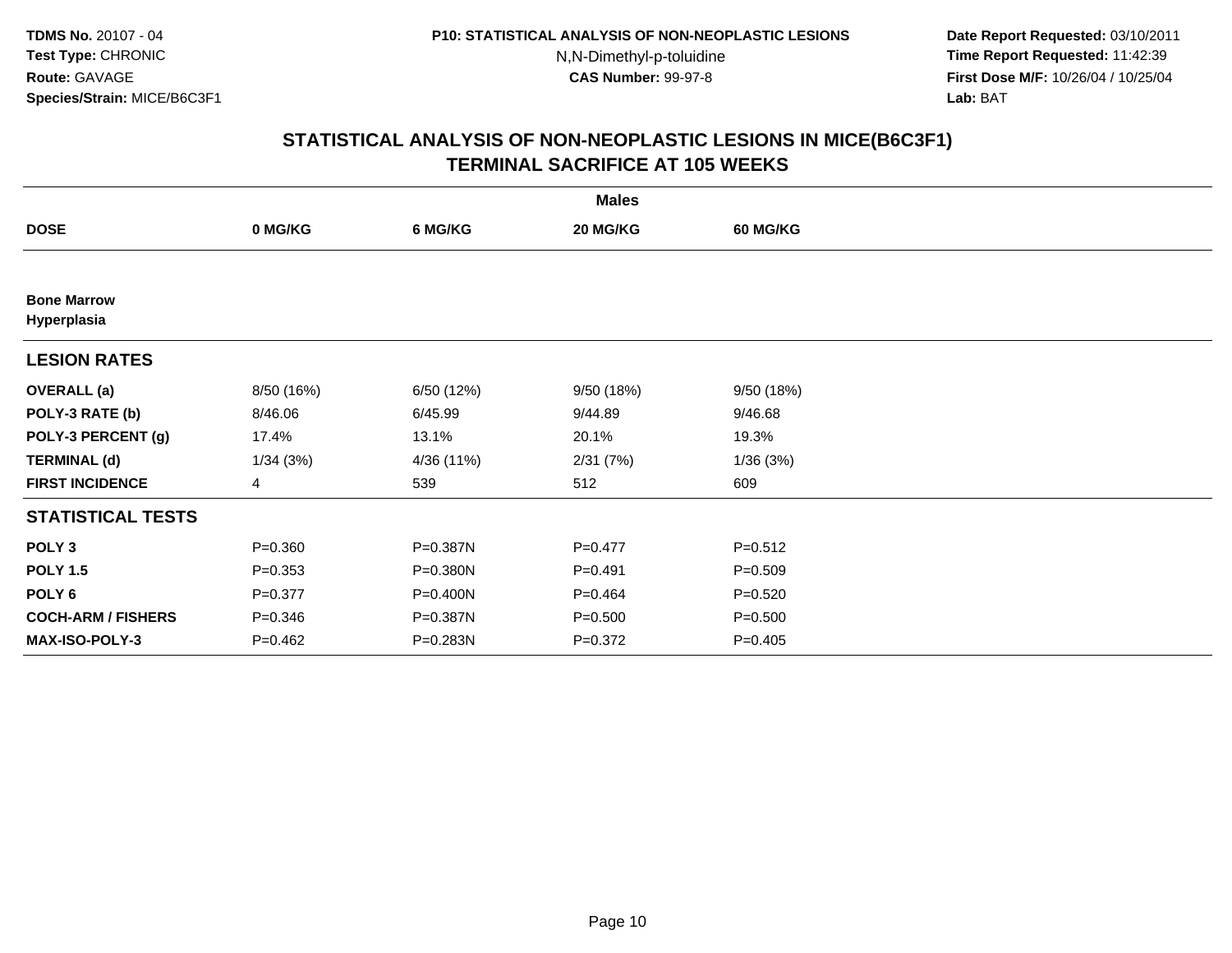N,N-Dimethyl-p-toluidine

 **Date Report Requested:** 03/10/2011 **Time Report Requested:** 11:42:39 **First Dose M/F:** 10/26/04 / 10/25/04 Lab: BAT **Lab:** BAT

|                                            |          |          | <b>Males</b> |                        |  |
|--------------------------------------------|----------|----------|--------------|------------------------|--|
| <b>DOSE</b>                                | 0 MG/KG  | 6 MG/KG  | 20 MG/KG     | <b>60 MG/KG</b>        |  |
|                                            |          |          |              |                        |  |
| <b>Bone</b><br><b>Fibro-osseous Lesion</b> |          |          |              |                        |  |
| <b>LESION RATES</b>                        |          |          |              |                        |  |
| <b>OVERALL</b> (a)                         | 0/50(0%) | 0/50(0%) | 0/50(0%)     | 0/50(0%)               |  |
| POLY-3 RATE (b)                            | 0/42.79  | 0/45.25  | 0/42.68      | 0/44.58                |  |
| POLY-3 PERCENT (g)                         | 0%       | 0%       | 0%           | 0%                     |  |
| <b>TERMINAL (d)</b>                        | 0/34(0%) | 0/36(0%) | 0/31(0%)     | 0/36(0%)               |  |
| <b>FIRST INCIDENCE</b>                     | $---$    | ---      | ---          | $\qquad \qquad \cdots$ |  |
| <b>STATISTICAL TESTS</b>                   |          |          |              |                        |  |
| POLY <sub>3</sub>                          | (n)      | (n)      | (n)          | (n)                    |  |
| <b>POLY 1.5</b>                            | (n)      | (n)      | (n)          | (n)                    |  |
| POLY <sub>6</sub>                          | (n)      | (n)      | (n)          | (n)                    |  |
| <b>COCH-ARM / FISHERS</b>                  | (n)      | (n)      | (n)          | (n)                    |  |
| MAX-ISO-POLY-3                             | (n)      | (n)      | (n)          | (n)                    |  |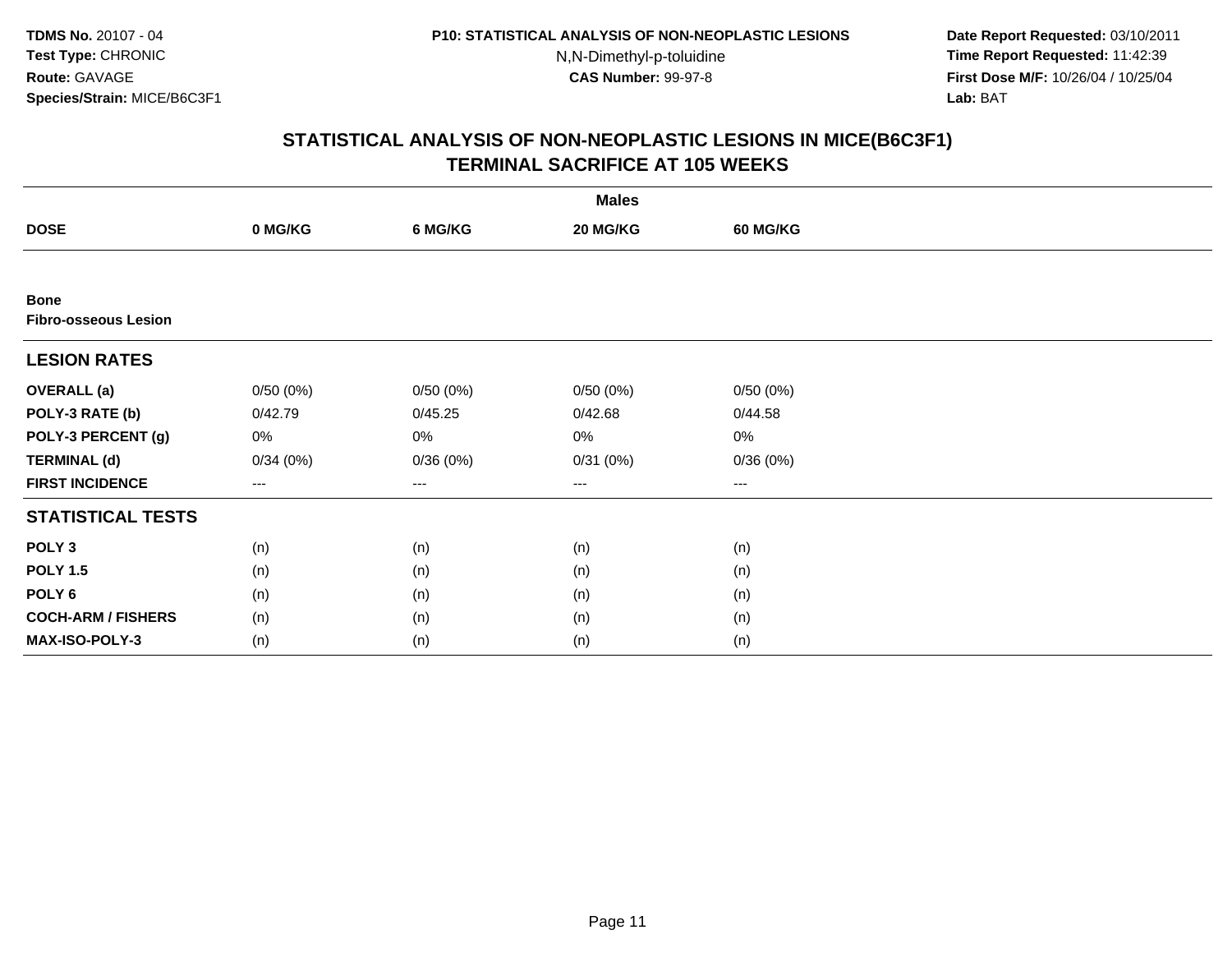**Date Report Requested:** 03/10/2011 **Time Report Requested:** 11:42:39 **First Dose M/F:** 10/26/04 / 10/25/04 Lab: BAT **Lab:** BAT

|                                                |           |             | <b>Males</b> |                 |  |
|------------------------------------------------|-----------|-------------|--------------|-----------------|--|
| <b>DOSE</b>                                    | 0 MG/KG   | 6 MG/KG     | 20 MG/KG     | <b>60 MG/KG</b> |  |
|                                                |           |             |              |                 |  |
| <b>Brain: Olfactory Lobe</b><br><b>Atrophy</b> |           |             |              |                 |  |
| <b>LESION RATES</b>                            |           |             |              |                 |  |
| <b>OVERALL</b> (a)                             | 0/50(0%)  | 1/50(2%)    | 0/50(0%)     | 5/50 (10%)      |  |
| POLY-3 RATE (b)                                | 0/42.79   | 1/45.25     | 0/42.68      | 5/45.03         |  |
| POLY-3 PERCENT (g)                             | $0\%$     | 2.2%        | 0%           | 11.1%           |  |
| <b>TERMINAL (d)</b>                            | 0/34(0%)  | 1/36(3%)    | 0/31(0%)     | 3/36(8%)        |  |
| <b>FIRST INCIDENCE</b>                         | $---$     | 730 (T)     | ---          | 669             |  |
| <b>STATISTICAL TESTS</b>                       |           |             |              |                 |  |
| POLY <sub>3</sub>                              | P=0.002** | $P = 0.511$ | (e)          | $P=0.035*$      |  |
| <b>POLY 1.5</b>                                | P=0.002** | $P = 0.511$ | (e)          | $P=0.035*$      |  |
| POLY 6                                         | P=0.002** | $P = 0.511$ | (e)          | $P=0.035*$      |  |
| <b>COCH-ARM / FISHERS</b>                      | P=0.003** | $P = 0.500$ | (e)          | $P=0.028*$      |  |
| MAX-ISO-POLY-3                                 | P=0.004** | $P = 0.173$ | (e)          | $P=0.013*$      |  |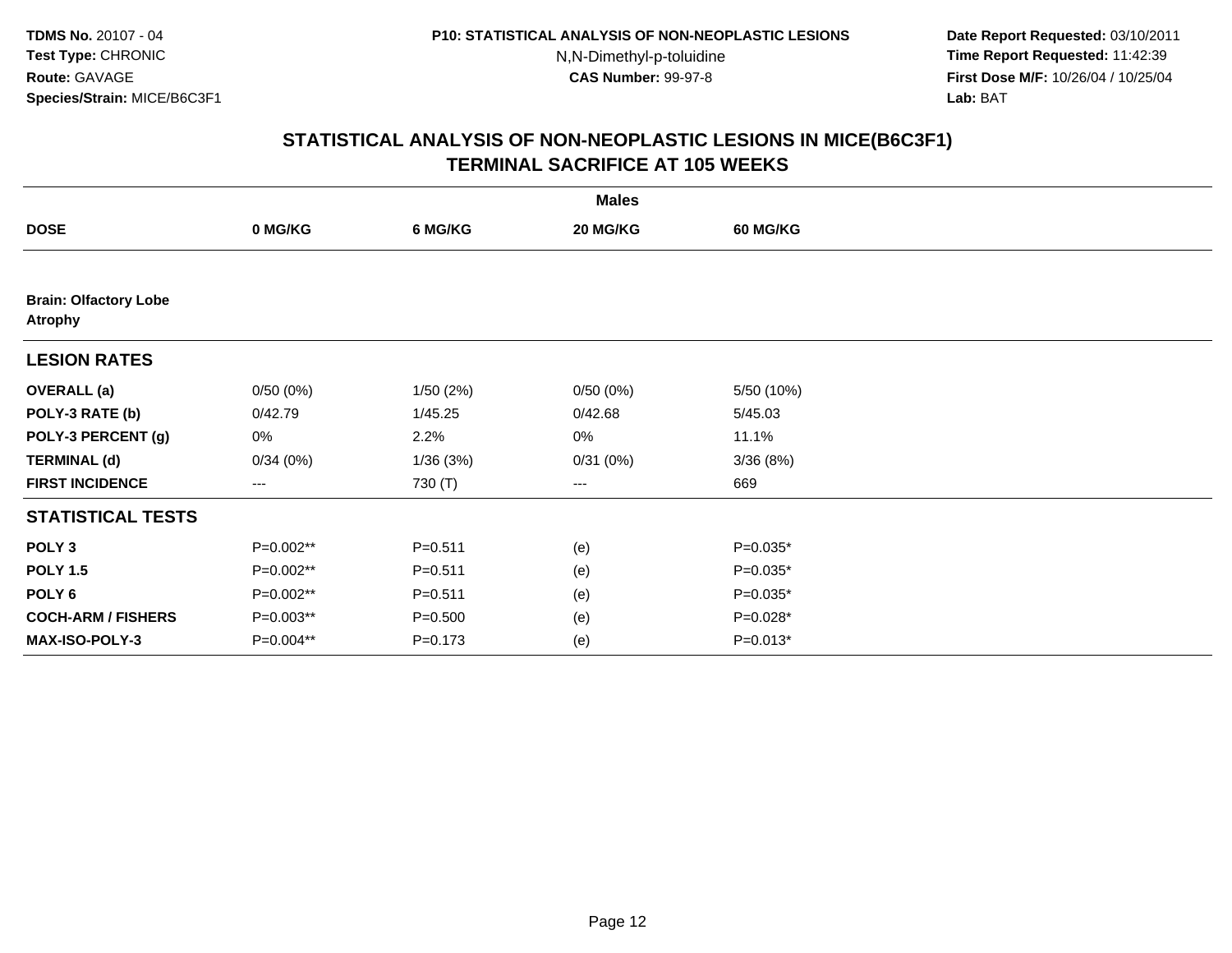**Date Report Requested:** 03/10/2011 **Time Report Requested:** 11:42:39 **First Dose M/F:** 10/26/04 / 10/25/04 Lab: BAT **Lab:** BAT

|                                             |                   |             | <b>Males</b> |                        |  |
|---------------------------------------------|-------------------|-------------|--------------|------------------------|--|
| <b>DOSE</b>                                 | 0 MG/KG           | 6 MG/KG     | 20 MG/KG     | <b>60 MG/KG</b>        |  |
|                                             |                   |             |              |                        |  |
| <b>Epididymis</b><br><b>Granuloma Sperm</b> |                   |             |              |                        |  |
| <b>LESION RATES</b>                         |                   |             |              |                        |  |
| <b>OVERALL</b> (a)                          | 0/50(0%)          | 2/50(4%)    | 0/50(0%)     | 0/50(0%)               |  |
| POLY-3 RATE (b)                             | 0/42.79           | 2/45.36     | 0/42.68      | 0/44.58                |  |
| POLY-3 PERCENT (g)                          | 0%                | 4.4%        | 0%           | 0%                     |  |
| <b>TERMINAL (d)</b>                         | 0/34(0%)          | 1/36(3%)    | 0/31(0%)     | 0/36(0%)               |  |
| <b>FIRST INCIDENCE</b>                      | $\qquad \qquad -$ | 704         | $---$        | $\qquad \qquad \cdots$ |  |
| <b>STATISTICAL TESTS</b>                    |                   |             |              |                        |  |
| POLY <sub>3</sub>                           | P=0.353N          | $P = 0.250$ | (e)          | (e)                    |  |
| <b>POLY 1.5</b>                             | P=0.354N          | $P = 0.250$ | (e)          | (e)                    |  |
| POLY <sub>6</sub>                           | P=0.353N          | $P = 0.250$ | (e)          | (e)                    |  |
| <b>COCH-ARM / FISHERS</b>                   | P=0.369N          | $P = 0.247$ | (e)          | (e)                    |  |
| MAX-ISO-POLY-3                              | P=0.265N          | $P = 0.089$ | (e)          | (e)                    |  |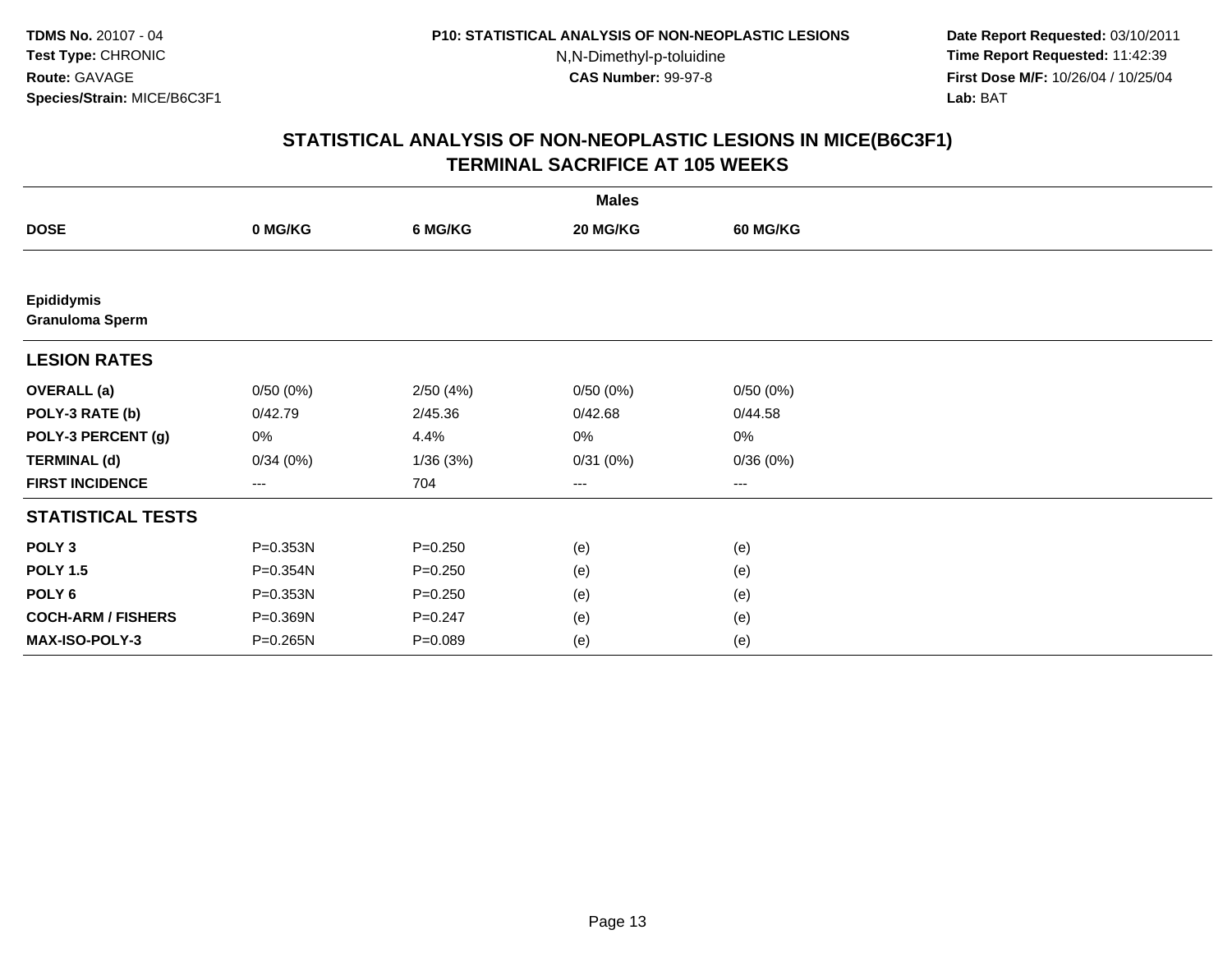**Date Report Requested:** 03/10/2011 **Time Report Requested:** 11:42:39 **First Dose M/F:** 10/26/04 / 10/25/04 Lab: BAT **Lab:** BAT

|                                                                |           |              | <b>Males</b> |                 |  |  |  |  |
|----------------------------------------------------------------|-----------|--------------|--------------|-----------------|--|--|--|--|
| <b>DOSE</b>                                                    | 0 MG/KG   | 6 MG/KG      | 20 MG/KG     | <b>60 MG/KG</b> |  |  |  |  |
|                                                                |           |              |              |                 |  |  |  |  |
| <b>Esophagus: Periesophageal Tissue</b><br><b>Inflammation</b> |           |              |              |                 |  |  |  |  |
| <b>LESION RATES</b>                                            |           |              |              |                 |  |  |  |  |
| <b>OVERALL</b> (a)                                             | 2/50(4%)  | 0/50(0%)     | 0/50(0%)     | 0/50(0%)        |  |  |  |  |
| POLY-3 RATE (b)                                                | 2/43.79   | 0/45.25      | 0/42.68      | 0/44.58         |  |  |  |  |
| POLY-3 PERCENT (g)                                             | 4.6%      | 0%           | 0%           | $0\%$           |  |  |  |  |
| <b>TERMINAL (d)</b>                                            | 1/34(3%)  | 0/36(0%)     | 0/31(0%)     | 0/36(0%)        |  |  |  |  |
| <b>FIRST INCIDENCE</b>                                         | 4         | ---          | $---$        | $---$           |  |  |  |  |
| <b>STATISTICAL TESTS</b>                                       |           |              |              |                 |  |  |  |  |
| POLY <sub>3</sub>                                              | P=0.245N  | P=0.230N     | P=0.243N     | P=0.233N        |  |  |  |  |
| <b>POLY 1.5</b>                                                | P=0.246N  | $P = 0.230N$ | P=0.238N     | P=0.233N        |  |  |  |  |
| POLY 6                                                         | P=0.244N  | $P = 0.230N$ | P=0.249N     | P=0.234N        |  |  |  |  |
| <b>COCH-ARM / FISHERS</b>                                      | P=0.242N  | P=0.247N     | $P = 0.247N$ | P=0.247N        |  |  |  |  |
| <b>MAX-ISO-POLY-3</b>                                          | P=0.034N* | P=0.076N     | P=0.081N     | P=0.076N        |  |  |  |  |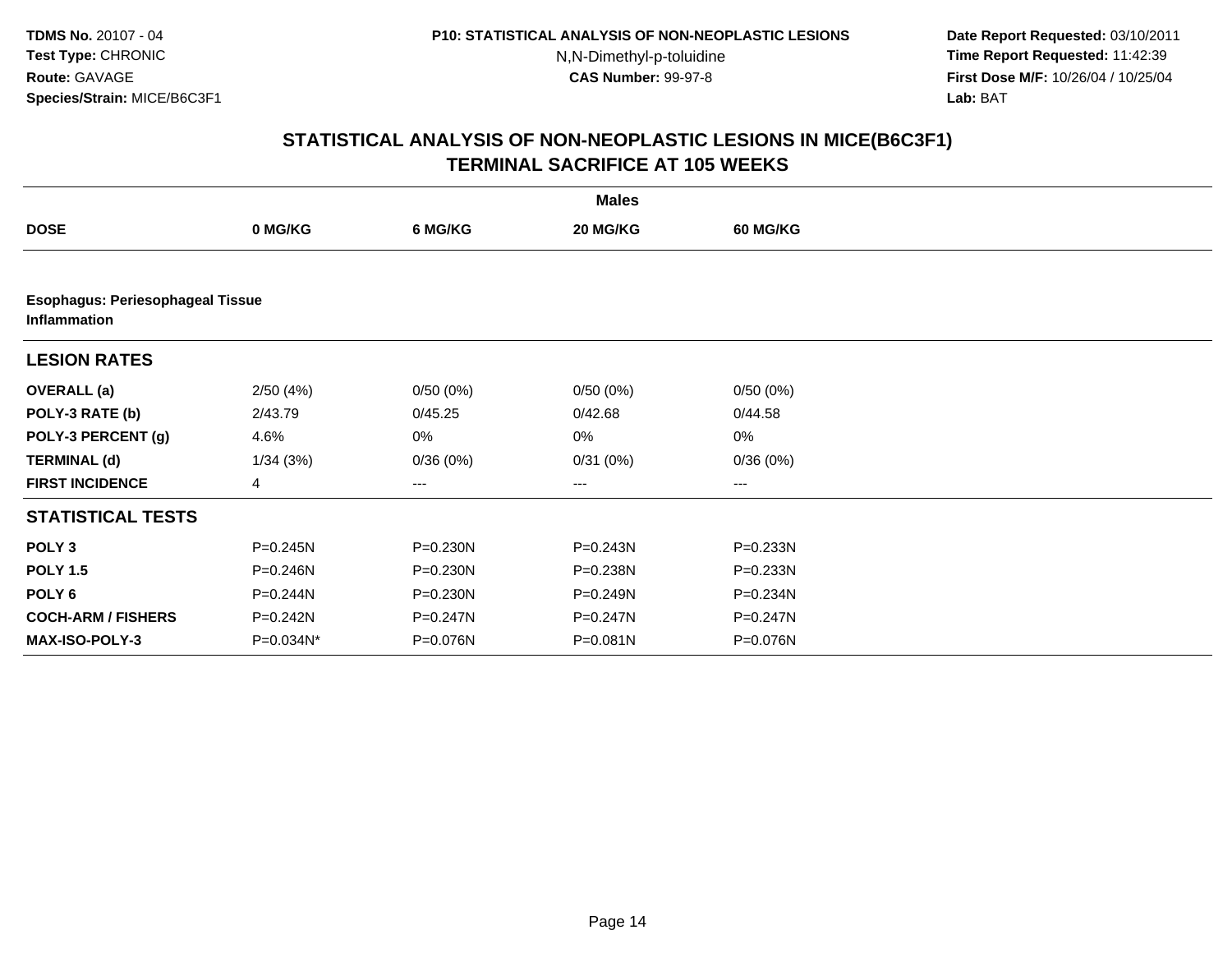**Date Report Requested:** 03/10/2011 **Time Report Requested:** 11:42:39 **First Dose M/F:** 10/26/04 / 10/25/04 Lab: BAT **Lab:** BAT

|                             |              |          | <b>Males</b> |                 |  |
|-----------------------------|--------------|----------|--------------|-----------------|--|
| <b>DOSE</b>                 | 0 MG/KG      | 6 MG/KG  | 20 MG/KG     | <b>60 MG/KG</b> |  |
|                             |              |          |              |                 |  |
| Eye: Cornea<br>Inflammation |              |          |              |                 |  |
| <b>LESION RATES</b>         |              |          |              |                 |  |
| <b>OVERALL</b> (a)          | 3/50(6%)     | 1/50(2%) | 4/50 (8%)    | 0/50(0%)        |  |
| POLY-3 RATE (b)             | 3/42.99      | 1/45.36  | 4/44.28      | 0/44.58         |  |
| POLY-3 PERCENT (g)          | 7%           | 2.2%     | 9%           | 0%              |  |
| <b>TERMINAL (d)</b>         | 2/34(6%)     | 0/36(0%) | 2/31(7%)     | 0/36(0%)        |  |
| <b>FIRST INCIDENCE</b>      | 678          | 702      | 402          | $\cdots$        |  |
| <b>STATISTICAL TESTS</b>    |              |          |              |                 |  |
| POLY <sub>3</sub>           | $P = 0.151N$ | P=0.286N | $P = 0.516$  | P=0.112N        |  |
| <b>POLY 1.5</b>             | $P = 0.151N$ | P=0.286N | $P=0.522$    | $P = 0.112N$    |  |
| POLY 6                      | P=0.153N     | P=0.287N | $P = 0.506$  | $P = 0.113N$    |  |
| <b>COCH-ARM / FISHERS</b>   | P=0.154N     | P=0.309N | $P = 0.500$  | $P = 0.121N$    |  |
| <b>MAX-ISO-POLY-3</b>       | P=0.099N     | P=0.147N | $P = 0.364$  | P=0.038N*       |  |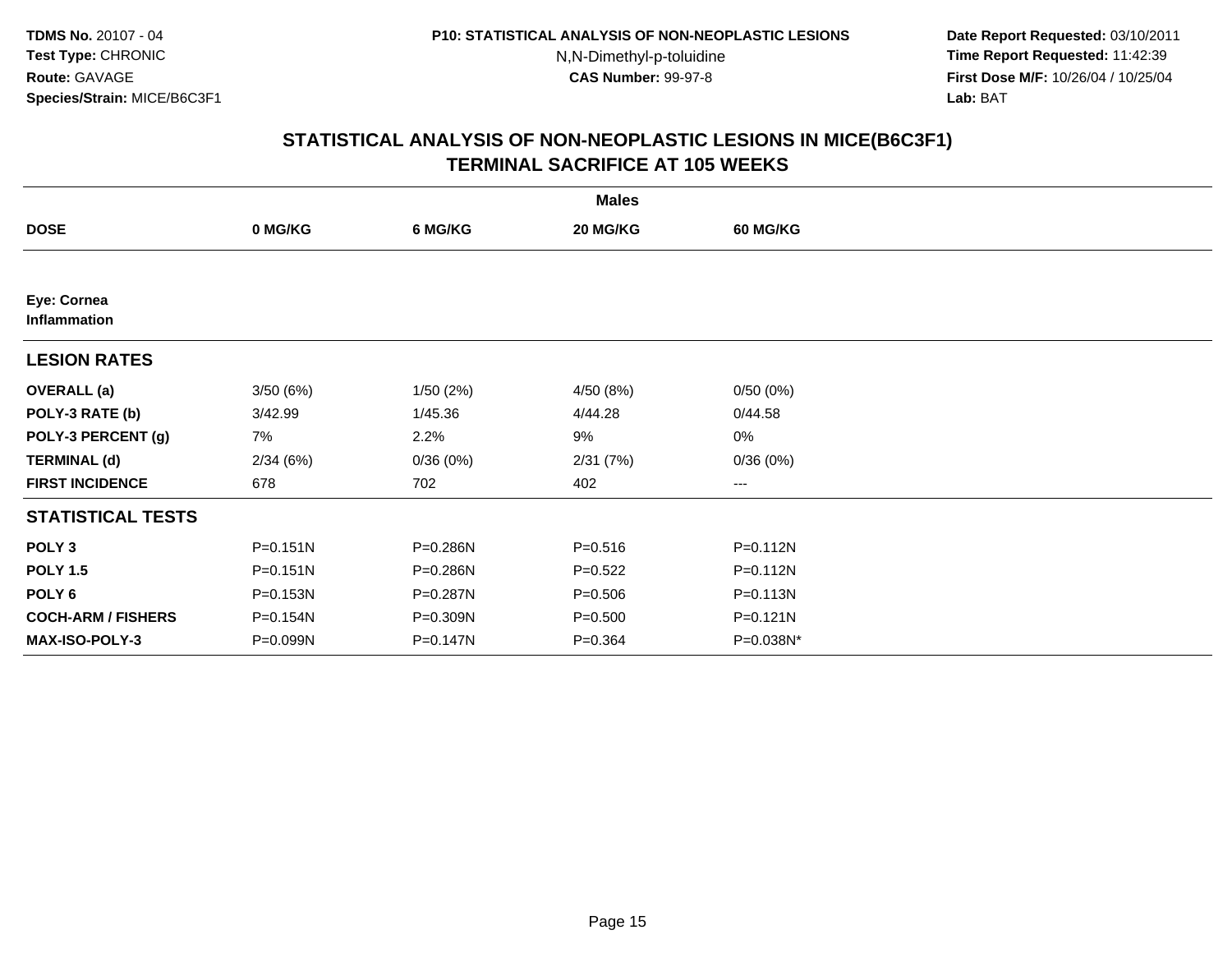**Date Report Requested:** 03/10/2011 **Time Report Requested:** 11:42:39 **First Dose M/F:** 10/26/04 / 10/25/04 Lab: BAT **Lab:** BAT

|                                       | <b>Males</b> |             |             |                 |  |  |  |  |
|---------------------------------------|--------------|-------------|-------------|-----------------|--|--|--|--|
| <b>DOSE</b>                           | 0 MG/KG      | 6 MG/KG     | 20 MG/KG    | <b>60 MG/KG</b> |  |  |  |  |
|                                       |              |             |             |                 |  |  |  |  |
| <b>Harderian Gland</b><br>Hyperplasia |              |             |             |                 |  |  |  |  |
| <b>LESION RATES</b>                   |              |             |             |                 |  |  |  |  |
| <b>OVERALL</b> (a)                    | 1/50(2%)     | 4/50 (8%)   | 1/50(2%)    | 1/50(2%)        |  |  |  |  |
| POLY-3 RATE (b)                       | 1/42.79      | 4/45.25     | 1/43.10     | 1/44.77         |  |  |  |  |
| POLY-3 PERCENT (g)                    | 2.3%         | 8.8%        | 2.3%        | 2.2%            |  |  |  |  |
| <b>TERMINAL (d)</b>                   | 1/34(3%)     | 4/36 (11%)  | 0/31(0%)    | 0/36(0%)        |  |  |  |  |
| <b>FIRST INCIDENCE</b>                | 730 $(T)$    | 730 (T)     | 609         | 682             |  |  |  |  |
| <b>STATISTICAL TESTS</b>              |              |             |             |                 |  |  |  |  |
| POLY <sub>3</sub>                     | P=0.314N     | $P = 0.196$ | P=0.759N    | $P = 0.751N$    |  |  |  |  |
| <b>POLY 1.5</b>                       | P=0.315N     | $P=0.196$   | P=0.755N    | $P = 0.750N$    |  |  |  |  |
| POLY 6                                | P=0.313N     | $P=0.195$   | $P = 0.758$ | $P = 0.751N$    |  |  |  |  |
| <b>COCH-ARM / FISHERS</b>             | P=0.331N     | $P = 0.181$ | P=0.753N    | P=0.753N        |  |  |  |  |
| <b>MAX-ISO-POLY-3</b>                 | P=0.343N     | $P = 0.100$ | P=0.497N    | P=0.487N        |  |  |  |  |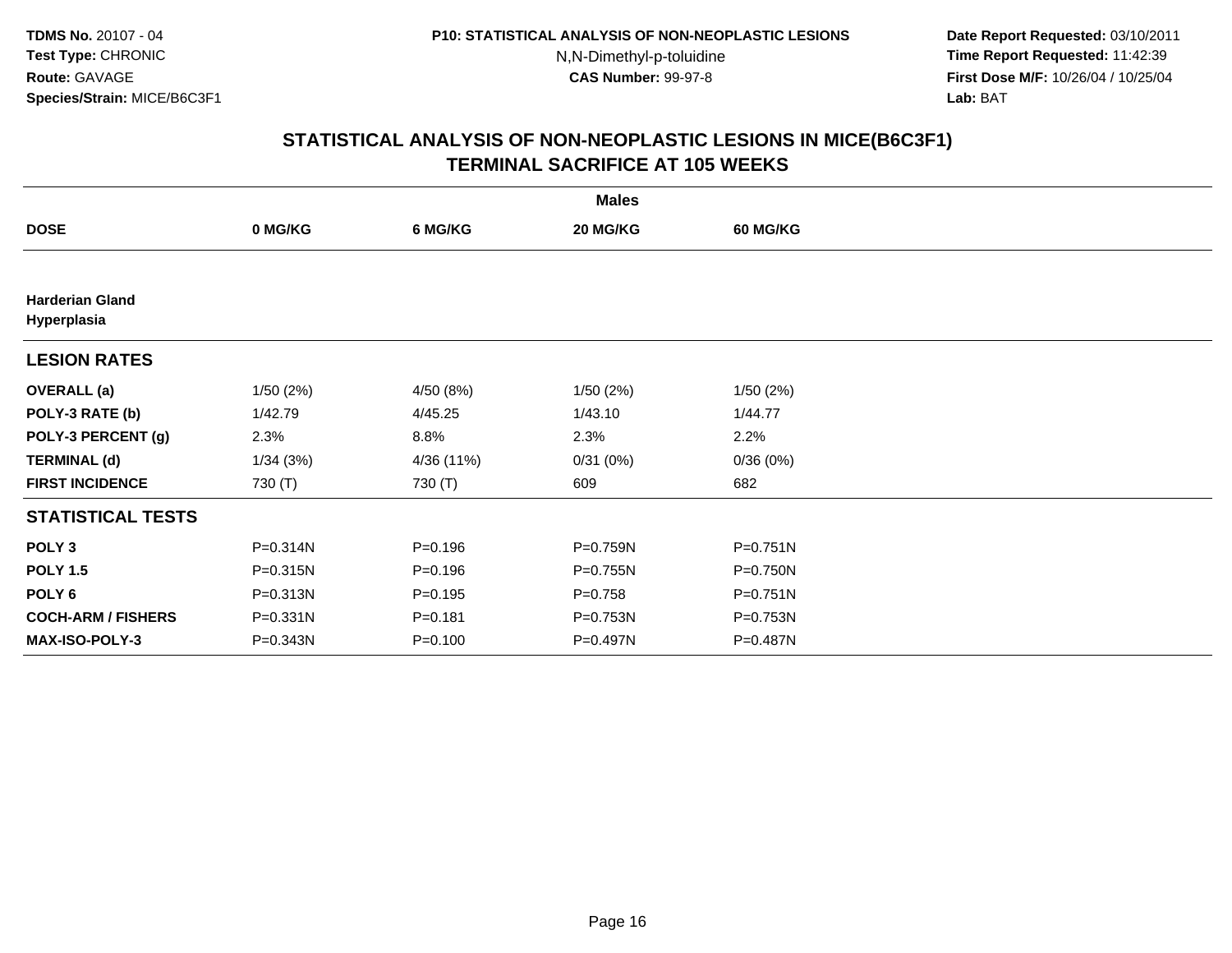**Date Report Requested:** 03/10/2011 **Time Report Requested:** 11:42:39 **First Dose M/F:** 10/26/04 / 10/25/04 Lab: BAT **Lab:** BAT

|                           | <b>Males</b> |              |             |                 |  |  |  |  |
|---------------------------|--------------|--------------|-------------|-----------------|--|--|--|--|
| <b>DOSE</b>               | 0 MG/KG      | 6 MG/KG      | 20 MG/KG    | <b>60 MG/KG</b> |  |  |  |  |
|                           |              |              |             |                 |  |  |  |  |
| Heart                     |              |              |             |                 |  |  |  |  |
| Cardiomyopathy            |              |              |             |                 |  |  |  |  |
| <b>LESION RATES</b>       |              |              |             |                 |  |  |  |  |
| <b>OVERALL</b> (a)        | 8/50 (16%)   | 7/50 (14%)   | 10/50 (20%) | 13/50 (26%)     |  |  |  |  |
| POLY-3 RATE (b)           | 8/43.33      | 7/45.50      | 10/43.45    | 13/45.74        |  |  |  |  |
| POLY-3 PERCENT (g)        | 18.5%        | 15.4%        | 23%         | 28.4%           |  |  |  |  |
| <b>TERMINAL (d)</b>       | 7/34 (21%)   | 5/36(14%)    | 5/31 (16%)  | 10/36 (28%)     |  |  |  |  |
| <b>FIRST INCIDENCE</b>    | 561          | 694          | 655         | 562             |  |  |  |  |
| <b>STATISTICAL TESTS</b>  |              |              |             |                 |  |  |  |  |
| POLY <sub>3</sub>         | $P = 0.087$  | P=0.459N     | $P = 0.398$ | $P = 0.195$     |  |  |  |  |
| <b>POLY 1.5</b>           | $P = 0.086$  | $P = 0.457N$ | $P = 0.416$ | $P = 0.194$     |  |  |  |  |
| POLY <sub>6</sub>         | $P = 0.090$  | P=0.462N     | $P = 0.383$ | $P = 0.198$     |  |  |  |  |
| <b>COCH-ARM / FISHERS</b> | $P = 0.077$  | P=0.500N     | $P = 0.398$ | $P = 0.163$     |  |  |  |  |
| <b>MAX-ISO-POLY-3</b>     | $P = 0.141$  | P=0.352N     | $P = 0.301$ | $P = 0.140$     |  |  |  |  |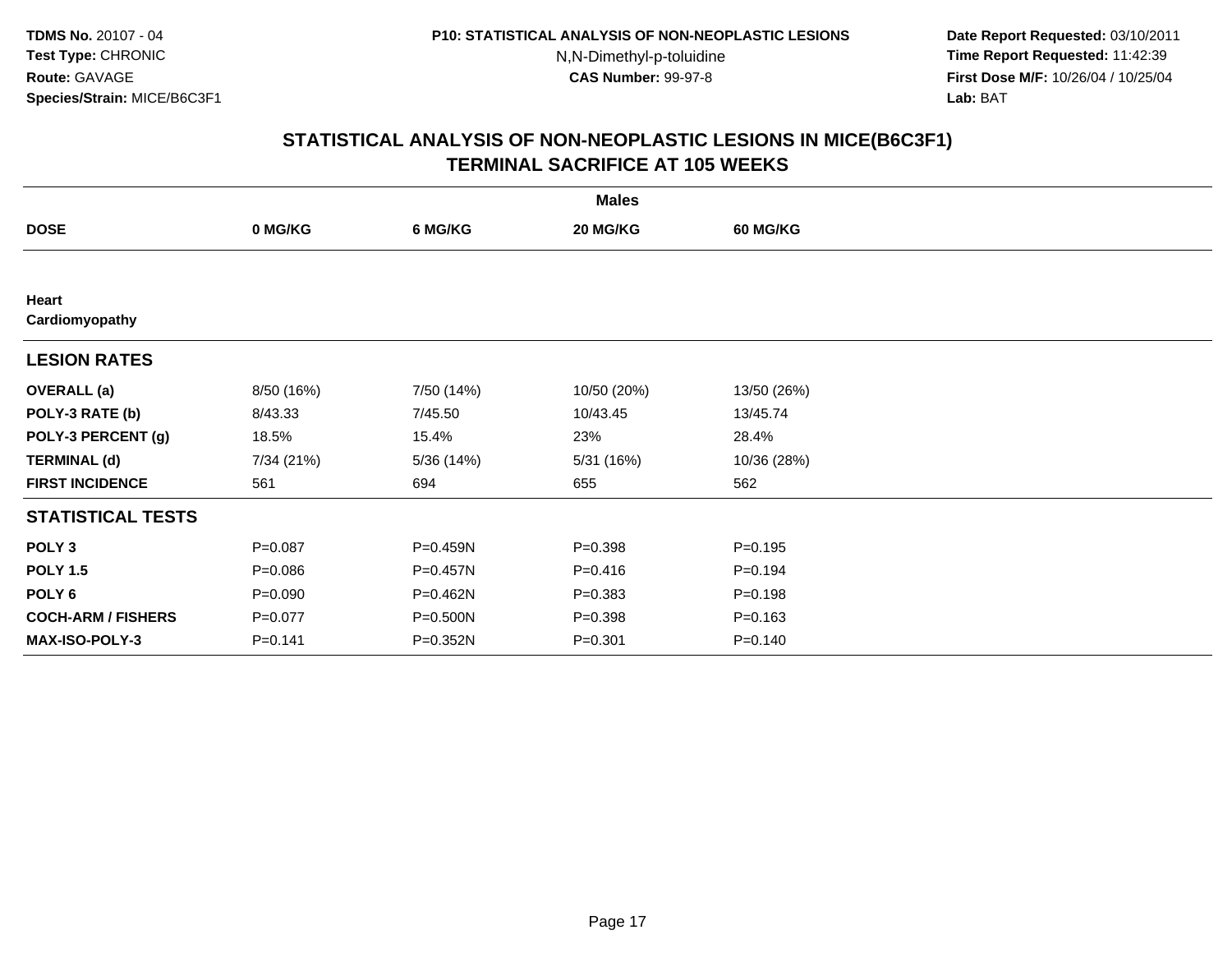**Date Report Requested:** 03/10/2011 **Time Report Requested:** 11:42:39 **First Dose M/F:** 10/26/04 / 10/25/04 Lab: BAT **Lab:** BAT

|                           |                |              | <b>Males</b> |                 |  |
|---------------------------|----------------|--------------|--------------|-----------------|--|
| <b>DOSE</b>               | 0 MG/KG        | 6 MG/KG      | 20 MG/KG     | <b>60 MG/KG</b> |  |
|                           |                |              |              |                 |  |
| Heart<br>Inflammation     |                |              |              |                 |  |
| <b>LESION RATES</b>       |                |              |              |                 |  |
| <b>OVERALL</b> (a)        | 2/50(4%)       | 0/50(0%)     | 0/50(0%)     | 1/50(2%)        |  |
| POLY-3 RATE (b)           | 2/44.26        | 0/45.25      | 0/42.68      | 1/44.73         |  |
| POLY-3 PERCENT (g)        | 4.5%           | 0%           | 0%           | 2.2%            |  |
| <b>TERMINAL (d)</b>       | 0/34(0%)       | 0/36(0%)     | 0/31(0%)     | 0/36(0%)        |  |
| <b>FIRST INCIDENCE</b>    | $\overline{4}$ | ---          | $\cdots$     | 693             |  |
| <b>STATISTICAL TESTS</b>  |                |              |              |                 |  |
| POLY <sub>3</sub>         | P=0.653N       | P=0.232N     | P=0.245N     | P=0.496N        |  |
| <b>POLY 1.5</b>           | P=0.654N       | $P = 0.231N$ | P=0.239N     | $P = 0.494N$    |  |
| POLY 6                    | P=0.651N       | P=0.234N     | $P = 0.253N$ | P=0.499N        |  |
| <b>COCH-ARM / FISHERS</b> | P=0.650N       | $P = 0.247N$ | P=0.247N     | P=0.500N        |  |
| <b>MAX-ISO-POLY-3</b>     | P=0.137N       | P=0.076N     | P=0.084N     | P=0.278N        |  |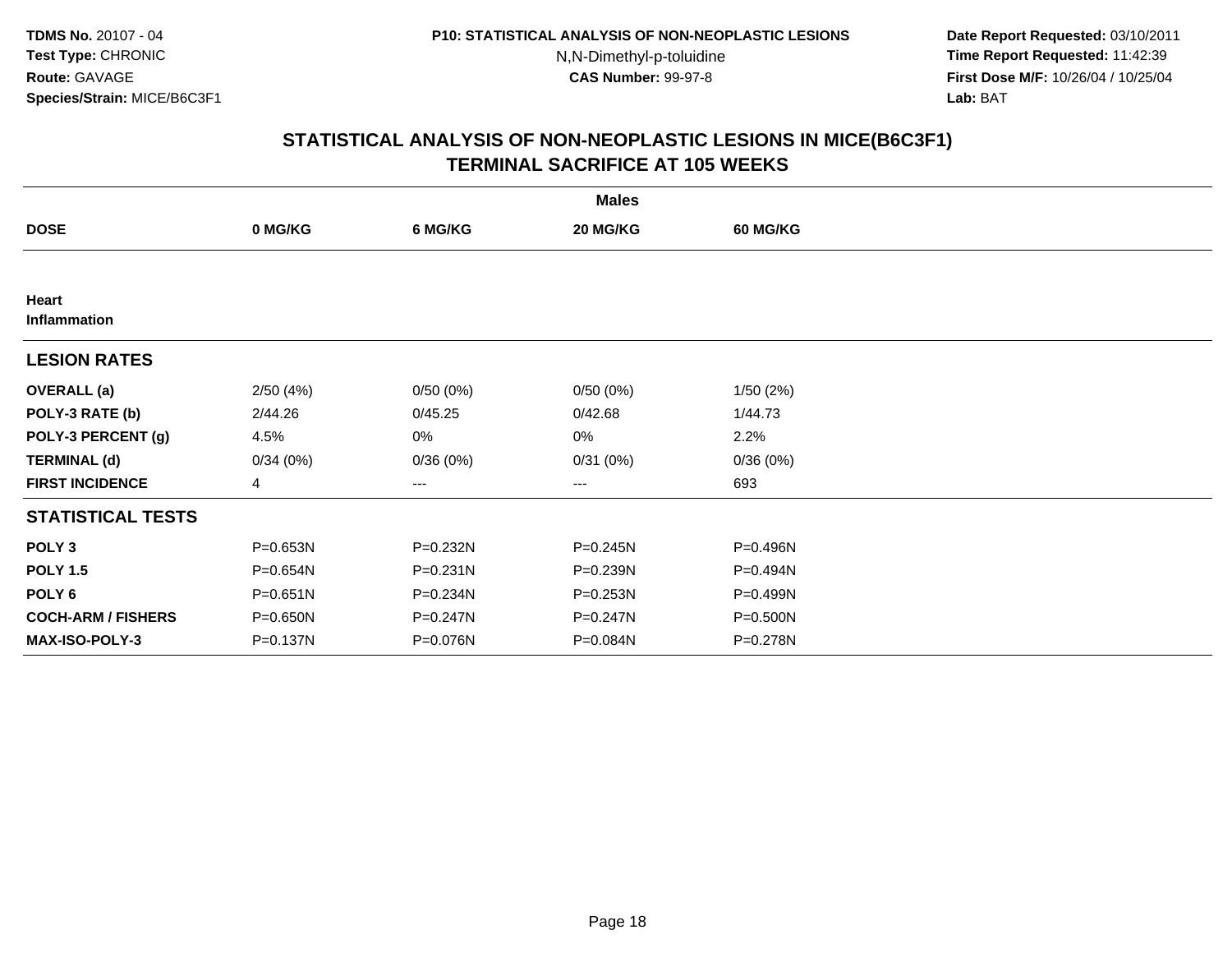**Date Report Requested:** 03/10/2011 **Time Report Requested:** 11:42:39 **First Dose M/F:** 10/26/04 / 10/25/04 Lab: BAT **Lab:** BAT

|                                |           |             | <b>Males</b> |                 |  |
|--------------------------------|-----------|-------------|--------------|-----------------|--|
| <b>DOSE</b>                    | 0 MG/KG   | 6 MG/KG     | 20 MG/KG     | <b>60 MG/KG</b> |  |
|                                |           |             |              |                 |  |
| Heart<br><b>Mineralization</b> |           |             |              |                 |  |
| <b>LESION RATES</b>            |           |             |              |                 |  |
| <b>OVERALL</b> (a)             | 0/50(0%)  | 1/50(2%)    | 2/50(4%)     | 5/50 (10%)      |  |
| POLY-3 RATE (b)                | 0/42.79   | 1/45.81     | 2/43.03      | 5/45.38         |  |
| POLY-3 PERCENT (g)             | 0%        | 2.2%        | 4.7%         | 11%             |  |
| <b>TERMINAL (d)</b>            | 0/34(0%)  | 0/36(0%)    | 0/31(0%)     | 2/36(6%)        |  |
| <b>FIRST INCIDENCE</b>         | $--$      | 555         | 681          | 609             |  |
| <b>STATISTICAL TESTS</b>       |           |             |              |                 |  |
| POLY <sub>3</sub>              | P=0.009** | $P = 0.514$ | $P = 0.238$  | $P=0.036*$      |  |
| <b>POLY 1.5</b>                | P=0.009** | $P = 0.513$ | $P = 0.242$  | $P=0.035*$      |  |
| POLY 6                         | P=0.009** | $P = 0.514$ | $P = 0.234$  | $P=0.036*$      |  |
| <b>COCH-ARM / FISHERS</b>      | P=0.009** | $P = 0.500$ | $P = 0.247$  | $P=0.028*$      |  |
| <b>MAX-ISO-POLY-3</b>          | P=0.012*  | $P = 0.175$ | $P=0.077$    | $P=0.014*$      |  |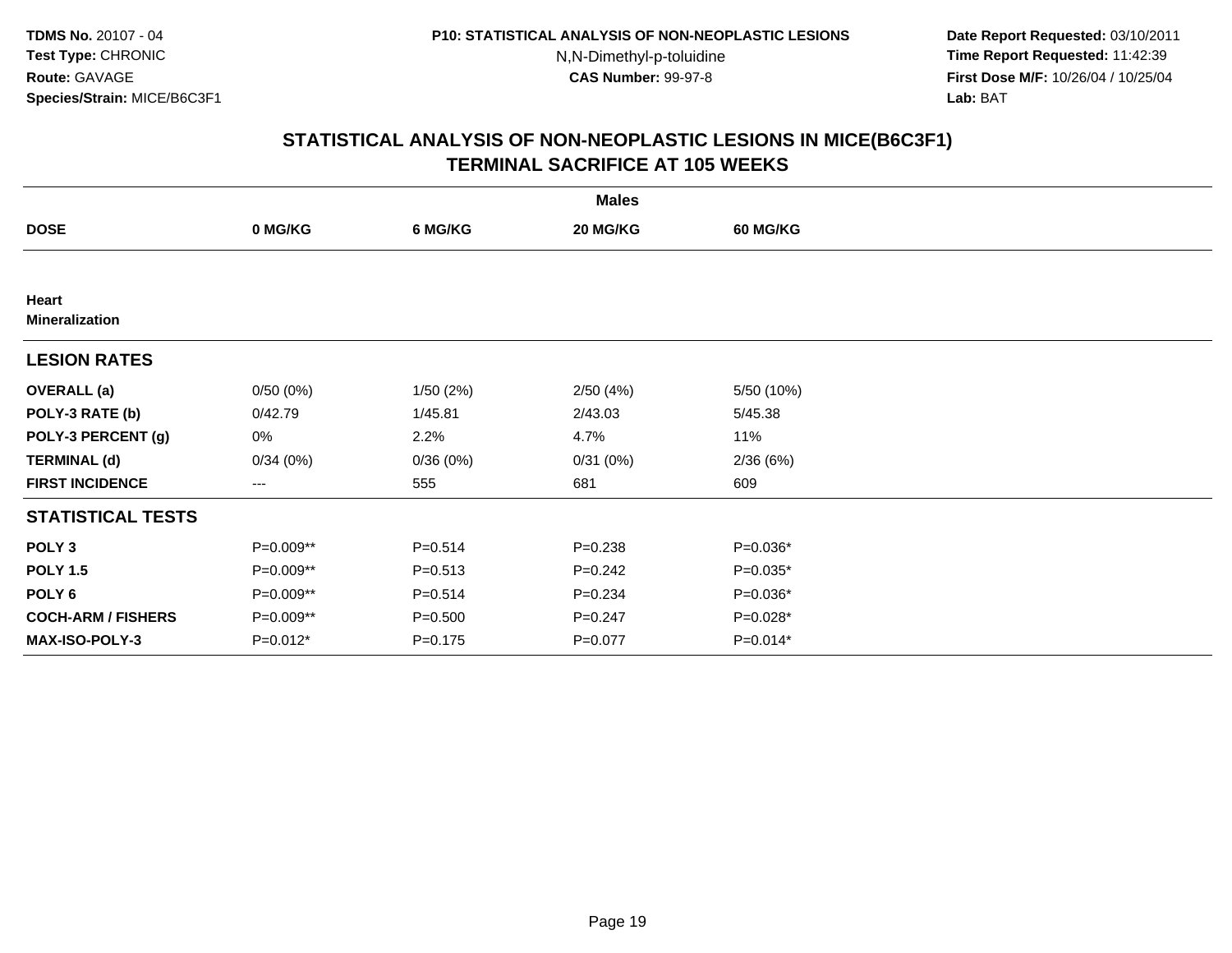**Date Report Requested:** 03/10/2011 **Time Report Requested:** 11:42:39 **First Dose M/F:** 10/26/04 / 10/25/04 Lab: BAT **Lab:** BAT

|                           | <b>Males</b>           |          |          |          |  |  |  |  |
|---------------------------|------------------------|----------|----------|----------|--|--|--|--|
| <b>DOSE</b>               | 0 MG/KG                | 6 MG/KG  | 20 MG/KG | 60 MG/KG |  |  |  |  |
|                           |                        |          |          |          |  |  |  |  |
| Heart<br><b>Necrosis</b>  |                        |          |          |          |  |  |  |  |
| <b>LESION RATES</b>       |                        |          |          |          |  |  |  |  |
| <b>OVERALL</b> (a)        | 0/50(0%)               | 0/50(0%) | 0/50(0%) | 0/50(0%) |  |  |  |  |
| POLY-3 RATE (b)           | 0/42.79                | 0/45.25  | 0/42.68  | 0/44.58  |  |  |  |  |
| POLY-3 PERCENT (g)        | 0%                     | $0\%$    | 0%       | 0%       |  |  |  |  |
| <b>TERMINAL (d)</b>       | 0/34(0%)               | 0/36(0%) | 0/31(0%) | 0/36(0%) |  |  |  |  |
| <b>FIRST INCIDENCE</b>    | $\qquad \qquad \cdots$ | $\cdots$ | $\cdots$ | $\cdots$ |  |  |  |  |
| <b>STATISTICAL TESTS</b>  |                        |          |          |          |  |  |  |  |
| POLY <sub>3</sub>         | (n)                    | (n)      | (n)      | (n)      |  |  |  |  |
| <b>POLY 1.5</b>           | (n)                    | (n)      | (n)      | (n)      |  |  |  |  |
| POLY <sub>6</sub>         | (n)                    | (n)      | (n)      | (n)      |  |  |  |  |
| <b>COCH-ARM / FISHERS</b> | (n)                    | (n)      | (n)      | (n)      |  |  |  |  |
| MAX-ISO-POLY-3            | (n)                    | (n)      | (n)      | (n)      |  |  |  |  |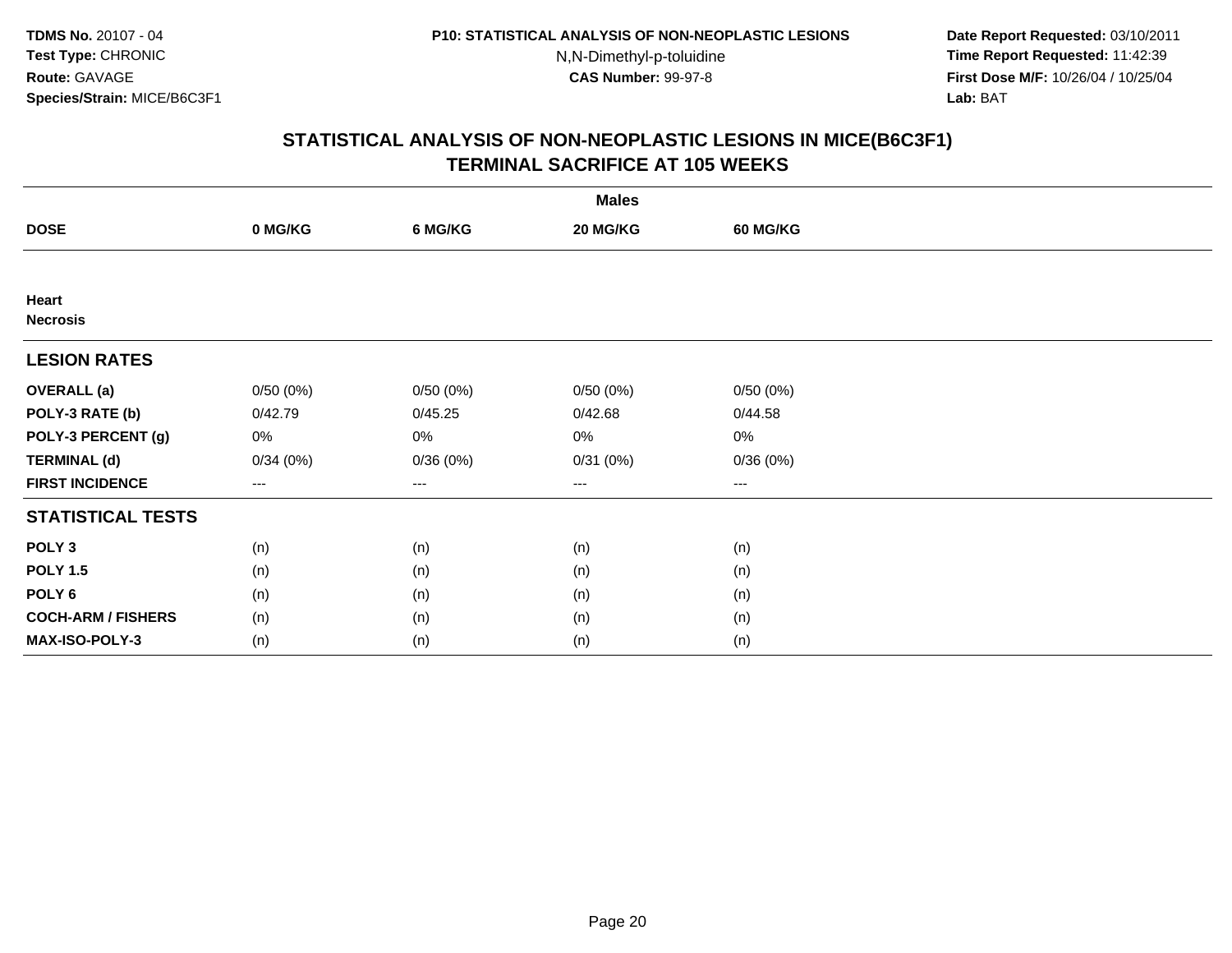**Date Report Requested:** 03/10/2011 **Time Report Requested:** 11:42:39 **First Dose M/F:** 10/26/04 / 10/25/04 Lab: BAT **Lab:** BAT

|                                          | <b>Males</b> |              |            |                 |  |  |  |  |
|------------------------------------------|--------------|--------------|------------|-----------------|--|--|--|--|
| <b>DOSE</b>                              | 0 MG/KG      | 6 MG/KG      | 20 MG/KG   | <b>60 MG/KG</b> |  |  |  |  |
|                                          |              |              |            |                 |  |  |  |  |
| <b>Islets, Pancreatic</b><br>Hyperplasia |              |              |            |                 |  |  |  |  |
| <b>LESION RATES</b>                      |              |              |            |                 |  |  |  |  |
| <b>OVERALL</b> (a)                       | 12/50 (24%)  | 5/50 (10%)   | 2/50(4%)   | 1/50(2%)        |  |  |  |  |
| POLY-3 RATE (b)                          | 12/43.46     | 5/45.25      | 2/43.91    | 1/44.58         |  |  |  |  |
| POLY-3 PERCENT (g)                       | 27.6%        | 11.1%        | 4.6%       | 2.2%            |  |  |  |  |
| <b>TERMINAL (d)</b>                      | 10/34 (29%)  | 5/36 (14%)   | 0/31(0%)   | 1/36(3%)        |  |  |  |  |
| <b>FIRST INCIDENCE</b>                   | 561          | 730 (T)      | 512        | 730 (T)         |  |  |  |  |
| <b>STATISTICAL TESTS</b>                 |              |              |            |                 |  |  |  |  |
| POLY <sub>3</sub>                        | P=0.002N**   | P=0.041N*    | P=0.003N** | P<0.001N**      |  |  |  |  |
| <b>POLY 1.5</b>                          | P=0.002N**   | P=0.041N*    | P=0.003N** | P<0.001N**      |  |  |  |  |
| POLY <sub>6</sub>                        | P=0.002N**   | P=0.042N*    | P=0.003N** | P<0.001N**      |  |  |  |  |
| <b>COCH-ARM / FISHERS</b>                | P=0.002N**   | P=0.054N     | P=0.004N** | P<0.001N**      |  |  |  |  |
| <b>MAX-ISO-POLY-3</b>                    | P<0.001N**   | $P=0.024N^*$ | P<0.001N** | P<0.001N**      |  |  |  |  |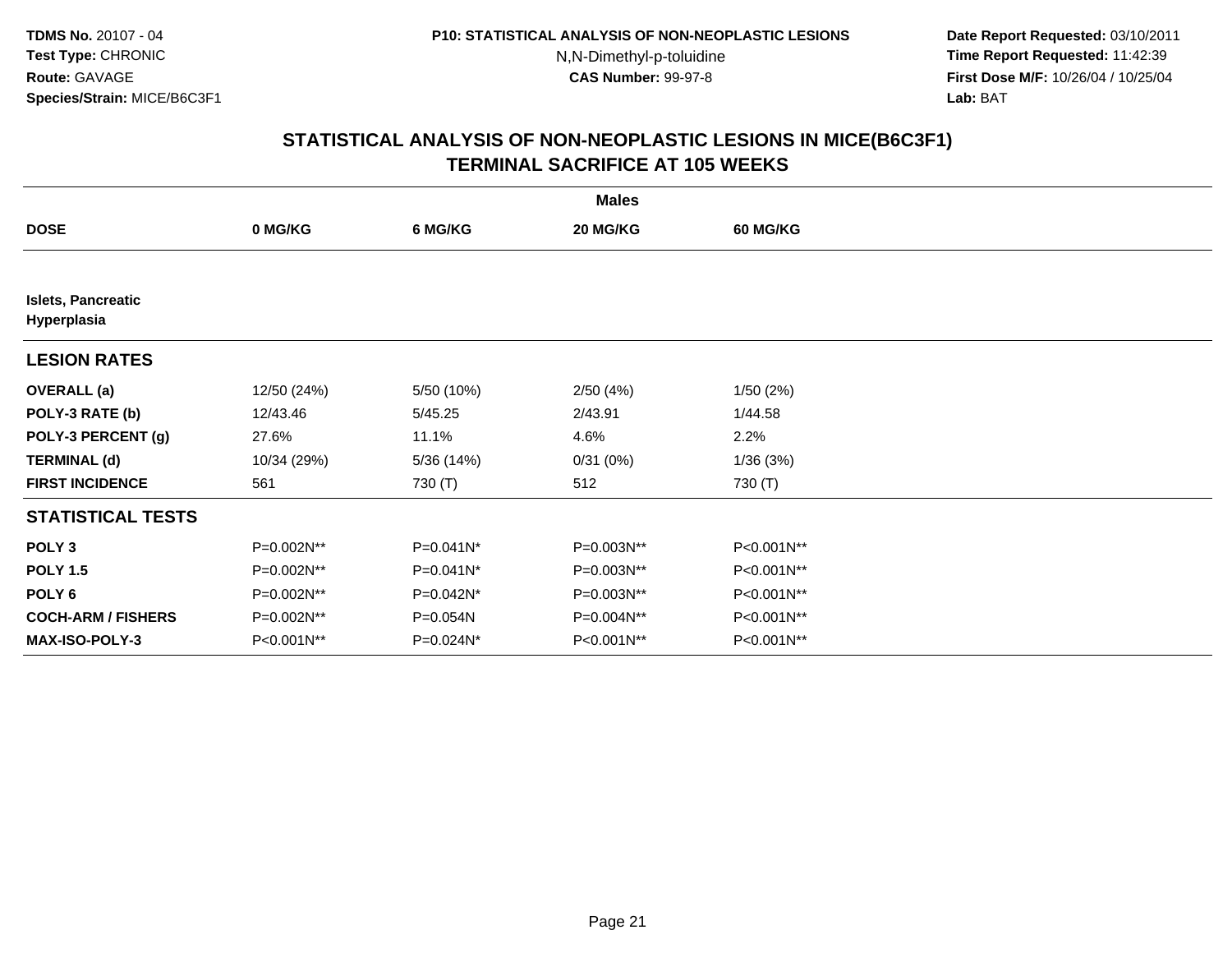N,N-Dimethyl-p-toluidine

 **Date Report Requested:** 03/10/2011 **Time Report Requested:** 11:42:39 **First Dose M/F:** 10/26/04 / 10/25/04 Lab: BAT **Lab:** BAT

|                                                | <b>Males</b> |          |          |                 |  |  |  |  |
|------------------------------------------------|--------------|----------|----------|-----------------|--|--|--|--|
| <b>DOSE</b>                                    | 0 MG/KG      | 6 MG/KG  | 20 MG/KG | <b>60 MG/KG</b> |  |  |  |  |
|                                                |              |          |          |                 |  |  |  |  |
| Kidney<br><b>Accumulation, Hyaline Droplet</b> |              |          |          |                 |  |  |  |  |
| <b>LESION RATES</b>                            |              |          |          |                 |  |  |  |  |
| <b>OVERALL</b> (a)                             | 1/50(2%)     | 0/50(0%) | 0/50(0%) | 0/50(0%)        |  |  |  |  |
| POLY-3 RATE (b)                                | 1/42.79      | 0/45.25  | 0/42.68  | 0/44.58         |  |  |  |  |
| POLY-3 PERCENT (g)                             | 2.3%         | 0%       | 0%       | 0%              |  |  |  |  |
| <b>TERMINAL (d)</b>                            | 1/34(3%)     | 0/36(0%) | 0/31(0%) | 0/36(0%)        |  |  |  |  |
| <b>FIRST INCIDENCE</b>                         | 730 (T)      | $--$     | ---      | $--$            |  |  |  |  |
| <b>STATISTICAL TESTS</b>                       |              |          |          |                 |  |  |  |  |
| POLY <sub>3</sub>                              | (n)          | (n)      | (n)      | (n)             |  |  |  |  |
| <b>POLY 1.5</b>                                | (n)          | (n)      | (n)      | (n)             |  |  |  |  |
| POLY <sub>6</sub>                              | (n)          | (n)      | (n)      | (n)             |  |  |  |  |
| <b>COCH-ARM / FISHERS</b>                      | (n)          | (n)      | (n)      | (n)             |  |  |  |  |
| MAX-ISO-POLY-3                                 | (n)          | (n)      | (n)      | (n)             |  |  |  |  |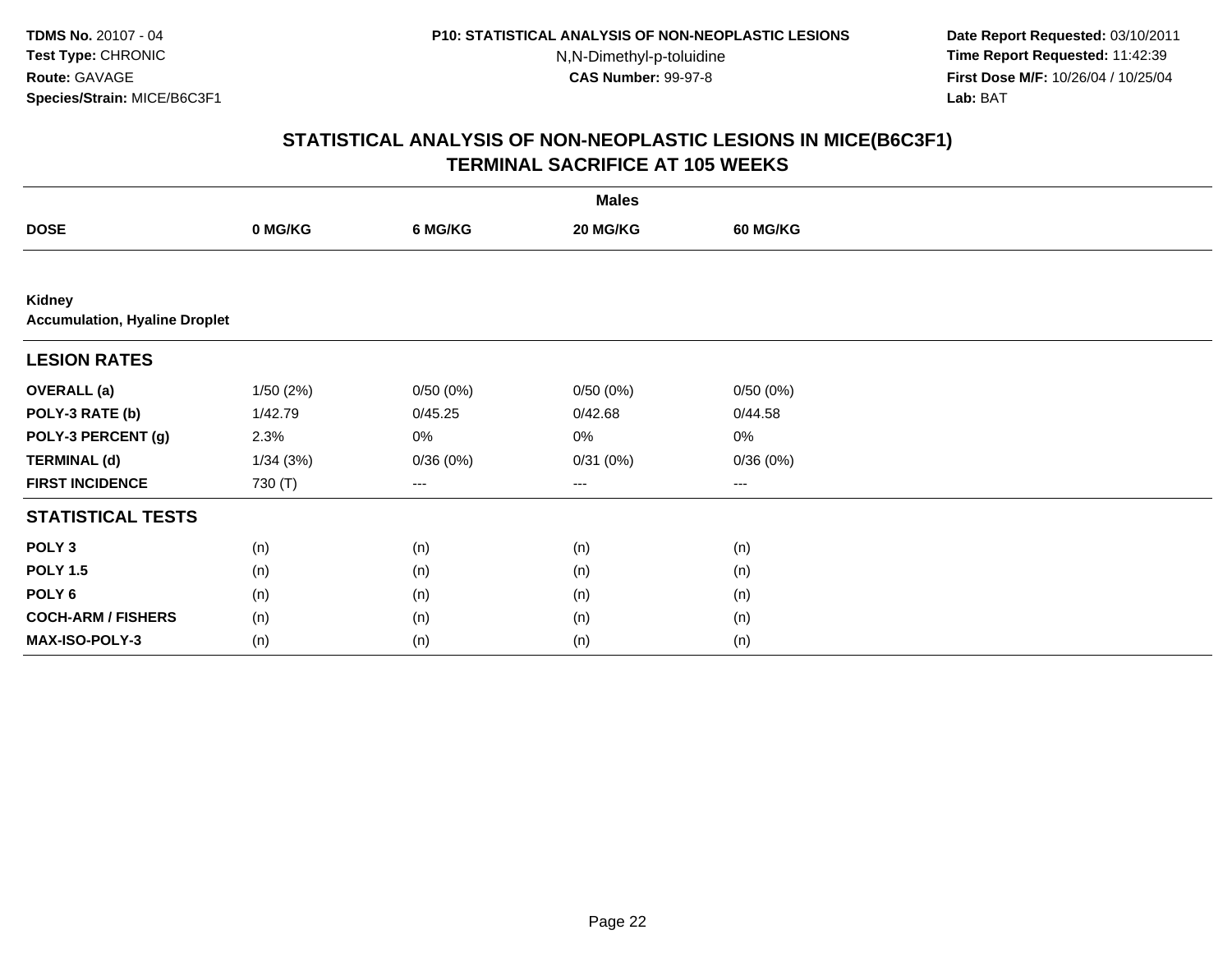**Date Report Requested:** 03/10/2011 **Time Report Requested:** 11:42:39 **First Dose M/F:** 10/26/04 / 10/25/04 Lab: BAT **Lab:** BAT

|                           | <b>Males</b> |          |           |                 |  |  |  |  |
|---------------------------|--------------|----------|-----------|-----------------|--|--|--|--|
| <b>DOSE</b>               | 0 MG/KG      | 6 MG/KG  | 20 MG/KG  | <b>60 MG/KG</b> |  |  |  |  |
|                           |              |          |           |                 |  |  |  |  |
| Kidney<br><b>Infarct</b>  |              |          |           |                 |  |  |  |  |
| <b>LESION RATES</b>       |              |          |           |                 |  |  |  |  |
| <b>OVERALL</b> (a)        | 3/50(6%)     | 2/50(4%) | 0/50(0%)  | 2/50(4%)        |  |  |  |  |
| POLY-3 RATE (b)           | 3/42.79      | 2/45.25  | 0/42.68   | 2/44.92         |  |  |  |  |
| POLY-3 PERCENT (g)        | 7%           | 4.4%     | 0%        | 4.5%            |  |  |  |  |
| <b>TERMINAL (d)</b>       | 3/34(9%)     | 2/36(6%) | 0/31(0%)  | 1/36(3%)        |  |  |  |  |
| <b>FIRST INCIDENCE</b>    | 730 (T)      | 730 (T)  | ---       | 638             |  |  |  |  |
| <b>STATISTICAL TESTS</b>  |              |          |           |                 |  |  |  |  |
| POLY <sub>3</sub>         | P=0.506N     | P=0.474N | P=0.119N  | P=0.478N        |  |  |  |  |
| <b>POLY 1.5</b>           | P=0.507N     | P=0.474N | P=0.115N  | P=0.479N        |  |  |  |  |
| POLY 6                    | P=0.503N     | P=0.475N | P=0.123N  | P=0.477N        |  |  |  |  |
| <b>COCH-ARM / FISHERS</b> | P=0.510N     | P=0.500N | P=0.121N  | P=0.500N        |  |  |  |  |
| <b>MAX-ISO-POLY-3</b>     | P=0.220N     | P=0.306N | P=0.038N* | P=0.308N        |  |  |  |  |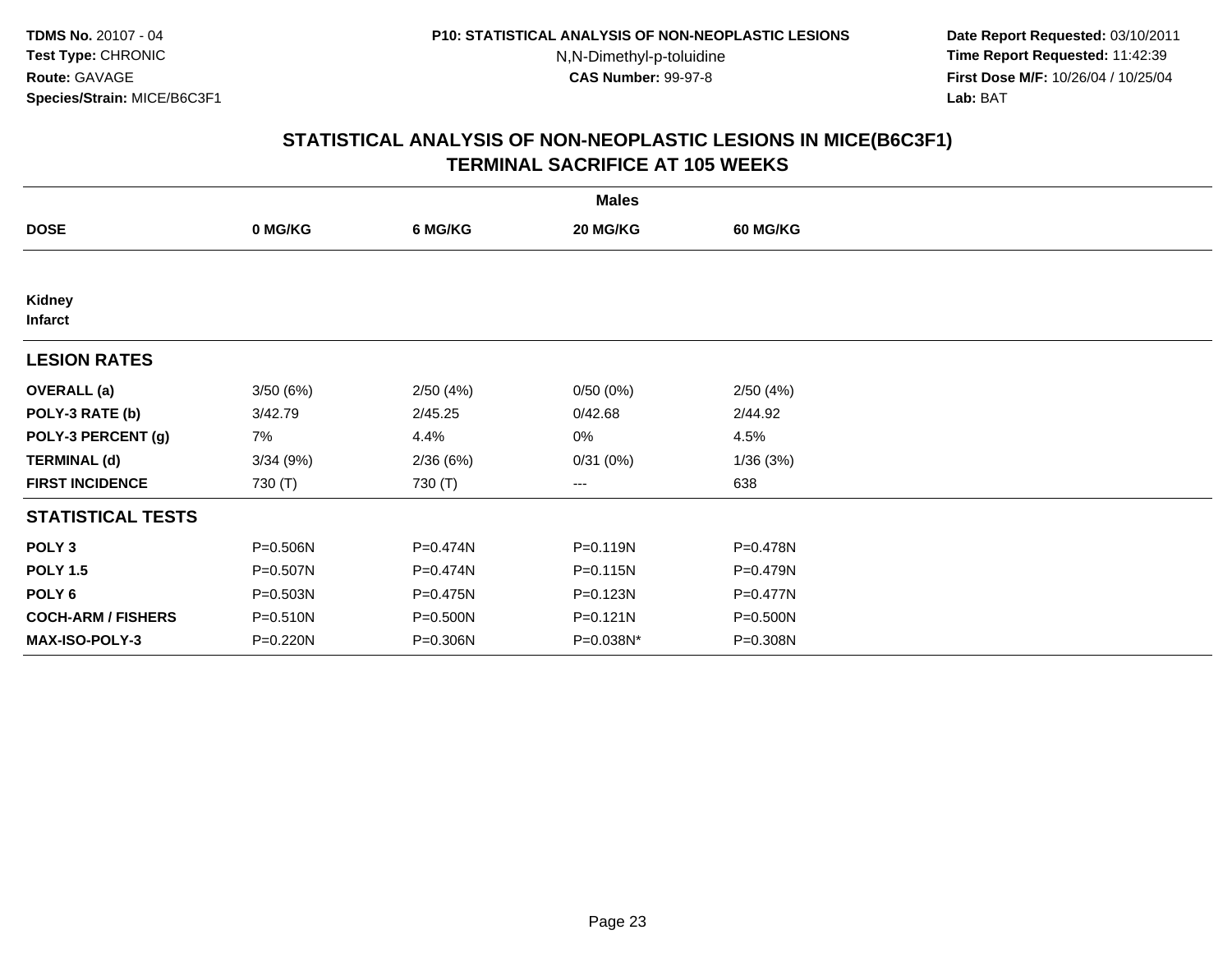**Date Report Requested:** 03/10/2011 **Time Report Requested:** 11:42:39 **First Dose M/F:** 10/26/04 / 10/25/04 Lab: BAT **Lab:** BAT

|                           |              |              | <b>Males</b> |                   |  |
|---------------------------|--------------|--------------|--------------|-------------------|--|
| <b>DOSE</b>               | 0 MG/KG      | 6 MG/KG      | 20 MG/KG     | <b>60 MG/KG</b>   |  |
|                           |              |              |              |                   |  |
| Kidney<br>Inflammation    |              |              |              |                   |  |
| <b>LESION RATES</b>       |              |              |              |                   |  |
| <b>OVERALL</b> (a)        | 2/50(4%)     | 1/50(2%)     | 0/50(0%)     | 0/50(0%)          |  |
| POLY-3 RATE (b)           | 2/43.26      | 1/45.78      | 0/42.68      | 0/44.58           |  |
| POLY-3 PERCENT (g)        | 4.6%         | 2.2%         | 0%           | $0\%$             |  |
| <b>TERMINAL (d)</b>       | 1/34(3%)     | 0/36(0%)     | 0/31(0%)     | 0/36(0%)          |  |
| <b>FIRST INCIDENCE</b>    | 588          | 568          | ---          | $\qquad \qquad -$ |  |
| <b>STATISTICAL TESTS</b>  |              |              |              |                   |  |
| POLY <sub>3</sub>         | $P = 0.171N$ | P=0.480N     | P=0.240N     | P=0.230N          |  |
| <b>POLY 1.5</b>           | $P = 0.171N$ | $P = 0.480N$ | P=0.234N     | P=0.229N          |  |
| POLY <sub>6</sub>         | $P = 0.171N$ | $P = 0.481N$ | $P = 0.247N$ | P=0.232N          |  |
| <b>COCH-ARM / FISHERS</b> | P=0.169N     | P=0.500N     | P=0.247N     | P=0.247N          |  |
| <b>MAX-ISO-POLY-3</b>     | P=0.080N     | P=0.270N     | P=0.079N     | P=0.076N          |  |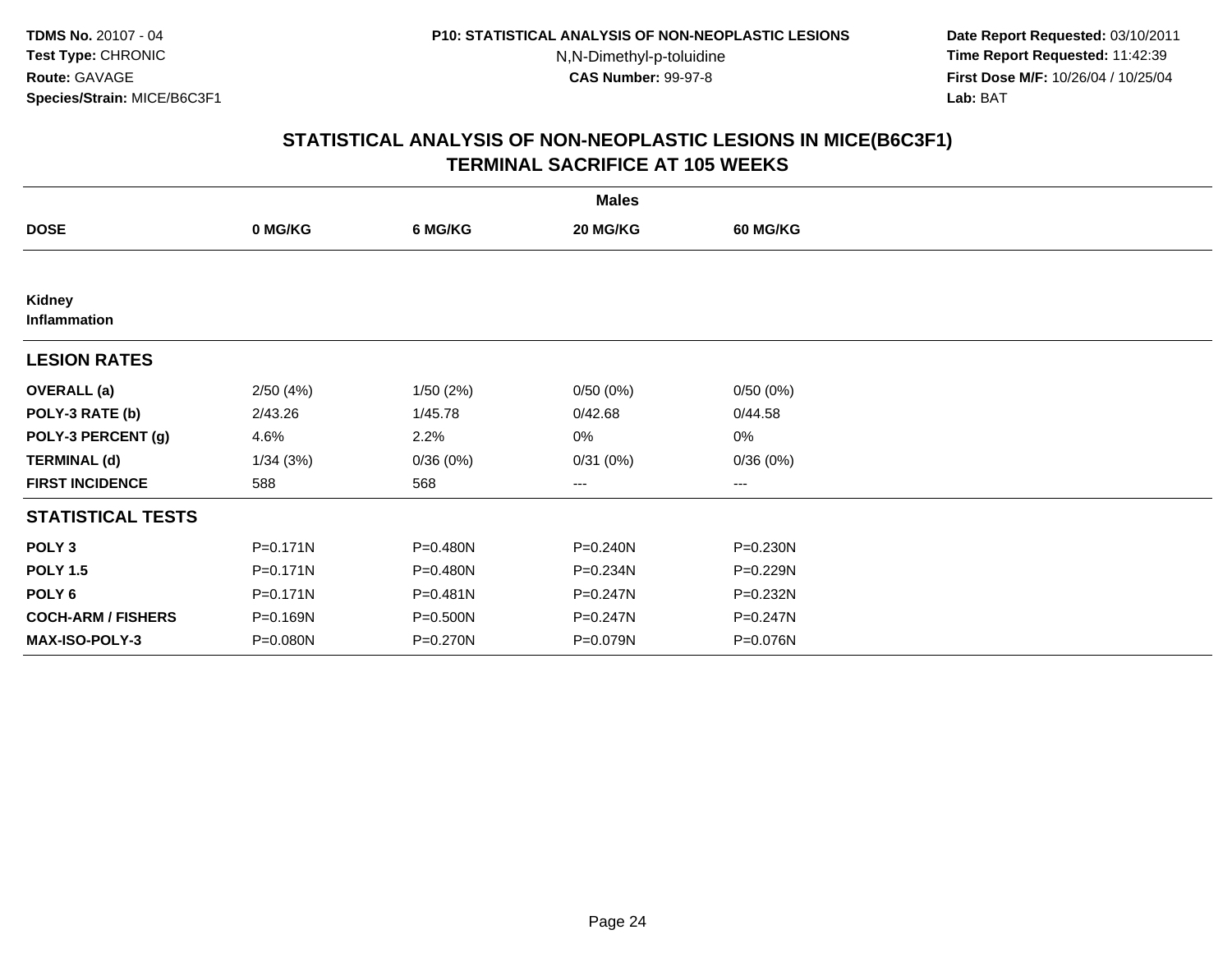**Date Report Requested:** 03/10/2011 **Time Report Requested:** 11:42:39 **First Dose M/F:** 10/26/04 / 10/25/04 Lab: BAT **Lab:** BAT

|                                 | <b>Males</b> |             |             |                 |  |  |  |  |
|---------------------------------|--------------|-------------|-------------|-----------------|--|--|--|--|
| <b>DOSE</b>                     | 0 MG/KG      | 6 MG/KG     | 20 MG/KG    | <b>60 MG/KG</b> |  |  |  |  |
|                                 |              |             |             |                 |  |  |  |  |
| Kidney<br><b>Mineralization</b> |              |             |             |                 |  |  |  |  |
| <b>LESION RATES</b>             |              |             |             |                 |  |  |  |  |
| <b>OVERALL</b> (a)              | 5/50 (10%)   | 7/50 (14%)  | 9/50 (18%)  | 6/50 (12%)      |  |  |  |  |
| POLY-3 RATE (b)                 | 5/43.89      | 7/46.26     | 9/44.51     | 6/46.39         |  |  |  |  |
| POLY-3 PERCENT (g)              | 11.4%        | 15.1%       | 20.2%       | 12.9%           |  |  |  |  |
| <b>TERMINAL (d)</b>             | 1/34(3%)     | 5/36 (14%)  | 2/31(7%)    | 0/36(0%)        |  |  |  |  |
| <b>FIRST INCIDENCE</b>          | 584          | 555         | 598         | 562             |  |  |  |  |
| <b>STATISTICAL TESTS</b>        |              |             |             |                 |  |  |  |  |
| POLY <sub>3</sub>               | P=0.540N     | $P = 0.416$ | $P=0.199$   | $P = 0.539$     |  |  |  |  |
| <b>POLY 1.5</b>                 | $P = 0.546N$ | $P=0.419$   | $P = 0.208$ | $P = 0.535$     |  |  |  |  |
| POLY 6                          | P=0.530N     | $P = 0.410$ | $P = 0.191$ | $P = 0.543$     |  |  |  |  |
| <b>COCH-ARM / FISHERS</b>       | $P = 0.565$  | $P = 0.380$ | $P = 0.194$ | $P = 0.500$     |  |  |  |  |
| MAX-ISO-POLY-3                  | $P=0.412$    | $P = 0.306$ | $P = 0.129$ | $P = 0.412$     |  |  |  |  |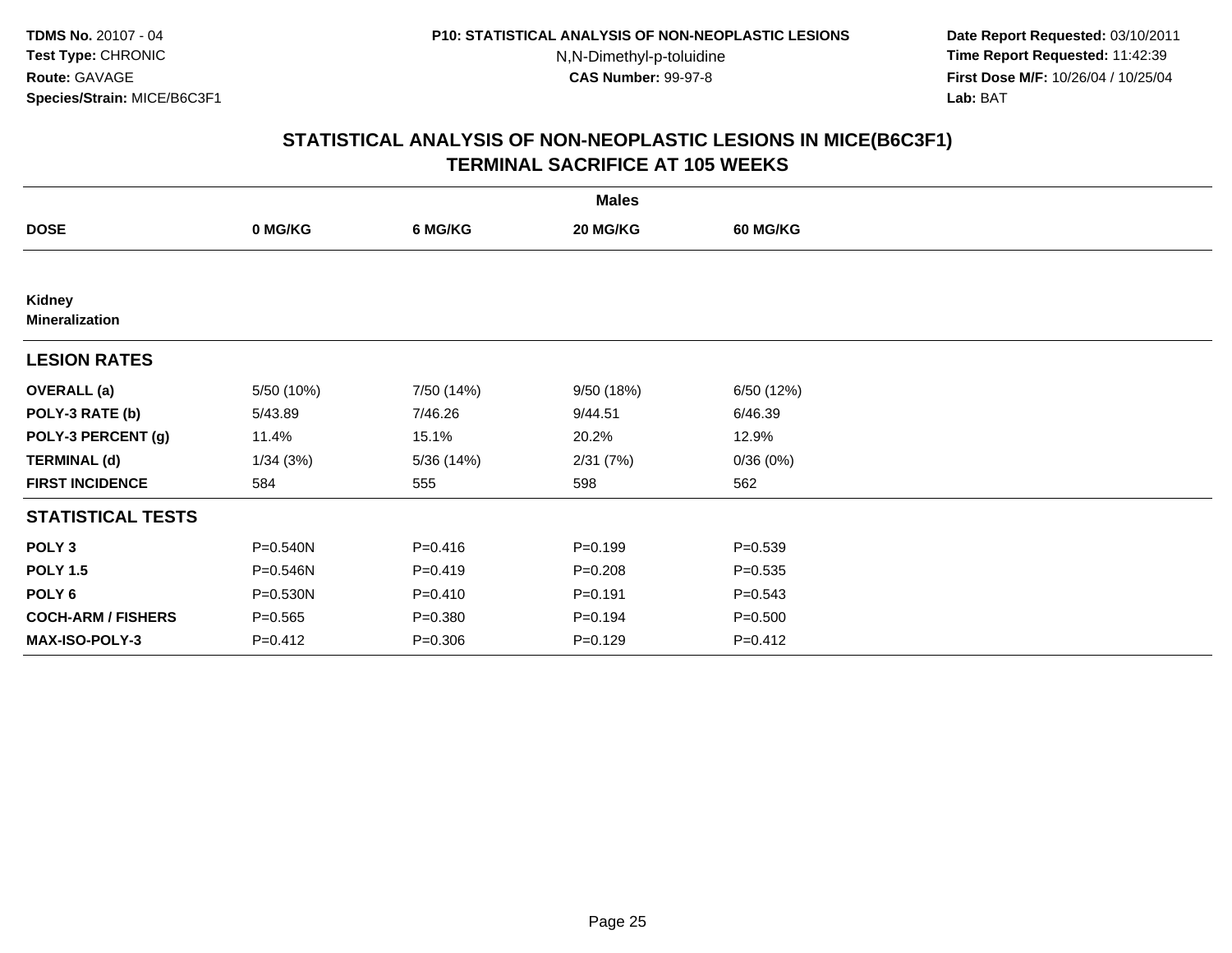**Date Report Requested:** 03/10/2011 **Time Report Requested:** 11:42:39 **First Dose M/F:** 10/26/04 / 10/25/04 Lab: BAT **Lab:** BAT

|                           | <b>Males</b> |              |             |                 |  |  |  |  |
|---------------------------|--------------|--------------|-------------|-----------------|--|--|--|--|
| <b>DOSE</b>               | 0 MG/KG      | 6 MG/KG      | 20 MG/KG    | <b>60 MG/KG</b> |  |  |  |  |
|                           |              |              |             |                 |  |  |  |  |
| Kidney<br>Nephropathy     |              |              |             |                 |  |  |  |  |
| <b>LESION RATES</b>       |              |              |             |                 |  |  |  |  |
| <b>OVERALL</b> (a)        | 39/50 (78%)  | 41/50 (82%)  | 43/50 (86%) | 37/50 (74%)     |  |  |  |  |
| POLY-3 RATE (b)           | 39/46.03     | 41/48.70     | 43/47.80    | 37/47.74        |  |  |  |  |
| POLY-3 PERCENT (g)        | 84.7%        | 84.2%        | 90%         | 77.5%           |  |  |  |  |
| <b>TERMINAL (d)</b>       | 29/34 (85%)  | 31/36 (86%)  | 28/31 (90%) | 29/36 (81%)     |  |  |  |  |
| <b>FIRST INCIDENCE</b>    | 548          | 539          | 442         | 449             |  |  |  |  |
| <b>STATISTICAL TESTS</b>  |              |              |             |                 |  |  |  |  |
| POLY <sub>3</sub>         | $P = 0.160N$ | P=0.587N     | $P = 0.318$ | $P = 0.259N$    |  |  |  |  |
| <b>POLY 1.5</b>           | P=0.156N     | $P = 0.581N$ | $P = 0.353$ | $P = 0.250N$    |  |  |  |  |
| POLY 6                    | P=0.173N     | P=0.609N     | $P = 0.283$ | P=0.282N        |  |  |  |  |
| <b>COCH-ARM / FISHERS</b> | P=0.239N     | $P=0.402$    | $P = 0.218$ | P=0.408N        |  |  |  |  |
| MAX-ISO-POLY-3            | P=0.192N     | P=0.471N     | $P = 0.217$ | P=0.184N        |  |  |  |  |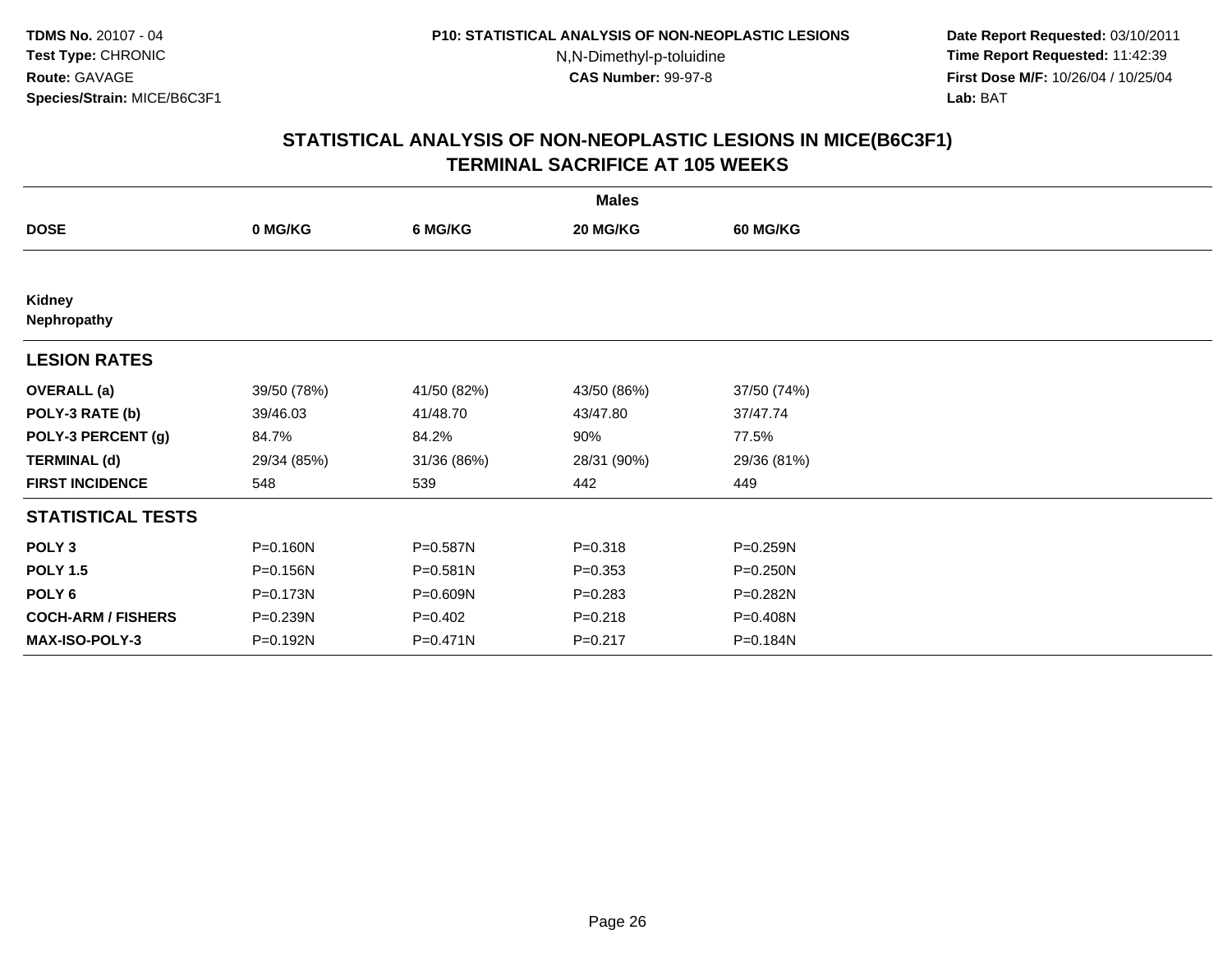**Date Report Requested:** 03/10/2011 **Time Report Requested:** 11:42:39 **First Dose M/F:** 10/26/04 / 10/25/04 Lab: BAT **Lab:** BAT

|                           | <b>Males</b> |                   |             |                 |  |  |  |  |
|---------------------------|--------------|-------------------|-------------|-----------------|--|--|--|--|
| <b>DOSE</b>               | 0 MG/KG      | 6 MG/KG           | 20 MG/KG    | <b>60 MG/KG</b> |  |  |  |  |
|                           |              |                   |             |                 |  |  |  |  |
| Kidney<br>Pigmentation    |              |                   |             |                 |  |  |  |  |
| <b>LESION RATES</b>       |              |                   |             |                 |  |  |  |  |
| <b>OVERALL</b> (a)        | 0/50(0%)     | 0/50(0%)          | 2/50(4%)    | 0/50(0%)        |  |  |  |  |
| POLY-3 RATE (b)           | 0/42.79      | 0/45.25           | 2/43.90     | 0/44.58         |  |  |  |  |
| POLY-3 PERCENT (g)        | 0%           | 0%                | 4.6%        | 0%              |  |  |  |  |
| <b>TERMINAL (d)</b>       | 0/34(0%)     | 0/36(0%)          | 0/31(0%)    | 0/36(0%)        |  |  |  |  |
| <b>FIRST INCIDENCE</b>    | ---          | $\qquad \qquad -$ | 512         | $--$            |  |  |  |  |
| <b>STATISTICAL TESTS</b>  |              |                   |             |                 |  |  |  |  |
| POLY <sub>3</sub>         | P=0.693N     | (e)               | $P=0.243$   | (e)             |  |  |  |  |
| <b>POLY 1.5</b>           | P=0.692N     | (e)               | $P = 0.245$ | (e)             |  |  |  |  |
| POLY 6                    | P=0.694N     | (e)               | $P = 0.240$ | (e)             |  |  |  |  |
| <b>COCH-ARM / FISHERS</b> | P=0.697N     | (e)               | $P = 0.247$ | (e)             |  |  |  |  |
| MAX-ISO-POLY-3            | $P = 0.267$  | (e)               | $P = 0.081$ | (e)             |  |  |  |  |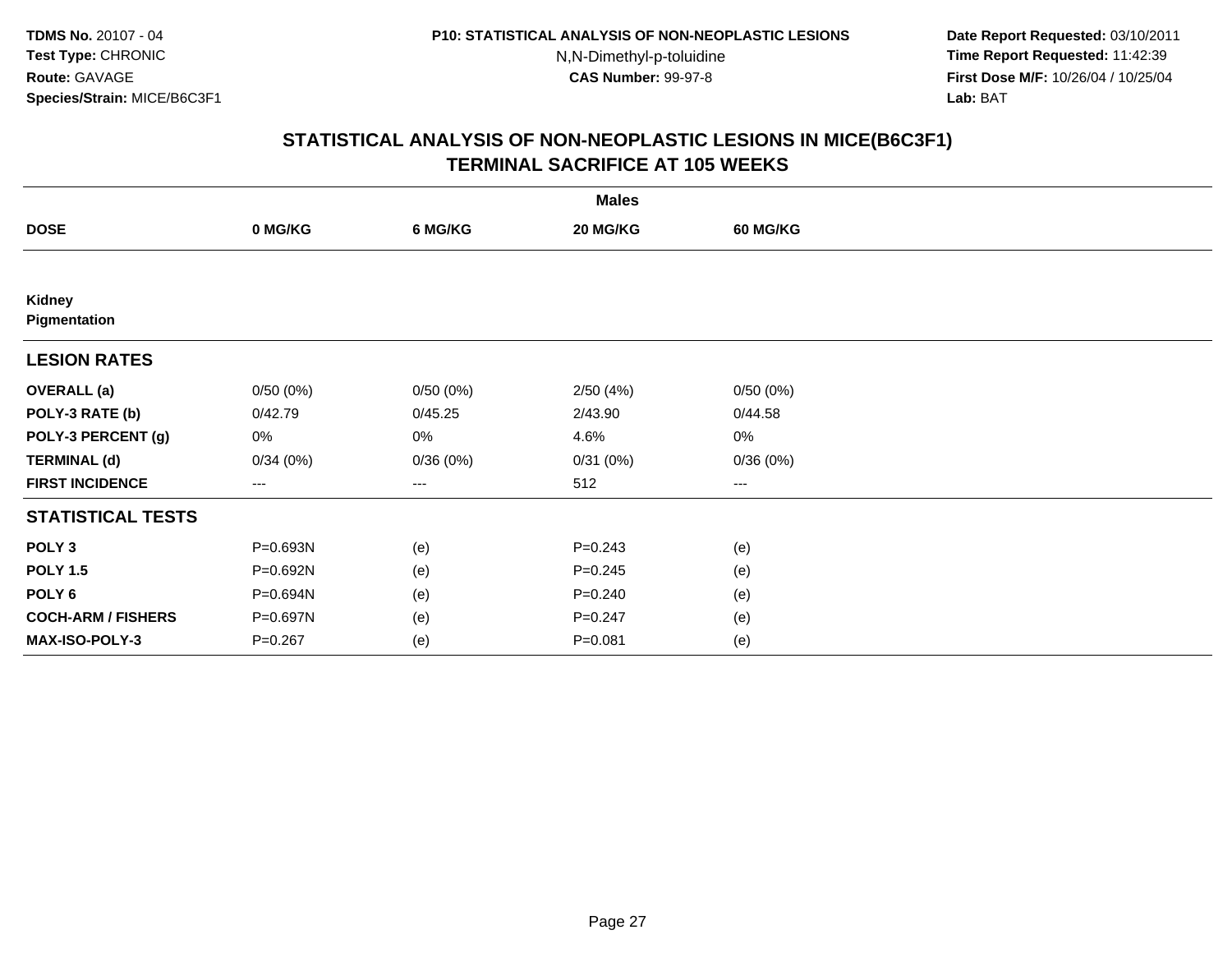**Date Report Requested:** 03/10/2011 **Time Report Requested:** 11:42:39 **First Dose M/F:** 10/26/04 / 10/25/04 Lab: BAT **Lab:** BAT

|                               |              |              | <b>Males</b> |                 |  |
|-------------------------------|--------------|--------------|--------------|-----------------|--|
| <b>DOSE</b>                   | 0 MG/KG      | 6 MG/KG      | 20 MG/KG     | <b>60 MG/KG</b> |  |
|                               |              |              |              |                 |  |
| <b>Kidney: Cortex</b><br>Cyst |              |              |              |                 |  |
| <b>LESION RATES</b>           |              |              |              |                 |  |
| <b>OVERALL</b> (a)            | 3/50(6%)     | 2/50(4%)     | 1/50(2%)     | 2/50(4%)        |  |
| POLY-3 RATE (b)               | 3/42.79      | 2/45.49      | 1/42.68      | 2/44.58         |  |
| POLY-3 PERCENT (g)            | 7%           | 4.4%         | 2.3%         | 4.5%            |  |
| <b>TERMINAL (d)</b>           | 3/34(9%)     | 1/36(3%)     | 1/31(3%)     | 2/36(6%)        |  |
| <b>FIRST INCIDENCE</b>        | 730 (T)      | 666          | 730 (T)      | 730 (T)         |  |
| <b>STATISTICAL TESTS</b>      |              |              |              |                 |  |
| POLY <sub>3</sub>             | P=0.497N     | P=0.472N     | P=0.306N     | P=0.481N        |  |
| <b>POLY 1.5</b>               | P=0.497N     | P=0.473N     | P=0.298N     | P=0.480N        |  |
| POLY 6                        | P=0.498N     | $P = 0.471N$ | P=0.315N     | P=0.483N        |  |
| <b>COCH-ARM / FISHERS</b>     | $P = 0.500N$ | P=0.500N     | P=0.309N     | P=0.500N        |  |
| MAX-ISO-POLY-3                | $P = 0.355N$ | P=0.304N     | P=0.154N     | $P = 0.311N$    |  |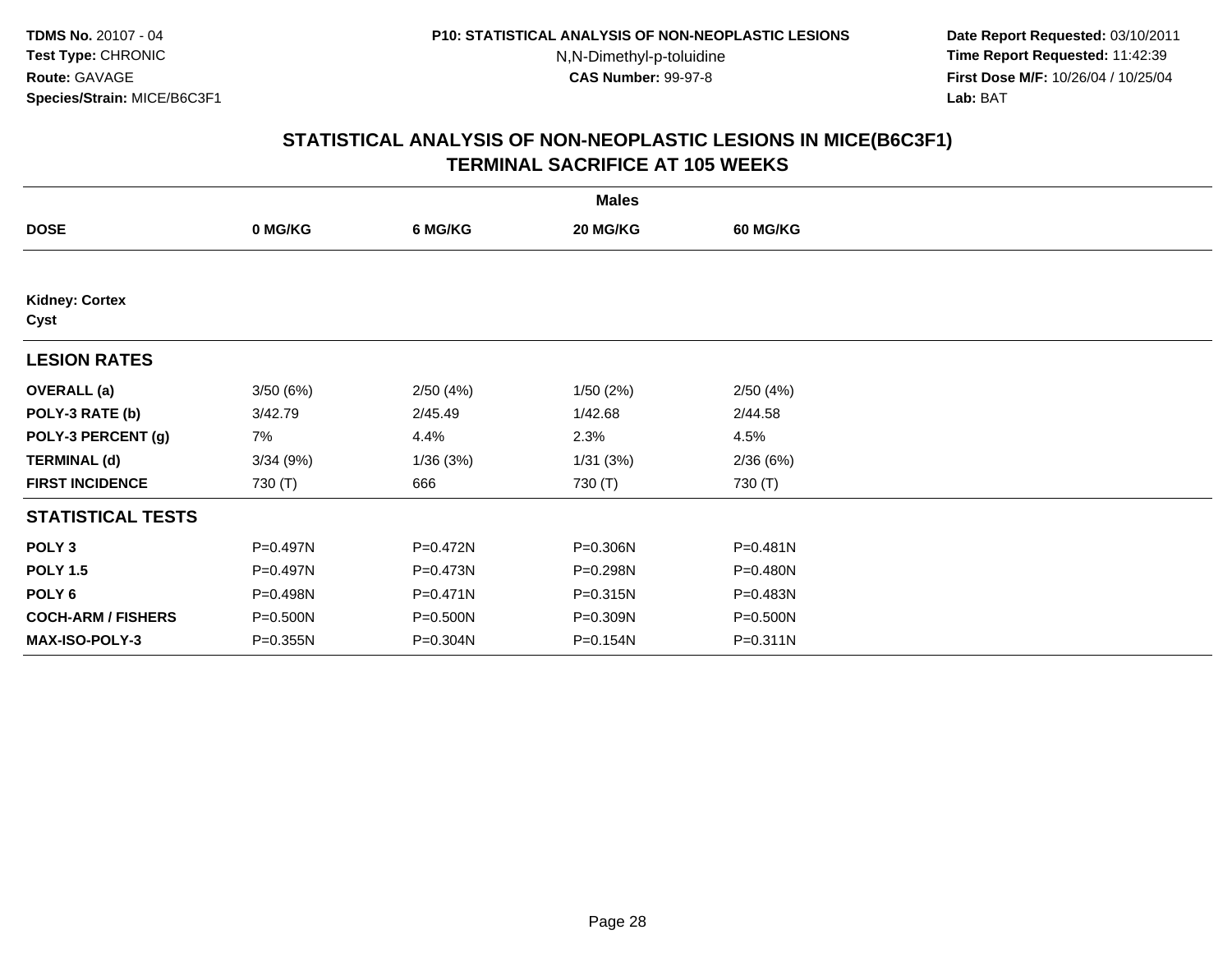**Date Report Requested:** 03/10/2011 **Time Report Requested:** 11:42:39 **First Dose M/F:** 10/26/04 / 10/25/04 Lab: BAT **Lab:** BAT

|                                            |              |          | <b>Males</b> |                 |  |
|--------------------------------------------|--------------|----------|--------------|-----------------|--|
| <b>DOSE</b>                                | 0 MG/KG      | 6 MG/KG  | 20 MG/KG     | <b>60 MG/KG</b> |  |
|                                            |              |          |              |                 |  |
| <b>Kidney: Pelvis</b><br><b>Dilatation</b> |              |          |              |                 |  |
| <b>LESION RATES</b>                        |              |          |              |                 |  |
| <b>OVERALL</b> (a)                         | 2/50(4%)     | 0/50(0%) | 1/50(2%)     | 1/50(2%)        |  |
| POLY-3 RATE (b)                            | 2/43.23      | 0/45.25  | 1/42.68      | 1/44.92         |  |
| POLY-3 PERCENT (g)                         | 4.6%         | 0%       | 2.3%         | 2.2%            |  |
| <b>TERMINAL (d)</b>                        | 0/34(0%)     | 0/36(0%) | 1/31(3%)     | 0/36(0%)        |  |
| <b>FIRST INCIDENCE</b>                     | 643          | ---      | 730 (T)      | 638             |  |
| <b>STATISTICAL TESTS</b>                   |              |          |              |                 |  |
| POLY <sub>3</sub>                          | P=0.620N     | P=0.227N | P=0.504N     | P=0.487N        |  |
| <b>POLY 1.5</b>                            | $P = 0.621N$ | P=0.226N | P=0.495N     | P=0.485N        |  |
| POLY <sub>6</sub>                          | P=0.619N     | P=0.229N | P=0.516N     | P=0.489N        |  |
| <b>COCH-ARM / FISHERS</b>                  | P=0.619N     | P=0.247N | P=0.500N     | P=0.500N        |  |
| <b>MAX-ISO-POLY-3</b>                      | P=0.274N     | P=0.076N | P=0.285N     | P=0.273N        |  |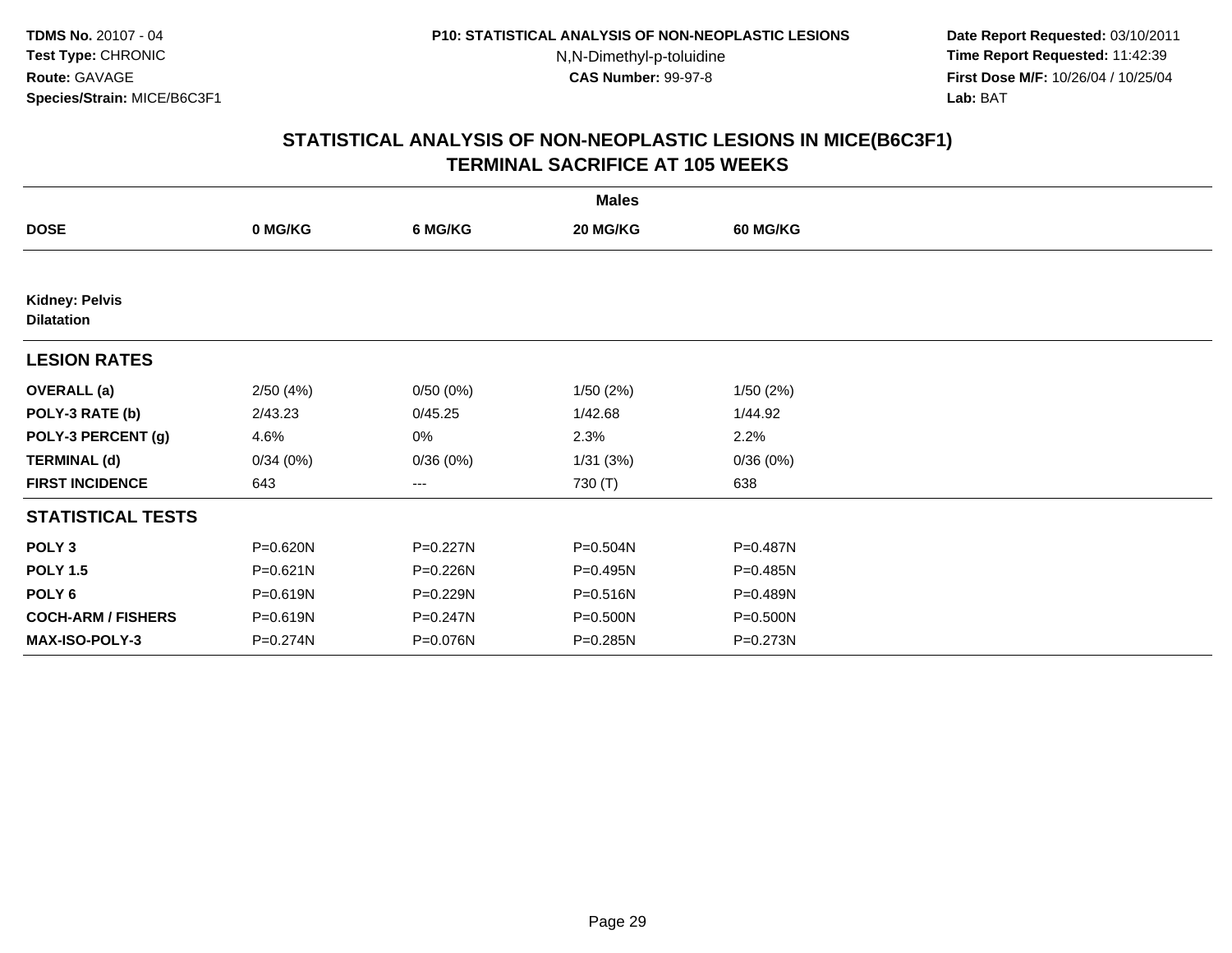**Date Report Requested:** 03/10/2011 **Time Report Requested:** 11:42:39 **First Dose M/F:** 10/26/04 / 10/25/04 Lab: BAT **Lab:** BAT

| <b>Males</b>                                   |             |          |             |                 |  |  |  |
|------------------------------------------------|-------------|----------|-------------|-----------------|--|--|--|
| <b>DOSE</b>                                    | 0 MG/KG     | 6 MG/KG  | 20 MG/KG    | <b>60 MG/KG</b> |  |  |  |
|                                                |             |          |             |                 |  |  |  |
| <b>Kidney: Renal Tubule</b><br><b>Necrosis</b> |             |          |             |                 |  |  |  |
| <b>LESION RATES</b>                            |             |          |             |                 |  |  |  |
| <b>OVERALL</b> (a)                             | 0/50(0%)    | 0/50(0%) | 2/50(4%)    | 1/50(2%)        |  |  |  |
| POLY-3 RATE (b)                                | 0/42.79     | 0/45.25  | 2/43.25     | 1/44.73         |  |  |  |
| POLY-3 PERCENT (g)                             | 0%          | 0%       | 4.6%        | 2.2%            |  |  |  |
| <b>TERMINAL (d)</b>                            | 0/34(0%)    | 0/36(0%) | 1/31(3%)    | 0/36(0%)        |  |  |  |
| <b>FIRST INCIDENCE</b>                         | ---         | ---      | 554         | 693             |  |  |  |
| <b>STATISTICAL TESTS</b>                       |             |          |             |                 |  |  |  |
| POLY <sub>3</sub>                              | $P = 0.358$ | (e)      | $P = 0.239$ | $P = 0.509$     |  |  |  |
| <b>POLY 1.5</b>                                | $P = 0.359$ | (e)      | $P = 0.243$ | $P = 0.509$     |  |  |  |
| POLY <sub>6</sub>                              | $P = 0.358$ | (e)      | $P = 0.235$ | $P = 0.509$     |  |  |  |
| <b>COCH-ARM / FISHERS</b>                      | $P = 0.350$ | (e)      | $P = 0.247$ | $P = 0.500$     |  |  |  |
| MAX-ISO-POLY-3                                 | $P = 0.186$ | (e)      | $P = 0.078$ | $P = 0.170$     |  |  |  |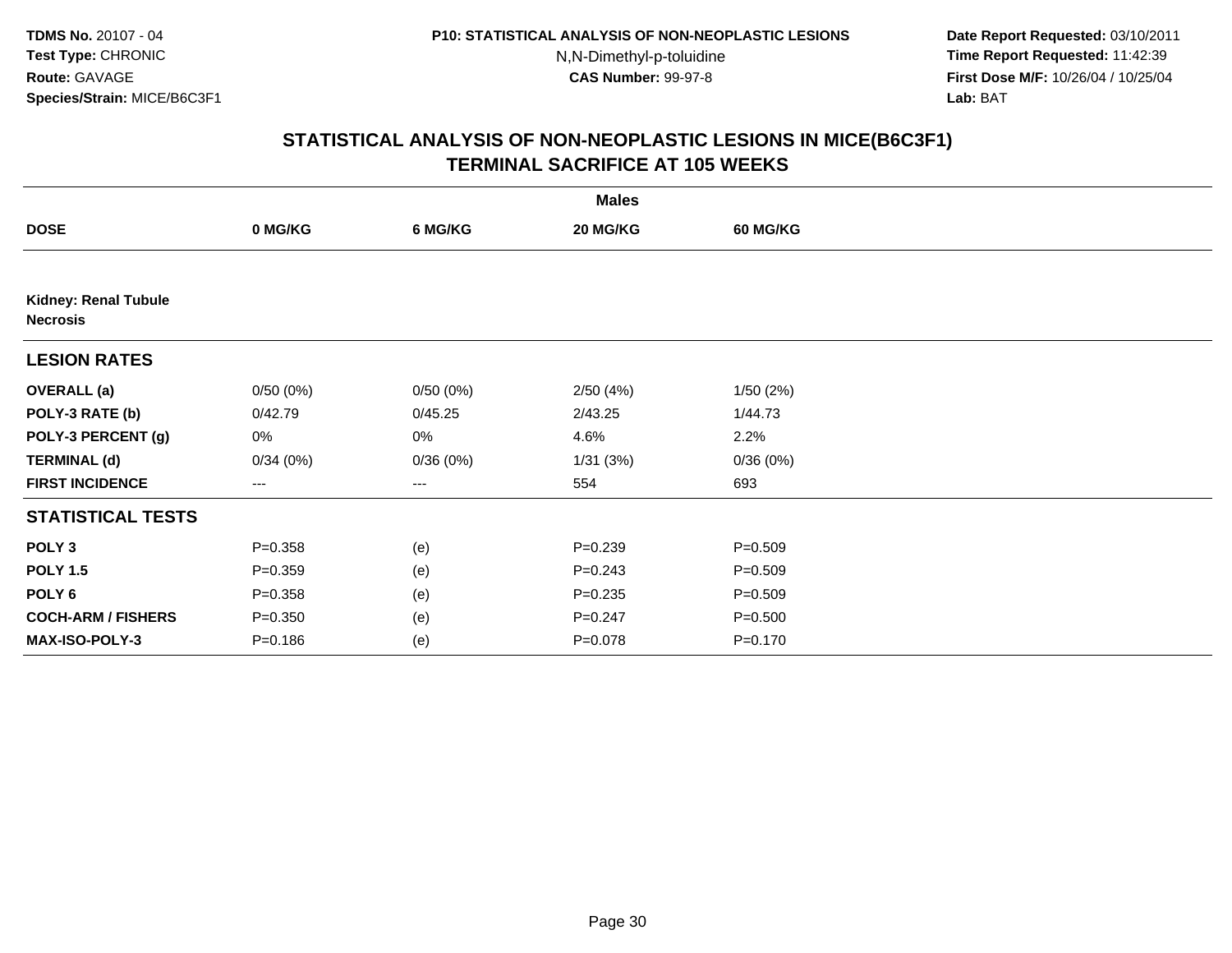**Date Report Requested:** 03/10/2011 **Time Report Requested:** 11:42:39 **First Dose M/F:** 10/26/04 / 10/25/04 Lab: BAT **Lab:** BAT

|                           |           |          | <b>Males</b> |                   |  |
|---------------------------|-----------|----------|--------------|-------------------|--|
| <b>DOSE</b>               | 0 MG/KG   | 6 MG/KG  | 20 MG/KG     | 60 MG/KG          |  |
|                           |           |          |              |                   |  |
| Liver<br>Angiectasis      |           |          |              |                   |  |
| <b>LESION RATES</b>       |           |          |              |                   |  |
| <b>OVERALL</b> (a)        | 3/50(6%)  | 1/50(2%) | 0/50(0%)     | 0/50(0%)          |  |
| POLY-3 RATE (b)           | 3/42.79   | 1/45.25  | 0/42.68      | 0/44.58           |  |
| POLY-3 PERCENT (g)        | 7%        | 2.2%     | 0%           | 0%                |  |
| <b>TERMINAL (d)</b>       | 3/34(9%)  | 1/36(3%) | 0/31(0%)     | 0/36(0%)          |  |
| <b>FIRST INCIDENCE</b>    | 730 (T)   | 730 (T)  | ---          | $\qquad \qquad -$ |  |
| <b>STATISTICAL TESTS</b>  |           |          |              |                   |  |
| POLY <sub>3</sub>         | P=0.098N  | P=0.285N | P=0.119N     | $P = 0.111N$      |  |
| <b>POLY 1.5</b>           | P=0.098N  | P=0.285N | P=0.115N     | P=0.111N          |  |
| POLY <sub>6</sub>         | P=0.097N  | P=0.286N | P=0.123N     | P=0.112N          |  |
| <b>COCH-ARM / FISHERS</b> | P=0.097N  | P=0.309N | $P = 0.121N$ | P=0.121N          |  |
| <b>MAX-ISO-POLY-3</b>     | P=0.025N* | P=0.146N | P=0.038N*    | P=0.038N*         |  |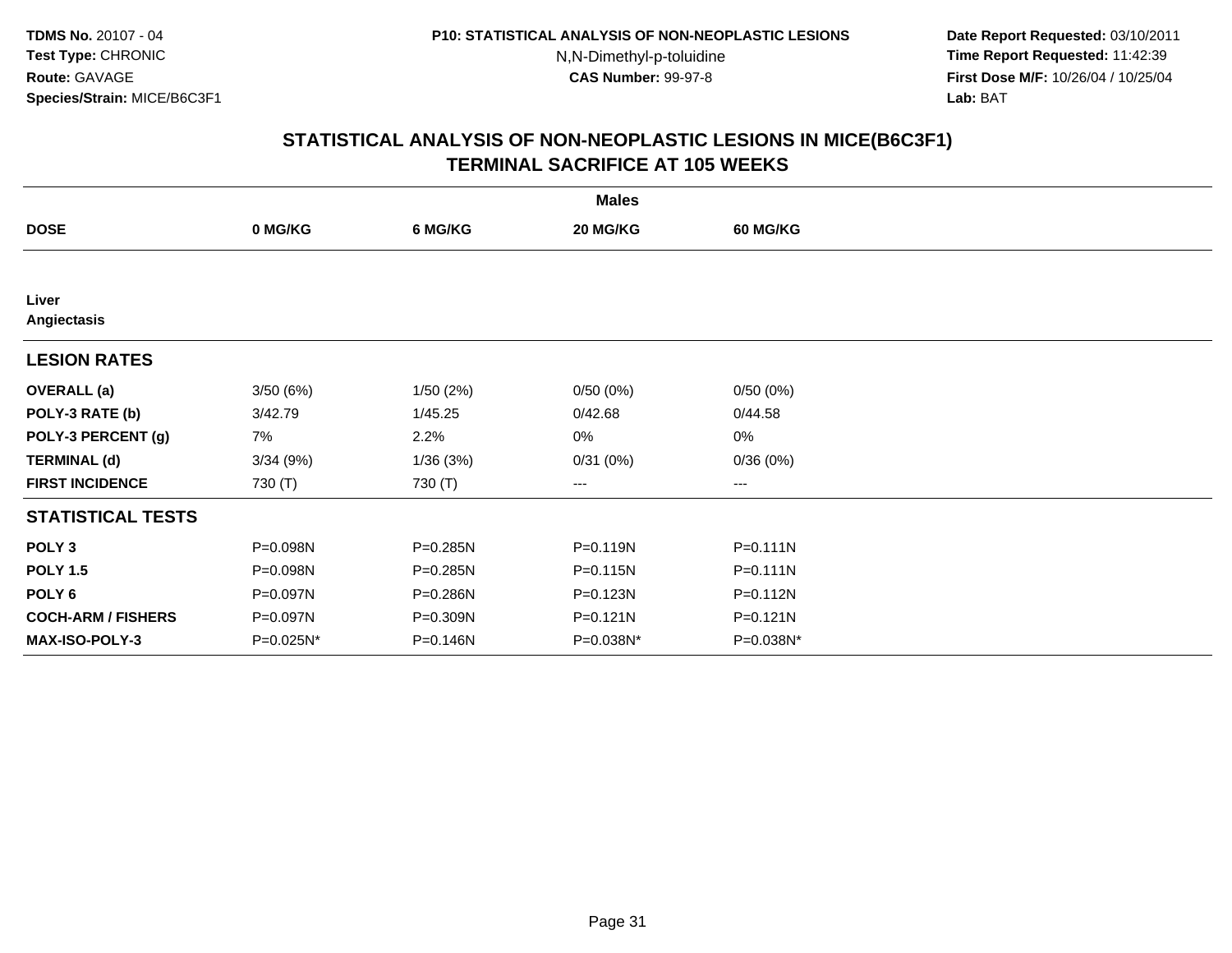**Date Report Requested:** 03/10/2011 **Time Report Requested:** 11:42:39 **First Dose M/F:** 10/26/04 / 10/25/04 Lab: BAT **Lab:** BAT

| <b>Males</b>                     |            |             |             |                 |  |  |
|----------------------------------|------------|-------------|-------------|-----------------|--|--|
| <b>DOSE</b>                      | 0 MG/KG    | 6 MG/KG     | 20 MG/KG    | <b>60 MG/KG</b> |  |  |
|                                  |            |             |             |                 |  |  |
| Liver<br><b>Basophilic Focus</b> |            |             |             |                 |  |  |
| <b>LESION RATES</b>              |            |             |             |                 |  |  |
| <b>OVERALL</b> (a)               | 5/50 (10%) | 11/50 (22%) | 8/50 (16%)  | 2/50(4%)        |  |  |
| POLY-3 RATE (b)                  | 5/43.50    | 11/46.36    | 8/43.55     | 2/44.58         |  |  |
| POLY-3 PERCENT (g)               | 11.5%      | 23.7%       | 18.4%       | 4.5%            |  |  |
| <b>TERMINAL (d)</b>              | 3/34(9%)   | 8/36 (22%)  | 5/31(16%)   | 2/36(6%)        |  |  |
| <b>FIRST INCIDENCE</b>           | 562        | 568         | 597         | 730 (T)         |  |  |
| <b>STATISTICAL TESTS</b>         |            |             |             |                 |  |  |
| POLY <sub>3</sub>                | P=0.036N*  | $P = 0.106$ | $P = 0.275$ | P=0.206N        |  |  |
| <b>POLY 1.5</b>                  | P=0.034N*  | $P = 0.106$ | $P = 0.289$ | $P = 0.203N$    |  |  |
| POLY 6                           | P=0.038N*  | $P = 0.106$ | $P = 0.261$ | $P = 0.211N$    |  |  |
| <b>COCH-ARM / FISHERS</b>        | P=0.041N*  | $P = 0.086$ | $P=0.277$   | P=0.218N        |  |  |
| MAX-ISO-POLY-3                   | P=0.057N   | $P=0.070$   | $P = 0.185$ | P=0.115N        |  |  |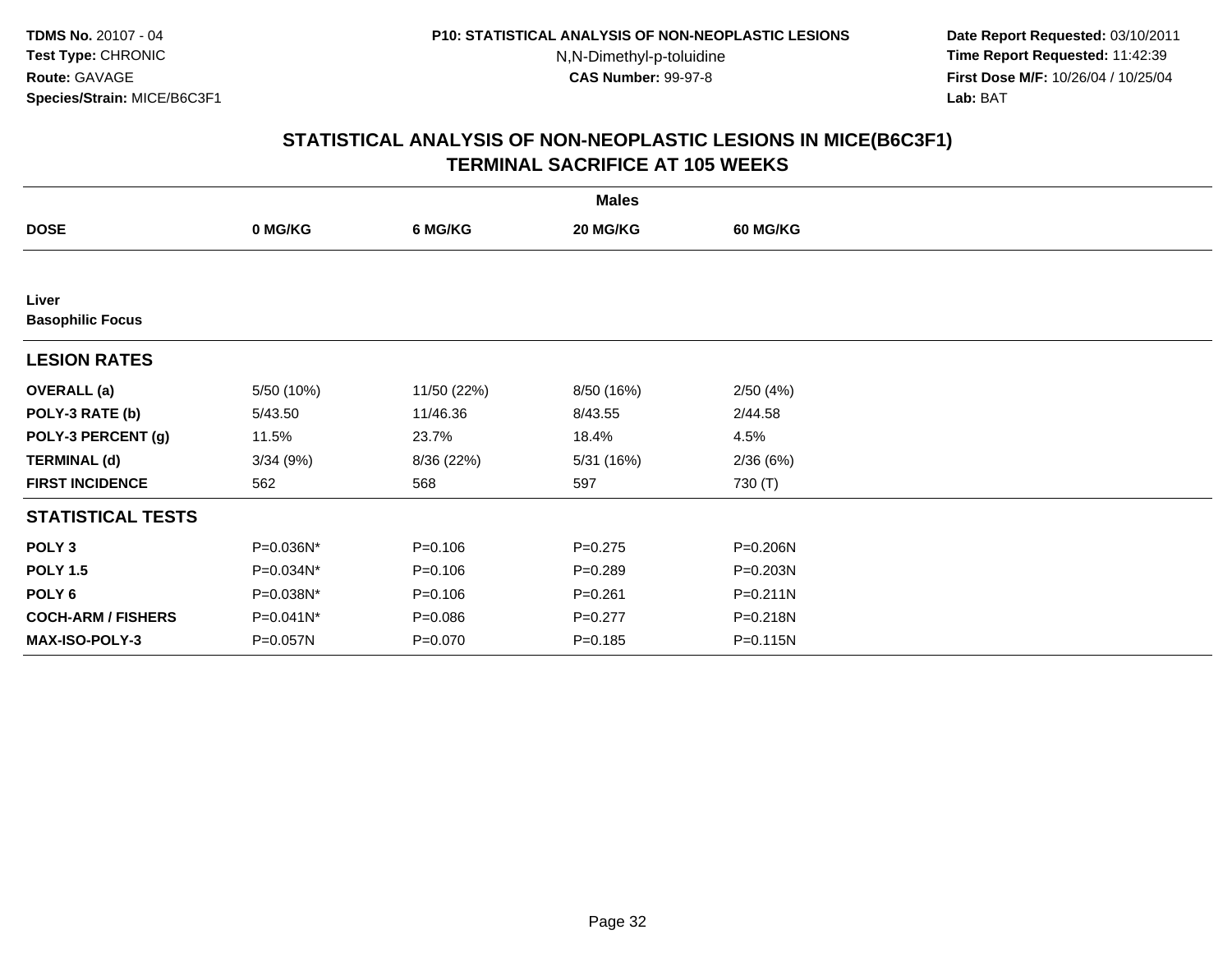**Date Report Requested:** 03/10/2011 **Time Report Requested:** 11:42:39 **First Dose M/F:** 10/26/04 / 10/25/04 Lab: BAT **Lab:** BAT

| <b>Males</b>                     |             |             |              |                 |  |  |
|----------------------------------|-------------|-------------|--------------|-----------------|--|--|
| <b>DOSE</b>                      | 0 MG/KG     | 6 MG/KG     | 20 MG/KG     | <b>60 MG/KG</b> |  |  |
|                                  |             |             |              |                 |  |  |
| Liver<br><b>Clear Cell Focus</b> |             |             |              |                 |  |  |
| <b>LESION RATES</b>              |             |             |              |                 |  |  |
| <b>OVERALL</b> (a)               | 15/50 (30%) | 22/50 (44%) | 15/50 (30%)  | 7/50 (14%)      |  |  |
| POLY-3 RATE (b)                  | 15/42.99    | 22/45.67    | 15/43.35     | 7/44.58         |  |  |
| POLY-3 PERCENT (g)               | 34.9%       | 48.2%       | 34.6%        | 15.7%           |  |  |
| <b>TERMINAL (d)</b>              | 14/34 (41%) | 19/36 (53%) | 13/31 (42%)  | 7/36 (19%)      |  |  |
| <b>FIRST INCIDENCE</b>           | 678         | 666         | 598          | 730 (T)         |  |  |
| <b>STATISTICAL TESTS</b>         |             |             |              |                 |  |  |
| POLY <sub>3</sub>                | P=0.002N**  | $P = 0.143$ | P=0.579N     | $P = 0.031N^*$  |  |  |
| <b>POLY 1.5</b>                  | P=0.002N**  | $P = 0.145$ | $P = 0.555N$ | P=0.032N*       |  |  |
| POLY <sub>6</sub>                | P=0.002N**  | $P = 0.140$ | $P = 0.578$  | P=0.031N*       |  |  |
| <b>COCH-ARM / FISHERS</b>        | P=0.004N**  | $P = 0.107$ | P=0.586N     | P=0.045N*       |  |  |
| <b>MAX-ISO-POLY-3</b>            | P=0.003N**  | $P = 0.105$ | P=0.488N     | $P=0.019N^*$    |  |  |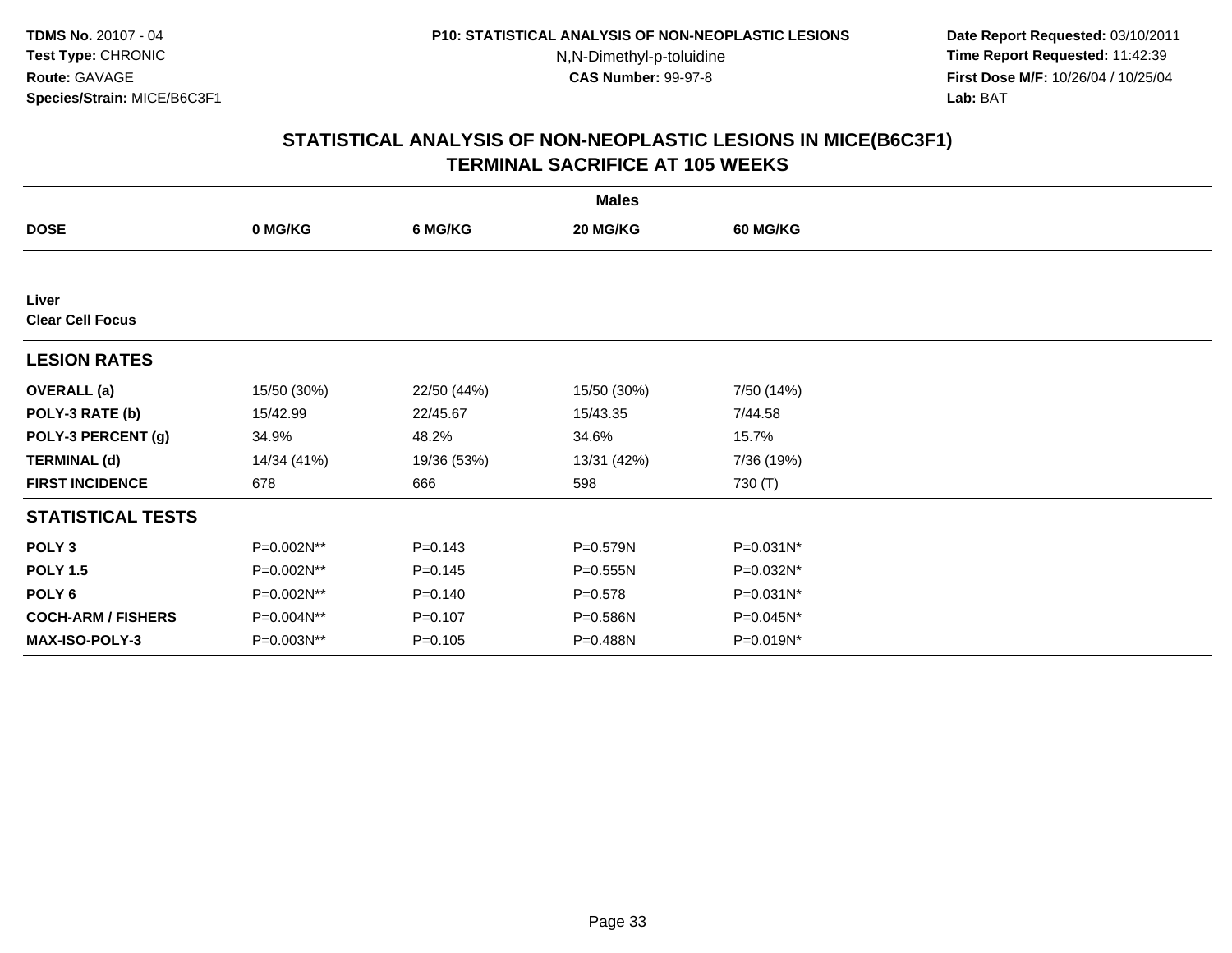**Date Report Requested:** 03/10/2011 **Time Report Requested:** 11:42:39 **First Dose M/F:** 10/26/04 / 10/25/04 Lab: BAT **Lab:** BAT

| <b>Males</b>                       |             |             |             |                 |  |  |
|------------------------------------|-------------|-------------|-------------|-----------------|--|--|
| <b>DOSE</b>                        | 0 MG/KG     | 6 MG/KG     | 20 MG/KG    | <b>60 MG/KG</b> |  |  |
|                                    |             |             |             |                 |  |  |
| Liver<br><b>Eosinophilic Focus</b> |             |             |             |                 |  |  |
| <b>LESION RATES</b>                |             |             |             |                 |  |  |
| <b>OVERALL</b> (a)                 | 25/50 (50%) | 30/50 (60%) | 39/50 (78%) | 43/50 (86%)     |  |  |
| POLY-3 RATE (b)                    | 25/44.61    | 30/46.64    | 39/46.42    | 43/47.57        |  |  |
| POLY-3 PERCENT (g)                 | 56.1%       | 64.3%       | 84%         | 90.4%           |  |  |
| <b>TERMINAL (d)</b>                | 20/34 (59%) | 25/36 (69%) | 28/31 (90%) | 33/36 (92%)     |  |  |
| <b>FIRST INCIDENCE</b>             | 548         | 539         | 449         | 562             |  |  |
| <b>STATISTICAL TESTS</b>           |             |             |             |                 |  |  |
| POLY <sub>3</sub>                  | P<0.001**   | $P=0.272$   | P=0.002**   | P<0.001**       |  |  |
| <b>POLY 1.5</b>                    | P<0.001**   | $P = 0.287$ | P=0.003**   | P<0.001**       |  |  |
| POLY 6                             | P<0.001**   | $P = 0.253$ | P<0.001**   | P<0.001**       |  |  |
| <b>COCH-ARM / FISHERS</b>          | P<0.001**   | $P = 0.211$ | $P=0.003**$ | P<0.001**       |  |  |
| <b>MAX-ISO-POLY-3</b>              | P<0.001**   | $P = 0.210$ | P<0.001**   | P<0.001**       |  |  |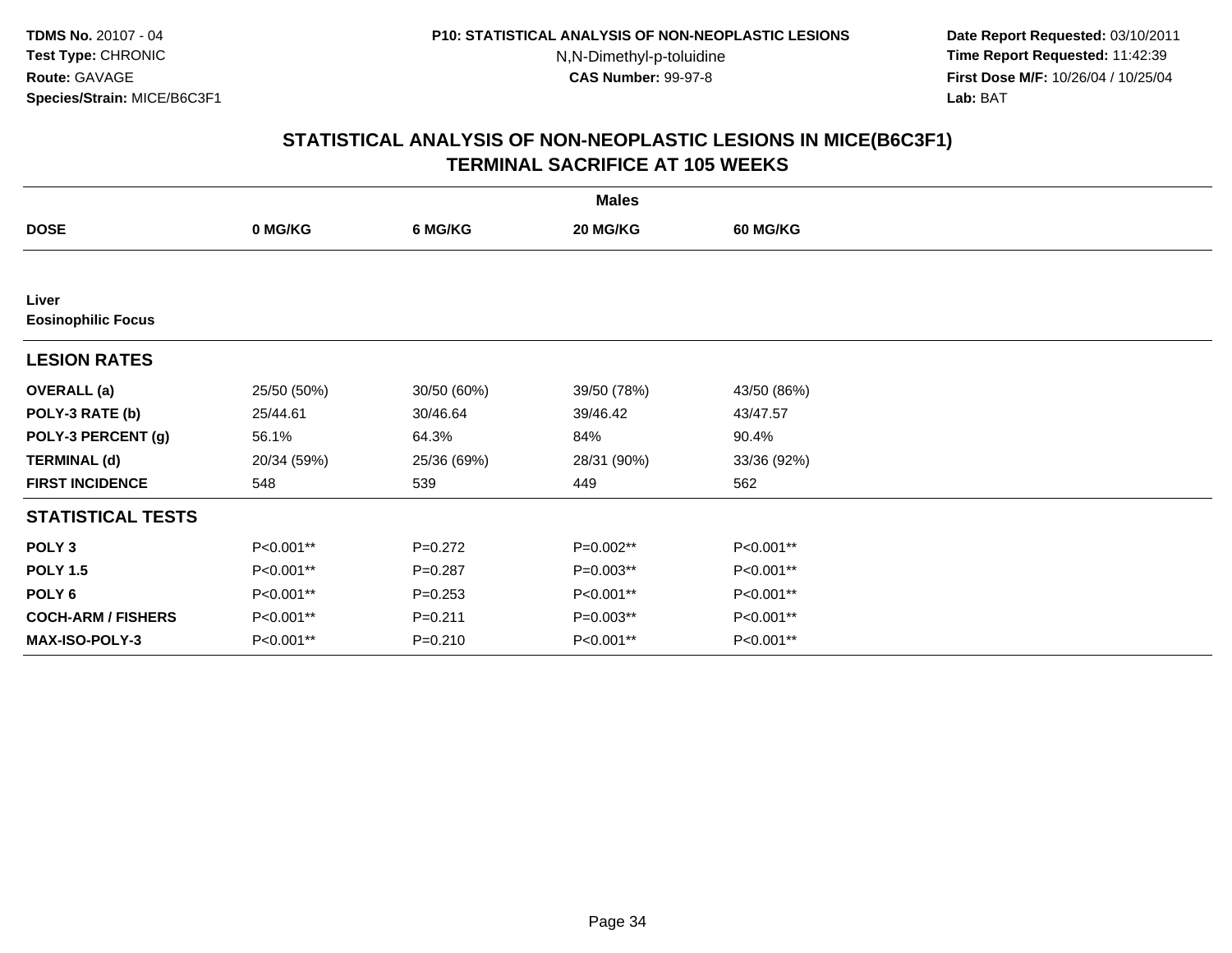**Date Report Requested:** 03/10/2011 **Time Report Requested:** 11:42:39 **First Dose M/F:** 10/26/04 / 10/25/04 Lab: BAT **Lab:** BAT

|                              |             |             | <b>Males</b> |                 |  |
|------------------------------|-------------|-------------|--------------|-----------------|--|
| <b>DOSE</b>                  | 0 MG/KG     | 6 MG/KG     | 20 MG/KG     | <b>60 MG/KG</b> |  |
|                              |             |             |              |                 |  |
| Liver<br><b>Fatty Change</b> |             |             |              |                 |  |
|                              |             |             |              |                 |  |
| <b>LESION RATES</b>          |             |             |              |                 |  |
| <b>OVERALL</b> (a)           | 0/50(0%)    | 3/50(6%)    | 1/50(2%)     | 2/50(4%)        |  |
| POLY-3 RATE (b)              | 0/42.79     | 3/45.78     | 1/42.68      | 2/44.96         |  |
| POLY-3 PERCENT (g)           | 0%          | 6.6%        | 2.3%         | 4.5%            |  |
| <b>TERMINAL (d)</b>          | 0/34(0%)    | 2/36(6%)    | 1/31(3%)     | 0/36(0%)        |  |
| <b>FIRST INCIDENCE</b>       | $--$        | 568         | 730 (T)      | 669             |  |
| <b>STATISTICAL TESTS</b>     |             |             |              |                 |  |
| POLY <sub>3</sub>            | $P=0.459$   | $P = 0.131$ | $P = 0.500$  | $P = 0.248$     |  |
| <b>POLY 1.5</b>              | $P=0.458$   | $P = 0.130$ | $P = 0.504$  | $P = 0.248$     |  |
| POLY <sub>6</sub>            | $P = 0.461$ | $P = 0.132$ | $P=0.494$    | $P = 0.249$     |  |
| <b>COCH-ARM / FISHERS</b>    | $P = 0.437$ | $P = 0.121$ | $P = 0.500$  | $P = 0.247$     |  |
| MAX-ISO-POLY-3               | $P = 0.210$ | P=0.049*    | $P = 0.158$  | $P = 0.087$     |  |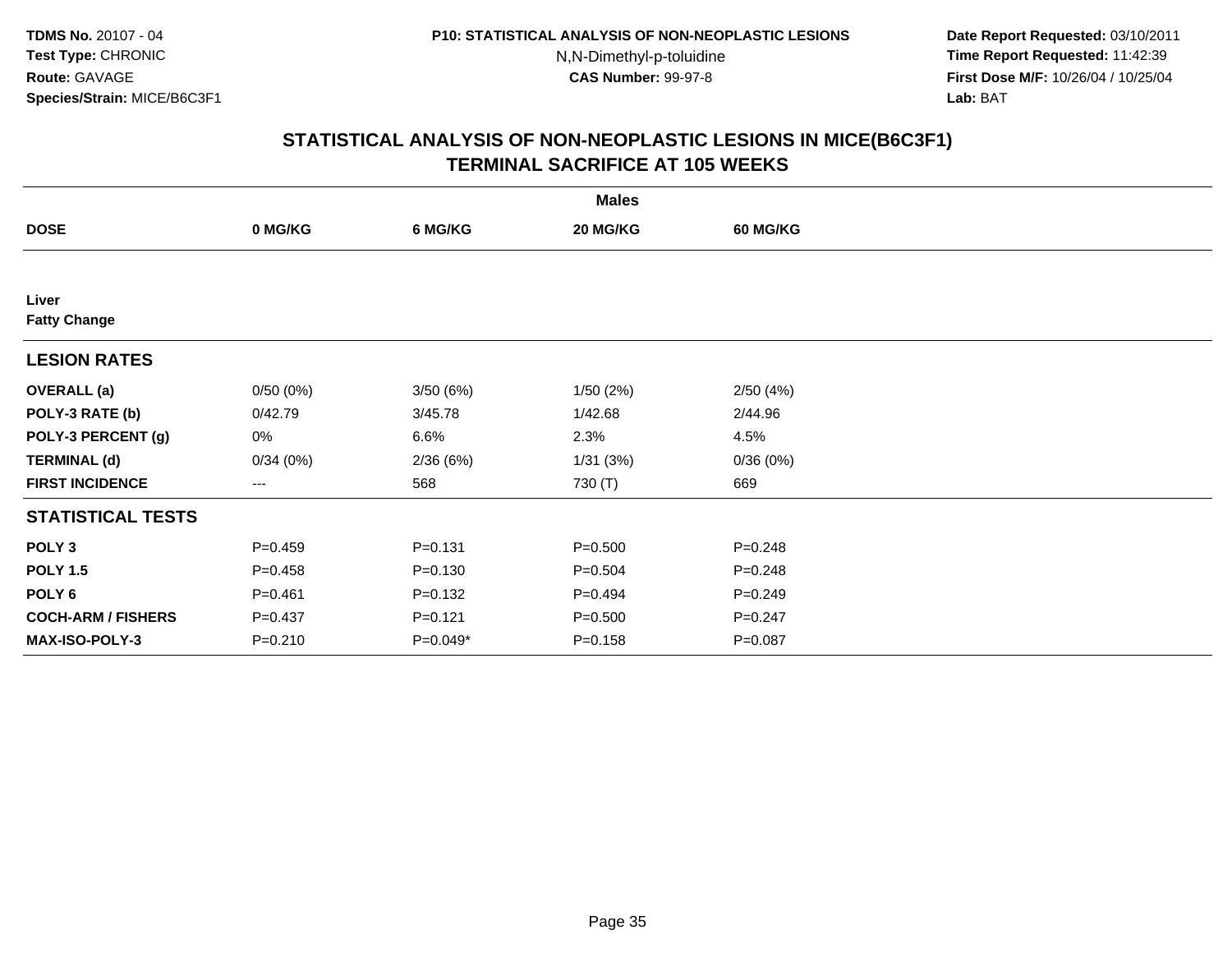**Date Report Requested:** 03/10/2011 **Time Report Requested:** 11:42:39 **First Dose M/F:** 10/26/04 / 10/25/04 Lab: BAT **Lab:** BAT

|                           |                                         |          | <b>Males</b> |                 |  |  |  |  |  |  |
|---------------------------|-----------------------------------------|----------|--------------|-----------------|--|--|--|--|--|--|
| <b>DOSE</b>               | 0 MG/KG                                 | 6 MG/KG  | 20 MG/KG     | <b>60 MG/KG</b> |  |  |  |  |  |  |
|                           |                                         |          |              |                 |  |  |  |  |  |  |
| Liver                     | <b>Hematopoietic Cell Proliferation</b> |          |              |                 |  |  |  |  |  |  |
| <b>LESION RATES</b>       |                                         |          |              |                 |  |  |  |  |  |  |
| <b>OVERALL</b> (a)        | 4/50 (8%)                               | 1/50(2%) | 4/50 (8%)    | 1/50(2%)        |  |  |  |  |  |  |
| POLY-3 RATE (b)           | 4/44.25                                 | 1/45.49  | 4/43.99      | 1/44.58         |  |  |  |  |  |  |
| POLY-3 PERCENT (g)        | 9%                                      | 2.2%     | 9.1%         | 2.2%            |  |  |  |  |  |  |
| <b>TERMINAL (d)</b>       | 1/34(3%)                                | 0/36(0%) | 1/31(3%)     | 1/36(3%)        |  |  |  |  |  |  |
| <b>FIRST INCIDENCE</b>    | 156                                     | 666      | 512          | 730 (T)         |  |  |  |  |  |  |
| <b>STATISTICAL TESTS</b>  |                                         |          |              |                 |  |  |  |  |  |  |
| POLY <sub>3</sub>         | P=0.252N                                | P=0.170N | $P = 0.640$  | P=0.176N        |  |  |  |  |  |  |
| <b>POLY 1.5</b>           | P=0.250N                                | P=0.169N | P=0.637N     | P=0.173N        |  |  |  |  |  |  |
| POLY <sub>6</sub>         | P=0.256N                                | P=0.172N | $P = 0.631$  | P=0.180N        |  |  |  |  |  |  |
| <b>COCH-ARM / FISHERS</b> | P=0.248N                                | P=0.181N | P=0.643N     | P=0.181N        |  |  |  |  |  |  |
| <b>MAX-ISO-POLY-3</b>     | P=0.134N                                | P=0.081N | $P = 0.496$  | P=0.083N        |  |  |  |  |  |  |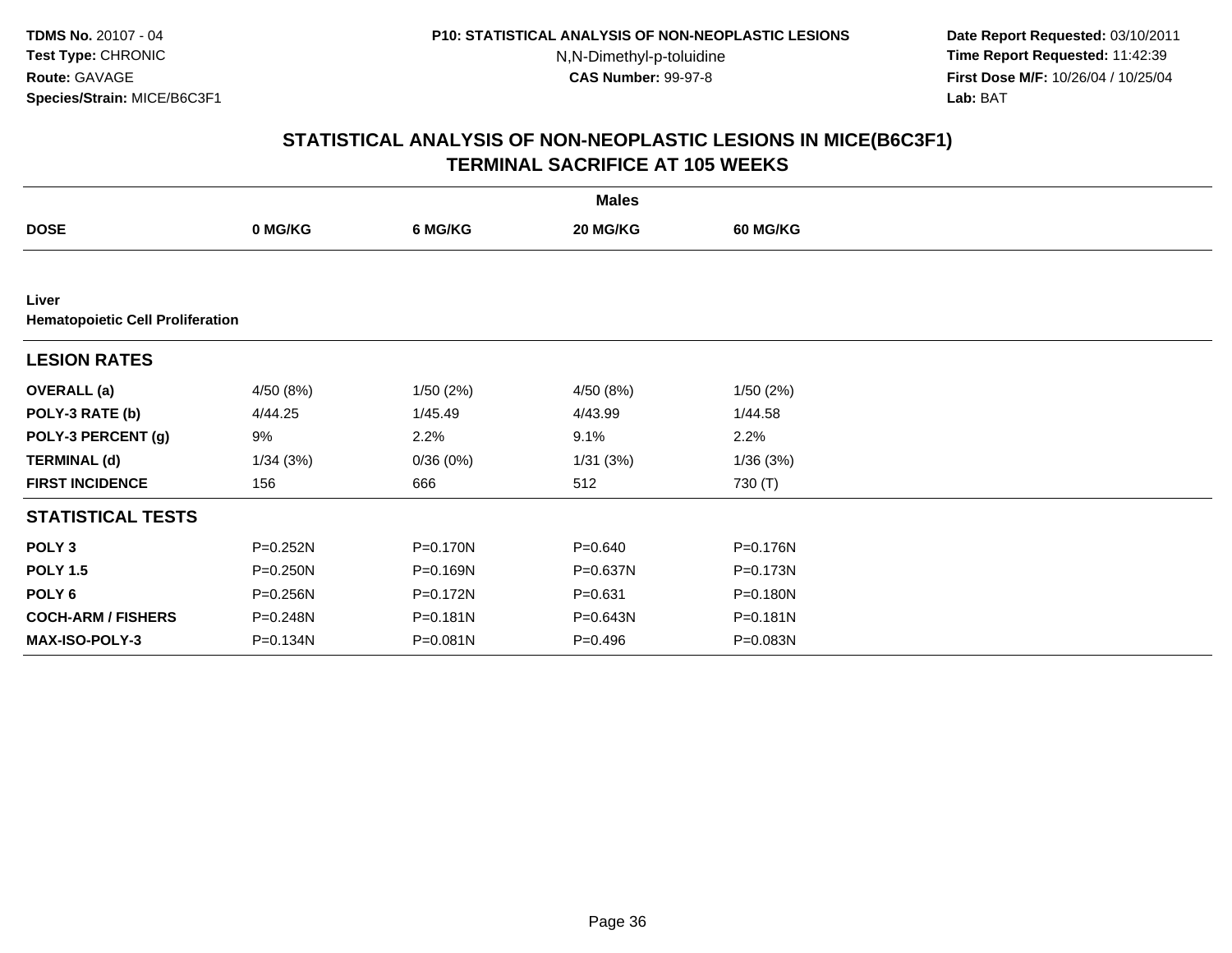**Date Report Requested:** 03/10/2011 **Time Report Requested:** 11:42:39 **First Dose M/F:** 10/26/04 / 10/25/04 Lab: BAT **Lab:** BAT

|                                      | <b>Males</b> |              |              |                 |  |  |  |
|--------------------------------------|--------------|--------------|--------------|-----------------|--|--|--|
| <b>DOSE</b>                          | 0 MG/KG      | 6 MG/KG      | 20 MG/KG     | <b>60 MG/KG</b> |  |  |  |
|                                      |              |              |              |                 |  |  |  |
| Liver<br><b>Inflammation Chronic</b> |              |              |              |                 |  |  |  |
| <b>LESION RATES</b>                  |              |              |              |                 |  |  |  |
| <b>OVERALL</b> (a)                   | 23/50 (46%)  | 22/50 (44%)  | 18/50 (36%)  | 19/50 (38%)     |  |  |  |
| POLY-3 RATE (b)                      | 23/44.27     | 22/45.93     | 18/44.73     | 19/45.65        |  |  |  |
| POLY-3 PERCENT (g)                   | 52%          | 47.9%        | 40.2%        | 41.6%           |  |  |  |
| <b>TERMINAL (d)</b>                  | 19/34 (56%)  | 19/36 (53%)  | 12/31 (39%)  | 15/36 (42%)     |  |  |  |
| <b>FIRST INCIDENCE</b>               | 156          | 578          | 449          | 609             |  |  |  |
| <b>STATISTICAL TESTS</b>             |              |              |              |                 |  |  |  |
| POLY <sub>3</sub>                    | P=0.214N     | $P = 0.430N$ | $P = 0.181N$ | $P = 0.217N$    |  |  |  |
| <b>POLY 1.5</b>                      | P=0.222N     | P=0.428N     | P=0.175N     | $P = 0.223N$    |  |  |  |
| POLY <sub>6</sub>                    | $P = 0.201N$ | P=0.434N     | P=0.186N     | P=0.207N        |  |  |  |
| <b>COCH-ARM / FISHERS</b>            | P=0.247N     | $P = 0.500N$ | P=0.208N     | P=0.272N        |  |  |  |
| MAX-ISO-POLY-3                       | P=0.240N     | P=0.349N     | $P = 0.131N$ | P=0.164N        |  |  |  |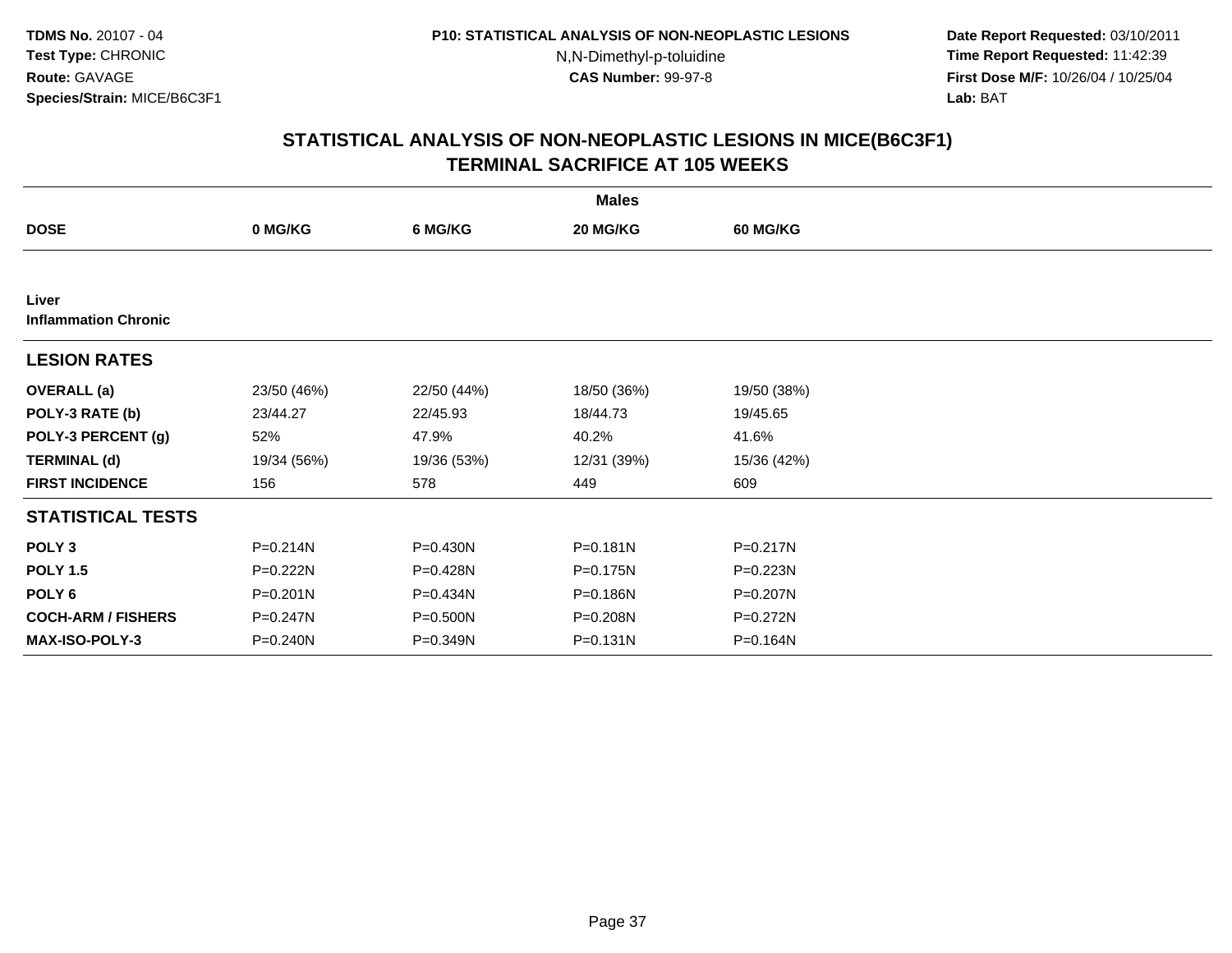**Date Report Requested:** 03/10/2011 **Time Report Requested:** 11:42:39 **First Dose M/F:** 10/26/04 / 10/25/04 Lab: BAT **Lab:** BAT

|                                    |             |          | <b>Males</b> |                 |  |
|------------------------------------|-------------|----------|--------------|-----------------|--|
| <b>DOSE</b>                        | 0 MG/KG     | 6 MG/KG  | 20 MG/KG     | <b>60 MG/KG</b> |  |
|                                    |             |          |              |                 |  |
| Liver<br><b>Mitotic Alteration</b> |             |          |              |                 |  |
| <b>LESION RATES</b>                |             |          |              |                 |  |
| <b>OVERALL</b> (a)                 | 1/50(2%)    | 1/50(2%) | 2/50(4%)     | 1/50(2%)        |  |
| POLY-3 RATE (b)                    | 1/42.79     | 1/45.25  | 2/42.68      | 1/44.58         |  |
| POLY-3 PERCENT (g)                 | 2.3%        | 2.2%     | 4.7%         | 2.2%            |  |
| <b>TERMINAL (d)</b>                | 1/34(3%)    | 1/36(3%) | 2/31(7%)     | 1/36(3%)        |  |
| <b>FIRST INCIDENCE</b>             | 730 (T)     | 730 (T)  | 730 (T)      | 730 (T)         |  |
| <b>STATISTICAL TESTS</b>           |             |          |              |                 |  |
| POLY <sub>3</sub>                  | P=0.633N    | P=0.748N | $P=0.499$    | P=0.752N        |  |
| <b>POLY 1.5</b>                    | P=0.632N    | P=0.748N | $P = 0.507$  | P=0.751N        |  |
| POLY 6                             | P=0.634N    | P=0.749N | $P=0.490$    | P=0.752N        |  |
| <b>COCH-ARM / FISHERS</b>          | P=0.640N    | P=0.753N | $P = 0.500$  | P=0.753N        |  |
| MAX-ISO-POLY-3                     | $P = 0.589$ | P=0.484N | $P = 0.280$  | P=0.488N        |  |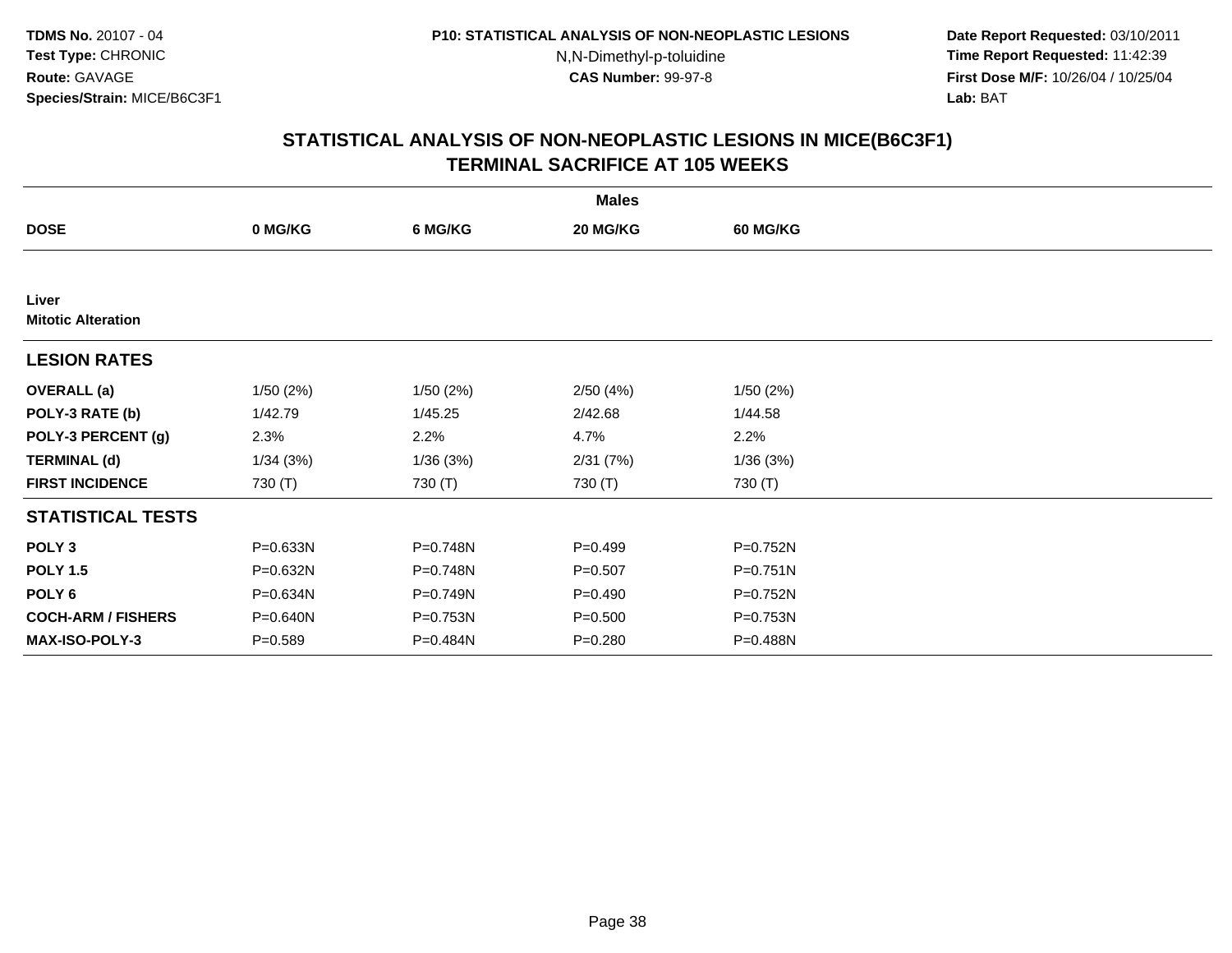**Date Report Requested:** 03/10/2011 **Time Report Requested:** 11:42:39 **First Dose M/F:** 10/26/04 / 10/25/04 Lab: BAT **Lab:** BAT

|                                  | <b>Males</b> |             |              |                 |  |  |  |
|----------------------------------|--------------|-------------|--------------|-----------------|--|--|--|
| <b>DOSE</b>                      | 0 MG/KG      | 6 MG/KG     | 20 MG/KG     | <b>60 MG/KG</b> |  |  |  |
|                                  |              |             |              |                 |  |  |  |
| Liver<br><b>Mixed Cell Focus</b> |              |             |              |                 |  |  |  |
| <b>LESION RATES</b>              |              |             |              |                 |  |  |  |
| <b>OVERALL</b> (a)               | 21/50 (42%)  | 25/50 (50%) | 17/50 (34%)  | 12/50 (24%)     |  |  |  |
| POLY-3 RATE (b)                  | 21/43.86     | 25/46.65    | 17/45.29     | 12/45.14        |  |  |  |
| POLY-3 PERCENT (g)               | 47.9%        | 53.6%       | 37.5%        | 26.6%           |  |  |  |
| <b>TERMINAL (d)</b>              | 17/34 (50%)  | 20/36 (56%) | 11/31 (36%)  | 9/36(25%)       |  |  |  |
| <b>FIRST INCIDENCE</b>           | 561          | 568         | 402          | 669             |  |  |  |
| <b>STATISTICAL TESTS</b>         |              |             |              |                 |  |  |  |
| POLY <sub>3</sub>                | P=0.005N**   | $P = 0.368$ | P=0.217N     | P=0.028N*       |  |  |  |
| <b>POLY 1.5</b>                  | P=0.005N**   | $P = 0.366$ | $P = 0.211N$ | P=0.028N*       |  |  |  |
| POLY <sub>6</sub>                | P=0.005N**   | $P = 0.369$ | P=0.227N     | P=0.029N*       |  |  |  |
| <b>COCH-ARM / FISHERS</b>        | P=0.008N**   | $P = 0.274$ | P=0.268N     | P=0.044N*       |  |  |  |
| <b>MAX-ISO-POLY-3</b>            | P=0.009N**   | $P = 0.297$ | P=0.163N     | $P=0.018N^*$    |  |  |  |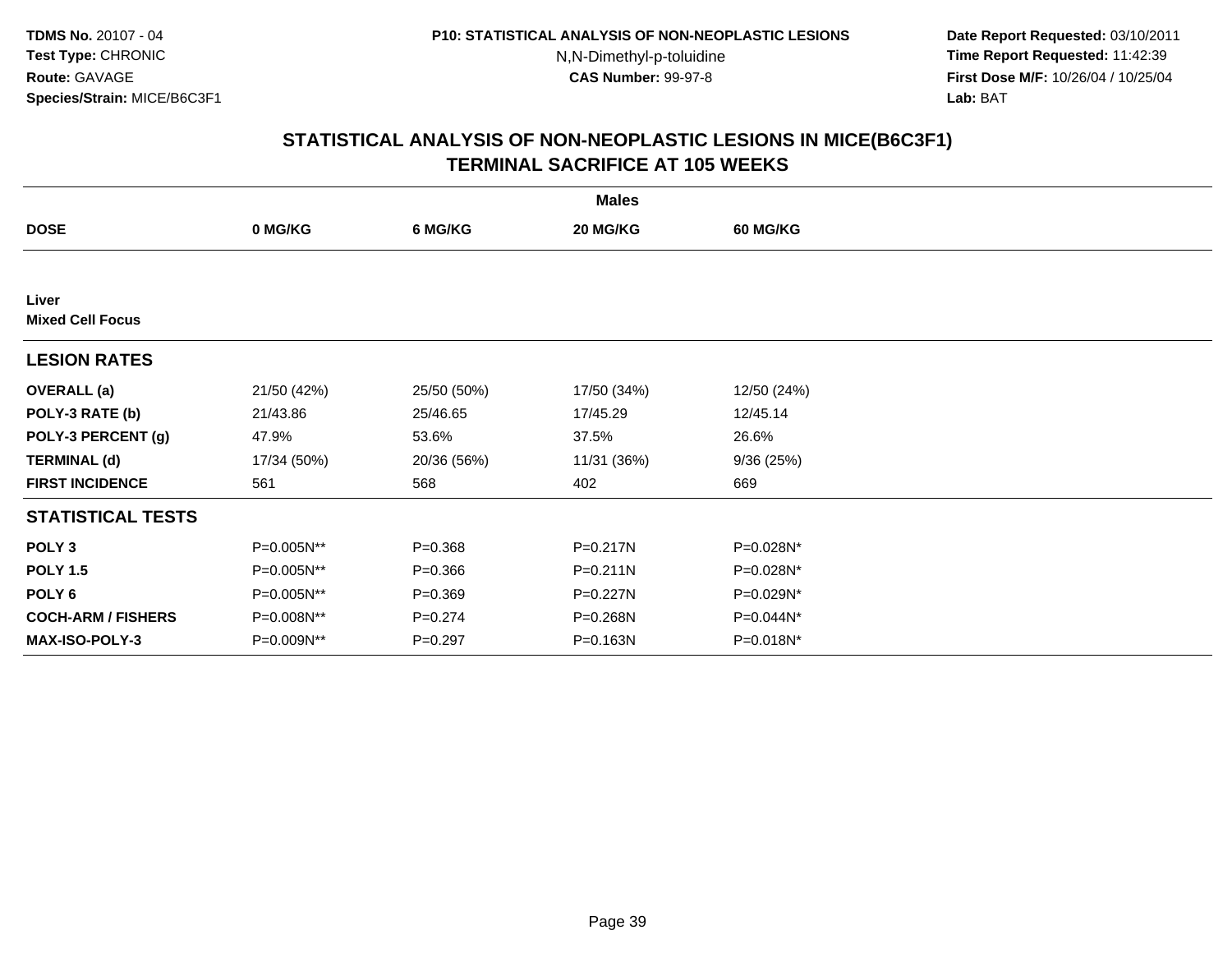**Date Report Requested:** 03/10/2011 **Time Report Requested:** 11:42:39 **First Dose M/F:** 10/26/04 / 10/25/04 Lab: BAT **Lab:** BAT

|                           |             |            | <b>Males</b> |                 |  |
|---------------------------|-------------|------------|--------------|-----------------|--|
| <b>DOSE</b>               | 0 MG/KG     | 6 MG/KG    | 20 MG/KG     | <b>60 MG/KG</b> |  |
|                           |             |            |              |                 |  |
| Liver<br><b>Necrosis</b>  |             |            |              |                 |  |
| <b>LESION RATES</b>       |             |            |              |                 |  |
| <b>OVERALL</b> (a)        | 9/50(18%)   | 8/50 (16%) | 7/50 (14%)   | 10/50 (20%)     |  |
| POLY-3 RATE (b)           | 9/44.87     | 8/46.88    | 7/43.91      | 10/46.90        |  |
| POLY-3 PERCENT (g)        | 20.1%       | 17.1%      | 15.9%        | 21.3%           |  |
| <b>TERMINAL (d)</b>       | 5/34(15%)   | 3/36(8%)   | 2/31(7%)     | 2/36(6%)        |  |
| <b>FIRST INCIDENCE</b>    | 548         | 555        | 554          | 580             |  |
| <b>STATISTICAL TESTS</b>  |             |            |              |                 |  |
| POLY <sub>3</sub>         | $P = 0.408$ | P=0.460N   | P=0.410N     | $P = 0.543$     |  |
| <b>POLY 1.5</b>           | $P = 0.403$ | P=0.456N   | P=0.386N     | $P = 0.542$     |  |
| POLY 6                    | $P=0.420$   | P=0.465N   | P=0.435N     | $P = 0.551$     |  |
| <b>COCH-ARM / FISHERS</b> | $P = 0.383$ | P=0.500N   | P=0.393N     | $P = 0.500$     |  |
| <b>MAX-ISO-POLY-3</b>     | $P = 0.527$ | P=0.359N   | P=0.309N     | $P=0.441$       |  |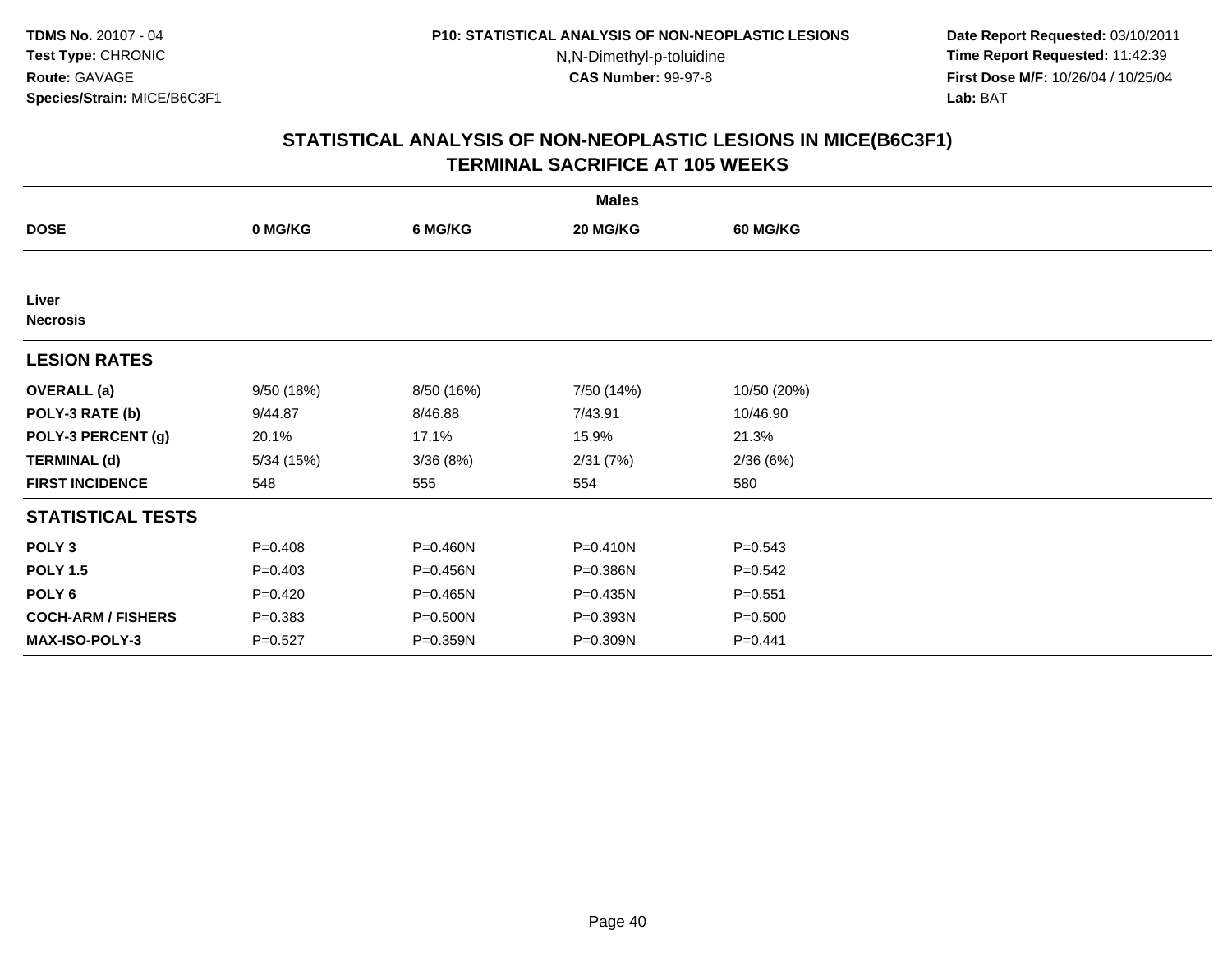**Date Report Requested:** 03/10/2011 **Time Report Requested:** 11:42:39 **First Dose M/F:** 10/26/04 / 10/25/04 Lab: BAT **Lab:** BAT

|                           |             |             | <b>Males</b> |                 |  |
|---------------------------|-------------|-------------|--------------|-----------------|--|
| <b>DOSE</b>               | 0 MG/KG     | 6 MG/KG     | 20 MG/KG     | <b>60 MG/KG</b> |  |
|                           |             |             |              |                 |  |
| Liver<br>Pigmentation     |             |             |              |                 |  |
| <b>LESION RATES</b>       |             |             |              |                 |  |
| <b>OVERALL</b> (a)        | 0/50(0%)    | 3/50(6%)    | 2/50(4%)     | 2/50(4%)        |  |
| POLY-3 RATE (b)           | 0/42.79     | 3/45.25     | 2/42.68      | 2/44.58         |  |
| POLY-3 PERCENT (g)        | $0\%$       | 6.6%        | 4.7%         | 4.5%            |  |
| <b>TERMINAL (d)</b>       | 0/34(0%)    | 3/36(8%)    | 2/31(7%)     | 2/36(6%)        |  |
| <b>FIRST INCIDENCE</b>    | $---$       | 730 (T)     | 730 (T)      | 730 (T)         |  |
| <b>STATISTICAL TESTS</b>  |             |             |              |                 |  |
| POLY <sub>3</sub>         | $P = 0.470$ | $P=0.129$   | $P = 0.236$  | $P = 0.246$     |  |
| <b>POLY 1.5</b>           | $P = 0.471$ | $P=0.129$   | $P = 0.241$  | $P=0.247$       |  |
| POLY <sub>6</sub>         | $P=0.469$   | $P=0.128$   | $P = 0.230$  | $P = 0.245$     |  |
| <b>COCH-ARM / FISHERS</b> | $P = 0.451$ | $P = 0.121$ | $P = 0.247$  | $P = 0.247$     |  |
| MAX-ISO-POLY-3            | $P = 0.177$ | P=0.046*    | $P = 0.076$  | $P=0.085$       |  |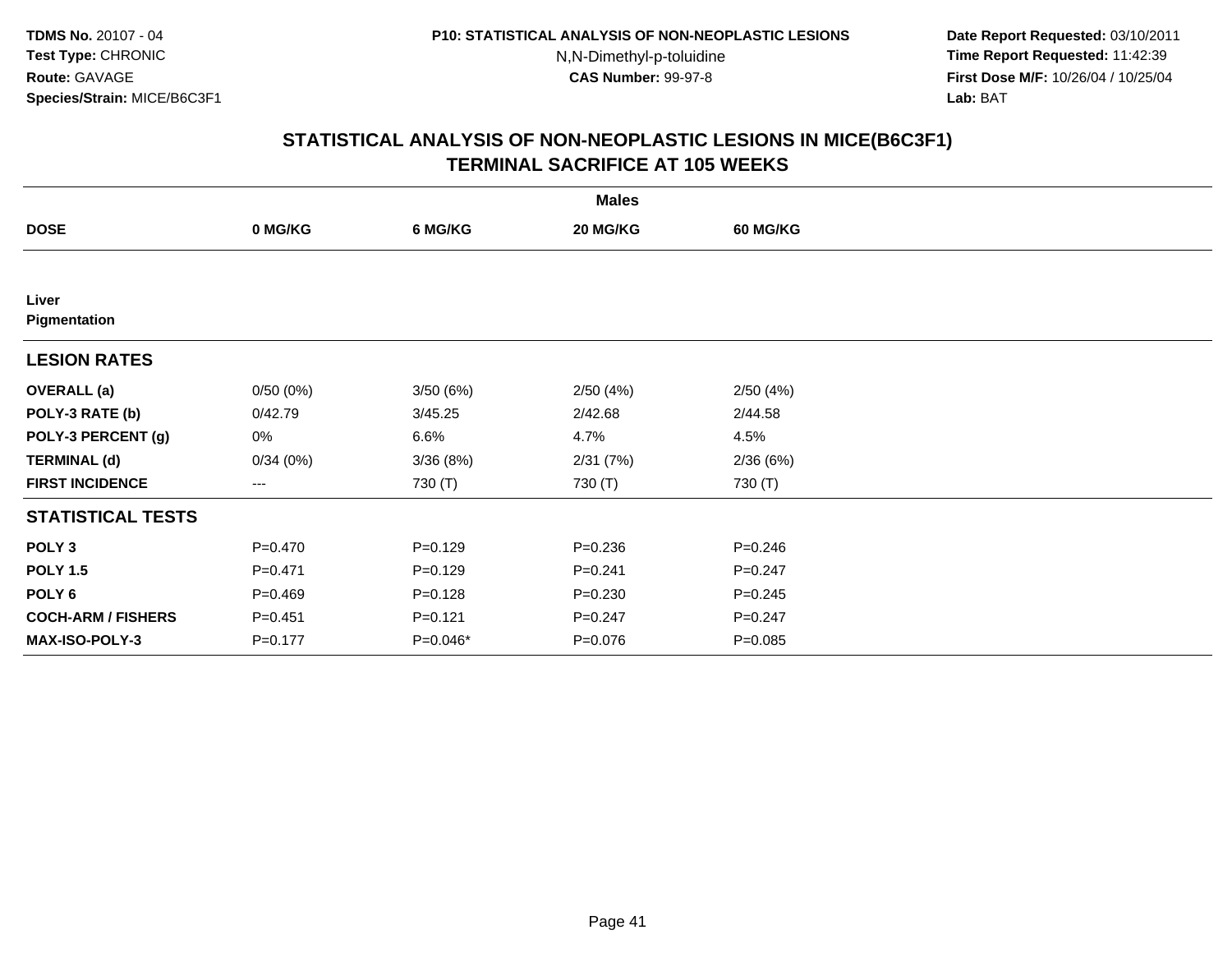**Date Report Requested:** 03/10/2011 **Time Report Requested:** 11:42:39 **First Dose M/F:** 10/26/04 / 10/25/04 Lab: BAT **Lab:** BAT

|                           |                        |          | <b>Males</b> |                   |  |
|---------------------------|------------------------|----------|--------------|-------------------|--|
| <b>DOSE</b>               | 0 MG/KG                | 6 MG/KG  | 20 MG/KG     | <b>60 MG/KG</b>   |  |
|                           |                        |          |              |                   |  |
| Liver: Bile Duct<br>Cyst  |                        |          |              |                   |  |
| <b>LESION RATES</b>       |                        |          |              |                   |  |
| <b>OVERALL</b> (a)        | 0/50(0%)               | 1/50(2%) | 1/50(2%)     | 0/50(0%)          |  |
| POLY-3 RATE (b)           | 0/42.79                | 1/45.25  | 1/42.68      | 0/44.58           |  |
| POLY-3 PERCENT (g)        | 0%                     | 2.2%     | 2.3%         | 0%                |  |
| <b>TERMINAL (d)</b>       | 0/34(0%)               | 1/36(3%) | 1/31(3%)     | 0/36(0%)          |  |
| <b>FIRST INCIDENCE</b>    | $\qquad \qquad \cdots$ | 730 (T)  | 730 (T)      | $\qquad \qquad -$ |  |
| <b>STATISTICAL TESTS</b>  |                        |          |              |                   |  |
| POLY <sub>3</sub>         | (n)                    | (n)      | (n)          | (n)               |  |
| <b>POLY 1.5</b>           | (n)                    | (n)      | (n)          | (n)               |  |
| POLY <sub>6</sub>         | (n)                    | (n)      | (n)          | (n)               |  |
| <b>COCH-ARM / FISHERS</b> | (n)                    | (n)      | (n)          | (n)               |  |
| MAX-ISO-POLY-3            | (n)                    | (n)      | (n)          | (n)               |  |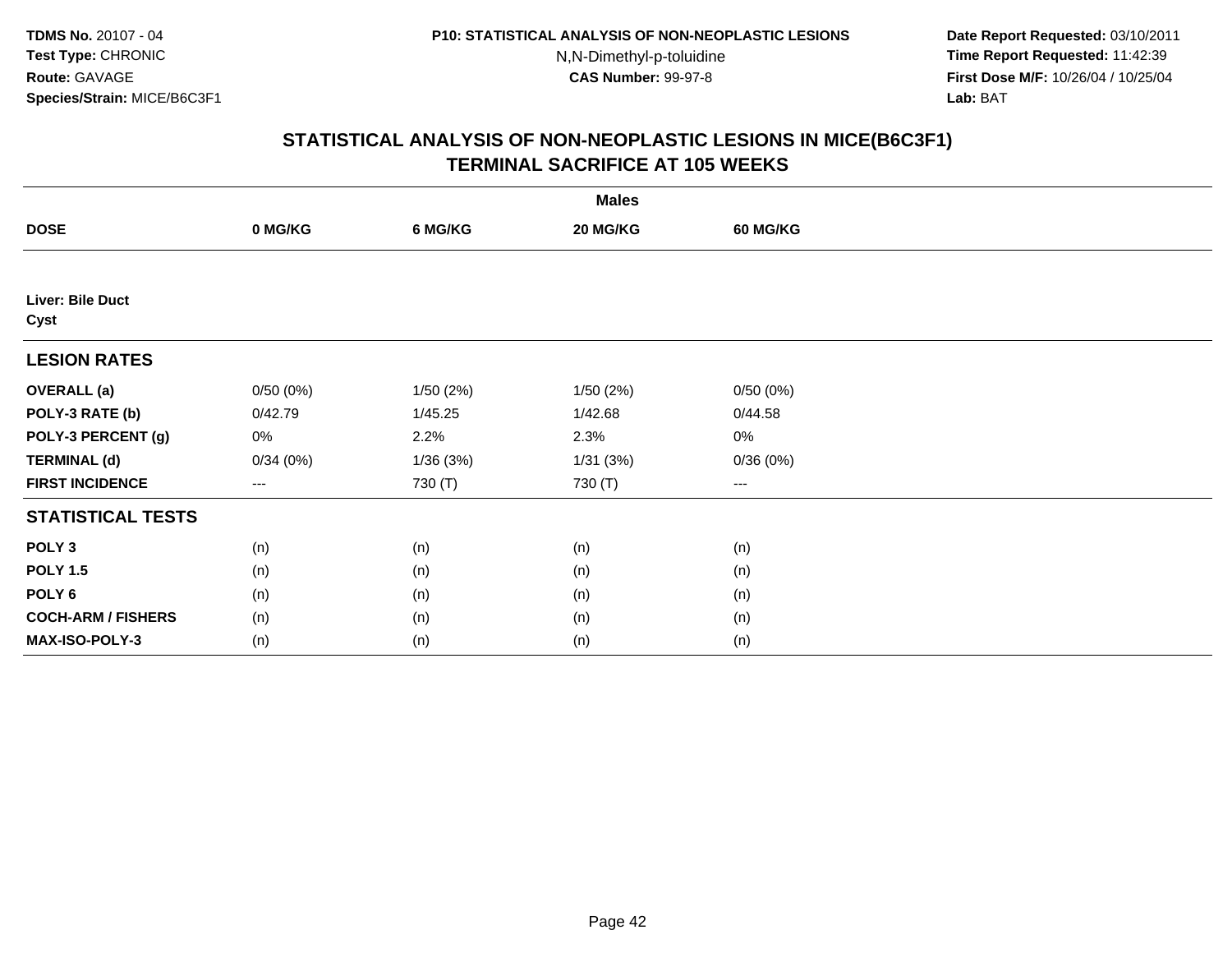**Date Report Requested:** 03/10/2011 **Time Report Requested:** 11:42:39 **First Dose M/F:** 10/26/04 / 10/25/04 Lab: BAT **Lab:** BAT

|                                 |          |          | <b>Males</b> |                        |  |
|---------------------------------|----------|----------|--------------|------------------------|--|
| <b>DOSE</b>                     | 0 MG/KG  | 6 MG/KG  | 20 MG/KG     | <b>60 MG/KG</b>        |  |
|                                 |          |          |              |                        |  |
| Liver: Bile Duct<br>Hyperplasia |          |          |              |                        |  |
| <b>LESION RATES</b>             |          |          |              |                        |  |
| <b>OVERALL</b> (a)              | 1/50(2%) | 1/50(2%) | 2/50(4%)     | 0/50(0%)               |  |
| POLY-3 RATE (b)                 | 1/42.79  | 1/45.25  | 2/43.10      | 0/44.58                |  |
| POLY-3 PERCENT (g)              | 2.3%     | 2.2%     | 4.6%         | 0%                     |  |
| <b>TERMINAL (d)</b>             | 1/34(3%) | 1/36(3%) | 1/31(3%)     | 0/36(0%)               |  |
| <b>FIRST INCIDENCE</b>          | 730 (T)  | 730 (T)  | 609          | $\qquad \qquad \cdots$ |  |
| <b>STATISTICAL TESTS</b>        |          |          |              |                        |  |
| POLY <sub>3</sub>               | P=0.327N | P=0.748N | $P = 0.503$  | P=0.492N               |  |
| <b>POLY 1.5</b>                 | P=0.327N | P=0.748N | $P = 0.509$  | P=0.491N               |  |
| POLY <sub>6</sub>               | P=0.328N | P=0.749N | $P=0.496$    | P=0.492N               |  |
| <b>COCH-ARM / FISHERS</b>       | P=0.333N | P=0.753N | $P = 0.500$  | P=0.500N               |  |
| MAX-ISO-POLY-3                  | P=0.287N | P=0.484N | $P = 0.283$  | P=0.158N               |  |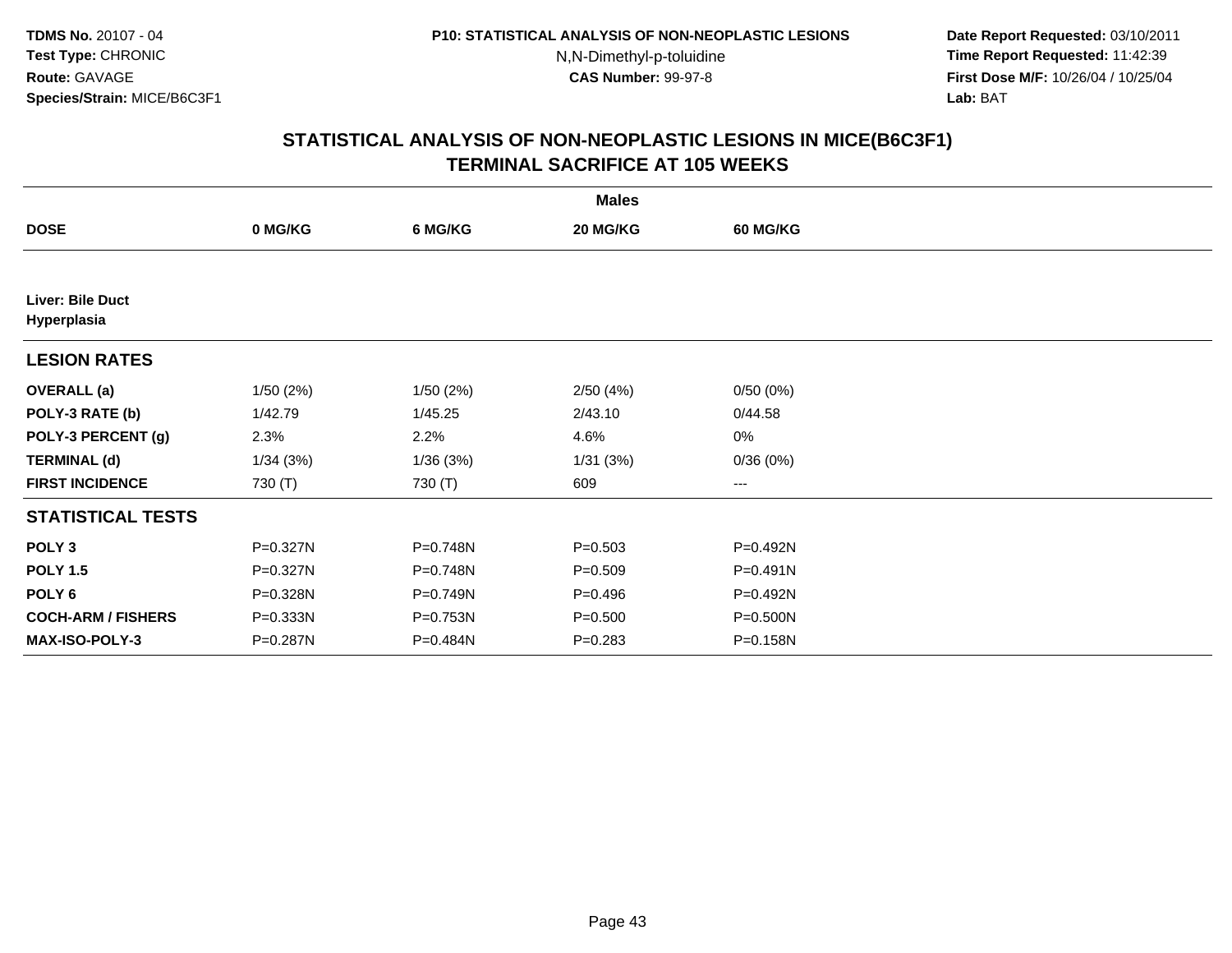**Date Report Requested:** 03/10/2011 **Time Report Requested:** 11:42:39 **First Dose M/F:** 10/26/04 / 10/25/04 Lab: BAT **Lab:** BAT

| <b>Males</b>                            |           |             |             |                 |  |  |
|-----------------------------------------|-----------|-------------|-------------|-----------------|--|--|
| <b>DOSE</b>                             | 0 MG/KG   | 6 MG/KG     | 20 MG/KG    | <b>60 MG/KG</b> |  |  |
|                                         |           |             |             |                 |  |  |
| Liver: Hepatocyte<br><b>Hypertrophy</b> |           |             |             |                 |  |  |
| <b>LESION RATES</b>                     |           |             |             |                 |  |  |
| <b>OVERALL</b> (a)                      | 1/50(2%)  | 9/50 (18%)  | 11/50 (22%) | 16/50 (32%)     |  |  |
| POLY-3 RATE (b)                         | 1/43.06   | 9/45.36     | 11/44.06    | 16/46.31        |  |  |
| POLY-3 PERCENT (g)                      | 2.3%      | 19.8%       | 25%         | 34.6%           |  |  |
| <b>TERMINAL (d)</b>                     | 0/34(0%)  | 8/36 (22%)  | 8/31 (26%)  | 11/36 (31%)     |  |  |
| <b>FIRST INCIDENCE</b>                  | 655       | 702         | 449         | 562             |  |  |
| <b>STATISTICAL TESTS</b>                |           |             |             |                 |  |  |
| POLY <sub>3</sub>                       | P<0.001** | $P=0.010**$ | $P=0.002**$ | P<0.001**       |  |  |
| <b>POLY 1.5</b>                         | P<0.001** | $P=0.010**$ | P=0.002**   | P<0.001**       |  |  |
| POLY <sub>6</sub>                       | P<0.001** | P=0.009**   | P=0.002**   | P<0.001**       |  |  |
| <b>COCH-ARM / FISHERS</b>               | P<0.001** | P=0.008**   | P=0.002**   | P<0.001**       |  |  |
| <b>MAX-ISO-POLY-3</b>                   | P<0.001** | P=0.004**   | P<0.001**   | P<0.001**       |  |  |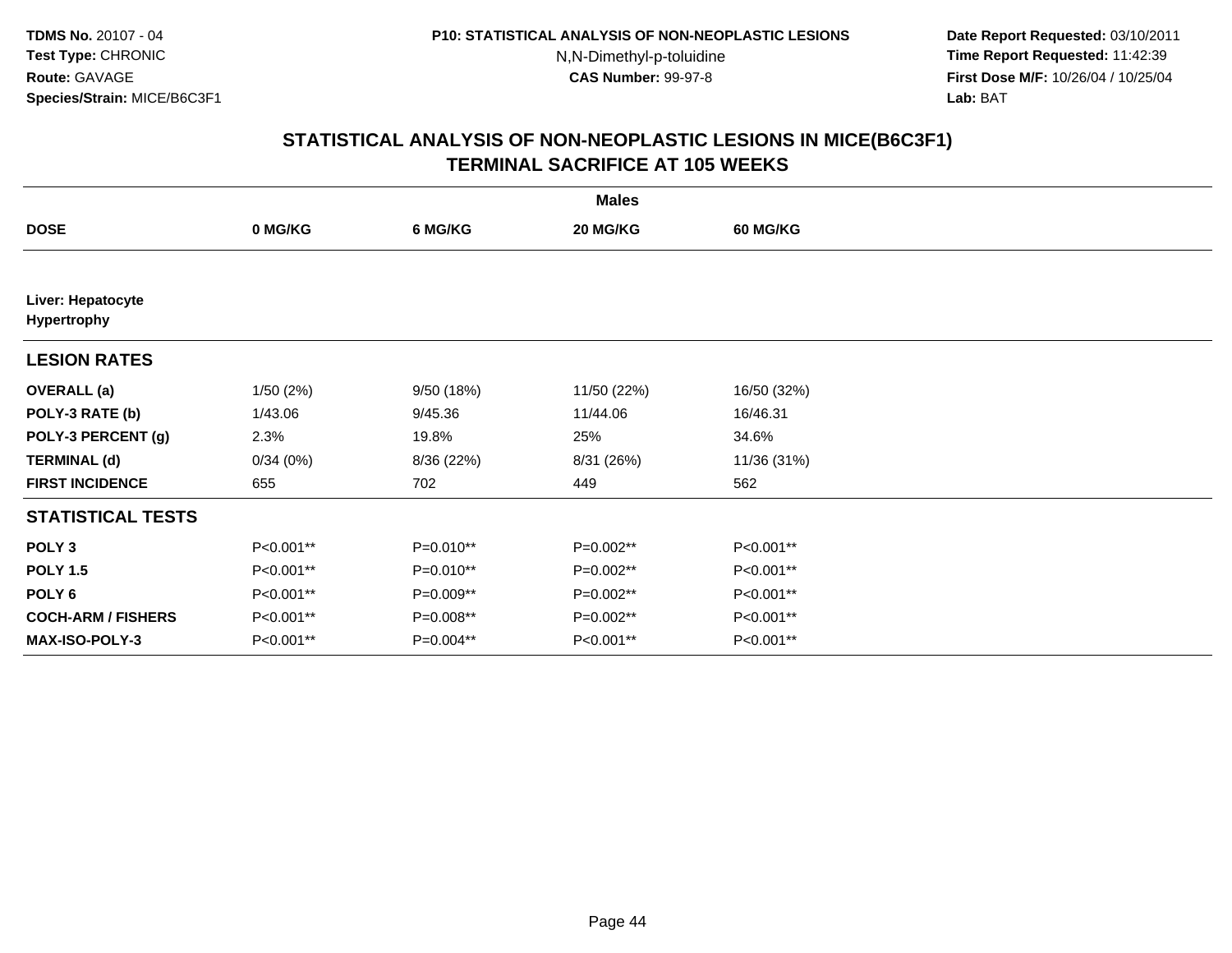**Date Report Requested:** 03/10/2011 **Time Report Requested:** 11:42:39 **First Dose M/F:** 10/26/04 / 10/25/04 Lab: BAT **Lab:** BAT

|                                 |             |              | <b>Males</b> |                 |  |
|---------------------------------|-------------|--------------|--------------|-----------------|--|
| <b>DOSE</b>                     | 0 MG/KG     | 6 MG/KG      | 20 MG/KG     | <b>60 MG/KG</b> |  |
|                                 |             |              |              |                 |  |
| Liver: Oval Cell<br>Hyperplasia |             |              |              |                 |  |
| <b>LESION RATES</b>             |             |              |              |                 |  |
| <b>OVERALL</b> (a)              | 1/50(2%)    | 0/50(0%)     | 1/50(2%)     | 2/50(4%)        |  |
| POLY-3 RATE (b)                 | 1/42.99     | 0/45.25      | 1/43.34      | 2/44.83         |  |
| POLY-3 PERCENT (g)              | 2.3%        | 0%           | 2.3%         | 4.5%            |  |
| <b>TERMINAL (d)</b>             | 0/34(0%)    | 0/36(0%)     | 0/31(0%)     | 1/36(3%)        |  |
| <b>FIRST INCIDENCE</b>          | 678         | ---          | 512          | 665             |  |
| <b>STATISTICAL TESTS</b>        |             |              |              |                 |  |
| POLY <sub>3</sub>               | $P = 0.234$ | P=0.490N     | P=0.759N     | $P = 0.515$     |  |
| <b>POLY 1.5</b>                 | $P = 0.234$ | P=0.489N     | P=0.755N     | $P = 0.515$     |  |
| POLY <sub>6</sub>               | $P = 0.235$ | $P = 0.491N$ | $P = 0.758$  | $P = 0.514$     |  |
| <b>COCH-ARM / FISHERS</b>       | $P = 0.231$ | P=0.500N     | P=0.753N     | $P = 0.500$     |  |
| <b>MAX-ISO-POLY-3</b>           | $P = 0.251$ | P=0.158N     | P=0.497N     | $P = 0.296$     |  |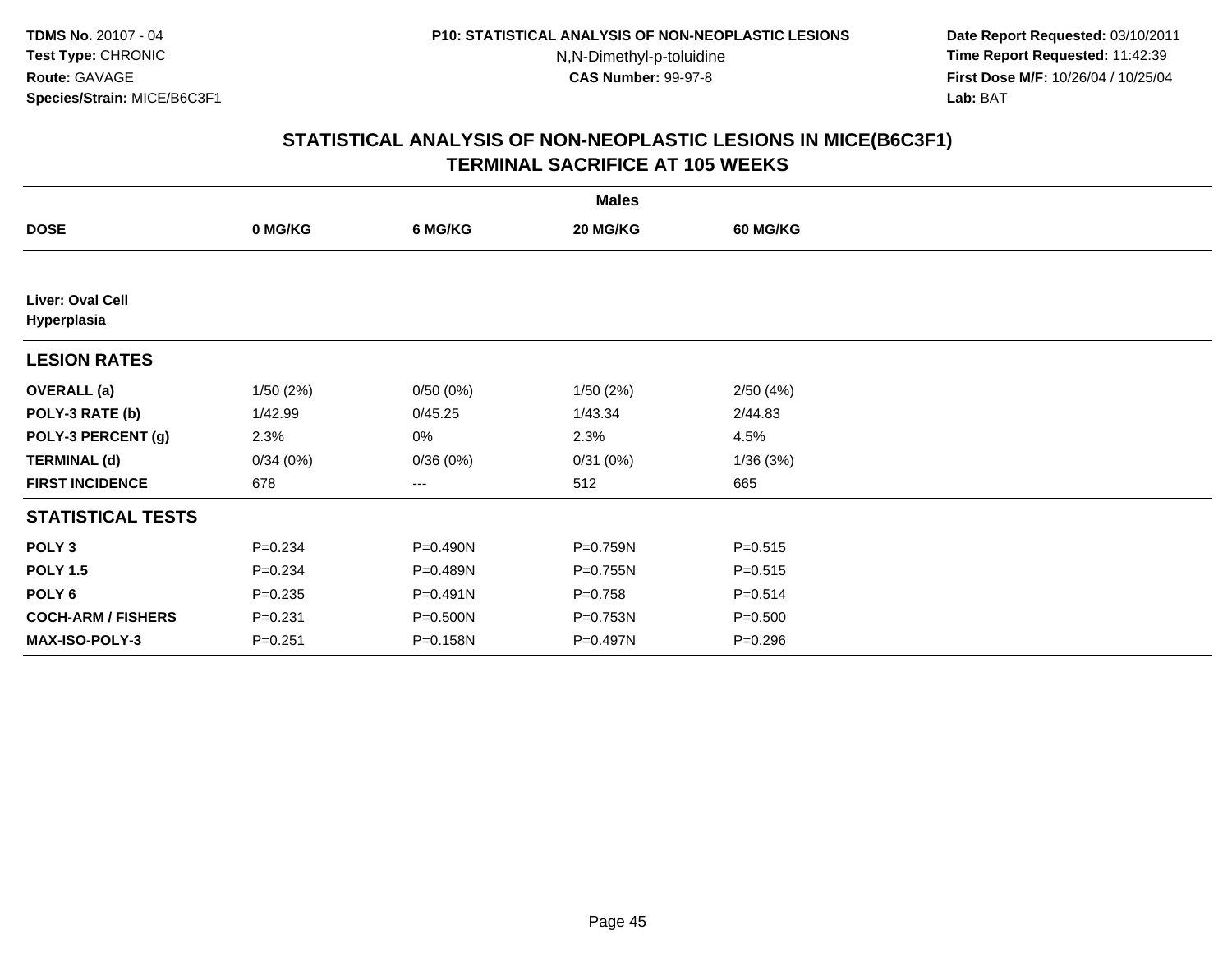**Date Report Requested:** 03/10/2011 **Time Report Requested:** 11:42:39 **First Dose M/F:** 10/26/04 / 10/25/04 Lab: BAT **Lab:** BAT

|                           |           |          | <b>Males</b> |                 |  |
|---------------------------|-----------|----------|--------------|-----------------|--|
| <b>DOSE</b>               | 0 MG/KG   | 6 MG/KG  | 20 MG/KG     | <b>60 MG/KG</b> |  |
|                           |           |          |              |                 |  |
| Lung                      |           |          |              |                 |  |
| <b>Foreign Body</b>       |           |          |              |                 |  |
| <b>LESION RATES</b>       |           |          |              |                 |  |
| <b>OVERALL (a)</b>        | 1/50 (2%) | 0/50(0%) | 0/50(0%)     | 0/50(0%)        |  |
| POLY-3 RATE (b)           | 1/43.79   | 0/45.25  | 0/42.68      | 0/44.58         |  |
| POLY-3 PERCENT (g)        | 2.3%      | $0\%$    | 0%           | 0%              |  |
| <b>TERMINAL (d)</b>       | 0/34(0%)  | 0/36(0%) | 0/31(0%)     | 0/36(0%)        |  |
| <b>FIRST INCIDENCE</b>    | 4         | $\cdots$ | ---          | $\cdots$        |  |
| <b>STATISTICAL TESTS</b>  |           |          |              |                 |  |
| POLY <sub>3</sub>         | (n)       | (n)      | (n)          | (n)             |  |
| <b>POLY 1.5</b>           | (n)       | (n)      | (n)          | (n)             |  |
| POLY <sub>6</sub>         | (n)       | (n)      | (n)          | (n)             |  |
| <b>COCH-ARM / FISHERS</b> | (n)       | (n)      | (n)          | (n)             |  |
| MAX-ISO-POLY-3            | (n)       | (n)      | (n)          | (n)             |  |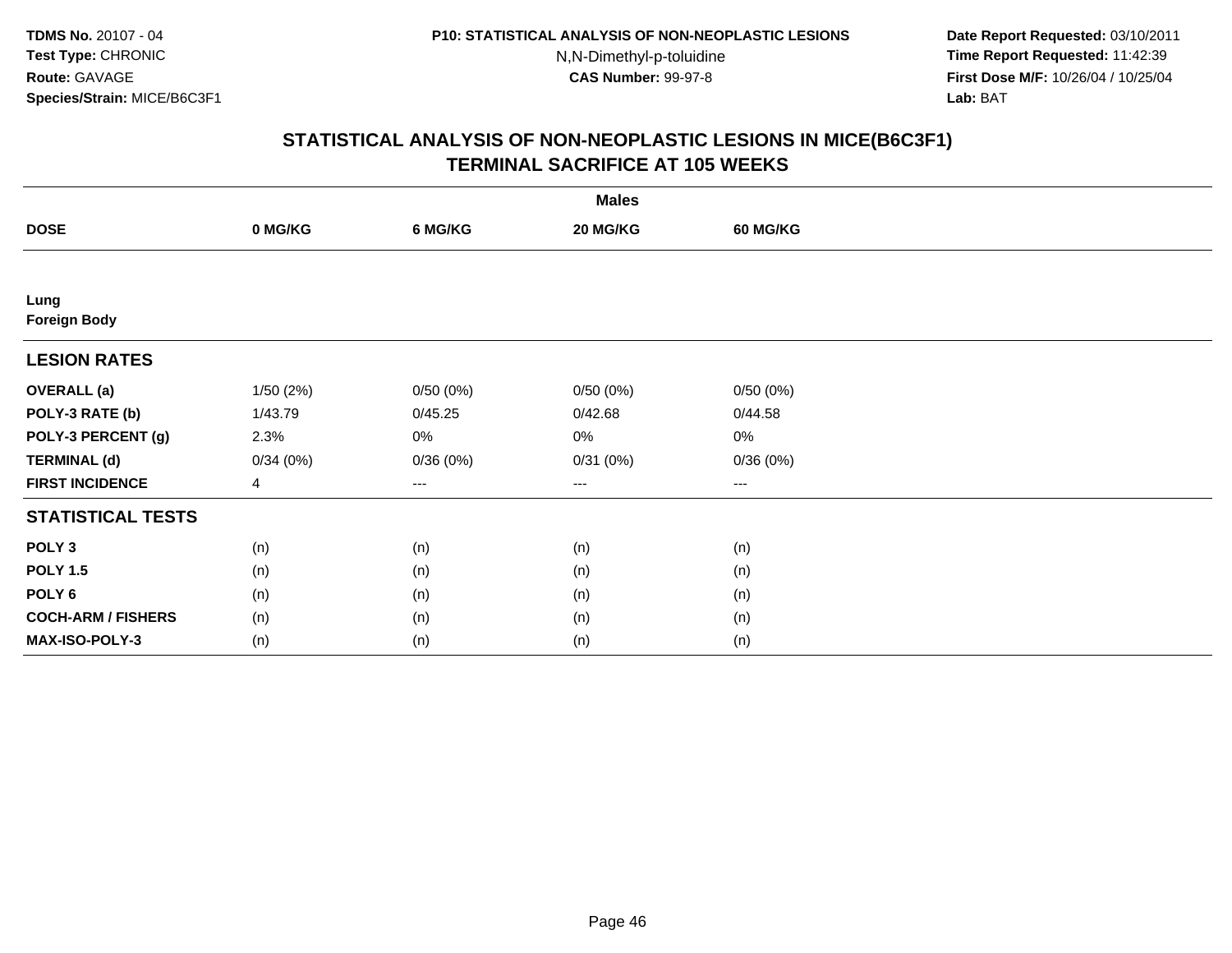**Date Report Requested:** 03/10/2011 **Time Report Requested:** 11:42:39 **First Dose M/F:** 10/26/04 / 10/25/04 Lab: BAT **Lab:** BAT

|                           |          |          | <b>Males</b> |                 |  |
|---------------------------|----------|----------|--------------|-----------------|--|
| <b>DOSE</b>               | 0 MG/KG  | 6 MG/KG  | 20 MG/KG     | <b>60 MG/KG</b> |  |
|                           |          |          |              |                 |  |
| Lung<br>Inflammation      |          |          |              |                 |  |
| <b>LESION RATES</b>       |          |          |              |                 |  |
| <b>OVERALL</b> (a)        | 0/50(0%) | 0/50(0%) | 0/50(0%)     | 0/50(0%)        |  |
| POLY-3 RATE (b)           | 0/42.79  | 0/45.25  | 0/42.68      | 0/44.58         |  |
| POLY-3 PERCENT (g)        | 0%       | $0\%$    | $0\%$        | 0%              |  |
| <b>TERMINAL (d)</b>       | 0/34(0%) | 0/36(0%) | 0/31(0%)     | 0/36(0%)        |  |
| <b>FIRST INCIDENCE</b>    | $--$     | $--$     | $--$         | $---$           |  |
| <b>STATISTICAL TESTS</b>  |          |          |              |                 |  |
| POLY <sub>3</sub>         | (n)      | (n)      | (n)          | (n)             |  |
| <b>POLY 1.5</b>           | (n)      | (n)      | (n)          | (n)             |  |
| POLY <sub>6</sub>         | (n)      | (n)      | (n)          | (n)             |  |
| <b>COCH-ARM / FISHERS</b> | (n)      | (n)      | (n)          | (n)             |  |
| MAX-ISO-POLY-3            | (n)      | (n)      | (n)          | (n)             |  |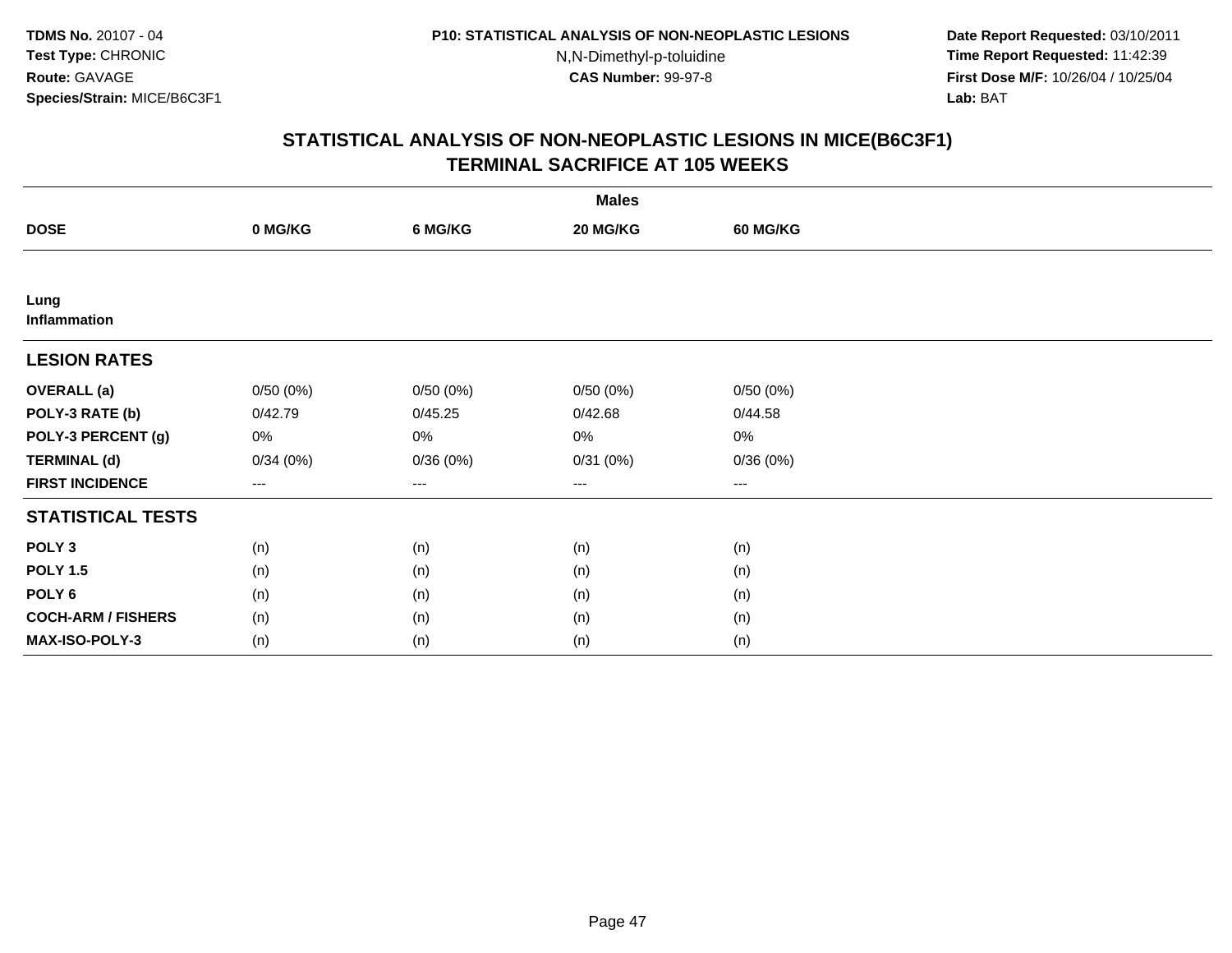**Date Report Requested:** 03/10/2011 **Time Report Requested:** 11:42:39 **First Dose M/F:** 10/26/04 / 10/25/04 Lab: BAT **Lab:** BAT

|                                          |           |             | <b>Males</b> |                        |  |
|------------------------------------------|-----------|-------------|--------------|------------------------|--|
| <b>DOSE</b>                              | 0 MG/KG   | 6 MG/KG     | 20 MG/KG     | <b>60 MG/KG</b>        |  |
|                                          |           |             |              |                        |  |
| Lung: Alveolar Epithelium<br>Hyperplasia |           |             |              |                        |  |
| <b>LESION RATES</b>                      |           |             |              |                        |  |
| <b>OVERALL</b> (a)                       | 3/50(6%)  | 8/50 (16%)  | 3/50(6%)     | 0/50(0%)               |  |
| POLY-3 RATE (b)                          | 3/43.10   | 8/45.38     | 3/42.90      | 0/44.58                |  |
| POLY-3 PERCENT (g)                       | 7%        | 17.6%       | 7%           | $0\%$                  |  |
| <b>TERMINAL (d)</b>                      | 2/34(6%)  | 7/36 (19%)  | 2/31(7%)     | 0/36(0%)               |  |
| <b>FIRST INCIDENCE</b>                   | 643       | 697         | 672          | $\qquad \qquad \cdots$ |  |
| <b>STATISTICAL TESTS</b>                 |           |             |              |                        |  |
| POLY <sub>3</sub>                        | P=0.016N* | $P = 0.114$ | $P = 0.661$  | P=0.113N               |  |
| <b>POLY 1.5</b>                          | P=0.016N* | $P = 0.116$ | P=0.654N     | P=0.112N               |  |
| POLY <sub>6</sub>                        | P=0.016N* | $P = 0.112$ | $P = 0.649$  | P=0.114N               |  |
| <b>COCH-ARM / FISHERS</b>                | P=0.020N* | $P = 0.100$ | $P = 0.661N$ | P=0.121N               |  |
| <b>MAX-ISO-POLY-3</b>                    | P=0.025N* | $P = 0.068$ | $P = 0.497$  | P=0.038N*              |  |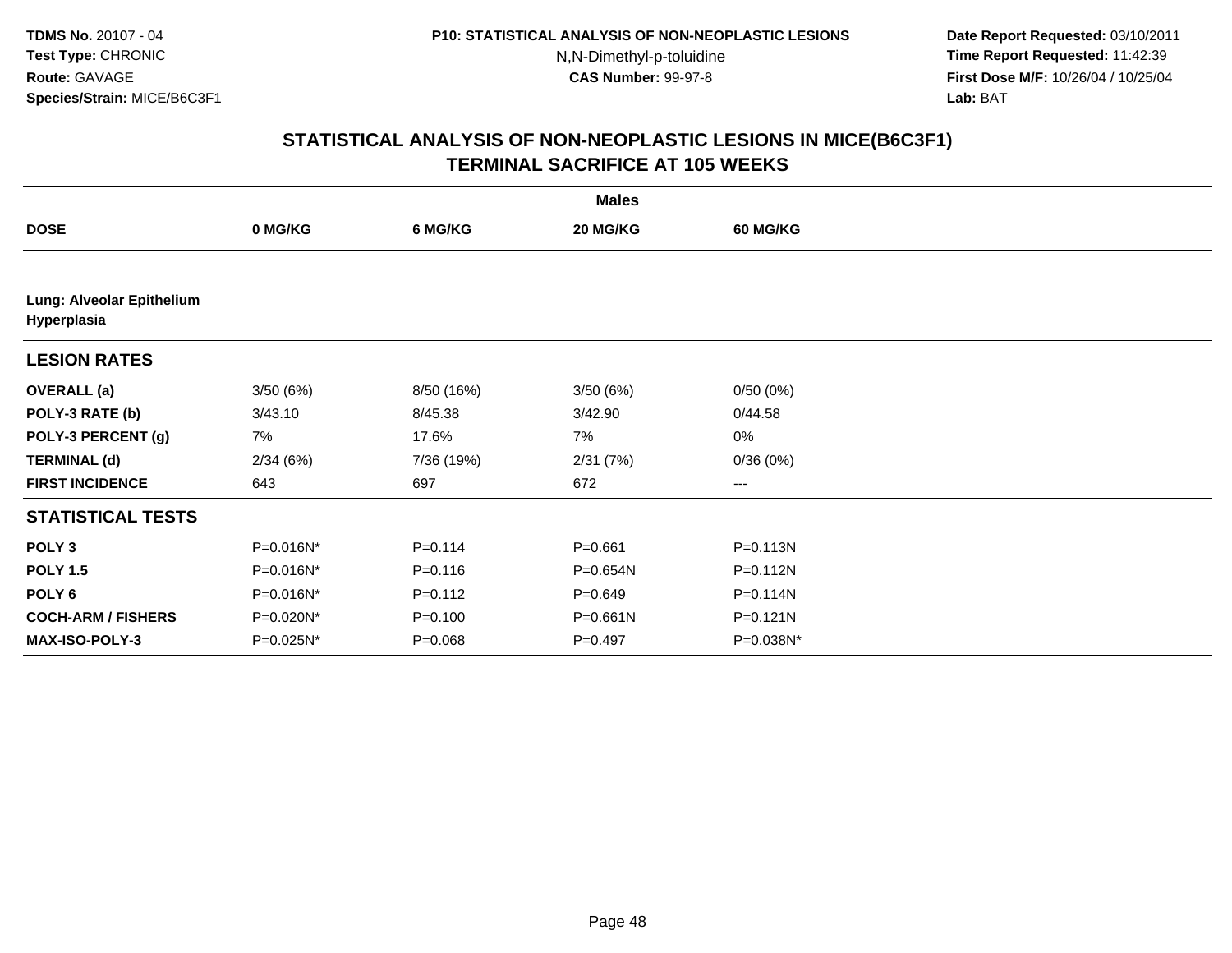**Date Report Requested:** 03/10/2011 **Time Report Requested:** 11:42:39 **First Dose M/F:** 10/26/04 / 10/25/04 Lab: BAT **Lab:** BAT

|                                                                  |           |             | <b>Males</b> |                 |  |
|------------------------------------------------------------------|-----------|-------------|--------------|-----------------|--|
| <b>DOSE</b>                                                      | 0 MG/KG   | 6 MG/KG     | 20 MG/KG     | <b>60 MG/KG</b> |  |
|                                                                  |           |             |              |                 |  |
| <b>Lung: Alveolus</b><br><b>Infiltration Cellular Histiocyte</b> |           |             |              |                 |  |
| <b>LESION RATES</b>                                              |           |             |              |                 |  |
| <b>OVERALL</b> (a)                                               | 1/50(2%)  | 2/50(4%)    | 2/50(4%)     | 10/50 (20%)     |  |
| POLY-3 RATE (b)                                                  | 1/42.79   | 2/45.96     | 2/42.86      | 10/44.58        |  |
| POLY-3 PERCENT (g)                                               | 2.3%      | 4.4%        | 4.7%         | 22.4%           |  |
| <b>TERMINAL (d)</b>                                              | 1/34(3%)  | 0/36(0%)    | 0/31(0%)     | 10/36 (28%)     |  |
| <b>FIRST INCIDENCE</b>                                           | 730 (T)   | 539         | 693          | 730 (T)         |  |
| <b>STATISTICAL TESTS</b>                                         |           |             |              |                 |  |
| POLY <sub>3</sub>                                                | P<0.001** | $P = 0.525$ | $P = 0.501$  | P=0.005**       |  |
| <b>POLY 1.5</b>                                                  | P<0.001** | $P = 0.523$ | $P = 0.507$  | P=0.005**       |  |
| POLY 6                                                           | P<0.001** | $P = 0.527$ | $P=0.493$    | P=0.004**       |  |
| <b>COCH-ARM / FISHERS</b>                                        | P<0.001** | $P = 0.500$ | $P = 0.500$  | P=0.004**       |  |
| <b>MAX-ISO-POLY-3</b>                                            | P<0.001** | $P = 0.307$ | $P = 0.281$  | P=0.002**       |  |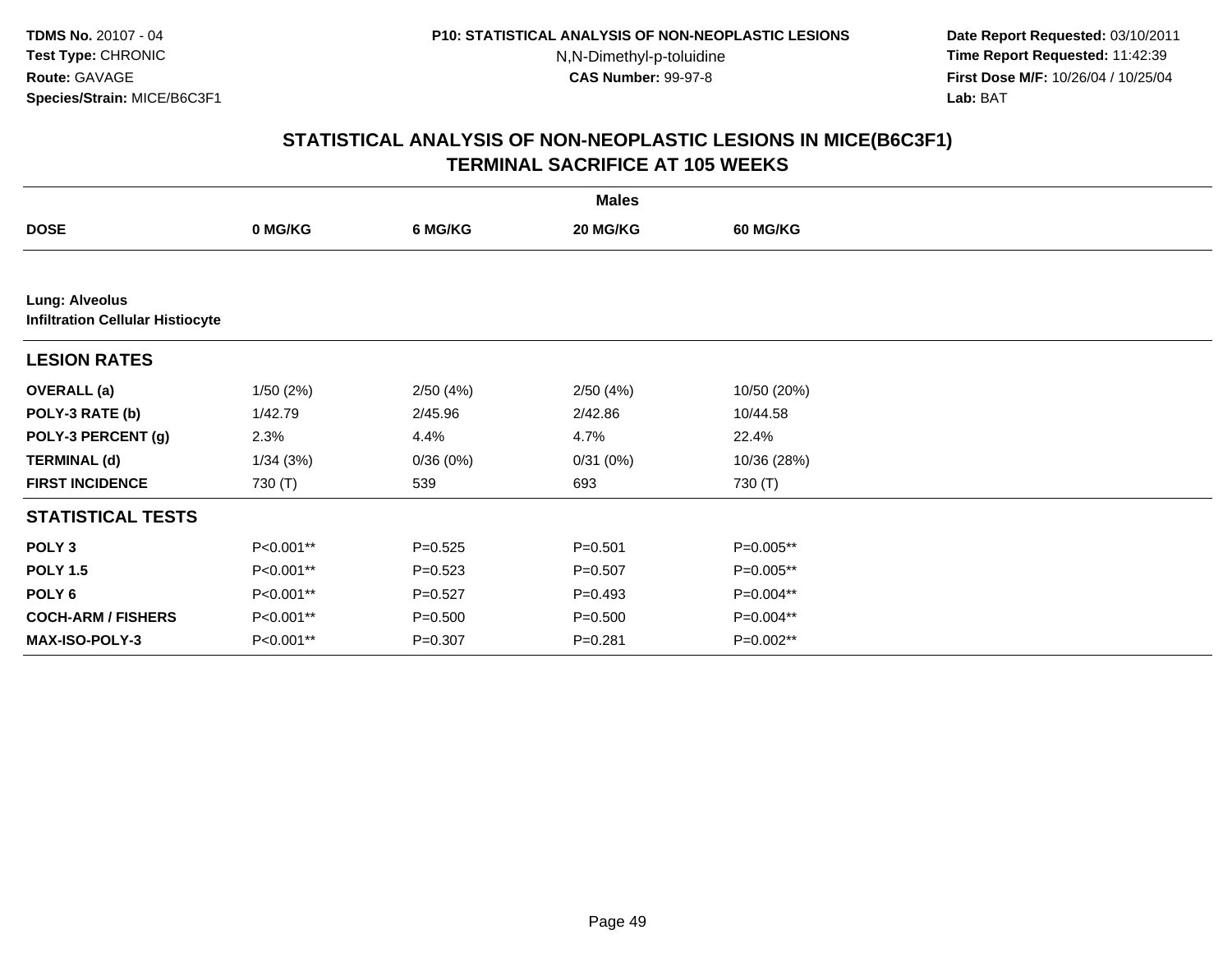**Date Report Requested:** 03/10/2011 **Time Report Requested:** 11:42:39 **First Dose M/F:** 10/26/04 / 10/25/04 Lab: BAT **Lab:** BAT

|                                              | <b>Males</b>      |          |          |                 |  |  |  |  |
|----------------------------------------------|-------------------|----------|----------|-----------------|--|--|--|--|
| <b>DOSE</b>                                  | 0 MG/KG           | 6 MG/KG  | 20 MG/KG | <b>60 MG/KG</b> |  |  |  |  |
|                                              |                   |          |          |                 |  |  |  |  |
| Lung: Bronchiole, Epithelium<br>Regeneration |                   |          |          |                 |  |  |  |  |
| <b>LESION RATES</b>                          |                   |          |          |                 |  |  |  |  |
| <b>OVERALL</b> (a)                           | 0/50(0%)          | 0/50(0%) | 1/50(2%) | 1/50(2%)        |  |  |  |  |
| POLY-3 RATE (b)                              | 0/42.79           | 0/45.25  | 1/42.71  | 1/44.96         |  |  |  |  |
| POLY-3 PERCENT (g)                           | 0%                | 0%       | 2.3%     | 2.2%            |  |  |  |  |
| <b>TERMINAL (d)</b>                          | 0/34(0%)          | 0/36(0%) | 0/31(0%) | 0/36(0%)        |  |  |  |  |
| <b>FIRST INCIDENCE</b>                       | $\qquad \qquad -$ | ---      | 723      | 623             |  |  |  |  |
| <b>STATISTICAL TESTS</b>                     |                   |          |          |                 |  |  |  |  |
| POLY <sub>3</sub>                            | (n)               | (n)      | (n)      | (n)             |  |  |  |  |
| <b>POLY 1.5</b>                              | (n)               | (n)      | (n)      | (n)             |  |  |  |  |
| POLY <sub>6</sub>                            | (n)               | (n)      | (n)      | (n)             |  |  |  |  |
| <b>COCH-ARM / FISHERS</b>                    | (n)               | (n)      | (n)      | (n)             |  |  |  |  |
| <b>MAX-ISO-POLY-3</b>                        | (n)               | (n)      | (n)      | (n)             |  |  |  |  |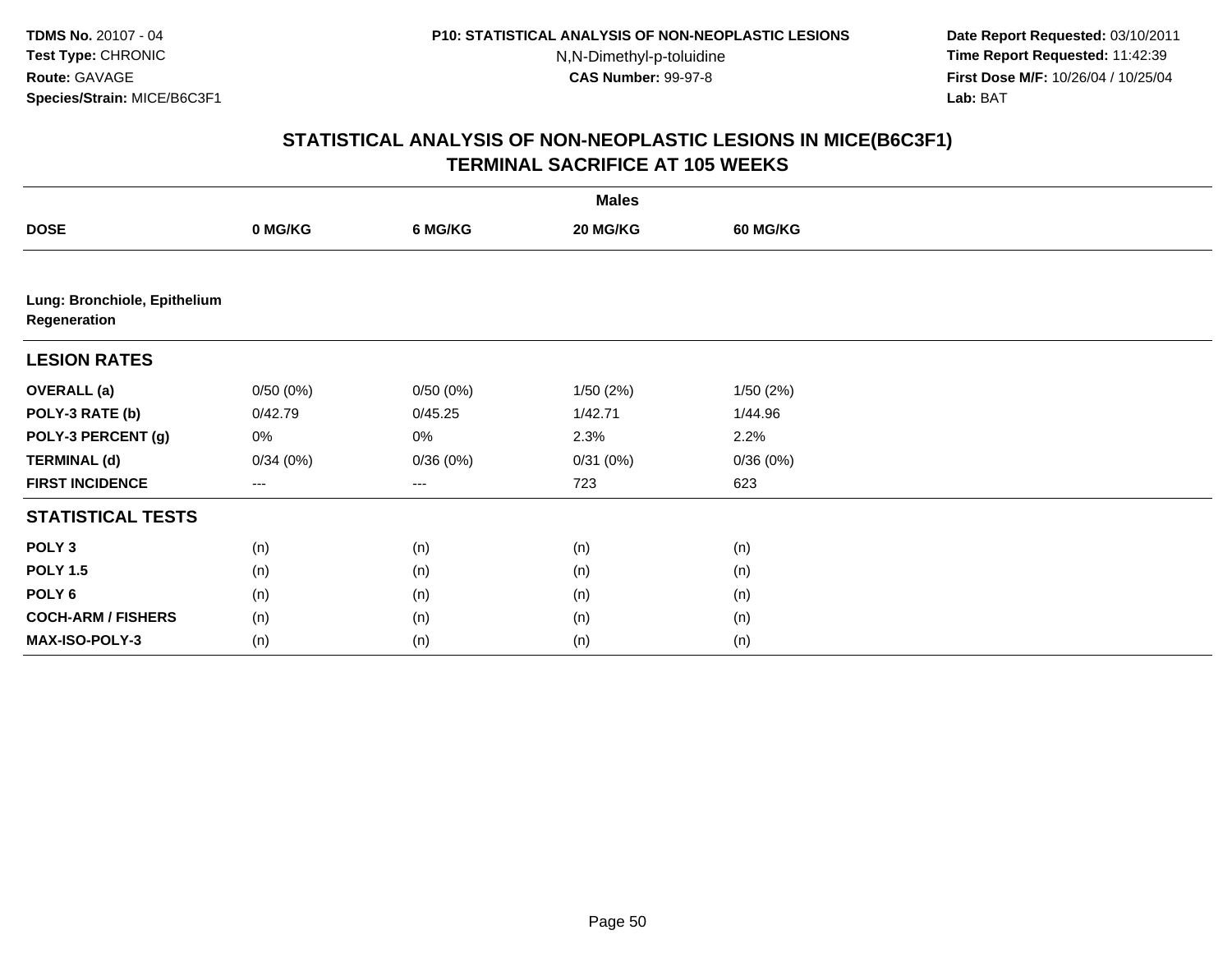**Date Report Requested:** 03/10/2011 **Time Report Requested:** 11:42:39 **First Dose M/F:** 10/26/04 / 10/25/04 Lab: BAT **Lab:** BAT

|                                          |                        |          | <b>Males</b> |                 |  |
|------------------------------------------|------------------------|----------|--------------|-----------------|--|
| <b>DOSE</b>                              | 0 MG/KG                | 6 MG/KG  | 20 MG/KG     | <b>60 MG/KG</b> |  |
|                                          |                        |          |              |                 |  |
| <b>Lung: Bronchus</b><br><b>Necrosis</b> |                        |          |              |                 |  |
| <b>LESION RATES</b>                      |                        |          |              |                 |  |
| <b>OVERALL</b> (a)                       | 0/50(0%)               | 0/50(0%) | 1/50(2%)     | 0/50(0%)        |  |
| POLY-3 RATE (b)                          | 0/42.79                | 0/45.25  | 1/42.71      | 0/44.58         |  |
| POLY-3 PERCENT (g)                       | 0%                     | 0%       | 2.3%         | 0%              |  |
| <b>TERMINAL (d)</b>                      | 0/34(0%)               | 0/36(0%) | 0/31(0%)     | 0/36(0%)        |  |
| <b>FIRST INCIDENCE</b>                   | $\qquad \qquad \cdots$ | $\cdots$ | 723          | $\cdots$        |  |
| <b>STATISTICAL TESTS</b>                 |                        |          |              |                 |  |
| POLY <sub>3</sub>                        | (n)                    | (n)      | (n)          | (n)             |  |
| <b>POLY 1.5</b>                          | (n)                    | (n)      | (n)          | (n)             |  |
| POLY <sub>6</sub>                        | (n)                    | (n)      | (n)          | (n)             |  |
| <b>COCH-ARM / FISHERS</b>                | (n)                    | (n)      | (n)          | (n)             |  |
| MAX-ISO-POLY-3                           | (n)                    | (n)      | (n)          | (n)             |  |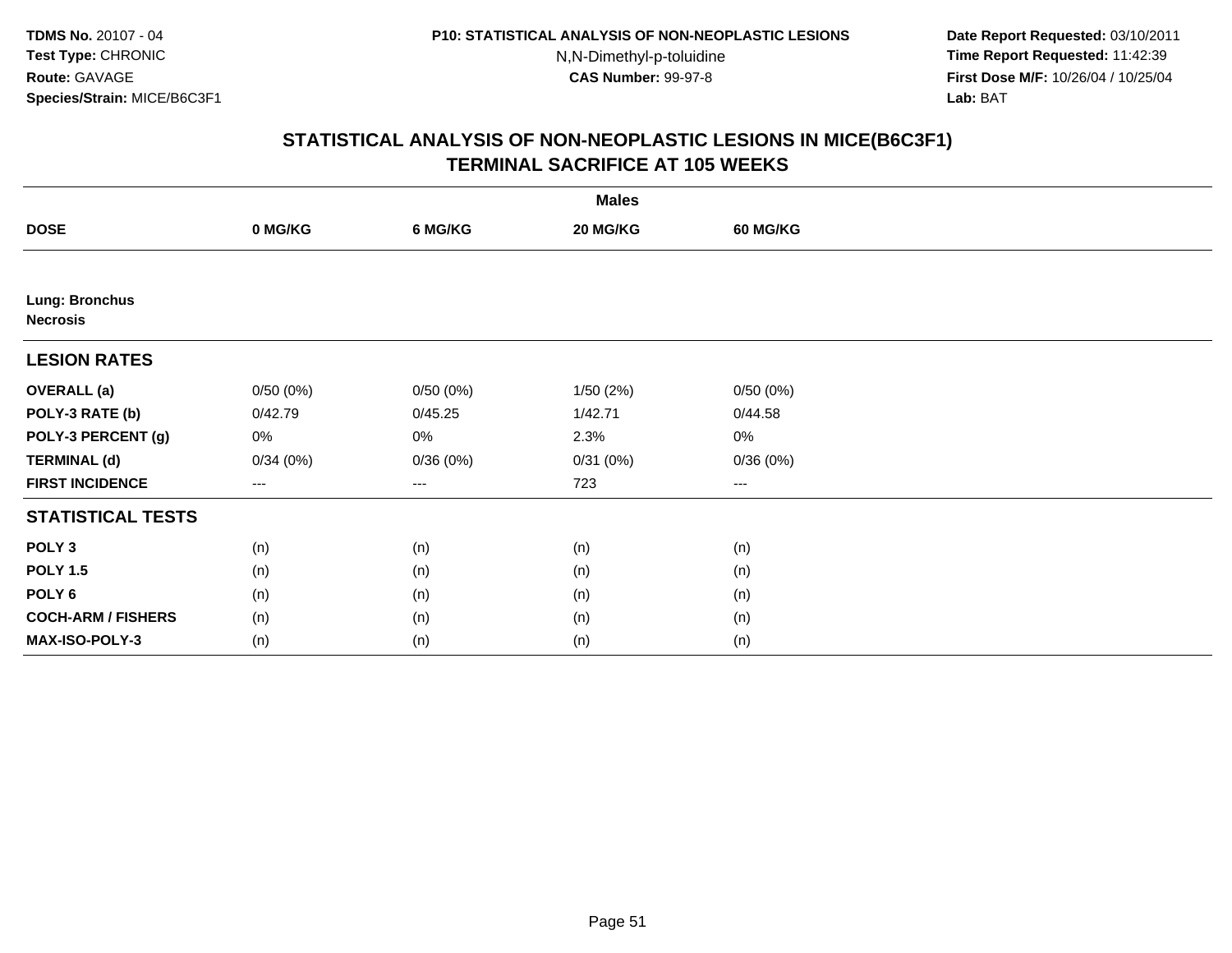**Date Report Requested:** 03/10/2011 **Time Report Requested:** 11:42:39 **First Dose M/F:** 10/26/04 / 10/25/04 Lab: BAT **Lab:** BAT

|                                            | <b>Males</b>      |          |                   |                 |  |  |  |  |
|--------------------------------------------|-------------------|----------|-------------------|-----------------|--|--|--|--|
| <b>DOSE</b>                                | 0 MG/KG           | 6 MG/KG  | 20 MG/KG          | <b>60 MG/KG</b> |  |  |  |  |
|                                            |                   |          |                   |                 |  |  |  |  |
| Lung: Bronchus, Epithelium<br>Regeneration |                   |          |                   |                 |  |  |  |  |
| <b>LESION RATES</b>                        |                   |          |                   |                 |  |  |  |  |
| <b>OVERALL</b> (a)                         | 0/50(0%)          | 0/50(0%) | 0/50(0%)          | 1/50(2%)        |  |  |  |  |
| POLY-3 RATE (b)                            | 0/42.79           | 0/45.25  | 0/42.68           | 1/44.96         |  |  |  |  |
| POLY-3 PERCENT (g)                         | 0%                | 0%       | 0%                | 2.2%            |  |  |  |  |
| <b>TERMINAL (d)</b>                        | 0/34(0%)          | 0/36(0%) | 0/31(0%)          | 0/36(0%)        |  |  |  |  |
| <b>FIRST INCIDENCE</b>                     | $\qquad \qquad -$ | $---$    | $\qquad \qquad -$ | 623             |  |  |  |  |
| <b>STATISTICAL TESTS</b>                   |                   |          |                   |                 |  |  |  |  |
| POLY <sub>3</sub>                          | (n)               | (n)      | (n)               | (n)             |  |  |  |  |
| <b>POLY 1.5</b>                            | (n)               | (n)      | (n)               | (n)             |  |  |  |  |
| POLY 6                                     | (n)               | (n)      | (n)               | (n)             |  |  |  |  |
| <b>COCH-ARM / FISHERS</b>                  | (n)               | (n)      | (n)               | (n)             |  |  |  |  |
| MAX-ISO-POLY-3                             | (n)               | (n)      | (n)               | (n)             |  |  |  |  |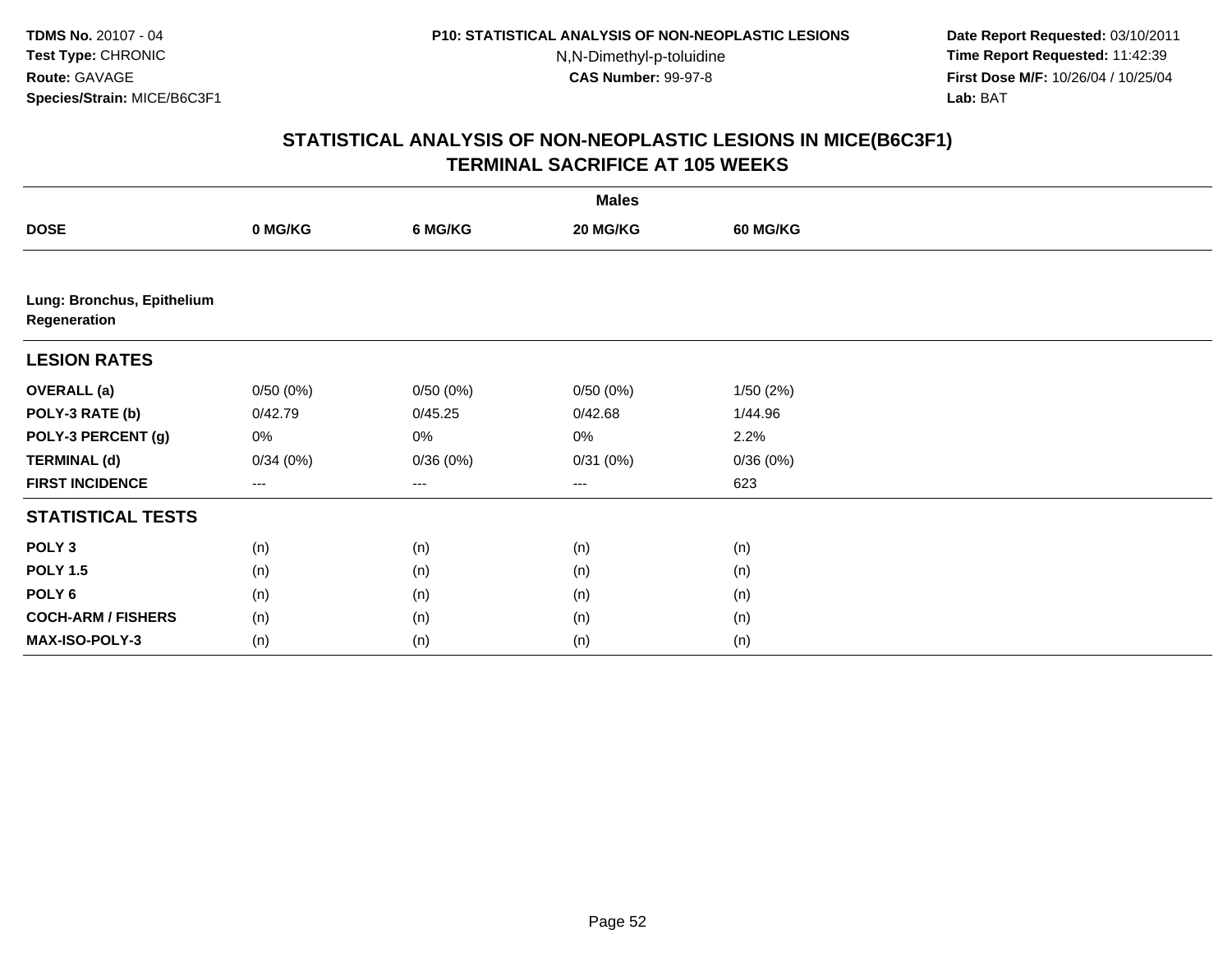**Date Report Requested:** 03/10/2011 **Time Report Requested:** 11:42:39 **First Dose M/F:** 10/26/04 / 10/25/04 Lab: BAT **Lab:** BAT

|                                          |              |           | <b>Males</b> |                 |  |
|------------------------------------------|--------------|-----------|--------------|-----------------|--|
| <b>DOSE</b>                              | 0 MG/KG      | 6 MG/KG   | 20 MG/KG     | <b>60 MG/KG</b> |  |
|                                          |              |           |              |                 |  |
| Lymph Node, Mandibular<br><b>Atrophy</b> |              |           |              |                 |  |
| <b>LESION RATES</b>                      |              |           |              |                 |  |
| <b>OVERALL</b> (a)                       | 5/50 (10%)   | 4/50 (8%) | 6/49 (12%)   | 3/50(6%)        |  |
| POLY-3 RATE (b)                          | 5/43.45      | 4/47.12   | 6/42.23      | 3/44.77         |  |
| POLY-3 PERCENT (g)                       | 11.5%        | 8.5%      | 14.2%        | 6.7%            |  |
| <b>TERMINAL (d)</b>                      | 3/34(9%)     | 0/36(0%)  | 3/30 (10%)   | 2/36(6%)        |  |
| <b>FIRST INCIDENCE</b>                   | 584          | 550       | 674          | 682             |  |
| <b>STATISTICAL TESTS</b>                 |              |           |              |                 |  |
| POLY <sub>3</sub>                        | P=0.330N     | P=0.449N  | $P = 0.480$  | P=0.340N        |  |
| <b>POLY 1.5</b>                          | P=0.323N     | P=0.456N  | $P=0.497$    | P=0.336N        |  |
| POLY <sub>6</sub>                        | $P = 0.341N$ | P=0.443N  | $P=0.462$    | P=0.345N        |  |
| <b>COCH-ARM / FISHERS</b>                | P=0.325N     | P=0.500N  | $P = 0.486$  | P=0.357N        |  |
| <b>MAX-ISO-POLY-3</b>                    | P=0.378N     | P=0.323N  | $P = 0.355$  | P=0.221N        |  |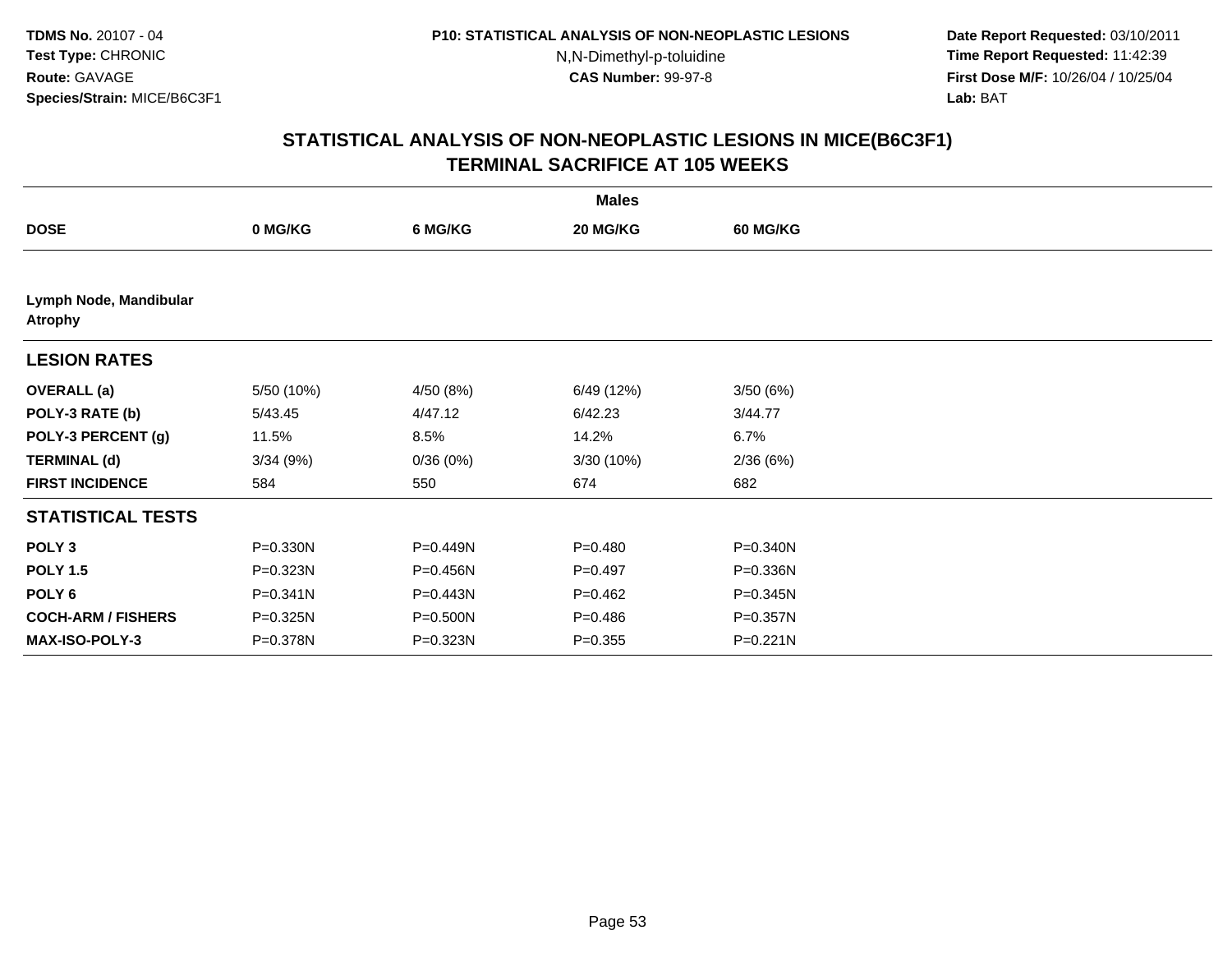**Date Report Requested:** 03/10/2011 **Time Report Requested:** 11:42:39 **First Dose M/F:** 10/26/04 / 10/25/04 Lab: BAT **Lab:** BAT

|                                                |          |          | <b>Males</b> |                 |  |
|------------------------------------------------|----------|----------|--------------|-----------------|--|
| <b>DOSE</b>                                    | 0 MG/KG  | 6 MG/KG  | 20 MG/KG     | <b>60 MG/KG</b> |  |
|                                                |          |          |              |                 |  |
| Lymph Node, Mandibular<br>Hyperplasia Lymphoid |          |          |              |                 |  |
| <b>LESION RATES</b>                            |          |          |              |                 |  |
| <b>OVERALL (a)</b>                             | 2/50(4%) | 1/50(2%) | 1/49(2%)     | 0/50(0%)        |  |
| POLY-3 RATE (b)                                | 2/42.99  | 1/45.36  | 1/41.68      | 0/44.58         |  |
| POLY-3 PERCENT (g)                             | 4.7%     | 2.2%     | 2.4%         | $0\%$           |  |
| <b>TERMINAL (d)</b>                            | 1/34(3%) | 0/36(0%) | 1/30(3%)     | 0/36(0%)        |  |
| <b>FIRST INCIDENCE</b>                         | 678      | 702      | 730 (T)      | ---             |  |
| <b>STATISTICAL TESTS</b>                       |          |          |              |                 |  |
| POLY <sub>3</sub>                              | P=0.195N | P=0.481N | $P = 0.511N$ | P=0.229N        |  |
| <b>POLY 1.5</b>                                | P=0.195N | P=0.481N | P=0.502N     | P=0.228N        |  |
| POLY 6                                         | P=0.195N | P=0.483N | P=0.522N     | $P = 0.230N$    |  |
| <b>COCH-ARM / FISHERS</b>                      | P=0.194N | P=0.500N | P=0.508N     | P=0.247N        |  |
| MAX-ISO-POLY-3                                 | P=0.125N | P=0.270N | P=0.291N     | P=0.076N        |  |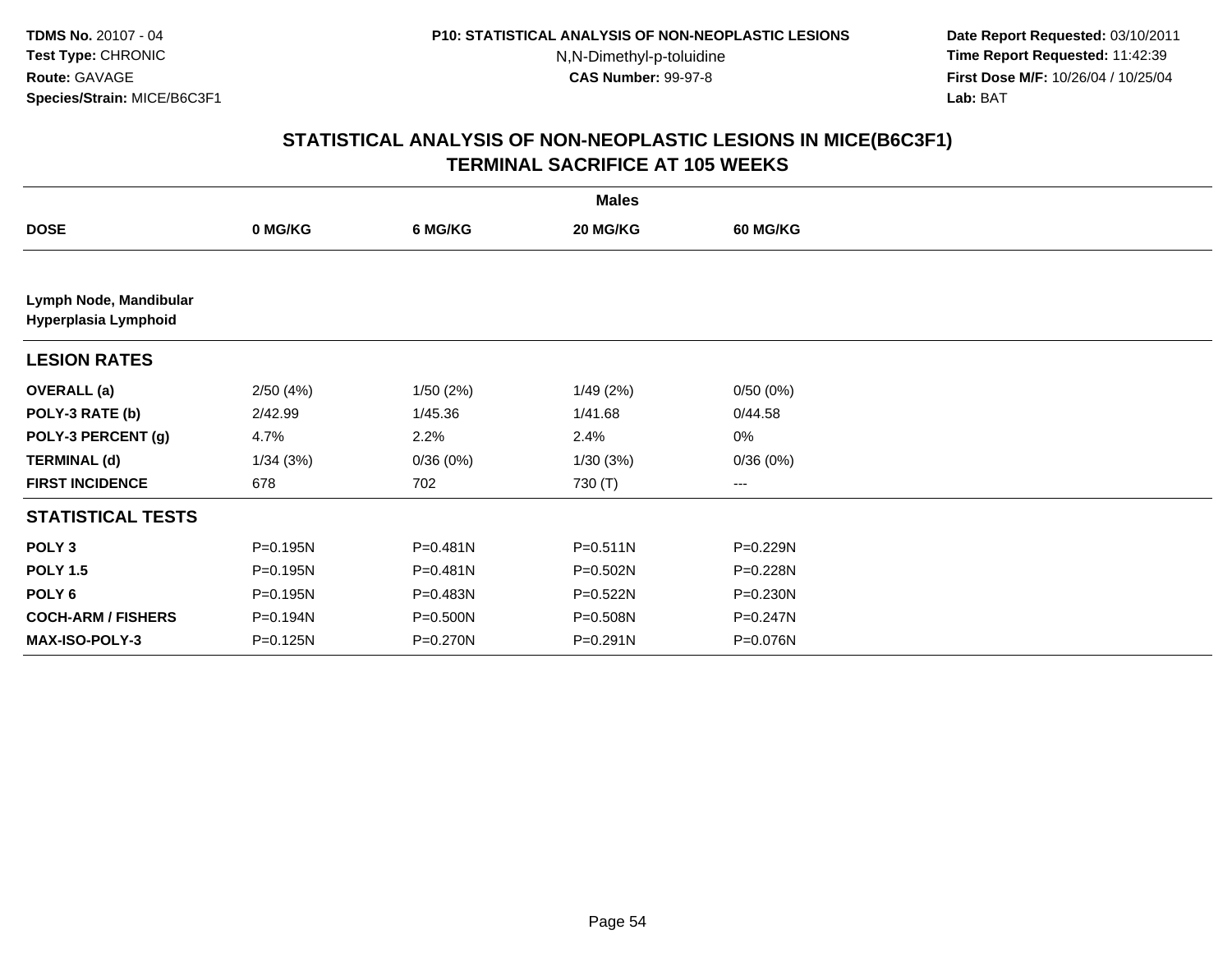**Date Report Requested:** 03/10/2011 **Time Report Requested:** 11:42:39 **First Dose M/F:** 10/26/04 / 10/25/04 Lab: BAT **Lab:** BAT

| <b>Males</b>                             |             |            |             |                 |  |  |  |
|------------------------------------------|-------------|------------|-------------|-----------------|--|--|--|
| <b>DOSE</b>                              | 0 MG/KG     | 6 MG/KG    | 20 MG/KG    | <b>60 MG/KG</b> |  |  |  |
|                                          |             |            |             |                 |  |  |  |
| Lymph Node, Mesenteric<br><b>Atrophy</b> |             |            |             |                 |  |  |  |
| <b>LESION RATES</b>                      |             |            |             |                 |  |  |  |
| <b>OVERALL</b> (a)                       | 13/50 (26%) | 9/50 (18%) | 14/49 (29%) | 15/50 (30%)     |  |  |  |
| POLY-3 RATE (b)                          | 13/45.10    | 9/47.78    | 14/43.55    | 15/46.55        |  |  |  |
| POLY-3 PERCENT (g)                       | 28.8%       | 18.8%      | 32.2%       | 32.2%           |  |  |  |
| <b>TERMINAL (d)</b>                      | 7/34 (21%)  | 4/36 (11%) | 6/30(20%)   | 9/36(25%)       |  |  |  |
| <b>FIRST INCIDENCE</b>                   | 548         | 539        | 554         | 562             |  |  |  |
| <b>STATISTICAL TESTS</b>                 |             |            |             |                 |  |  |  |
| POLY <sub>3</sub>                        | $P = 0.207$ | P=0.187N   | $P=0.457$   | $P = 0.450$     |  |  |  |
| <b>POLY 1.5</b>                          | $P = 0.214$ | P=0.188N   | $P=0.489$   | $P=0.457$       |  |  |  |
| POLY <sub>6</sub>                        | $P = 0.203$ | P=0.190N   | $P = 0.423$ | $P=0.442$       |  |  |  |
| <b>COCH-ARM / FISHERS</b>                | $P = 0.209$ | P=0.235N   | $P = 0.475$ | $P = 0.412$     |  |  |  |
| <b>MAX-ISO-POLY-3</b>                    | $P = 0.300$ | P=0.135N   | $P = 0.367$ | $P = 0.364$     |  |  |  |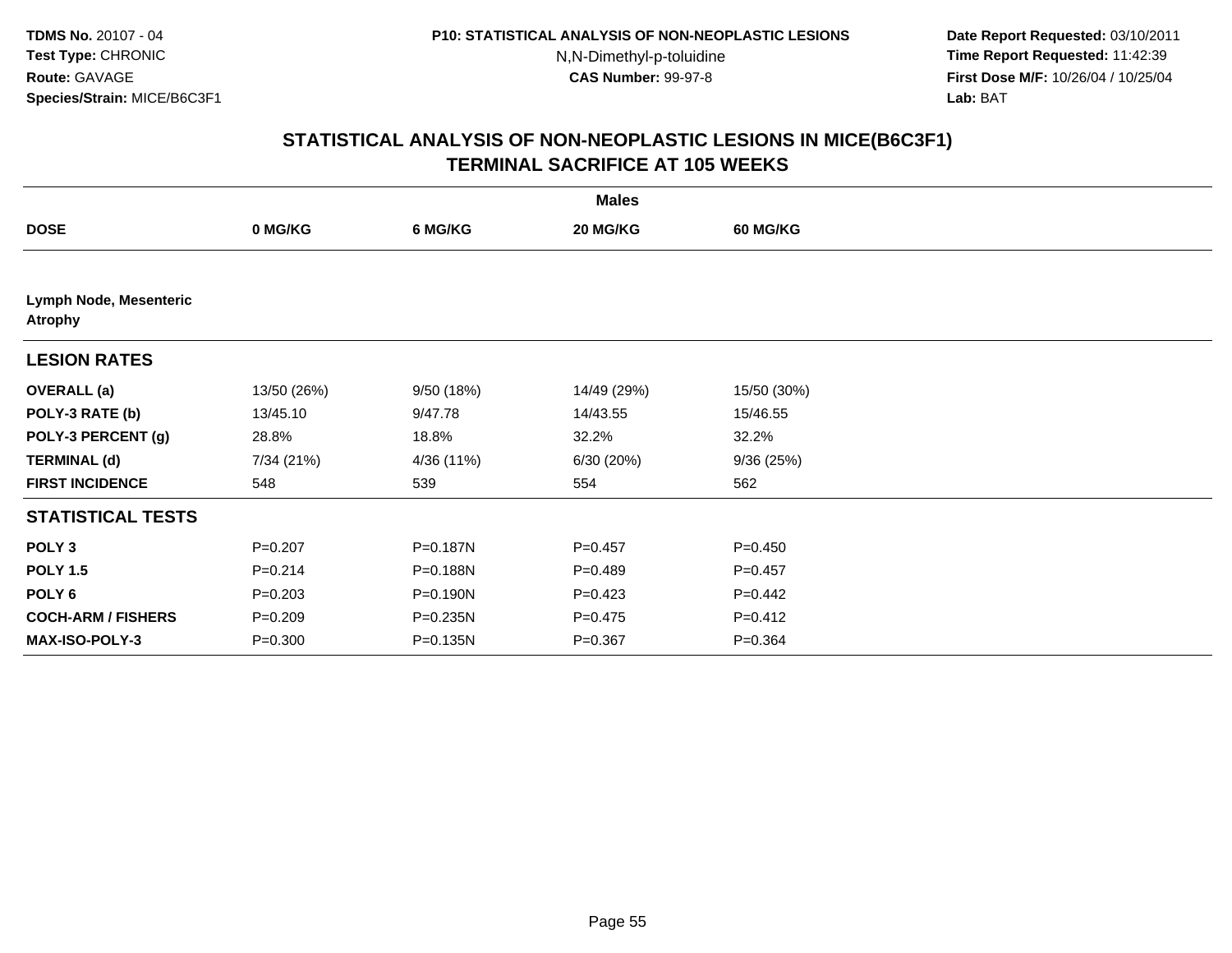**Date Report Requested:** 03/10/2011 **Time Report Requested:** 11:42:39 **First Dose M/F:** 10/26/04 / 10/25/04 Lab: BAT **Lab:** BAT

|                                                |            |          | <b>Males</b> |                 |  |
|------------------------------------------------|------------|----------|--------------|-----------------|--|
| <b>DOSE</b>                                    | 0 MG/KG    | 6 MG/KG  | 20 MG/KG     | <b>60 MG/KG</b> |  |
|                                                |            |          |              |                 |  |
| Lymph Node, Mesenteric<br>Hyperplasia Lymphoid |            |          |              |                 |  |
| <b>LESION RATES</b>                            |            |          |              |                 |  |
| <b>OVERALL</b> (a)                             | 0/50(0%)   | 0/50(0%) | 0/49(0%)     | 2/50(4%)        |  |
| POLY-3 RATE (b)                                | 0/42.79    | 0/45.25  | 0/41.68      | 2/44.73         |  |
| POLY-3 PERCENT (g)                             | 0%         | 0%       | 0%           | 4.5%            |  |
| <b>TERMINAL (d)</b>                            | 0/34(0%)   | 0/36(0%) | 0/30(0%)     | 1/36(3%)        |  |
| <b>FIRST INCIDENCE</b>                         | ---        | $--$     | $--$         | 693             |  |
| <b>STATISTICAL TESTS</b>                       |            |          |              |                 |  |
| POLY <sub>3</sub>                              | $P=0.042*$ | (e)      | (e)          | $P=0.247$       |  |
| <b>POLY 1.5</b>                                | $P=0.042*$ | (e)      | (e)          | $P=0.247$       |  |
| POLY 6                                         | $P=0.042*$ | (e)      | (e)          | $P = 0.247$     |  |
| <b>COCH-ARM / FISHERS</b>                      | $P=0.042*$ | (e)      | (e)          | $P = 0.247$     |  |
| MAX-ISO-POLY-3                                 | $P=0.043*$ | (e)      | (e)          | $P = 0.086$     |  |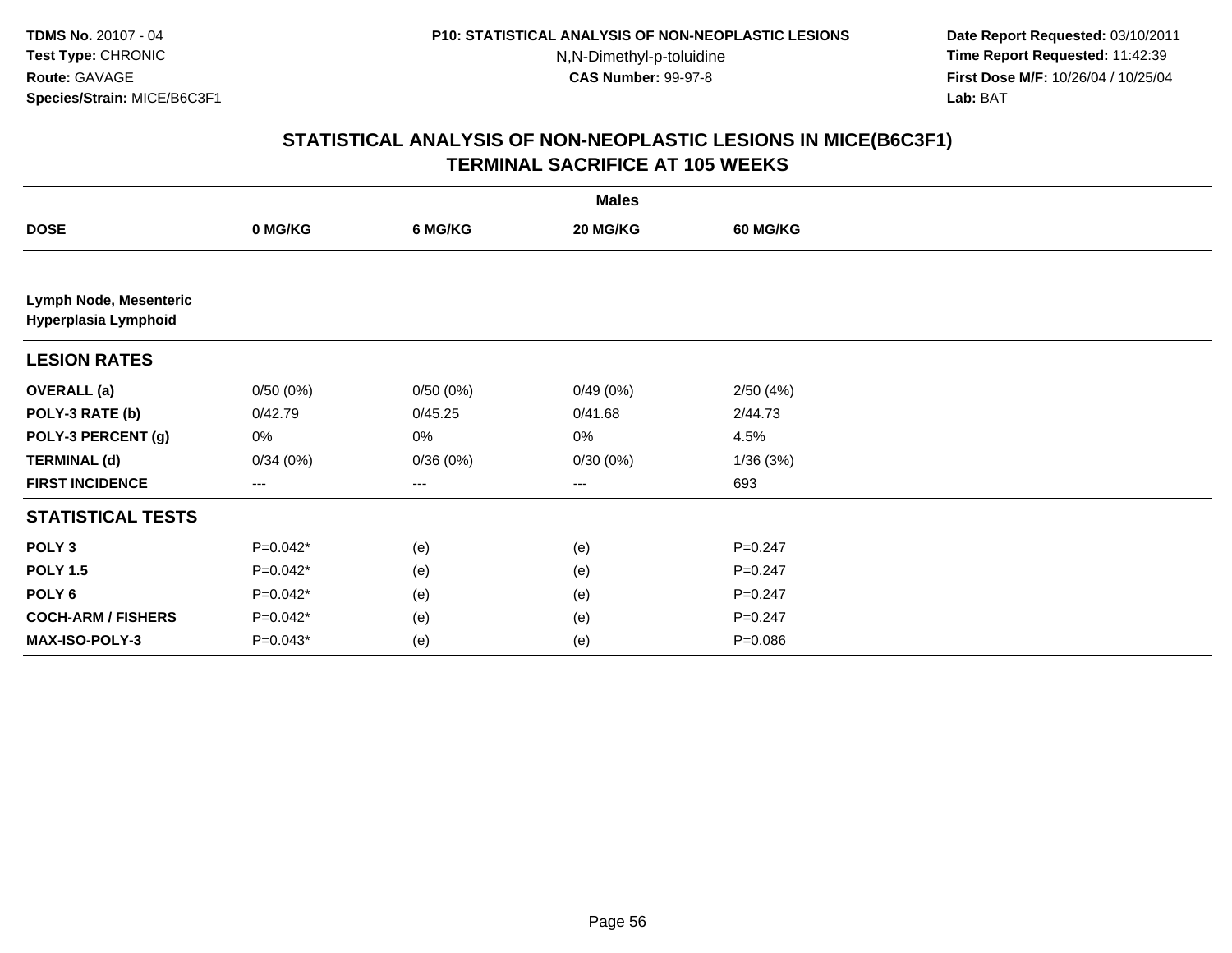**Date Report Requested:** 03/10/2011 **Time Report Requested:** 11:42:39 **First Dose M/F:** 10/26/04 / 10/25/04 Lab: BAT **Lab:** BAT

|                                            | <b>Males</b> |                   |             |             |  |  |  |  |
|--------------------------------------------|--------------|-------------------|-------------|-------------|--|--|--|--|
| <b>DOSE</b>                                | 0 MG/KG      | 6 MG/KG           | 20 MG/KG    | 60 MG/KG    |  |  |  |  |
|                                            |              |                   |             |             |  |  |  |  |
| <b>Lymph Node: Renal</b><br><b>Ectasia</b> |              |                   |             |             |  |  |  |  |
| <b>LESION RATES</b>                        |              |                   |             |             |  |  |  |  |
| <b>OVERALL</b> (a)                         | 0/2(0%)      | $0/3(0\%)$        | 0/4(0%)     | $0/0 (0\%)$ |  |  |  |  |
| POLY-3 RATE (b)                            | 0/1.50       | 0/2.94            | 0/2.54      | 0/0.00      |  |  |  |  |
| POLY-3 PERCENT (g)                         | 0%           | 0%                | 0%          | 0%          |  |  |  |  |
| <b>TERMINAL (d)</b>                        | $0/0 (0\%)$  | 0/2(0%)           | $0/0 (0\%)$ | $0/0 (0\%)$ |  |  |  |  |
| <b>FIRST INCIDENCE</b>                     | ---          | $\qquad \qquad -$ | $\cdots$    | $\cdots$    |  |  |  |  |
| <b>STATISTICAL TESTS</b>                   |              |                   |             |             |  |  |  |  |
| POLY <sub>3</sub>                          | (n)          | (n)               | (n)         | (n)         |  |  |  |  |
| <b>POLY 1.5</b>                            | (n)          | (n)               | (n)         | (n)         |  |  |  |  |
| POLY <sub>6</sub>                          | (n)          | (n)               | (n)         | (n)         |  |  |  |  |
| <b>COCH-ARM / FISHERS</b>                  | (n)          | (n)               | (n)         | (n)         |  |  |  |  |
| MAX-ISO-POLY-3                             | (n)          | (n)               | (n)         | (n)         |  |  |  |  |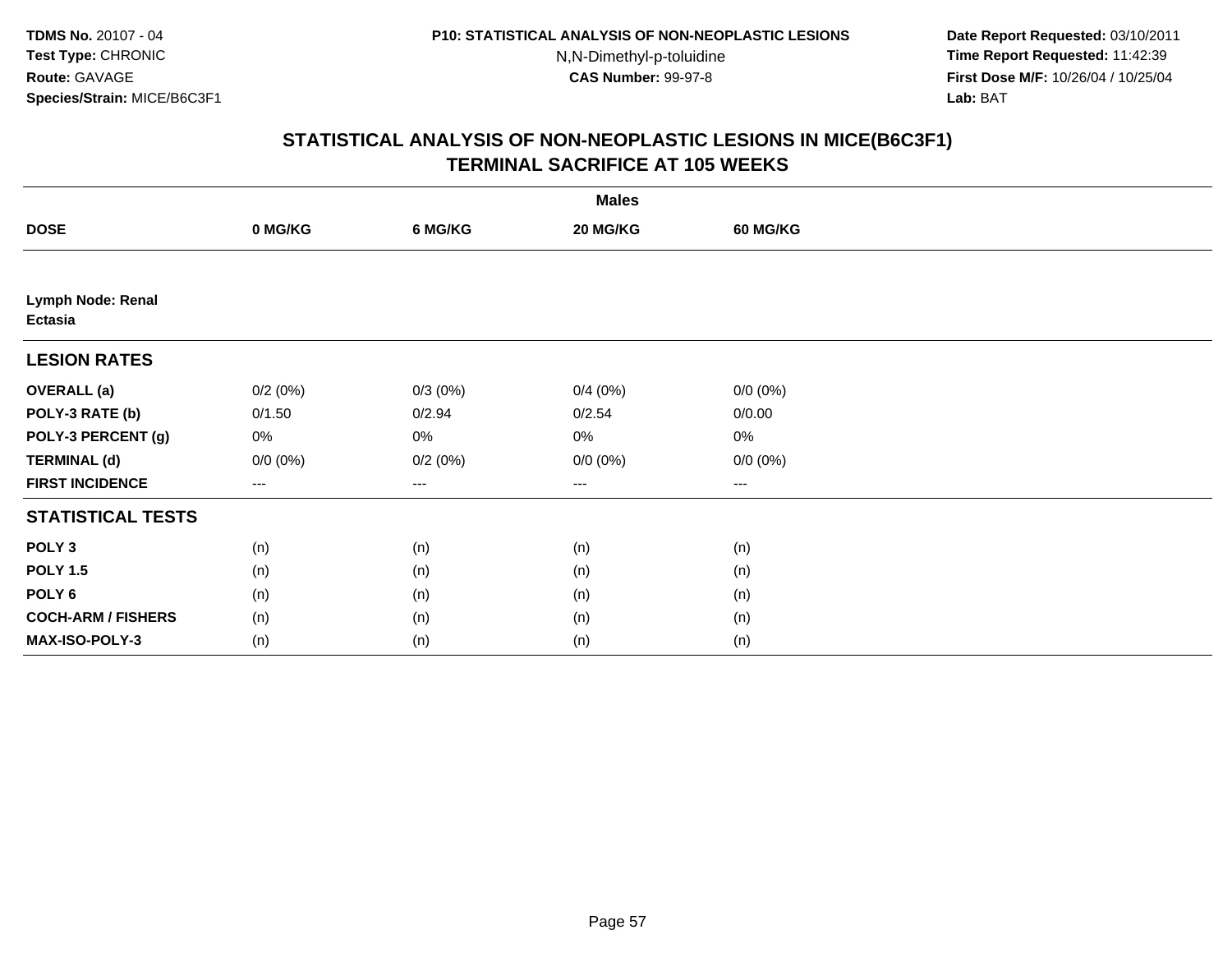**Date Report Requested:** 03/10/2011 **Time Report Requested:** 11:42:39 **First Dose M/F:** 10/26/04 / 10/25/04 Lab: BAT **Lab:** BAT

|                                          |             |             | <b>Males</b> |                 |  |
|------------------------------------------|-------------|-------------|--------------|-----------------|--|
| <b>DOSE</b>                              | 0 MG/KG     | 6 MG/KG     | 20 MG/KG     | <b>60 MG/KG</b> |  |
|                                          |             |             |              |                 |  |
| <b>Mesentery: Fat</b><br><b>Necrosis</b> |             |             |              |                 |  |
| <b>LESION RATES</b>                      |             |             |              |                 |  |
| <b>OVERALL</b> (a)                       | 2/4(50%)    | 3/3 (100%)  | 5/5 (100%)   | 2/2 (100%)      |  |
| POLY-3 RATE (b)                          | 2/3.83      | 3/3.00      | 5/5.00       | 2/2.00          |  |
| POLY-3 PERCENT (g)                       | 52.3%       | 100%        | 100%         | 100%            |  |
| <b>TERMINAL (d)</b>                      | 2/3(67%)    | 2/2 (100%)  | 2/2 (100%)   | $0/0 (0\%)$     |  |
| <b>FIRST INCIDENCE</b>                   | 730 (T)     | 666         | 554          | 672             |  |
| <b>STATISTICAL TESTS</b>                 |             |             |              |                 |  |
| POLY <sub>3</sub>                        | $P = 0.311$ | $P = 0.291$ | $P = 0.155$  | $P = 0.408$     |  |
| <b>POLY 1.5</b>                          | $P = 0.290$ | $P = 0.281$ | $P = 0.147$  | $P = 0.397$     |  |
| POLY <sub>6</sub>                        | $P=0.352$   | $P = 0.314$ | $P = 0.175$  | $P = 0.430$     |  |
| <b>COCH-ARM / FISHERS</b>                | $P = 0.291$ | $P = 0.286$ | $P = 0.167$  | $P = 0.400$     |  |
| MAX-ISO-POLY-3                           | $P = 0.084$ | $P = 0.082$ | $P=0.034*$   | $P = 0.156$     |  |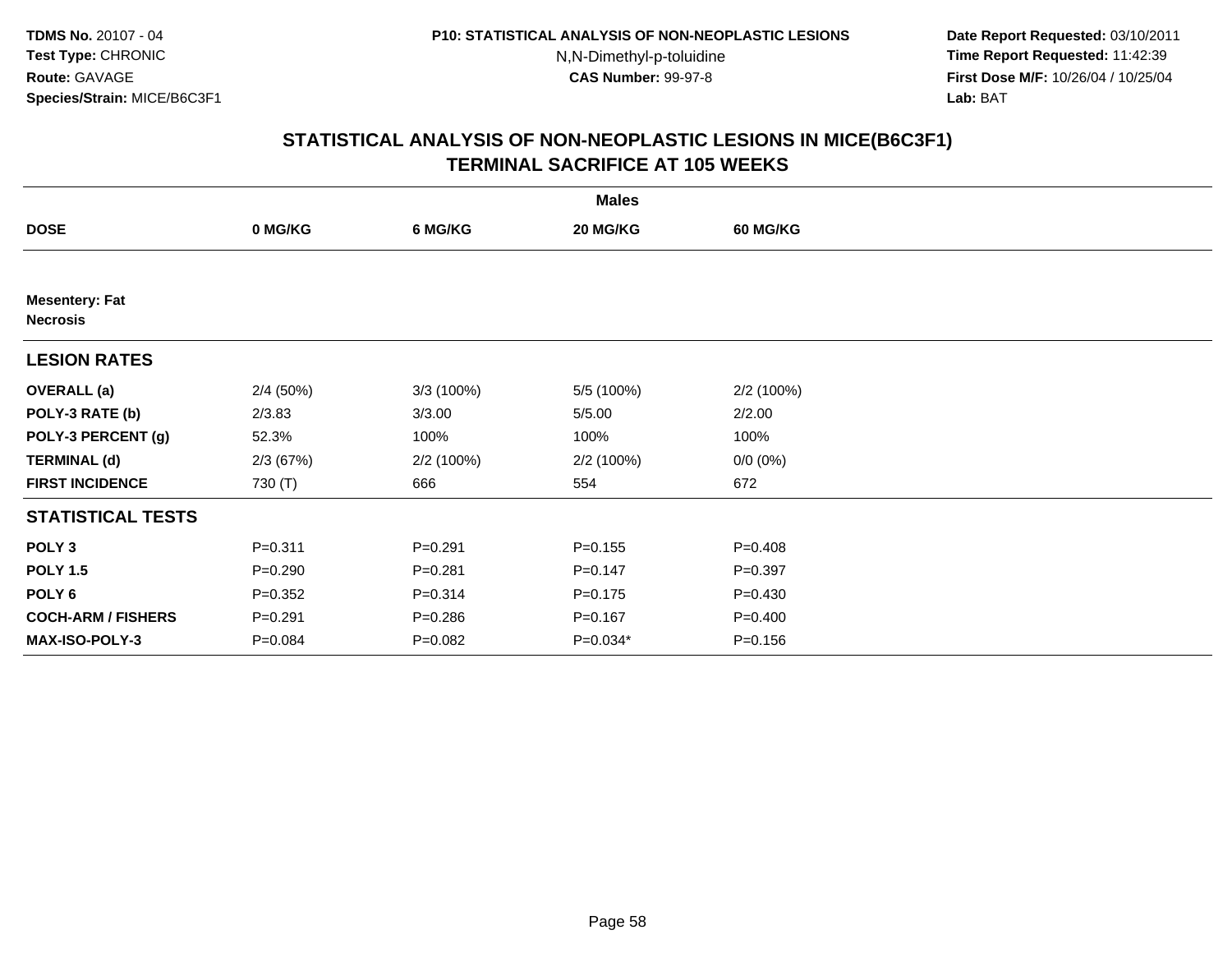**Date Report Requested:** 03/10/2011 **Time Report Requested:** 11:42:39 **First Dose M/F:** 10/26/04 / 10/25/04 Lab: BAT **Lab:** BAT

|                             | <b>Males</b> |              |             |                 |  |  |  |  |
|-----------------------------|--------------|--------------|-------------|-----------------|--|--|--|--|
| <b>DOSE</b>                 | 0 MG/KG      | 6 MG/KG      | 20 MG/KG    | <b>60 MG/KG</b> |  |  |  |  |
|                             |              |              |             |                 |  |  |  |  |
| <b>Nose</b><br>Inflammation |              |              |             |                 |  |  |  |  |
| <b>LESION RATES</b>         |              |              |             |                 |  |  |  |  |
| <b>OVERALL</b> (a)          | 13/49 (27%)  | 12/50 (24%)  | 10/50 (20%) | 20/50 (40%)     |  |  |  |  |
| POLY-3 RATE (b)             | 13/42.81     | 12/46.69     | 10/45.06    | 20/45.84        |  |  |  |  |
| POLY-3 PERCENT (g)          | 30.4%        | 25.7%        | 22.2%       | 43.6%           |  |  |  |  |
| <b>TERMINAL (d)</b>         | 12/34 (35%)  | 7/36 (19%)   | 4/31 (13%)  | 15/36 (42%)     |  |  |  |  |
| <b>FIRST INCIDENCE</b>      | 561          | 568          | 442         | 609             |  |  |  |  |
| <b>STATISTICAL TESTS</b>    |              |              |             |                 |  |  |  |  |
| POLY <sub>3</sub>           | P=0.036*     | P=0.399N     | P=0.264N    | $P = 0.140$     |  |  |  |  |
| <b>POLY 1.5</b>             | $P=0.038*$   | P=0.405N     | P=0.259N    | $P = 0.141$     |  |  |  |  |
| POLY 6                      | P=0.036*     | $P = 0.391N$ | P=0.269N    | $P = 0.142$     |  |  |  |  |
| <b>COCH-ARM / FISHERS</b>   | P=0.037*     | P=0.477N     | P=0.298N    | $P = 0.113$     |  |  |  |  |
| <b>MAX-ISO-POLY-3</b>       | $P = 0.059$  | P=0.318N     | P=0.196N    | $P = 0.102$     |  |  |  |  |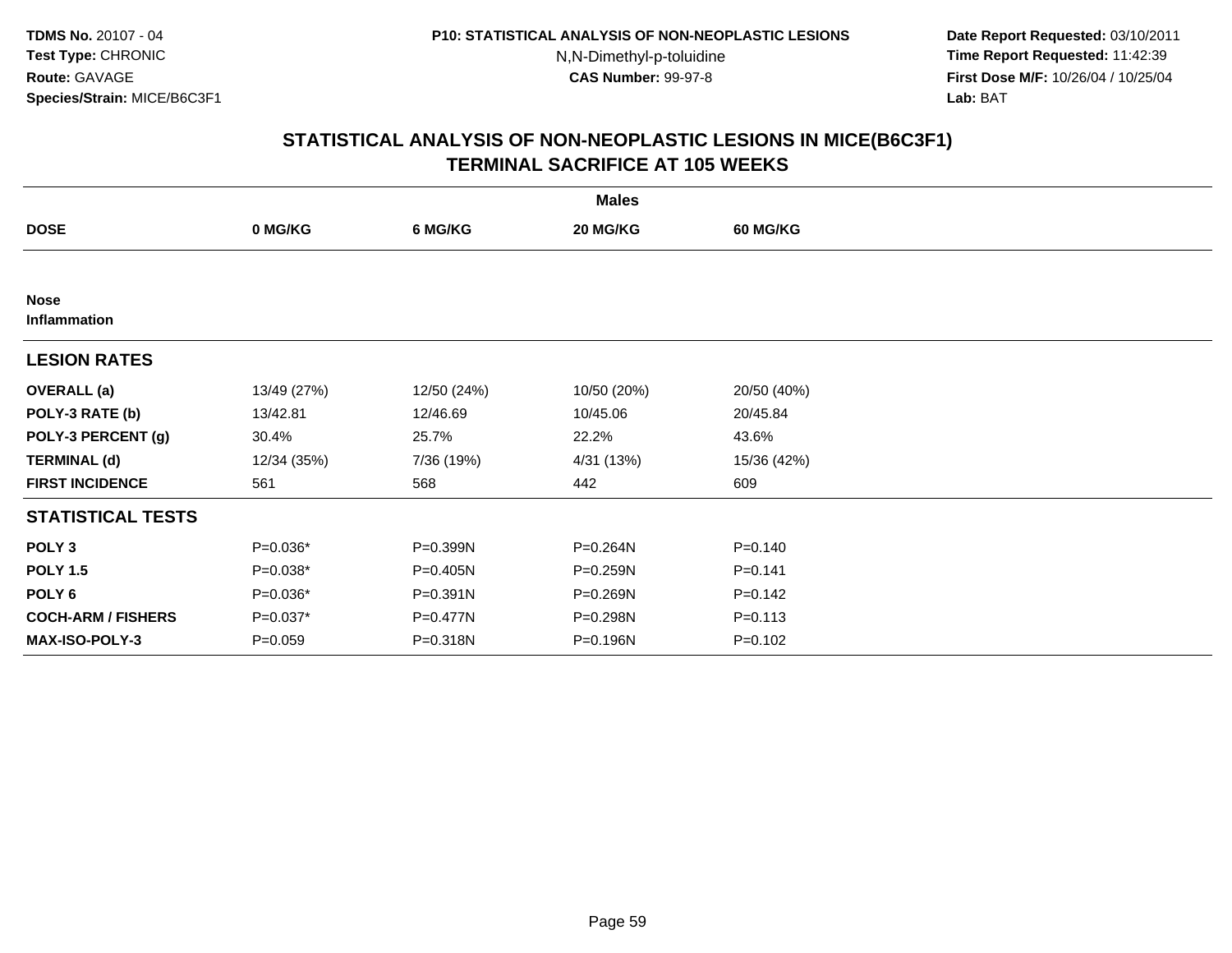**Date Report Requested:** 03/10/2011 **Time Report Requested:** 11:42:39 **First Dose M/F:** 10/26/04 / 10/25/04 Lab: BAT **Lab:** BAT

|                                    |              |          | <b>Males</b> |                   |  |
|------------------------------------|--------------|----------|--------------|-------------------|--|
| <b>DOSE</b>                        | 0 MG/KG      | 6 MG/KG  | 20 MG/KG     | 60 MG/KG          |  |
|                                    |              |          |              |                   |  |
| <b>Nose</b><br>Polyp, Inflammatory |              |          |              |                   |  |
| <b>LESION RATES</b>                |              |          |              |                   |  |
| <b>OVERALL</b> (a)                 | 3/49(6%)     | 2/50(4%) | 0/50(0%)     | 0/50(0%)          |  |
| POLY-3 RATE (b)                    | 3/42.26      | 2/45.25  | 0/42.68      | 0/44.58           |  |
| POLY-3 PERCENT (g)                 | 7.1%         | 4.4%     | 0%           | 0%                |  |
| <b>TERMINAL (d)</b>                | 3/34(9%)     | 2/36(6%) | 0/31(0%)     | 0/36(0%)          |  |
| <b>FIRST INCIDENCE</b>             | 730 (T)      | 730 (T)  | ---          | $\qquad \qquad -$ |  |
| <b>STATISTICAL TESTS</b>           |              |          |              |                   |  |
| POLY <sub>3</sub>                  | P=0.069N     | P=0.469N | P=0.116N     | P=0.109N          |  |
| <b>POLY 1.5</b>                    | P=0.069N     | P=0.467N | $P = 0.112N$ | $P = 0.108N$      |  |
| POLY <sub>6</sub>                  | P=0.069N     | P=0.472N | P=0.122N     | $P = 0.110N$      |  |
| <b>COCH-ARM / FISHERS</b>          | P=0.070N     | P=0.490N | P=0.117N     | P=0.117N          |  |
| <b>MAX-ISO-POLY-3</b>              | $P=0.041N^*$ | P=0.302N | P=0.037N*    | P=0.037N*         |  |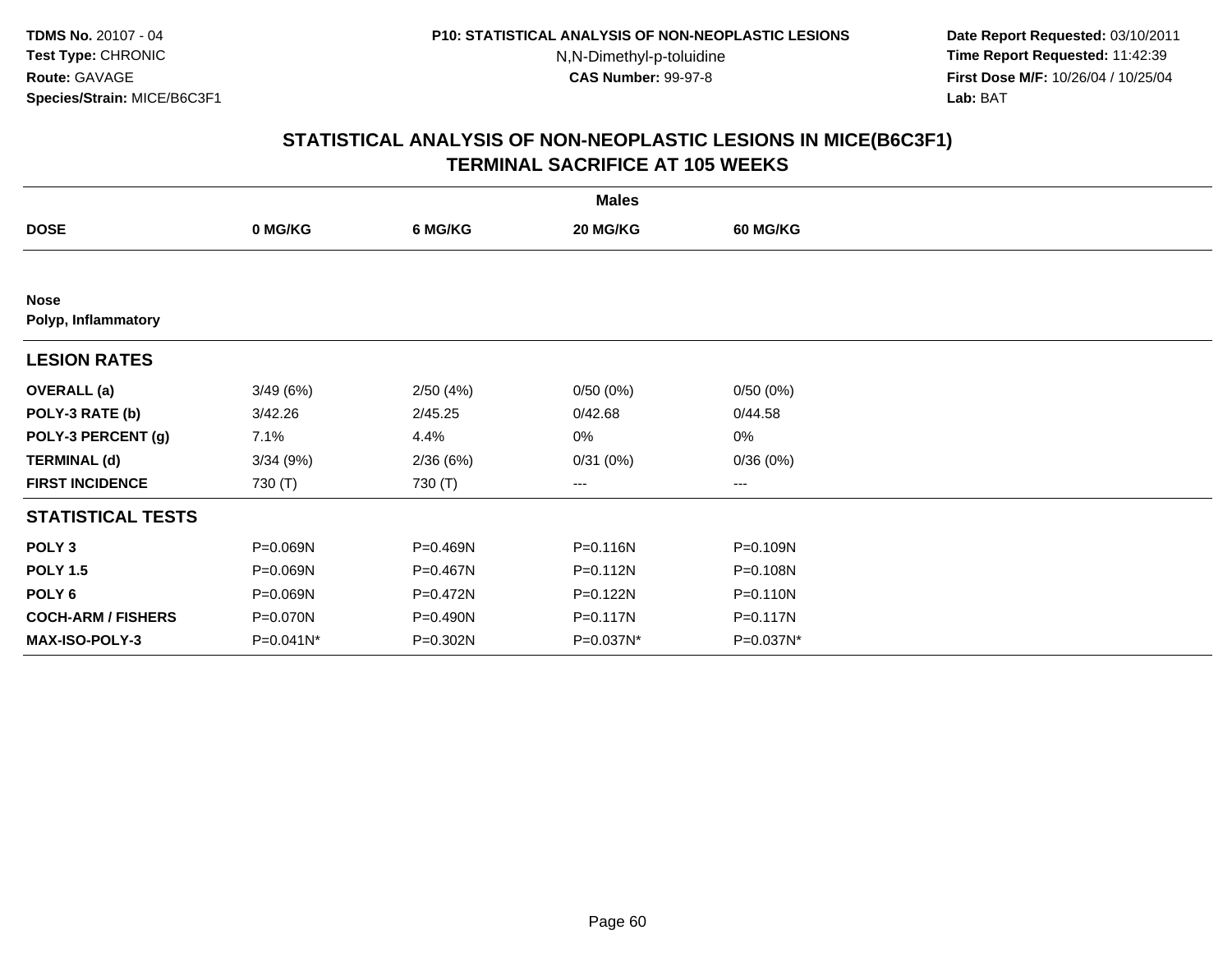**Date Report Requested:** 03/10/2011 **Time Report Requested:** 11:42:39 **First Dose M/F:** 10/26/04 / 10/25/04 Lab: BAT **Lab:** BAT

|                                                 | <b>Males</b>      |          |                   |          |  |  |  |
|-------------------------------------------------|-------------------|----------|-------------------|----------|--|--|--|
| <b>DOSE</b>                                     | 0 MG/KG           | 6 MG/KG  | 20 MG/KG          | 60 MG/KG |  |  |  |
|                                                 |                   |          |                   |          |  |  |  |
| Nose: Glands, Lateral Wall<br><b>Dilatation</b> |                   |          |                   |          |  |  |  |
| <b>LESION RATES</b>                             |                   |          |                   |          |  |  |  |
| <b>OVERALL</b> (a)                              | 0/49(0%)          | 0/50(0%) | 0/50(0%)          | 0/50(0%) |  |  |  |
| POLY-3 RATE (b)                                 | 0/42.26           | 0/45.25  | 0/42.68           | 0/44.58  |  |  |  |
| POLY-3 PERCENT (g)                              | 0%                | 0%       | 0%                | $0\%$    |  |  |  |
| <b>TERMINAL (d)</b>                             | 0/34(0%)          | 0/36(0%) | 0/31(0%)          | 0/36(0%) |  |  |  |
| <b>FIRST INCIDENCE</b>                          | $\qquad \qquad -$ | ---      | $\qquad \qquad -$ | $---$    |  |  |  |
| <b>STATISTICAL TESTS</b>                        |                   |          |                   |          |  |  |  |
| POLY <sub>3</sub>                               | (n)               | (n)      | (n)               | (n)      |  |  |  |
| <b>POLY 1.5</b>                                 | (n)               | (n)      | (n)               | (n)      |  |  |  |
| POLY <sub>6</sub>                               | (n)               | (n)      | (n)               | (n)      |  |  |  |
| <b>COCH-ARM / FISHERS</b>                       | (n)               | (n)      | (n)               | (n)      |  |  |  |
| <b>MAX-ISO-POLY-3</b>                           | (n)               | (n)      | (n)               | (n)      |  |  |  |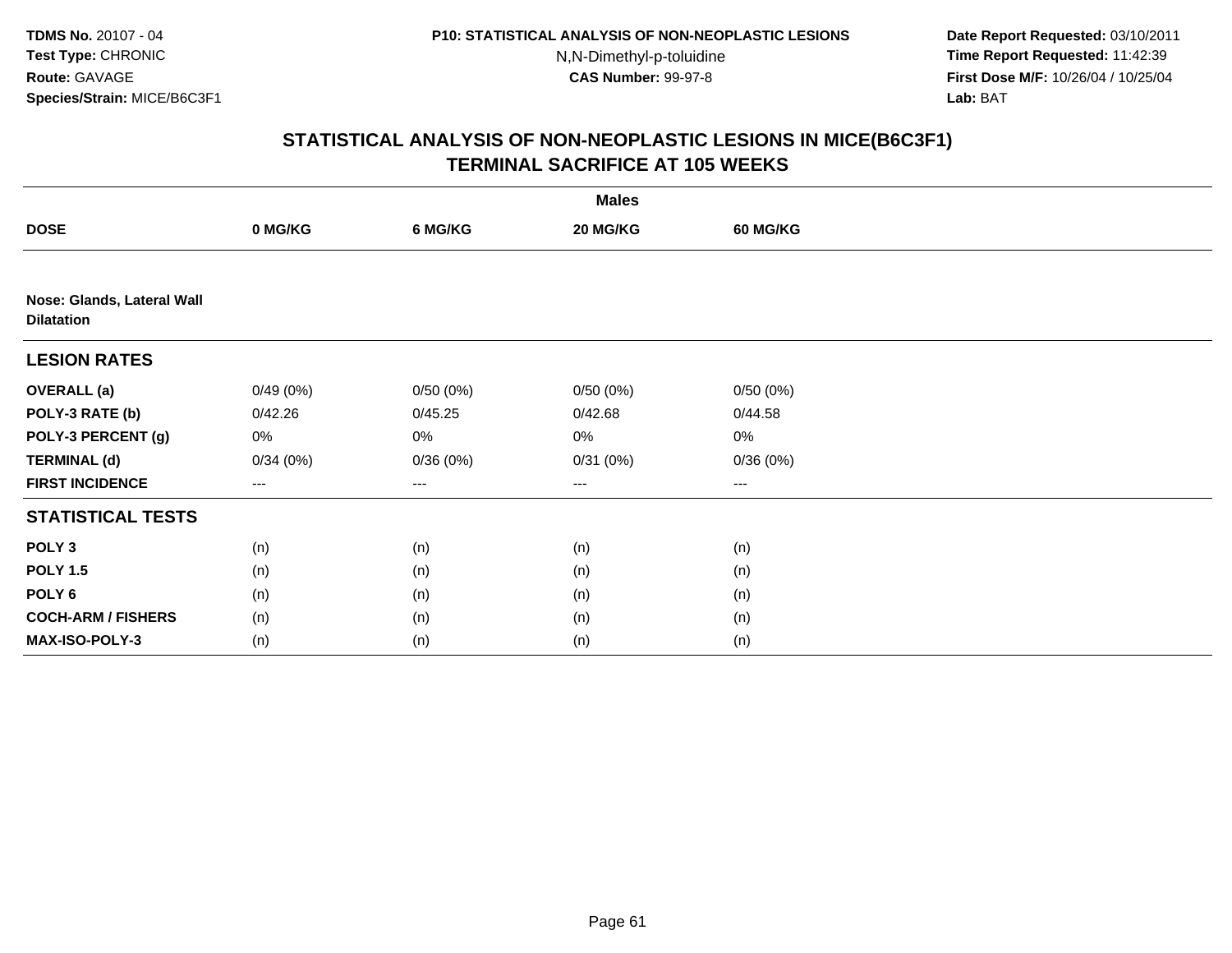**Date Report Requested:** 03/10/2011 **Time Report Requested:** 11:42:39 **First Dose M/F:** 10/26/04 / 10/25/04 Lab: BAT **Lab:** BAT

|                           | <b>Males</b>                         |             |              |                 |  |  |  |  |  |
|---------------------------|--------------------------------------|-------------|--------------|-----------------|--|--|--|--|--|
| <b>DOSE</b>               | 0 MG/KG                              | 6 MG/KG     | 20 MG/KG     | <b>60 MG/KG</b> |  |  |  |  |  |
|                           |                                      |             |              |                 |  |  |  |  |  |
| <b>Dilatation</b>         | Nose: Glands, Respiratory Epithelium |             |              |                 |  |  |  |  |  |
| <b>LESION RATES</b>       |                                      |             |              |                 |  |  |  |  |  |
| <b>OVERALL</b> (a)        | 17/49 (35%)                          | 19/50 (38%) | 13/50 (26%)  | 41/50 (82%)     |  |  |  |  |  |
| POLY-3 RATE (b)           | 17/43.30                             | 19/47.55    | 13/44.45     | 41/47.48        |  |  |  |  |  |
| POLY-3 PERCENT (g)        | 39.3%                                | 40%         | 29.3%        | 86.4%           |  |  |  |  |  |
| <b>TERMINAL (d)</b>       | 15/34 (44%)                          | 11/36 (31%) | 9/31(29%)    | 32/36 (89%)     |  |  |  |  |  |
| <b>FIRST INCIDENCE</b>    | 561                                  | 539         | 442          | 562             |  |  |  |  |  |
| <b>STATISTICAL TESTS</b>  |                                      |             |              |                 |  |  |  |  |  |
| POLY <sub>3</sub>         | P<0.001**                            | $P = 0.558$ | $P = 0.221N$ | P<0.001**       |  |  |  |  |  |
| <b>POLY 1.5</b>           | P<0.001**                            | $P = 0.546$ | P=0.205N     | P<0.001**       |  |  |  |  |  |
| POLY 6                    | P<0.001**                            | $P = 0.576$ | P=0.242N     | P<0.001**       |  |  |  |  |  |
| <b>COCH-ARM / FISHERS</b> | P<0.001**                            | $P=0.447$   | P=0.235N     | P<0.001**       |  |  |  |  |  |
| <b>MAX-ISO-POLY-3</b>     | P<0.001**                            | $P = 0.473$ | P=0.162N     | P<0.001**       |  |  |  |  |  |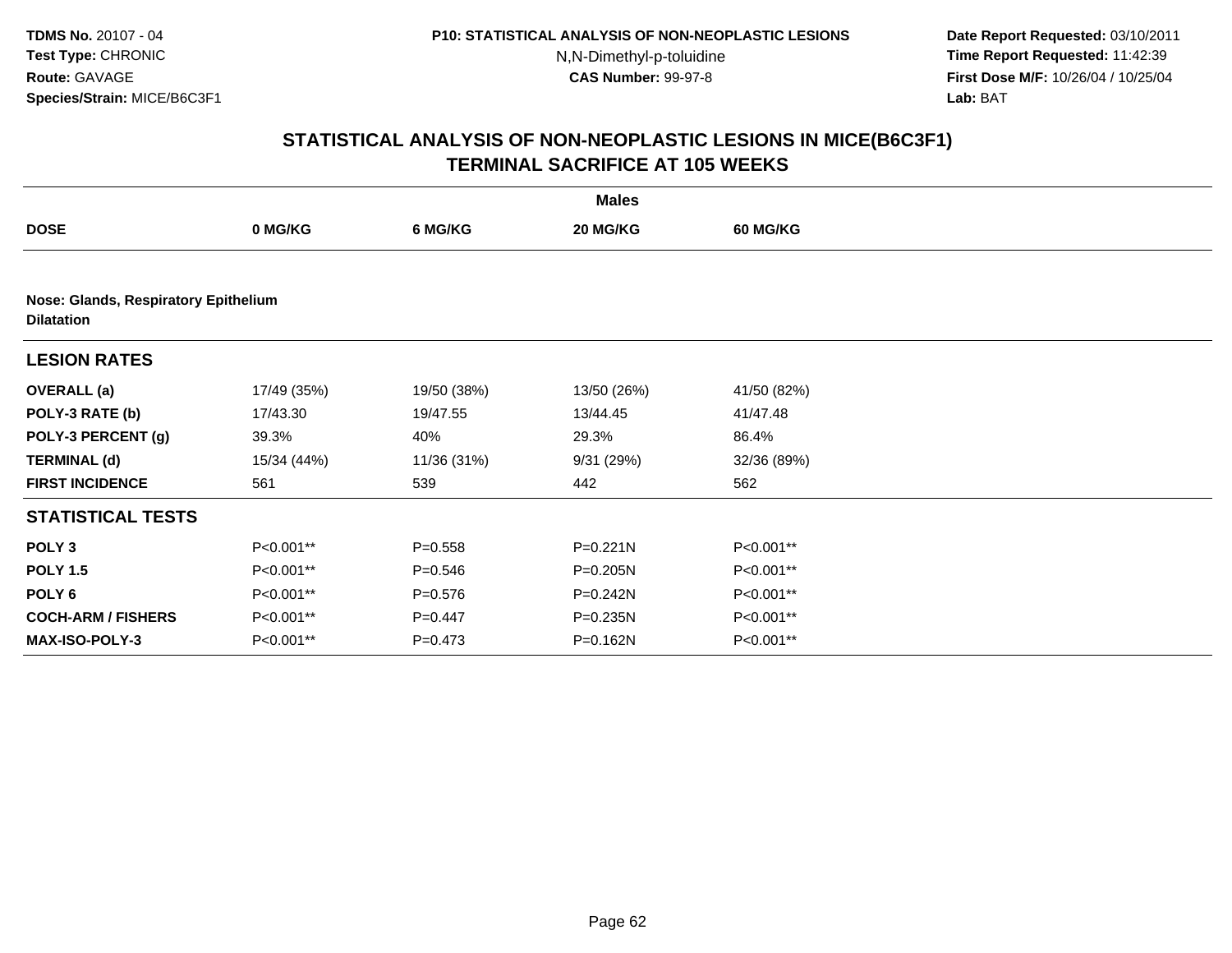**Date Report Requested:** 03/10/2011 **Time Report Requested:** 11:42:39 **First Dose M/F:** 10/26/04 / 10/25/04 Lab: BAT **Lab:** BAT

|                                                     |           |          | <b>Males</b> |                 |  |
|-----------------------------------------------------|-----------|----------|--------------|-----------------|--|
| <b>DOSE</b>                                         | 0 MG/KG   | 6 MG/KG  | 20 MG/KG     | <b>60 MG/KG</b> |  |
|                                                     |           |          |              |                 |  |
| Nose: Glands, Respiratory Epithelium<br>Hyperplasia |           |          |              |                 |  |
| <b>LESION RATES</b>                                 |           |          |              |                 |  |
| <b>OVERALL</b> (a)                                  | 4/49 (8%) | 2/50(4%) | 2/50(4%)     | 11/50 (22%)     |  |
| POLY-3 RATE (b)                                     | 4/42.81   | 2/45.78  | 2/43.26      | 11/44.95        |  |
| POLY-3 PERCENT (g)                                  | 9.3%      | 4.4%     | 4.6%         | 24.5%           |  |
| <b>TERMINAL (d)</b>                                 | 3/34(9%)  | 1/36(3%) | 1/31(3%)     | 9/36(25%)       |  |
| <b>FIRST INCIDENCE</b>                              | 561       | 568      | 548          | 672             |  |
| <b>STATISTICAL TESTS</b>                            |           |          |              |                 |  |
| POLY <sub>3</sub>                                   | P<0.001** | P=0.307N | P=0.332N     | $P = 0.053$     |  |
| <b>POLY 1.5</b>                                     | P<0.001** | P=0.305N | $P = 0.321N$ | $P=0.055$       |  |
| POLY 6                                              | P<0.001** | P=0.310N | P=0.346N     | $P=0.050*$      |  |
| <b>COCH-ARM / FISHERS</b>                           | P=0.002** | P=0.329N | P=0.329N     | $P=0.049*$      |  |
| MAX-ISO-POLY-3                                      | P=0.002** | P=0.184N | P=0.196N     | $P=0.031*$      |  |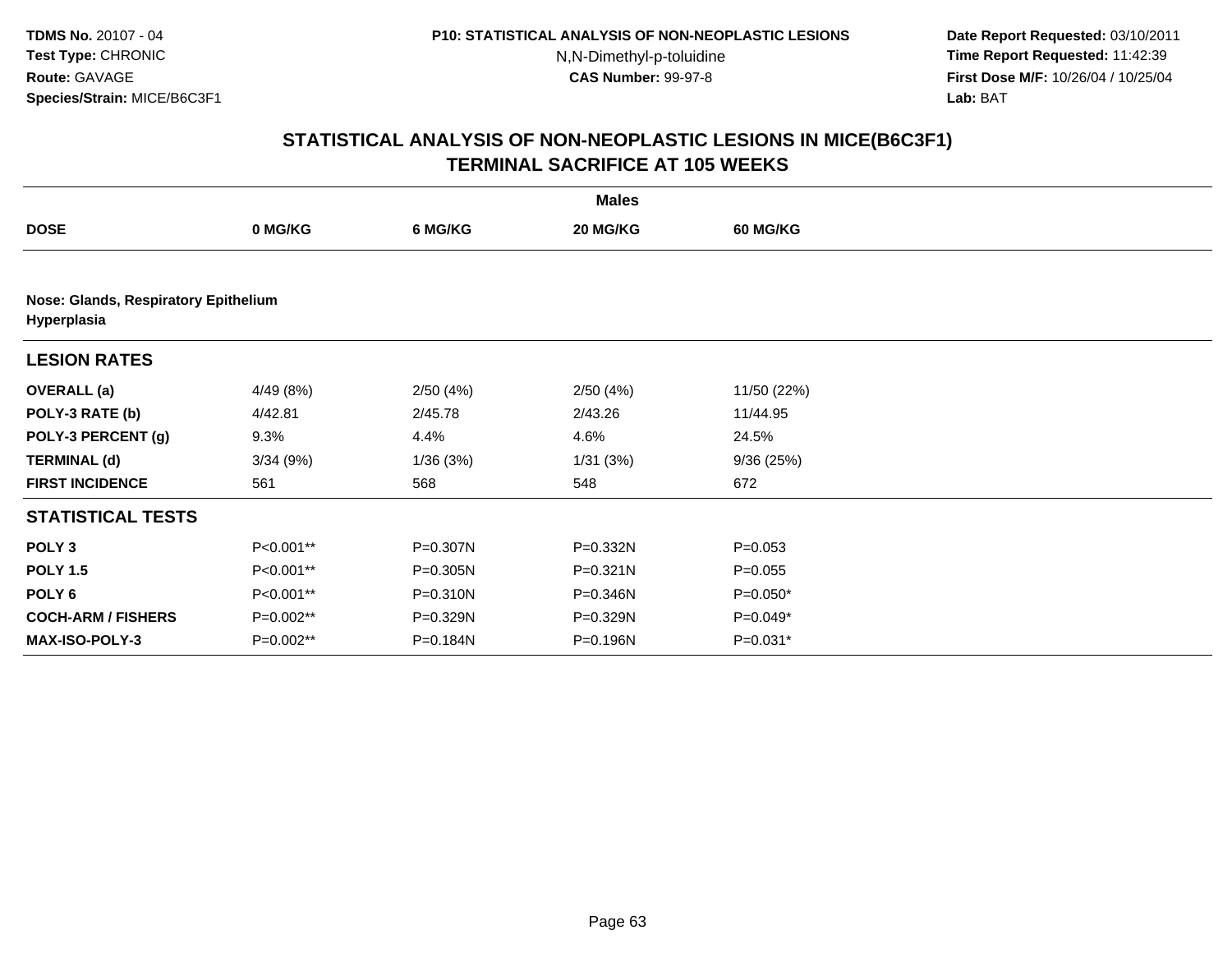**Date Report Requested:** 03/10/2011 **Time Report Requested:** 11:42:39 **First Dose M/F:** 10/26/04 / 10/25/04 Lab: BAT **Lab:** BAT

|                               |                                      |          | <b>Males</b> |             |  |  |  |  |  |
|-------------------------------|--------------------------------------|----------|--------------|-------------|--|--|--|--|--|
| <b>DOSE</b>                   | 0 MG/KG                              | 6 MG/KG  | 20 MG/KG     | 60 MG/KG    |  |  |  |  |  |
|                               |                                      |          |              |             |  |  |  |  |  |
| <b>Metaplasia Respiratory</b> | Nose: Glands, Respiratory Epithelium |          |              |             |  |  |  |  |  |
| <b>LESION RATES</b>           |                                      |          |              |             |  |  |  |  |  |
| <b>OVERALL</b> (a)            | 2/49(4%)                             | 2/50(4%) | 2/50(4%)     | 10/50 (20%) |  |  |  |  |  |
| POLY-3 RATE (b)               | 2/42.26                              | 2/45.78  | 2/43.26      | 10/45.56    |  |  |  |  |  |
| POLY-3 PERCENT (g)            | 4.7%                                 | 4.4%     | 4.6%         | 22%         |  |  |  |  |  |
| <b>TERMINAL (d)</b>           | 2/34(6%)                             | 1/36(3%) | 1/31(3%)     | 6/36(17%)   |  |  |  |  |  |
| <b>FIRST INCIDENCE</b>        | 730 (T)                              | 568      | 548          | 623         |  |  |  |  |  |
| <b>STATISTICAL TESTS</b>      |                                      |          |              |             |  |  |  |  |  |
| POLY <sub>3</sub>             | P<0.001**                            | P=0.665N | P=0.686N     | P=0.019*    |  |  |  |  |  |
| <b>POLY 1.5</b>               | P<0.001**                            | P=0.665N | P=0.678N     | P=0.019*    |  |  |  |  |  |
| POLY <sub>6</sub>             | P<0.001**                            | P=0.666N | $P=0.694$    | P=0.019*    |  |  |  |  |  |
| <b>COCH-ARM / FISHERS</b>     | P<0.001**                            | P=0.684N | P=0.684N     | P=0.015*    |  |  |  |  |  |
| <b>MAX-ISO-POLY-3</b>         | P<0.001**                            | P=0.468N | P=0.490N     | $P=0.010**$ |  |  |  |  |  |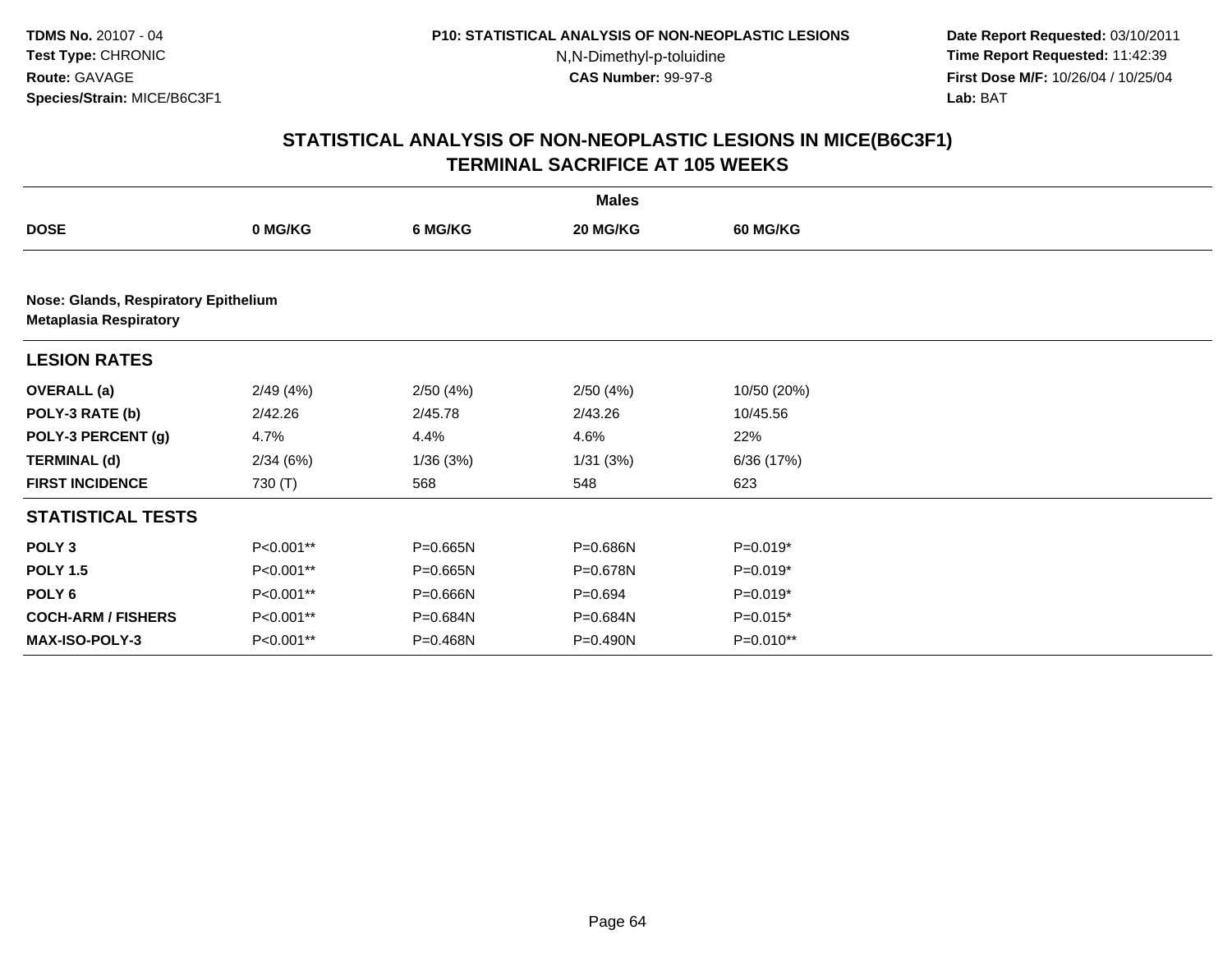**Date Report Requested:** 03/10/2011 **Time Report Requested:** 11:42:39 **First Dose M/F:** 10/26/04 / 10/25/04 Lab: BAT **Lab:** BAT

|                                                                   |           |          | <b>Males</b> |                 |  |  |  |  |  |
|-------------------------------------------------------------------|-----------|----------|--------------|-----------------|--|--|--|--|--|
| <b>DOSE</b>                                                       | 0 MG/KG   | 6 MG/KG  | 20 MG/KG     | <b>60 MG/KG</b> |  |  |  |  |  |
|                                                                   |           |          |              |                 |  |  |  |  |  |
| <b>Nose: Nasolacrimal Duct</b><br><b>Hyperplasia Regenerative</b> |           |          |              |                 |  |  |  |  |  |
| <b>LESION RATES</b>                                               |           |          |              |                 |  |  |  |  |  |
| <b>OVERALL</b> (a)                                                | 0/49(0%)  | 0/50(0%) | 0/50(0%)     | 4/50 (8%)       |  |  |  |  |  |
| POLY-3 RATE (b)                                                   | 0/42.26   | 0/45.25  | 0/42.68      | 4/45.60         |  |  |  |  |  |
| POLY-3 PERCENT (g)                                                | 0%        | 0%       | 0%           | 8.8%            |  |  |  |  |  |
| <b>TERMINAL (d)</b>                                               | 0/34(0%)  | 0/36(0%) | 0/31(0%)     | 0/36(0%)        |  |  |  |  |  |
| <b>FIRST INCIDENCE</b>                                            | ---       | $--$     | $--$         | 638             |  |  |  |  |  |
| <b>STATISTICAL TESTS</b>                                          |           |          |              |                 |  |  |  |  |  |
| POLY <sub>3</sub>                                                 | P=0.002** | (e)      | (e)          | $P=0.070$       |  |  |  |  |  |
| <b>POLY 1.5</b>                                                   | P=0.002** | (e)      | (e)          | $P=0.070$       |  |  |  |  |  |
| POLY 6                                                            | P=0.002** | (e)      | (e)          | $P=0.072$       |  |  |  |  |  |
| <b>COCH-ARM / FISHERS</b>                                         | P=0.002** | (e)      | (e)          | $P = 0.061$     |  |  |  |  |  |
| MAX-ISO-POLY-3                                                    | P=0.003** | (e)      | (e)          | P=0.027*        |  |  |  |  |  |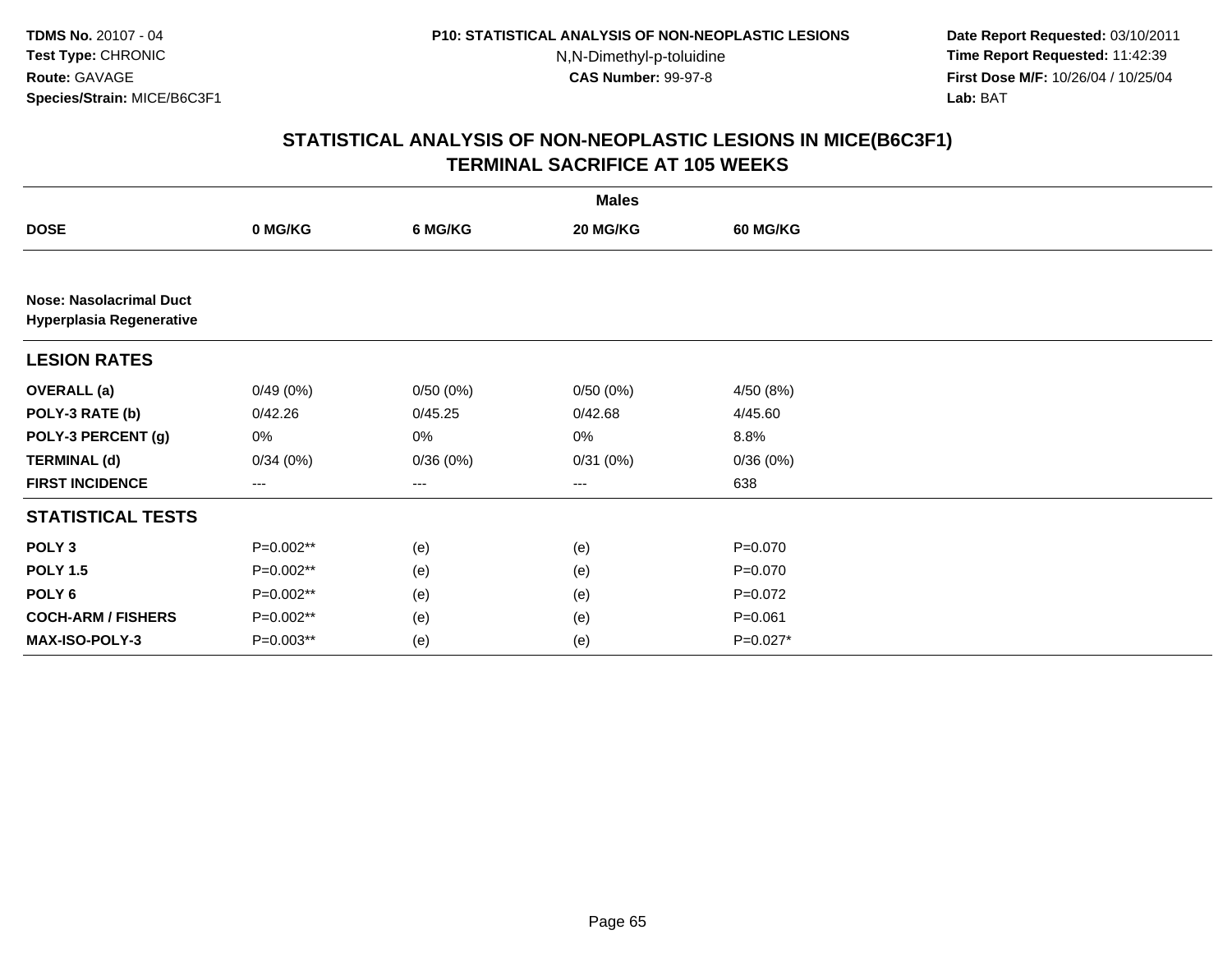**Date Report Requested:** 03/10/2011 **Time Report Requested:** 11:42:39 **First Dose M/F:** 10/26/04 / 10/25/04 Lab: BAT **Lab:** BAT

|                                      | <b>Males</b> |             |             |             |  |  |  |  |
|--------------------------------------|--------------|-------------|-------------|-------------|--|--|--|--|
| <b>DOSE</b>                          | 0 MG/KG      | 6 MG/KG     | 20 MG/KG    | 60 MG/KG    |  |  |  |  |
|                                      |              |             |             |             |  |  |  |  |
| <b>Nose: Nerve</b><br><b>Atrophy</b> |              |             |             |             |  |  |  |  |
| <b>LESION RATES</b>                  |              |             |             |             |  |  |  |  |
| <b>OVERALL</b> (a)                   | 2/49(4%)     | 7/50 (14%)  | 4/50 (8%)   | 42/50 (84%) |  |  |  |  |
| POLY-3 RATE (b)                      | 2/42.44      | 7/46.33     | 4/42.90     | 42/48.46    |  |  |  |  |
| POLY-3 PERCENT (g)                   | 4.7%         | 15.1%       | 9.3%        | 86.7%       |  |  |  |  |
| <b>TERMINAL (d)</b>                  | 1/34(3%)     | 5/36(14%)   | 3/31 (10%)  | 31/36 (86%) |  |  |  |  |
| <b>FIRST INCIDENCE</b>               | 685          | 539         | 672         | 256         |  |  |  |  |
| <b>STATISTICAL TESTS</b>             |              |             |             |             |  |  |  |  |
| POLY <sub>3</sub>                    | P<0.001**    | $P = 0.101$ | $P = 0.342$ | P<0.001**   |  |  |  |  |
| <b>POLY 1.5</b>                      | P<0.001**    | $P = 0.101$ | $P = 0.354$ | P<0.001**   |  |  |  |  |
| POLY <sub>6</sub>                    | P<0.001**    | $P = 0.101$ | $P = 0.327$ | P<0.001**   |  |  |  |  |
| <b>COCH-ARM / FISHERS</b>            | P<0.001**    | $P = 0.085$ | $P = 0.349$ | P<0.001**   |  |  |  |  |
| MAX-ISO-POLY-3                       | P<0.001**    | $P = 0.058$ | $P = 0.204$ | P<0.001**   |  |  |  |  |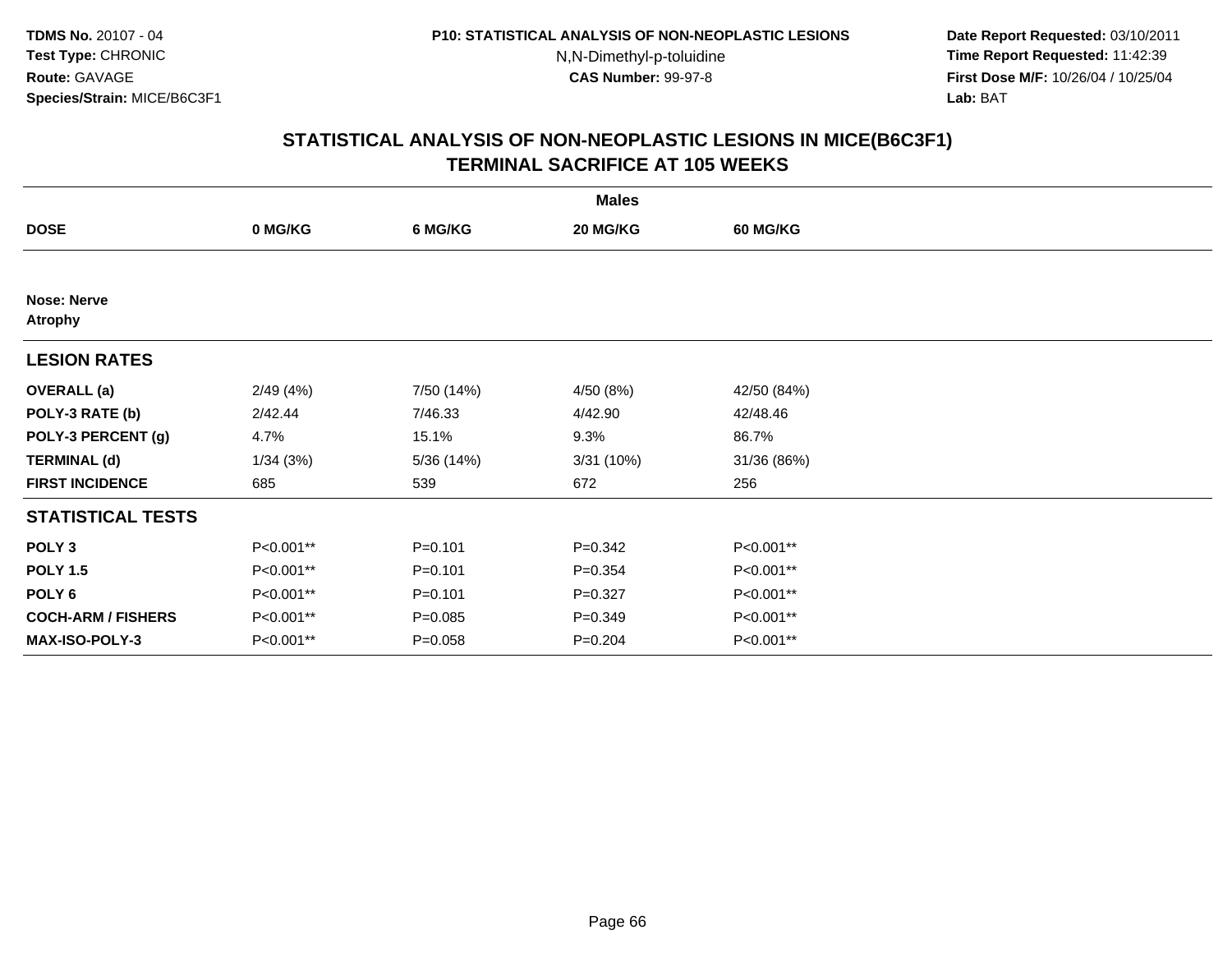**Date Report Requested:** 03/10/2011 **Time Report Requested:** 11:42:39 **First Dose M/F:** 10/26/04 / 10/25/04 Lab: BAT **Lab:** BAT

|                                   |                                      |             | <b>Males</b> |                 |  |  |  |  |  |
|-----------------------------------|--------------------------------------|-------------|--------------|-----------------|--|--|--|--|--|
| <b>DOSE</b>                       | 0 MG/KG                              | 6 MG/KG     | 20 MG/KG     | <b>60 MG/KG</b> |  |  |  |  |  |
|                                   |                                      |             |              |                 |  |  |  |  |  |
| <b>Nose: Olfactory Epithelium</b> | <b>Accumulation, Hyaline Droplet</b> |             |              |                 |  |  |  |  |  |
| <b>LESION RATES</b>               |                                      |             |              |                 |  |  |  |  |  |
| <b>OVERALL</b> (a)                | 12/49 (24%)                          | 14/50 (28%) | 10/50 (20%)  | 4/50 (8%)       |  |  |  |  |  |
| POLY-3 RATE (b)                   | 12/44.40                             | 14/47.35    | 10/43.28     | 4/45.25         |  |  |  |  |  |
| POLY-3 PERCENT (g)                | 27%                                  | 29.6%       | 23.1%        | 8.8%            |  |  |  |  |  |
| <b>TERMINAL (d)</b>               | 8/34 (24%)                           | 9/36(25%)   | 8/31 (26%)   | 2/36(6%)        |  |  |  |  |  |
| <b>FIRST INCIDENCE</b>            | 548                                  | 539         | 598          | 609             |  |  |  |  |  |
| <b>STATISTICAL TESTS</b>          |                                      |             |              |                 |  |  |  |  |  |
| POLY <sub>3</sub>                 | P=0.007N**                           | $P = 0.485$ | P=0.430N     | P=0.022N*       |  |  |  |  |  |
| <b>POLY 1.5</b>                   | P=0.007N**                           | $P=0.492$   | P=0.389N     | $P=0.020N^*$    |  |  |  |  |  |
| POLY <sub>6</sub>                 | P=0.008N**                           | $P=0.475$   | P=0.480N     | P=0.025N*       |  |  |  |  |  |
| <b>COCH-ARM / FISHERS</b>         | P=0.008N**                           | $P = 0.433$ | $P = 0.384N$ | P=0.024N*       |  |  |  |  |  |
| <b>MAX-ISO-POLY-3</b>             | P=0.012N*                            | $P = 0.395$ | P=0.338N     | $P = 0.011N^*$  |  |  |  |  |  |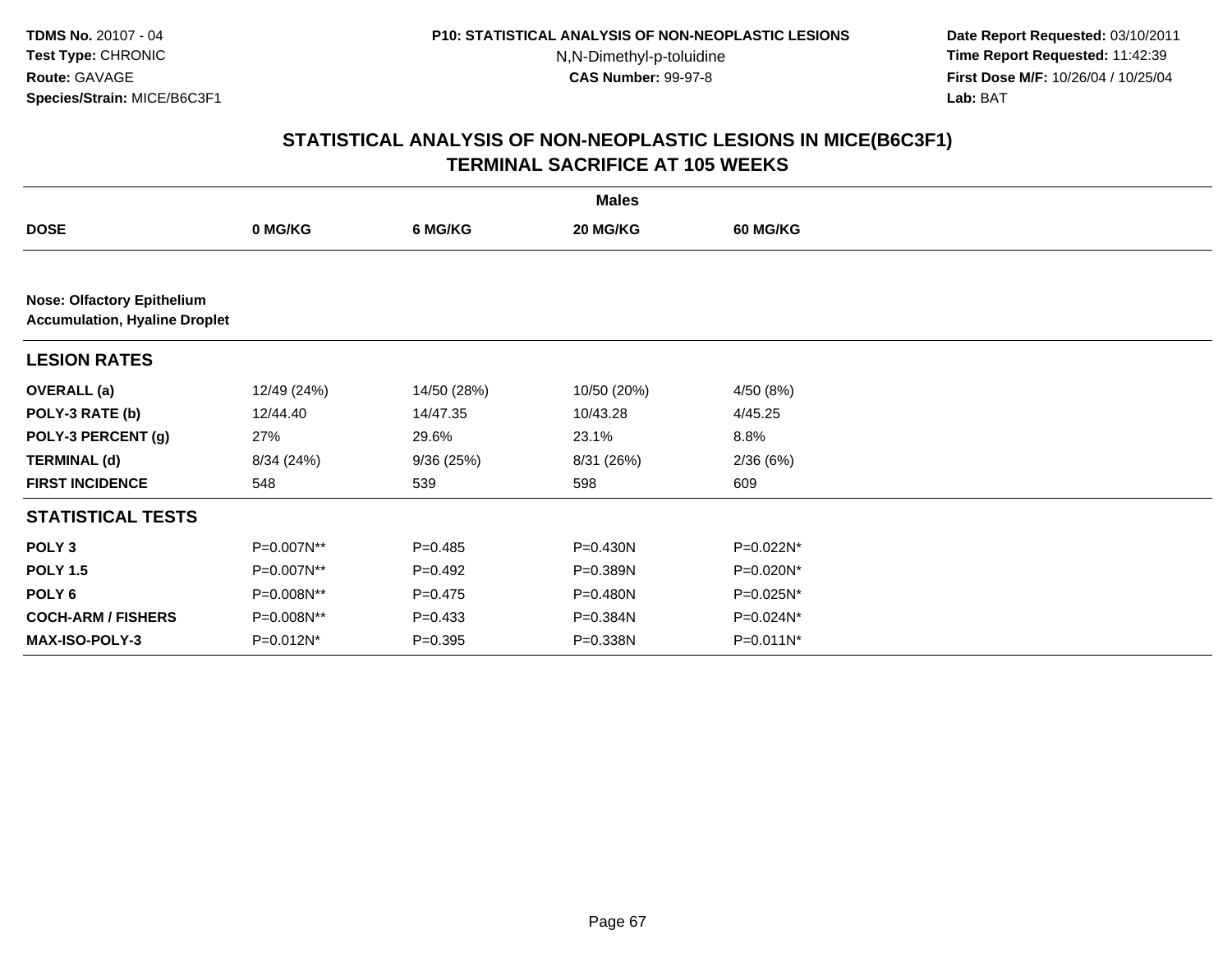**Date Report Requested:** 03/10/2011 **Time Report Requested:** 11:42:39 **First Dose M/F:** 10/26/04 / 10/25/04 Lab: BAT **Lab:** BAT

|                                                                    | <b>Males</b> |             |              |                 |  |  |  |  |
|--------------------------------------------------------------------|--------------|-------------|--------------|-----------------|--|--|--|--|
| <b>DOSE</b>                                                        | 0 MG/KG      | 6 MG/KG     | 20 MG/KG     | <b>60 MG/KG</b> |  |  |  |  |
|                                                                    |              |             |              |                 |  |  |  |  |
| <b>Nose: Olfactory Epithelium</b><br><b>Metaplasia Respiratory</b> |              |             |              |                 |  |  |  |  |
| <b>LESION RATES</b>                                                |              |             |              |                 |  |  |  |  |
| <b>OVERALL</b> (a)                                                 | 10/49 (20%)  | 10/50 (20%) | 5/50 (10%)   | 49/50 (98%)     |  |  |  |  |
| POLY-3 RATE (b)                                                    | 10/42.98     | 10/45.83    | 5/43.79      | 49/49.72        |  |  |  |  |
| POLY-3 PERCENT (g)                                                 | 23.3%        | 21.8%       | 11.4%        | 98.6%           |  |  |  |  |
| <b>TERMINAL (d)</b>                                                | 8/34(24%)    | 8/36 (22%)  | 2/31(7%)     | 36/36 (100%)    |  |  |  |  |
| <b>FIRST INCIDENCE</b>                                             | 561          | 599         | 548          | 256             |  |  |  |  |
| <b>STATISTICAL TESTS</b>                                           |              |             |              |                 |  |  |  |  |
| POLY <sub>3</sub>                                                  | P<0.001**    | P=0.536N    | P=0.118N     | P<0.001**       |  |  |  |  |
| <b>POLY 1.5</b>                                                    | P<0.001**    | P=0.530N    | $P = 0.111N$ | P<0.001**       |  |  |  |  |
| POLY 6                                                             | P<0.001**    | P=0.546N    | P=0.128N     | P<0.001**       |  |  |  |  |
| <b>COCH-ARM / FISHERS</b>                                          | P<0.001**    | P=0.579N    | P=0.122N     | P<0.001**       |  |  |  |  |
| <b>MAX-ISO-POLY-3</b>                                              | P<0.001**    | P=0.435N    | P=0.072N     | P<0.001**       |  |  |  |  |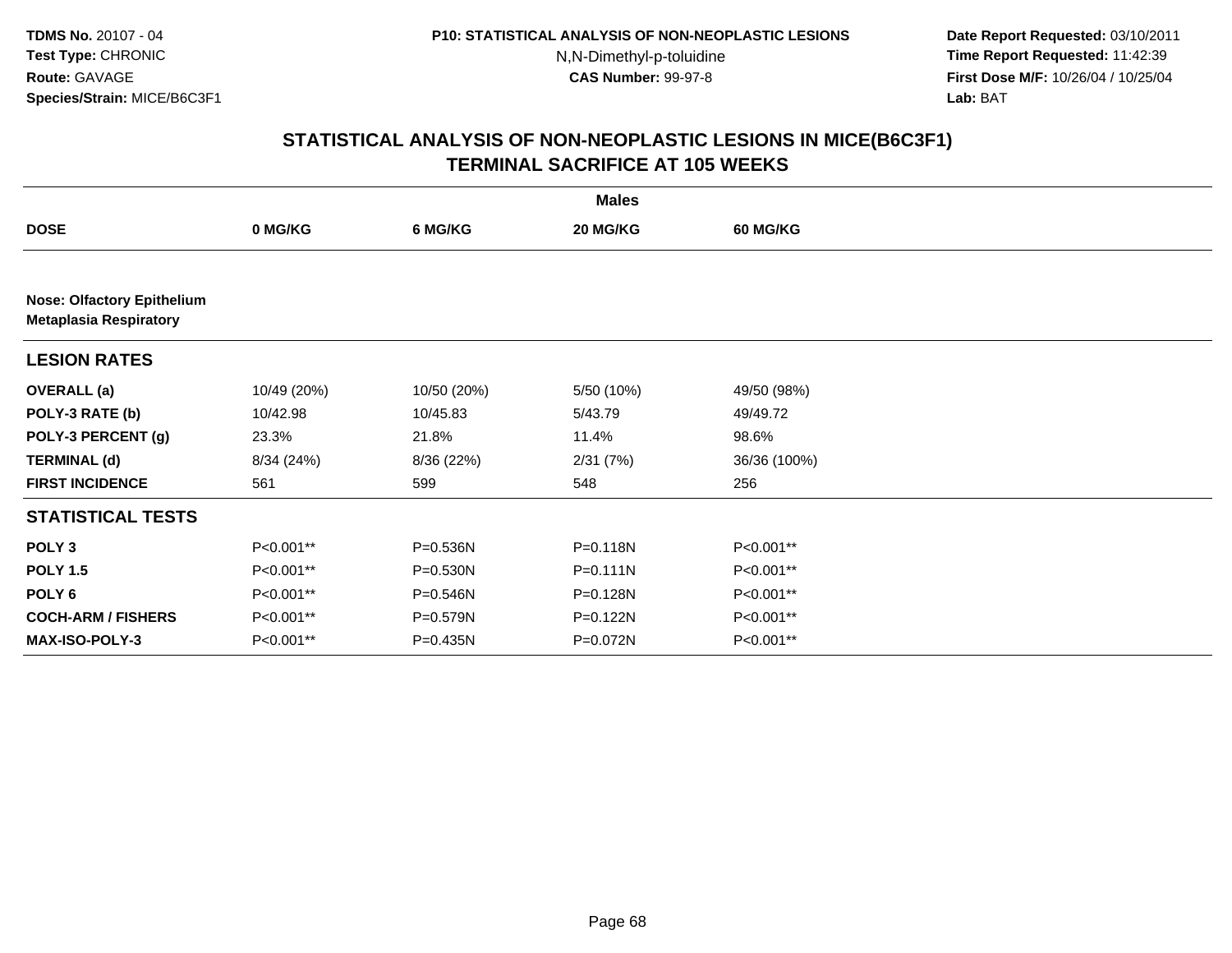**Date Report Requested:** 03/10/2011 **Time Report Requested:** 11:42:39 **First Dose M/F:** 10/26/04 / 10/25/04 Lab: BAT **Lab:** BAT

|                                                      |           |             | <b>Males</b> |            |  |  |  |  |  |
|------------------------------------------------------|-----------|-------------|--------------|------------|--|--|--|--|--|
| <b>DOSE</b>                                          | 0 MG/KG   | 6 MG/KG     | 20 MG/KG     | 60 MG/KG   |  |  |  |  |  |
|                                                      |           |             |              |            |  |  |  |  |  |
| <b>Nose: Olfactory Epithelium</b><br><b>Necrosis</b> |           |             |              |            |  |  |  |  |  |
| <b>LESION RATES</b>                                  |           |             |              |            |  |  |  |  |  |
| <b>OVERALL</b> (a)                                   | 1/49(2%)  | 3/50(6%)    | 3/50(6%)     | 8/50 (16%) |  |  |  |  |  |
| POLY-3 RATE (b)                                      | 1/42.58   | 3/46.84     | 3/44.11      | 8/47.61    |  |  |  |  |  |
| POLY-3 PERCENT (g)                                   | 2.4%      | 6.4%        | 6.8%         | 16.8%      |  |  |  |  |  |
| <b>TERMINAL (d)</b>                                  | 0/34(0%)  | 0/36(0%)    | 0/31(0%)     | 2/36(6%)   |  |  |  |  |  |
| <b>FIRST INCIDENCE</b>                               | 643       | 539         | 449          | 256        |  |  |  |  |  |
| <b>STATISTICAL TESTS</b>                             |           |             |              |            |  |  |  |  |  |
| POLY <sub>3</sub>                                    | P=0.009** | $P = 0.340$ | $P = 0.318$  | P=0.025*   |  |  |  |  |  |
| <b>POLY 1.5</b>                                      | P=0.008** | $P = 0.338$ | $P = 0.324$  | P=0.024*   |  |  |  |  |  |
| POLY 6                                               | P=0.009** | $P = 0.342$ | $P = 0.309$  | P=0.025*   |  |  |  |  |  |
| <b>COCH-ARM / FISHERS</b>                            | P=0.007** | $P = 0.316$ | $P = 0.316$  | P=0.017*   |  |  |  |  |  |
| <b>MAX-ISO-POLY-3</b>                                | P=0.014*  | $P = 0.188$ | $P = 0.166$  | $P=0.013*$ |  |  |  |  |  |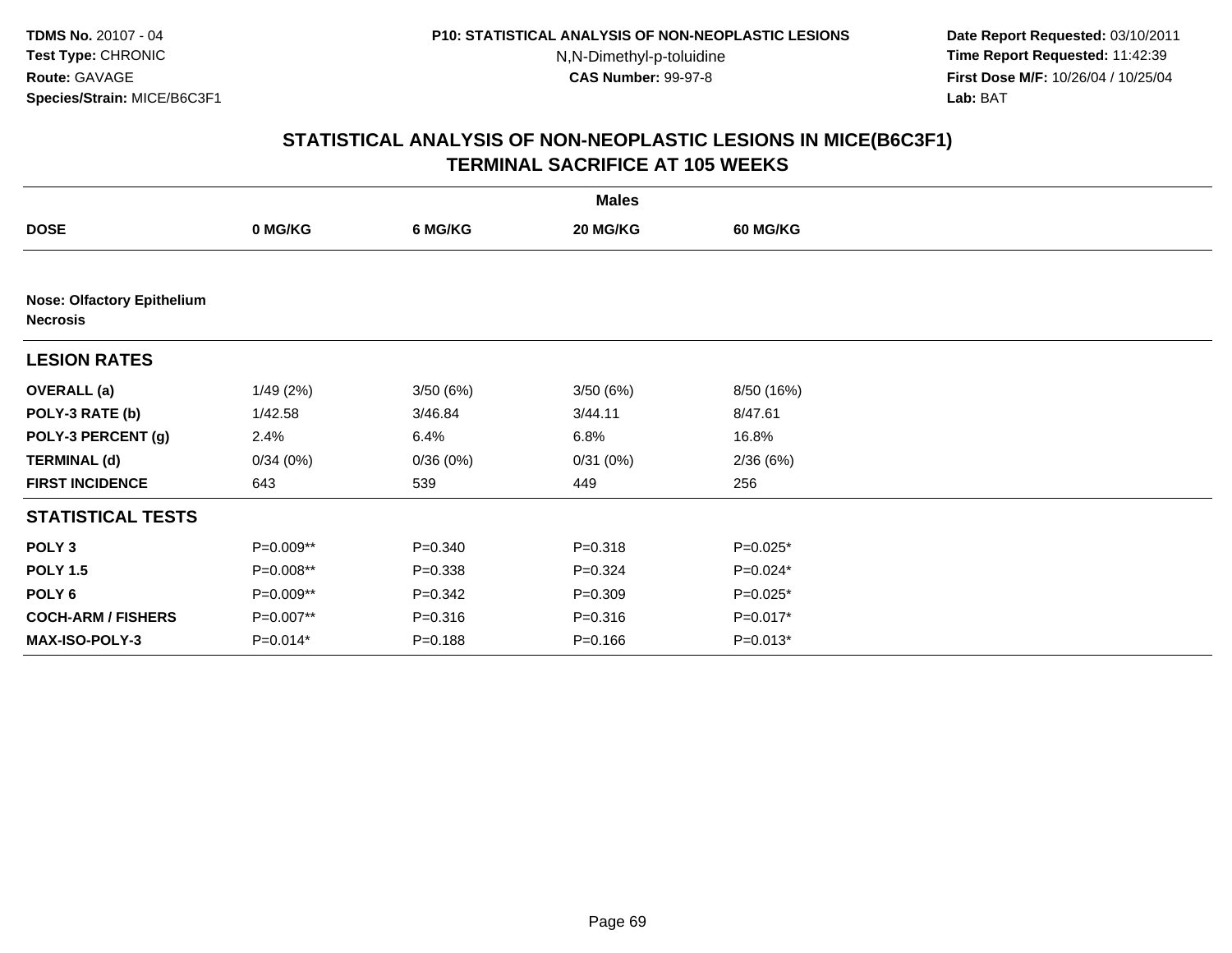**Date Report Requested:** 03/10/2011 **Time Report Requested:** 11:42:39 **First Dose M/F:** 10/26/04 / 10/25/04 Lab: BAT **Lab:** BAT

|                                                         |           |             | <b>Males</b> |                 |  |
|---------------------------------------------------------|-----------|-------------|--------------|-----------------|--|
| <b>DOSE</b>                                             | 0 MG/KG   | 6 MG/KG     | 20 MG/KG     | <b>60 MG/KG</b> |  |
|                                                         |           |             |              |                 |  |
| Nose: Olfactory Epithelium, Glands<br><b>Dilatation</b> |           |             |              |                 |  |
| <b>LESION RATES</b>                                     |           |             |              |                 |  |
| <b>OVERALL</b> (a)                                      | 4/49 (8%) | 11/50 (22%) | 7/50 (14%)   | 48/50 (96%)     |  |
| POLY-3 RATE (b)                                         | 4/42.81   | 11/46.05    | 7/43.04      | 48/49.72        |  |
| POLY-3 PERCENT (g)                                      | 9.3%      | 23.9%       | 16.3%        | 96.5%           |  |
| <b>TERMINAL (d)</b>                                     | 3/34(9%)  | 8/36 (22%)  | 5/31(16%)    | 35/36 (97%)     |  |
| <b>FIRST INCIDENCE</b>                                  | 561       | 539         | 655          | 256             |  |
| <b>STATISTICAL TESTS</b>                                |           |             |              |                 |  |
| POLY <sub>3</sub>                                       | P<0.001** | $P = 0.059$ | $P = 0.263$  | P<0.001**       |  |
| <b>POLY 1.5</b>                                         | P<0.001** | $P = 0.061$ | $P = 0.279$  | P<0.001**       |  |
| POLY 6                                                  | P<0.001** | $P = 0.057$ | $P = 0.244$  | P<0.001**       |  |
| <b>COCH-ARM / FISHERS</b>                               | P<0.001** | P=0.049*    | $P = 0.274$  | P<0.001**       |  |
| <b>MAX-ISO-POLY-3</b>                                   | P<0.001** | P=0.036*    | $P = 0.170$  | P<0.001**       |  |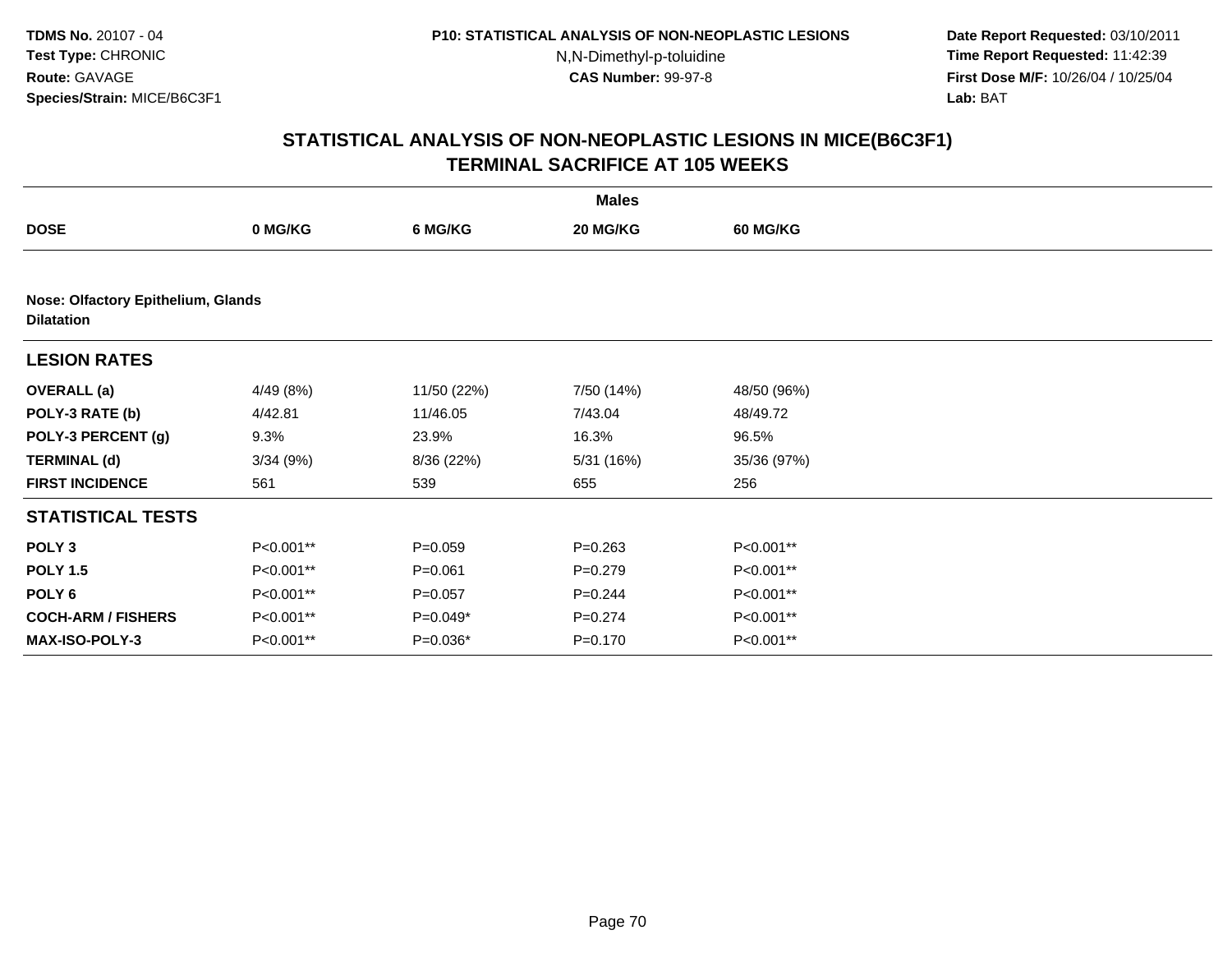**Date Report Requested:** 03/10/2011 **Time Report Requested:** 11:42:39 **First Dose M/F:** 10/26/04 / 10/25/04 Lab: BAT **Lab:** BAT

|                           |                                    |             | <b>Males</b> |                 |  |  |  |  |  |
|---------------------------|------------------------------------|-------------|--------------|-----------------|--|--|--|--|--|
| <b>DOSE</b>               | 0 MG/KG                            | 6 MG/KG     | 20 MG/KG     | <b>60 MG/KG</b> |  |  |  |  |  |
|                           |                                    |             |              |                 |  |  |  |  |  |
| Hyperplasia               | Nose: Olfactory Epithelium, Glands |             |              |                 |  |  |  |  |  |
| <b>LESION RATES</b>       |                                    |             |              |                 |  |  |  |  |  |
| <b>OVERALL</b> (a)        | 4/49 (8%)                          | 9/50(18%)   | 7/50 (14%)   | 49/50 (98%)     |  |  |  |  |  |
| POLY-3 RATE (b)           | 4/42.26                            | 9/45.65     | 7/43.18      | 49/49.72        |  |  |  |  |  |
| POLY-3 PERCENT (g)        | 9.5%                               | 19.7%       | 16.2%        | 98.6%           |  |  |  |  |  |
| <b>TERMINAL (d)</b>       | 4/34 (12%)                         | 7/36 (19%)  | 5/31(16%)    | 36/36 (100%)    |  |  |  |  |  |
| <b>FIRST INCIDENCE</b>    | 730 (T)                            | 659         | 655          | 256             |  |  |  |  |  |
| <b>STATISTICAL TESTS</b>  |                                    |             |              |                 |  |  |  |  |  |
| POLY <sub>3</sub>         | P<0.001**                          | $P = 0.146$ | $P = 0.272$  | P<0.001**       |  |  |  |  |  |
| <b>POLY 1.5</b>           | P<0.001**                          | $P = 0.147$ | $P = 0.285$  | P<0.001**       |  |  |  |  |  |
| POLY 6                    | P<0.001**                          | $P = 0.144$ | $P = 0.259$  | P<0.001**       |  |  |  |  |  |
| <b>COCH-ARM / FISHERS</b> | P<0.001**                          | $P=0.125$   | $P = 0.274$  | P<0.001**       |  |  |  |  |  |
| <b>MAX-ISO-POLY-3</b>     | P<0.001**                          | $P = 0.095$ | $P = 0.178$  | P<0.001**       |  |  |  |  |  |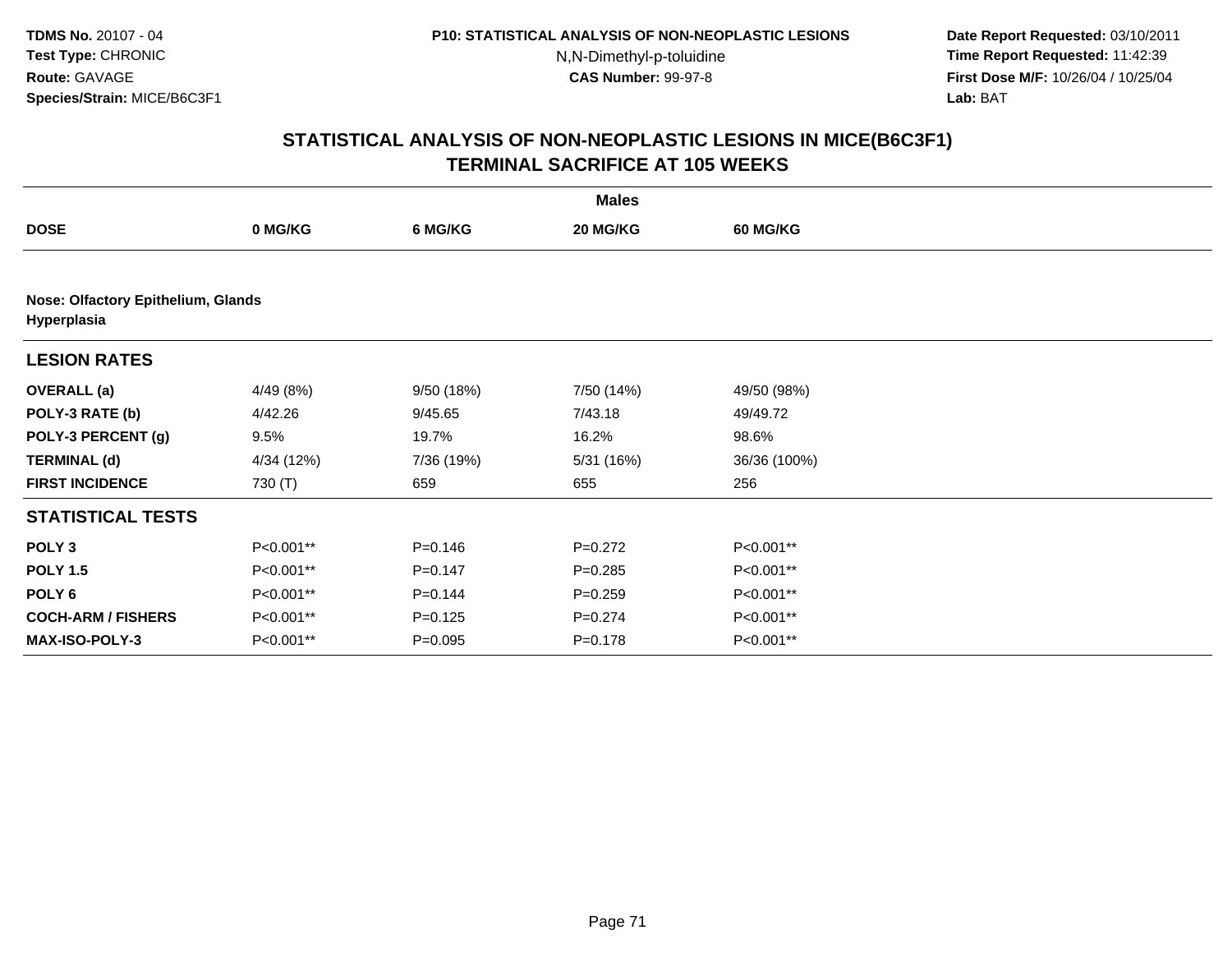**Date Report Requested:** 03/10/2011 **Time Report Requested:** 11:42:39 **First Dose M/F:** 10/26/04 / 10/25/04 Lab: BAT **Lab:** BAT

|                               |                                    |              | <b>Males</b> |                 |  |  |  |  |  |
|-------------------------------|------------------------------------|--------------|--------------|-----------------|--|--|--|--|--|
| <b>DOSE</b>                   | 0 MG/KG                            | 6 MG/KG      | 20 MG/KG     | <b>60 MG/KG</b> |  |  |  |  |  |
|                               |                                    |              |              |                 |  |  |  |  |  |
| <b>Metaplasia Respiratory</b> | Nose: Olfactory Epithelium, Glands |              |              |                 |  |  |  |  |  |
| <b>LESION RATES</b>           |                                    |              |              |                 |  |  |  |  |  |
| <b>OVERALL</b> (a)            | 5/49 (10%)                         | 5/50 (10%)   | 6/50 (12%)   | 48/50 (96%)     |  |  |  |  |  |
| POLY-3 RATE (b)               | 5/42.81                            | 5/45.38      | 6/42.98      | 48/48.96        |  |  |  |  |  |
| POLY-3 PERCENT (g)            | 11.7%                              | 11%          | 14%          | 98.1%           |  |  |  |  |  |
| <b>TERMINAL (d)</b>           | 4/34 (12%)                         | 4/36 (11%)   | 4/31 (13%)   | 36/36 (100%)    |  |  |  |  |  |
| <b>FIRST INCIDENCE</b>        | 561                                | 697          | 672          | 256             |  |  |  |  |  |
| <b>STATISTICAL TESTS</b>      |                                    |              |              |                 |  |  |  |  |  |
| POLY <sub>3</sub>             | P<0.001**                          | $P = 0.593N$ | $P = 0.503$  | P<0.001**       |  |  |  |  |  |
| <b>POLY 1.5</b>               | P<0.001**                          | P=0.588N     | $P=0.522$    | P<0.001**       |  |  |  |  |  |
| POLY 6                        | P<0.001**                          | $P = 0.601N$ | $P = 0.481$  | P<0.001**       |  |  |  |  |  |
| <b>COCH-ARM / FISHERS</b>     | P<0.001**                          | P=0.617N     | $P = 0.514$  | P<0.001**       |  |  |  |  |  |
| MAX-ISO-POLY-3                | P<0.001**                          | $P = 0.461N$ | $P = 0.376$  | P<0.001**       |  |  |  |  |  |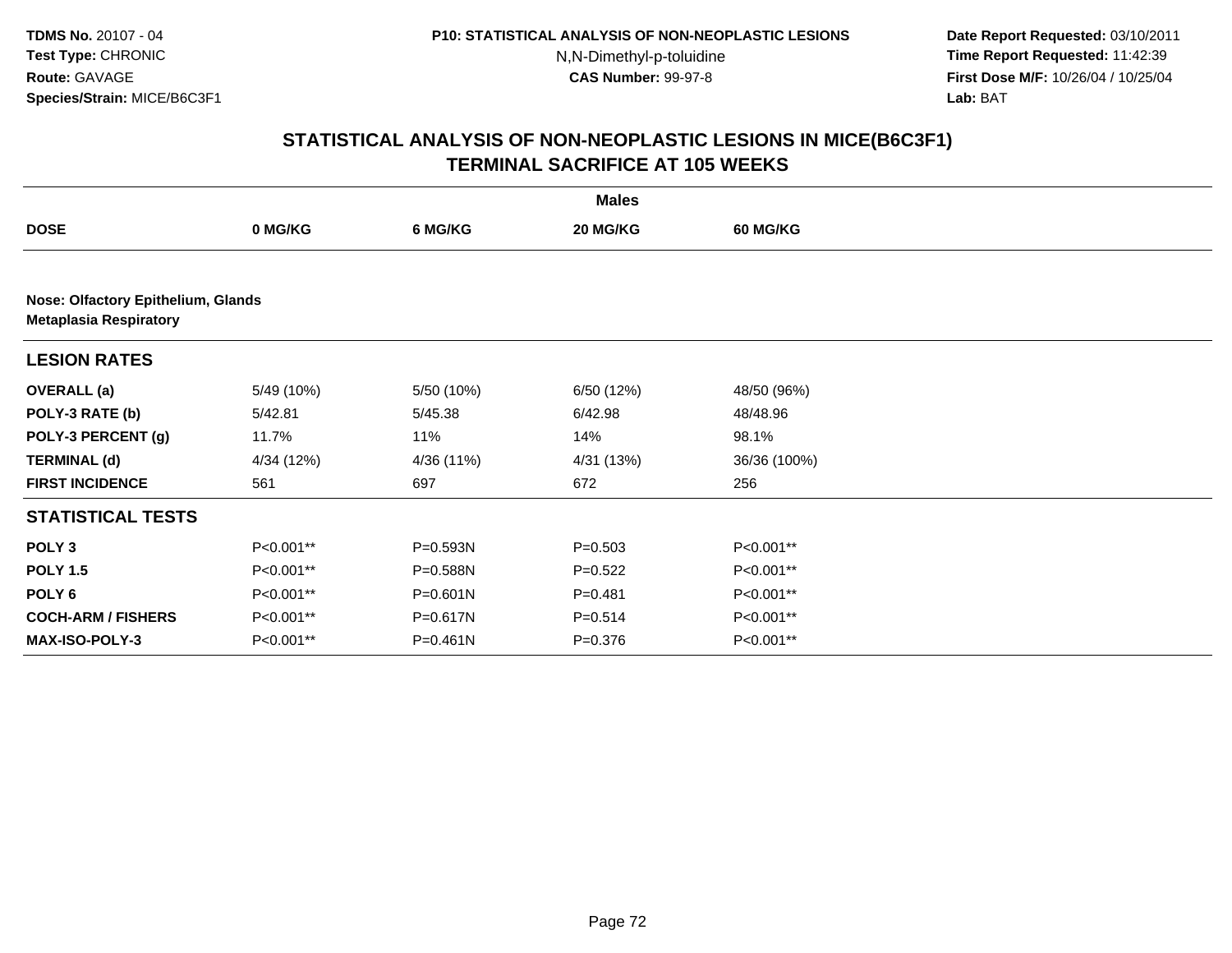**Date Report Requested:** 03/10/2011 **Time Report Requested:** 11:42:39 **First Dose M/F:** 10/26/04 / 10/25/04 Lab: BAT **Lab:** BAT

|                                                                             |              |              | <b>Males</b> |                 |  |  |  |
|-----------------------------------------------------------------------------|--------------|--------------|--------------|-----------------|--|--|--|
| <b>DOSE</b>                                                                 | 0 MG/KG      | 6 MG/KG      | 20 MG/KG     | <b>60 MG/KG</b> |  |  |  |
|                                                                             |              |              |              |                 |  |  |  |
| <b>Nose: Respiratory Epithelium</b><br><b>Accumulation, Hyaline Droplet</b> |              |              |              |                 |  |  |  |
| <b>LESION RATES</b>                                                         |              |              |              |                 |  |  |  |
| <b>OVERALL</b> (a)                                                          | 24/49 (49%)  | 25/50 (50%)  | 24/50 (48%)  | 25/50 (50%)     |  |  |  |
| POLY-3 RATE (b)                                                             | 24/43.59     | 25/48.33     | 24/46.00     | 25/47.81        |  |  |  |
| POLY-3 PERCENT (g)                                                          | 55.1%        | 51.7%        | 52.2%        | 52.3%           |  |  |  |
| <b>TERMINAL (d)</b>                                                         | 19/34 (56%)  | 18/36 (50%)  | 16/31 (52%)  | 17/36 (47%)     |  |  |  |
| <b>FIRST INCIDENCE</b>                                                      | 548          | 539          | 402          | 256             |  |  |  |
| <b>STATISTICAL TESTS</b>                                                    |              |              |              |                 |  |  |  |
| POLY <sub>3</sub>                                                           | P=0.499N     | P=0.456N     | $P = 0.475N$ | $P = 0.478N$    |  |  |  |
| <b>POLY 1.5</b>                                                             | P=0.506N     | P=0.478N     | $P = 0.457N$ | $P = 0.493N$    |  |  |  |
| POLY <sub>6</sub>                                                           | $P = 0.485N$ | $P = 0.431N$ | $P = 0.501N$ | P=0.456N        |  |  |  |
| <b>COCH-ARM / FISHERS</b>                                                   | $P = 0.518$  | $P = 0.540$  | P=0.541N     | $P = 0.540$     |  |  |  |
| <b>MAX-ISO-POLY-3</b>                                                       | $P = 0.612N$ | P=0.378N     | P=0.391N     | P=0.397N        |  |  |  |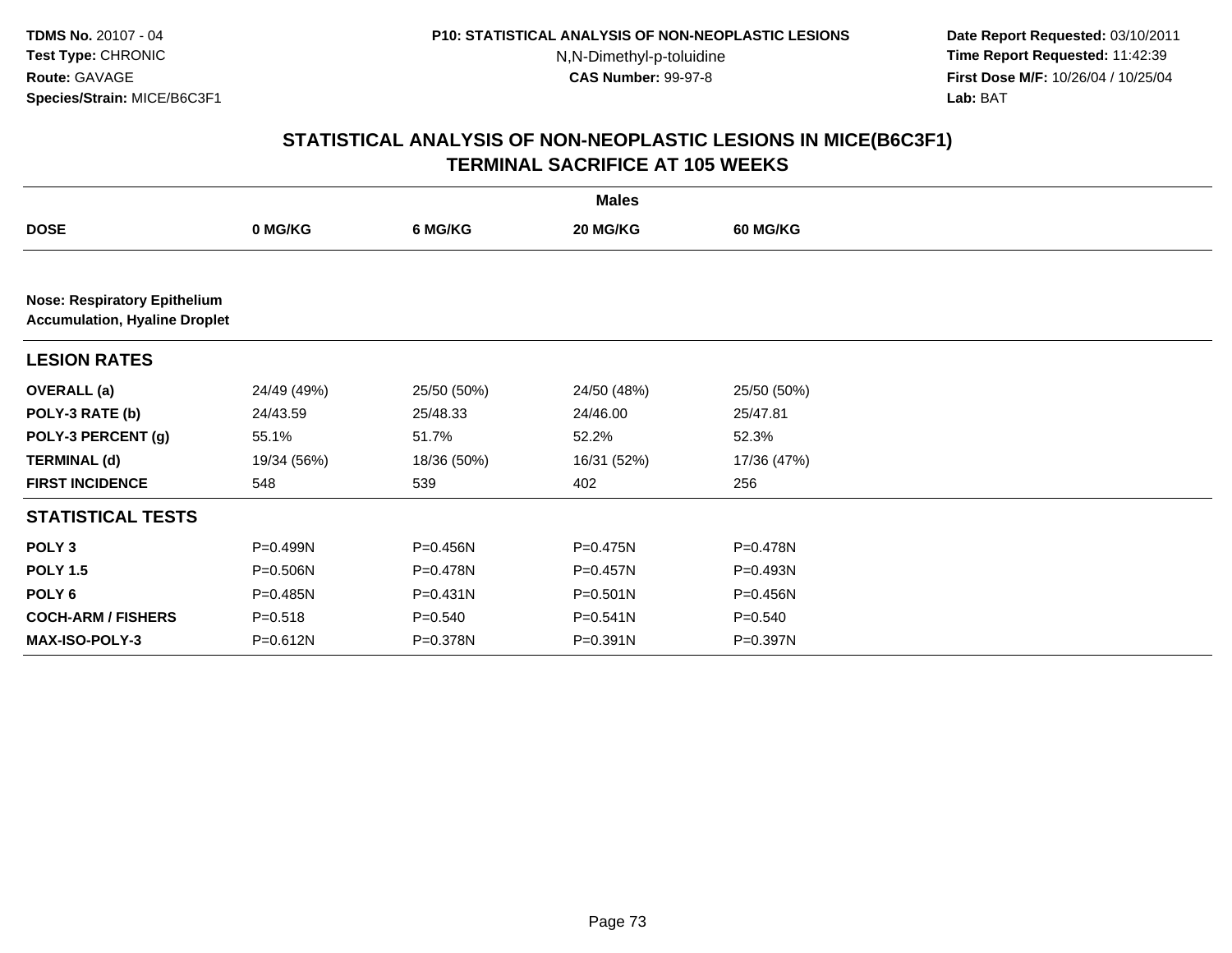**Date Report Requested:** 03/10/2011 **Time Report Requested:** 11:42:39 **First Dose M/F:** 10/26/04 / 10/25/04 Lab: BAT **Lab:** BAT

|                                                    | <b>Males</b> |              |             |              |  |  |  |  |
|----------------------------------------------------|--------------|--------------|-------------|--------------|--|--|--|--|
| <b>DOSE</b>                                        | 0 MG/KG      | 6 MG/KG      | 20 MG/KG    | 60 MG/KG     |  |  |  |  |
|                                                    |              |              |             |              |  |  |  |  |
| <b>Nose: Respiratory Epithelium</b><br>Hyperplasia |              |              |             |              |  |  |  |  |
| <b>LESION RATES</b>                                |              |              |             |              |  |  |  |  |
| <b>OVERALL</b> (a)                                 | 37/49 (76%)  | 35/50 (70%)  | 32/50 (64%) | 30/50 (60%)  |  |  |  |  |
| POLY-3 RATE (b)                                    | 37/44.06     | 35/48.01     | 32/45.41    | 30/46.51     |  |  |  |  |
| POLY-3 PERCENT (g)                                 | 84%          | 72.9%        | 70.5%       | 64.5%        |  |  |  |  |
| <b>TERMINAL (d)</b>                                | 31/34 (91%)  | 26/36 (72%)  | 22/31 (71%) | 25/36 (69%)  |  |  |  |  |
| <b>FIRST INCIDENCE</b>                             | 561          | 539          | 402         | 256          |  |  |  |  |
| <b>STATISTICAL TESTS</b>                           |              |              |             |              |  |  |  |  |
| POLY <sub>3</sub>                                  | P=0.043N*    | $P = 0.141N$ | P=0.088N    | P=0.023N*    |  |  |  |  |
| <b>POLY 1.5</b>                                    | P=0.041N*    | P=0.159N     | P=0.077N    | P=0.024N*    |  |  |  |  |
| POLY <sub>6</sub>                                  | $P = 0.051N$ | P=0.123N     | P=0.105N    | P=0.024N*    |  |  |  |  |
| <b>COCH-ARM / FISHERS</b>                          | P=0.073N     | P=0.349N     | P=0.152N    | P=0.075N     |  |  |  |  |
| <b>MAX-ISO-POLY-3</b>                              | P=0.027N*    | P=0.098N     | P=0.054N    | $P=0.014N^*$ |  |  |  |  |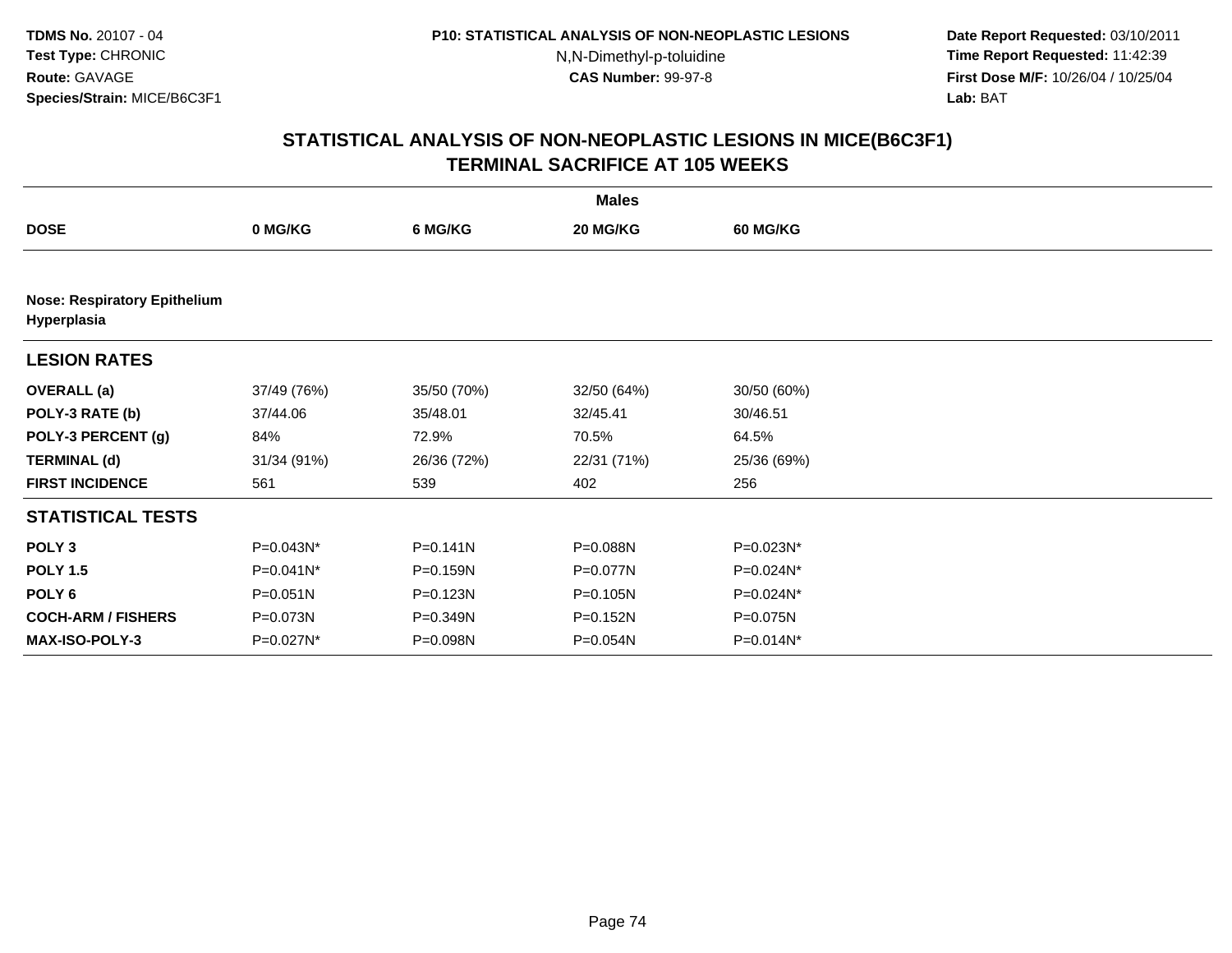**Date Report Requested:** 03/10/2011 **Time Report Requested:** 11:42:39 **First Dose M/F:** 10/26/04 / 10/25/04 Lab: BAT **Lab:** BAT

|                                                                        |          |                   | <b>Males</b> |                 |  |
|------------------------------------------------------------------------|----------|-------------------|--------------|-----------------|--|
| <b>DOSE</b>                                                            | 0 MG/KG  | 6 MG/KG           | 20 MG/KG     | <b>60 MG/KG</b> |  |
|                                                                        |          |                   |              |                 |  |
| <b>Nose: Respiratory Epithelium</b><br><b>Hyperplasia Regenerative</b> |          |                   |              |                 |  |
| <b>LESION RATES</b>                                                    |          |                   |              |                 |  |
| <b>OVERALL</b> (a)                                                     | 0/49(0%) | 0/50(0%)          | 0/50(0%)     | 0/50(0%)        |  |
| POLY-3 RATE (b)                                                        | 0/42.26  | 0/45.25           | 0/42.68      | 0/44.58         |  |
| POLY-3 PERCENT (g)                                                     | 0%       | 0%                | 0%           | $0\%$           |  |
| <b>TERMINAL (d)</b>                                                    | 0/34(0%) | 0/36(0%)          | 0/31(0%)     | 0/36(0%)        |  |
| <b>FIRST INCIDENCE</b>                                                 | $---$    | $\qquad \qquad -$ | ---          | $---$           |  |
| <b>STATISTICAL TESTS</b>                                               |          |                   |              |                 |  |
| POLY <sub>3</sub>                                                      | (n)      | (n)               | (n)          | (n)             |  |
| <b>POLY 1.5</b>                                                        | (n)      | (n)               | (n)          | (n)             |  |
| POLY 6                                                                 | (n)      | (n)               | (n)          | (n)             |  |
| <b>COCH-ARM / FISHERS</b>                                              | (n)      | (n)               | (n)          | (n)             |  |
| MAX-ISO-POLY-3                                                         | (n)      | (n)               | (n)          | (n)             |  |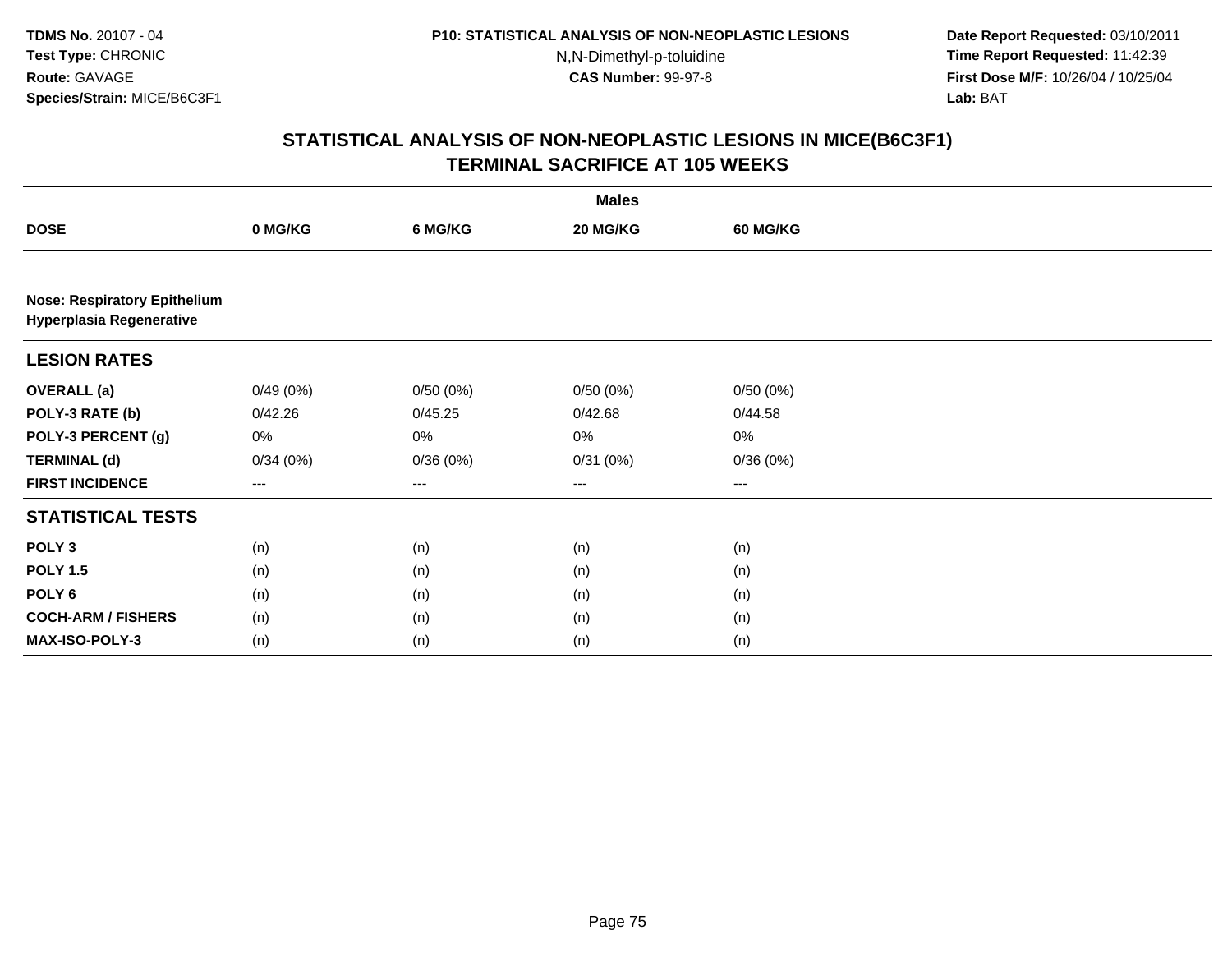**Date Report Requested:** 03/10/2011 **Time Report Requested:** 11:42:39 **First Dose M/F:** 10/26/04 / 10/25/04 Lab: BAT **Lab:** BAT

|                                                        |                   |          | <b>Males</b> |                 |  |
|--------------------------------------------------------|-------------------|----------|--------------|-----------------|--|
| <b>DOSE</b>                                            | 0 MG/KG           | 6 MG/KG  | 20 MG/KG     | <b>60 MG/KG</b> |  |
|                                                        |                   |          |              |                 |  |
| <b>Nose: Respiratory Epithelium</b><br><b>Necrosis</b> |                   |          |              |                 |  |
| <b>LESION RATES</b>                                    |                   |          |              |                 |  |
| <b>OVERALL</b> (a)                                     | 0/49(0%)          | 1/50(2%) | 1/50(2%)     | 1/50(2%)        |  |
| POLY-3 RATE (b)                                        | 0/42.26           | 1/45.74  | 1/42.76      | 1/45.00         |  |
| POLY-3 PERCENT (g)                                     | 0%                | 2.2%     | 2.3%         | 2.2%            |  |
| <b>TERMINAL (d)</b>                                    | 0/34(0%)          | 0/36(0%) | 0/31(0%)     | 0/36(0%)        |  |
| <b>FIRST INCIDENCE</b>                                 | $\qquad \qquad -$ | 586      | 710          | 609             |  |
| <b>STATISTICAL TESTS</b>                               |                   |          |              |                 |  |
| POLY <sub>3</sub>                                      | (n)               | (n)      | (n)          | (n)             |  |
| <b>POLY 1.5</b>                                        | (n)               | (n)      | (n)          | (n)             |  |
| POLY <sub>6</sub>                                      | (n)               | (n)      | (n)          | (n)             |  |
| <b>COCH-ARM / FISHERS</b>                              | (n)               | (n)      | (n)          | (n)             |  |
| MAX-ISO-POLY-3                                         | (n)               | (n)      | (n)          | (n)             |  |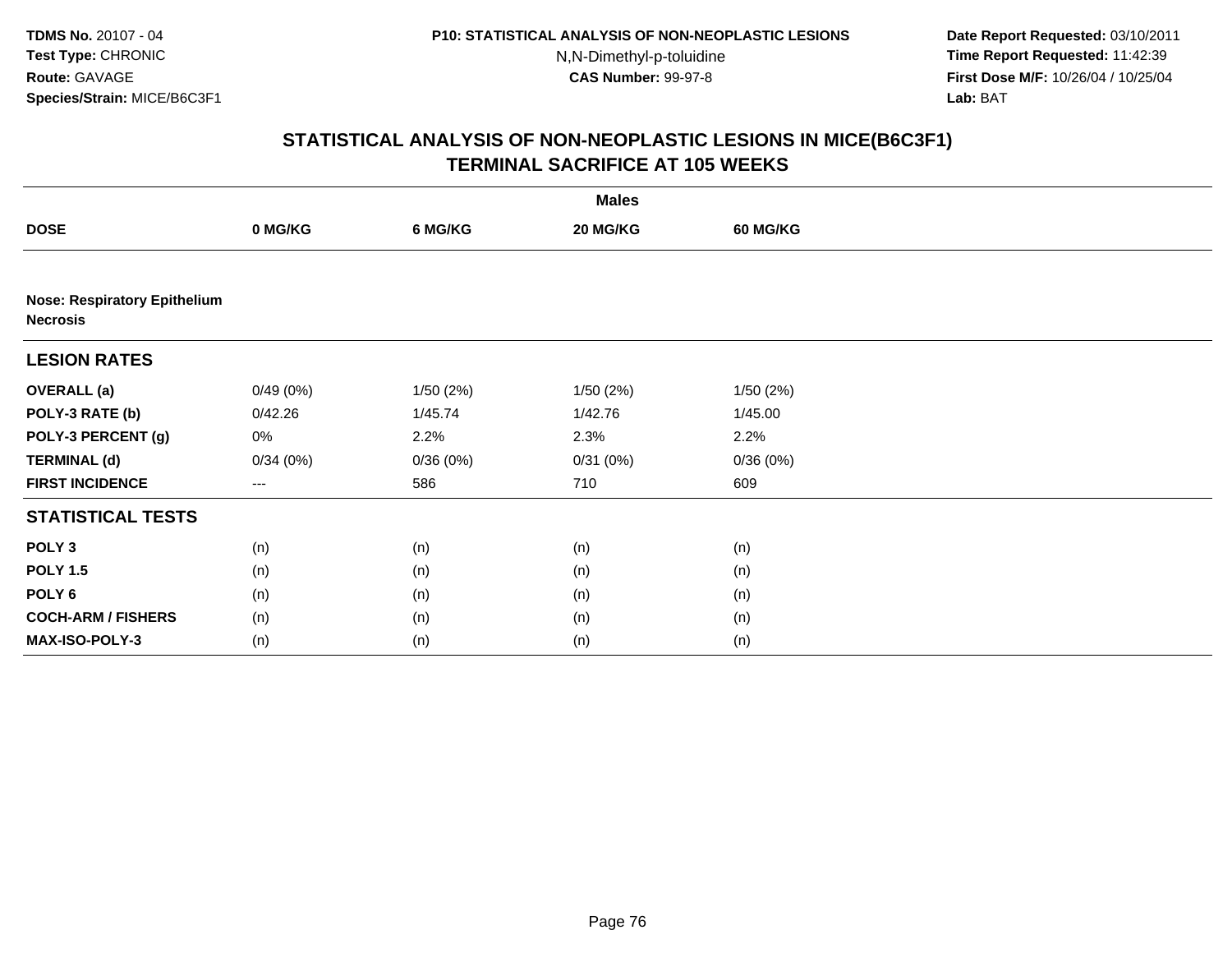**Date Report Requested:** 03/10/2011 **Time Report Requested:** 11:42:39 **First Dose M/F:** 10/26/04 / 10/25/04 Lab: BAT **Lab:** BAT

|                                                         |          |          | <b>Males</b> |                 |  |
|---------------------------------------------------------|----------|----------|--------------|-----------------|--|
| <b>DOSE</b>                                             | 0 MG/KG  | 6 MG/KG  | 20 MG/KG     | <b>60 MG/KG</b> |  |
|                                                         |          |          |              |                 |  |
| <b>Nose: Transitional Epithelium</b><br><b>Necrosis</b> |          |          |              |                 |  |
| <b>LESION RATES</b>                                     |          |          |              |                 |  |
| <b>OVERALL</b> (a)                                      | 0/49(0%) | 0/50(0%) | 0/50(0%)     | 1/50(2%)        |  |
| POLY-3 RATE (b)                                         | 0/42.26  | 0/45.25  | 0/42.68      | 1/45.35         |  |
| POLY-3 PERCENT (g)                                      | 0%       | 0%       | 0%           | 2.2%            |  |
| <b>TERMINAL (d)</b>                                     | 0/34(0%) | 0/36(0%) | 0/31(0%)     | 0/36(0%)        |  |
| <b>FIRST INCIDENCE</b>                                  | ---      | ---      | ---          | 449             |  |
| <b>STATISTICAL TESTS</b>                                |          |          |              |                 |  |
| POLY <sub>3</sub>                                       | (n)      | (n)      | (n)          | (n)             |  |
| <b>POLY 1.5</b>                                         | (n)      | (n)      | (n)          | (n)             |  |
| POLY <sub>6</sub>                                       | (n)      | (n)      | (n)          | (n)             |  |
| <b>COCH-ARM / FISHERS</b>                               | (n)      | (n)      | (n)          | (n)             |  |
| MAX-ISO-POLY-3                                          | (n)      | (n)      | (n)          | (n)             |  |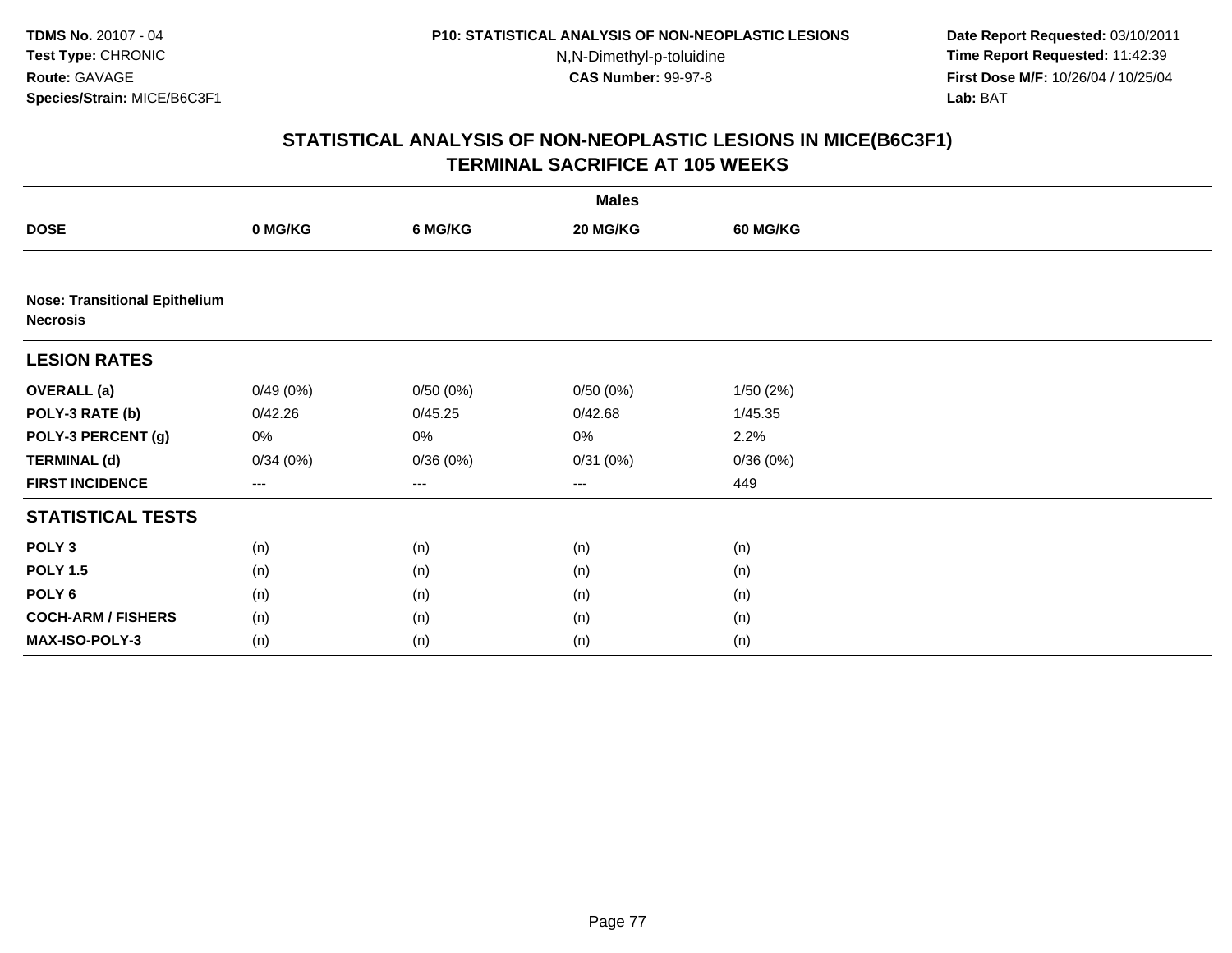**Date Report Requested:** 03/10/2011 **Time Report Requested:** 11:42:39 **First Dose M/F:** 10/26/04 / 10/25/04 Lab: BAT **Lab:** BAT

|                                            |             |             | <b>Males</b> |             |  |
|--------------------------------------------|-------------|-------------|--------------|-------------|--|
| <b>DOSE</b>                                | 0 MG/KG     | 6 MG/KG     | 20 MG/KG     | 60 MG/KG    |  |
|                                            |             |             |              |             |  |
| Nose: Vomeronasal Organ<br><b>Necrosis</b> |             |             |              |             |  |
| <b>LESION RATES</b>                        |             |             |              |             |  |
| <b>OVERALL</b> (a)                         | 0/49(0%)    | 1/50(2%)    | 2/50(4%)     | 3/50(6%)    |  |
| POLY-3 RATE (b)                            | 0/42.26     | 1/45.74     | 2/43.27      | 3/45.46     |  |
| POLY-3 PERCENT (g)                         | 0%          | 2.2%        | 4.6%         | 6.6%        |  |
| <b>TERMINAL (d)</b>                        | 0/34(0%)    | 0/36(0%)    | 0/31(0%)     | 1/36(3%)    |  |
| <b>FIRST INCIDENCE</b>                     | ---         | 586         | 554          | 580         |  |
| <b>STATISTICAL TESTS</b>                   |             |             |              |             |  |
| POLY <sub>3</sub>                          | $P = 0.095$ | $P = 0.516$ | $P = 0.242$  | $P = 0.132$ |  |
| <b>POLY 1.5</b>                            | $P = 0.094$ | $P = 0.516$ | $P = 0.247$  | $P = 0.132$ |  |
| POLY <sub>6</sub>                          | $P = 0.095$ | $P = 0.515$ | $P = 0.237$  | $P = 0.133$ |  |
| <b>COCH-ARM / FISHERS</b>                  | $P = 0.088$ | $P = 0.505$ | $P = 0.253$  | $P = 0.125$ |  |
| <b>MAX-ISO-POLY-3</b>                      | $P = 0.080$ | $P = 0.177$ | $P = 0.080$  | P=0.049*    |  |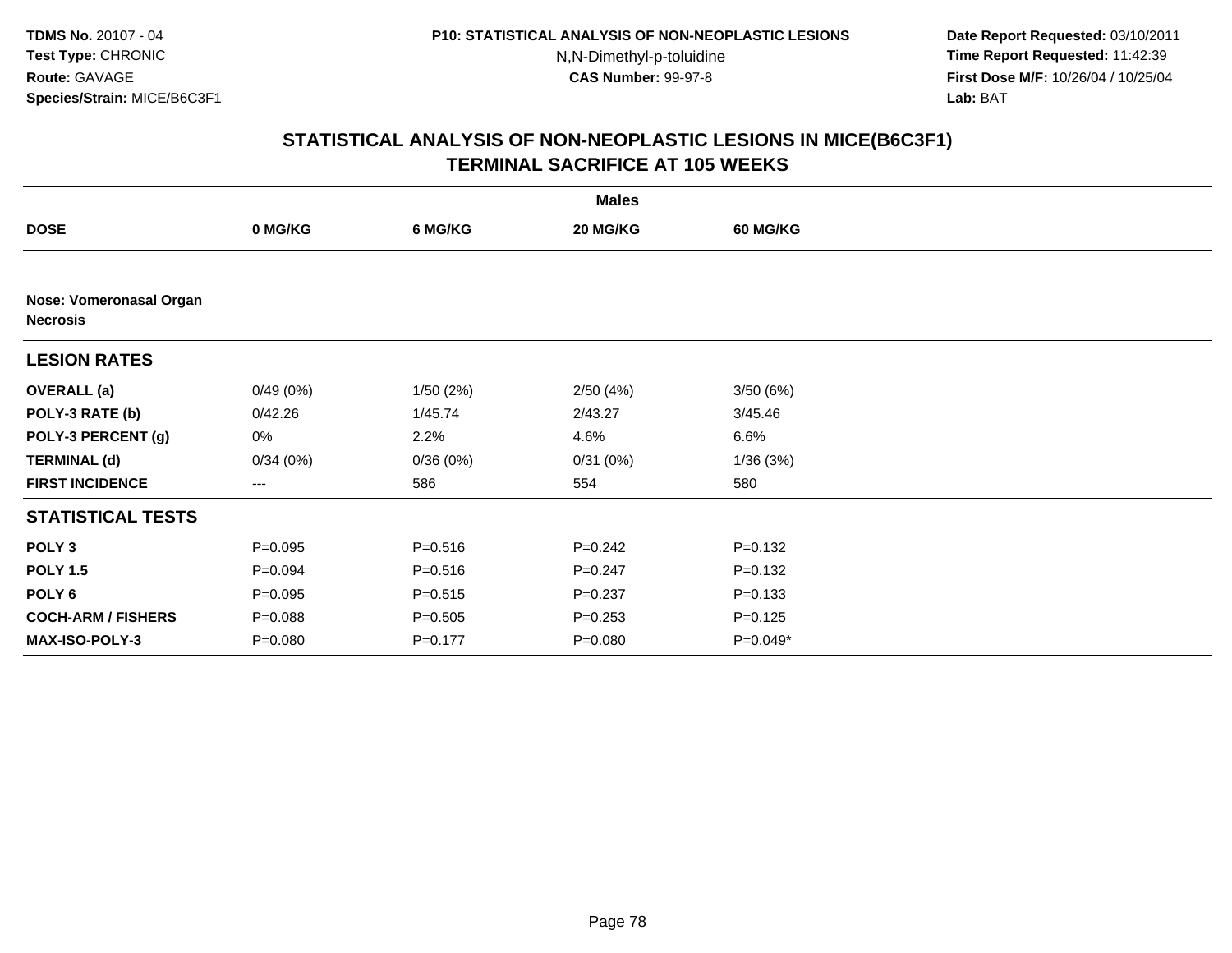**Date Report Requested:** 03/10/2011 **Time Report Requested:** 11:42:39 **First Dose M/F:** 10/26/04 / 10/25/04 Lab: BAT **Lab:** BAT

|                                   |          |          | <b>Males</b> |                 |  |
|-----------------------------------|----------|----------|--------------|-----------------|--|
| <b>DOSE</b>                       | 0 MG/KG  | 6 MG/KG  | 20 MG/KG     | <b>60 MG/KG</b> |  |
|                                   |          |          |              |                 |  |
| <b>Pancreas</b><br><b>Atrophy</b> |          |          |              |                 |  |
| <b>LESION RATES</b>               |          |          |              |                 |  |
| <b>OVERALL</b> (a)                | 0/50(0%) | 1/50(2%) | 1/50(2%)     | 1/50(2%)        |  |
| POLY-3 RATE (b)                   | 0/42.79  | 1/45.25  | 1/42.85      | 1/44.77         |  |
| POLY-3 PERCENT (g)                | 0%       | 2.2%     | 2.3%         | 2.2%            |  |
| <b>TERMINAL (d)</b>               | 0/34(0%) | 1/36(3%) | 0/31(0%)     | 0/36(0%)        |  |
| <b>FIRST INCIDENCE</b>            | $---$    | 730 (T)  | 688          | 682             |  |
| <b>STATISTICAL TESTS</b>          |          |          |              |                 |  |
| POLY <sub>3</sub>                 | (n)      | (n)      | (n)          | (n)             |  |
| <b>POLY 1.5</b>                   | (n)      | (n)      | (n)          | (n)             |  |
| POLY <sub>6</sub>                 | (n)      | (n)      | (n)          | (n)             |  |
| <b>COCH-ARM / FISHERS</b>         | (n)      | (n)      | (n)          | (n)             |  |
| <b>MAX-ISO-POLY-3</b>             | (n)      | (n)      | (n)          | (n)             |  |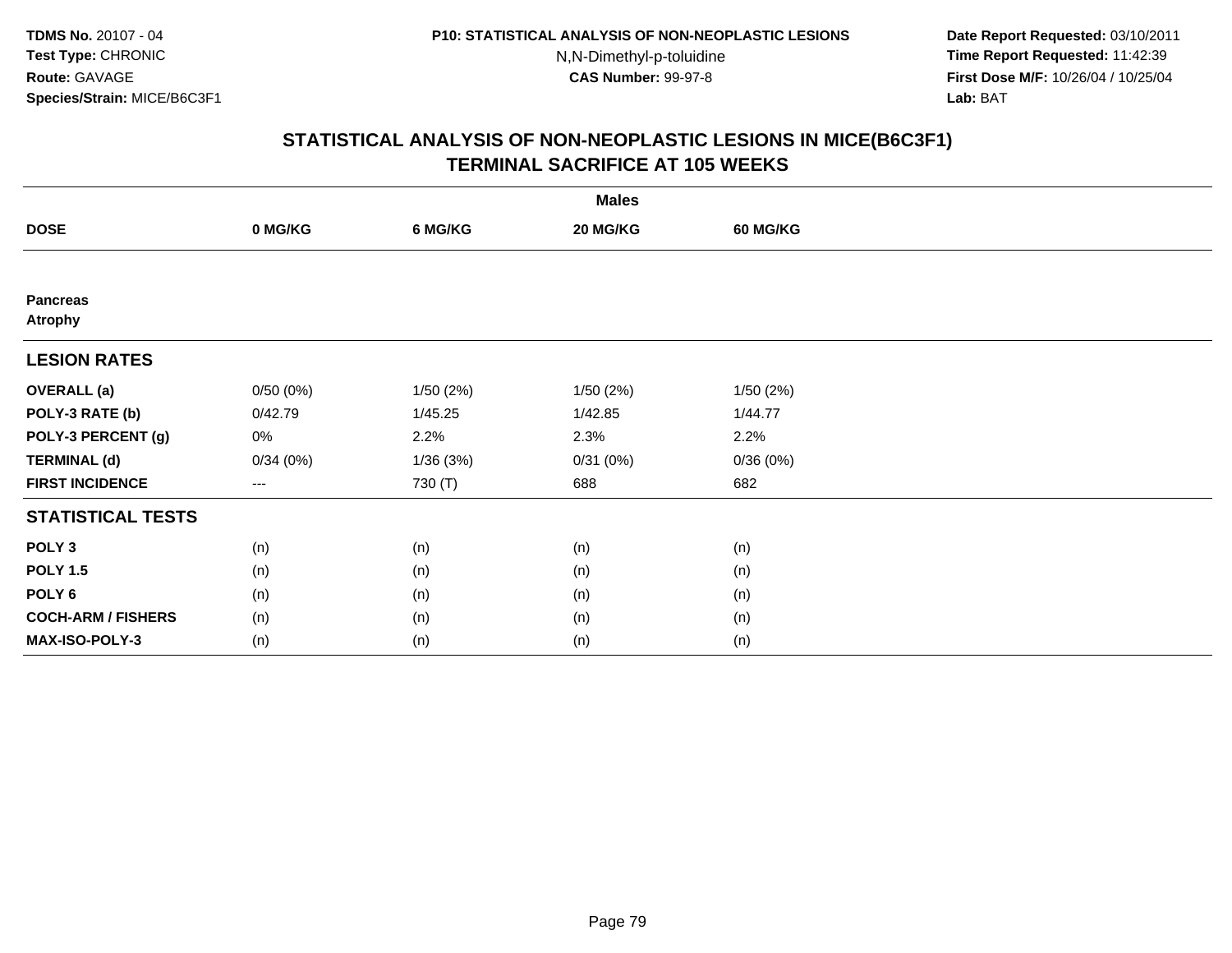**Date Report Requested:** 03/10/2011 **Time Report Requested:** 11:42:39 **First Dose M/F:** 10/26/04 / 10/25/04 Lab: BAT **Lab:** BAT

|                               |             |          | <b>Males</b> |                 |  |
|-------------------------------|-------------|----------|--------------|-----------------|--|
| <b>DOSE</b>                   | 0 MG/KG     | 6 MG/KG  | 20 MG/KG     | <b>60 MG/KG</b> |  |
|                               |             |          |              |                 |  |
| <b>Pancreas: Duct</b><br>Cyst |             |          |              |                 |  |
| <b>LESION RATES</b>           |             |          |              |                 |  |
| <b>OVERALL</b> (a)            | 0/50(0%)    | 0/50(0%) | 1/50(2%)     | 2/50(4%)        |  |
| POLY-3 RATE (b)               | 0/42.79     | 0/45.25  | 1/43.13      | 2/45.53         |  |
| POLY-3 PERCENT (g)            | 0%          | 0%       | 2.3%         | 4.4%            |  |
| <b>TERMINAL (d)</b>           | 0/34(0%)    | 0/36(0%) | 0/31(0%)     | 0/36(0%)        |  |
| <b>FIRST INCIDENCE</b>        | $--$        | ---      | 598          | 449             |  |
| <b>STATISTICAL TESTS</b>      |             |          |              |                 |  |
| POLY <sub>3</sub>             | $P = 0.089$ | (e)      | $P = 0.502$  | $P = 0.251$     |  |
| <b>POLY 1.5</b>               | $P = 0.088$ | (e)      | $P = 0.505$  | $P = 0.250$     |  |
| POLY <sub>6</sub>             | $P = 0.090$ | (e)      | $P = 0.498$  | $P=0.252$       |  |
| <b>COCH-ARM / FISHERS</b>     | $P = 0.084$ | (e)      | $P = 0.500$  | $P = 0.247$     |  |
| MAX-ISO-POLY-3                | $P = 0.098$ | (e)      | $P = 0.161$  | $P = 0.090$     |  |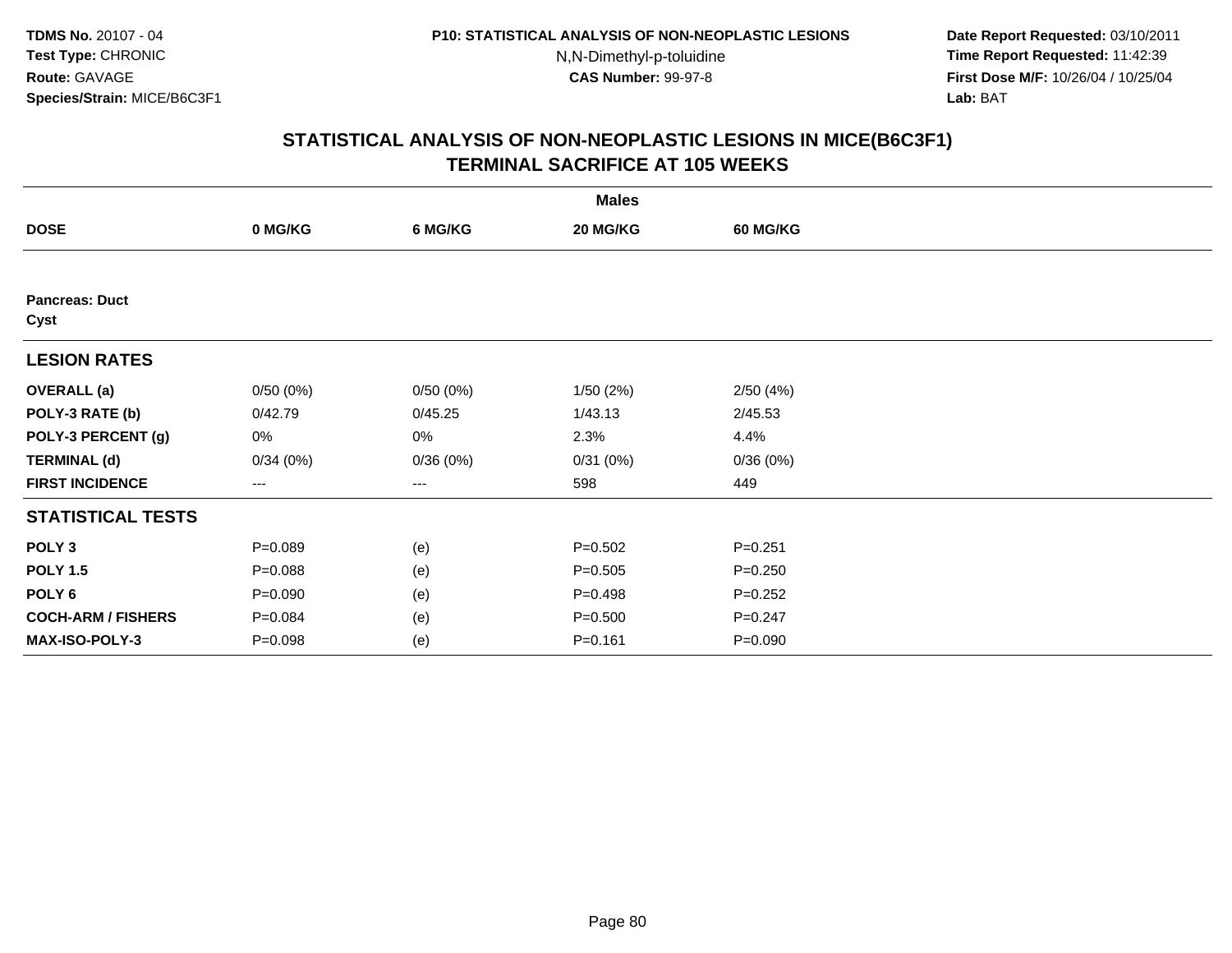**Date Report Requested:** 03/10/2011 **Time Report Requested:** 11:42:39 **First Dose M/F:** 10/26/04 / 10/25/04 Lab: BAT **Lab:** BAT

|                                                      |          |           | <b>Males</b> |          |  |
|------------------------------------------------------|----------|-----------|--------------|----------|--|
| <b>DOSE</b>                                          | 0 MG/KG  | 6 MG/KG   | 20 MG/KG     | 60 MG/KG |  |
|                                                      |          |           |              |          |  |
| <b>Pituitary Gland: Pars Distalis</b><br>Hyperplasia |          |           |              |          |  |
| <b>LESION RATES</b>                                  |          |           |              |          |  |
| <b>OVERALL</b> (a)                                   | 1/50(2%) | 1/50 (2%) | 0/49(0%)     | 0/50(0%) |  |
| POLY-3 RATE (b)                                      | 1/42.79  | 1/45.25   | 0/41.68      | 0/44.58  |  |
| POLY-3 PERCENT (g)                                   | 2.3%     | 2.2%      | 0%           | 0%       |  |
| <b>TERMINAL (d)</b>                                  | 1/34(3%) | 1/36(3%)  | 0/30(0%)     | 0/36(0%) |  |
| <b>FIRST INCIDENCE</b>                               | 730 (T)  | 730 (T)   | $---$        | ---      |  |
| <b>STATISTICAL TESTS</b>                             |          |           |              |          |  |
| POLY <sub>3</sub>                                    | (n)      | (n)       | (n)          | (n)      |  |
| <b>POLY 1.5</b>                                      | (n)      | (n)       | (n)          | (n)      |  |
| POLY <sub>6</sub>                                    | (n)      | (n)       | (n)          | (n)      |  |
| <b>COCH-ARM / FISHERS</b>                            | (n)      | (n)       | (n)          | (n)      |  |
| MAX-ISO-POLY-3                                       | (n)      | (n)       | (n)          | (n)      |  |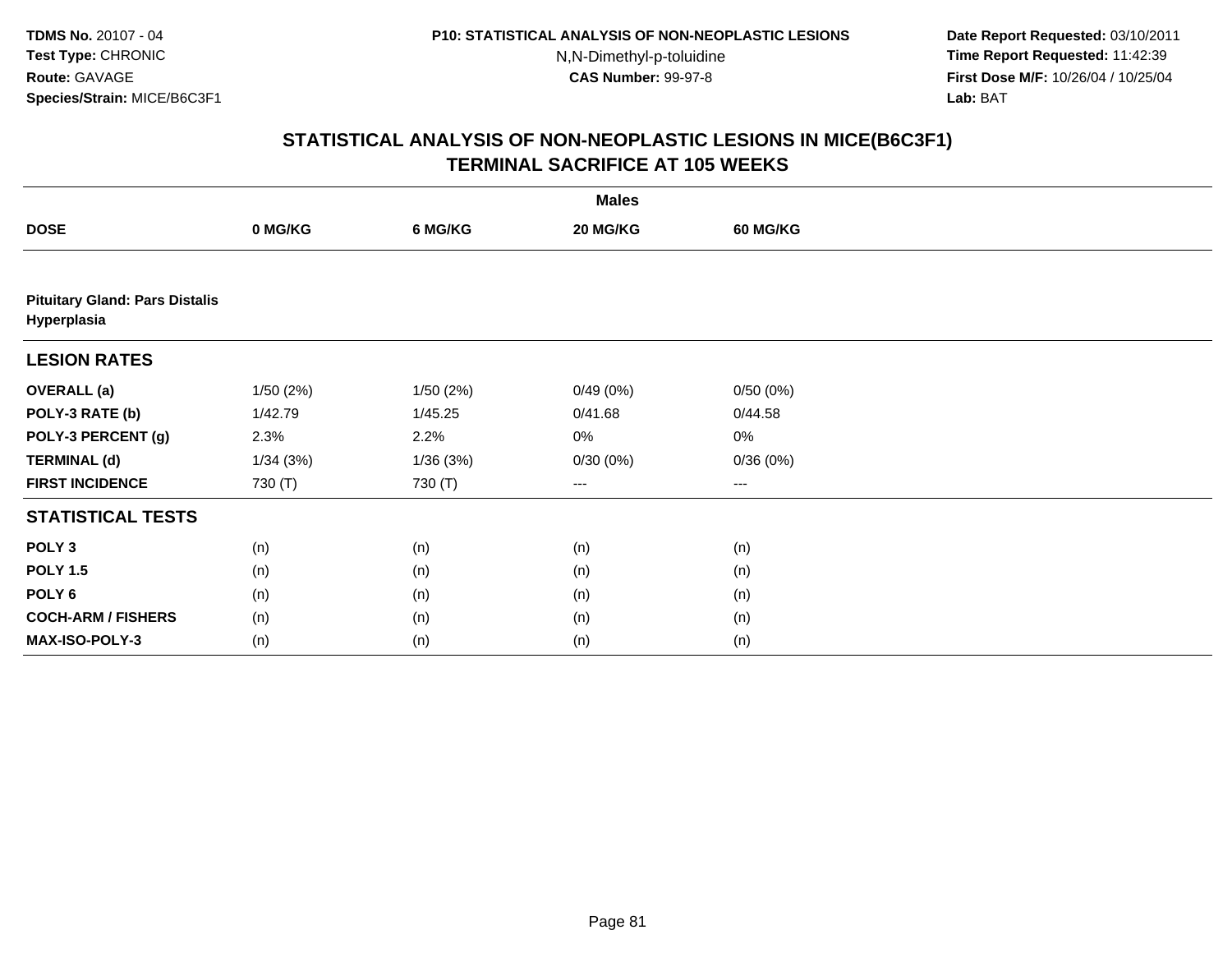**Date Report Requested:** 03/10/2011 **Time Report Requested:** 11:42:39 **First Dose M/F:** 10/26/04 / 10/25/04 Lab: BAT **Lab:** BAT

|                                                 |          |          | <b>Males</b> |          |  |
|-------------------------------------------------|----------|----------|--------------|----------|--|
| <b>DOSE</b>                                     | 0 MG/KG  | 6 MG/KG  | 20 MG/KG     | 60 MG/KG |  |
|                                                 |          |          |              |          |  |
| Pituitary Gland: Pars Intermedia<br>Hyperplasia |          |          |              |          |  |
| <b>LESION RATES</b>                             |          |          |              |          |  |
| <b>OVERALL (a)</b>                              | 0/50(0%) | 0/50(0%) | 0/49(0%)     | 0/50(0%) |  |
| POLY-3 RATE (b)                                 | 0/42.79  | 0/45.25  | 0/41.68      | 0/44.58  |  |
| POLY-3 PERCENT (g)                              | 0%       | 0%       | 0%           | $0\%$    |  |
| <b>TERMINAL (d)</b>                             | 0/34(0%) | 0/36(0%) | 0/30(0%)     | 0/36(0%) |  |
| <b>FIRST INCIDENCE</b>                          | $\cdots$ | ---      | ---          | ---      |  |
| <b>STATISTICAL TESTS</b>                        |          |          |              |          |  |
| POLY <sub>3</sub>                               | (n)      | (n)      | (n)          | (n)      |  |
| <b>POLY 1.5</b>                                 | (n)      | (n)      | (n)          | (n)      |  |
| POLY 6                                          | (n)      | (n)      | (n)          | (n)      |  |
| <b>COCH-ARM / FISHERS</b>                       | (n)      | (n)      | (n)          | (n)      |  |
| MAX-ISO-POLY-3                                  | (n)      | (n)      | (n)          | (n)      |  |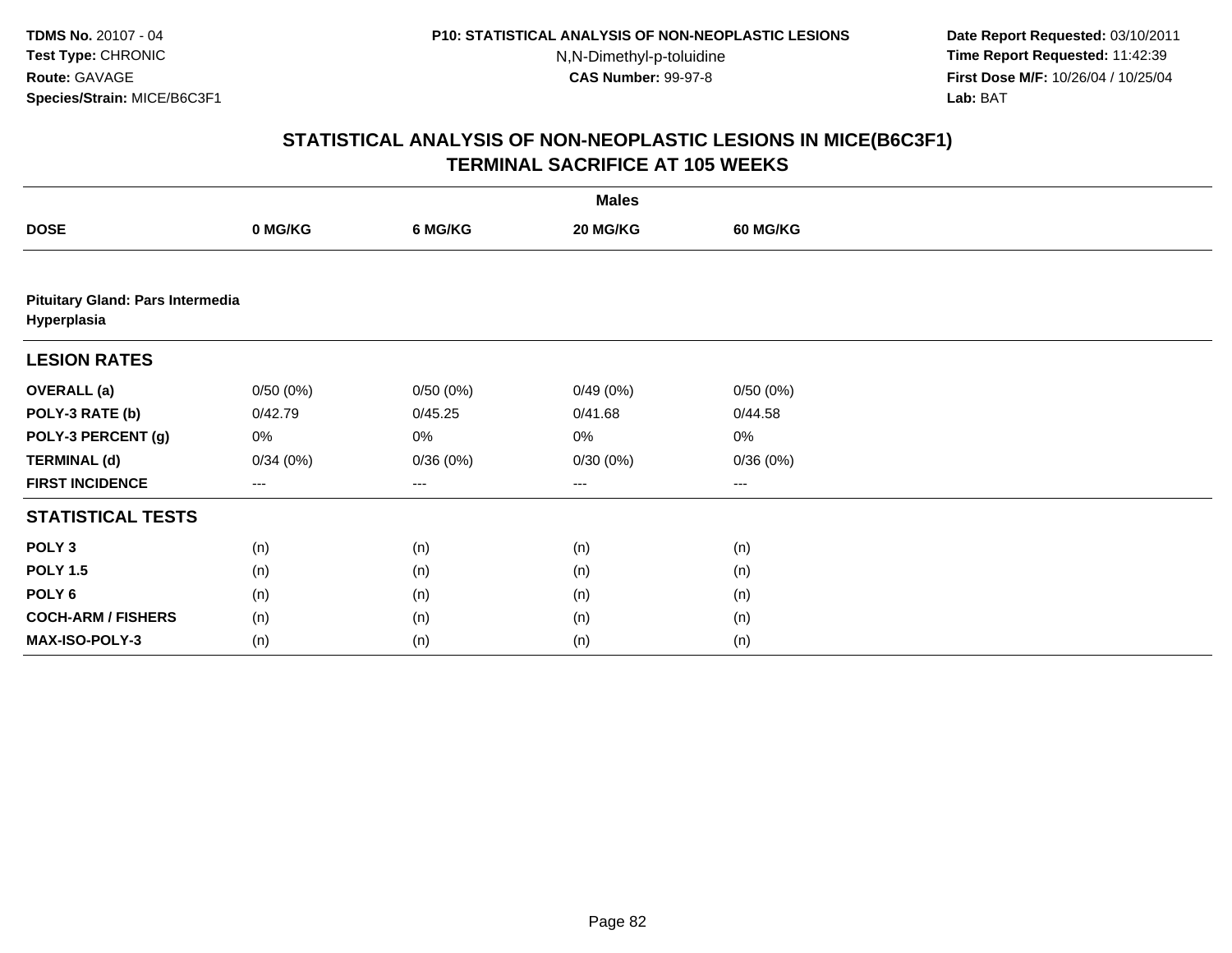**Date Report Requested:** 03/10/2011 **Time Report Requested:** 11:42:39 **First Dose M/F:** 10/26/04 / 10/25/04 Lab: BAT **Lab:** BAT

|                                          |             |              | <b>Males</b> |                 |  |
|------------------------------------------|-------------|--------------|--------------|-----------------|--|
| <b>DOSE</b>                              | 0 MG/KG     | 6 MG/KG      | 20 MG/KG     | <b>60 MG/KG</b> |  |
|                                          |             |              |              |                 |  |
| <b>Preputial Gland</b><br><b>Ectasia</b> |             |              |              |                 |  |
| <b>LESION RATES</b>                      |             |              |              |                 |  |
| <b>OVERALL</b> (a)                       | 7/50 (14%)  | 6/50 (12%)   | 7/50 (14%)   | 8/50 (16%)      |  |
| POLY-3 RATE (b)                          | 7/42.79     | 6/45.25      | 7/42.96      | 8/45.37         |  |
| POLY-3 PERCENT (g)                       | 16.4%       | 13.3%        | 16.3%        | 17.6%           |  |
| <b>TERMINAL (d)</b>                      | 7/34 (21%)  | 6/36 (17%)   | 6/31 (19%)   | 5/36 (14%)      |  |
| <b>FIRST INCIDENCE</b>                   | 730 (T)     | 730 (T)      | 655          | 623             |  |
| <b>STATISTICAL TESTS</b>                 |             |              |              |                 |  |
| POLY <sub>3</sub>                        | $P = 0.413$ | $P = 0.457N$ | $P = 0.611N$ | $P = 0.549$     |  |
| <b>POLY 1.5</b>                          | $P = 0.407$ | P=0.457N     | P=0.596N     | $P = 0.544$     |  |
| POLY 6                                   | $P = 0.425$ | P=0.458N     | $P = 0.603$  | $P = 0.558$     |  |
| <b>COCH-ARM / FISHERS</b>                | $P = 0.383$ | P=0.500N     | P=0.613N     | $P = 0.500$     |  |
| <b>MAX-ISO-POLY-3</b>                    | $P = 0.569$ | P=0.345N     | P=0.496N     | $P = 0.437$     |  |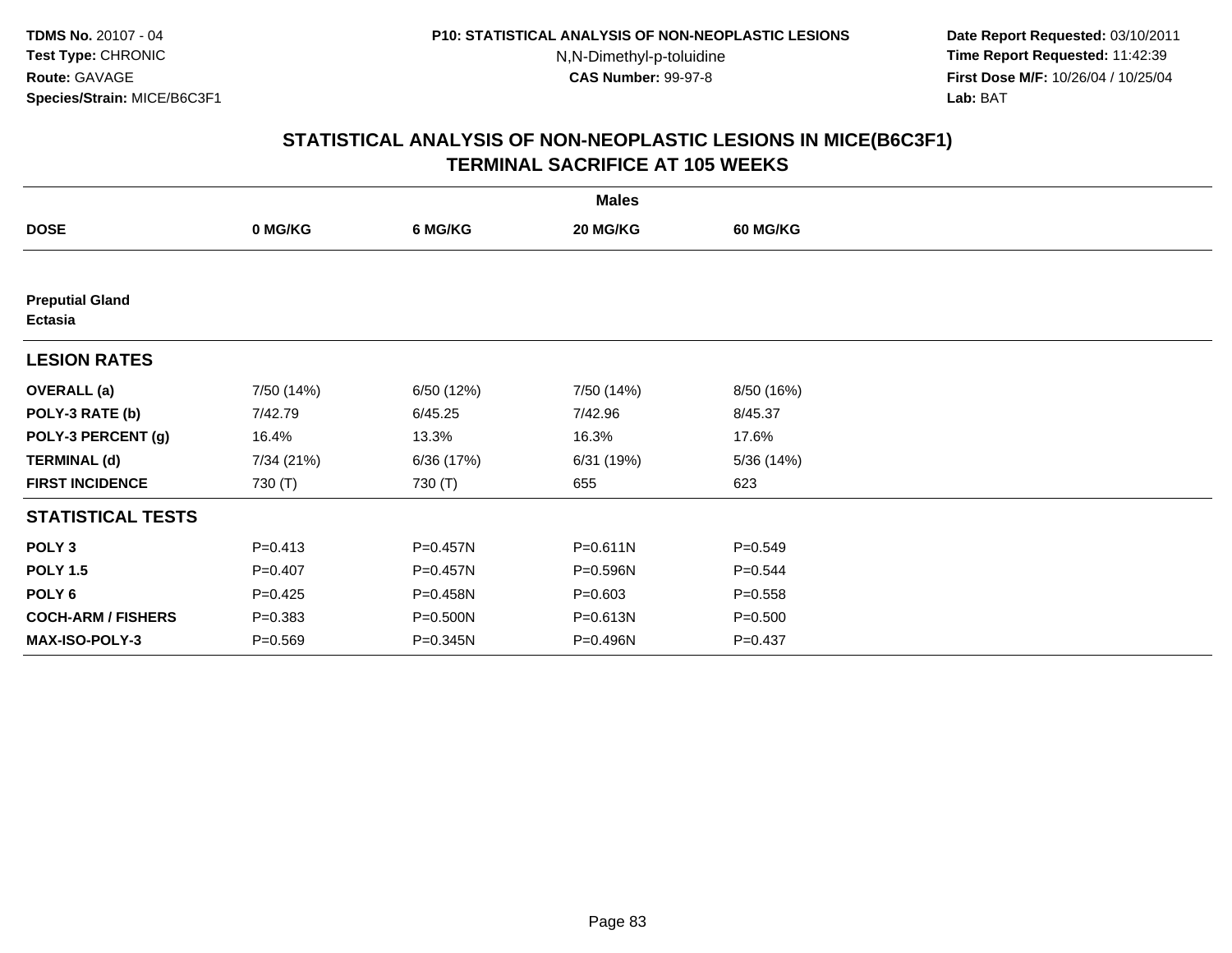**Date Report Requested:** 03/10/2011 **Time Report Requested:** 11:42:39 **First Dose M/F:** 10/26/04 / 10/25/04 Lab: BAT **Lab:** BAT

|                             |          |          | <b>Males</b> |                 |  |
|-----------------------------|----------|----------|--------------|-----------------|--|
| <b>DOSE</b>                 | 0 MG/KG  | 6 MG/KG  | 20 MG/KG     | <b>60 MG/KG</b> |  |
|                             |          |          |              |                 |  |
| <b>Skin</b><br>Inflammation |          |          |              |                 |  |
| <b>LESION RATES</b>         |          |          |              |                 |  |
| <b>OVERALL</b> (a)          | 3/50(6%) | 1/50(2%) | 1/50(2%)     | 1/50(2%)        |  |
| POLY-3 RATE (b)             | 3/43.78  | 1/45.25  | 1/42.91      | 1/44.86         |  |
| POLY-3 PERCENT (g)          | 6.9%     | 2.2%     | 2.3%         | 2.2%            |  |
| <b>TERMINAL (d)</b>         | 2/34(6%) | 1/36(3%) | 0/31(0%)     | 0/36(0%)        |  |
| <b>FIRST INCIDENCE</b>      | 156      | 730 (T)  | 669          | 655             |  |
| <b>STATISTICAL TESTS</b>    |          |          |              |                 |  |
| POLY <sub>3</sub>           | P=0.342N | P=0.293N | P=0.312N     | P=0.296N        |  |
| <b>POLY 1.5</b>             | P=0.343N | P=0.292N | P=0.304N     | P=0.296N        |  |
| POLY 6                      | P=0.340N | P=0.294N | P=0.320N     | P=0.296N        |  |
| <b>COCH-ARM / FISHERS</b>   | P=0.342N | P=0.309N | P=0.309N     | P=0.309N        |  |
| MAX-ISO-POLY-3              | P=0.191N | P=0.149N | $P = 0.161N$ | $P = 0.150N$    |  |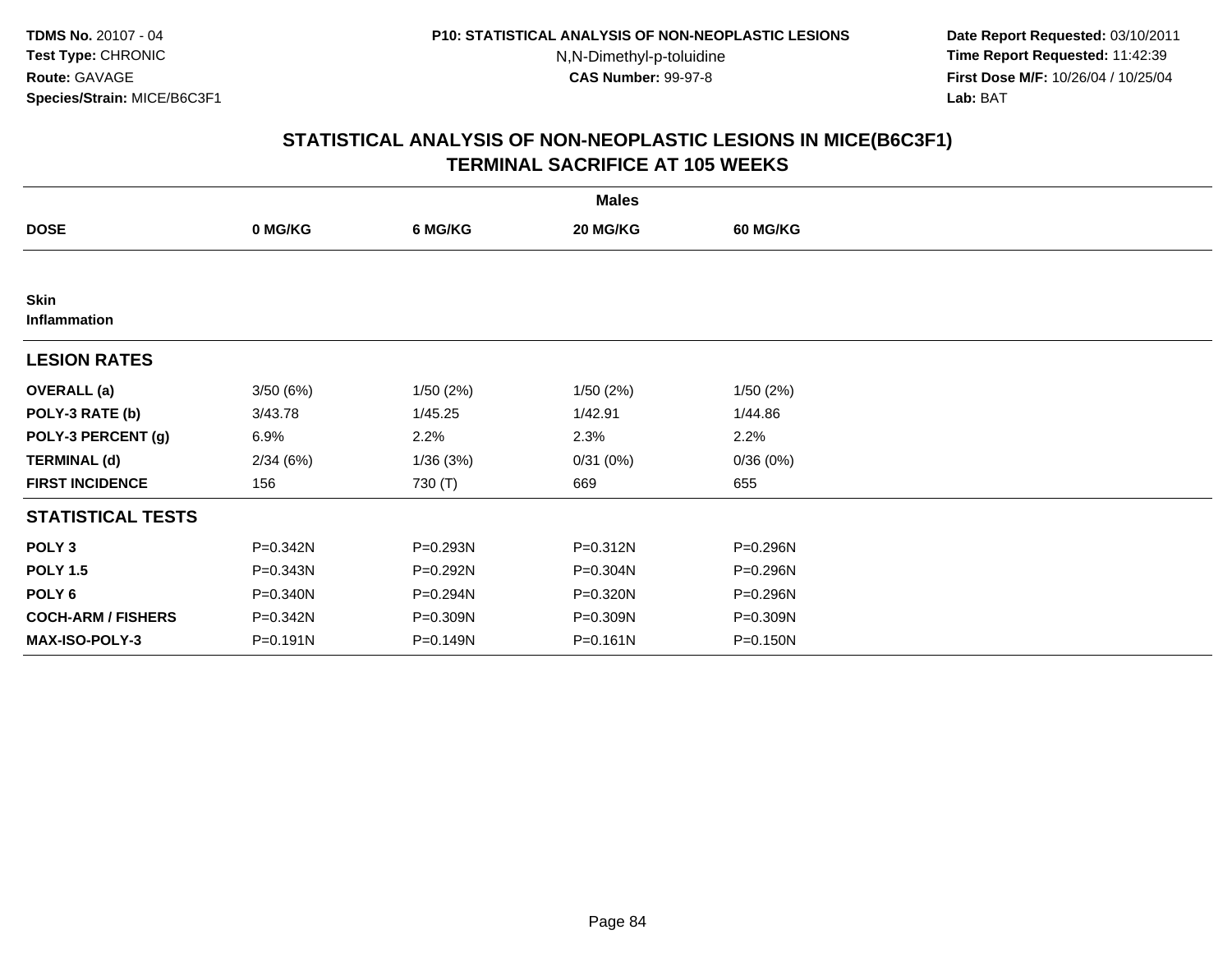**Date Report Requested:** 03/10/2011 **Time Report Requested:** 11:42:39 **First Dose M/F:** 10/26/04 / 10/25/04 Lab: BAT **Lab:** BAT

|                             |           |          | <b>Males</b> |                 |  |
|-----------------------------|-----------|----------|--------------|-----------------|--|
| <b>DOSE</b>                 | 0 MG/KG   | 6 MG/KG  | 20 MG/KG     | <b>60 MG/KG</b> |  |
|                             |           |          |              |                 |  |
| <b>Skin</b><br><b>Ulcer</b> |           |          |              |                 |  |
| <b>LESION RATES</b>         |           |          |              |                 |  |
| <b>OVERALL</b> (a)          | 4/50 (8%) | 1/50(2%) | 1/50(2%)     | 2/50(4%)        |  |
| POLY-3 RATE (b)             | 4/43.78   | 1/45.25  | 1/42.91      | 2/44.86         |  |
| POLY-3 PERCENT (g)          | 9.1%      | 2.2%     | 2.3%         | 4.5%            |  |
| <b>TERMINAL (d)</b>         | 3/34(9%)  | 1/36(3%) | 0/31(0%)     | 1/36(3%)        |  |
| <b>FIRST INCIDENCE</b>      | 156       | 730 (T)  | 669          | 655             |  |
| <b>STATISTICAL TESTS</b>    |           |          |              |                 |  |
| POLY <sub>3</sub>           | P=0.464N  | P=0.168N | P=0.184N     | P=0.326N        |  |
| <b>POLY 1.5</b>             | P=0.465N  | P=0.168N | P=0.178N     | P=0.325N        |  |
| POLY <sub>6</sub>           | P=0.462N  | P=0.169N | $P = 0.191N$ | P=0.325N        |  |
| <b>COCH-ARM / FISHERS</b>   | P=0.463N  | P=0.181N | P=0.181N     | P=0.339N        |  |
| <b>MAX-ISO-POLY-3</b>       | P=0.137N  | P=0.081N | P=0.089N     | P=0.194N        |  |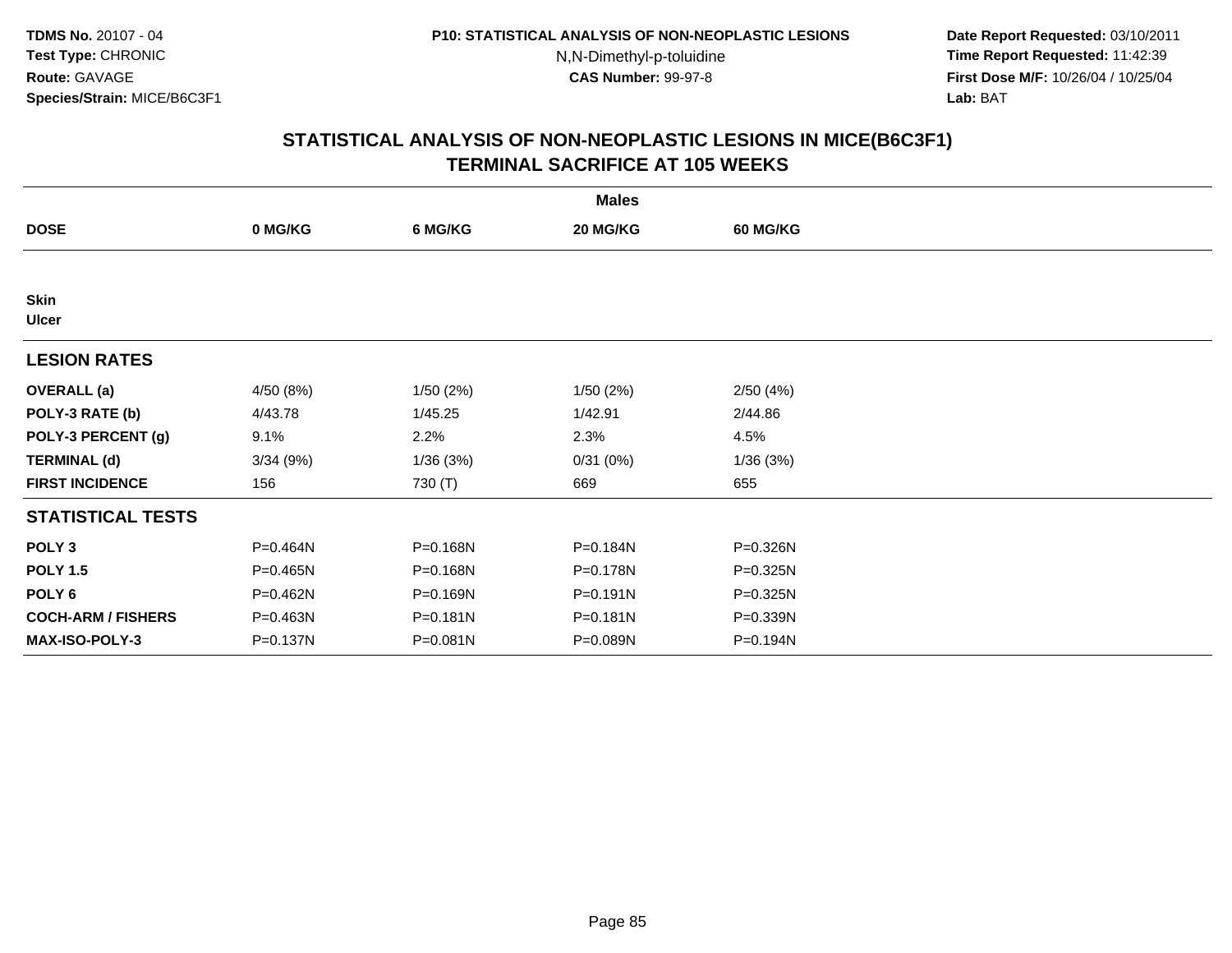**Date Report Requested:** 03/10/2011 **Time Report Requested:** 11:42:39 **First Dose M/F:** 10/26/04 / 10/25/04 Lab: BAT **Lab:** BAT

|                                        |          |          | <b>Males</b> |                 |  |
|----------------------------------------|----------|----------|--------------|-----------------|--|
| <b>DOSE</b>                            | 0 MG/KG  | 6 MG/KG  | 20 MG/KG     | <b>60 MG/KG</b> |  |
|                                        |          |          |              |                 |  |
| <b>Skin: Dermis</b><br><b>Fibrosis</b> |          |          |              |                 |  |
| <b>LESION RATES</b>                    |          |          |              |                 |  |
| <b>OVERALL</b> (a)                     | 2/50(4%) | 0/50(0%) | 0/50(0%)     | 1/50(2%)        |  |
| POLY-3 RATE (b)                        | 2/43.78  | 0/45.25  | 0/42.68      | 1/44.58         |  |
| POLY-3 PERCENT (g)                     | 4.6%     | 0%       | 0%           | 2.2%            |  |
| <b>TERMINAL (d)</b>                    | 1/34(3%) | 0/36(0%) | 0/31(0%)     | 1/36(3%)        |  |
| <b>FIRST INCIDENCE</b>                 | 156      | ---      | ---          | 730 (T)         |  |
| <b>STATISTICAL TESTS</b>               |          |          |              |                 |  |
| POLY <sub>3</sub>                      | P=0.654N | P=0.230N | P=0.243N     | P=0.494N        |  |
| <b>POLY 1.5</b>                        | P=0.655N | P=0.229N | P=0.237N     | P=0.492N        |  |
| POLY <sub>6</sub>                      | P=0.654N | P=0.230N | P=0.249N     | P=0.495N        |  |
| <b>COCH-ARM / FISHERS</b>              | P=0.650N | P=0.247N | P=0.247N     | P=0.500N        |  |
| <b>MAX-ISO-POLY-3</b>                  | P=0.137N | P=0.076N | P=0.081N     | P=0.277N        |  |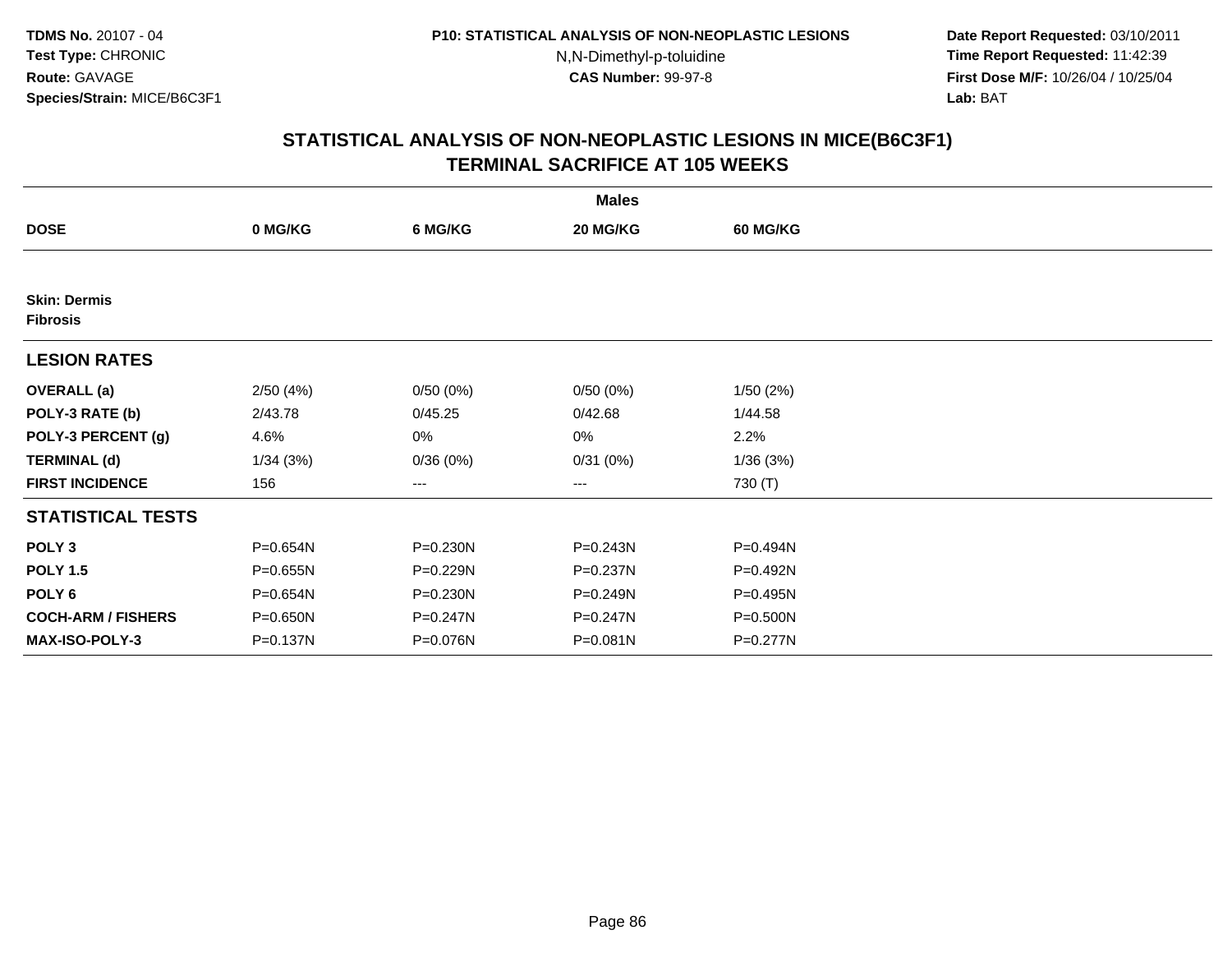**Date Report Requested:** 03/10/2011 **Time Report Requested:** 11:42:39 **First Dose M/F:** 10/26/04 / 10/25/04 Lab: BAT **Lab:** BAT

|                                       |           |          | <b>Males</b> |                 |  |
|---------------------------------------|-----------|----------|--------------|-----------------|--|
| <b>DOSE</b>                           | 0 MG/KG   | 6 MG/KG  | 20 MG/KG     | <b>60 MG/KG</b> |  |
|                                       |           |          |              |                 |  |
| <b>Skin: Epidermis</b><br>Hyperplasia |           |          |              |                 |  |
| <b>LESION RATES</b>                   |           |          |              |                 |  |
| <b>OVERALL</b> (a)                    | 1/50 (2%) | 0/50(0%) | 1/50(2%)     | 1/50(2%)        |  |
| POLY-3 RATE (b)                       | 1/42.79   | 0/45.25  | 1/42.91      | 1/44.58         |  |
| POLY-3 PERCENT (g)                    | 2.3%      | 0%       | 2.3%         | 2.2%            |  |
| <b>TERMINAL (d)</b>                   | 1/34(3%)  | 0/36(0%) | 0/31(0%)     | 1/36(3%)        |  |
| <b>FIRST INCIDENCE</b>                | 730 (T)   | $---$    | 669          | 730 (T)         |  |
| <b>STATISTICAL TESTS</b>              |           |          |              |                 |  |
| POLY <sub>3</sub>                     | (n)       | (n)      | (n)          | (n)             |  |
| <b>POLY 1.5</b>                       | (n)       | (n)      | (n)          | (n)             |  |
| POLY <sub>6</sub>                     | (n)       | (n)      | (n)          | (n)             |  |
| <b>COCH-ARM / FISHERS</b>             | (n)       | (n)      | (n)          | (n)             |  |
| MAX-ISO-POLY-3                        | (n)       | (n)      | (n)          | (n)             |  |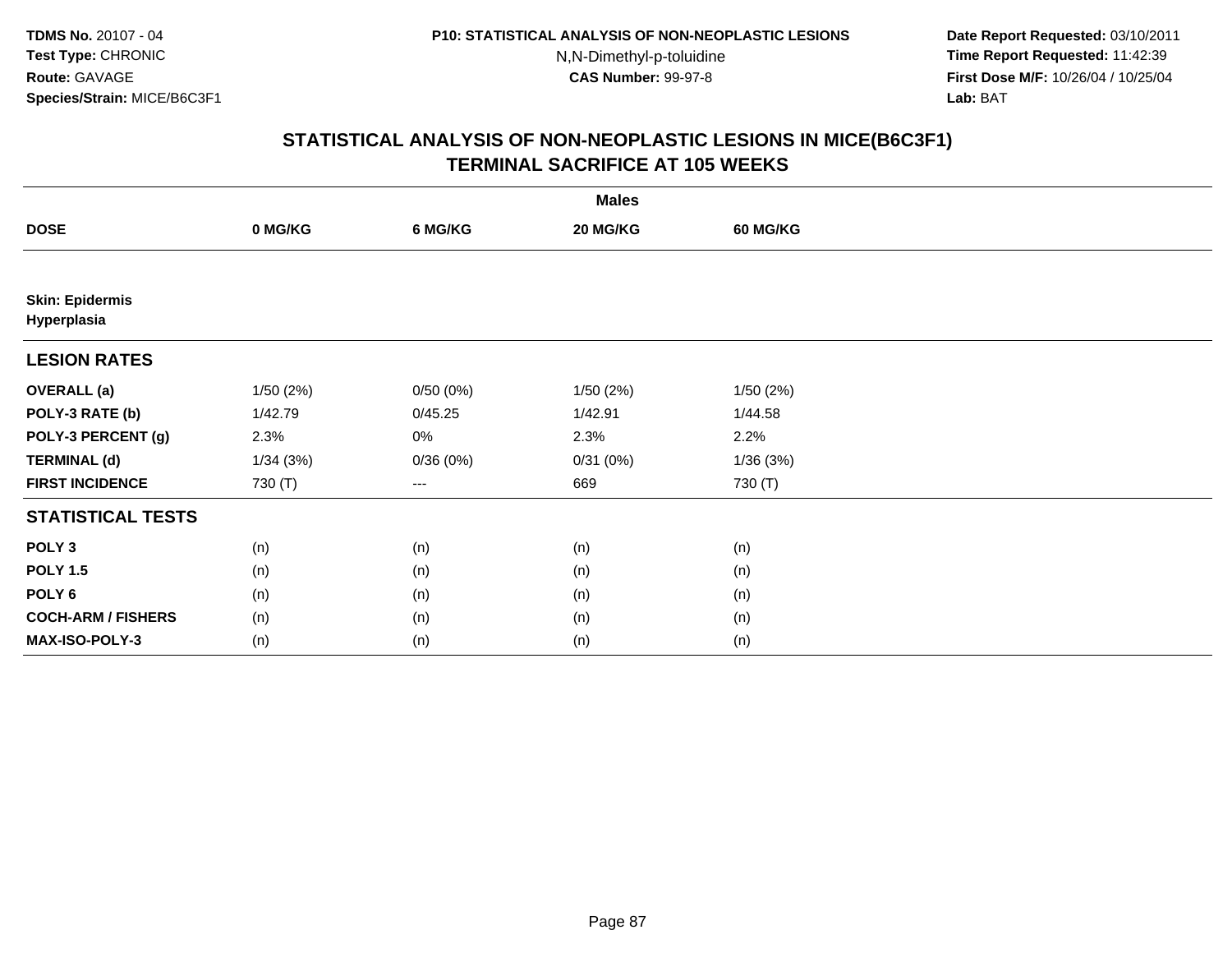**Date Report Requested:** 03/10/2011 **Time Report Requested:** 11:42:39 **First Dose M/F:** 10/26/04 / 10/25/04 Lab: BAT **Lab:** BAT

| <b>Males</b>                    |             |             |             |                 |  |  |  |
|---------------------------------|-------------|-------------|-------------|-----------------|--|--|--|
| <b>DOSE</b>                     | 0 MG/KG     | 6 MG/KG     | 20 MG/KG    | <b>60 MG/KG</b> |  |  |  |
|                                 |             |             |             |                 |  |  |  |
| <b>Spleen</b><br><b>Atrophy</b> |             |             |             |                 |  |  |  |
| <b>LESION RATES</b>             |             |             |             |                 |  |  |  |
| <b>OVERALL</b> (a)              | 4/48(8%)    | 11/50 (22%) | 11/49 (22%) | 6/50 (12%)      |  |  |  |
| POLY-3 RATE (b)                 | 4/42.61     | 11/47.65    | 11/43.89    | 6/45.56         |  |  |  |
| POLY-3 PERCENT (g)              | 9.4%        | 23.1%       | 25.1%       | 13.2%           |  |  |  |
| <b>TERMINAL (d)</b>             | 1/34(3%)    | 5/36 (14%)  | 4/31 (13%)  | 2/36(6%)        |  |  |  |
| <b>FIRST INCIDENCE</b>          | 562         | 555         | 609         | 623             |  |  |  |
| <b>STATISTICAL TESTS</b>        |             |             |             |                 |  |  |  |
| POLY <sub>3</sub>               | P=0.395N    | $P = 0.071$ | $P=0.048*$  | $P=0.412$       |  |  |  |
| <b>POLY 1.5</b>                 | P=0.385N    | $P=0.070$   | $P = 0.053$ | $P = 0.418$     |  |  |  |
| POLY 6                          | P=0.407N    | $P=0.072$   | P=0.044*    | $P=0.406$       |  |  |  |
| <b>COCH-ARM / FISHERS</b>       | P=0.405N    | $P = 0.054$ | P=0.049*    | $P = 0.397$     |  |  |  |
| MAX-ISO-POLY-3                  | $P = 0.151$ | P=0.046*    | P=0.027*    | $P=0.294$       |  |  |  |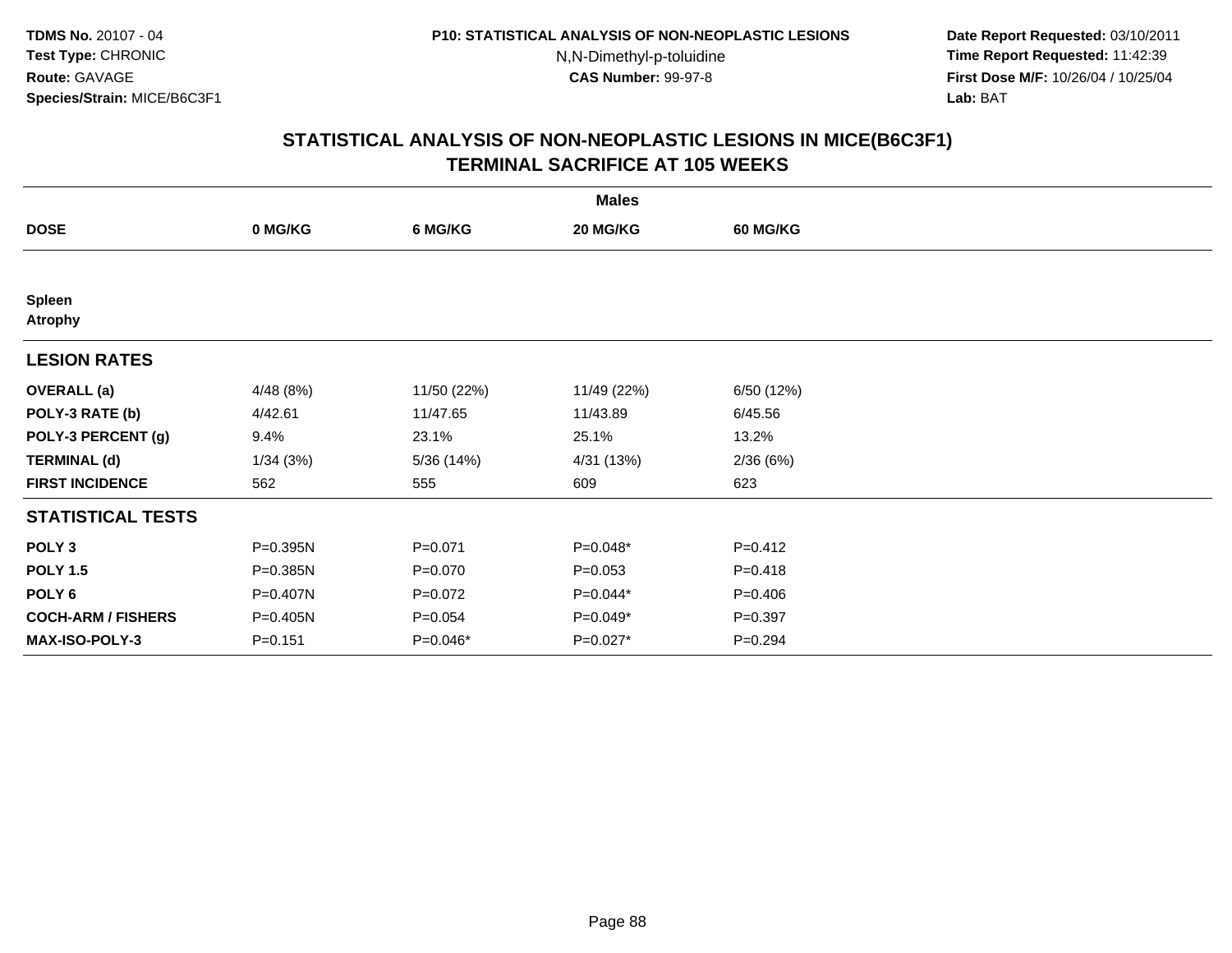**Date Report Requested:** 03/10/2011 **Time Report Requested:** 11:42:39 **First Dose M/F:** 10/26/04 / 10/25/04 Lab: BAT **Lab:** BAT

|                                                          | <b>Males</b> |             |             |                 |  |  |  |  |
|----------------------------------------------------------|--------------|-------------|-------------|-----------------|--|--|--|--|
| <b>DOSE</b>                                              | 0 MG/KG      | 6 MG/KG     | 20 MG/KG    | <b>60 MG/KG</b> |  |  |  |  |
|                                                          |              |             |             |                 |  |  |  |  |
| <b>Spleen</b><br><b>Hematopoietic Cell Proliferation</b> |              |             |             |                 |  |  |  |  |
| <b>LESION RATES</b>                                      |              |             |             |                 |  |  |  |  |
| <b>OVERALL</b> (a)                                       | 15/48 (31%)  | 18/50 (36%) | 23/49 (47%) | 22/50 (44%)     |  |  |  |  |
| POLY-3 RATE (b)                                          | 15/43.77     | 18/48.05    | 23/45.45    | 22/47.55        |  |  |  |  |
| POLY-3 PERCENT (g)                                       | 34.3%        | 37.5%       | 50.6%       | 46.3%           |  |  |  |  |
| <b>TERMINAL (d)</b>                                      | 10/34 (29%)  | 10/36 (28%) | 12/31 (39%) | 12/36 (33%)     |  |  |  |  |
| <b>FIRST INCIDENCE</b>                                   | 156          | 539         | 512         | 580             |  |  |  |  |
| <b>STATISTICAL TESTS</b>                                 |              |             |             |                 |  |  |  |  |
| POLY <sub>3</sub>                                        | $P = 0.157$  | $P = 0.460$ | $P = 0.086$ | $P = 0.170$     |  |  |  |  |
| <b>POLY 1.5</b>                                          | $P = 0.154$  | $P = 0.454$ | $P = 0.094$ | $P = 0.165$     |  |  |  |  |
| POLY <sub>6</sub>                                        | $P = 0.173$  | $P=0.469$   | $P = 0.082$ | $P = 0.184$     |  |  |  |  |
| <b>COCH-ARM / FISHERS</b>                                | $P = 0.141$  | $P = 0.389$ | $P = 0.084$ | $P = 0.137$     |  |  |  |  |
| <b>MAX-ISO-POLY-3</b>                                    | $P = 0.150$  | $P = 0.378$ | $P = 0.059$ | $P = 0.128$     |  |  |  |  |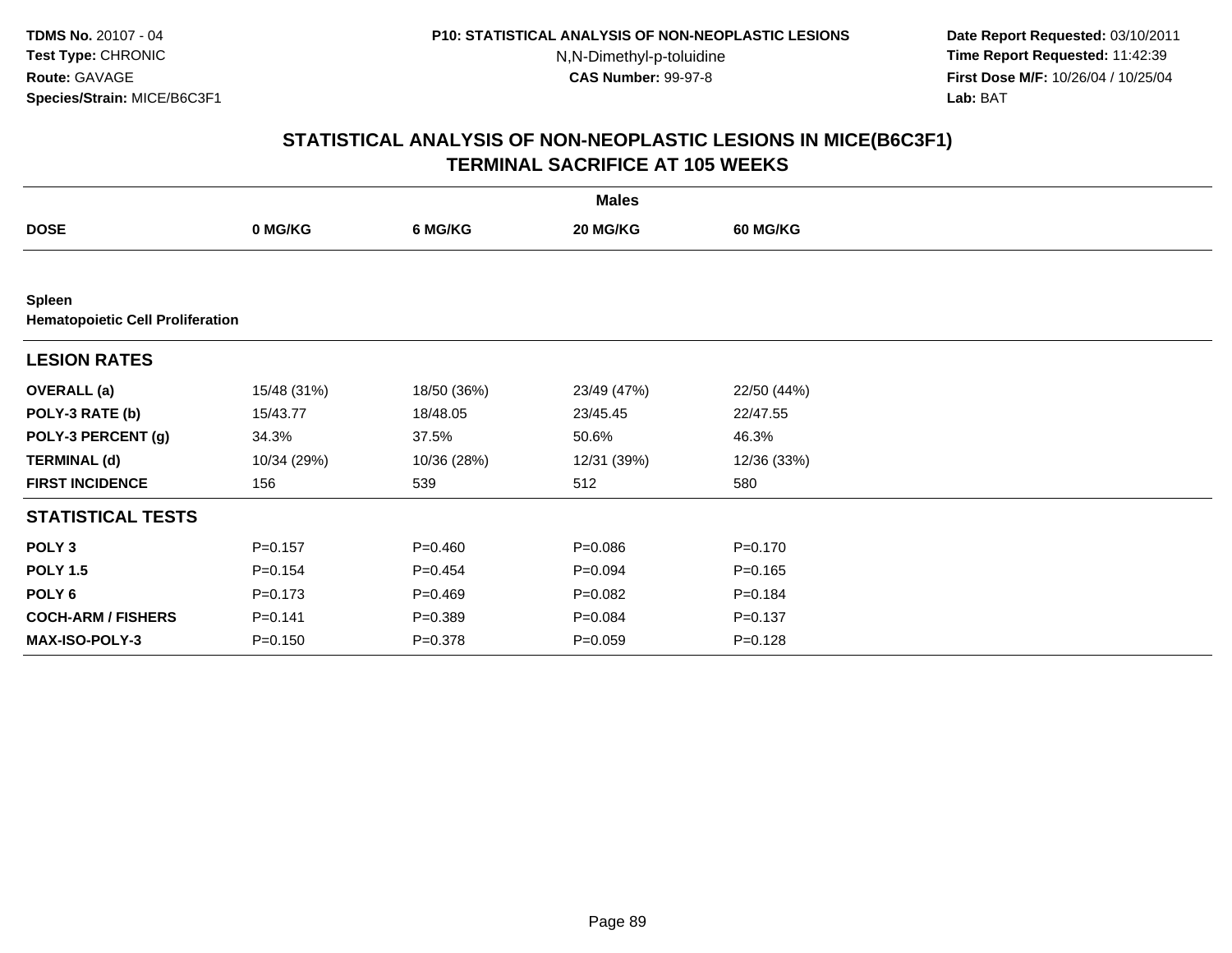**Date Report Requested:** 03/10/2011 **Time Report Requested:** 11:42:39 **First Dose M/F:** 10/26/04 / 10/25/04 Lab: BAT **Lab:** BAT

|                                       |             |             | <b>Males</b> |                 |  |
|---------------------------------------|-------------|-------------|--------------|-----------------|--|
| <b>DOSE</b>                           | 0 MG/KG     | 6 MG/KG     | 20 MG/KG     | <b>60 MG/KG</b> |  |
|                                       |             |             |              |                 |  |
| <b>Spleen</b><br>Hyperplasia Lymphoid |             |             |              |                 |  |
| <b>LESION RATES</b>                   |             |             |              |                 |  |
| <b>OVERALL</b> (a)                    | 5/48 (10%)  | 9/50 (18%)  | 6/49 (12%)   | 9/50 (18%)      |  |
| POLY-3 RATE (b)                       | 5/42.02     | 9/45.61     | 6/43.23      | 9/46.85         |  |
| POLY-3 PERCENT (g)                    | 11.9%       | 19.7%       | 13.9%        | 19.2%           |  |
| <b>TERMINAL (d)</b>                   | 3/34(9%)    | 7/36 (19%)  | 5/31 (16%)   | 6/36 (17%)      |  |
| <b>FIRST INCIDENCE</b>                | 561         | 666         | 449          | 256             |  |
| <b>STATISTICAL TESTS</b>              |             |             |              |                 |  |
| POLY <sub>3</sub>                     | $P = 0.339$ | $P = 0.240$ | $P = 0.520$  | $P = 0.258$     |  |
| <b>POLY 1.5</b>                       | $P = 0.334$ | $P = 0.246$ | $P = 0.535$  | $P=0.257$       |  |
| POLY 6                                | $P = 0.338$ | $P = 0.232$ | $P = 0.498$  | $P = 0.253$     |  |
| <b>COCH-ARM / FISHERS</b>             | $P=0.292$   | $P = 0.217$ | $P = 0.515$  | $P = 0.217$     |  |
| MAX-ISO-POLY-3                        | $P = 0.302$ | $P = 0.167$ | $P = 0.392$  | $P = 0.184$     |  |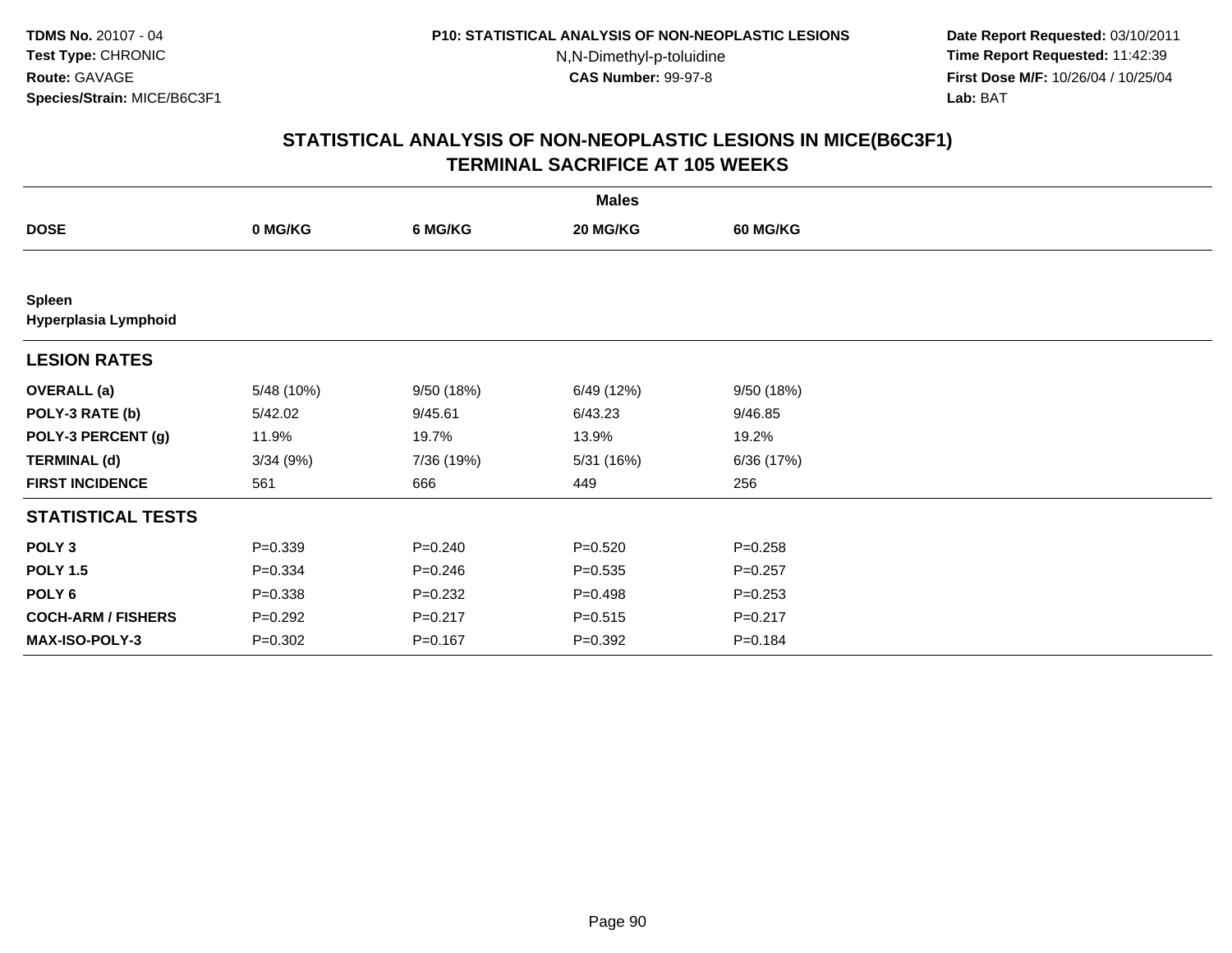**Date Report Requested:** 03/10/2011 **Time Report Requested:** 11:42:39 **First Dose M/F:** 10/26/04 / 10/25/04 Lab: BAT **Lab:** BAT

| <b>Males</b>                  |             |             |             |                 |  |  |  |
|-------------------------------|-------------|-------------|-------------|-----------------|--|--|--|
| <b>DOSE</b>                   | 0 MG/KG     | 6 MG/KG     | 20 MG/KG    | <b>60 MG/KG</b> |  |  |  |
|                               |             |             |             |                 |  |  |  |
| <b>Spleen</b><br>Pigmentation |             |             |             |                 |  |  |  |
| <b>LESION RATES</b>           |             |             |             |                 |  |  |  |
| <b>OVERALL</b> (a)            | 38/48 (79%) | 34/50 (68%) | 25/49 (51%) | 44/50 (88%)     |  |  |  |
| POLY-3 RATE (b)               | 38/43.65    | 34/46.99    | 25/44.11    | 44/49.21        |  |  |  |
| POLY-3 PERCENT (g)            | 87.1%       | 72.4%       | 56.7%       | 89.4%           |  |  |  |
| <b>TERMINAL (d)</b>           | 31/34 (91%) | 27/36 (75%) | 21/31 (68%) | 33/36 (92%)     |  |  |  |
| <b>FIRST INCIDENCE</b>        | 561         | 555         | 402         | 256             |  |  |  |
| <b>STATISTICAL TESTS</b>      |             |             |             |                 |  |  |  |
| POLY <sub>3</sub>             | $P=0.075$   | P=0.060N    | P<0.001N**  | $P=0.487$       |  |  |  |
| <b>POLY 1.5</b>               | $P = 0.063$ | P=0.057N    | P<0.001N**  | $P=0.448$       |  |  |  |
| POLY <sub>6</sub>             | $P = 0.093$ | P=0.072N    | P<0.001N**  | $P = 0.519$     |  |  |  |
| <b>COCH-ARM / FISHERS</b>     | $P=0.040*$  | P=0.153N    | P=0.003N**  | $P = 0.182$     |  |  |  |
| <b>MAX-ISO-POLY-3</b>         | $P=0.030*$  | P=0.037N*   | P<0.001N**  | $P = 0.361$     |  |  |  |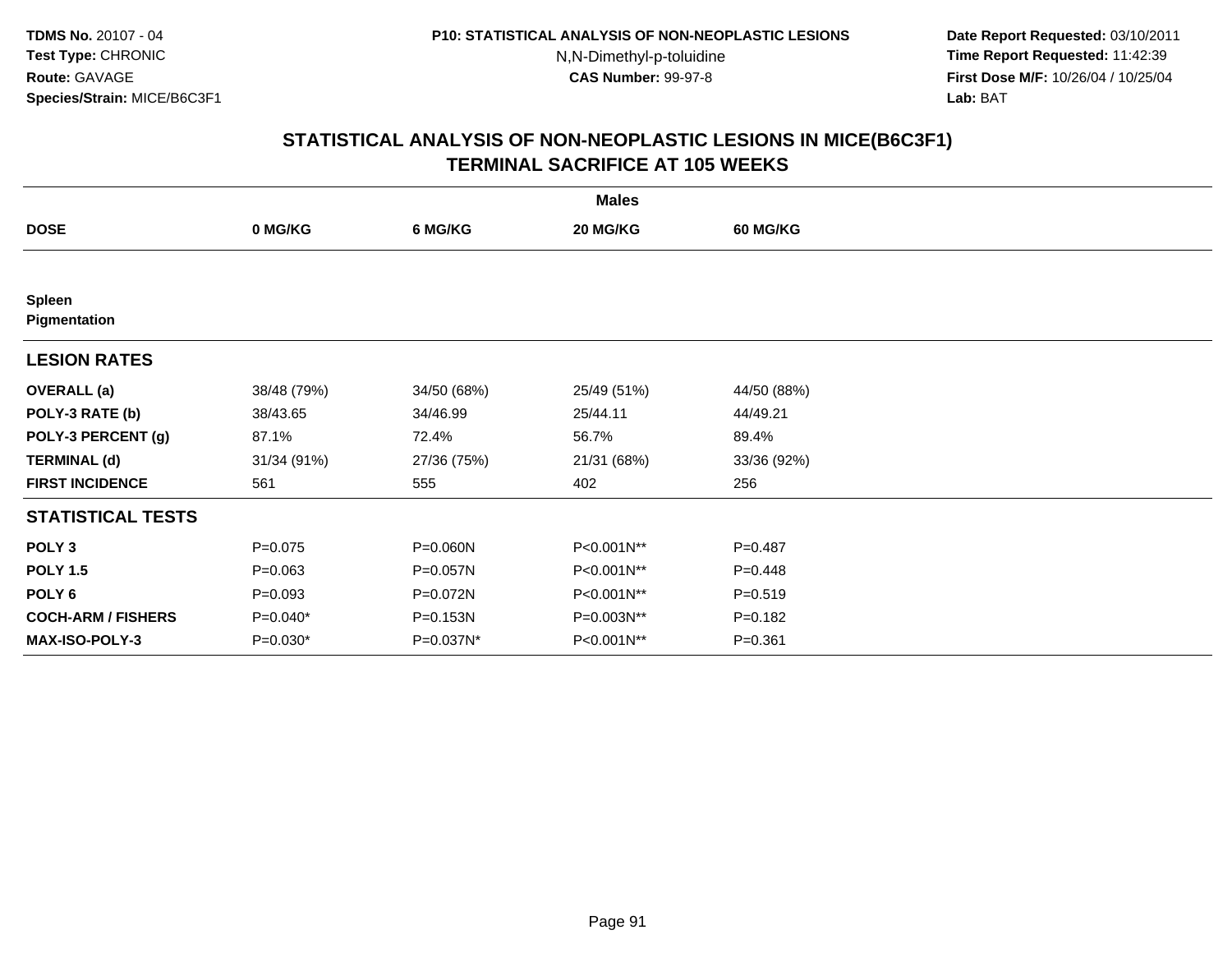**Date Report Requested:** 03/10/2011 **Time Report Requested:** 11:42:39 **First Dose M/F:** 10/26/04 / 10/25/04 Lab: BAT **Lab:** BAT

|                                           |            |              | <b>Males</b> |                 |  |
|-------------------------------------------|------------|--------------|--------------|-----------------|--|
| <b>DOSE</b>                               | 0 MG/KG    | 6 MG/KG      | 20 MG/KG     | <b>60 MG/KG</b> |  |
|                                           |            |              |              |                 |  |
| <b>Spleen: Red Pulp</b><br><b>Atrophy</b> |            |              |              |                 |  |
| <b>LESION RATES</b>                       |            |              |              |                 |  |
| <b>OVERALL</b> (a)                        | 4/48 (8%)  | 1/50(2%)     | 2/49(4%)     | 2/50(4%)        |  |
| POLY-3 RATE (b)                           | 4/41.28    | 1/45.25      | 2/42.46      | 2/44.58         |  |
| POLY-3 PERCENT (g)                        | 9.7%       | 2.2%         | 4.7%         | 4.5%            |  |
| <b>TERMINAL (d)</b>                       | 4/34 (12%) | 1/36(3%)     | 2/31(7%)     | 2/36(6%)        |  |
| <b>FIRST INCIDENCE</b>                    | 730 (T)    | 730 (T)      | 730 (T)      | 730 (T)         |  |
| <b>STATISTICAL TESTS</b>                  |            |              |              |                 |  |
| POLY <sub>3</sub>                         | P=0.447N   | $P = 0.151N$ | P=0.324N     | P=0.302N        |  |
| <b>POLY 1.5</b>                           | P=0.447N   | $P = 0.151N$ | P=0.315N     | P=0.300N        |  |
| POLY <sub>6</sub>                         | P=0.447N   | P=0.153N     | P=0.335N     | P=0.305N        |  |
| <b>COCH-ARM / FISHERS</b>                 | P=0.445N   | P=0.168N     | P=0.329N     | P=0.319N        |  |
| <b>MAX-ISO-POLY-3</b>                     | P=0.188N   | P=0.074N     | P=0.192N     | P=0.180N        |  |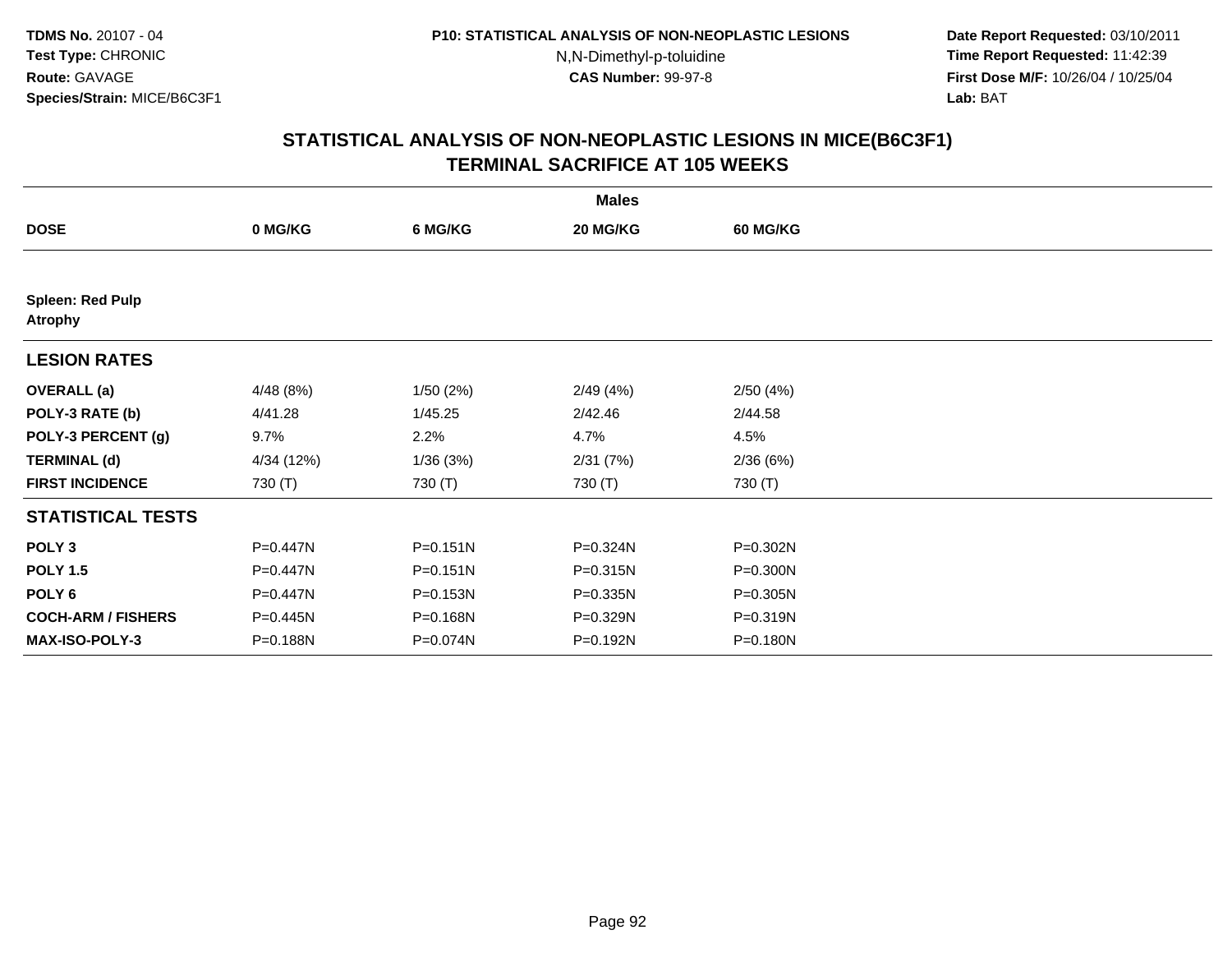**Date Report Requested:** 03/10/2011 **Time Report Requested:** 11:42:39 **First Dose M/F:** 10/26/04 / 10/25/04 Lab: BAT **Lab:** BAT

|                                        |          |              | <b>Males</b> |                 |  |
|----------------------------------------|----------|--------------|--------------|-----------------|--|
| <b>DOSE</b>                            | 0 MG/KG  | 6 MG/KG      | 20 MG/KG     | <b>60 MG/KG</b> |  |
|                                        |          |              |              |                 |  |
| Stomach, Forestomach<br><b>Erosion</b> |          |              |              |                 |  |
| <b>LESION RATES</b>                    |          |              |              |                 |  |
| <b>OVERALL</b> (a)                     | 2/50(4%) | 1/50(2%)     | 0/50(0%)     | 0/50(0%)        |  |
| POLY-3 RATE (b)                        | 2/42.79  | 1/45.25      | 0/42.68      | 0/44.58         |  |
| POLY-3 PERCENT (g)                     | 4.7%     | 2.2%         | 0%           | 0%              |  |
| <b>TERMINAL (d)</b>                    | 2/34(6%) | 1/36(3%)     | 0/31(0%)     | 0/36(0%)        |  |
| <b>FIRST INCIDENCE</b>                 | 730 (T)  | 730 (T)      | $--$         | ---             |  |
| <b>STATISTICAL TESTS</b>               |          |              |              |                 |  |
| POLY <sub>3</sub>                      | P=0.170N | P=0.480N     | P=0.237N     | P=0.228N        |  |
| <b>POLY 1.5</b>                        | P=0.170N | P=0.480N     | P=0.233N     | P=0.228N        |  |
| POLY 6                                 | P=0.169N | $P = 0.481N$ | $P = 0.243N$ | P=0.229N        |  |
| <b>COCH-ARM / FISHERS</b>              | P=0.169N | P=0.500N     | P=0.247N     | $P = 0.247N$    |  |
| <b>MAX-ISO-POLY-3</b>                  | P=0.080N | P=0.270N     | P=0.076N     | P=0.076N        |  |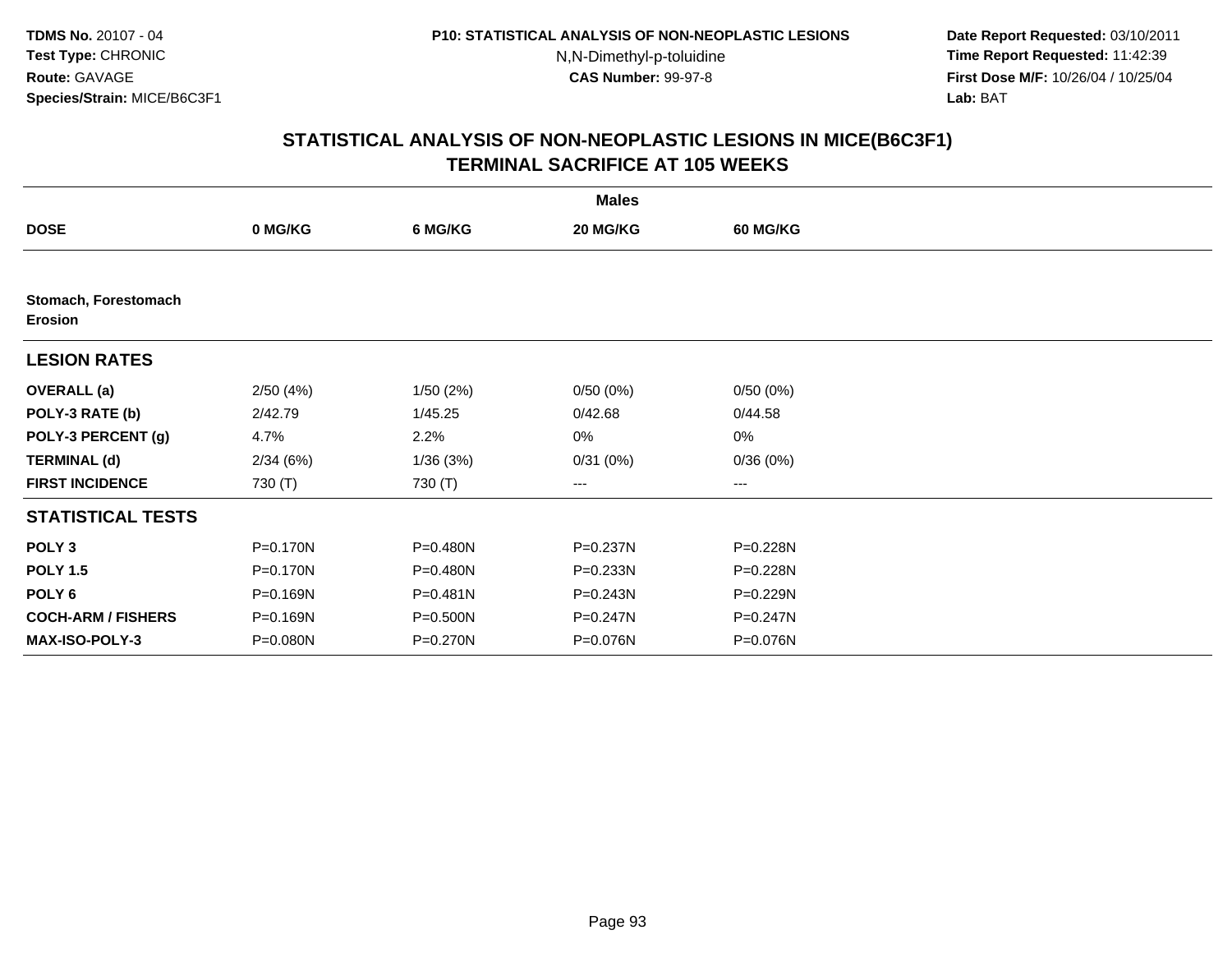**Date Report Requested:** 03/10/2011 **Time Report Requested:** 11:42:39 **First Dose M/F:** 10/26/04 / 10/25/04 Lab: BAT **Lab:** BAT

|                                      | <b>Males</b> |             |              |                 |  |  |  |  |
|--------------------------------------|--------------|-------------|--------------|-----------------|--|--|--|--|
| <b>DOSE</b>                          | 0 MG/KG      | 6 MG/KG     | 20 MG/KG     | <b>60 MG/KG</b> |  |  |  |  |
|                                      |              |             |              |                 |  |  |  |  |
| Stomach, Forestomach<br>Inflammation |              |             |              |                 |  |  |  |  |
| <b>LESION RATES</b>                  |              |             |              |                 |  |  |  |  |
| <b>OVERALL</b> (a)                   | 13/50 (26%)  | 12/50 (24%) | 13/50 (26%)  | 8/50 (16%)      |  |  |  |  |
| POLY-3 RATE (b)                      | 13/45.08     | 12/47.21    | 13/43.50     | 8/46.08         |  |  |  |  |
| POLY-3 PERCENT (g)                   | 28.8%        | 25.4%       | 29.9%        | 17.4%           |  |  |  |  |
| <b>TERMINAL (d)</b>                  | 6/34(18%)    | 7/36 (19%)  | 9/31(29%)    | 3/36(8%)        |  |  |  |  |
| <b>FIRST INCIDENCE</b>               | 561          | 550         | 597          | 609             |  |  |  |  |
| <b>STATISTICAL TESTS</b>             |              |             |              |                 |  |  |  |  |
| POLY <sub>3</sub>                    | P=0.123N     | P=0.447N    | $P = 0.550$  | P=0.146N        |  |  |  |  |
| <b>POLY 1.5</b>                      | $P = 0.121N$ | P=0.441N    | $P = 0.591N$ | $P = 0.141N$    |  |  |  |  |
| POLY <sub>6</sub>                    | P=0.126N     | P=0.457N    | $P = 0.498$  | P=0.151N        |  |  |  |  |
| <b>COCH-ARM / FISHERS</b>            | P=0.130N     | P=0.500N    | $P = 0.590N$ | P=0.163N        |  |  |  |  |
| <b>MAX-ISO-POLY-3</b>                | P=0.171N     | P=0.359N    | $P = 0.457$  | P=0.098N        |  |  |  |  |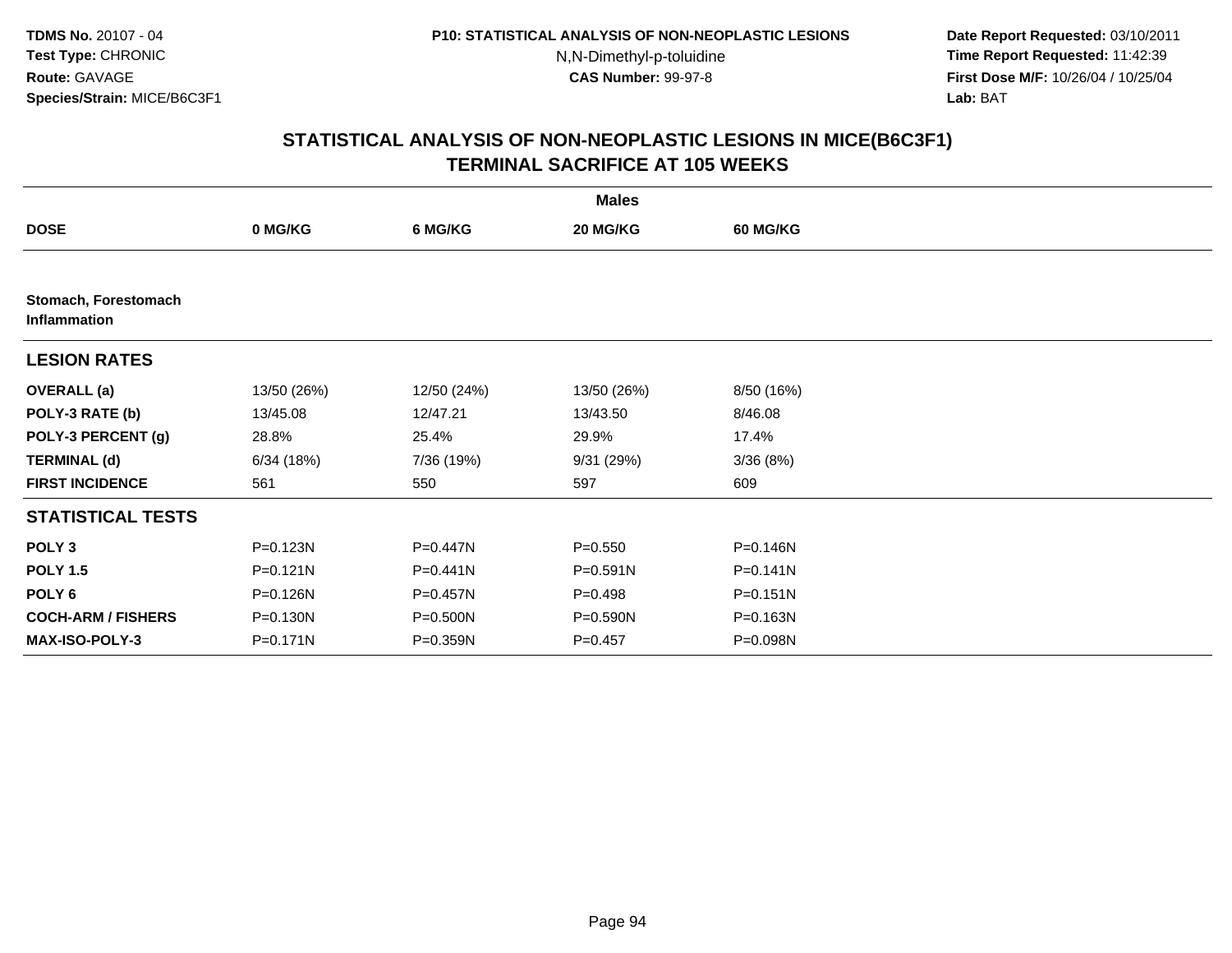**Date Report Requested:** 03/10/2011 **Time Report Requested:** 11:42:39 **First Dose M/F:** 10/26/04 / 10/25/04 Lab: BAT **Lab:** BAT

|                                      |             |           | <b>Males</b> |                 |  |
|--------------------------------------|-------------|-----------|--------------|-----------------|--|
| <b>DOSE</b>                          | 0 MG/KG     | 6 MG/KG   | 20 MG/KG     | <b>60 MG/KG</b> |  |
|                                      |             |           |              |                 |  |
| Stomach, Forestomach<br><b>Ulcer</b> |             |           |              |                 |  |
| <b>LESION RATES</b>                  |             |           |              |                 |  |
| <b>OVERALL</b> (a)                   | 5/50 (10%)  | 4/50 (8%) | 5/50 (10%)   | 5/50 (10%)      |  |
| POLY-3 RATE (b)                      | 5/43.59     | 4/45.89   | 5/43.50      | 5/45.70         |  |
| POLY-3 PERCENT (g)                   | 11.5%       | 8.7%      | 11.5%        | 10.9%           |  |
| <b>TERMINAL (d)</b>                  | 2/34(6%)    | 2/36(6%)  | 1/31(3%)     | 1/36(3%)        |  |
| <b>FIRST INCIDENCE</b>               | 591         | 568       | 597          | 609             |  |
| <b>STATISTICAL TESTS</b>             |             |           |              |                 |  |
| POLY <sub>3</sub>                    | $P = 0.537$ | P=0.468N  | $P=0.629$    | P=0.600N        |  |
| <b>POLY 1.5</b>                      | $P = 0.534$ | P=0.466N  | P=0.618N     | $P = 0.601N$    |  |
| POLY <sub>6</sub>                    | $P = 0.542$ | P=0.472N  | $P = 0.615$  | P=0.599N        |  |
| <b>COCH-ARM / FISHERS</b>            | $P = 0.519$ | P=0.500N  | P=0.630N     | P=0.630N        |  |
| MAX-ISO-POLY-3                       | $P=0.665$   | P=0.337N  | $P=0.498$    | P=0.468N        |  |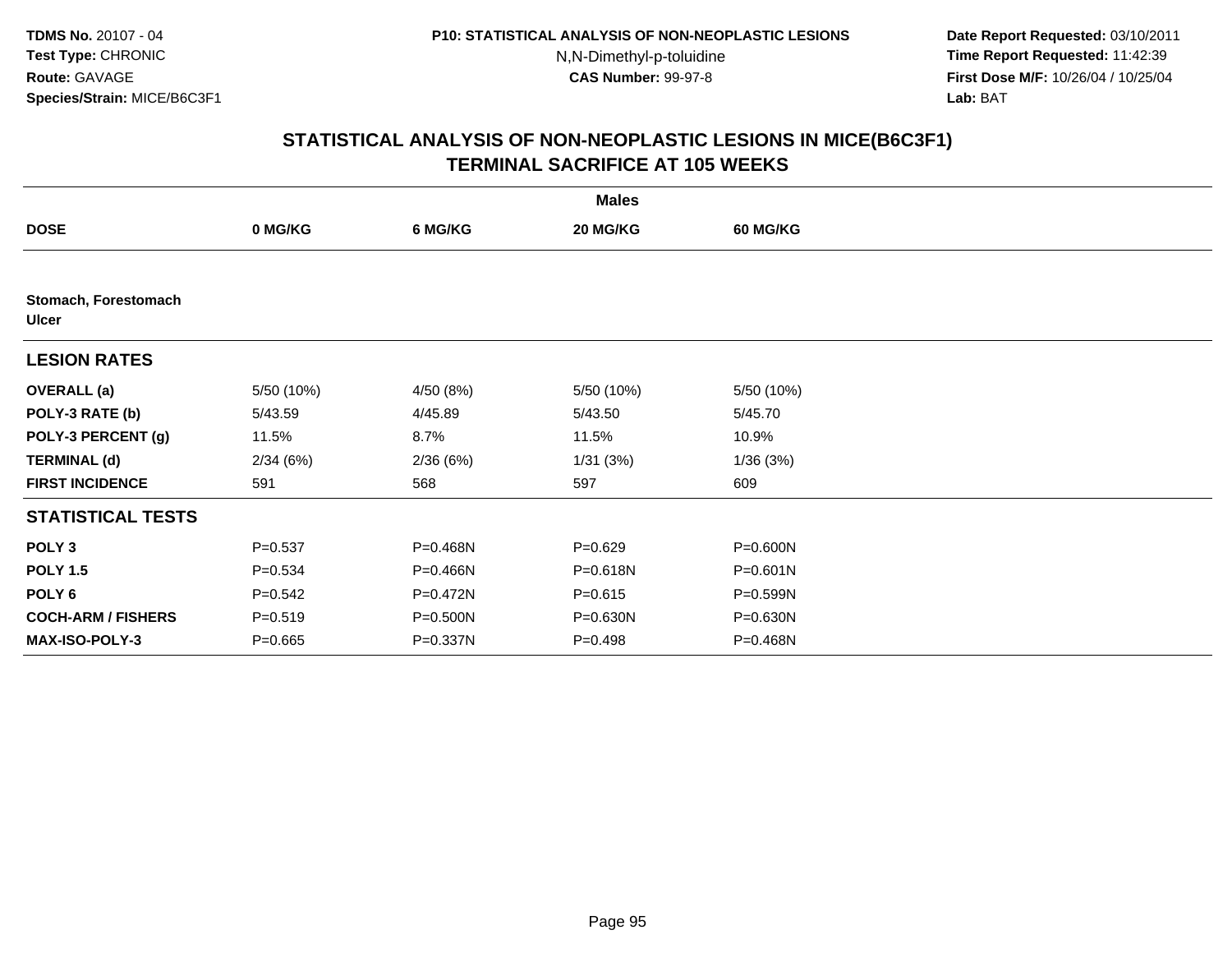**Date Report Requested:** 03/10/2011 **Time Report Requested:** 11:42:39 **First Dose M/F:** 10/26/04 / 10/25/04 Lab: BAT **Lab:** BAT

|                                                 | <b>Males</b> |             |             |                 |  |  |  |  |
|-------------------------------------------------|--------------|-------------|-------------|-----------------|--|--|--|--|
| <b>DOSE</b>                                     | 0 MG/KG      | 6 MG/KG     | 20 MG/KG    | <b>60 MG/KG</b> |  |  |  |  |
|                                                 |              |             |             |                 |  |  |  |  |
| Stomach, Forestomach: Epithelium<br>Hyperplasia |              |             |             |                 |  |  |  |  |
| <b>LESION RATES</b>                             |              |             |             |                 |  |  |  |  |
| <b>OVERALL</b> (a)                              | 14/50 (28%)  | 14/50 (28%) | 17/50 (34%) | 11/50 (22%)     |  |  |  |  |
| POLY-3 RATE (b)                                 | 14/45.07     | 14/47.21    | 17/44.59    | 11/46.05        |  |  |  |  |
| POLY-3 PERCENT (g)                              | 31.1%        | 29.7%       | 38.1%       | 23.9%           |  |  |  |  |
| <b>TERMINAL (d)</b>                             | 8/34 (24%)   | 9/36(25%)   | 10/31 (32%) | 6/36(17%)       |  |  |  |  |
| <b>FIRST INCIDENCE</b>                          | 561          | 550         | 512         | 609             |  |  |  |  |
| <b>STATISTICAL TESTS</b>                        |              |             |             |                 |  |  |  |  |
| POLY <sub>3</sub>                               | P=0.243N     | P=0.532N    | $P = 0.315$ | P=0.297N        |  |  |  |  |
| <b>POLY 1.5</b>                                 | P=0.236N     | P=0.525N    | $P = 0.348$ | P=0.289N        |  |  |  |  |
| POLY 6                                          | P=0.248N     | P=0.543N    | $P = 0.280$ | P=0.308N        |  |  |  |  |
| <b>COCH-ARM / FISHERS</b>                       | P=0.250N     | P=0.588N    | $P = 0.333$ | P=0.322N        |  |  |  |  |
| <b>MAX-ISO-POLY-3</b>                           | P=0.290N     | P=0.441N    | $P = 0.242$ | P=0.224N        |  |  |  |  |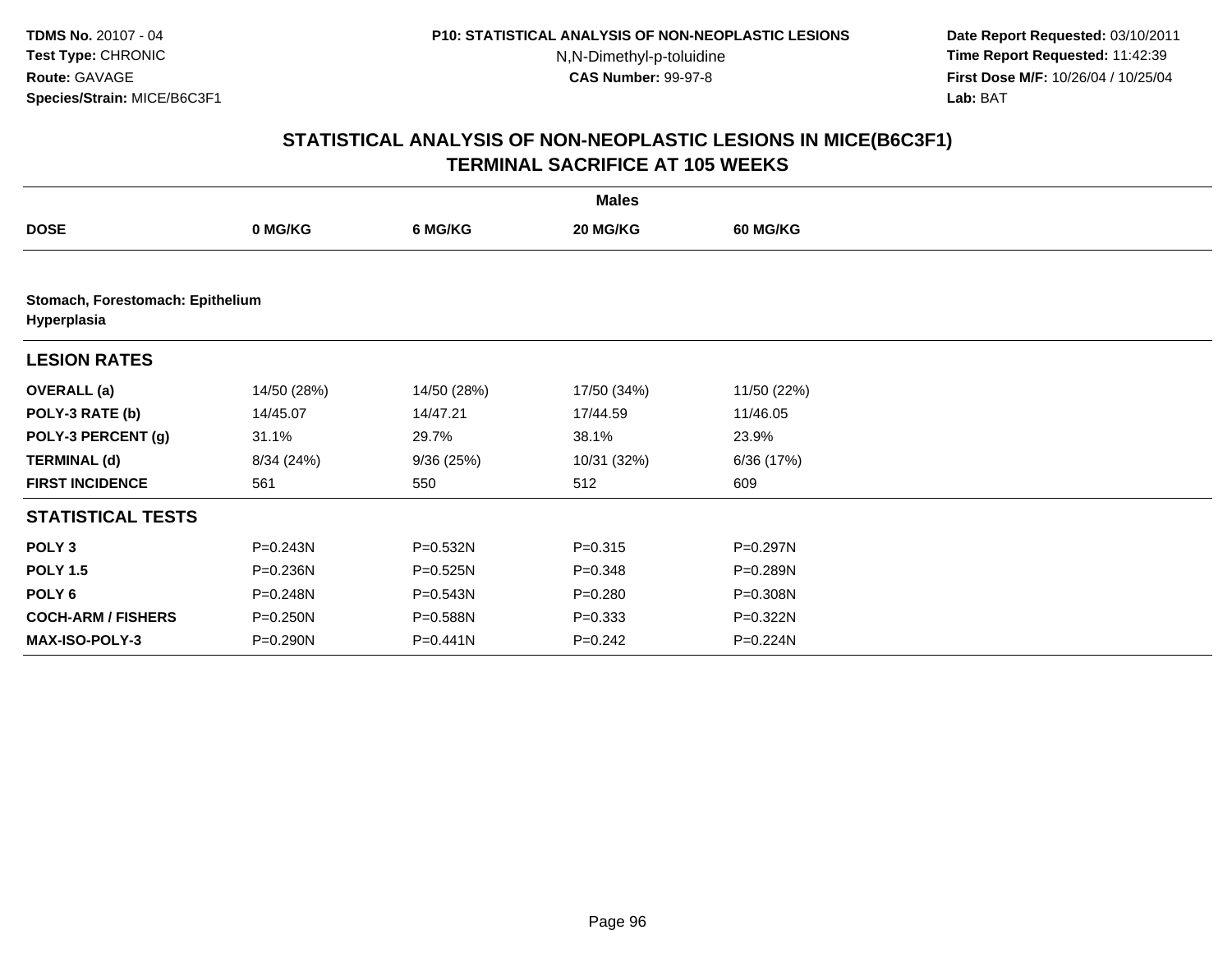**Date Report Requested:** 03/10/2011 **Time Report Requested:** 11:42:39 **First Dose M/F:** 10/26/04 / 10/25/04 Lab: BAT **Lab:** BAT

|                                                    | <b>Males</b> |             |             |          |  |  |  |  |
|----------------------------------------------------|--------------|-------------|-------------|----------|--|--|--|--|
| <b>DOSE</b>                                        | 0 MG/KG      | 6 MG/KG     | 20 MG/KG    | 60 MG/KG |  |  |  |  |
|                                                    |              |             |             |          |  |  |  |  |
| <b>Testes: Germinal Epithelium</b><br>Degeneration |              |             |             |          |  |  |  |  |
| <b>LESION RATES</b>                                |              |             |             |          |  |  |  |  |
| <b>OVERALL</b> (a)                                 | 0/50(0%)     | 2/50(4%)    | 3/50(6%)    | 0/50(0%) |  |  |  |  |
| POLY-3 RATE (b)                                    | 0/42.79      | 2/45.25     | 3/43.06     | 0/44.58  |  |  |  |  |
| POLY-3 PERCENT (g)                                 | 0%           | 4.4%        | 7%          | $0\%$    |  |  |  |  |
| <b>TERMINAL (d)</b>                                | 0/34(0%)     | 2/36(6%)    | 1/31(3%)    | 0/36(0%) |  |  |  |  |
| <b>FIRST INCIDENCE</b>                             | ---          | 730 (T)     | 674         | $\cdots$ |  |  |  |  |
| <b>STATISTICAL TESTS</b>                           |              |             |             |          |  |  |  |  |
| POLY <sub>3</sub>                                  | P=0.365N     | $P = 0.250$ | $P = 0.119$ | (e)      |  |  |  |  |
| <b>POLY 1.5</b>                                    | P=0.365N     | $P = 0.250$ | $P = 0.123$ | (e)      |  |  |  |  |
| POLY 6                                             | P=0.367N     | $P = 0.249$ | $P = 0.116$ | (e)      |  |  |  |  |
| <b>COCH-ARM / FISHERS</b>                          | P=0.382N     | $P = 0.247$ | $P = 0.121$ | (e)      |  |  |  |  |
| MAX-ISO-POLY-3                                     | P=0.238N     | $P = 0.088$ | P=0.039*    | (e)      |  |  |  |  |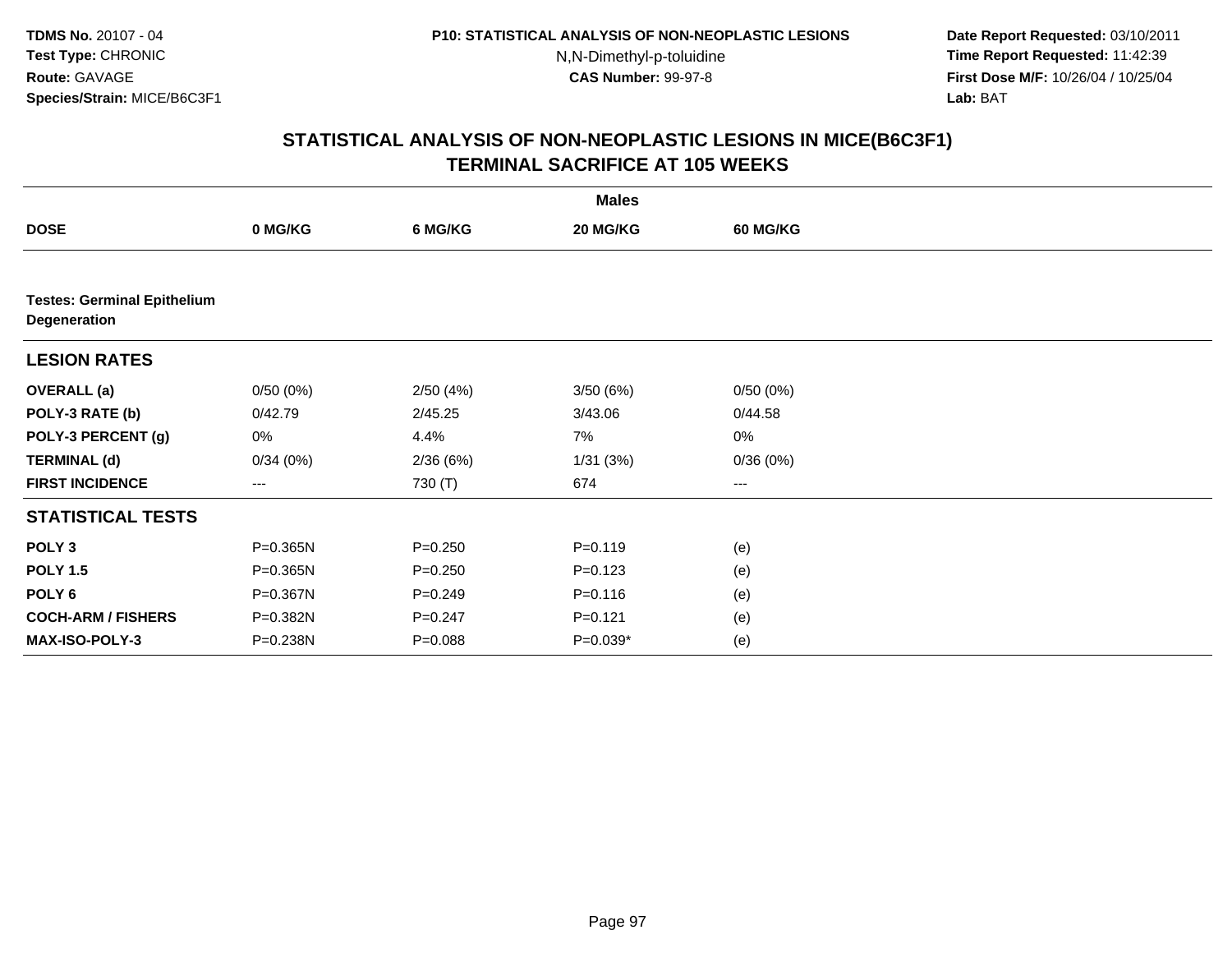**Date Report Requested:** 03/10/2011 **Time Report Requested:** 11:42:39 **First Dose M/F:** 10/26/04 / 10/25/04 Lab: BAT **Lab:** BAT

| <b>Males</b>                    |                |             |              |                 |  |  |  |
|---------------------------------|----------------|-------------|--------------|-----------------|--|--|--|
| <b>DOSE</b>                     | 0 MG/KG        | 6 MG/KG     | 20 MG/KG     | <b>60 MG/KG</b> |  |  |  |
|                                 |                |             |              |                 |  |  |  |
| <b>Thymus</b><br><b>Atrophy</b> |                |             |              |                 |  |  |  |
| <b>LESION RATES</b>             |                |             |              |                 |  |  |  |
| <b>OVERALL</b> (a)              | 41/48 (85%)    | 47/48 (98%) | 47/48 (98%)  | 48/49 (98%)     |  |  |  |
| POLY-3 RATE (b)                 | 41/45.45       | 47/48.00    | 47/47.55     | 48/49.00        |  |  |  |
| POLY-3 PERCENT (g)              | 90.2%          | 97.9%       | 98.9%        | 98%             |  |  |  |
| <b>TERMINAL (d)</b>             | 30/33 (91%)    | 34/35 (97%) | 30/30 (100%) | 34/35 (97%)     |  |  |  |
| <b>FIRST INCIDENCE</b>          | $\overline{4}$ | 539         | 402          | 256             |  |  |  |
| <b>STATISTICAL TESTS</b>        |                |             |              |                 |  |  |  |
| POLY <sub>3</sub>               | $P = 0.176$    | $P=0.119$   | $P = 0.070$  | $P = 0.114$     |  |  |  |
| <b>POLY 1.5</b>                 | $P=0.154$      | $P = 0.099$ | $P=0.072$    | $P = 0.094$     |  |  |  |
| POLY 6                          | $P = 0.199$    | $P = 0.141$ | $P = 0.063$  | $P = 0.135$     |  |  |  |
| <b>COCH-ARM / FISHERS</b>       | $P = 0.062$    | $P=0.029*$  | P=0.029*     | P=0.028*        |  |  |  |
| <b>MAX-ISO-POLY-3</b>           | $P=0.027*$     | $P = 0.055$ | P=0.027*     | $P = 0.054$     |  |  |  |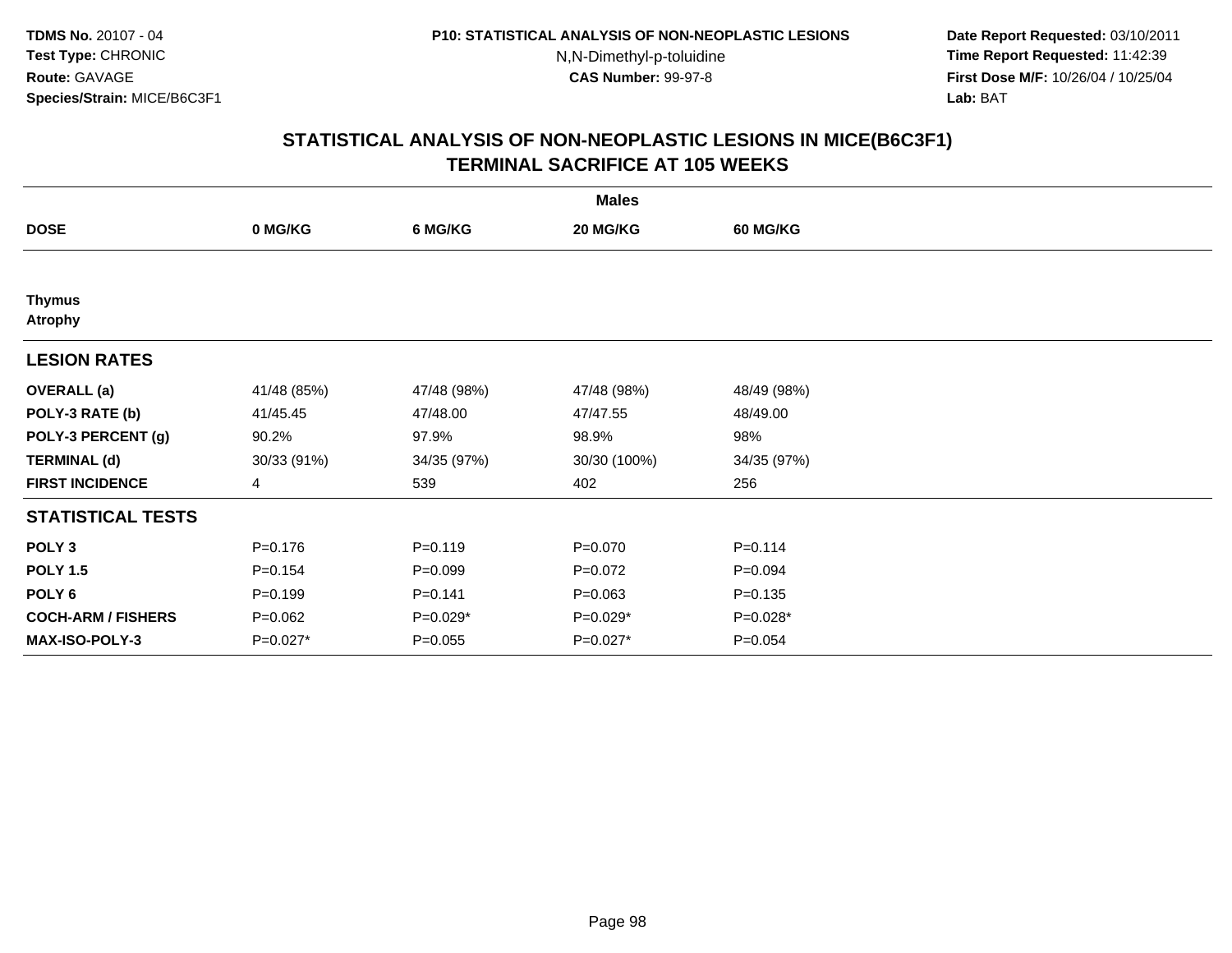**Date Report Requested:** 03/10/2011 **Time Report Requested:** 11:42:39 **First Dose M/F:** 10/26/04 / 10/25/04 Lab: BAT **Lab:** BAT

| <b>Males</b>                          |          |          |          |                 |  |  |  |
|---------------------------------------|----------|----------|----------|-----------------|--|--|--|
| <b>DOSE</b>                           | 0 MG/KG  | 6 MG/KG  | 20 MG/KG | <b>60 MG/KG</b> |  |  |  |
|                                       |          |          |          |                 |  |  |  |
| <b>Thymus</b><br>Hyperplasia Lymphoid |          |          |          |                 |  |  |  |
| <b>LESION RATES</b>                   |          |          |          |                 |  |  |  |
| <b>OVERALL</b> (a)                    | 1/48(2%) | 0/48(0%) | 0/48(0%) | 1/49(2%)        |  |  |  |
| POLY-3 RATE (b)                       | 1/40.96  | 0/43.38  | 0/41.34  | 1/43.58         |  |  |  |
| POLY-3 PERCENT (g)                    | 2.4%     | 0%       | 0%       | 2.3%            |  |  |  |
| <b>TERMINAL (d)</b>                   | 1/33(3%) | 0/35(0%) | 0/30(0%) | 1/35(3%)        |  |  |  |
| <b>FIRST INCIDENCE</b>                | 730 (T)  | ---      | $--$     | 730 (T)         |  |  |  |
| <b>STATISTICAL TESTS</b>              |          |          |          |                 |  |  |  |
| POLY <sub>3</sub>                     | (n)      | (n)      | (n)      | (n)             |  |  |  |
| <b>POLY 1.5</b>                       | (n)      | (n)      | (n)      | (n)             |  |  |  |
| POLY <sub>6</sub>                     | (n)      | (n)      | (n)      | (n)             |  |  |  |
| <b>COCH-ARM / FISHERS</b>             | (n)      | (n)      | (n)      | (n)             |  |  |  |
| MAX-ISO-POLY-3                        | (n)      | (n)      | (n)      | (n)             |  |  |  |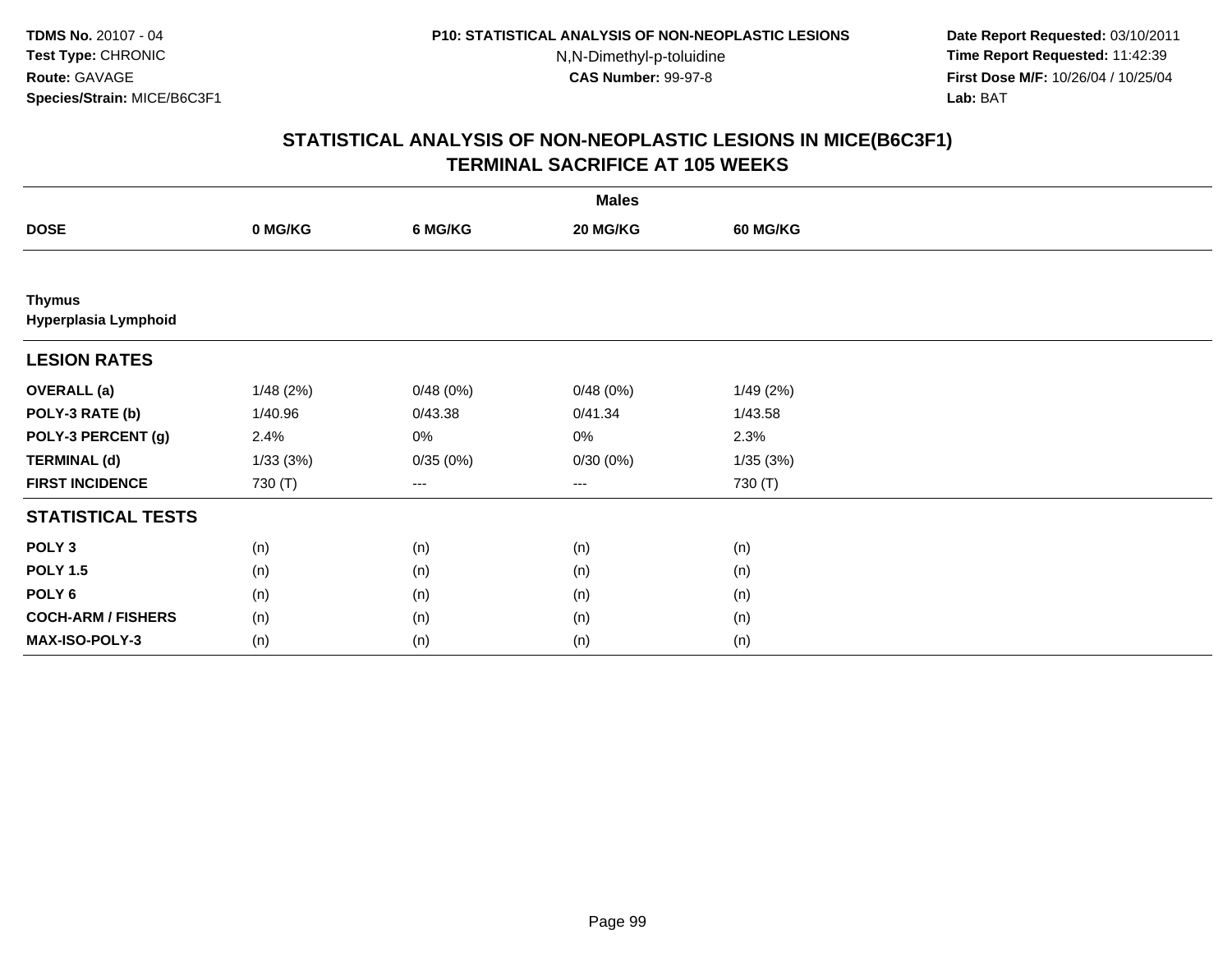**Date Report Requested:** 03/10/2011 **Time Report Requested:** 11:42:39 **First Dose M/F:** 10/26/04 / 10/25/04 Lab: BAT **Lab:** BAT

| <b>Males</b>                     |           |              |              |                   |  |  |  |
|----------------------------------|-----------|--------------|--------------|-------------------|--|--|--|
| <b>DOSE</b>                      | 0 MG/KG   | 6 MG/KG      | 20 MG/KG     | <b>60 MG/KG</b>   |  |  |  |
|                                  |           |              |              |                   |  |  |  |
| <b>Thymus</b><br><b>Necrosis</b> |           |              |              |                   |  |  |  |
| <b>LESION RATES</b>              |           |              |              |                   |  |  |  |
| <b>OVERALL</b> (a)               | 2/48(4%)  | 0/48(0%)     | 0/48(0%)     | 0/49(0%)          |  |  |  |
| POLY-3 RATE (b)                  | 2/42.50   | 0/43.38      | 0/41.34      | 0/43.58           |  |  |  |
| POLY-3 PERCENT (g)               | 4.7%      | 0%           | 0%           | 0%                |  |  |  |
| <b>TERMINAL (d)</b>              | 0/33(0%)  | 0/35(0%)     | 0/30(0%)     | 0/35(0%)          |  |  |  |
| <b>FIRST INCIDENCE</b>           | 4         | $---$        | ---          | $\qquad \qquad -$ |  |  |  |
| <b>STATISTICAL TESTS</b>         |           |              |              |                   |  |  |  |
| POLY <sub>3</sub>                | P=0.241N  | P=0.232N     | P=0.243N     | $P = 0.231N$      |  |  |  |
| <b>POLY 1.5</b>                  | P=0.242N  | $P = 0.231N$ | P=0.238N     | P=0.229N          |  |  |  |
| POLY <sub>6</sub>                | P=0.239N  | $P = 0.235N$ | $P = 0.250N$ | P=0.234N          |  |  |  |
| <b>COCH-ARM / FISHERS</b>        | P=0.239N  | P=0.247N     | P=0.247N     | $P = 0.242N$      |  |  |  |
| <b>MAX-ISO-POLY-3</b>            | P=0.034N* | P=0.076N     | P=0.082N     | P=0.075N          |  |  |  |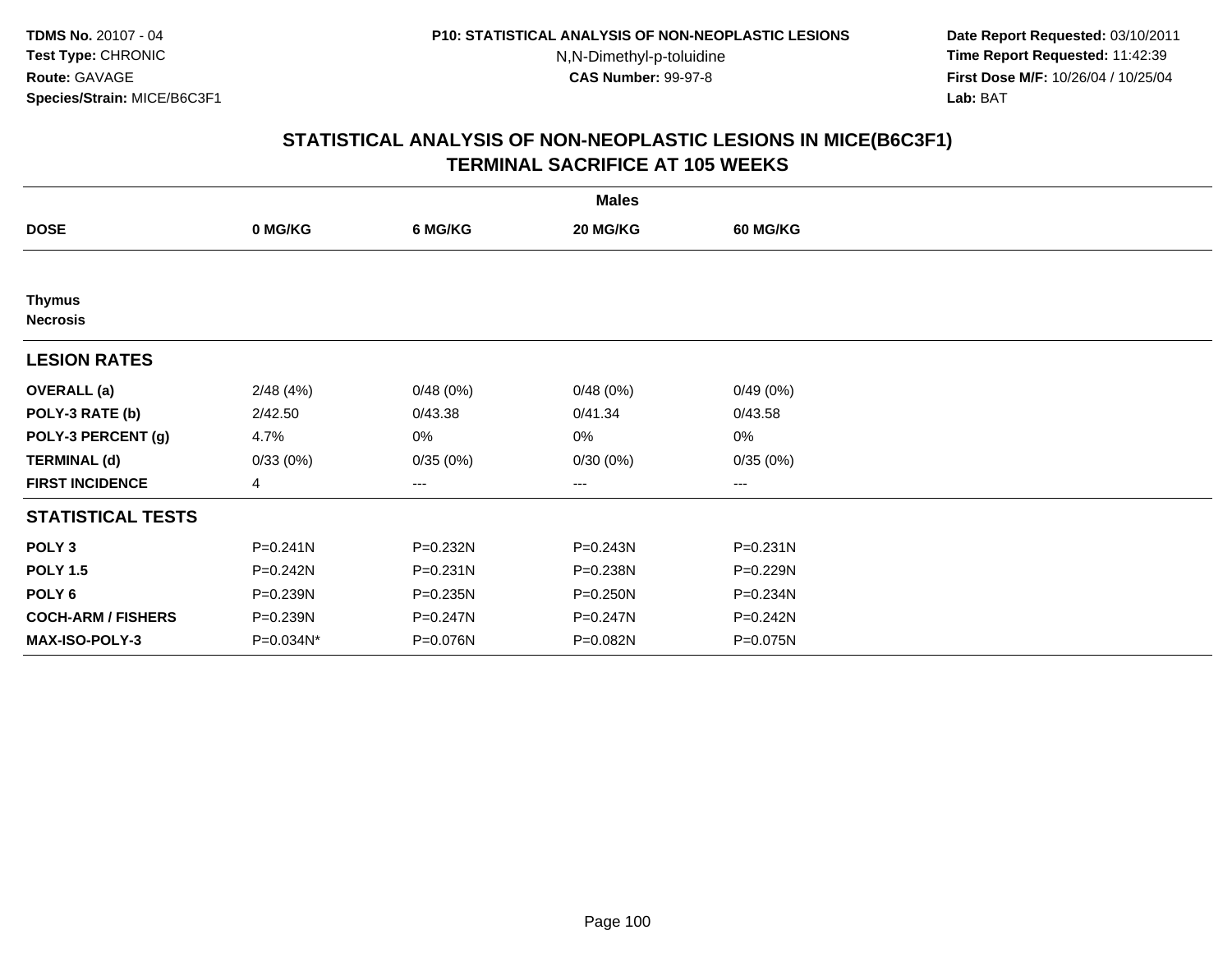**Date Report Requested:** 03/10/2011 **Time Report Requested:** 11:42:39 **First Dose M/F:** 10/26/04 / 10/25/04 Lab: BAT **Lab:** BAT

| <b>Males</b>                           |                        |          |          |                   |  |  |  |
|----------------------------------------|------------------------|----------|----------|-------------------|--|--|--|
| <b>DOSE</b>                            | 0 MG/KG                | 6 MG/KG  | 20 MG/KG | <b>60 MG/KG</b>   |  |  |  |
|                                        |                        |          |          |                   |  |  |  |
| <b>Thyroid Gland</b><br><b>Atrophy</b> |                        |          |          |                   |  |  |  |
| <b>LESION RATES</b>                    |                        |          |          |                   |  |  |  |
| <b>OVERALL</b> (a)                     | 0/50(0%)               | 0/50(0%) | 0/50(0%) | 0/50(0%)          |  |  |  |
| POLY-3 RATE (b)                        | 0/42.79                | 0/45.25  | 0/42.68  | 0/44.58           |  |  |  |
| POLY-3 PERCENT (g)                     | 0%                     | 0%       | 0%       | 0%                |  |  |  |
| <b>TERMINAL (d)</b>                    | 0/34(0%)               | 0/36(0%) | 0/31(0%) | 0/36(0%)          |  |  |  |
| <b>FIRST INCIDENCE</b>                 | $\qquad \qquad \cdots$ | $---$    | $---$    | $\qquad \qquad -$ |  |  |  |
| <b>STATISTICAL TESTS</b>               |                        |          |          |                   |  |  |  |
| POLY <sub>3</sub>                      | (n)                    | (n)      | (n)      | (n)               |  |  |  |
| <b>POLY 1.5</b>                        | (n)                    | (n)      | (n)      | (n)               |  |  |  |
| POLY <sub>6</sub>                      | (n)                    | (n)      | (n)      | (n)               |  |  |  |
| <b>COCH-ARM / FISHERS</b>              | (n)                    | (n)      | (n)      | (n)               |  |  |  |
| MAX-ISO-POLY-3                         | (n)                    | (n)      | (n)      | (n)               |  |  |  |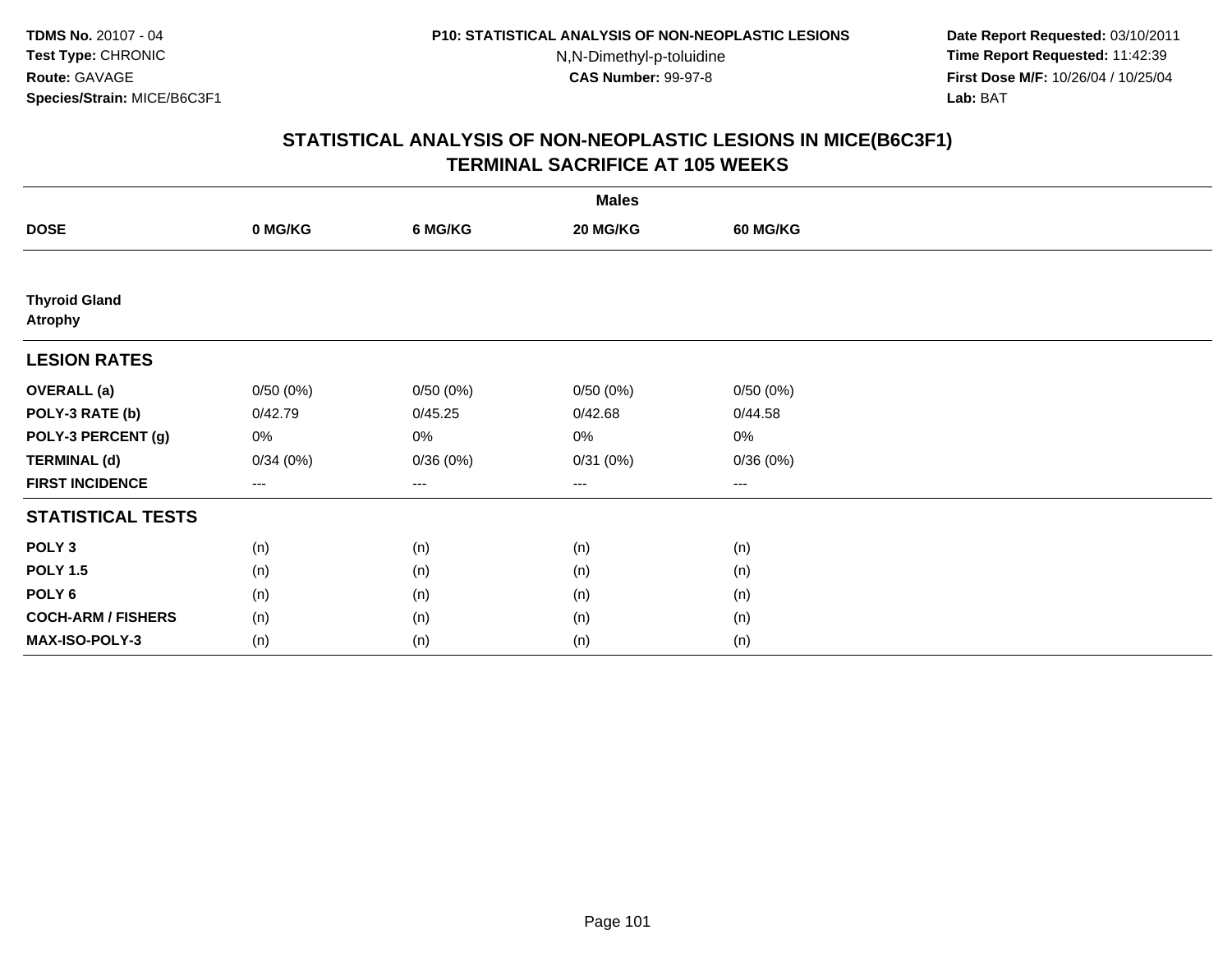**Date Report Requested:** 03/10/2011 **Time Report Requested:** 11:42:39 **First Dose M/F:** 10/26/04 / 10/25/04 Lab: BAT **Lab:** BAT

| <b>Males</b>                     |             |             |              |                 |  |  |  |
|----------------------------------|-------------|-------------|--------------|-----------------|--|--|--|
| <b>DOSE</b>                      | 0 MG/KG     | 6 MG/KG     | 20 MG/KG     | <b>60 MG/KG</b> |  |  |  |
|                                  |             |             |              |                 |  |  |  |
| <b>Tooth</b><br><b>Dysplasia</b> |             |             |              |                 |  |  |  |
| <b>LESION RATES</b>              |             |             |              |                 |  |  |  |
| <b>OVERALL</b> (a)               | 34/37 (92%) | 36/38 (95%) | 34/34 (100%) | 26/30 (87%)     |  |  |  |
| POLY-3 RATE (b)                  | 34/37.00    | 36/37.43    | 34/34.00     | 26/28.46        |  |  |  |
| POLY-3 PERCENT (g)               | 91.9%       | 96.2%       | 100%         | 91.4%           |  |  |  |
| <b>TERMINAL (d)</b>              | 25/28 (89%) | 29/30 (97%) | 23/23 (100%) | 20/20 (100%)    |  |  |  |
| <b>FIRST INCIDENCE</b>           | 561         | 599         | 548          | 449             |  |  |  |
| <b>STATISTICAL TESTS</b>         |             |             |              |                 |  |  |  |
| POLY <sub>3</sub>                | P=0.472N    | $P = 0.383$ | $P = 0.133$  | P=0.655N        |  |  |  |
| <b>POLY 1.5</b>                  | P=0.319N    | $P=0.426$   | $P = 0.133$  | P=0.525N        |  |  |  |
| POLY 6                           | $P = 0.578$ | $P = 0.337$ | $P = 0.133$  | $P = 0.545$     |  |  |  |
| <b>COCH-ARM / FISHERS</b>        | P=0.192N    | $P = 0.487$ | $P = 0.136$  | P=0.382N        |  |  |  |
| <b>MAX-ISO-POLY-3</b>            | P=0.325N    | $P = 0.213$ | P=0.047*     | P=0.468N        |  |  |  |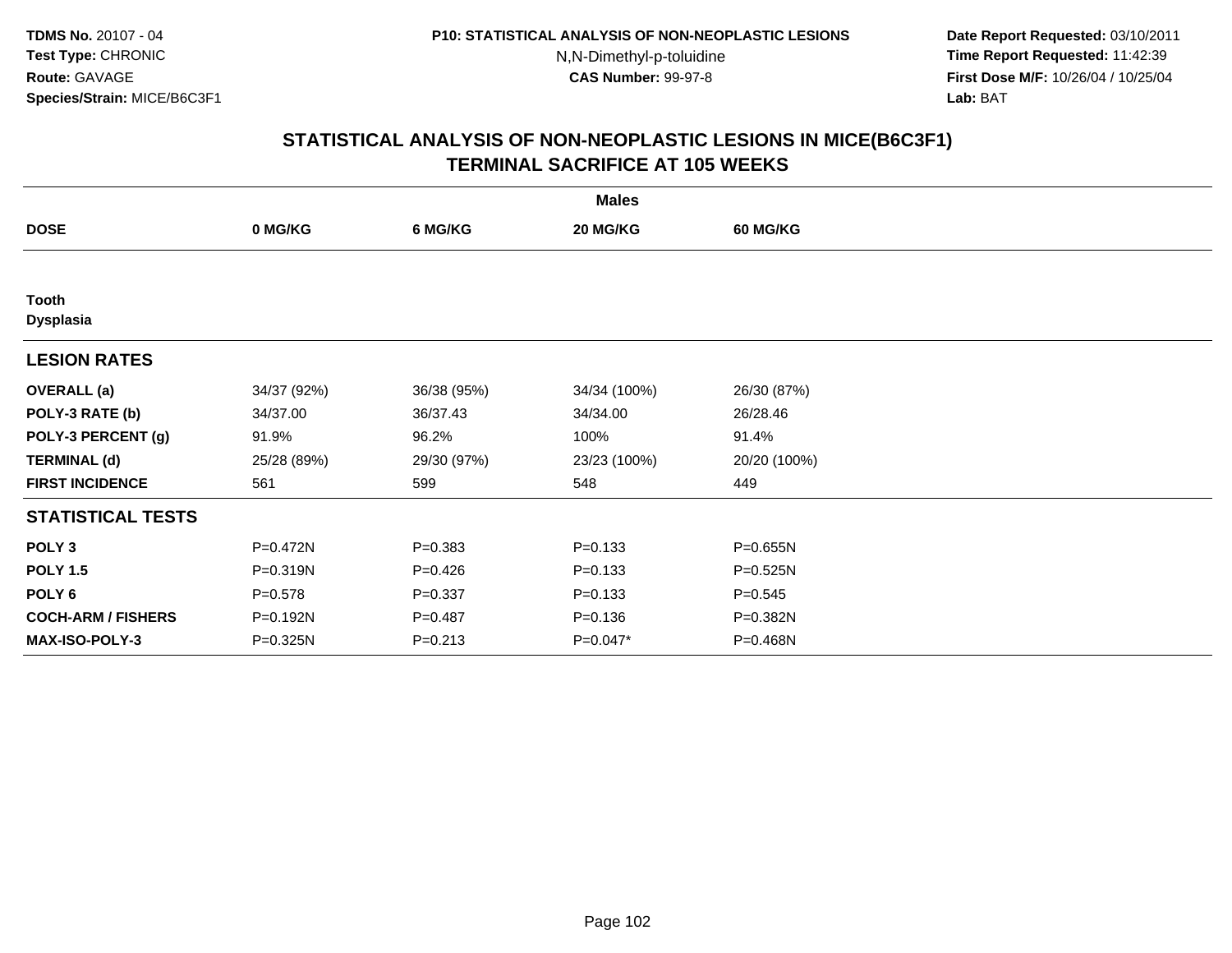**Date Report Requested:** 03/10/2011 **Time Report Requested:** 11:42:39 **First Dose M/F:** 10/26/04 / 10/25/04 Lab: BAT **Lab:** BAT

|                                                             | <b>Males</b> |          |                        |             |  |  |  |  |
|-------------------------------------------------------------|--------------|----------|------------------------|-------------|--|--|--|--|
| <b>DOSE</b>                                                 | 0 MG/KG      | 6 MG/KG  | 20 MG/KG               | 60 MG/KG    |  |  |  |  |
|                                                             |              |          |                        |             |  |  |  |  |
| <b>Urinary Bladder</b><br><b>Calculus Gross Observation</b> |              |          |                        |             |  |  |  |  |
| <b>LESION RATES</b>                                         |              |          |                        |             |  |  |  |  |
| <b>OVERALL</b> (a)                                          | 0/50(0%)     | 0/50(0%) | 0/50(0%)               | 2/50(4%)    |  |  |  |  |
| POLY-3 RATE (b)                                             | 0/42.79      | 0/45.25  | 0/42.68                | 2/44.58     |  |  |  |  |
| POLY-3 PERCENT (g)                                          | 0%           | 0%       | 0%                     | 4.5%        |  |  |  |  |
| <b>TERMINAL (d)</b>                                         | 0/34(0%)     | 0/36(0%) | 0/31(0%)               | 2/36(6%)    |  |  |  |  |
| <b>FIRST INCIDENCE</b>                                      | ---          | ---      | $\qquad \qquad \cdots$ | 730 $(T)$   |  |  |  |  |
| <b>STATISTICAL TESTS</b>                                    |              |          |                        |             |  |  |  |  |
| POLY <sub>3</sub>                                           | P=0.041*     | (e)      | (e)                    | $P = 0.246$ |  |  |  |  |
| <b>POLY 1.5</b>                                             | $P=0.041*$   | (e)      | (e)                    | $P = 0.247$ |  |  |  |  |
| POLY <sub>6</sub>                                           | P=0.041*     | (e)      | (e)                    | $P = 0.245$ |  |  |  |  |
| <b>COCH-ARM / FISHERS</b>                                   | $P=0.042*$   | (e)      | (e)                    | $P = 0.247$ |  |  |  |  |
| <b>MAX-ISO-POLY-3</b>                                       | $P=0.042*$   | (e)      | (e)                    | $P = 0.085$ |  |  |  |  |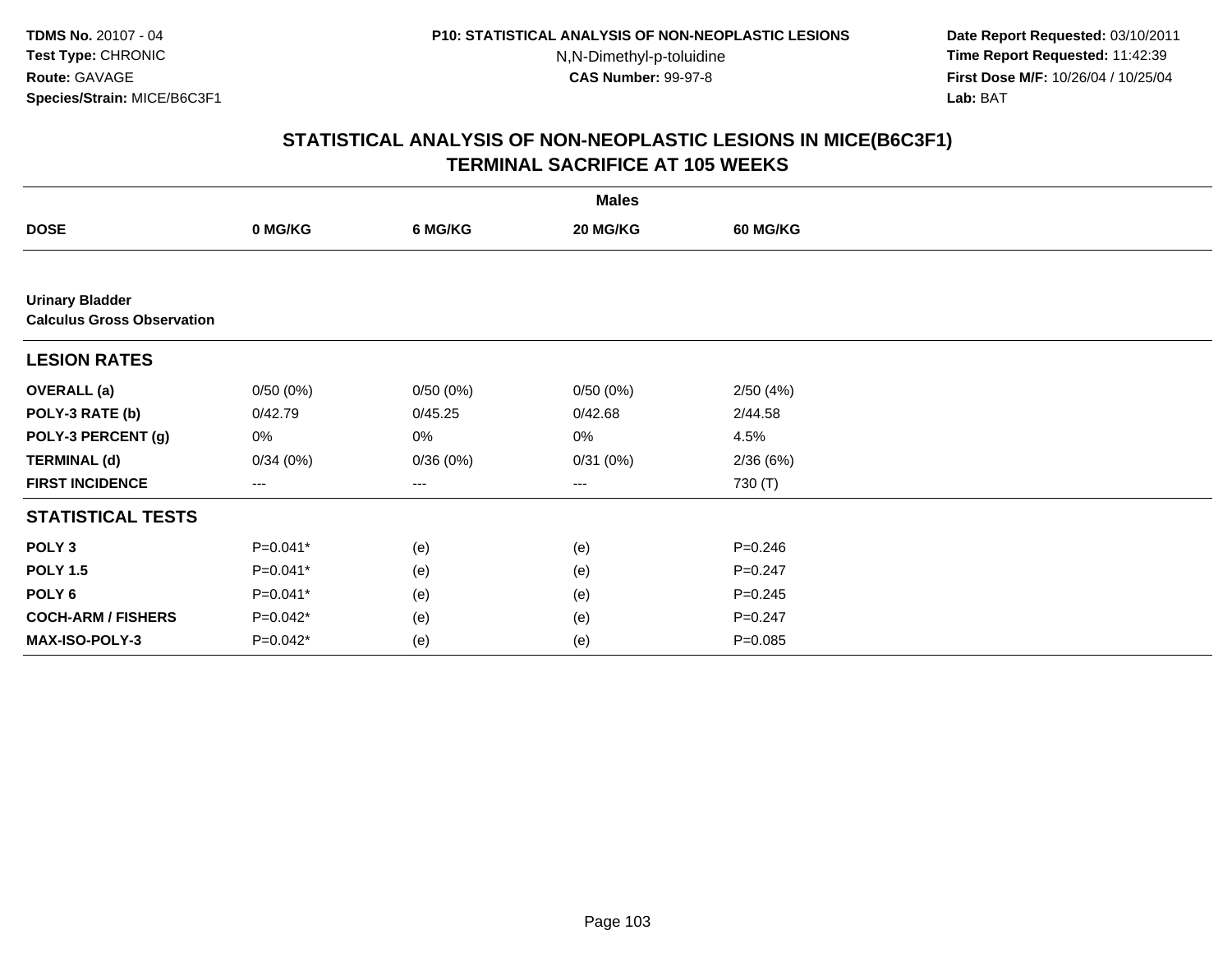**Date Report Requested:** 03/10/2011 **Time Report Requested:** 11:42:39 **First Dose M/F:** 10/26/04 / 10/25/04 Lab: BAT **Lab:** BAT

| <b>Females</b>                       |                        |                   |          |                 |  |  |  |
|--------------------------------------|------------------------|-------------------|----------|-----------------|--|--|--|
| <b>DOSE</b>                          | 0 MG/KG                | 6 MG/KG           | 20 MG/KG | <b>60 MG/KG</b> |  |  |  |
|                                      |                        |                   |          |                 |  |  |  |
| <b>Adrenal Cortex</b><br>Hypertrophy |                        |                   |          |                 |  |  |  |
| <b>LESION RATES</b>                  |                        |                   |          |                 |  |  |  |
| <b>OVERALL</b> (a)                   | 0/50(0%)               | 0/50(0%)          | 0/50(0%) | 0/50(0%)        |  |  |  |
| POLY-3 RATE (b)                      | 0/47.76                | 0/46.14           | 0/45.50  | 0/40.98         |  |  |  |
| POLY-3 PERCENT (g)                   | 0%                     | 0%                | 0%       | 0%              |  |  |  |
| <b>TERMINAL (d)</b>                  | 0/43(0%)               | 0/40(0%)          | 0/39(0%) | 0/32(0%)        |  |  |  |
| <b>FIRST INCIDENCE</b>               | $\qquad \qquad \cdots$ | $\qquad \qquad -$ | ---      | $\cdots$        |  |  |  |
| <b>STATISTICAL TESTS</b>             |                        |                   |          |                 |  |  |  |
| POLY <sub>3</sub>                    | (n)                    | (n)               | (n)      | (n)             |  |  |  |
| <b>POLY 1.5</b>                      | (n)                    | (n)               | (n)      | (n)             |  |  |  |
| POLY <sub>6</sub>                    | (n)                    | (n)               | (n)      | (n)             |  |  |  |
| <b>COCH-ARM / FISHERS</b>            | (n)                    | (n)               | (n)      | (n)             |  |  |  |
| MAX-ISO-POLY-3                       | (n)                    | (n)               | (n)      | (n)             |  |  |  |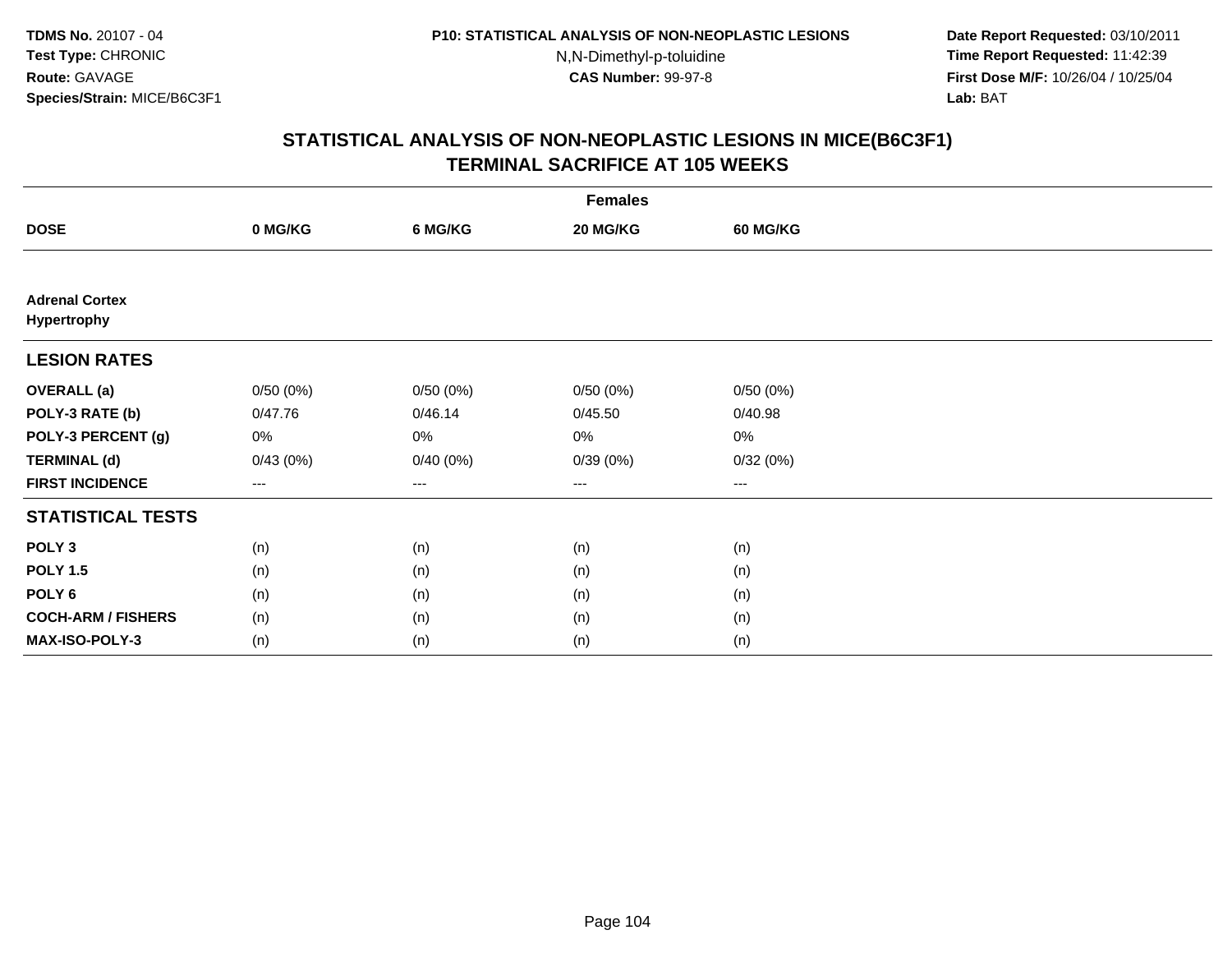**Date Report Requested:** 03/10/2011 **Time Report Requested:** 11:42:39 **First Dose M/F:** 10/26/04 / 10/25/04 Lab: BAT **Lab:** BAT

|                                          | <b>Females</b> |          |             |                        |  |  |  |  |
|------------------------------------------|----------------|----------|-------------|------------------------|--|--|--|--|
| <b>DOSE</b>                              | 0 MG/KG        | 6 MG/KG  | 20 MG/KG    | <b>60 MG/KG</b>        |  |  |  |  |
|                                          |                |          |             |                        |  |  |  |  |
| <b>Adrenal Cortex</b><br><b>Necrosis</b> |                |          |             |                        |  |  |  |  |
| <b>LESION RATES</b>                      |                |          |             |                        |  |  |  |  |
| <b>OVERALL</b> (a)                       | 0/50(0%)       | 0/50(0%) | 2/50(4%)    | 0/50(0%)               |  |  |  |  |
| POLY-3 RATE (b)                          | 0/47.76        | 0/46.14  | 2/46.18     | 0/40.98                |  |  |  |  |
| POLY-3 PERCENT (g)                       | 0%             | 0%       | 4.3%        | 0%                     |  |  |  |  |
| <b>TERMINAL (d)</b>                      | 0/43(0%)       | 0/40(0%) | 1/39(3%)    | 0/32(0%)               |  |  |  |  |
| <b>FIRST INCIDENCE</b>                   | ---            | ---      | 501         | $\qquad \qquad \cdots$ |  |  |  |  |
| <b>STATISTICAL TESTS</b>                 |                |          |             |                        |  |  |  |  |
| POLY <sub>3</sub>                        | $P = 0.698$    | (e)      | $P = 0.230$ | (e)                    |  |  |  |  |
| <b>POLY 1.5</b>                          | $P=0.717$      | (e)      | $P = 0.230$ | (e)                    |  |  |  |  |
| POLY 6                                   | $P = 0.674$    | (e)      | $P=0.229$   | (e)                    |  |  |  |  |
| <b>COCH-ARM / FISHERS</b>                | P=0.697N       | (e)      | $P = 0.247$ | (e)                    |  |  |  |  |
| MAX-ISO-POLY-3                           | $P = 0.278$    | (e)      | $P = 0.076$ | (e)                    |  |  |  |  |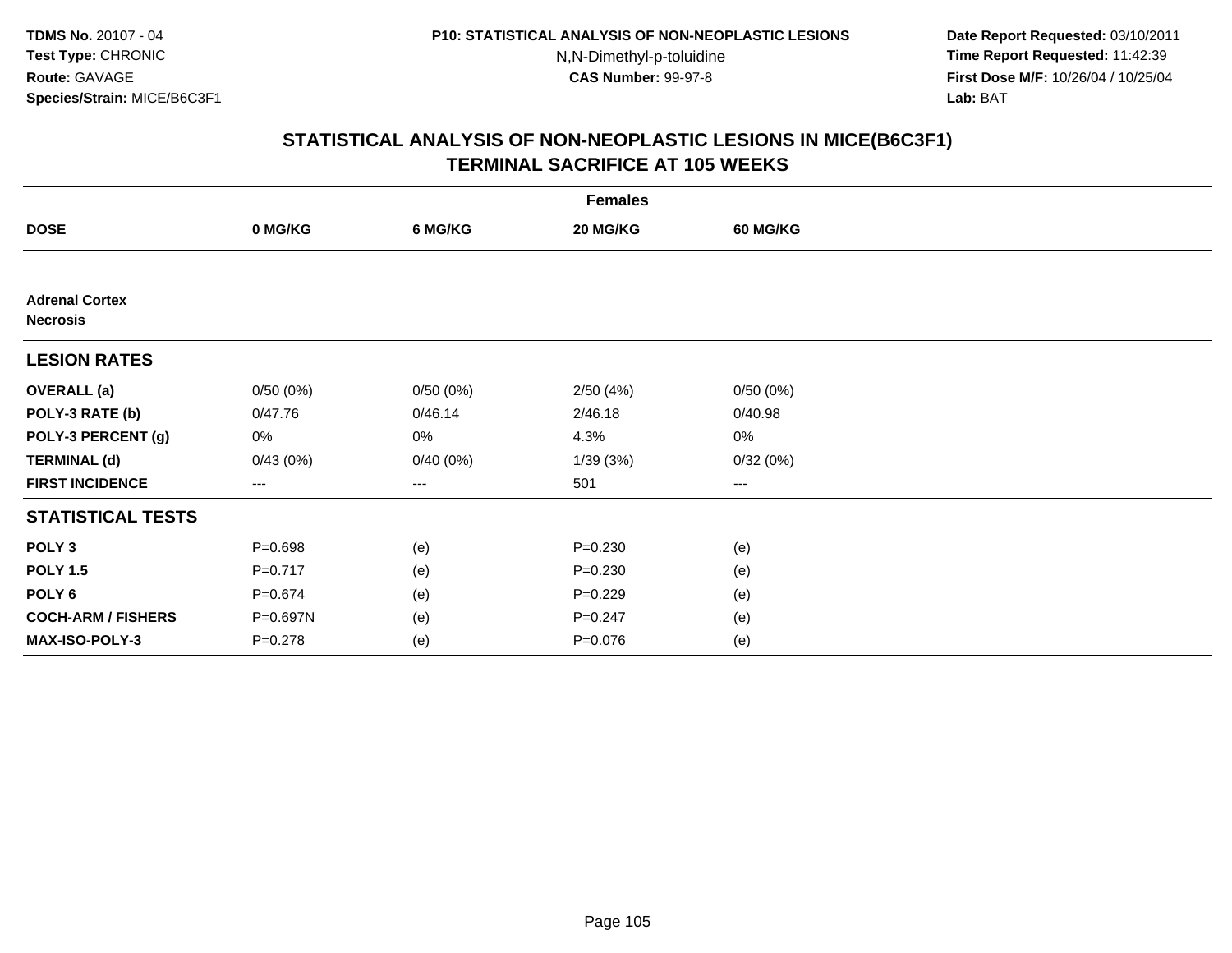**Date Report Requested:** 03/10/2011 **Time Report Requested:** 11:42:39 **First Dose M/F:** 10/26/04 / 10/25/04 Lab: BAT **Lab:** BAT

| <b>Females</b>                        |              |           |           |                   |  |  |  |
|---------------------------------------|--------------|-----------|-----------|-------------------|--|--|--|
| <b>DOSE</b>                           | 0 MG/KG      | 6 MG/KG   | 20 MG/KG  | <b>60 MG/KG</b>   |  |  |  |
|                                       |              |           |           |                   |  |  |  |
| <b>Adrenal Medulla</b><br>Hyperplasia |              |           |           |                   |  |  |  |
| <b>LESION RATES</b>                   |              |           |           |                   |  |  |  |
| <b>OVERALL</b> (a)                    | 3/50(6%)     | 0/50(0%)  | 0/50(0%)  | 0/50(0%)          |  |  |  |
| POLY-3 RATE (b)                       | 3/47.76      | 0/46.14   | 0/45.50   | 0/40.98           |  |  |  |
| POLY-3 PERCENT (g)                    | 6.3%         | 0%        | 0%        | 0%                |  |  |  |
| <b>TERMINAL (d)</b>                   | 3/43(7%)     | 0/40(0%)  | 0/39(0%)  | 0/32(0%)          |  |  |  |
| <b>FIRST INCIDENCE</b>                | 729 (T)      | $--$      | ---       | $\qquad \qquad -$ |  |  |  |
| <b>STATISTICAL TESTS</b>              |              |           |           |                   |  |  |  |
| POLY <sub>3</sub>                     | $P = 0.131N$ | P=0.125N  | P=0.128N  | $P = 0.149N$      |  |  |  |
| <b>POLY 1.5</b>                       | $P = 0.130N$ | P=0.124N  | P=0.126N  | $P = 0.140N$      |  |  |  |
| POLY <sub>6</sub>                     | P=0.132N     | P=0.125N  | P=0.129N  | P=0.159N          |  |  |  |
| <b>COCH-ARM / FISHERS</b>             | P=0.134N     | P=0.121N  | P=0.121N  | $P = 0.121N$      |  |  |  |
| <b>MAX-ISO-POLY-3</b>                 | P=0.025N*    | P=0.043N* | P=0.046N* | P=0.064N          |  |  |  |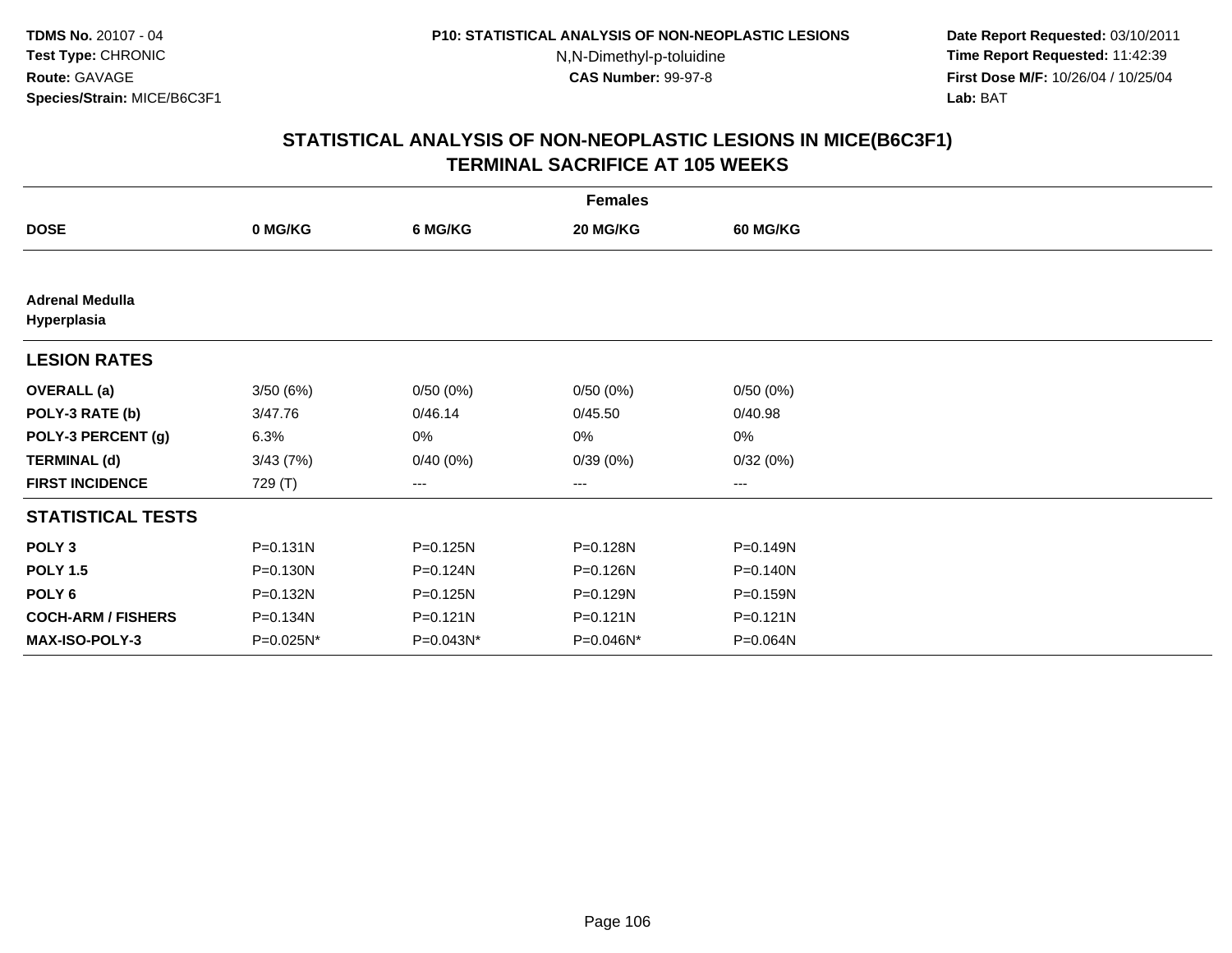**Date Report Requested:** 03/10/2011 **Time Report Requested:** 11:42:39 **First Dose M/F:** 10/26/04 / 10/25/04 Lab: BAT **Lab:** BAT

| <b>Females</b>                      |                   |                   |          |                 |  |  |  |
|-------------------------------------|-------------------|-------------------|----------|-----------------|--|--|--|
| <b>DOSE</b>                         | 0 MG/KG           | 6 MG/KG           | 20 MG/KG | <b>60 MG/KG</b> |  |  |  |
|                                     |                   |                   |          |                 |  |  |  |
| <b>Blood Vessel</b><br>Inflammation |                   |                   |          |                 |  |  |  |
| <b>LESION RATES</b>                 |                   |                   |          |                 |  |  |  |
| <b>OVERALL</b> (a)                  | 0/50(0%)          | 0/49(0%)          | 0/50(0%) | 3/50(6%)        |  |  |  |
| POLY-3 RATE (b)                     | 0/47.76           | 0/45.14           | 0/45.50  | 3/41.06         |  |  |  |
| POLY-3 PERCENT (g)                  | 0%                | 0%                | 0%       | 7.3%            |  |  |  |
| <b>TERMINAL (d)</b>                 | 0/43(0%)          | 0/39(0%)          | 0/39(0%) | 2/32(6%)        |  |  |  |
| <b>FIRST INCIDENCE</b>              | $\qquad \qquad -$ | $\qquad \qquad -$ | $---$    | 708             |  |  |  |
| <b>STATISTICAL TESTS</b>            |                   |                   |          |                 |  |  |  |
| POLY <sub>3</sub>                   | P=0.006**         | (e)               | (e)      | $P = 0.094$     |  |  |  |
| <b>POLY 1.5</b>                     | P=0.007**         | (e)               | (e)      | $P = 0.101$     |  |  |  |
| POLY <sub>6</sub>                   | P=0.006**         | (e)               | (e)      | $P = 0.088$     |  |  |  |
| <b>COCH-ARM / FISHERS</b>           | P=0.009**         | (e)               | (e)      | $P = 0.121$     |  |  |  |
| <b>MAX-ISO-POLY-3</b>               | P=0.010**         | (e)               | (e)      | $P=0.038*$      |  |  |  |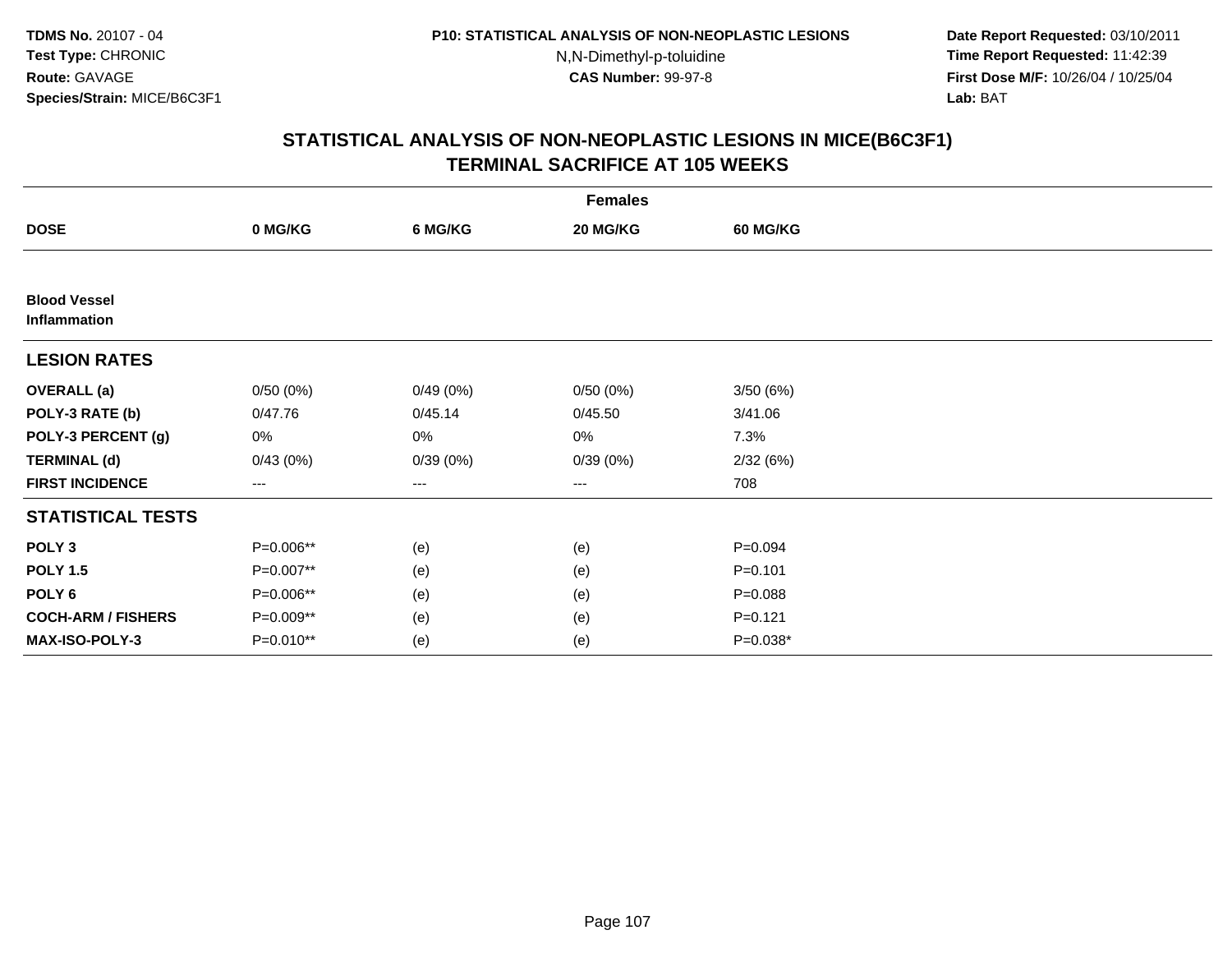**Date Report Requested:** 03/10/2011 **Time Report Requested:** 11:42:39 **First Dose M/F:** 10/26/04 / 10/25/04 Lab: BAT **Lab:** BAT

|                                      | <b>Females</b> |             |             |                 |  |  |  |  |
|--------------------------------------|----------------|-------------|-------------|-----------------|--|--|--|--|
| <b>DOSE</b>                          | 0 MG/KG        | 6 MG/KG     | 20 MG/KG    | <b>60 MG/KG</b> |  |  |  |  |
|                                      |                |             |             |                 |  |  |  |  |
| <b>Bone Marrow</b><br><b>Atrophy</b> |                |             |             |                 |  |  |  |  |
| <b>LESION RATES</b>                  |                |             |             |                 |  |  |  |  |
| <b>OVERALL</b> (a)                   | 1/50(2%)       | 2/50(4%)    | 2/50(4%)    | 3/49(6%)        |  |  |  |  |
| POLY-3 RATE (b)                      | 1/47.76        | 2/47.70     | 2/45.50     | 3/41.65         |  |  |  |  |
| POLY-3 PERCENT (g)                   | 2.1%           | 4.2%        | 4.4%        | 7.2%            |  |  |  |  |
| <b>TERMINAL (d)</b>                  | 1/43(2%)       | 0/40(0%)    | 2/39(5%)    | 0/31(0%)        |  |  |  |  |
| <b>FIRST INCIDENCE</b>               | 729 (T)        | 8           | 729 (T)     | 512             |  |  |  |  |
| <b>STATISTICAL TESTS</b>             |                |             |             |                 |  |  |  |  |
| POLY <sub>3</sub>                    | $P = 0.215$    | $P = 0.500$ | $P=0.483$   | $P = 0.258$     |  |  |  |  |
| <b>POLY 1.5</b>                      | $P = 0.226$    | $P=0.499$   | $P = 0.486$ | $P = 0.268$     |  |  |  |  |
| POLY 6                               | $P = 0.205$    | $P = 0.501$ | $P = 0.481$ | $P = 0.249$     |  |  |  |  |
| <b>COCH-ARM / FISHERS</b>            | $P = 0.260$    | $P = 0.500$ | $P = 0.500$ | $P = 0.301$     |  |  |  |  |
| MAX-ISO-POLY-3                       | $P = 0.224$    | $P = 0.280$ | $P = 0.271$ | $P = 0.137$     |  |  |  |  |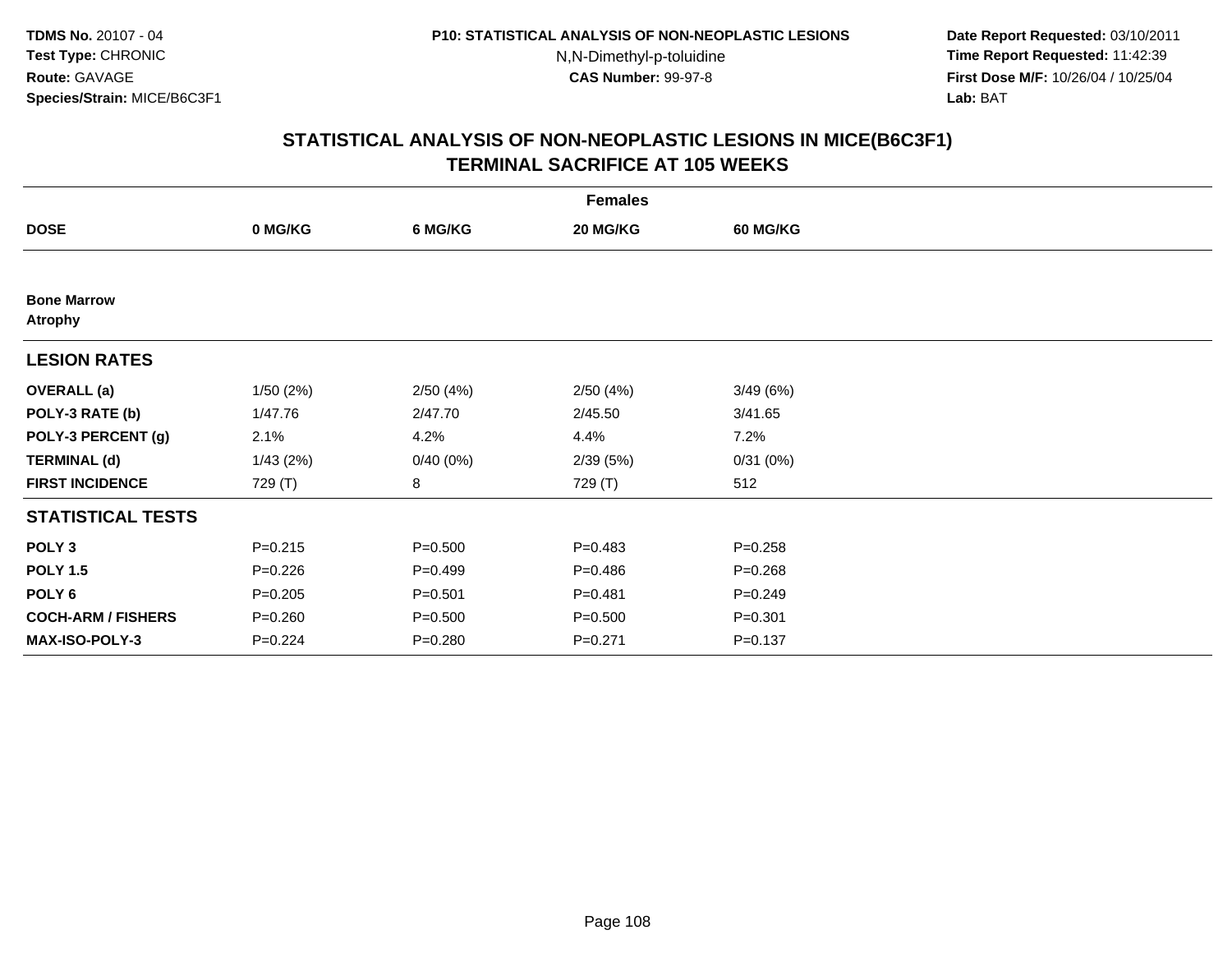**Date Report Requested:** 03/10/2011 **Time Report Requested:** 11:42:39 **First Dose M/F:** 10/26/04 / 10/25/04 Lab: BAT **Lab:** BAT

|                                   | <b>Females</b> |             |             |                 |  |  |  |  |
|-----------------------------------|----------------|-------------|-------------|-----------------|--|--|--|--|
| <b>DOSE</b>                       | 0 MG/KG        | 6 MG/KG     | 20 MG/KG    | <b>60 MG/KG</b> |  |  |  |  |
|                                   |                |             |             |                 |  |  |  |  |
| <b>Bone Marrow</b><br>Hyperplasia |                |             |             |                 |  |  |  |  |
| <b>LESION RATES</b>               |                |             |             |                 |  |  |  |  |
| <b>OVERALL</b> (a)                | 5/50 (10%)     | 14/50 (28%) | 15/50 (30%) | 14/49 (29%)     |  |  |  |  |
| POLY-3 RATE (b)                   | 5/48.06        | 14/47.02    | 15/47.42    | 14/43.63        |  |  |  |  |
| POLY-3 PERCENT (g)                | 10.4%          | 29.8%       | 31.6%       | 32.1%           |  |  |  |  |
| <b>TERMINAL (d)</b>               | 4/43 (9%)      | 8/40 (20%)  | 8/39 (21%)  | 6/31 (19%)      |  |  |  |  |
| <b>FIRST INCIDENCE</b>            | 645            | 621         | 501         | 43              |  |  |  |  |
| <b>STATISTICAL TESTS</b>          |                |             |             |                 |  |  |  |  |
| POLY <sub>3</sub>                 | $P = 0.056$    | $P=0.016*$  | P=0.009**   | $P=0.009**$     |  |  |  |  |
| <b>POLY 1.5</b>                   | $P = 0.070$    | P=0.016*    | P=0.009**   | $P=0.011*$      |  |  |  |  |
| POLY <sub>6</sub>                 | P=0.045*       | P=0.016*    | P=0.010**   | P=0.007**       |  |  |  |  |
| <b>COCH-ARM / FISHERS</b>         | $P = 0.098$    | P=0.020*    | P=0.011*    | P=0.017*        |  |  |  |  |
| <b>MAX-ISO-POLY-3</b>             | P=0.018*       | P=0.009**   | P=0.005**   | P=0.006**       |  |  |  |  |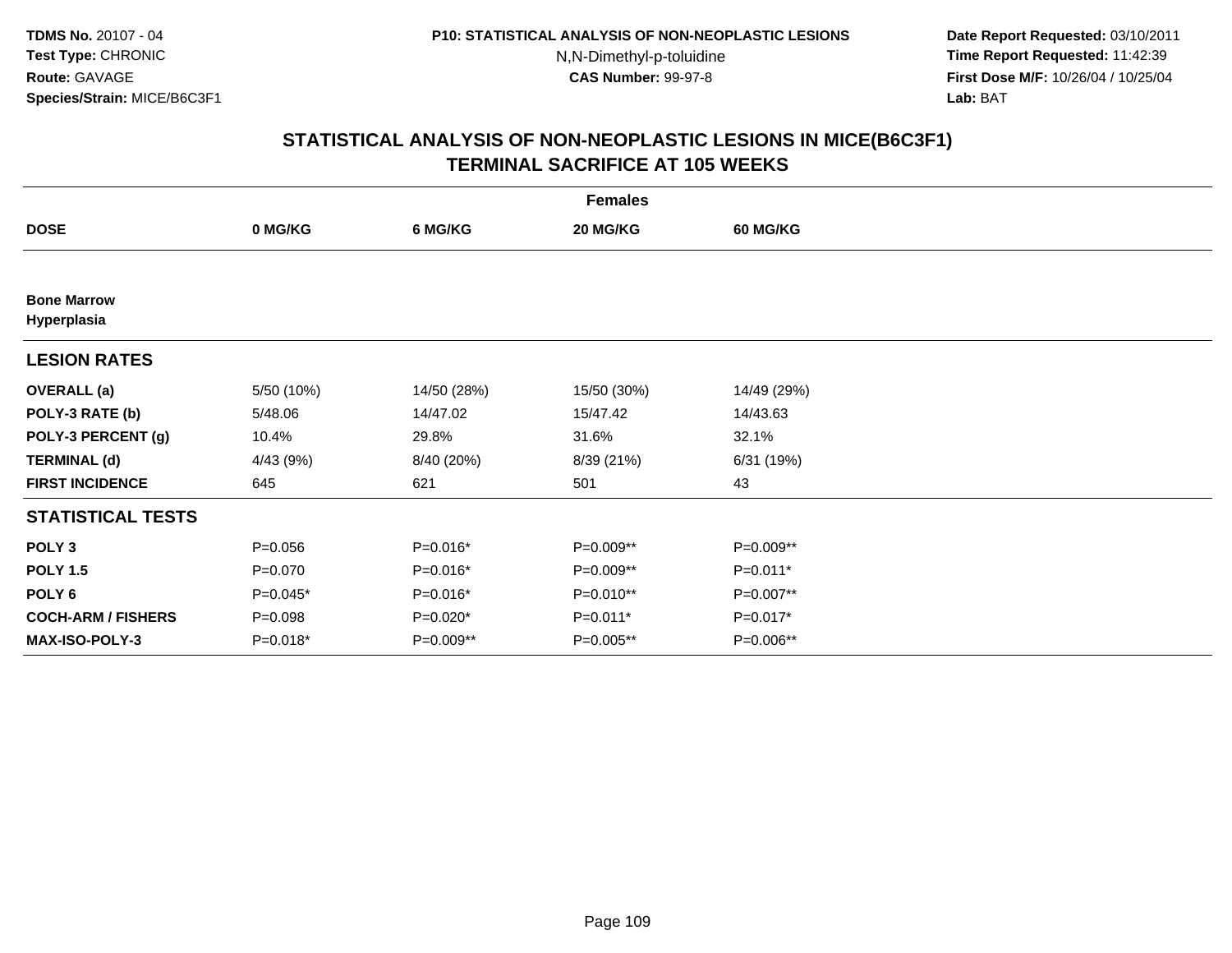**Date Report Requested:** 03/10/2011 **Time Report Requested:** 11:42:39 **First Dose M/F:** 10/26/04 / 10/25/04 Lab: BAT **Lab:** BAT

|                                            | <b>Females</b> |             |             |                 |  |  |  |  |
|--------------------------------------------|----------------|-------------|-------------|-----------------|--|--|--|--|
| <b>DOSE</b>                                | 0 MG/KG        | 6 MG/KG     | 20 MG/KG    | <b>60 MG/KG</b> |  |  |  |  |
|                                            |                |             |             |                 |  |  |  |  |
| <b>Bone</b><br><b>Fibro-osseous Lesion</b> |                |             |             |                 |  |  |  |  |
| <b>LESION RATES</b>                        |                |             |             |                 |  |  |  |  |
| <b>OVERALL</b> (a)                         | 3/50(6%)       | 5/50 (10%)  | 6/50 (12%)  | 11/50 (22%)     |  |  |  |  |
| POLY-3 RATE (b)                            | 3/47.76        | 5/46.52     | 6/45.56     | 11/41.42        |  |  |  |  |
| POLY-3 PERCENT (g)                         | 6.3%           | 10.8%       | 13.2%       | 26.6%           |  |  |  |  |
| <b>TERMINAL (d)</b>                        | 3/43(7%)       | 4/40 (10%)  | 5/39 (13%)  | 10/32 (31%)     |  |  |  |  |
| <b>FIRST INCIDENCE</b>                     | 729 (T)        | 621         | 715         | 602             |  |  |  |  |
| <b>STATISTICAL TESTS</b>                   |                |             |             |                 |  |  |  |  |
| POLY <sub>3</sub>                          | $P=0.004**$    | $P = 0.342$ | $P = 0.219$ | P=0.008**       |  |  |  |  |
| <b>POLY 1.5</b>                            | P=0.005**      | $P = 0.343$ | $P = 0.223$ | P=0.011*        |  |  |  |  |
| POLY <sub>6</sub>                          | $P=0.003**$    | $P = 0.344$ | $P = 0.216$ | P=0.006**       |  |  |  |  |
| <b>COCH-ARM / FISHERS</b>                  | P=0.010**      | $P = 0.357$ | $P = 0.243$ | P=0.020*        |  |  |  |  |
| <b>MAX-ISO-POLY-3</b>                      | P=0.007**      | $P=0.223$   | $P = 0.136$ | P=0.006**       |  |  |  |  |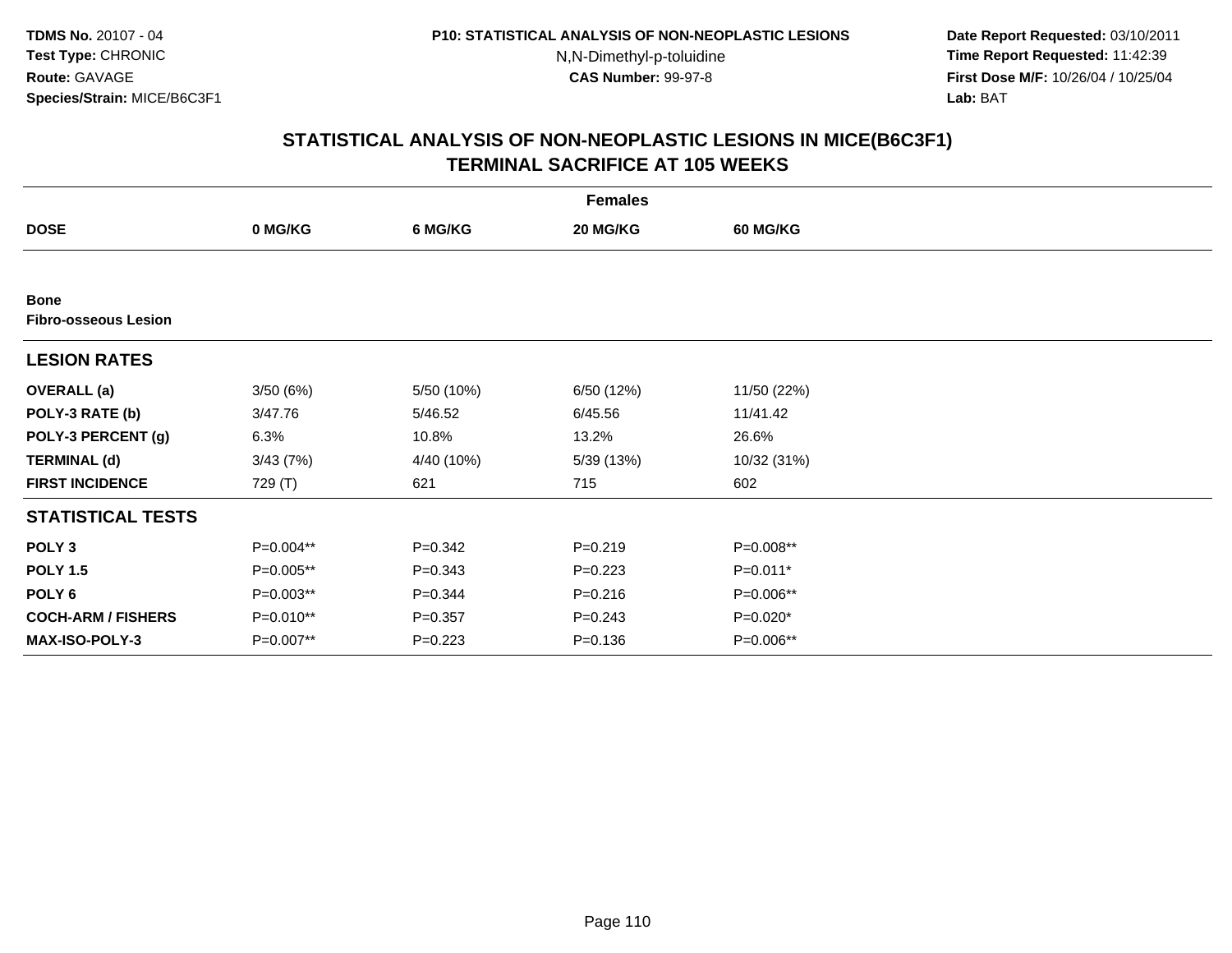**Date Report Requested:** 03/10/2011 **Time Report Requested:** 11:42:39 **First Dose M/F:** 10/26/04 / 10/25/04 Lab: BAT **Lab:** BAT

|                                                | <b>Females</b>    |          |                   |                 |  |  |  |  |
|------------------------------------------------|-------------------|----------|-------------------|-----------------|--|--|--|--|
| <b>DOSE</b>                                    | 0 MG/KG           | 6 MG/KG  | 20 MG/KG          | <b>60 MG/KG</b> |  |  |  |  |
|                                                |                   |          |                   |                 |  |  |  |  |
| <b>Brain: Olfactory Lobe</b><br><b>Atrophy</b> |                   |          |                   |                 |  |  |  |  |
| <b>LESION RATES</b>                            |                   |          |                   |                 |  |  |  |  |
| <b>OVERALL</b> (a)                             | 0/50(0%)          | 0/50(0%) | 0/50(0%)          | 8/49 (16%)      |  |  |  |  |
| POLY-3 RATE (b)                                | 0/47.76           | 0/46.14  | 0/45.50           | 8/41.70         |  |  |  |  |
| POLY-3 PERCENT (g)                             | 0%                | 0%       | 0%                | 19.2%           |  |  |  |  |
| <b>TERMINAL (d)</b>                            | 0/43(0%)          | 0/40(0%) | 0/39(0%)          | 4/32 (13%)      |  |  |  |  |
| <b>FIRST INCIDENCE</b>                         | $\qquad \qquad -$ | ---      | $\qquad \qquad -$ | 570             |  |  |  |  |
| <b>STATISTICAL TESTS</b>                       |                   |          |                   |                 |  |  |  |  |
| POLY <sub>3</sub>                              | P<0.001**         | (e)      | (e)               | P=0.002**       |  |  |  |  |
| <b>POLY 1.5</b>                                | P<0.001**         | (e)      | (e)               | P=0.002**       |  |  |  |  |
| POLY <sub>6</sub>                              | P<0.001**         | (e)      | (e)               | P=0.002**       |  |  |  |  |
| <b>COCH-ARM / FISHERS</b>                      | P<0.001**         | (e)      | (e)               | P=0.003**       |  |  |  |  |
| <b>MAX-ISO-POLY-3</b>                          | P<0.001**         | (e)      | (e)               | P<0.001**       |  |  |  |  |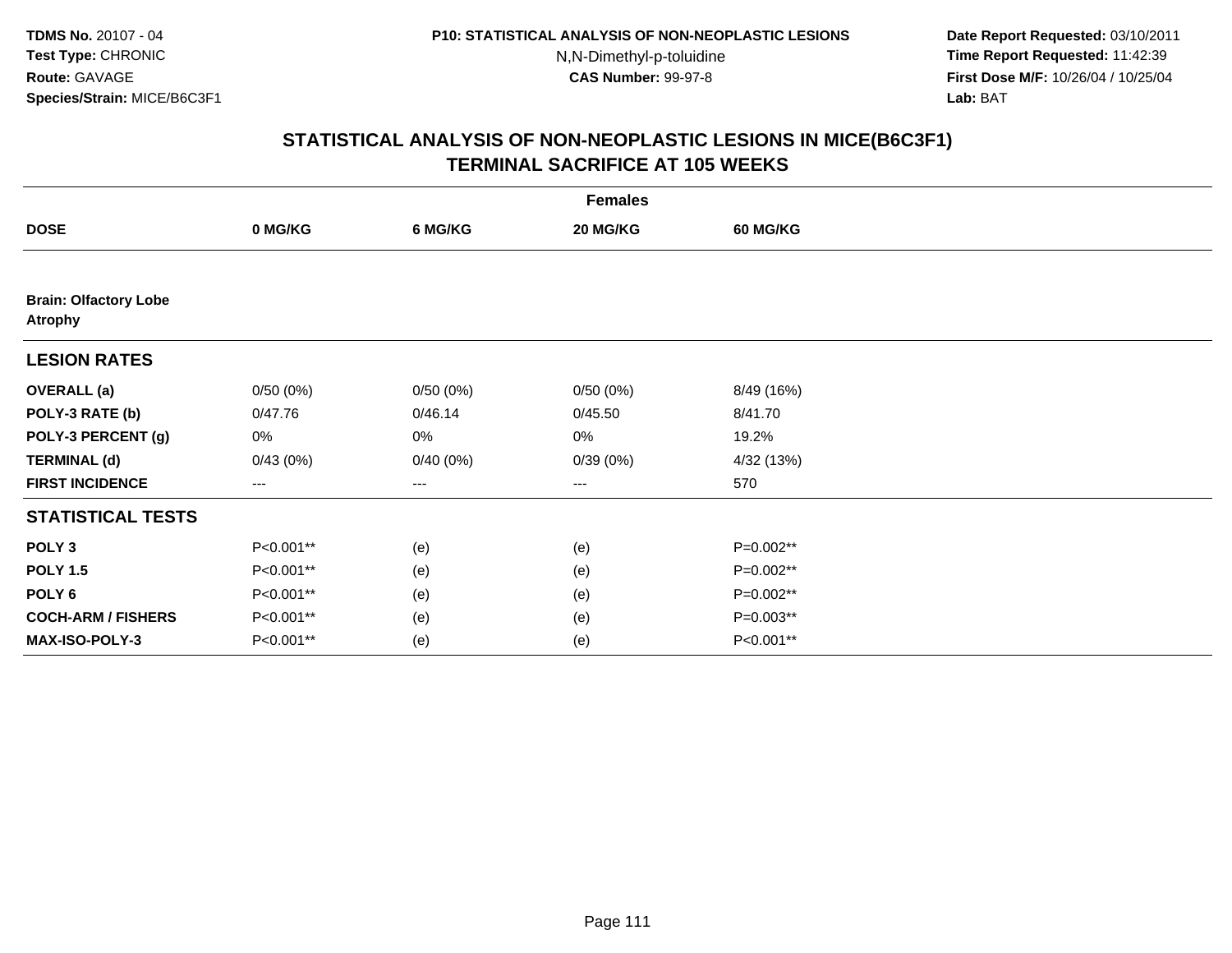**Date Report Requested:** 03/10/2011 **Time Report Requested:** 11:42:39 **First Dose M/F:** 10/26/04 / 10/25/04 Lab: BAT **Lab:** BAT

|                                                         | <b>Females</b>    |          |          |                 |  |  |  |  |
|---------------------------------------------------------|-------------------|----------|----------|-----------------|--|--|--|--|
| <b>DOSE</b>                                             | 0 MG/KG           | 6 MG/KG  | 20 MG/KG | <b>60 MG/KG</b> |  |  |  |  |
|                                                         |                   |          |          |                 |  |  |  |  |
| <b>Esophagus: Periesophageal Tissue</b><br>Inflammation |                   |          |          |                 |  |  |  |  |
| <b>LESION RATES</b>                                     |                   |          |          |                 |  |  |  |  |
| <b>OVERALL (a)</b>                                      | 0/50(0%)          | 0/50(0%) | 0/50(0%) | 0/50(0%)        |  |  |  |  |
| POLY-3 RATE (b)                                         | 0/47.76           | 0/46.14  | 0/45.50  | 0/40.98         |  |  |  |  |
| POLY-3 PERCENT (g)                                      | 0%                | 0%       | 0%       | 0%              |  |  |  |  |
| <b>TERMINAL (d)</b>                                     | 0/43(0%)          | 0/40(0%) | 0/39(0%) | 0/32(0%)        |  |  |  |  |
| <b>FIRST INCIDENCE</b>                                  | $\qquad \qquad -$ | $\cdots$ | $\cdots$ | ---             |  |  |  |  |
| <b>STATISTICAL TESTS</b>                                |                   |          |          |                 |  |  |  |  |
| POLY <sub>3</sub>                                       | (n)               | (n)      | (n)      | (n)             |  |  |  |  |
| <b>POLY 1.5</b>                                         | (n)               | (n)      | (n)      | (n)             |  |  |  |  |
| POLY 6                                                  | (n)               | (n)      | (n)      | (n)             |  |  |  |  |
| <b>COCH-ARM / FISHERS</b>                               | (n)               | (n)      | (n)      | (n)             |  |  |  |  |
| <b>MAX-ISO-POLY-3</b>                                   | (n)               | (n)      | (n)      | (n)             |  |  |  |  |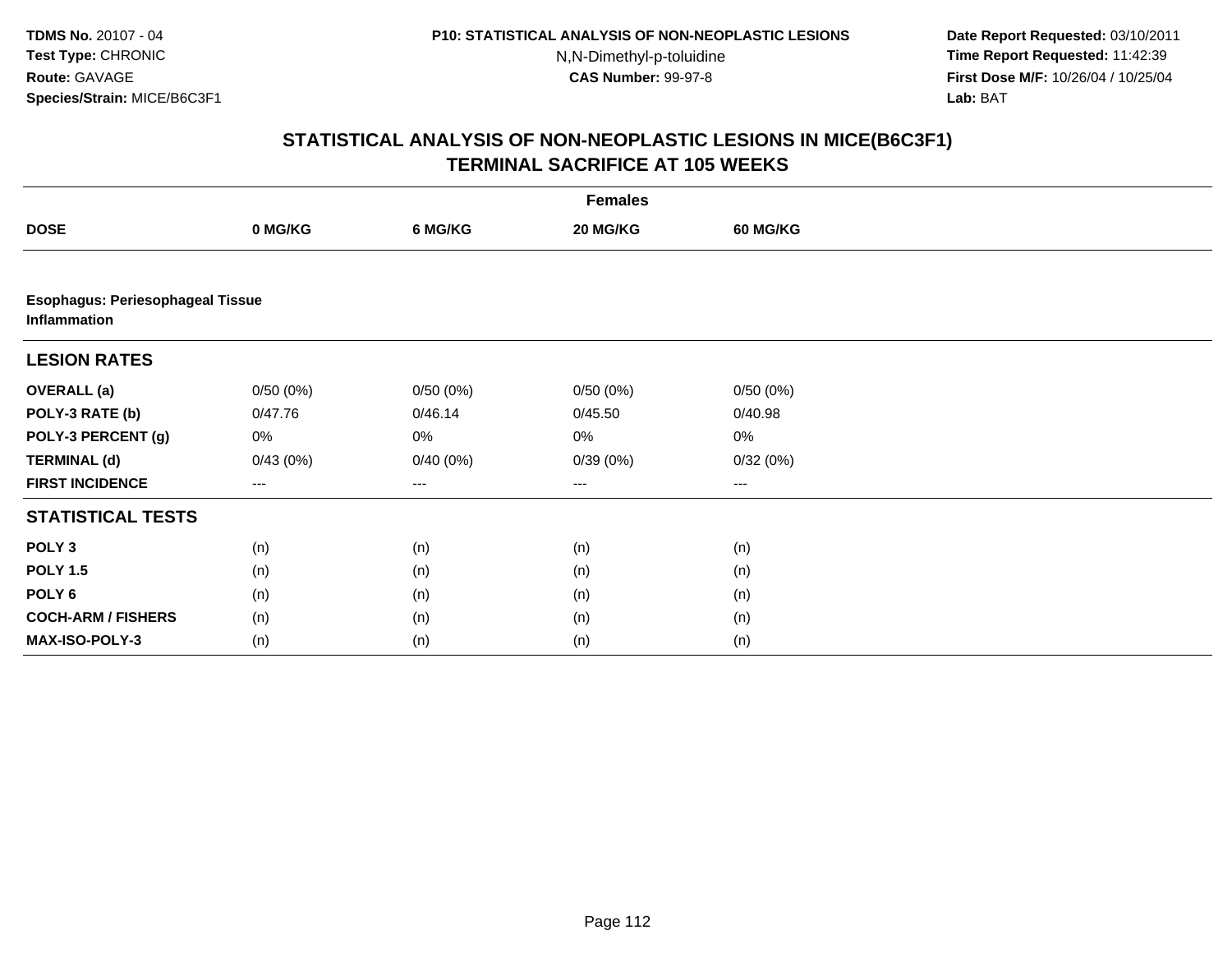**Date Report Requested:** 03/10/2011 **Time Report Requested:** 11:42:39 **First Dose M/F:** 10/26/04 / 10/25/04 Lab: BAT **Lab:** BAT

|                             | <b>Females</b> |             |             |                 |  |  |  |  |
|-----------------------------|----------------|-------------|-------------|-----------------|--|--|--|--|
| <b>DOSE</b>                 | 0 MG/KG        | 6 MG/KG     | 20 MG/KG    | <b>60 MG/KG</b> |  |  |  |  |
|                             |                |             |             |                 |  |  |  |  |
| Eye: Cornea<br>Inflammation |                |             |             |                 |  |  |  |  |
| <b>LESION RATES</b>         |                |             |             |                 |  |  |  |  |
| <b>OVERALL</b> (a)          | 0/50(0%)       | 1/50(2%)    | 1/50(2%)    | 3/49(6%)        |  |  |  |  |
| POLY-3 RATE (b)             | 0/47.76        | 1/46.14     | 1/45.73     | 3/41.61         |  |  |  |  |
| POLY-3 PERCENT (g)          | 0%             | 2.2%        | 2.2%        | 7.2%            |  |  |  |  |
| <b>TERMINAL (d)</b>         | 0/43(0%)       | 1/40(3%)    | 0/39(0%)    | 0/32(0%)        |  |  |  |  |
| <b>FIRST INCIDENCE</b>      | $--$           | 729 (T)     | 669         | 573             |  |  |  |  |
| <b>STATISTICAL TESTS</b>    |                |             |             |                 |  |  |  |  |
| POLY <sub>3</sub>           | $P=0.049*$     | $P=0.493$   | $P=0.491$   | $P = 0.096$     |  |  |  |  |
| <b>POLY 1.5</b>             | $P=0.052$      | $P=0.494$   | $P=0.492$   | $P = 0.100$     |  |  |  |  |
| POLY <sub>6</sub>           | $P=0.046*$     | $P=0.493$   | $P = 0.491$ | $P=0.092$       |  |  |  |  |
| <b>COCH-ARM / FISHERS</b>   | $P = 0.061$    | $P = 0.500$ | $P = 0.500$ | $P = 0.117$     |  |  |  |  |
| MAX-ISO-POLY-3              | $P=0.042*$     | $P = 0.159$ | $P = 0.159$ | $P=0.037*$      |  |  |  |  |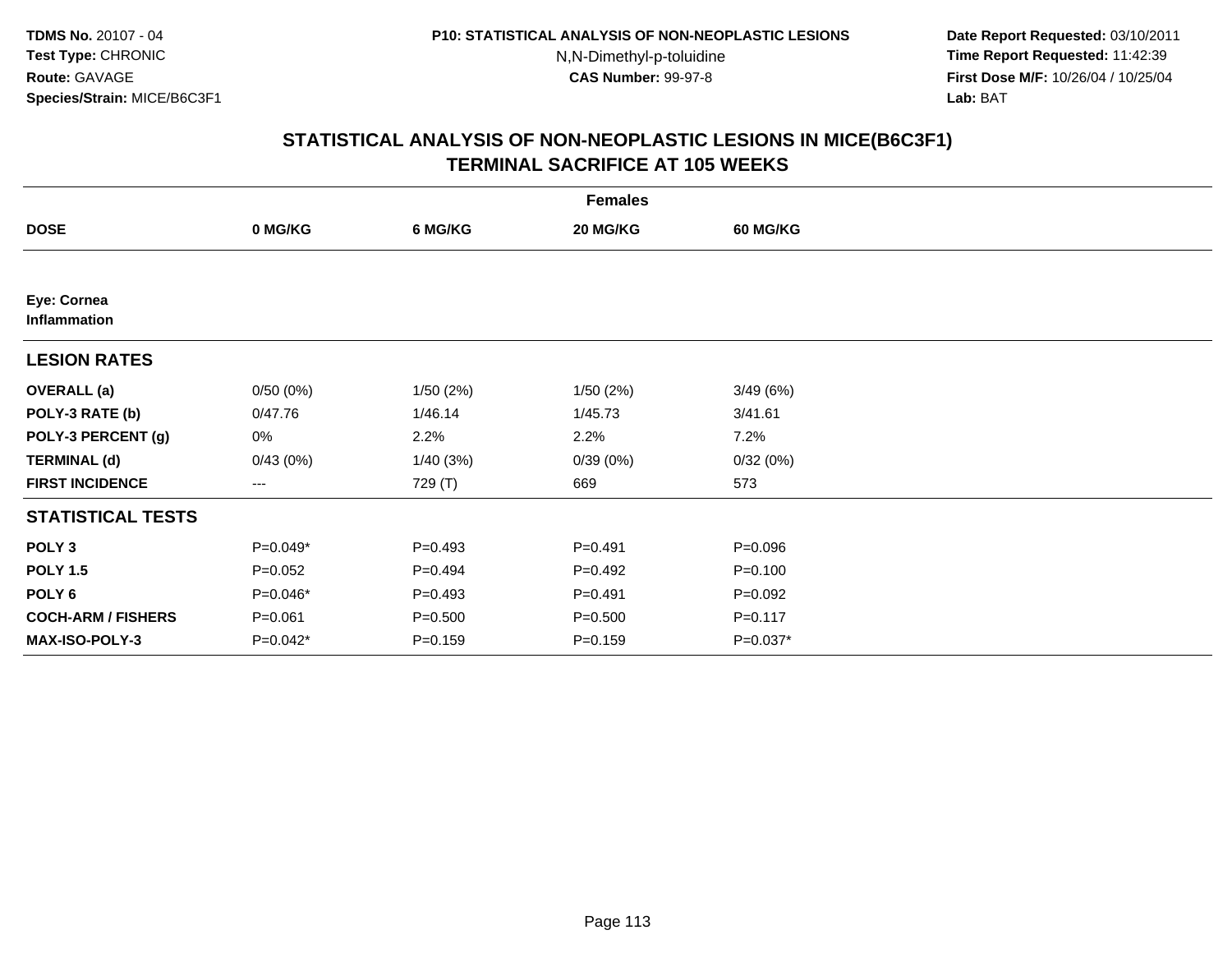**Date Report Requested:** 03/10/2011 **Time Report Requested:** 11:42:39 **First Dose M/F:** 10/26/04 / 10/25/04 Lab: BAT **Lab:** BAT

|                                       | <b>Females</b> |          |           |                 |  |  |  |  |
|---------------------------------------|----------------|----------|-----------|-----------------|--|--|--|--|
| <b>DOSE</b>                           | 0 MG/KG        | 6 MG/KG  | 20 MG/KG  | <b>60 MG/KG</b> |  |  |  |  |
|                                       |                |          |           |                 |  |  |  |  |
| <b>Harderian Gland</b><br>Hyperplasia |                |          |           |                 |  |  |  |  |
| <b>LESION RATES</b>                   |                |          |           |                 |  |  |  |  |
| <b>OVERALL</b> (a)                    | 4/50 (8%)      | 2/50(4%) | 0/50(0%)  | 2/49(4%)        |  |  |  |  |
| POLY-3 RATE (b)                       | 4/47.76        | 2/46.14  | 0/45.50   | 2/40.21         |  |  |  |  |
| POLY-3 PERCENT (g)                    | 8.4%           | 4.3%     | 0%        | 5%              |  |  |  |  |
| <b>TERMINAL (d)</b>                   | 4/43 (9%)      | 2/40(5%) | 0/39(0%)  | 1/32(3%)        |  |  |  |  |
| <b>FIRST INCIDENCE</b>                | 729 (T)        | 729 (T)  | ---       | 701             |  |  |  |  |
| <b>STATISTICAL TESTS</b>              |                |          |           |                 |  |  |  |  |
| POLY <sub>3</sub>                     | $P = 0.415N$   | P=0.353N | P=0.067N  | P=0.419N        |  |  |  |  |
| <b>POLY 1.5</b>                       | P=0.407N       | P=0.351N | P=0.066N  | P=0.399N        |  |  |  |  |
| POLY <sub>6</sub>                     | P=0.424N       | P=0.354N | P=0.068N  | $P = 0.441N$    |  |  |  |  |
| <b>COCH-ARM / FISHERS</b>             | P=0.387N       | P=0.339N | P=0.059N  | P=0.349N        |  |  |  |  |
| <b>MAX-ISO-POLY-3</b>                 | P=0.170N       | P=0.218N | P=0.025N* | P=0.282N        |  |  |  |  |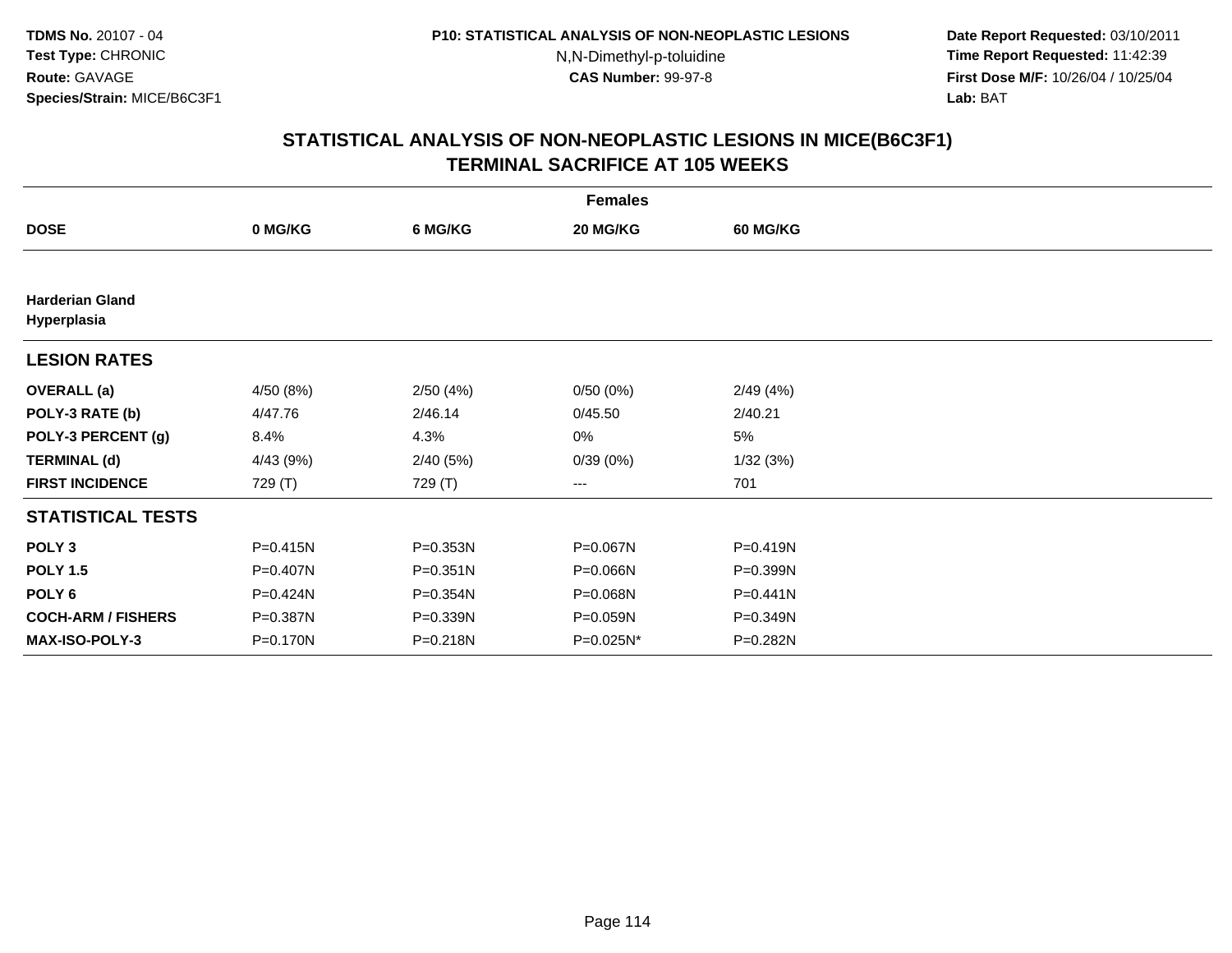**Date Report Requested:** 03/10/2011 **Time Report Requested:** 11:42:39 **First Dose M/F:** 10/26/04 / 10/25/04 Lab: BAT **Lab:** BAT

|                           | <b>Females</b> |          |           |                 |  |  |  |  |
|---------------------------|----------------|----------|-----------|-----------------|--|--|--|--|
| <b>DOSE</b>               | 0 MG/KG        | 6 MG/KG  | 20 MG/KG  | <b>60 MG/KG</b> |  |  |  |  |
|                           |                |          |           |                 |  |  |  |  |
| Heart<br>Cardiomyopathy   |                |          |           |                 |  |  |  |  |
|                           |                |          |           |                 |  |  |  |  |
| <b>LESION RATES</b>       |                |          |           |                 |  |  |  |  |
| <b>OVERALL</b> (a)        | 5/50 (10%)     | 2/50(4%) | 4/50 (8%) | 2/50(4%)        |  |  |  |  |
| POLY-3 RATE (b)           | 5/48.06        | 2/46.14  | 4/46.28   | 2/40.98         |  |  |  |  |
| POLY-3 PERCENT (g)        | 10.4%          | 4.3%     | 8.6%      | 4.9%            |  |  |  |  |
| <b>TERMINAL (d)</b>       | 4/43(9%)       | 2/40(5%) | 2/39(5%)  | 2/32(6%)        |  |  |  |  |
| <b>FIRST INCIDENCE</b>    | 645            | 729 (T)  | 501       | 729 (T)         |  |  |  |  |
| <b>STATISTICAL TESTS</b>  |                |          |           |                 |  |  |  |  |
| POLY <sub>3</sub>         | P=0.348N       | P=0.234N | P=0.524N  | P=0.286N        |  |  |  |  |
| <b>POLY 1.5</b>           | P=0.327N       | P=0.230N | P=0.521N  | P=0.265N        |  |  |  |  |
| POLY <sub>6</sub>         | P=0.373N       | P=0.236N | P=0.527N  | $P = 0.311N$    |  |  |  |  |
| <b>COCH-ARM / FISHERS</b> | P=0.280N       | P=0.218N | P=0.500N  | P=0.218N        |  |  |  |  |
| <b>MAX-ISO-POLY-3</b>     | P=0.292N       | P=0.136N | P=0.387N  | P=0.187N        |  |  |  |  |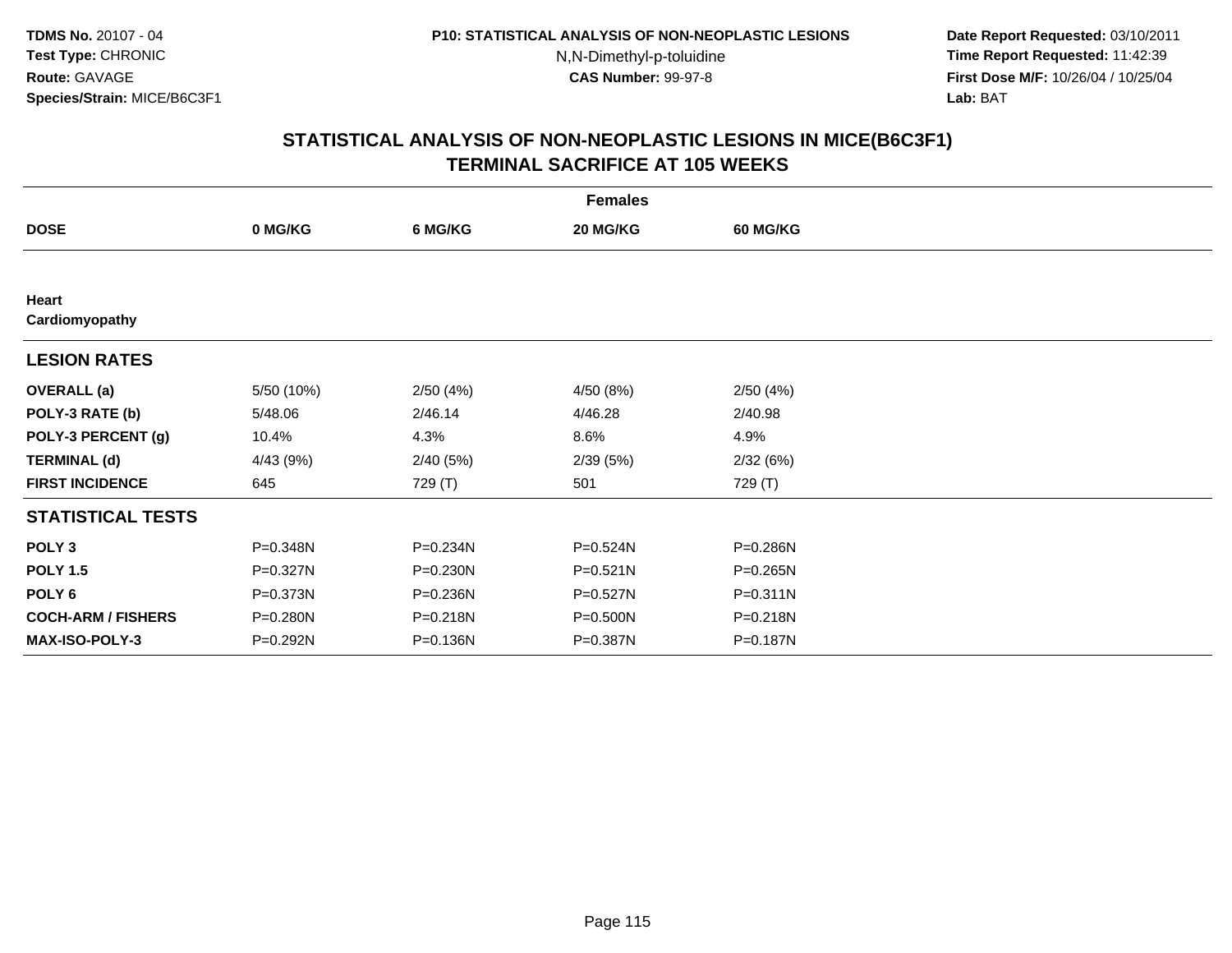**Date Report Requested:** 03/10/2011 **Time Report Requested:** 11:42:39 **First Dose M/F:** 10/26/04 / 10/25/04 Lab: BAT **Lab:** BAT

|                           | <b>Females</b> |          |                        |                 |  |  |  |  |
|---------------------------|----------------|----------|------------------------|-----------------|--|--|--|--|
| <b>DOSE</b>               | 0 MG/KG        | 6 MG/KG  | 20 MG/KG               | <b>60 MG/KG</b> |  |  |  |  |
|                           |                |          |                        |                 |  |  |  |  |
| Heart<br>Inflammation     |                |          |                        |                 |  |  |  |  |
| <b>LESION RATES</b>       |                |          |                        |                 |  |  |  |  |
| <b>OVERALL (a)</b>        | 0/50(0%)       | 0/50(0%) | 0/50(0%)               | 1/50(2%)        |  |  |  |  |
| POLY-3 RATE (b)           | 0/47.76        | 0/46.14  | 0/45.50                | 1/41.48         |  |  |  |  |
| POLY-3 PERCENT (g)        | 0%             | 0%       | 0%                     | 2.4%            |  |  |  |  |
| <b>TERMINAL (d)</b>       | 0/43(0%)       | 0/40(0%) | 0/39(0%)               | 0/32(0%)        |  |  |  |  |
| <b>FIRST INCIDENCE</b>    | ---            | $---$    | $\qquad \qquad \cdots$ | 578             |  |  |  |  |
| <b>STATISTICAL TESTS</b>  |                |          |                        |                 |  |  |  |  |
| POLY <sub>3</sub>         | (n)            | (n)      | (n)                    | (n)             |  |  |  |  |
| <b>POLY 1.5</b>           | (n)            | (n)      | (n)                    | (n)             |  |  |  |  |
| POLY <sub>6</sub>         | (n)            | (n)      | (n)                    | (n)             |  |  |  |  |
| <b>COCH-ARM / FISHERS</b> | (n)            | (n)      | (n)                    | (n)             |  |  |  |  |
| MAX-ISO-POLY-3            | (n)            | (n)      | (n)                    | (n)             |  |  |  |  |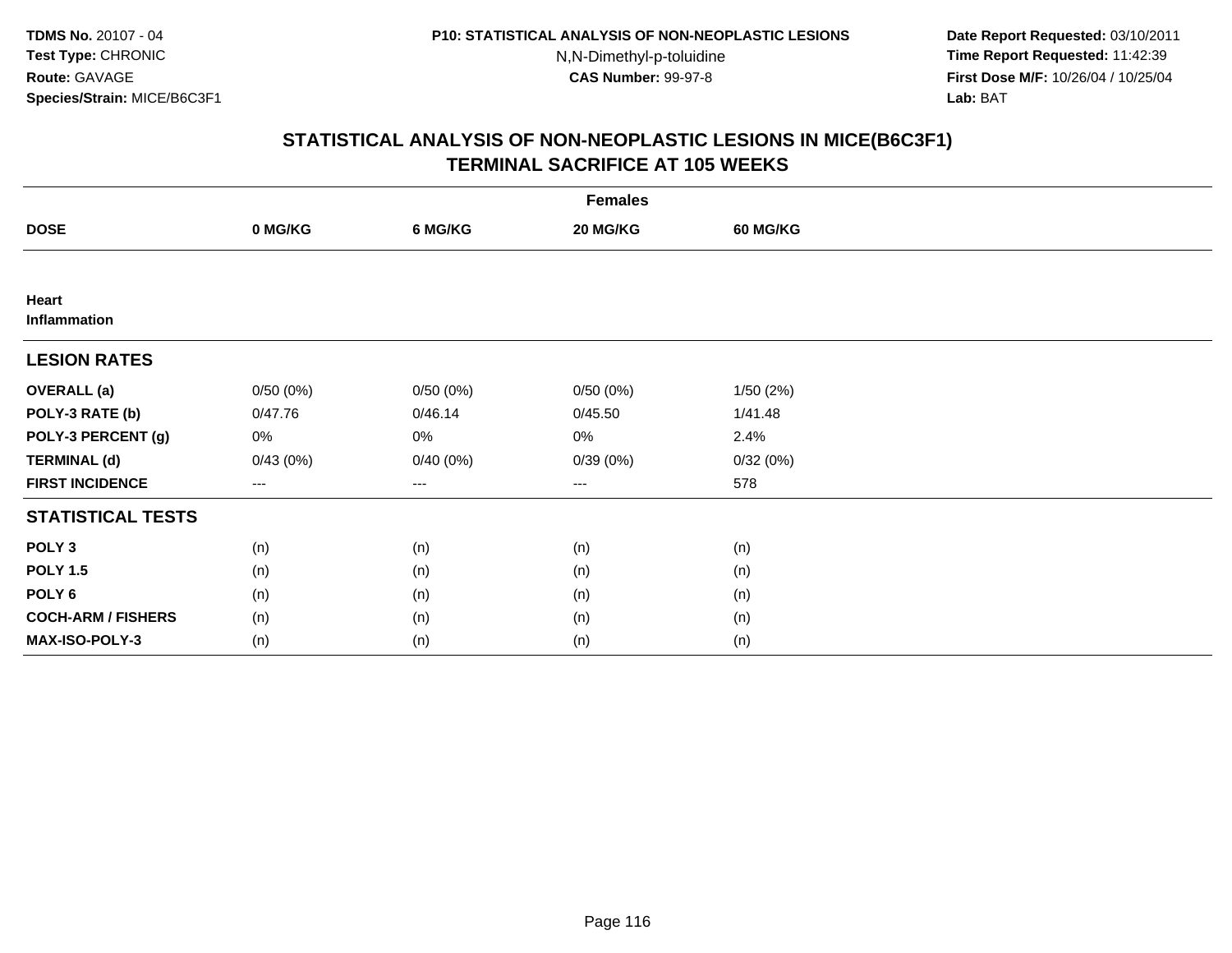**Date Report Requested:** 03/10/2011 **Time Report Requested:** 11:42:39 **First Dose M/F:** 10/26/04 / 10/25/04 Lab: BAT **Lab:** BAT

|                                | <b>Females</b> |             |             |                 |  |  |  |  |
|--------------------------------|----------------|-------------|-------------|-----------------|--|--|--|--|
| <b>DOSE</b>                    | 0 MG/KG        | 6 MG/KG     | 20 MG/KG    | <b>60 MG/KG</b> |  |  |  |  |
|                                |                |             |             |                 |  |  |  |  |
| Heart<br><b>Mineralization</b> |                |             |             |                 |  |  |  |  |
| <b>LESION RATES</b>            |                |             |             |                 |  |  |  |  |
| <b>OVERALL</b> (a)             | 1/50(2%)       | 2/50(4%)    | 1/50(2%)    | 5/50 (10%)      |  |  |  |  |
| POLY-3 RATE (b)                | 1/47.99        | 2/47.00     | 1/45.86     | 5/43.67         |  |  |  |  |
| POLY-3 PERCENT (g)             | 2.1%           | 4.3%        | 2.2%        | 11.5%           |  |  |  |  |
| <b>TERMINAL (d)</b>            | 0/43(0%)       | 0/40(0%)    | 0/39(0%)    | 0/32(0%)        |  |  |  |  |
| <b>FIRST INCIDENCE</b>         | 666            | 449         | 627         | 512             |  |  |  |  |
| <b>STATISTICAL TESTS</b>       |                |             |             |                 |  |  |  |  |
| POLY <sub>3</sub>              | $P=0.033*$     | $P=0.493$   | $P = 0.750$ | $P = 0.081$     |  |  |  |  |
| <b>POLY 1.5</b>                | P=0.035*       | $P=0.493$   | $P=0.752$   | $P = 0.085$     |  |  |  |  |
| POLY 6                         | P=0.031*       | $P=0.493$   | $P=0.749$   | $P = 0.078$     |  |  |  |  |
| <b>COCH-ARM / FISHERS</b>      | P=0.042*       | $P = 0.500$ | P=0.753N    | $P = 0.102$     |  |  |  |  |
| <b>MAX-ISO-POLY-3</b>          | P=0.038*       | $P=0.277$   | $P = 0.487$ | $P=0.040*$      |  |  |  |  |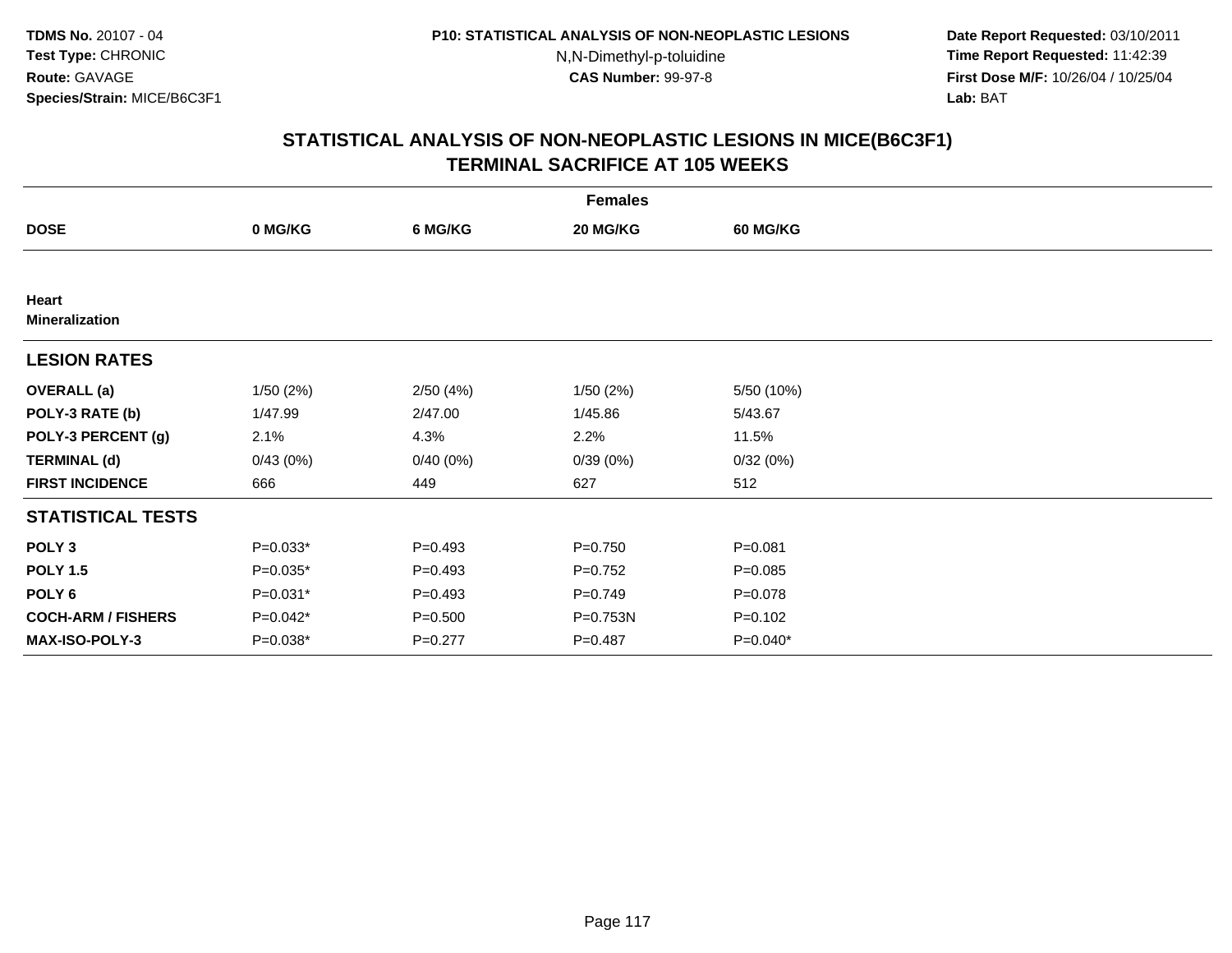**Date Report Requested:** 03/10/2011 **Time Report Requested:** 11:42:39 **First Dose M/F:** 10/26/04 / 10/25/04 Lab: BAT **Lab:** BAT

|                           | <b>Females</b>         |          |             |                 |  |  |  |  |
|---------------------------|------------------------|----------|-------------|-----------------|--|--|--|--|
| <b>DOSE</b>               | 0 MG/KG                | 6 MG/KG  | 20 MG/KG    | <b>60 MG/KG</b> |  |  |  |  |
|                           |                        |          |             |                 |  |  |  |  |
| Heart<br><b>Necrosis</b>  |                        |          |             |                 |  |  |  |  |
| <b>LESION RATES</b>       |                        |          |             |                 |  |  |  |  |
| <b>OVERALL</b> (a)        | 0/50(0%)               | 0/50(0%) | 2/50(4%)    | 0/50(0%)        |  |  |  |  |
| POLY-3 RATE (b)           | 0/47.76                | 0/46.14  | 2/46.66     | 0/40.98         |  |  |  |  |
| POLY-3 PERCENT (g)        | $0\%$                  | 0%       | 4.3%        | 0%              |  |  |  |  |
| <b>TERMINAL (d)</b>       | 0/43(0%)               | 0/40(0%) | 0/39(0%)    | 0/32(0%)        |  |  |  |  |
| <b>FIRST INCIDENCE</b>    | $\qquad \qquad \cdots$ | $---$    | 501         | $--$            |  |  |  |  |
| <b>STATISTICAL TESTS</b>  |                        |          |             |                 |  |  |  |  |
| POLY <sub>3</sub>         | $P = 0.697$            | (e)      | $P=0.232$   | (e)             |  |  |  |  |
| <b>POLY 1.5</b>           | $P=0.717$              | (e)      | $P = 0.232$ | (e)             |  |  |  |  |
| POLY <sub>6</sub>         | $P = 0.674$            | (e)      | $P = 0.233$ | (e)             |  |  |  |  |
| <b>COCH-ARM / FISHERS</b> | P=0.697N               | (e)      | $P = 0.247$ | (e)             |  |  |  |  |
| MAX-ISO-POLY-3            | $P = 0.280$            | (e)      | $P = 0.076$ | (e)             |  |  |  |  |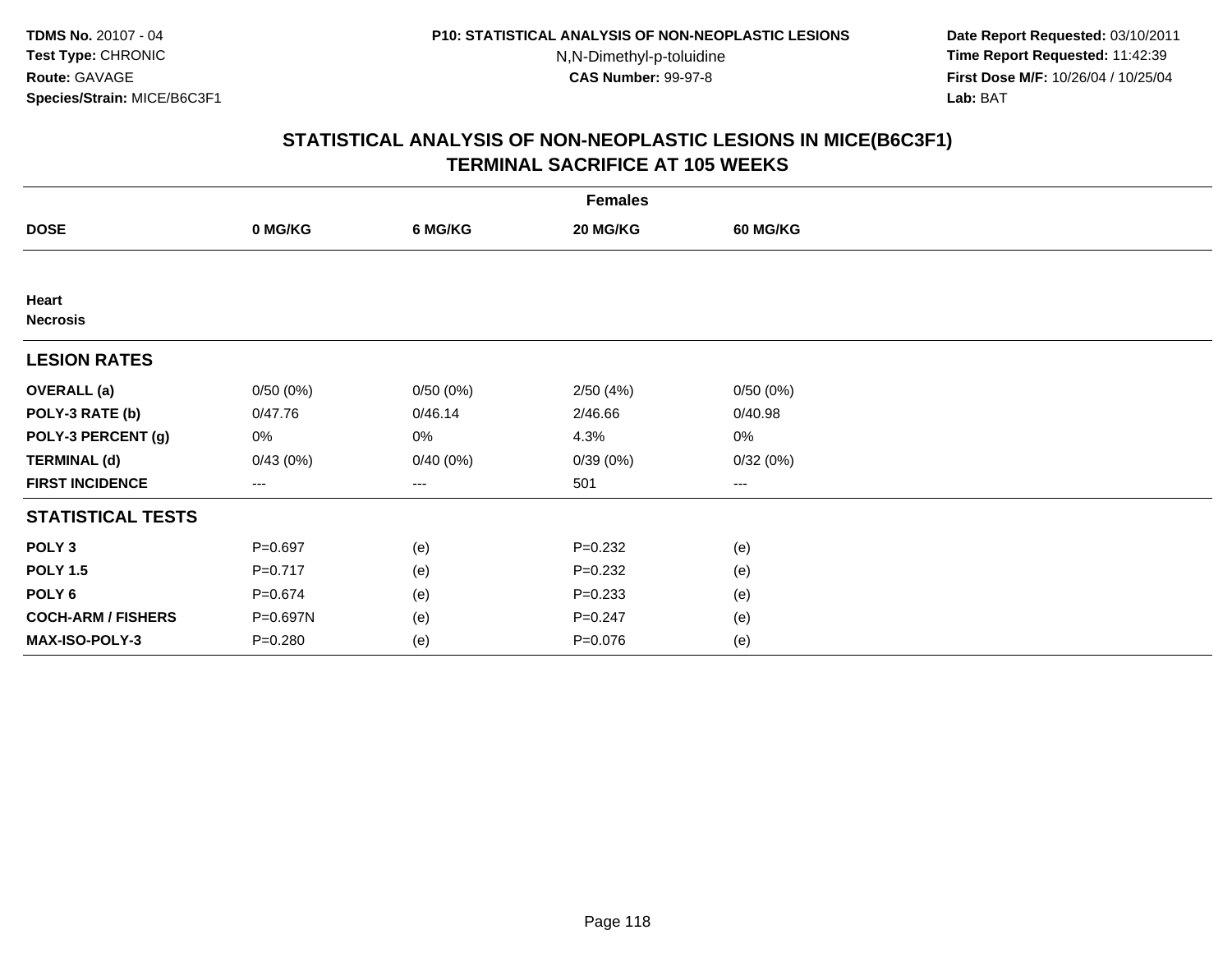**Date Report Requested:** 03/10/2011 **Time Report Requested:** 11:42:39 **First Dose M/F:** 10/26/04 / 10/25/04 Lab: BAT **Lab:** BAT

|                                          | <b>Females</b>         |             |          |                 |  |  |  |  |
|------------------------------------------|------------------------|-------------|----------|-----------------|--|--|--|--|
| <b>DOSE</b>                              | 0 MG/KG                | 6 MG/KG     | 20 MG/KG | <b>60 MG/KG</b> |  |  |  |  |
|                                          |                        |             |          |                 |  |  |  |  |
| <b>Islets, Pancreatic</b><br>Hyperplasia |                        |             |          |                 |  |  |  |  |
| <b>LESION RATES</b>                      |                        |             |          |                 |  |  |  |  |
| <b>OVERALL</b> (a)                       | 0/50(0%)               | 1/50(2%)    | 0/50(0%) | 2/50(4%)        |  |  |  |  |
| POLY-3 RATE (b)                          | 0/47.76                | 1/46.14     | 0/45.50  | 2/40.98         |  |  |  |  |
| POLY-3 PERCENT (g)                       | 0%                     | 2.2%        | 0%       | 4.9%            |  |  |  |  |
| <b>TERMINAL (d)</b>                      | 0/43(0%)               | 1/40(3%)    | 0/39(0%) | 2/32(6%)        |  |  |  |  |
| <b>FIRST INCIDENCE</b>                   | $\qquad \qquad \cdots$ | 729 (T)     | ---      | 729 (T)         |  |  |  |  |
| <b>STATISTICAL TESTS</b>                 |                        |             |          |                 |  |  |  |  |
| POLY <sub>3</sub>                        | $P=0.129$              | $P=0.493$   | (e)      | $P = 0.205$     |  |  |  |  |
| <b>POLY 1.5</b>                          | $P = 0.135$            | $P=0.494$   | (e)      | $P = 0.214$     |  |  |  |  |
| POLY <sub>6</sub>                        | $P = 0.123$            | $P=0.493$   | (e)      | $P = 0.196$     |  |  |  |  |
| <b>COCH-ARM / FISHERS</b>                | $P = 0.151$            | $P = 0.500$ | (e)      | $P = 0.247$     |  |  |  |  |
| MAX-ISO-POLY-3                           | $P = 0.080$            | $P = 0.159$ | (e)      | $P=0.075$       |  |  |  |  |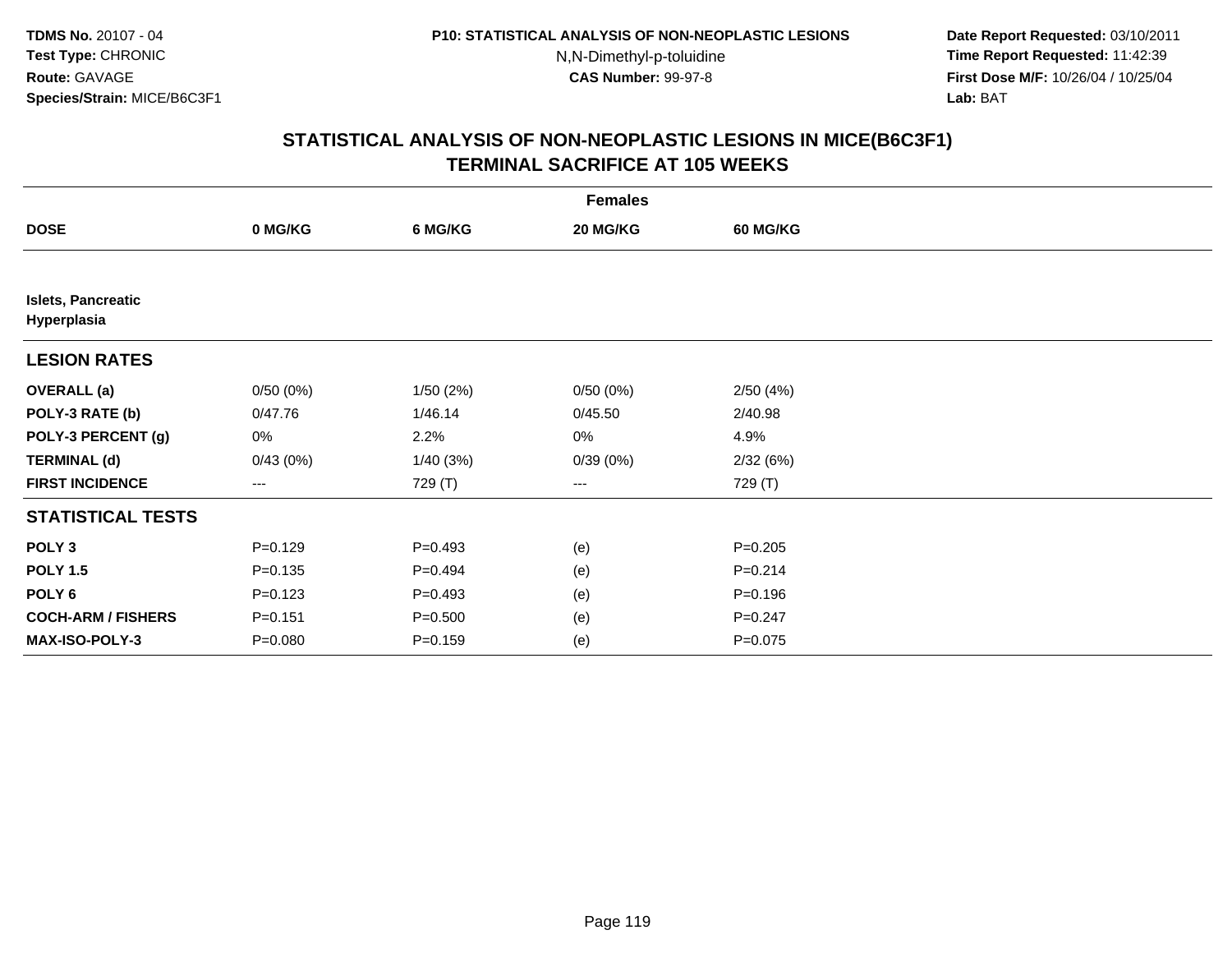**Date Report Requested:** 03/10/2011 **Time Report Requested:** 11:42:39 **First Dose M/F:** 10/26/04 / 10/25/04 Lab: BAT **Lab:** BAT

|                                                | <b>Females</b> |             |             |                        |  |  |  |  |
|------------------------------------------------|----------------|-------------|-------------|------------------------|--|--|--|--|
| <b>DOSE</b>                                    | 0 MG/KG        | 6 MG/KG     | 20 MG/KG    | <b>60 MG/KG</b>        |  |  |  |  |
|                                                |                |             |             |                        |  |  |  |  |
| Kidney<br><b>Accumulation, Hyaline Droplet</b> |                |             |             |                        |  |  |  |  |
| <b>LESION RATES</b>                            |                |             |             |                        |  |  |  |  |
| <b>OVERALL</b> (a)                             | 0/50(0%)       | 2/50(4%)    | 1/50(2%)    | 0/50(0%)               |  |  |  |  |
| POLY-3 RATE (b)                                | 0/47.76        | 2/46.29     | 1/45.98     | 0/40.98                |  |  |  |  |
| POLY-3 PERCENT (g)                             | 0%             | 4.3%        | 2.2%        | $0\%$                  |  |  |  |  |
| <b>TERMINAL (d)</b>                            | 0/43(0%)       | 0/40(0%)    | 0/39(0%)    | 0/32(0%)               |  |  |  |  |
| <b>FIRST INCIDENCE</b>                         | $--$           | 700         | 585         | $\qquad \qquad \cdots$ |  |  |  |  |
| <b>STATISTICAL TESTS</b>                       |                |             |             |                        |  |  |  |  |
| POLY <sub>3</sub>                              | P=0.422N       | $P = 0.230$ | $P=0.492$   | (e)                    |  |  |  |  |
| <b>POLY 1.5</b>                                | P=0.410N       | $P = 0.231$ | $P=0.493$   | (e)                    |  |  |  |  |
| POLY <sub>6</sub>                              | P=0.435N       | $P = 0.231$ | $P = 0.492$ | (e)                    |  |  |  |  |
| <b>COCH-ARM / FISHERS</b>                      | P=0.378N       | $P = 0.247$ | $P = 0.500$ | (e)                    |  |  |  |  |
| <b>MAX-ISO-POLY-3</b>                          | $P = 0.364$    | $P = 0.076$ | $P = 0.159$ | (e)                    |  |  |  |  |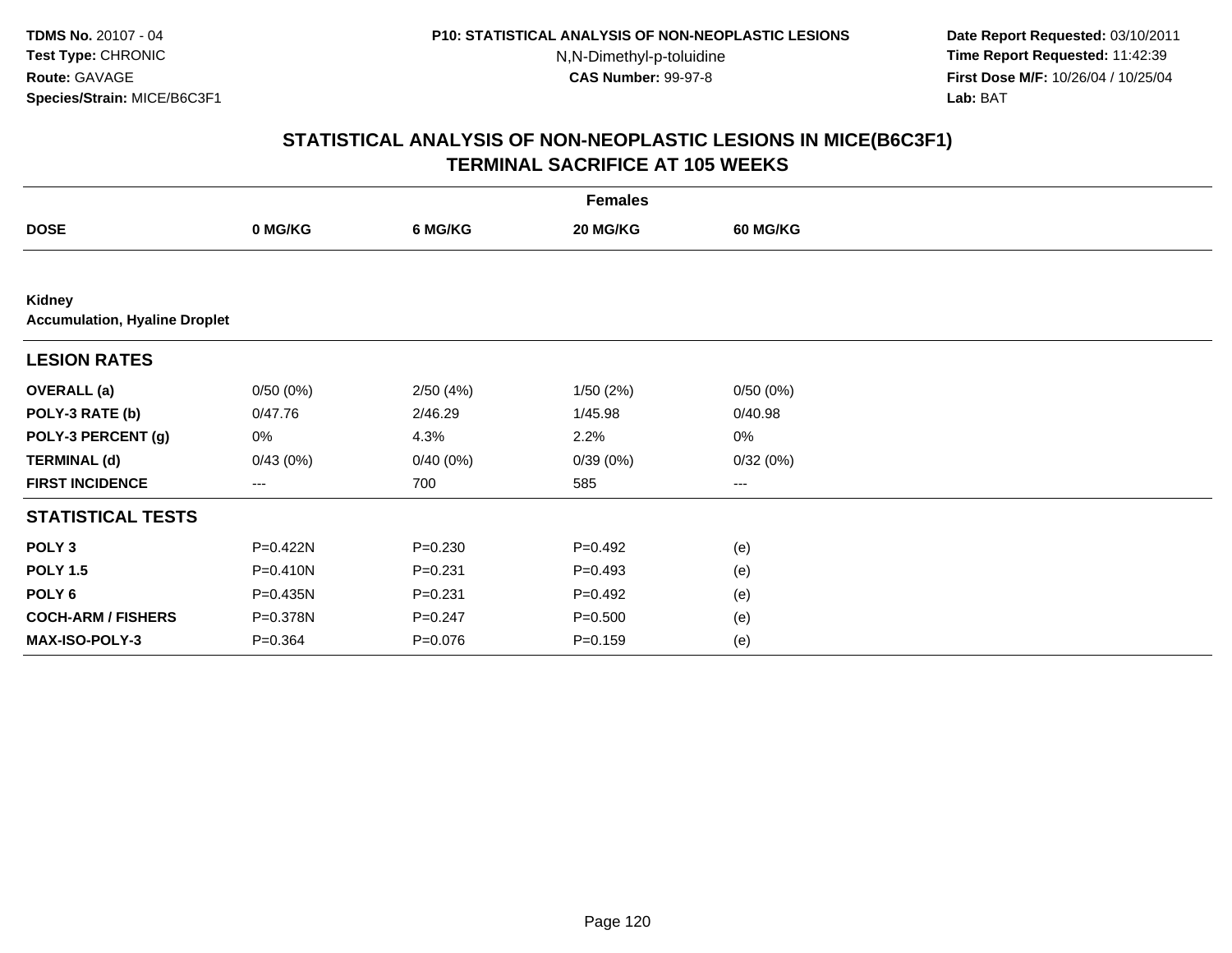**Date Report Requested:** 03/10/2011 **Time Report Requested:** 11:42:39 **First Dose M/F:** 10/26/04 / 10/25/04 Lab: BAT **Lab:** BAT

| <b>Females</b>            |           |          |             |                 |  |  |  |
|---------------------------|-----------|----------|-------------|-----------------|--|--|--|
| <b>DOSE</b>               | 0 MG/KG   | 6 MG/KG  | 20 MG/KG    | <b>60 MG/KG</b> |  |  |  |
|                           |           |          |             |                 |  |  |  |
| Kidney<br><b>Infarct</b>  |           |          |             |                 |  |  |  |
| <b>LESION RATES</b>       |           |          |             |                 |  |  |  |
| <b>OVERALL</b> (a)        | 4/50 (8%) | 3/50(6%) | 4/50 (8%)   | 0/50(0%)        |  |  |  |
| POLY-3 RATE (b)           | 4/47.76   | 3/46.14  | 4/45.50     | 0/40.98         |  |  |  |
| POLY-3 PERCENT (g)        | 8.4%      | 6.5%     | 8.8%        | 0%              |  |  |  |
| <b>TERMINAL (d)</b>       | 4/43 (9%) | 3/40(8%) | 4/39 (10%)  | 0/32(0%)        |  |  |  |
| <b>FIRST INCIDENCE</b>    | 729 (T)   | 729 (T)  | 729 (T)     | $--$            |  |  |  |
| <b>STATISTICAL TESTS</b>  |           |          |             |                 |  |  |  |
| POLY <sub>3</sub>         | P=0.085N  | P=0.519N | $P = 0.616$ | P=0.083N        |  |  |  |
| <b>POLY 1.5</b>           | P=0.076N  | P=0.516N | $P = 0.620$ | P=0.076N        |  |  |  |
| POLY 6                    | P=0.095N  | P=0.520N | $P = 0.612$ | $P = 0.091N$    |  |  |  |
| <b>COCH-ARM / FISHERS</b> | P=0.058N  | P=0.500N | P=0.643N    | P=0.059N        |  |  |  |
| <b>MAX-ISO-POLY-3</b>     | P=0.105N  | P=0.367N | $P = 0.471$ | P=0.038N*       |  |  |  |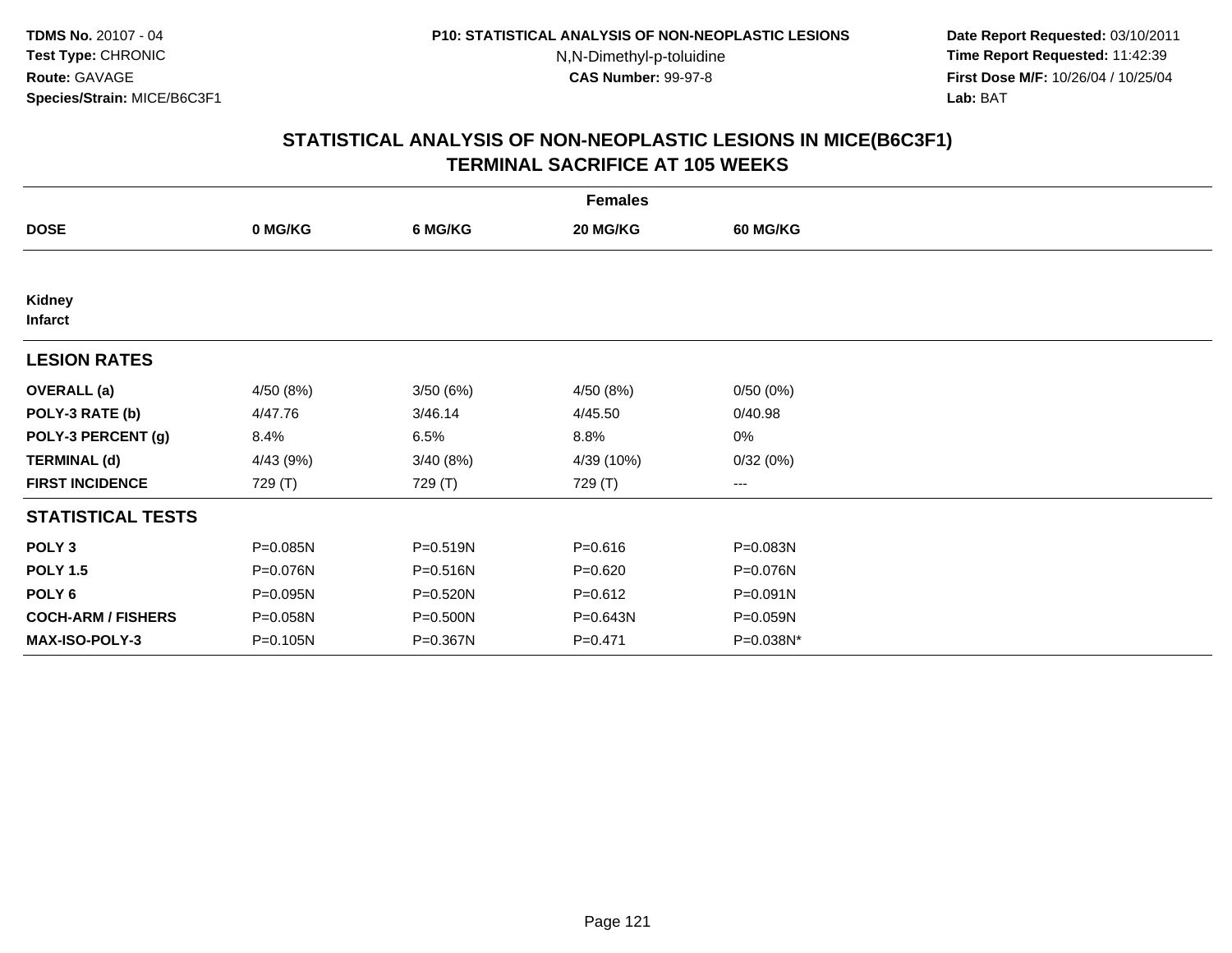**Date Report Requested:** 03/10/2011 **Time Report Requested:** 11:42:39 **First Dose M/F:** 10/26/04 / 10/25/04 Lab: BAT **Lab:** BAT

| <b>Females</b>            |                   |          |             |                 |  |  |  |
|---------------------------|-------------------|----------|-------------|-----------------|--|--|--|
| <b>DOSE</b>               | 0 MG/KG           | 6 MG/KG  | 20 MG/KG    | <b>60 MG/KG</b> |  |  |  |
|                           |                   |          |             |                 |  |  |  |
| Kidney<br>Inflammation    |                   |          |             |                 |  |  |  |
| <b>LESION RATES</b>       |                   |          |             |                 |  |  |  |
| <b>OVERALL</b> (a)        | 0/50(0%)          | 0/50(0%) | 1/50(2%)    | 2/50(4%)        |  |  |  |
| POLY-3 RATE (b)           | 0/47.76           | 0/46.14  | 1/46.18     | 2/41.48         |  |  |  |
| POLY-3 PERCENT (g)        | 0%                | $0\%$    | 2.2%        | 4.8%            |  |  |  |
| <b>TERMINAL (d)</b>       | 0/43(0%)          | 0/40(0%) | 0/39(0%)    | 1/32(3%)        |  |  |  |
| <b>FIRST INCIDENCE</b>    | $\qquad \qquad -$ | ---      | 501         | 578             |  |  |  |
| <b>STATISTICAL TESTS</b>  |                   |          |             |                 |  |  |  |
| POLY <sub>3</sub>         | $P=0.067$         | (e)      | $P=0.493$   | $P = 0.207$     |  |  |  |
| <b>POLY 1.5</b>           | $P = 0.072$       | (e)      | $P=0.494$   | $P = 0.215$     |  |  |  |
| POLY <sub>6</sub>         | $P = 0.063$       | (e)      | $P=0.493$   | $P = 0.199$     |  |  |  |
| <b>COCH-ARM / FISHERS</b> | $P = 0.084$       | (e)      | $P = 0.500$ | $P = 0.247$     |  |  |  |
| MAX-ISO-POLY-3            | $P = 0.080$       | (e)      | $P = 0.159$ | $P = 0.076$     |  |  |  |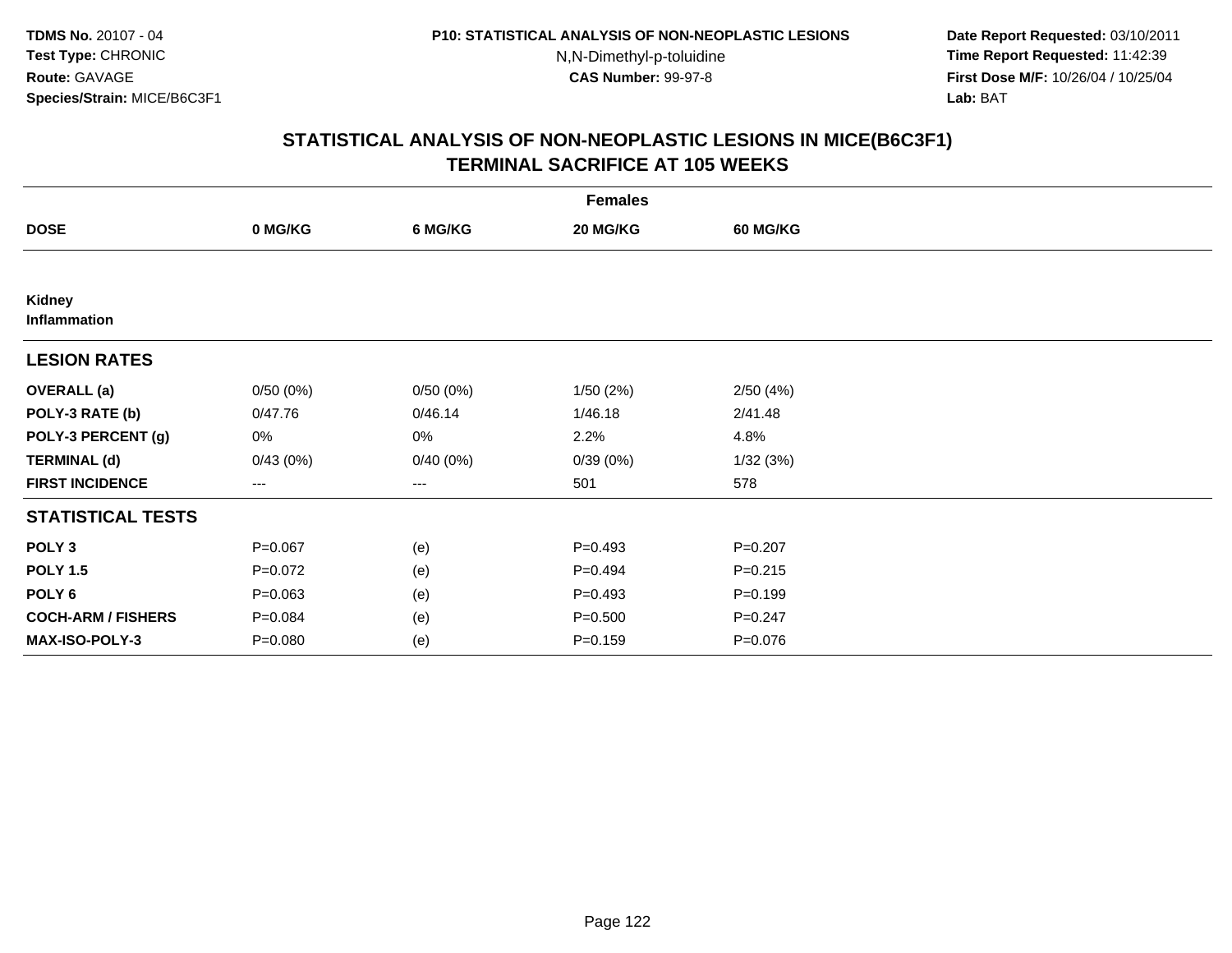**Date Report Requested:** 03/10/2011 **Time Report Requested:** 11:42:39 **First Dose M/F:** 10/26/04 / 10/25/04 Lab: BAT **Lab:** BAT

| <b>Females</b>                  |          |             |          |                 |  |  |  |
|---------------------------------|----------|-------------|----------|-----------------|--|--|--|
| <b>DOSE</b>                     | 0 MG/KG  | 6 MG/KG     | 20 MG/KG | <b>60 MG/KG</b> |  |  |  |
|                                 |          |             |          |                 |  |  |  |
| Kidney<br><b>Mineralization</b> |          |             |          |                 |  |  |  |
| <b>LESION RATES</b>             |          |             |          |                 |  |  |  |
| <b>OVERALL</b> (a)              | 0/50(0%) | 1/50(2%)    | 0/50(0%) | 3/50(6%)        |  |  |  |
| POLY-3 RATE (b)                 | 0/47.76  | 1/46.24     | 0/45.50  | 3/42.10         |  |  |  |
| POLY-3 PERCENT (g)              | 0%       | 2.2%        | 0%       | 7.1%            |  |  |  |
| <b>TERMINAL (d)</b>             | 0/43(0%) | 0/40(0%)    | 0/39(0%) | 0/32(0%)        |  |  |  |
| <b>FIRST INCIDENCE</b>          | $---$    | 704         | ---      | 578             |  |  |  |
| <b>STATISTICAL TESTS</b>        |          |             |          |                 |  |  |  |
| POLY <sub>3</sub>               | P=0.034* | $P=0.494$   | (e)      | $P = 0.098$     |  |  |  |
| <b>POLY 1.5</b>                 | P=0.036* | $P=0.494$   | (e)      | $P = 0.103$     |  |  |  |
| POLY <sub>6</sub>               | P=0.032* | $P=0.494$   | (e)      | $P = 0.093$     |  |  |  |
| <b>COCH-ARM / FISHERS</b>       | P=0.042* | $P = 0.500$ | (e)      | $P = 0.121$     |  |  |  |
| <b>MAX-ISO-POLY-3</b>           | P=0.025* | $P = 0.159$ | (e)      | $P=0.038*$      |  |  |  |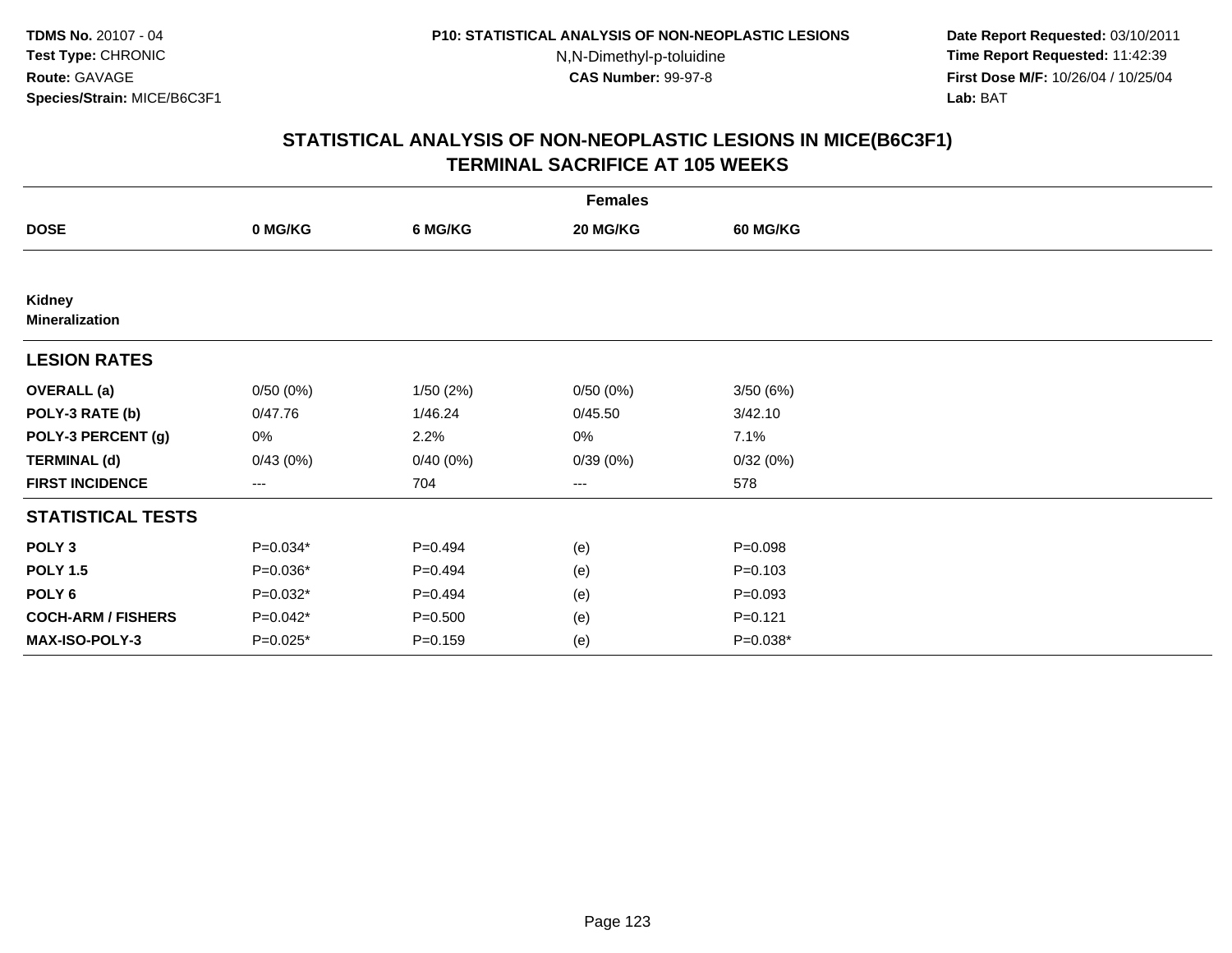**Date Report Requested:** 03/10/2011 **Time Report Requested:** 11:42:39 **First Dose M/F:** 10/26/04 / 10/25/04 Lab: BAT **Lab:** BAT

| <b>Females</b>            |             |             |             |                 |  |  |  |
|---------------------------|-------------|-------------|-------------|-----------------|--|--|--|
| <b>DOSE</b>               | 0 MG/KG     | 6 MG/KG     | 20 MG/KG    | <b>60 MG/KG</b> |  |  |  |
|                           |             |             |             |                 |  |  |  |
| Kidney<br>Nephropathy     |             |             |             |                 |  |  |  |
| <b>LESION RATES</b>       |             |             |             |                 |  |  |  |
| <b>OVERALL</b> (a)        | 13/50 (26%) | 15/50 (30%) | 15/50 (30%) | 17/50 (34%)     |  |  |  |
| POLY-3 RATE (b)           | 13/47.76    | 15/46.40    | 15/46.53    | 17/43.74        |  |  |  |
| POLY-3 PERCENT (g)        | 27.2%       | 32.3%       | 32.2%       | 38.9%           |  |  |  |
| <b>TERMINAL (d)</b>       | 13/43 (30%) | 13/40 (33%) | 11/39 (28%) | 11/32 (34%)     |  |  |  |
| <b>FIRST INCIDENCE</b>    | 729 (T)     | 671         | 585         | 387             |  |  |  |
| <b>STATISTICAL TESTS</b>  |             |             |             |                 |  |  |  |
| POLY <sub>3</sub>         | $P = 0.166$ | $P = 0.376$ | $P = 0.380$ | $P = 0.167$     |  |  |  |
| <b>POLY 1.5</b>           | $P = 0.186$ | $P = 0.379$ | $P = 0.378$ | $P = 0.186$     |  |  |  |
| POLY <sub>6</sub>         | $P = 0.145$ | $P = 0.379$ | $P = 0.388$ | $P = 0.148$     |  |  |  |
| <b>COCH-ARM / FISHERS</b> | $P = 0.255$ | $P=0.412$   | $P = 0.412$ | $P=0.257$       |  |  |  |
| MAX-ISO-POLY-3            | $P = 0.209$ | $P = 0.297$ | $P = 0.300$ | $P=0.127$       |  |  |  |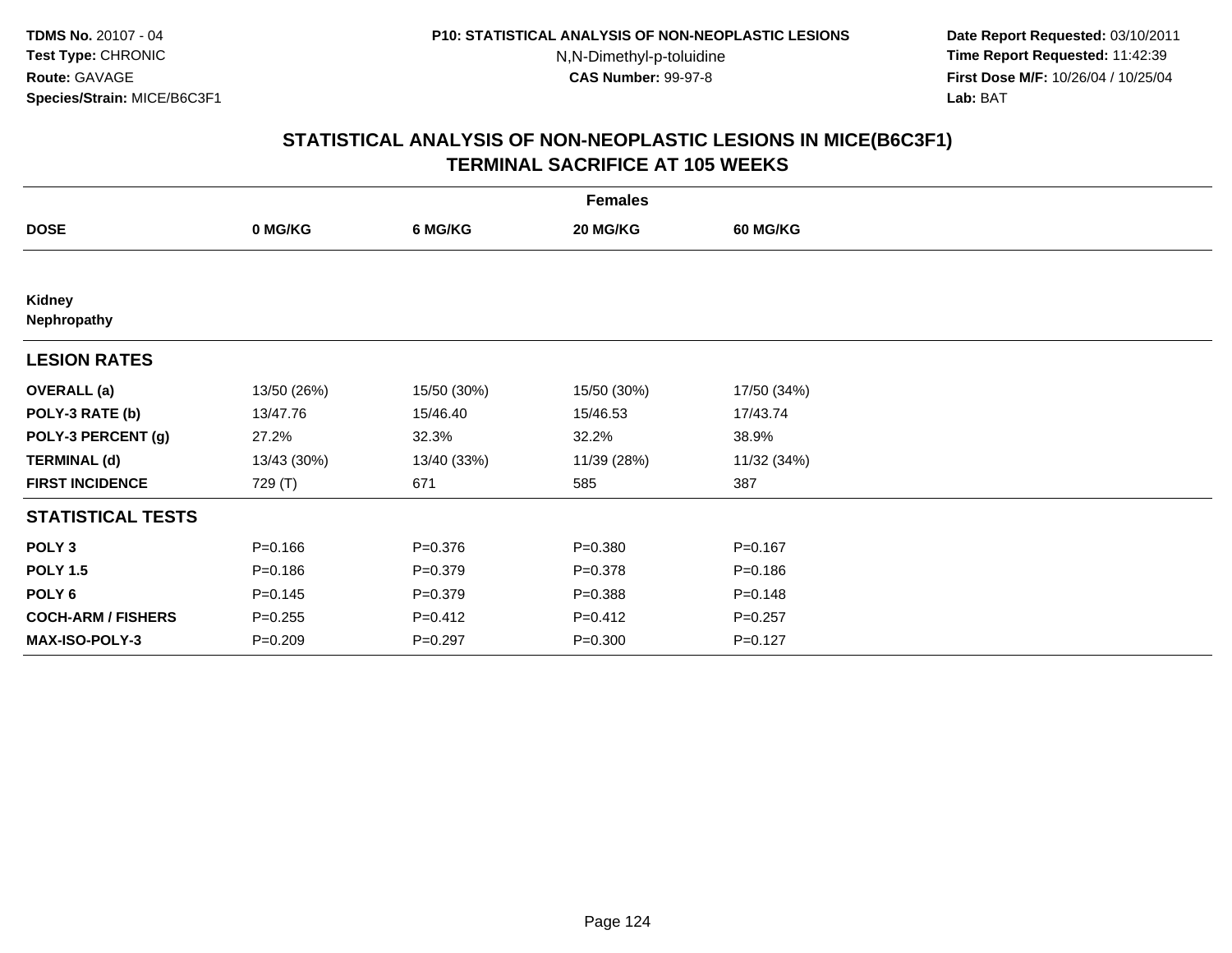**Date Report Requested:** 03/10/2011 **Time Report Requested:** 11:42:39 **First Dose M/F:** 10/26/04 / 10/25/04 Lab: BAT **Lab:** BAT

| <b>Females</b>            |          |          |          |                 |  |  |  |
|---------------------------|----------|----------|----------|-----------------|--|--|--|
| <b>DOSE</b>               | 0 MG/KG  | 6 MG/KG  | 20 MG/KG | <b>60 MG/KG</b> |  |  |  |
|                           |          |          |          |                 |  |  |  |
| Kidney<br>Pigmentation    |          |          |          |                 |  |  |  |
| <b>LESION RATES</b>       |          |          |          |                 |  |  |  |
| <b>OVERALL</b> (a)        | 0/50(0%) | 0/50(0%) | 0/50(0%) | 0/50(0%)        |  |  |  |
| POLY-3 RATE (b)           | 0/47.76  | 0/46.14  | 0/45.50  | 0/40.98         |  |  |  |
| POLY-3 PERCENT (g)        | 0%       | $0\%$    | $0\%$    | 0%              |  |  |  |
| <b>TERMINAL (d)</b>       | 0/43(0%) | 0/40(0%) | 0/39(0%) | 0/32(0%)        |  |  |  |
| <b>FIRST INCIDENCE</b>    | $--$     | ---      | ---      | $---$           |  |  |  |
| <b>STATISTICAL TESTS</b>  |          |          |          |                 |  |  |  |
| POLY <sub>3</sub>         | (n)      | (n)      | (n)      | (n)             |  |  |  |
| <b>POLY 1.5</b>           | (n)      | (n)      | (n)      | (n)             |  |  |  |
| POLY <sub>6</sub>         | (n)      | (n)      | (n)      | (n)             |  |  |  |
| <b>COCH-ARM / FISHERS</b> | (n)      | (n)      | (n)      | (n)             |  |  |  |
| <b>MAX-ISO-POLY-3</b>     | (n)      | (n)      | (n)      | (n)             |  |  |  |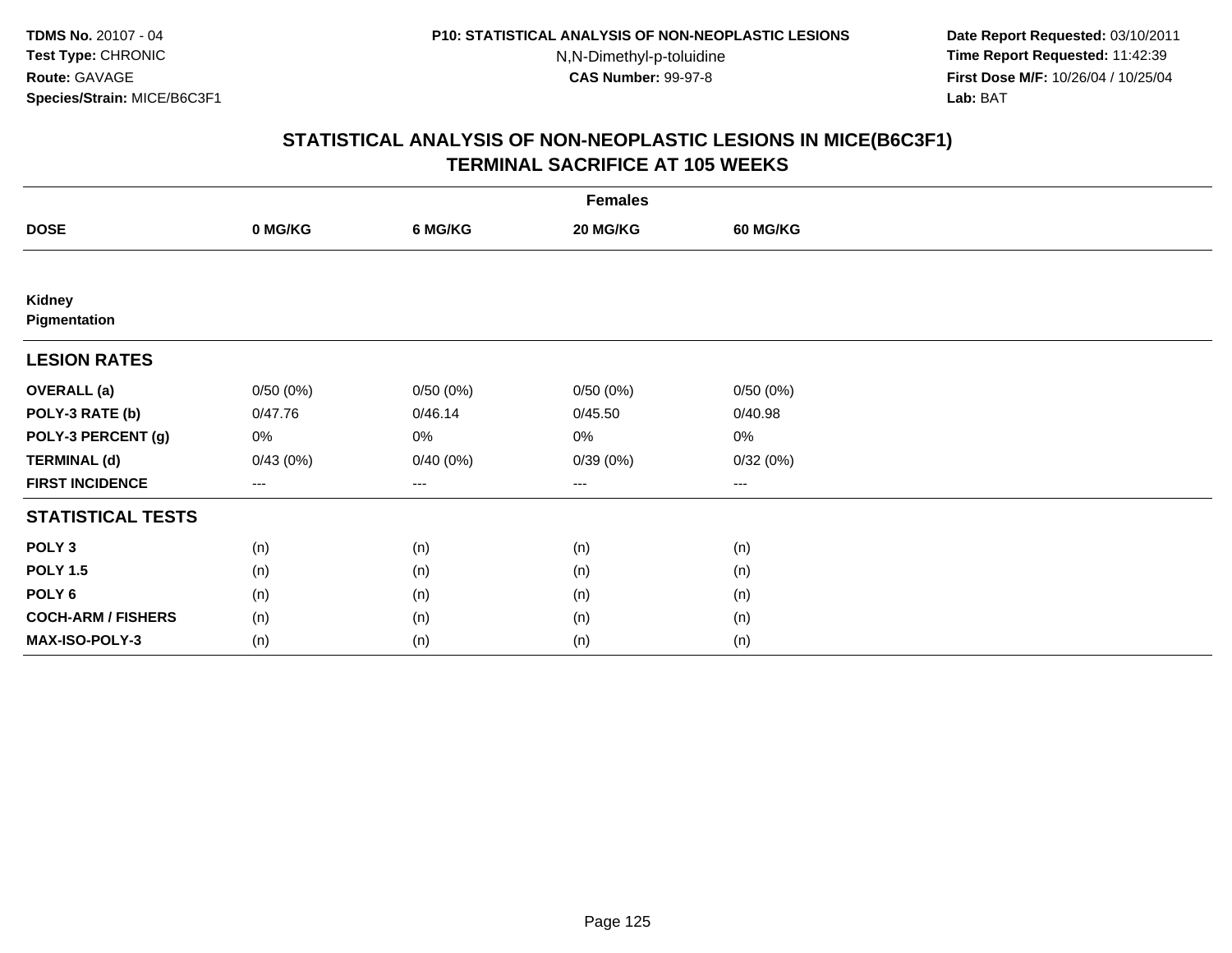**Date Report Requested:** 03/10/2011 **Time Report Requested:** 11:42:39 **First Dose M/F:** 10/26/04 / 10/25/04 Lab: BAT **Lab:** BAT

| <b>Females</b>                |                        |          |          |                 |  |  |  |
|-------------------------------|------------------------|----------|----------|-----------------|--|--|--|
| <b>DOSE</b>                   | 0 MG/KG                | 6 MG/KG  | 20 MG/KG | <b>60 MG/KG</b> |  |  |  |
|                               |                        |          |          |                 |  |  |  |
| <b>Kidney: Cortex</b><br>Cyst |                        |          |          |                 |  |  |  |
| <b>LESION RATES</b>           |                        |          |          |                 |  |  |  |
| <b>OVERALL</b> (a)            | 0/50(0%)               | 0/50(0%) | 0/50(0%) | 1/50(2%)        |  |  |  |
| POLY-3 RATE (b)               | 0/47.76                | 0/46.14  | 0/45.50  | 1/41.06         |  |  |  |
| POLY-3 PERCENT (g)            | 0%                     | $0\%$    | 0%       | 2.4%            |  |  |  |
| <b>TERMINAL (d)</b>           | 0/43(0%)               | 0/40(0%) | 0/39(0%) | 0/32(0%)        |  |  |  |
| <b>FIRST INCIDENCE</b>        | $\qquad \qquad \cdots$ | $---$    | ---      | 708             |  |  |  |
| <b>STATISTICAL TESTS</b>      |                        |          |          |                 |  |  |  |
| POLY <sub>3</sub>             | (n)                    | (n)      | (n)      | (n)             |  |  |  |
| <b>POLY 1.5</b>               | (n)                    | (n)      | (n)      | (n)             |  |  |  |
| POLY <sub>6</sub>             | (n)                    | (n)      | (n)      | (n)             |  |  |  |
| <b>COCH-ARM / FISHERS</b>     | (n)                    | (n)      | (n)      | (n)             |  |  |  |
| MAX-ISO-POLY-3                | (n)                    | (n)      | (n)      | (n)             |  |  |  |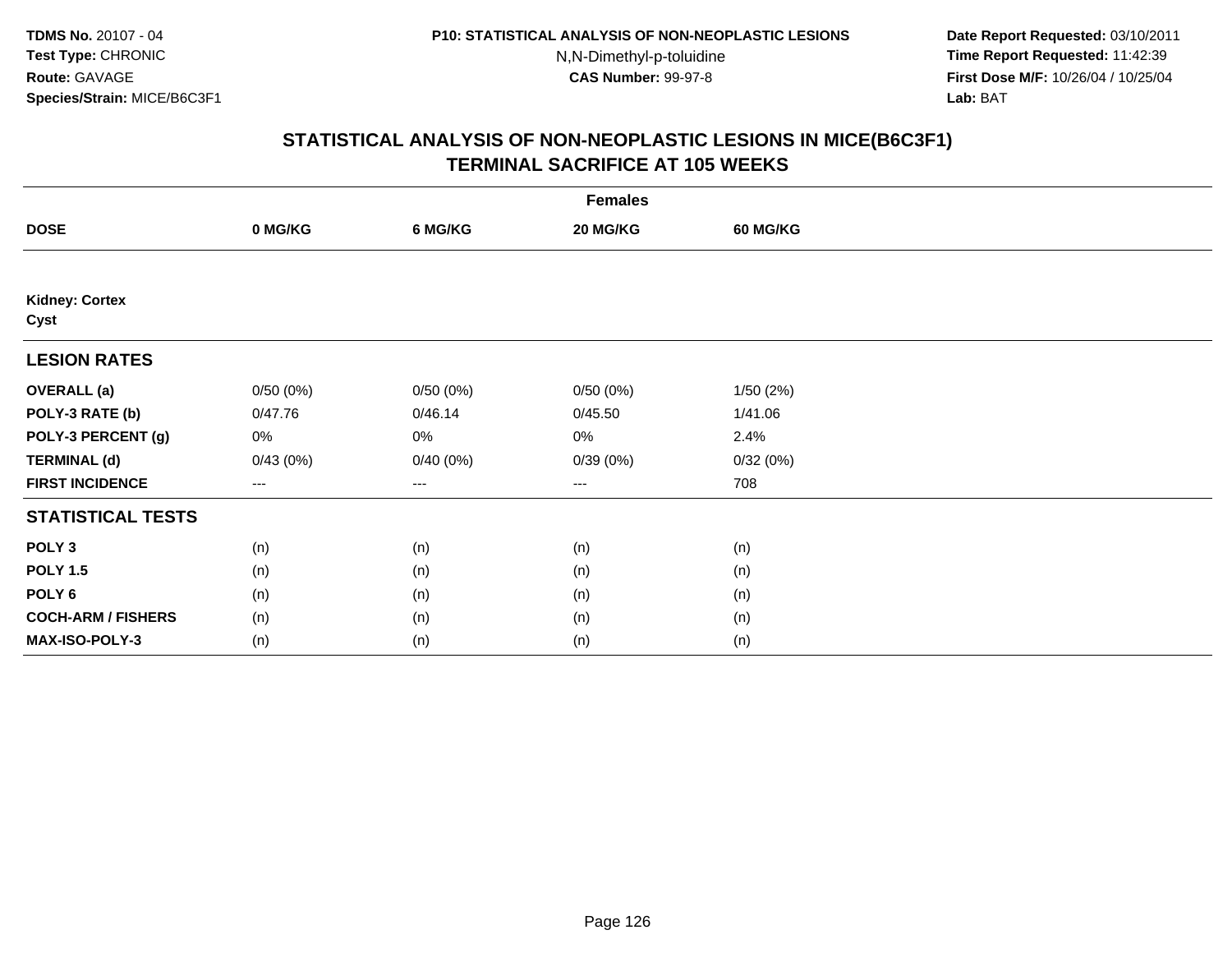**Date Report Requested:** 03/10/2011 **Time Report Requested:** 11:42:39 **First Dose M/F:** 10/26/04 / 10/25/04 Lab: BAT **Lab:** BAT

|                                            | <b>Females</b>    |          |          |                 |  |  |  |  |
|--------------------------------------------|-------------------|----------|----------|-----------------|--|--|--|--|
| <b>DOSE</b>                                | 0 MG/KG           | 6 MG/KG  | 20 MG/KG | <b>60 MG/KG</b> |  |  |  |  |
|                                            |                   |          |          |                 |  |  |  |  |
| <b>Kidney: Pelvis</b><br><b>Dilatation</b> |                   |          |          |                 |  |  |  |  |
| <b>LESION RATES</b>                        |                   |          |          |                 |  |  |  |  |
| <b>OVERALL</b> (a)                         | 0/50(0%)          | 0/50(0%) | 0/50(0%) | 0/50(0%)        |  |  |  |  |
| POLY-3 RATE (b)                            | 0/47.76           | 0/46.14  | 0/45.50  | 0/40.98         |  |  |  |  |
| POLY-3 PERCENT (g)                         | 0%                | $0\%$    | $0\%$    | 0%              |  |  |  |  |
| <b>TERMINAL (d)</b>                        | 0/43(0%)          | 0/40(0%) | 0/39(0%) | 0/32(0%)        |  |  |  |  |
| <b>FIRST INCIDENCE</b>                     | $\qquad \qquad -$ | ---      | ---      | $---$           |  |  |  |  |
| <b>STATISTICAL TESTS</b>                   |                   |          |          |                 |  |  |  |  |
| POLY <sub>3</sub>                          | (n)               | (n)      | (n)      | (n)             |  |  |  |  |
| <b>POLY 1.5</b>                            | (n)               | (n)      | (n)      | (n)             |  |  |  |  |
| POLY <sub>6</sub>                          | (n)               | (n)      | (n)      | (n)             |  |  |  |  |
| <b>COCH-ARM / FISHERS</b>                  | (n)               | (n)      | (n)      | (n)             |  |  |  |  |
| MAX-ISO-POLY-3                             | (n)               | (n)      | (n)      | (n)             |  |  |  |  |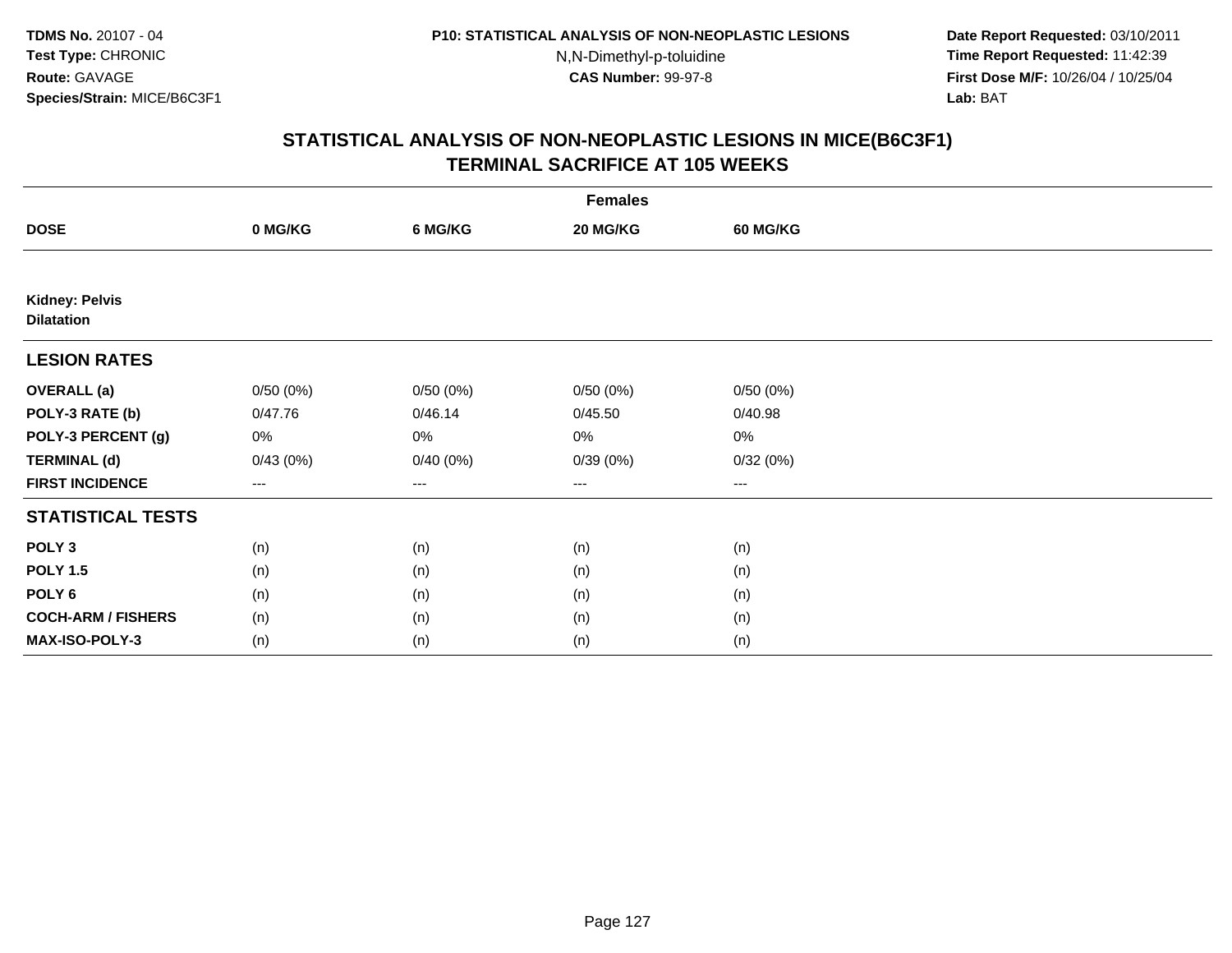**Date Report Requested:** 03/10/2011 **Time Report Requested:** 11:42:39 **First Dose M/F:** 10/26/04 / 10/25/04 Lab: BAT **Lab:** BAT

| <b>Females</b>                                 |             |          |             |                 |  |  |  |
|------------------------------------------------|-------------|----------|-------------|-----------------|--|--|--|
| <b>DOSE</b>                                    | 0 MG/KG     | 6 MG/KG  | 20 MG/KG    | <b>60 MG/KG</b> |  |  |  |
|                                                |             |          |             |                 |  |  |  |
| <b>Kidney: Renal Tubule</b><br><b>Necrosis</b> |             |          |             |                 |  |  |  |
| <b>LESION RATES</b>                            |             |          |             |                 |  |  |  |
| <b>OVERALL</b> (a)                             | 1/50(2%)    | 0/50(0%) | 2/50(4%)    | 2/50(4%)        |  |  |  |
| POLY-3 RATE (b)                                | 1/47.99     | 0/46.14  | 2/46.66     | 2/41.50         |  |  |  |
| POLY-3 PERCENT (g)                             | 2.1%        | 0%       | 4.3%        | 4.8%            |  |  |  |
| <b>TERMINAL (d)</b>                            | 0/43(0%)    | 0/40(0%) | 0/39(0%)    | 1/32(3%)        |  |  |  |
| <b>FIRST INCIDENCE</b>                         | 666         | ---      | 501         | 570             |  |  |  |
| <b>STATISTICAL TESTS</b>                       |             |          |             |                 |  |  |  |
| POLY <sub>3</sub>                              | $P = 0.221$ | P=0.508N | $P=0.490$   | $P=0.450$       |  |  |  |
| <b>POLY 1.5</b>                                | $P = 0.234$ | P=0.506N | $P=0.490$   | $P=0.464$       |  |  |  |
| POLY 6                                         | $P = 0.207$ | P=0.509N | $P=0.490$   | $P=0.434$       |  |  |  |
| <b>COCH-ARM / FISHERS</b>                      | $P = 0.265$ | P=0.500N | $P = 0.500$ | $P = 0.500$     |  |  |  |
| <b>MAX-ISO-POLY-3</b>                          | $P = 0.259$ | P=0.168N | $P=0.275$   | $P = 0.254$     |  |  |  |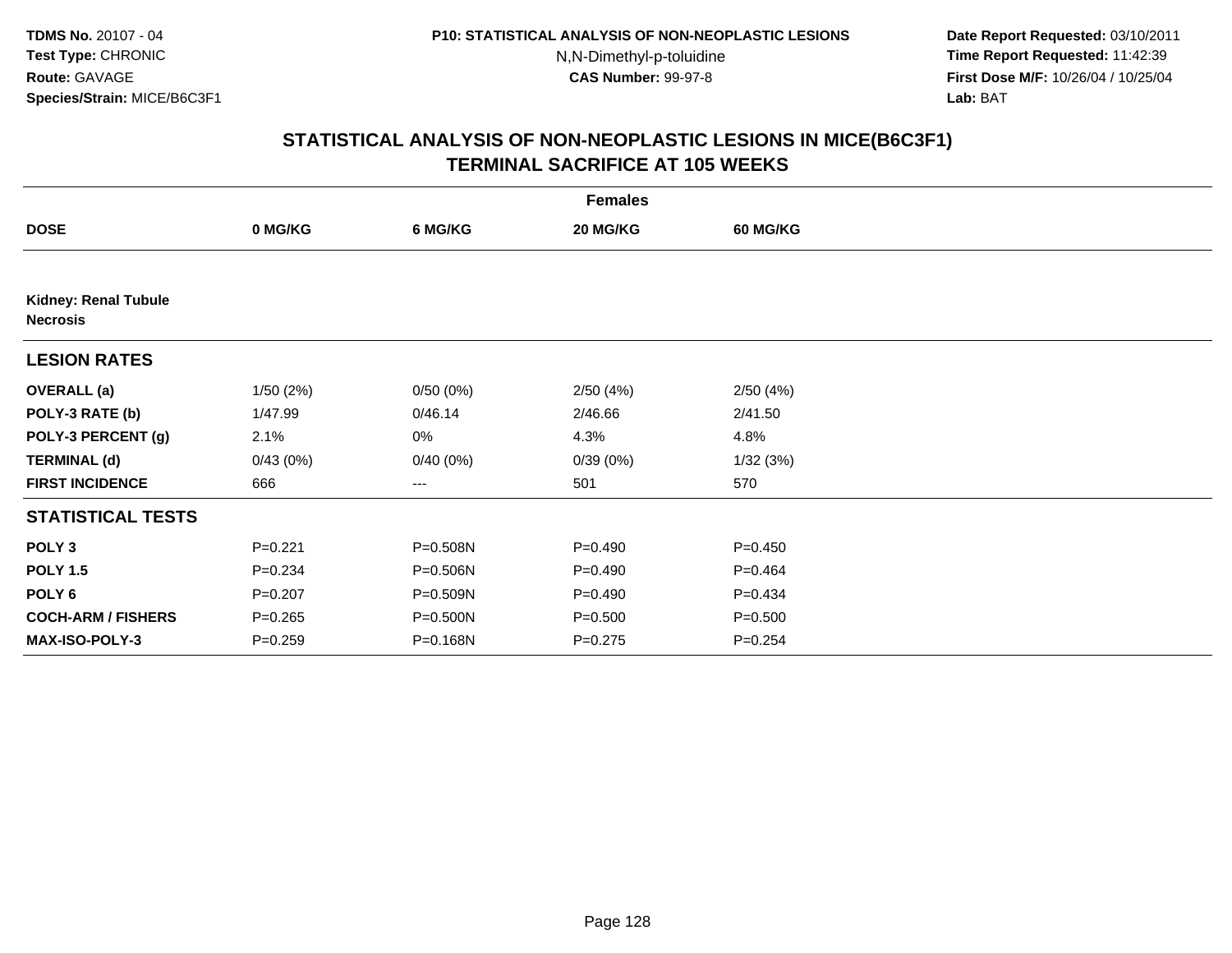**Date Report Requested:** 03/10/2011 **Time Report Requested:** 11:42:39 **First Dose M/F:** 10/26/04 / 10/25/04 Lab: BAT **Lab:** BAT

|                           | <b>Females</b> |          |          |                        |  |  |  |  |
|---------------------------|----------------|----------|----------|------------------------|--|--|--|--|
| <b>DOSE</b>               | 0 MG/KG        | 6 MG/KG  | 20 MG/KG | 60 MG/KG               |  |  |  |  |
|                           |                |          |          |                        |  |  |  |  |
| Liver<br>Angiectasis      |                |          |          |                        |  |  |  |  |
| <b>LESION RATES</b>       |                |          |          |                        |  |  |  |  |
| <b>OVERALL</b> (a)        | 1/50 (2%)      | 0/50(0%) | 0/50(0%) | 0/50(0%)               |  |  |  |  |
| POLY-3 RATE (b)           | 1/47.76        | 0/46.14  | 0/45.50  | 0/40.98                |  |  |  |  |
| POLY-3 PERCENT (g)        | 2.1%           | 0%       | 0%       | 0%                     |  |  |  |  |
| <b>TERMINAL (d)</b>       | 1/43(2%)       | 0/40(0%) | 0/39(0%) | 0/32(0%)               |  |  |  |  |
| <b>FIRST INCIDENCE</b>    | 729 (T)        | $---$    | $--$     | $\qquad \qquad \cdots$ |  |  |  |  |
| <b>STATISTICAL TESTS</b>  |                |          |          |                        |  |  |  |  |
| POLY <sub>3</sub>         | (n)            | (n)      | (n)      | (n)                    |  |  |  |  |
| <b>POLY 1.5</b>           | (n)            | (n)      | (n)      | (n)                    |  |  |  |  |
| POLY <sub>6</sub>         | (n)            | (n)      | (n)      | (n)                    |  |  |  |  |
| <b>COCH-ARM / FISHERS</b> | (n)            | (n)      | (n)      | (n)                    |  |  |  |  |
| MAX-ISO-POLY-3            | (n)            | (n)      | (n)      | (n)                    |  |  |  |  |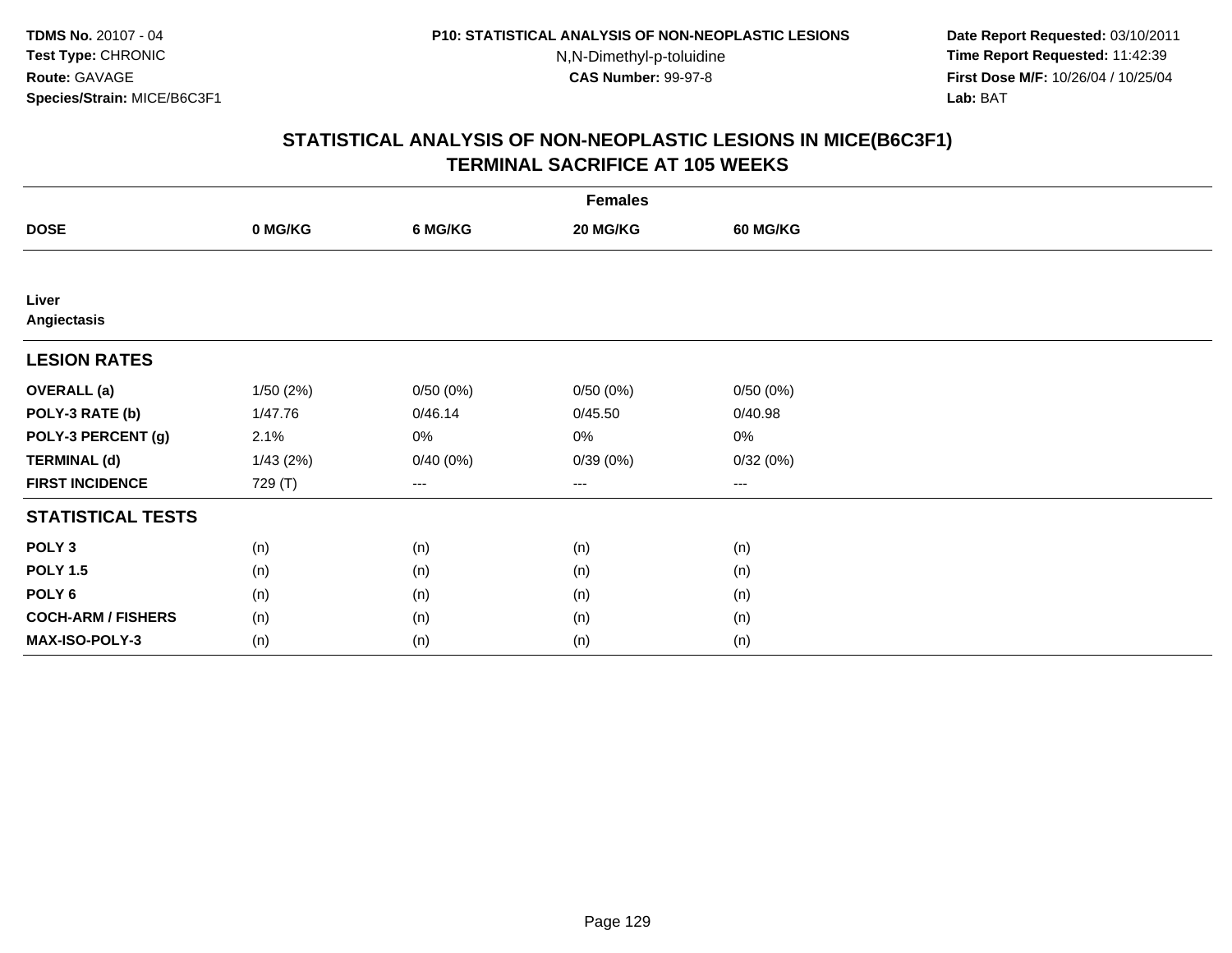**Date Report Requested:** 03/10/2011 **Time Report Requested:** 11:42:39 **First Dose M/F:** 10/26/04 / 10/25/04 Lab: BAT **Lab:** BAT

|                                  | <b>Females</b> |            |             |                 |  |  |  |  |
|----------------------------------|----------------|------------|-------------|-----------------|--|--|--|--|
| <b>DOSE</b>                      | 0 MG/KG        | 6 MG/KG    | 20 MG/KG    | <b>60 MG/KG</b> |  |  |  |  |
|                                  |                |            |             |                 |  |  |  |  |
| Liver<br><b>Basophilic Focus</b> |                |            |             |                 |  |  |  |  |
| <b>LESION RATES</b>              |                |            |             |                 |  |  |  |  |
| <b>OVERALL</b> (a)               | 7/50 (14%)     | 5/50 (10%) | 9/50 (18%)  | 11/50 (22%)     |  |  |  |  |
| POLY-3 RATE (b)                  | 7/47.76        | 5/46.95    | 9/45.90     | 11/42.00        |  |  |  |  |
| POLY-3 PERCENT (g)               | 14.7%          | 10.7%      | 19.6%       | 26.2%           |  |  |  |  |
| <b>TERMINAL (d)</b>              | 7/43 (16%)     | 2/40(5%)   | 7/39 (18%)  | 8/32 (25%)      |  |  |  |  |
| <b>FIRST INCIDENCE</b>           | 729 (T)        | 509        | 649         | 570             |  |  |  |  |
| <b>STATISTICAL TESTS</b>         |                |            |             |                 |  |  |  |  |
| POLY <sub>3</sub>                | P=0.048*       | P=0.391N   | $P = 0.360$ | $P = 0.136$     |  |  |  |  |
| <b>POLY 1.5</b>                  | $P = 0.058$    | P=0.393N   | $P = 0.363$ | $P = 0.155$     |  |  |  |  |
| POLY <sub>6</sub>                | $P=0.039*$     | P=0.387N   | $P = 0.359$ | $P = 0.119$     |  |  |  |  |
| <b>COCH-ARM / FISHERS</b>        | $P = 0.091$    | P=0.380N   | $P = 0.393$ | $P = 0.218$     |  |  |  |  |
| <b>MAX-ISO-POLY-3</b>            | $P=0.077$      | P=0.282N   | $P = 0.268$ | $P = 0.100$     |  |  |  |  |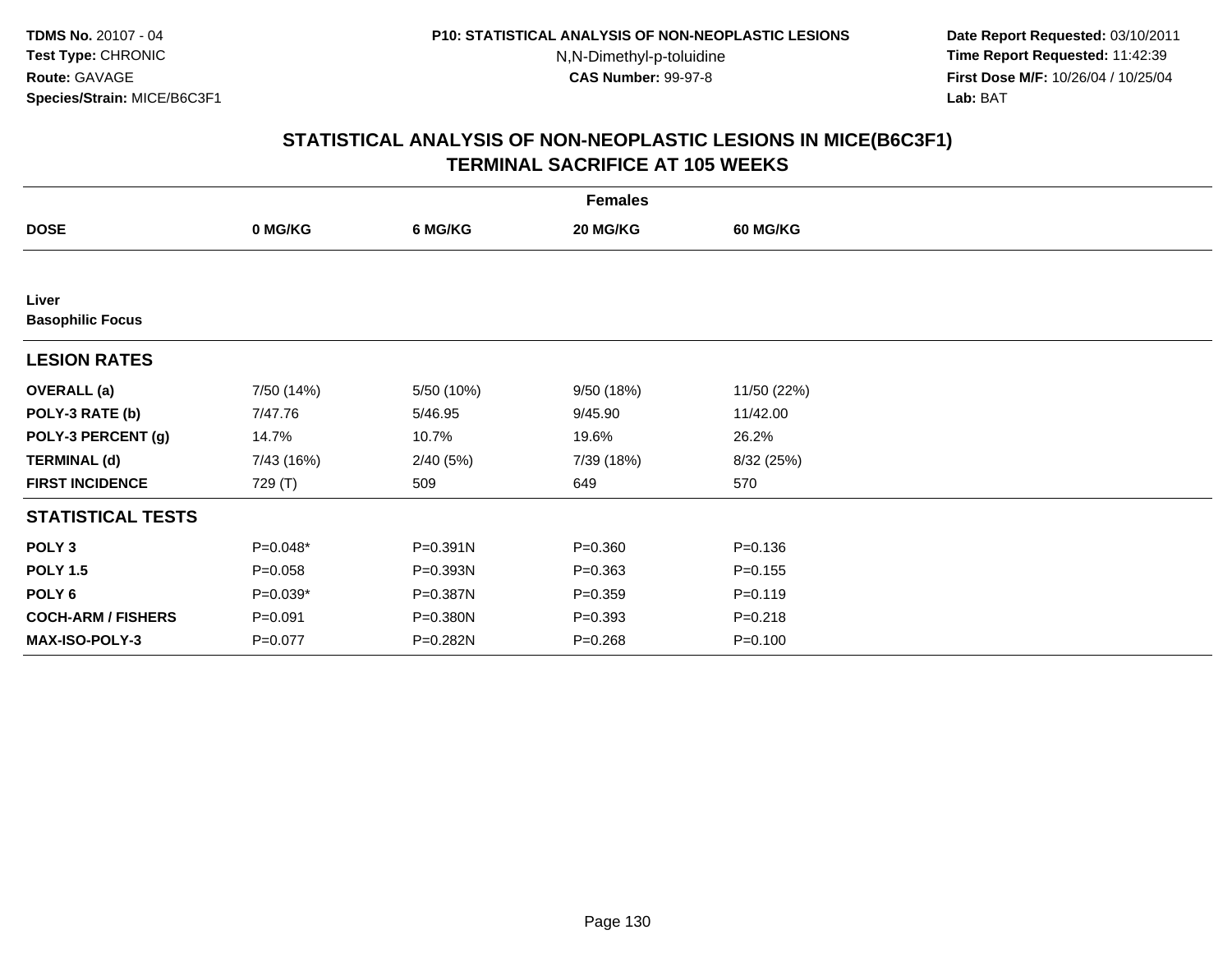**Date Report Requested:** 03/10/2011 **Time Report Requested:** 11:42:39 **First Dose M/F:** 10/26/04 / 10/25/04 Lab: BAT **Lab:** BAT

| <b>Females</b>                   |                   |             |             |                 |  |  |  |
|----------------------------------|-------------------|-------------|-------------|-----------------|--|--|--|
| <b>DOSE</b>                      | 0 MG/KG           | 6 MG/KG     | 20 MG/KG    | <b>60 MG/KG</b> |  |  |  |
|                                  |                   |             |             |                 |  |  |  |
| Liver<br><b>Clear Cell Focus</b> |                   |             |             |                 |  |  |  |
| <b>LESION RATES</b>              |                   |             |             |                 |  |  |  |
| <b>OVERALL</b> (a)               | 0/50(0%)          | 2/50(4%)    | 2/50(4%)    | 3/50(6%)        |  |  |  |
| POLY-3 RATE (b)                  | 0/47.76           | 2/46.14     | 2/45.73     | 3/40.98         |  |  |  |
| POLY-3 PERCENT (g)               | 0%                | 4.3%        | 4.4%        | 7.3%            |  |  |  |
| <b>TERMINAL (d)</b>              | 0/43(0%)          | 2/40(5%)    | 1/39(3%)    | 3/32(9%)        |  |  |  |
| <b>FIRST INCIDENCE</b>           | $\qquad \qquad -$ | 729 (T)     | 669         | 729 (T)         |  |  |  |
| <b>STATISTICAL TESTS</b>         |                   |             |             |                 |  |  |  |
| POLY <sub>3</sub>                | $P = 0.115$       | $P = 0.230$ | $P = 0.228$ | $P = 0.094$     |  |  |  |
| <b>POLY 1.5</b>                  | $P = 0.126$       | $P = 0.231$ | $P=0.229$   | $P = 0.101$     |  |  |  |
| POLY <sub>6</sub>                | $P = 0.104$       | $P=0.229$   | $P=0.227$   | $P = 0.087$     |  |  |  |
| <b>COCH-ARM / FISHERS</b>        | $P = 0.156$       | $P = 0.247$ | $P = 0.247$ | $P = 0.121$     |  |  |  |
| MAX-ISO-POLY-3                   | $P = 0.082$       | $P = 0.076$ | $P = 0.076$ | P=0.038*        |  |  |  |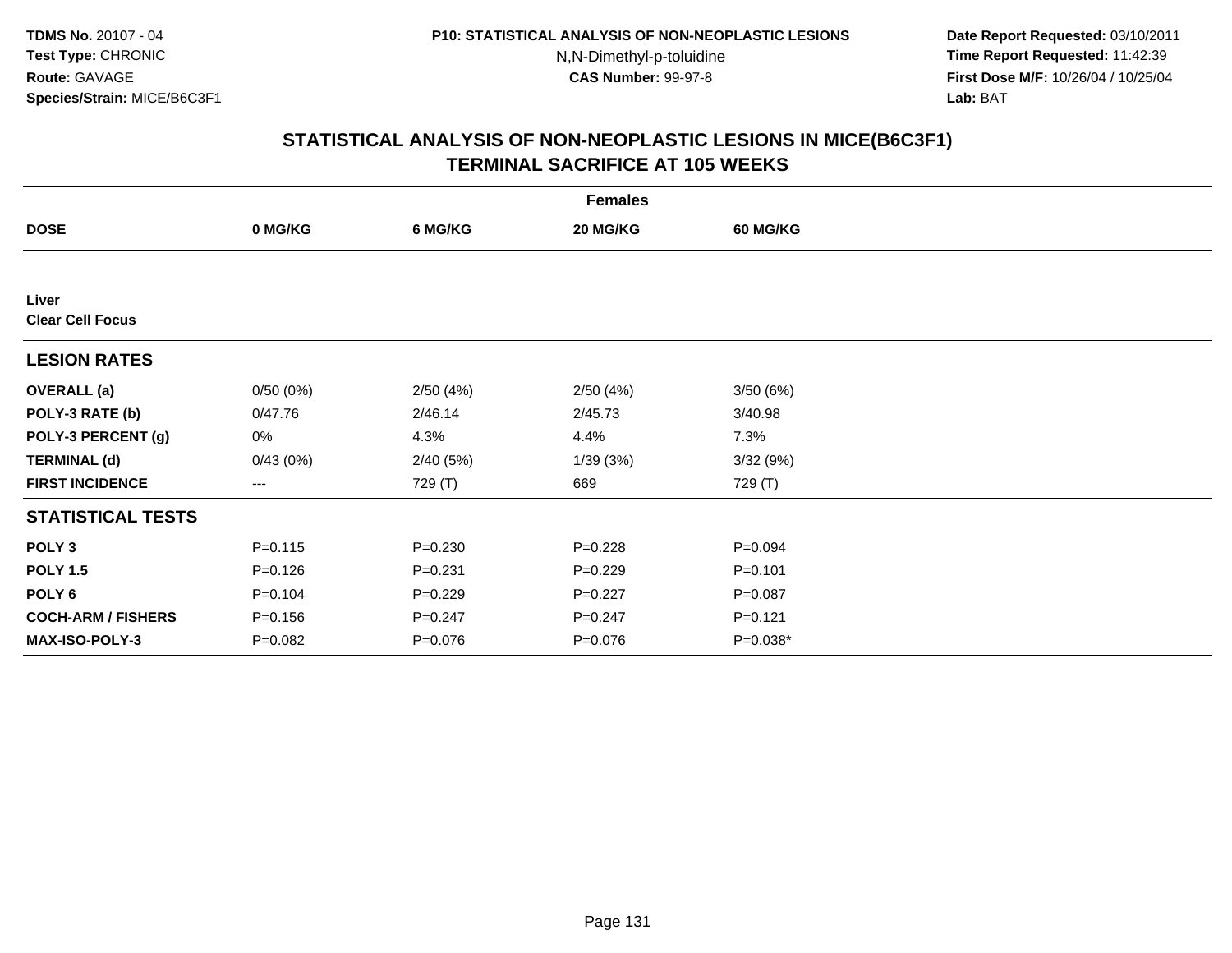**Date Report Requested:** 03/10/2011 **Time Report Requested:** 11:42:39 **First Dose M/F:** 10/26/04 / 10/25/04 Lab: BAT **Lab:** BAT

| <b>Females</b>                     |             |             |             |                 |  |  |  |
|------------------------------------|-------------|-------------|-------------|-----------------|--|--|--|
| <b>DOSE</b>                        | 0 MG/KG     | 6 MG/KG     | 20 MG/KG    | <b>60 MG/KG</b> |  |  |  |
|                                    |             |             |             |                 |  |  |  |
| Liver<br><b>Eosinophilic Focus</b> |             |             |             |                 |  |  |  |
| <b>LESION RATES</b>                |             |             |             |                 |  |  |  |
| <b>OVERALL</b> (a)                 | 20/50 (40%) | 18/50 (36%) | 45/50 (90%) | 38/50 (76%)     |  |  |  |
| POLY-3 RATE (b)                    | 20/48.12    | 18/46.16    | 45/47.30    | 38/44.13        |  |  |  |
| POLY-3 PERCENT (g)                 | 41.6%       | 39%         | 95.1%       | 86.1%           |  |  |  |
| <b>TERMINAL (d)</b>                | 18/43 (42%) | 17/40 (43%) | 38/39 (97%) | 29/32 (91%)     |  |  |  |
| <b>FIRST INCIDENCE</b>             | 666         | 723         | 501         | 481             |  |  |  |
| <b>STATISTICAL TESTS</b>           |             |             |             |                 |  |  |  |
| POLY <sub>3</sub>                  | P<0.001**   | P=0.482N    | P<0.001**   | P<0.001**       |  |  |  |
| <b>POLY 1.5</b>                    | P<0.001**   | P=0.470N    | P<0.001**   | P<0.001**       |  |  |  |
| POLY <sub>6</sub>                  | P<0.001**   | P=0.495N    | P<0.001**   | P<0.001**       |  |  |  |
| <b>COCH-ARM / FISHERS</b>          | P<0.001**   | P=0.418N    | P<0.001**   | P<0.001**       |  |  |  |
| <b>MAX-ISO-POLY-3</b>              | P<0.001**   | P=0.399N    | P<0.001**   | P<0.001**       |  |  |  |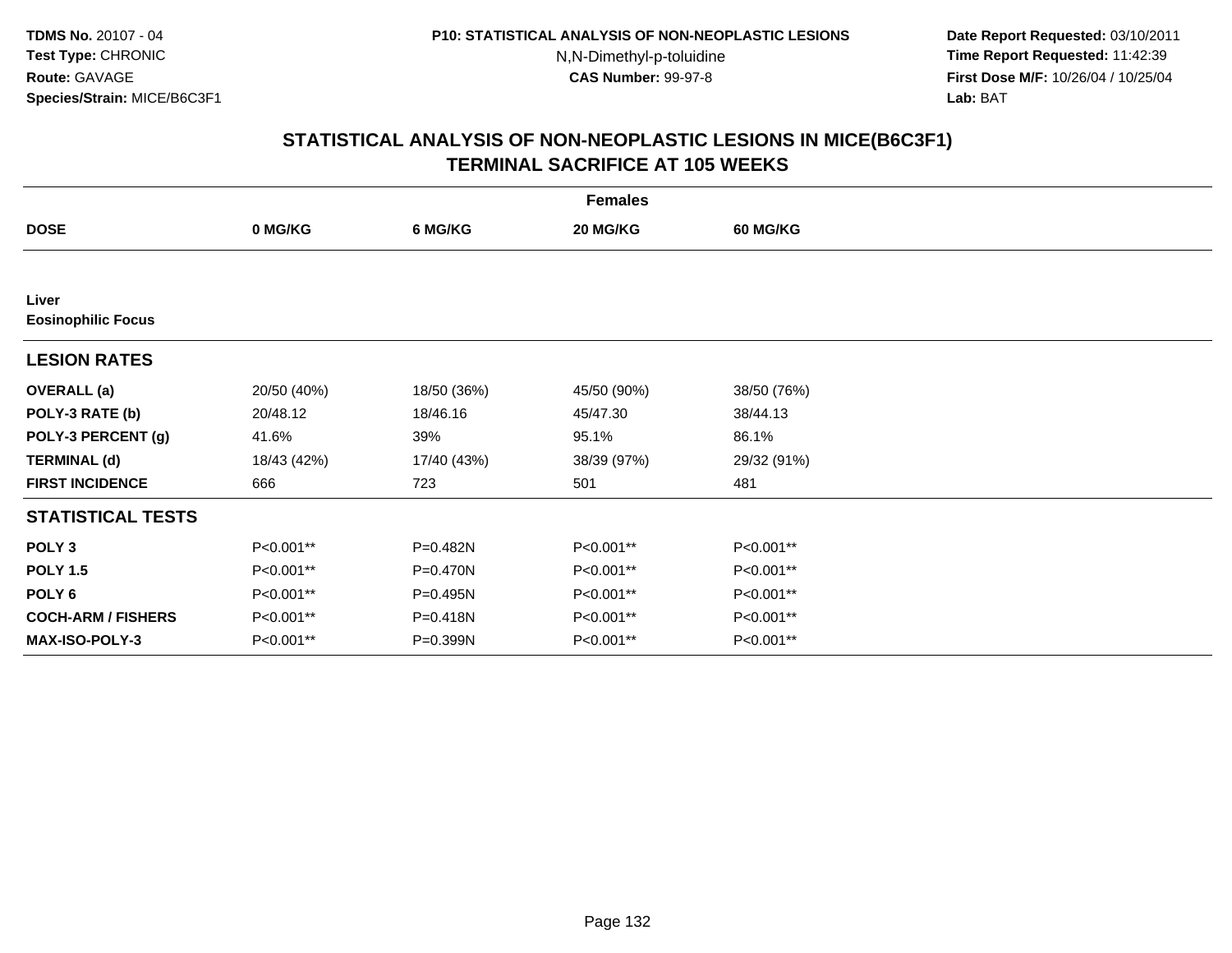**Date Report Requested:** 03/10/2011 **Time Report Requested:** 11:42:39 **First Dose M/F:** 10/26/04 / 10/25/04 Lab: BAT **Lab:** BAT

|                           | <b>Females</b> |          |              |                 |  |  |  |  |
|---------------------------|----------------|----------|--------------|-----------------|--|--|--|--|
| <b>DOSE</b>               | 0 MG/KG        | 6 MG/KG  | 20 MG/KG     | <b>60 MG/KG</b> |  |  |  |  |
|                           |                |          |              |                 |  |  |  |  |
| Liver                     |                |          |              |                 |  |  |  |  |
| <b>Fatty Change</b>       |                |          |              |                 |  |  |  |  |
| <b>LESION RATES</b>       |                |          |              |                 |  |  |  |  |
| <b>OVERALL</b> (a)        | 1/50(2%)       | 0/50(0%) | 0/50(0%)     | 8/50 (16%)      |  |  |  |  |
| POLY-3 RATE (b)           | 1/48.07        | 0/46.14  | 0/45.50      | 8/43.74         |  |  |  |  |
| POLY-3 PERCENT (g)        | 2.1%           | 0%       | 0%           | 18.3%           |  |  |  |  |
| <b>TERMINAL (d)</b>       | 0/43(0%)       | 0/40(0%) | 0/39(0%)     | 2/32(6%)        |  |  |  |  |
| <b>FIRST INCIDENCE</b>    | 642            | ---      | ---          | 512             |  |  |  |  |
| <b>STATISTICAL TESTS</b>  |                |          |              |                 |  |  |  |  |
| POLY <sub>3</sub>         | P<0.001**      | P=0.508N | $P = 0.511N$ | P=0.010**       |  |  |  |  |
| <b>POLY 1.5</b>           | P<0.001**      | P=0.507N | P=0.509N     | P=0.011*        |  |  |  |  |
| POLY <sub>6</sub>         | P<0.001**      | P=0.510N | P=0.513N     | P=0.009**       |  |  |  |  |
| <b>COCH-ARM / FISHERS</b> | P<0.001**      | P=0.500N | P=0.500N     | $P=0.015*$      |  |  |  |  |
| MAX-ISO-POLY-3            | P<0.001**      | P=0.169N | P=0.172N     | P=0.005**       |  |  |  |  |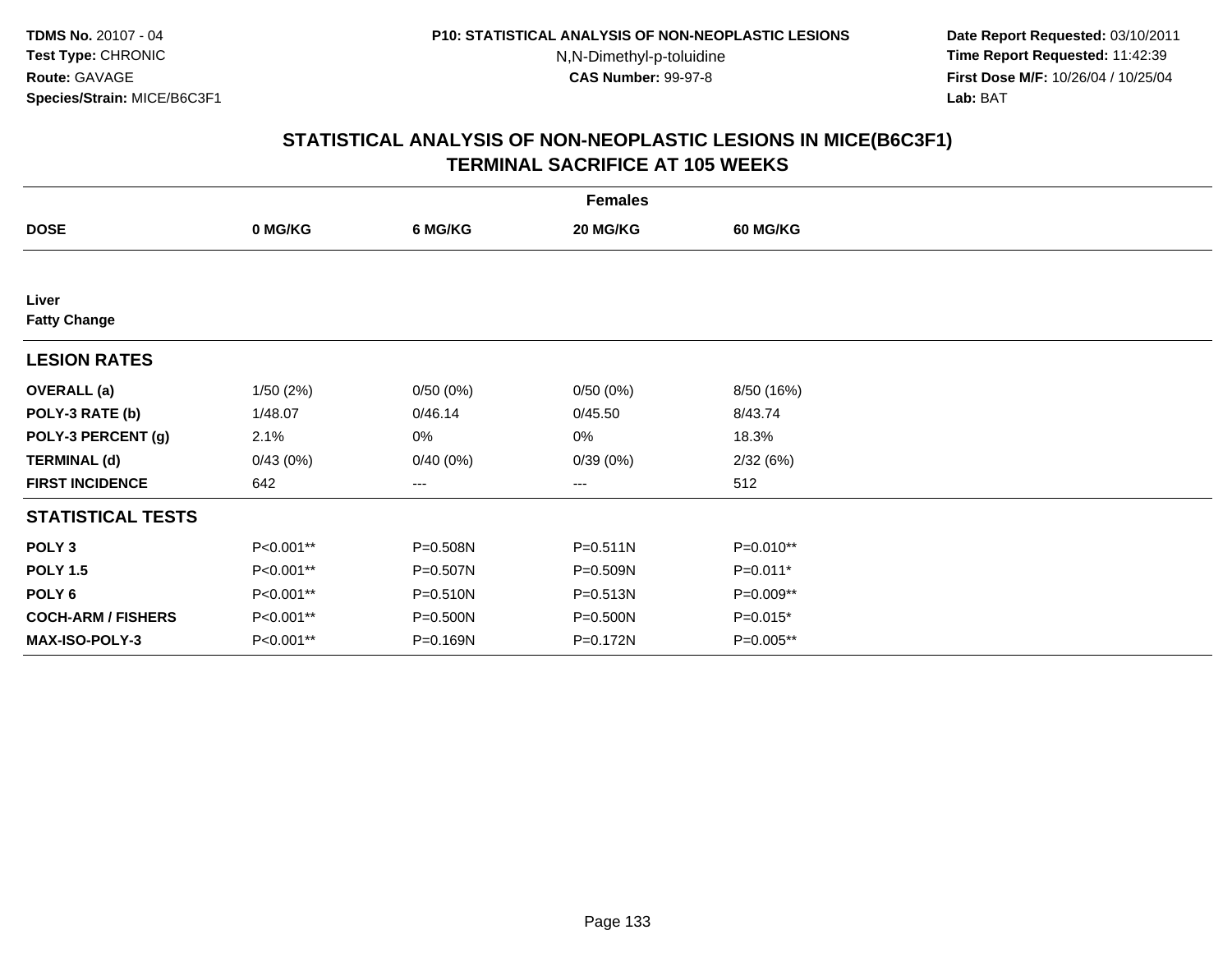**Date Report Requested:** 03/10/2011 **Time Report Requested:** 11:42:39 **First Dose M/F:** 10/26/04 / 10/25/04 Lab: BAT **Lab:** BAT

|                                                  | <b>Females</b> |             |             |                 |  |  |  |  |
|--------------------------------------------------|----------------|-------------|-------------|-----------------|--|--|--|--|
| <b>DOSE</b>                                      | 0 MG/KG        | 6 MG/KG     | 20 MG/KG    | <b>60 MG/KG</b> |  |  |  |  |
|                                                  |                |             |             |                 |  |  |  |  |
| Liver<br><b>Hematopoietic Cell Proliferation</b> |                |             |             |                 |  |  |  |  |
| <b>LESION RATES</b>                              |                |             |             |                 |  |  |  |  |
| <b>OVERALL</b> (a)                               | 2/50(4%)       | 4/50 (8%)   | 2/50(4%)    | 3/50(6%)        |  |  |  |  |
| POLY-3 RATE (b)                                  | 2/48.06        | 4/46.14     | 2/45.50     | 3/42.69         |  |  |  |  |
| POLY-3 PERCENT (g)                               | 4.2%           | 8.7%        | 4.4%        | 7%              |  |  |  |  |
| <b>TERMINAL (d)</b>                              | 1/43(2%)       | 4/40 (10%)  | 2/39(5%)    | 1/32(3%)        |  |  |  |  |
| <b>FIRST INCIDENCE</b>                           | 645            | 729 (T)     | 729 (T)     | 43              |  |  |  |  |
| <b>STATISTICAL TESTS</b>                         |                |             |             |                 |  |  |  |  |
| POLY <sub>3</sub>                                | $P = 0.506$    | $P = 0.319$ | $P=0.674$   | $P=0.446$       |  |  |  |  |
| <b>POLY 1.5</b>                                  | $P = 0.526$    | $P=0.322$   | $P = 0.678$ | $P=0.464$       |  |  |  |  |
| POLY <sub>6</sub>                                | $P = 0.483$    | $P = 0.316$ | $P = 0.669$ | $P=0.426$       |  |  |  |  |
| <b>COCH-ARM / FISHERS</b>                        | $P = 0.566$    | $P = 0.339$ | P=0.691N    | $P = 0.500$     |  |  |  |  |
| MAX-ISO-POLY-3                                   | P=0.475        | $P = 0.191$ | $P = 0.477$ | $P = 0.289$     |  |  |  |  |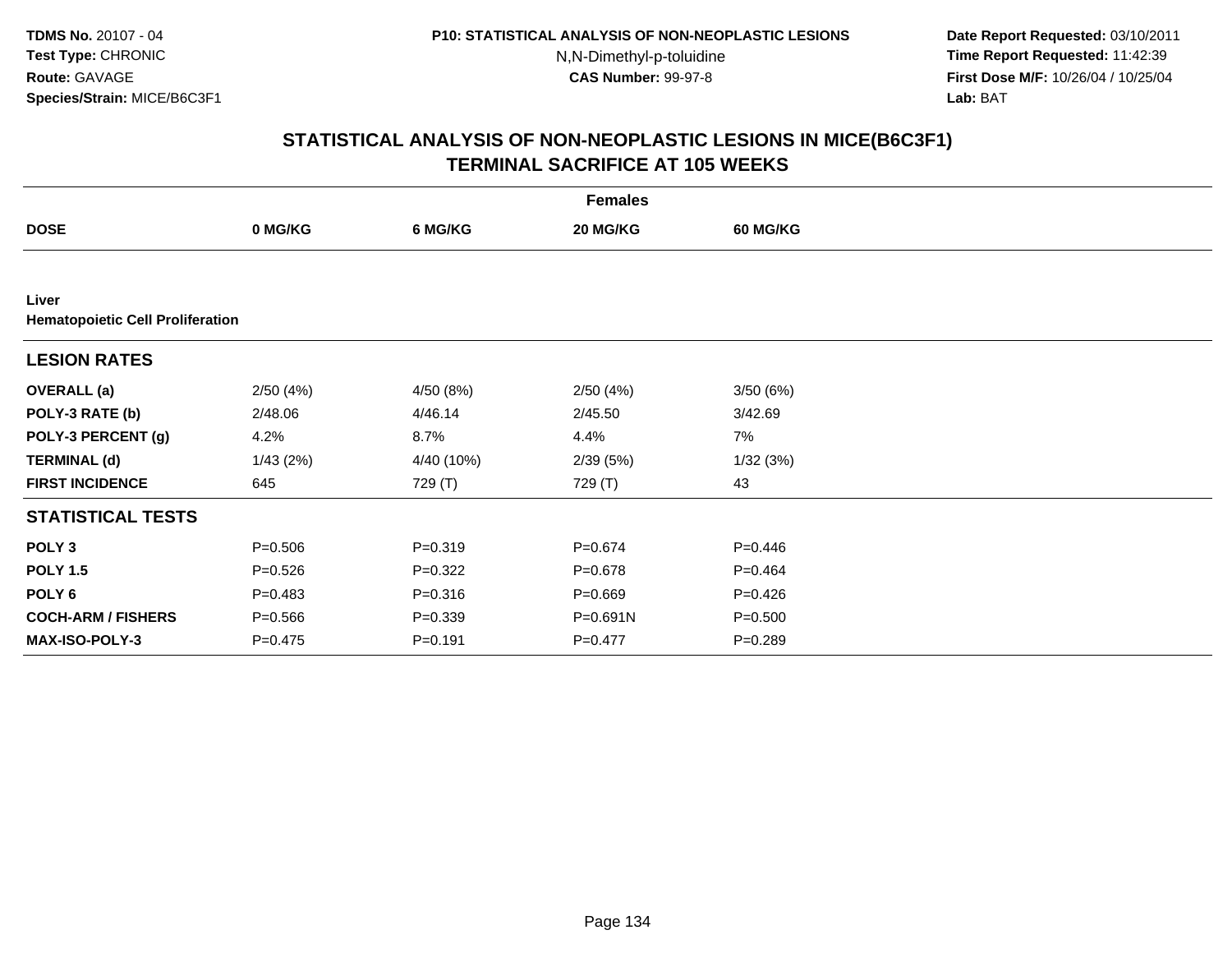**Date Report Requested:** 03/10/2011 **Time Report Requested:** 11:42:39 **First Dose M/F:** 10/26/04 / 10/25/04 Lab: BAT **Lab:** BAT

| <b>Females</b>                       |             |             |              |                 |  |  |  |
|--------------------------------------|-------------|-------------|--------------|-----------------|--|--|--|
| <b>DOSE</b>                          | 0 MG/KG     | 6 MG/KG     | 20 MG/KG     | <b>60 MG/KG</b> |  |  |  |
|                                      |             |             |              |                 |  |  |  |
| Liver<br><b>Inflammation Chronic</b> |             |             |              |                 |  |  |  |
| <b>LESION RATES</b>                  |             |             |              |                 |  |  |  |
| <b>OVERALL</b> (a)                   | 39/50 (78%) | 27/50 (54%) | 33/50 (66%)  | 35/50 (70%)     |  |  |  |
| POLY-3 RATE (b)                      | 39/48.75    | 27/46.54    | 33/47.72     | 35/43.72        |  |  |  |
| POLY-3 PERCENT (g)                   | 80%         | 58%         | 69.2%        | 80.1%           |  |  |  |
| <b>TERMINAL (d)</b>                  | 35/43 (81%) | 25/40 (63%) | 28/39 (72%)  | 28/32 (88%)     |  |  |  |
| <b>FIRST INCIDENCE</b>               | 642         | 621         | 11           | 387             |  |  |  |
| <b>STATISTICAL TESTS</b>             |             |             |              |                 |  |  |  |
| POLY <sub>3</sub>                    | $P = 0.178$ | P=0.015N*   | P=0.156N     | $P = 0.604$     |  |  |  |
| <b>POLY 1.5</b>                      | $P = 0.243$ | P=0.013N*   | $P = 0.150N$ | $P=0.499N$      |  |  |  |
| POLY <sub>6</sub>                    | $P = 0.116$ | P=0.016N*   | P=0.167N     | $P=0.474$       |  |  |  |
| <b>COCH-ARM / FISHERS</b>            | $P = 0.446$ | P=0.010N**  | P=0.133N     | $P = 0.247N$    |  |  |  |
| MAX-ISO-POLY-3                       | P=0.197N    | P=0.009N**  | P=0.108N     | $P = 0.496$     |  |  |  |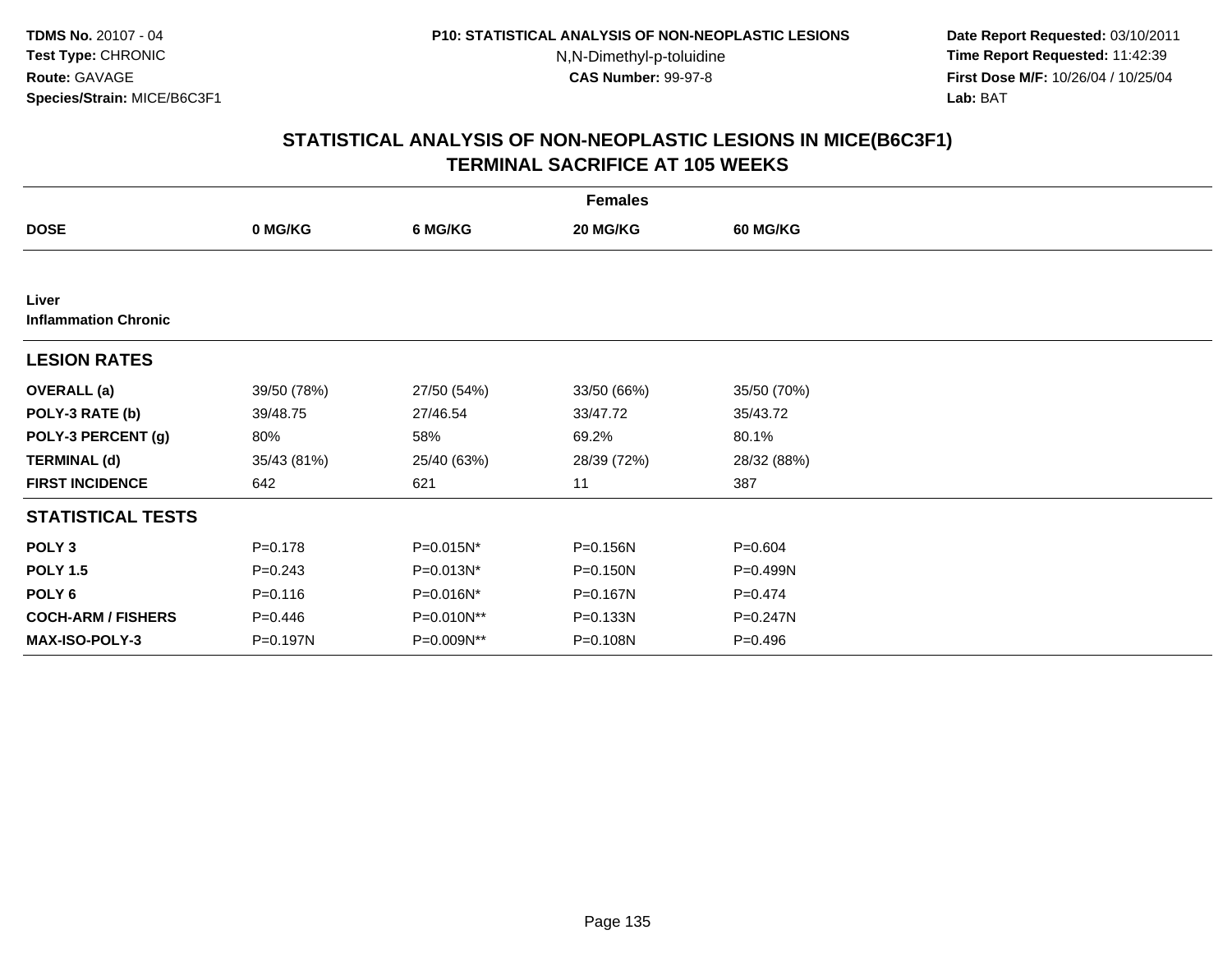**Date Report Requested:** 03/10/2011 **Time Report Requested:** 11:42:39 **First Dose M/F:** 10/26/04 / 10/25/04 Lab: BAT **Lab:** BAT

|                                    | <b>Females</b> |          |                        |                 |  |  |  |  |
|------------------------------------|----------------|----------|------------------------|-----------------|--|--|--|--|
| <b>DOSE</b>                        | 0 MG/KG        | 6 MG/KG  | 20 MG/KG               | <b>60 MG/KG</b> |  |  |  |  |
|                                    |                |          |                        |                 |  |  |  |  |
| Liver<br><b>Mitotic Alteration</b> |                |          |                        |                 |  |  |  |  |
| <b>LESION RATES</b>                |                |          |                        |                 |  |  |  |  |
| <b>OVERALL</b> (a)                 | 0/50(0%)       | 0/50(0%) | 0/50(0%)               | 0/50(0%)        |  |  |  |  |
| POLY-3 RATE (b)                    | 0/47.76        | 0/46.14  | 0/45.50                | 0/40.98         |  |  |  |  |
| POLY-3 PERCENT (g)                 | 0%             | 0%       | 0%                     | 0%              |  |  |  |  |
| <b>TERMINAL (d)</b>                | 0/43(0%)       | 0/40(0%) | 0/39(0%)               | 0/32(0%)        |  |  |  |  |
| <b>FIRST INCIDENCE</b>             | ---            | $---$    | $\qquad \qquad \cdots$ | $---$           |  |  |  |  |
| <b>STATISTICAL TESTS</b>           |                |          |                        |                 |  |  |  |  |
| POLY <sub>3</sub>                  | (n)            | (n)      | (n)                    | (n)             |  |  |  |  |
| <b>POLY 1.5</b>                    | (n)            | (n)      | (n)                    | (n)             |  |  |  |  |
| POLY <sub>6</sub>                  | (n)            | (n)      | (n)                    | (n)             |  |  |  |  |
| <b>COCH-ARM / FISHERS</b>          | (n)            | (n)      | (n)                    | (n)             |  |  |  |  |
| MAX-ISO-POLY-3                     | (n)            | (n)      | (n)                    | (n)             |  |  |  |  |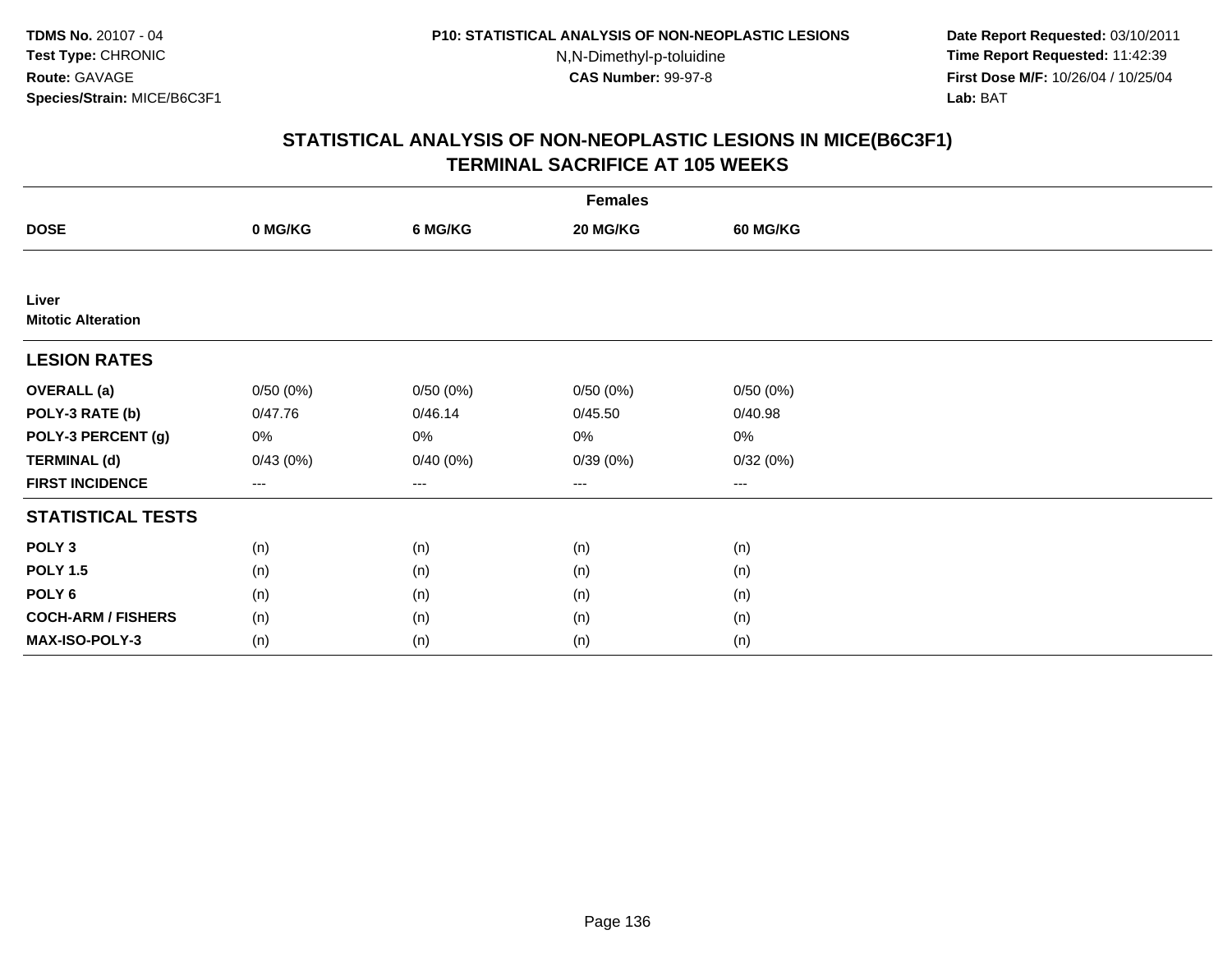**Date Report Requested:** 03/10/2011 **Time Report Requested:** 11:42:39 **First Dose M/F:** 10/26/04 / 10/25/04 Lab: BAT **Lab:** BAT

|                                  | <b>Females</b> |             |             |                 |  |  |  |  |
|----------------------------------|----------------|-------------|-------------|-----------------|--|--|--|--|
| <b>DOSE</b>                      | 0 MG/KG        | 6 MG/KG     | 20 MG/KG    | <b>60 MG/KG</b> |  |  |  |  |
|                                  |                |             |             |                 |  |  |  |  |
| Liver<br><b>Mixed Cell Focus</b> |                |             |             |                 |  |  |  |  |
| <b>LESION RATES</b>              |                |             |             |                 |  |  |  |  |
| <b>OVERALL</b> (a)               | 3/50(6%)       | 9/50 (18%)  | 7/50 (14%)  | 7/50 (14%)      |  |  |  |  |
| POLY-3 RATE (b)                  | 3/47.76        | 9/46.38     | 7/46.11     | 7/43.36         |  |  |  |  |
| POLY-3 PERCENT (g)               | 6.3%           | 19.4%       | 15.2%       | 16.1%           |  |  |  |  |
| <b>TERMINAL (d)</b>              | 3/43(7%)       | 7/40 (18%)  | 4/39 (10%)  | 3/32(9%)        |  |  |  |  |
| <b>FIRST INCIDENCE</b>           | 729 (T)        | 671         | 649         | 481             |  |  |  |  |
| <b>STATISTICAL TESTS</b>         |                |             |             |                 |  |  |  |  |
| POLY <sub>3</sub>                | $P = 0.296$    | $P = 0.053$ | $P = 0.144$ | $P=0.121$       |  |  |  |  |
| <b>POLY 1.5</b>                  | $P = 0.313$    | $P = 0.054$ | $P = 0.145$ | $P = 0.129$     |  |  |  |  |
| POLY <sub>6</sub>                | $P=0.277$      | $P = 0.053$ | $P = 0.144$ | $P = 0.113$     |  |  |  |  |
| <b>COCH-ARM / FISHERS</b>        | $P = 0.376$    | $P = 0.061$ | $P = 0.159$ | $P = 0.159$     |  |  |  |  |
| <b>MAX-ISO-POLY-3</b>            | $P = 0.134$    | $P=0.029*$  | $P = 0.085$ | $P=0.075$       |  |  |  |  |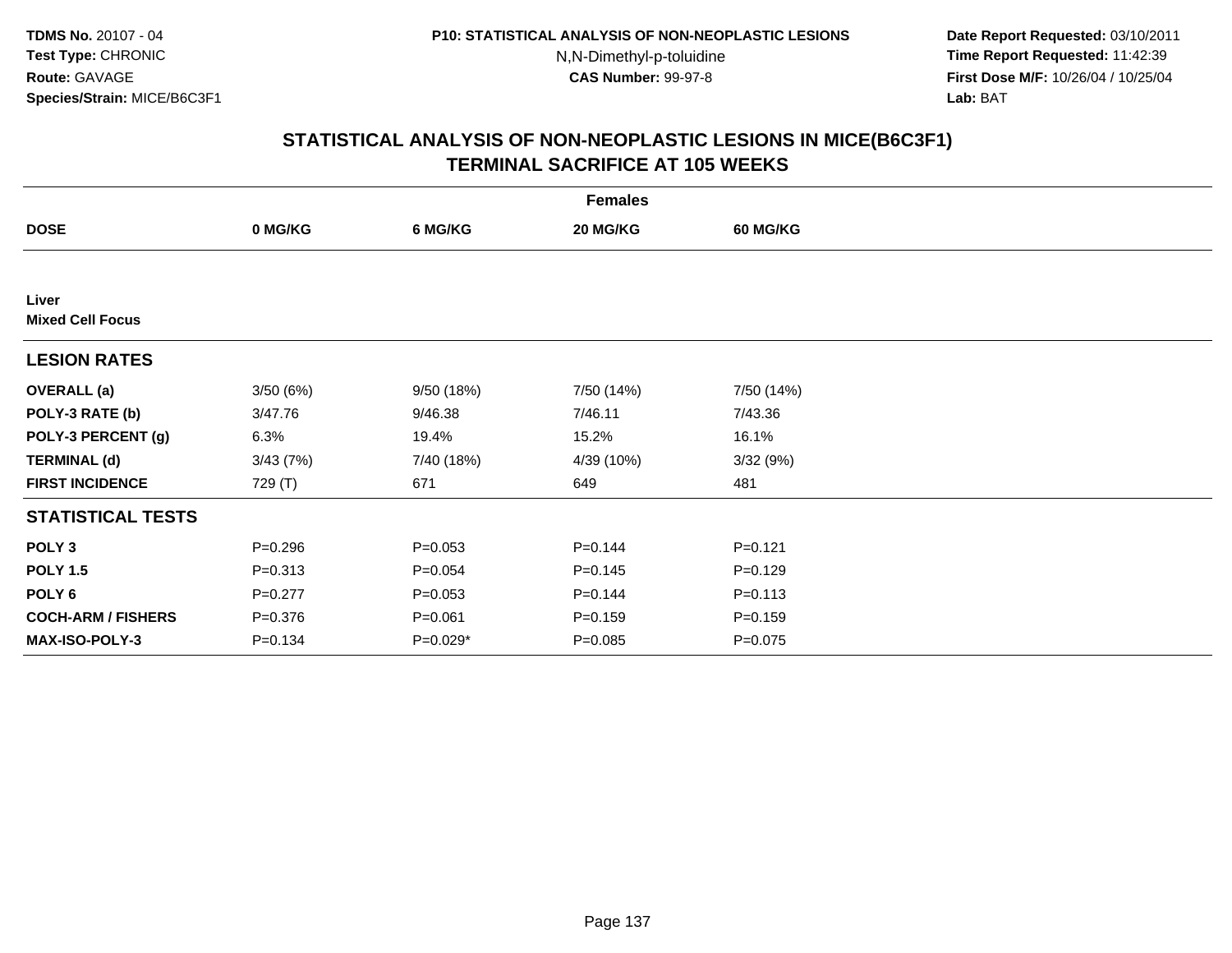**Date Report Requested:** 03/10/2011 **Time Report Requested:** 11:42:39 **First Dose M/F:** 10/26/04 / 10/25/04 Lab: BAT **Lab:** BAT

|                           | <b>Females</b> |            |             |                 |  |  |  |  |
|---------------------------|----------------|------------|-------------|-----------------|--|--|--|--|
| <b>DOSE</b>               | 0 MG/KG        | 6 MG/KG    | 20 MG/KG    | <b>60 MG/KG</b> |  |  |  |  |
|                           |                |            |             |                 |  |  |  |  |
| Liver<br><b>Necrosis</b>  |                |            |             |                 |  |  |  |  |
| <b>LESION RATES</b>       |                |            |             |                 |  |  |  |  |
| <b>OVERALL</b> (a)        | 1/50(2%)       | 8/50 (16%) | 4/50 (8%)   | 10/50 (20%)     |  |  |  |  |
| POLY-3 RATE (b)           | 1/47.99        | 8/46.94    | 4/46.28     | 10/43.79        |  |  |  |  |
| POLY-3 PERCENT (g)        | 2.1%           | 17%        | 8.6%        | 22.8%           |  |  |  |  |
| <b>TERMINAL (d)</b>       | 0/43(0%)       | 6/40 (15%) | 2/39(5%)    | 3/32(9%)        |  |  |  |  |
| <b>FIRST INCIDENCE</b>    | 666            | 449        | 585         | 512             |  |  |  |  |
| <b>STATISTICAL TESTS</b>  |                |            |             |                 |  |  |  |  |
| POLY <sub>3</sub>         | $P=0.012*$     | $P=0.014*$ | $P = 0.168$ | $P=0.002**$     |  |  |  |  |
| <b>POLY 1.5</b>           | $P=0.013*$     | $P=0.015*$ | $P = 0.169$ | P=0.003**       |  |  |  |  |
| POLY <sub>6</sub>         | $P=0.011*$     | $P=0.014*$ | $P = 0.168$ | P=0.002**       |  |  |  |  |
| <b>COCH-ARM / FISHERS</b> | $P=0.021*$     | $P=0.015*$ | $P = 0.181$ | P=0.004**       |  |  |  |  |
| MAX-ISO-POLY-3            | P=0.003**      | P=0.006**  | $P = 0.081$ | P<0.001**       |  |  |  |  |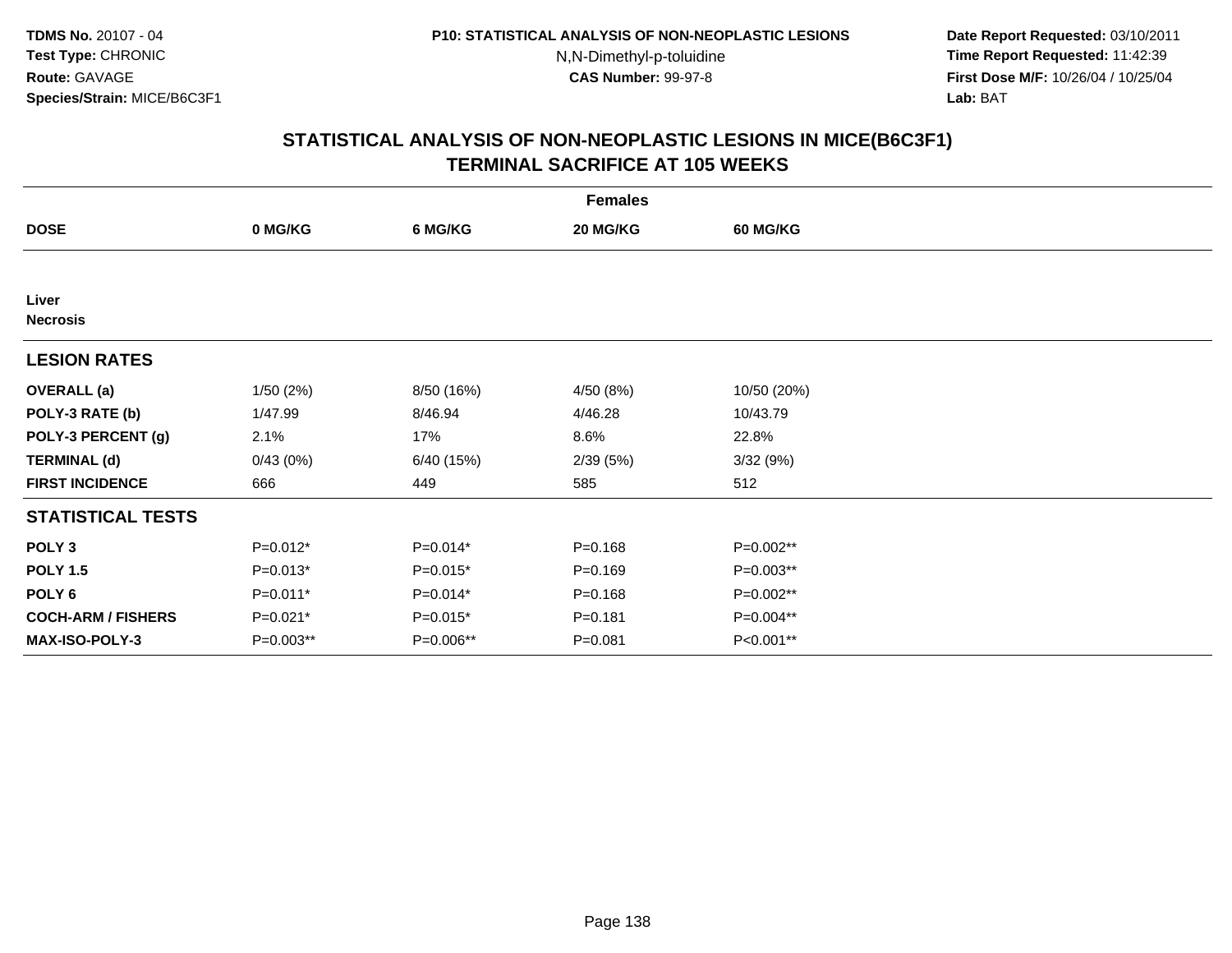**Date Report Requested:** 03/10/2011 **Time Report Requested:** 11:42:39 **First Dose M/F:** 10/26/04 / 10/25/04 Lab: BAT **Lab:** BAT

|                           | <b>Females</b> |             |             |                 |  |  |  |  |
|---------------------------|----------------|-------------|-------------|-----------------|--|--|--|--|
| <b>DOSE</b>               | 0 MG/KG        | 6 MG/KG     | 20 MG/KG    | <b>60 MG/KG</b> |  |  |  |  |
|                           |                |             |             |                 |  |  |  |  |
| Liver<br>Pigmentation     |                |             |             |                 |  |  |  |  |
| <b>LESION RATES</b>       |                |             |             |                 |  |  |  |  |
| <b>OVERALL</b> (a)        | 1/50(2%)       | 1/50(2%)    | 1/50(2%)    | 4/50 (8%)       |  |  |  |  |
| POLY-3 RATE (b)           | 1/47.76        | 1/46.14     | 1/45.50     | 4/41.06         |  |  |  |  |
| POLY-3 PERCENT (g)        | 2.1%           | 2.2%        | 2.2%        | 9.7%            |  |  |  |  |
| <b>TERMINAL (d)</b>       | 1/43(2%)       | 1/40(3%)    | 1/39(3%)    | 3/32(9%)        |  |  |  |  |
| <b>FIRST INCIDENCE</b>    | 729 (T)        | 729 (T)     | 729 (T)     | 708             |  |  |  |  |
| <b>STATISTICAL TESTS</b>  |                |             |             |                 |  |  |  |  |
| POLY <sub>3</sub>         | $P=0.043*$     | $P=0.753$   | $P = 0.750$ | $P = 0.137$     |  |  |  |  |
| <b>POLY 1.5</b>           | $P=0.047*$     | $P=0.754$   | $P=0.751$   | $P = 0.148$     |  |  |  |  |
| POLY <sub>6</sub>         | $P=0.039*$     | $P=0.752$   | $P = 0.748$ | $P = 0.125$     |  |  |  |  |
| <b>COCH-ARM / FISHERS</b> | $P = 0.058$    | P=0.753N    | P=0.753N    | $P = 0.181$     |  |  |  |  |
| MAX-ISO-POLY-3            | $P = 0.070$    | $P = 0.490$ | $P = 0.486$ | $P = 0.073$     |  |  |  |  |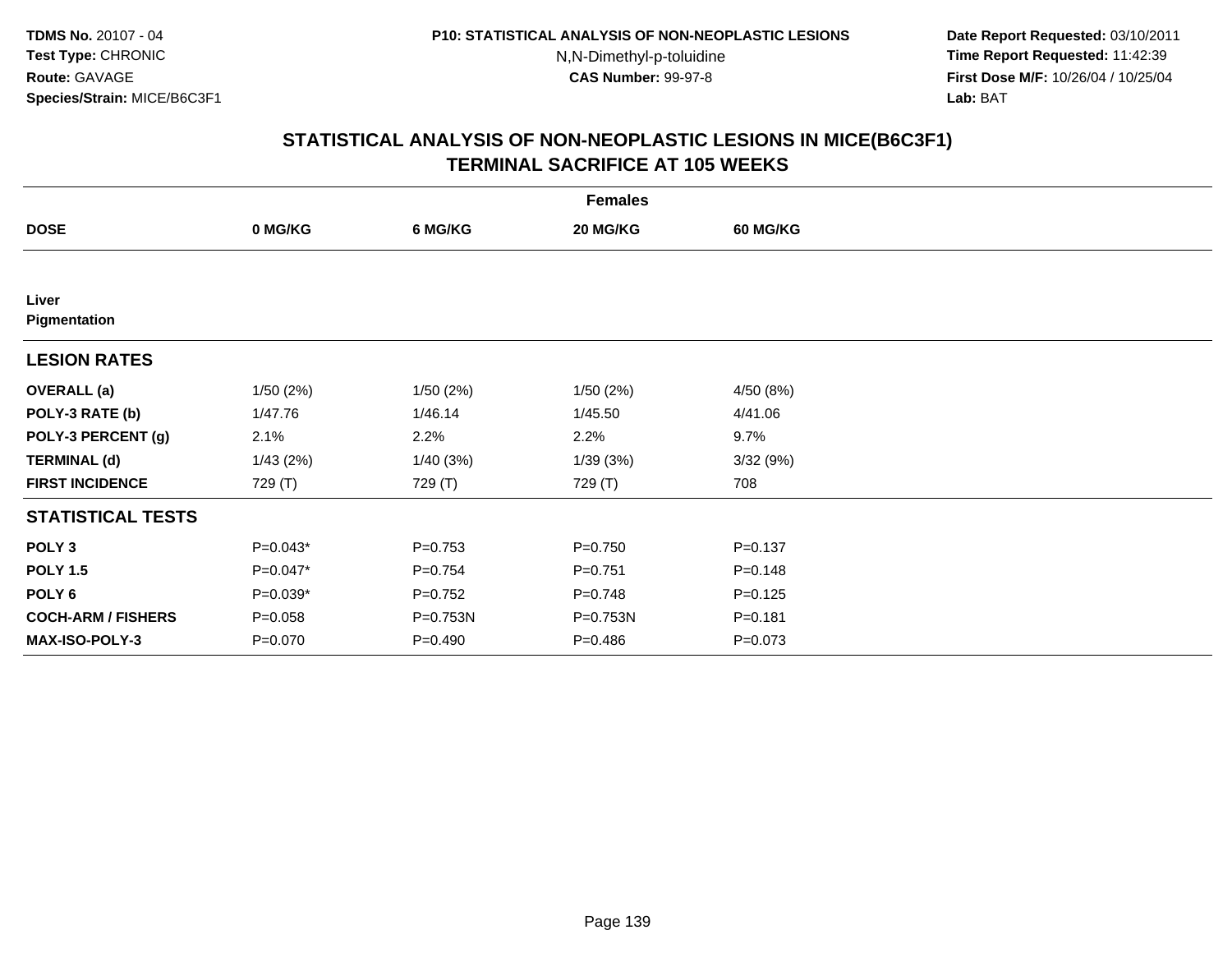**Date Report Requested:** 03/10/2011 **Time Report Requested:** 11:42:39 **First Dose M/F:** 10/26/04 / 10/25/04 Lab: BAT **Lab:** BAT

|                           | <b>Females</b> |              |              |                 |  |  |  |  |  |
|---------------------------|----------------|--------------|--------------|-----------------|--|--|--|--|--|
| <b>DOSE</b>               | 0 MG/KG        | 6 MG/KG      | 20 MG/KG     | <b>60 MG/KG</b> |  |  |  |  |  |
|                           |                |              |              |                 |  |  |  |  |  |
| Liver: Bile Duct<br>Cyst  |                |              |              |                 |  |  |  |  |  |
| <b>LESION RATES</b>       |                |              |              |                 |  |  |  |  |  |
| <b>OVERALL</b> (a)        | 2/50(4%)       | 1/50(2%)     | 1/50(2%)     | 3/50(6%)        |  |  |  |  |  |
| POLY-3 RATE (b)           | 2/47.99        | 1/46.14      | 1/45.50      | 3/40.98         |  |  |  |  |  |
| POLY-3 PERCENT (g)        | 4.2%           | 2.2%         | 2.2%         | 7.3%            |  |  |  |  |  |
| <b>TERMINAL (d)</b>       | 1/43(2%)       | 1/40(3%)     | 1/39(3%)     | 3/32(9%)        |  |  |  |  |  |
| <b>FIRST INCIDENCE</b>    | 666            | 729 (T)      | 729 (T)      | 729 (T)         |  |  |  |  |  |
| <b>STATISTICAL TESTS</b>  |                |              |              |                 |  |  |  |  |  |
| POLY <sub>3</sub>         | $P = 0.238$    | P=0.514N     | P=0.519N     | $P=0.429$       |  |  |  |  |  |
| <b>POLY 1.5</b>           | $P = 0.250$    | $P = 0.511N$ | P=0.515N     | $P = 0.450$     |  |  |  |  |  |
| POLY <sub>6</sub>         | $P=0.224$      | P=0.516N     | P=0.523N     | $P = 0.406$     |  |  |  |  |  |
| <b>COCH-ARM / FISHERS</b> | $P = 0.280$    | P=0.500N     | P=0.500N     | $P = 0.500$     |  |  |  |  |  |
| MAX-ISO-POLY-3            | $P = 0.261$    | P=0.296N     | $P = 0.301N$ | $P = 0.278$     |  |  |  |  |  |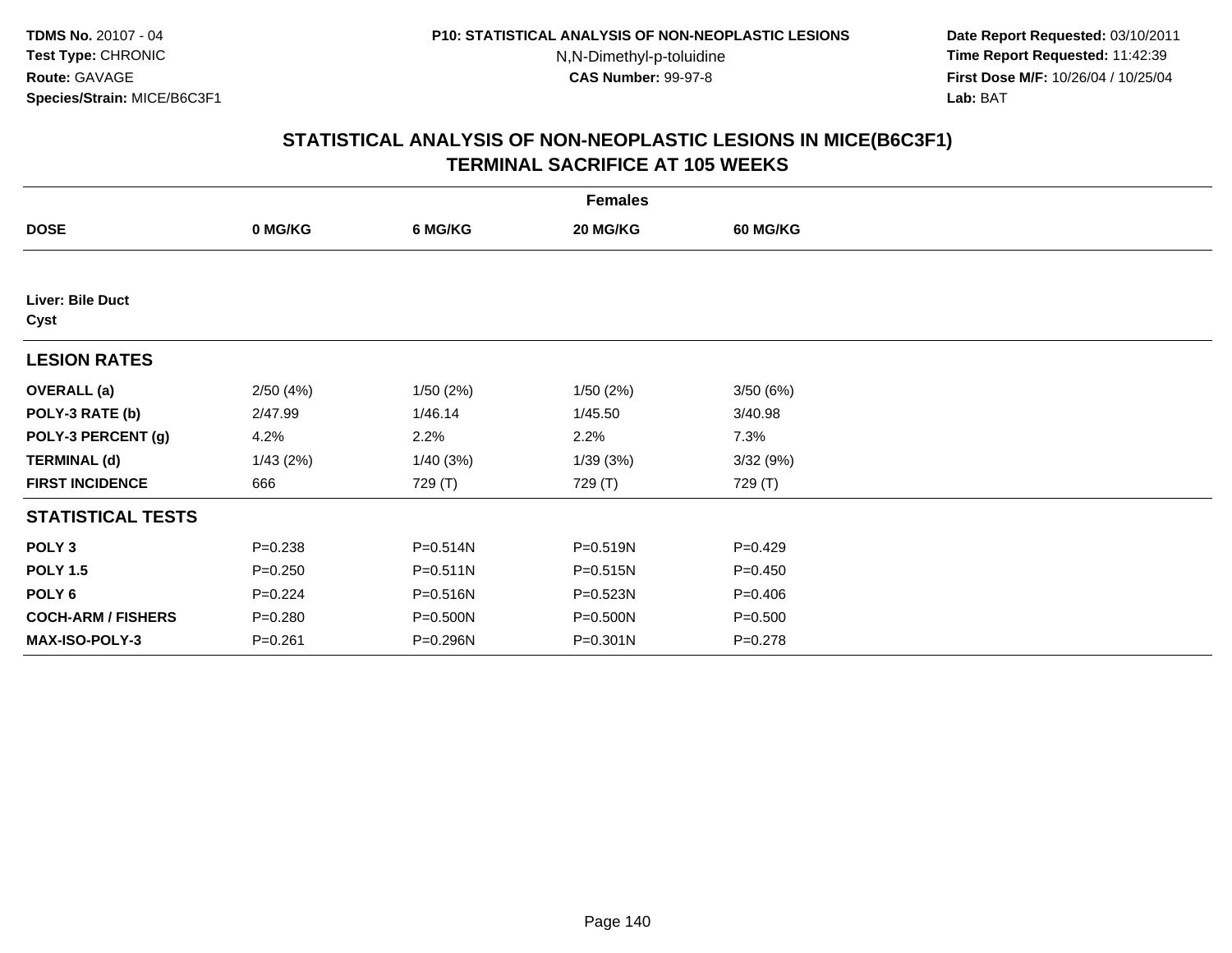**Date Report Requested:** 03/10/2011 **Time Report Requested:** 11:42:39 **First Dose M/F:** 10/26/04 / 10/25/04 Lab: BAT **Lab:** BAT

|                                 | <b>Females</b>         |          |          |                 |  |  |  |  |
|---------------------------------|------------------------|----------|----------|-----------------|--|--|--|--|
| <b>DOSE</b>                     | 0 MG/KG                | 6 MG/KG  | 20 MG/KG | <b>60 MG/KG</b> |  |  |  |  |
|                                 |                        |          |          |                 |  |  |  |  |
| Liver: Bile Duct<br>Hyperplasia |                        |          |          |                 |  |  |  |  |
| <b>LESION RATES</b>             |                        |          |          |                 |  |  |  |  |
| <b>OVERALL</b> (a)              | 0/50(0%)               | 0/50(0%) | 0/50(0%) | 0/50(0%)        |  |  |  |  |
| POLY-3 RATE (b)                 | 0/47.76                | 0/46.14  | 0/45.50  | 0/40.98         |  |  |  |  |
| POLY-3 PERCENT (g)              | 0%                     | 0%       | 0%       | 0%              |  |  |  |  |
| <b>TERMINAL (d)</b>             | 0/43(0%)               | 0/40(0%) | 0/39(0%) | 0/32(0%)        |  |  |  |  |
| <b>FIRST INCIDENCE</b>          | $\qquad \qquad \cdots$ | ---      | ---      | $\cdots$        |  |  |  |  |
| <b>STATISTICAL TESTS</b>        |                        |          |          |                 |  |  |  |  |
| POLY <sub>3</sub>               | (n)                    | (n)      | (n)      | (n)             |  |  |  |  |
| <b>POLY 1.5</b>                 | (n)                    | (n)      | (n)      | (n)             |  |  |  |  |
| POLY <sub>6</sub>               | (n)                    | (n)      | (n)      | (n)             |  |  |  |  |
| <b>COCH-ARM / FISHERS</b>       | (n)                    | (n)      | (n)      | (n)             |  |  |  |  |
| MAX-ISO-POLY-3                  | (n)                    | (n)      | (n)      | (n)             |  |  |  |  |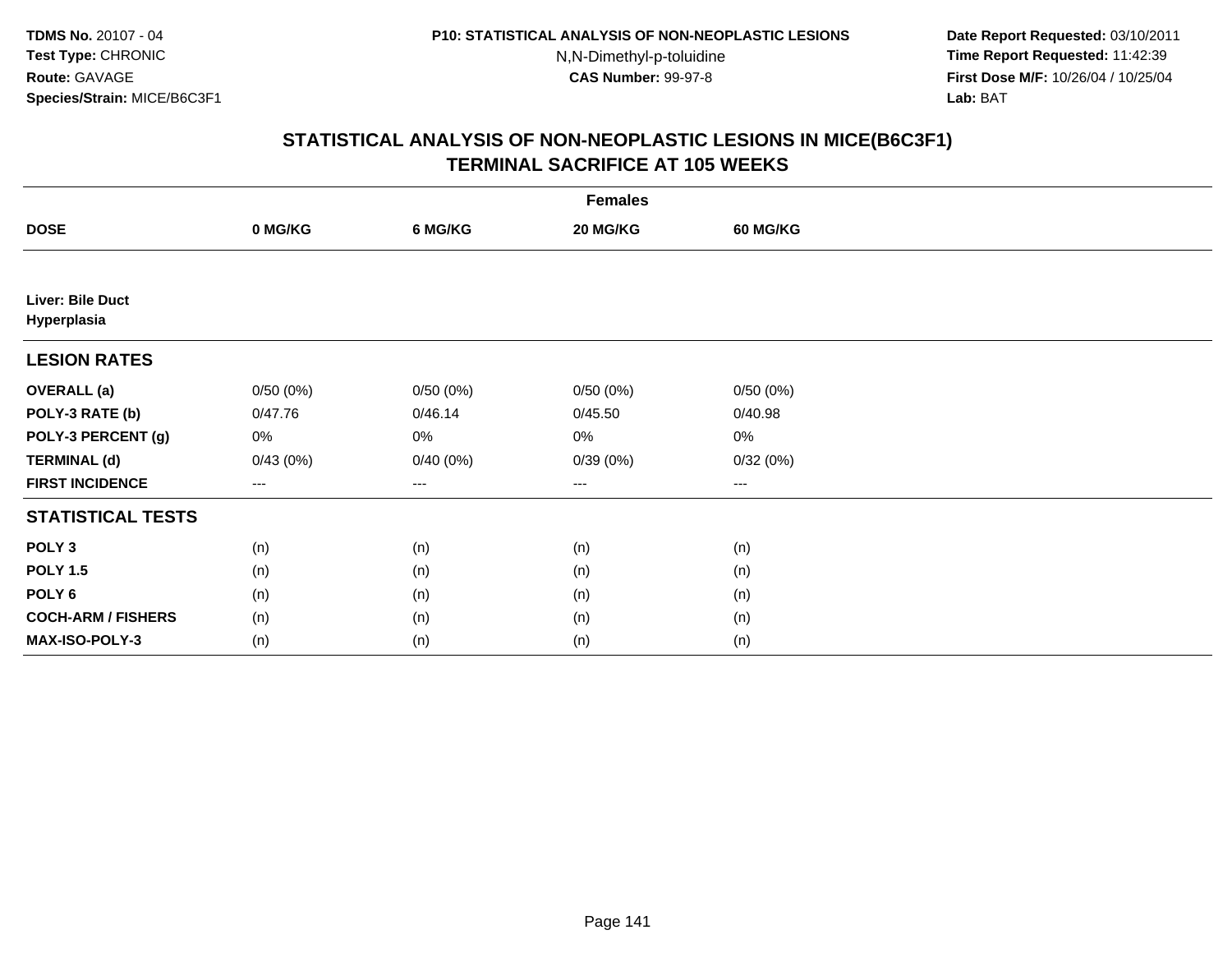**Date Report Requested:** 03/10/2011 **Time Report Requested:** 11:42:39 **First Dose M/F:** 10/26/04 / 10/25/04 Lab: BAT **Lab:** BAT

|                                  | <b>Females</b>         |             |             |                 |  |  |  |  |
|----------------------------------|------------------------|-------------|-------------|-----------------|--|--|--|--|
| <b>DOSE</b>                      | 0 MG/KG                | 6 MG/KG     | 20 MG/KG    | <b>60 MG/KG</b> |  |  |  |  |
|                                  |                        |             |             |                 |  |  |  |  |
| Liver: Hepatocyte<br>Hypertrophy |                        |             |             |                 |  |  |  |  |
| <b>LESION RATES</b>              |                        |             |             |                 |  |  |  |  |
| <b>OVERALL</b> (a)               | 0/50(0%)               | 11/50 (22%) | 10/50 (20%) | 17/50 (34%)     |  |  |  |  |
| POLY-3 RATE (b)                  | 0/47.76                | 11/46.64    | 10/45.60    | 17/42.17        |  |  |  |  |
| POLY-3 PERCENT (g)               | 0%                     | 23.6%       | 21.9%       | 40.3%           |  |  |  |  |
| <b>TERMINAL (d)</b>              | 0/43(0%)               | 8/40 (20%)  | 9/39(23%)   | 14/32 (44%)     |  |  |  |  |
| <b>FIRST INCIDENCE</b>           | $\qquad \qquad \cdots$ | 621         | 703         | 53              |  |  |  |  |
| <b>STATISTICAL TESTS</b>         |                        |             |             |                 |  |  |  |  |
| POLY <sub>3</sub>                | P<0.001**              | P<0.001**   | P<0.001**   | P<0.001**       |  |  |  |  |
| <b>POLY 1.5</b>                  | P<0.001**              | P<0.001**   | P<0.001**   | P<0.001**       |  |  |  |  |
| POLY <sub>6</sub>                | P<0.001**              | P<0.001**   | P<0.001**   | P<0.001**       |  |  |  |  |
| <b>COCH-ARM / FISHERS</b>        | P<0.001**              | P<0.001**   | P<0.001**   | P<0.001**       |  |  |  |  |
| <b>MAX-ISO-POLY-3</b>            | P<0.001**              | P<0.001**   | P<0.001**   | P<0.001**       |  |  |  |  |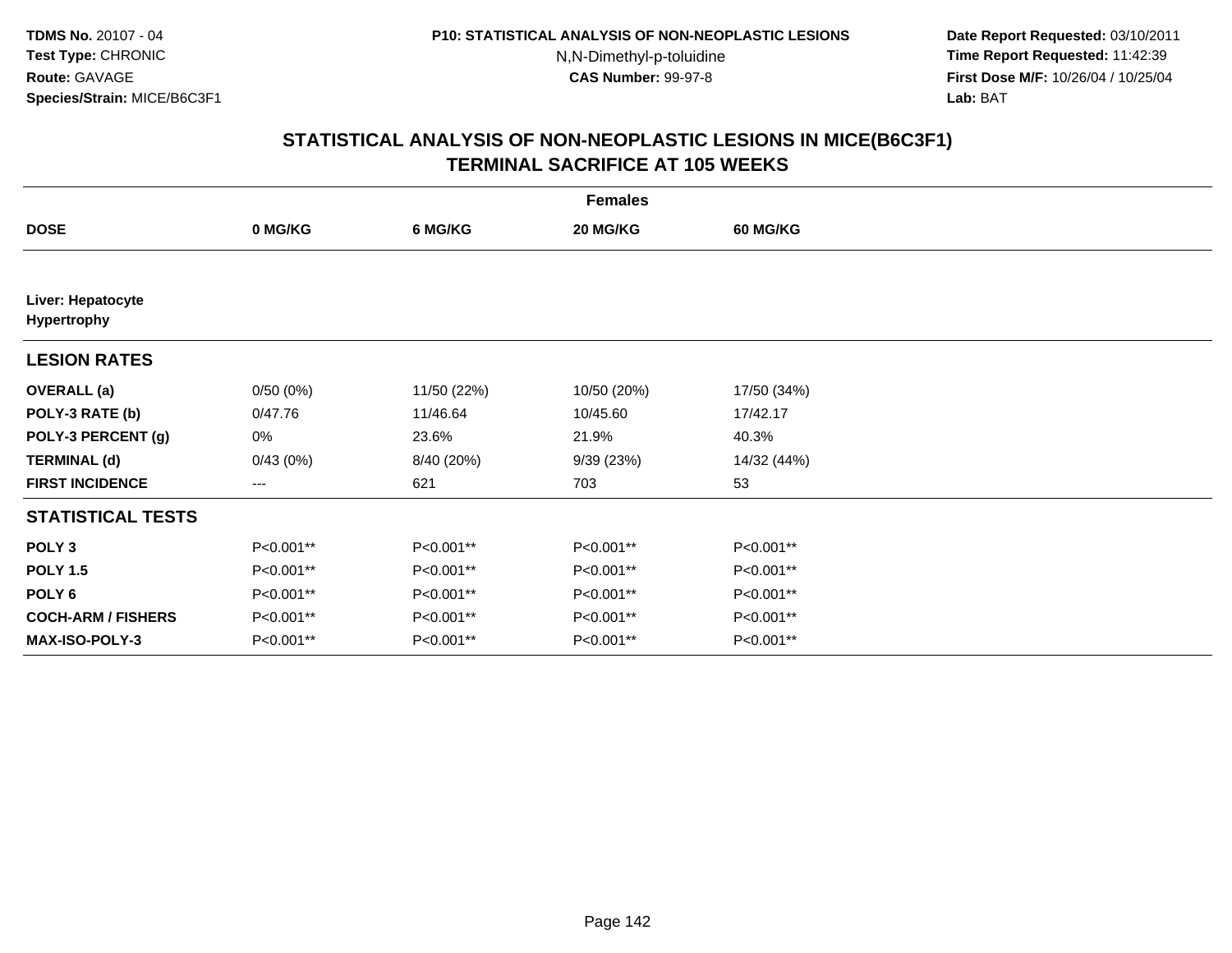**Date Report Requested:** 03/10/2011 **Time Report Requested:** 11:42:39 **First Dose M/F:** 10/26/04 / 10/25/04 Lab: BAT **Lab:** BAT

|                                 | <b>Females</b>         |          |          |                 |  |  |  |  |
|---------------------------------|------------------------|----------|----------|-----------------|--|--|--|--|
| <b>DOSE</b>                     | 0 MG/KG                | 6 MG/KG  | 20 MG/KG | <b>60 MG/KG</b> |  |  |  |  |
|                                 |                        |          |          |                 |  |  |  |  |
| Liver: Oval Cell<br>Hyperplasia |                        |          |          |                 |  |  |  |  |
| <b>LESION RATES</b>             |                        |          |          |                 |  |  |  |  |
| <b>OVERALL</b> (a)              | 0/50(0%)               | 0/50(0%) | 0/50(0%) | 2/50(4%)        |  |  |  |  |
| POLY-3 RATE (b)                 | 0/47.76                | 0/46.14  | 0/45.50  | 2/41.59         |  |  |  |  |
| POLY-3 PERCENT (g)              | 0%                     | $0\%$    | 0%       | 4.8%            |  |  |  |  |
| <b>TERMINAL (d)</b>             | 0/43(0%)               | 0/40(0%) | 0/39(0%) | 0/32(0%)        |  |  |  |  |
| <b>FIRST INCIDENCE</b>          | $\qquad \qquad \cdots$ | $--$     | ---      | 570             |  |  |  |  |
| <b>STATISTICAL TESTS</b>        |                        |          |          |                 |  |  |  |  |
| POLY <sub>3</sub>               | $P=0.035*$             | (e)      | (e)      | $P = 0.208$     |  |  |  |  |
| <b>POLY 1.5</b>                 | $P=0.037*$             | (e)      | (e)      | $P = 0.216$     |  |  |  |  |
| POLY <sub>6</sub>               | $P=0.034*$             | (e)      | (e)      | $P = 0.200$     |  |  |  |  |
| <b>COCH-ARM / FISHERS</b>       | $P=0.042*$             | (e)      | (e)      | $P = 0.247$     |  |  |  |  |
| MAX-ISO-POLY-3                  | $P=0.034*$             | (e)      | (e)      | $P = 0.076$     |  |  |  |  |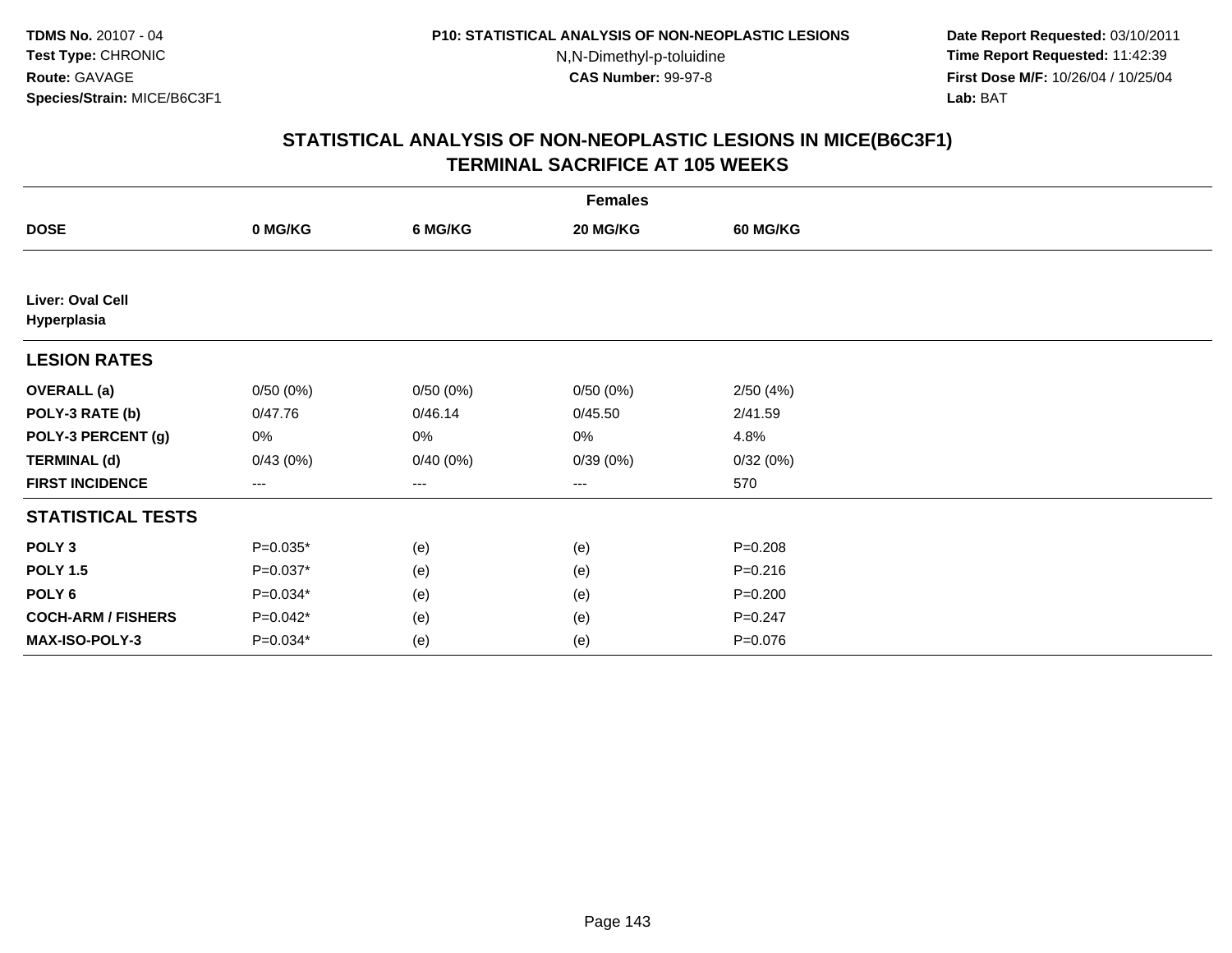**Date Report Requested:** 03/10/2011 **Time Report Requested:** 11:42:39 **First Dose M/F:** 10/26/04 / 10/25/04 Lab: BAT **Lab:** BAT

|                             | <b>Females</b> |             |          |                 |  |  |  |  |
|-----------------------------|----------------|-------------|----------|-----------------|--|--|--|--|
| <b>DOSE</b>                 | 0 MG/KG        | 6 MG/KG     | 20 MG/KG | <b>60 MG/KG</b> |  |  |  |  |
|                             |                |             |          |                 |  |  |  |  |
| Lung<br><b>Foreign Body</b> |                |             |          |                 |  |  |  |  |
| <b>LESION RATES</b>         |                |             |          |                 |  |  |  |  |
| <b>OVERALL</b> (a)          | 0/50(0%)       | 1/50(2%)    | 0/50(0%) | 2/50(4%)        |  |  |  |  |
| POLY-3 RATE (b)             | 0/47.76        | 1/47.14     | 0/45.50  | 2/42.98         |  |  |  |  |
| POLY-3 PERCENT (g)          | 0%             | 2.1%        | 0%       | 4.7%            |  |  |  |  |
| <b>TERMINAL (d)</b>         | 0/43(0%)       | 0/40(0%)    | 0/39(0%) | 0/32(0%)        |  |  |  |  |
| <b>FIRST INCIDENCE</b>      | $---$          | 8           | ---      | 43              |  |  |  |  |
| <b>STATISTICAL TESTS</b>    |                |             |          |                 |  |  |  |  |
| POLY <sub>3</sub>           | $P = 0.135$    | $P=0.497$   | (e)      | $P = 0.215$     |  |  |  |  |
| <b>POLY 1.5</b>             | $P=0.141$      | $P=0.498$   | (e)      | $P=0.223$       |  |  |  |  |
| POLY <sub>6</sub>           | $P=0.129$      | $P=0.497$   | (e)      | $P = 0.205$     |  |  |  |  |
| <b>COCH-ARM / FISHERS</b>   | $P = 0.151$    | $P = 0.500$ | (e)      | $P = 0.247$     |  |  |  |  |
| <b>MAX-ISO-POLY-3</b>       | $P = 0.080$    | $P = 0.159$ | (e)      | $P = 0.076$     |  |  |  |  |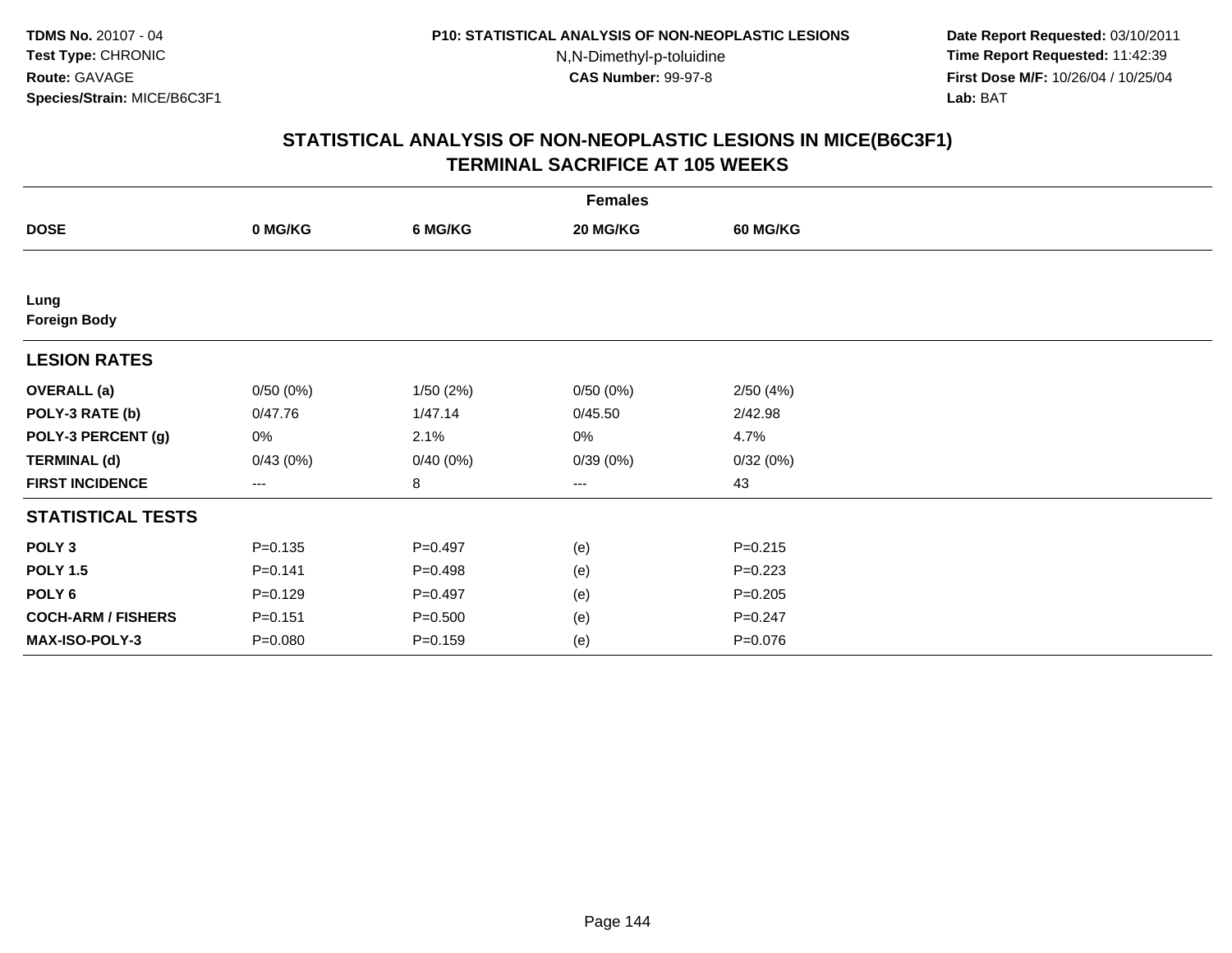**Date Report Requested:** 03/10/2011 **Time Report Requested:** 11:42:39 **First Dose M/F:** 10/26/04 / 10/25/04 Lab: BAT **Lab:** BAT

|                           | <b>Females</b>    |             |          |             |  |  |  |  |
|---------------------------|-------------------|-------------|----------|-------------|--|--|--|--|
| <b>DOSE</b>               | 0 MG/KG           | 6 MG/KG     | 20 MG/KG | 60 MG/KG    |  |  |  |  |
|                           |                   |             |          |             |  |  |  |  |
| Lung<br>Inflammation      |                   |             |          |             |  |  |  |  |
| <b>LESION RATES</b>       |                   |             |          |             |  |  |  |  |
| <b>OVERALL</b> (a)        | 0/50(0%)          | 2/50(4%)    | 0/50(0%) | 2/50(4%)    |  |  |  |  |
| POLY-3 RATE (b)           | 0/47.76           | 2/47.14     | 0/45.50  | 2/42.98     |  |  |  |  |
| POLY-3 PERCENT (g)        | 0%                | 4.2%        | 0%       | 4.7%        |  |  |  |  |
| <b>TERMINAL (d)</b>       | 0/43(0%)          | 1/40(3%)    | 0/39(0%) | 0/32(0%)    |  |  |  |  |
| <b>FIRST INCIDENCE</b>    | $\qquad \qquad -$ | $\bf 8$     | ---      | 43          |  |  |  |  |
| <b>STATISTICAL TESTS</b>  |                   |             |          |             |  |  |  |  |
| POLY <sub>3</sub>         | $P = 0.260$       | $P = 0.234$ | (e)      | $P = 0.215$ |  |  |  |  |
| <b>POLY 1.5</b>           | $P = 0.270$       | $P = 0.235$ | (e)      | $P = 0.223$ |  |  |  |  |
| POLY <sub>6</sub>         | $P = 0.249$       | $P = 0.234$ | (e)      | $P = 0.205$ |  |  |  |  |
| <b>COCH-ARM / FISHERS</b> | $P = 0.287$       | $P = 0.247$ | (e)      | $P = 0.247$ |  |  |  |  |
| MAX-ISO-POLY-3            | $P = 0.123$       | $P = 0.076$ | (e)      | $P = 0.076$ |  |  |  |  |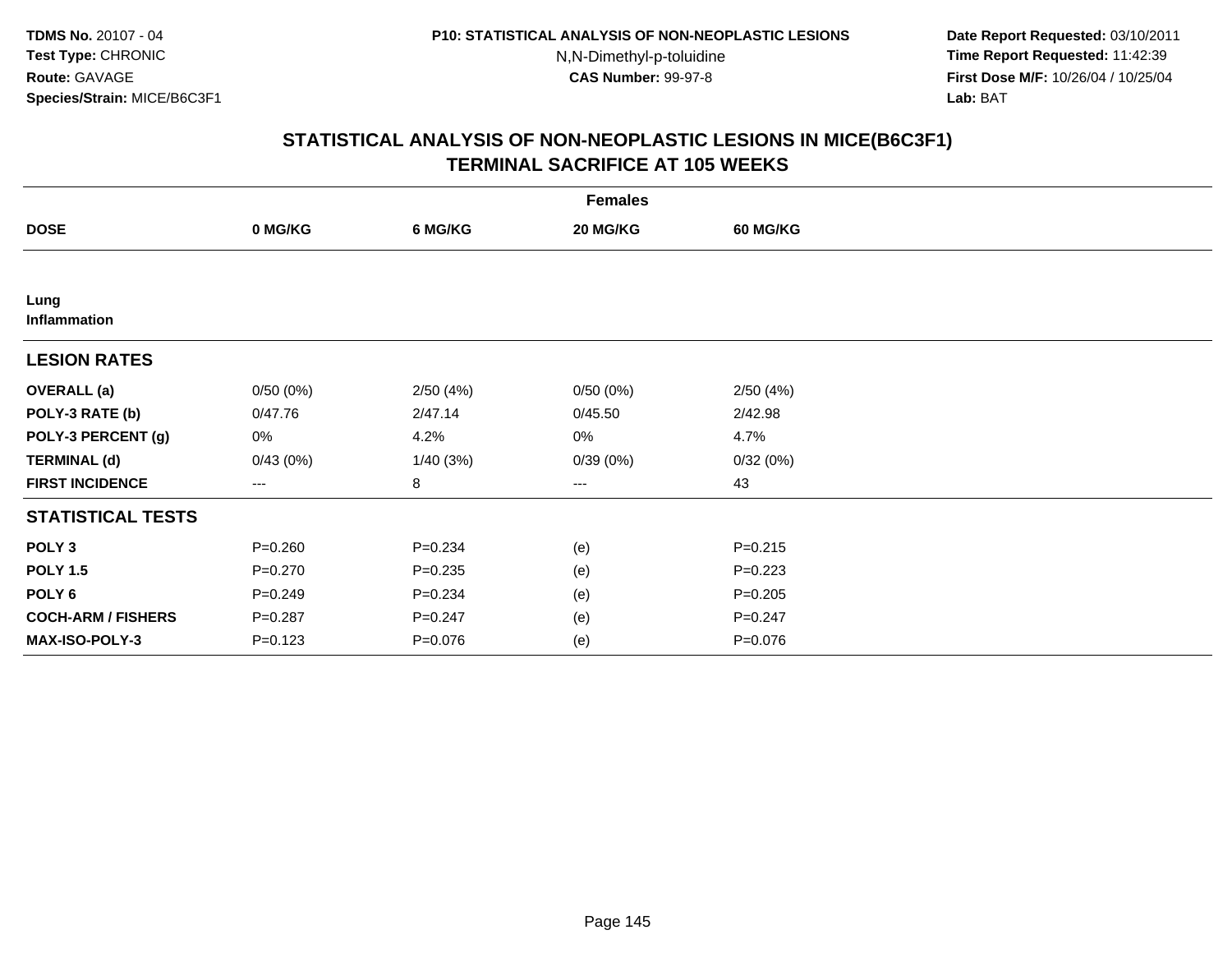**Date Report Requested:** 03/10/2011 **Time Report Requested:** 11:42:39 **First Dose M/F:** 10/26/04 / 10/25/04 Lab: BAT **Lab:** BAT

|                                          | <b>Females</b> |             |            |                 |  |  |  |  |
|------------------------------------------|----------------|-------------|------------|-----------------|--|--|--|--|
| <b>DOSE</b>                              | 0 MG/KG        | 6 MG/KG     | 20 MG/KG   | <b>60 MG/KG</b> |  |  |  |  |
|                                          |                |             |            |                 |  |  |  |  |
| Lung: Alveolar Epithelium<br>Hyperplasia |                |             |            |                 |  |  |  |  |
| <b>LESION RATES</b>                      |                |             |            |                 |  |  |  |  |
| <b>OVERALL</b> (a)                       | 2/50(4%)       | 3/50 (6%)   | 8/50 (16%) | 2/50(4%)        |  |  |  |  |
| POLY-3 RATE (b)                          | 2/47.76        | 3/46.16     | 8/45.98    | 2/41.49         |  |  |  |  |
| POLY-3 PERCENT (g)                       | 4.2%           | 6.5%        | 17.4%      | 4.8%            |  |  |  |  |
| <b>TERMINAL (d)</b>                      | 2/43(5%)       | 2/40(5%)    | 7/39 (18%) | 1/32(3%)        |  |  |  |  |
| <b>FIRST INCIDENCE</b>                   | 729 (T)        | 723         | 585        | 573             |  |  |  |  |
| <b>STATISTICAL TESTS</b>                 |                |             |            |                 |  |  |  |  |
| POLY <sub>3</sub>                        | $P = 0.587$    | $P = 0.485$ | P=0.039*   | $P = 0.642$     |  |  |  |  |
| <b>POLY 1.5</b>                          | P=0.558N       | $P = 0.487$ | P=0.040*   | $P = 0.657$     |  |  |  |  |
| POLY <sub>6</sub>                        | $P = 0.550$    | $P=0.484$   | $P=0.039*$ | $P = 0.626$     |  |  |  |  |
| <b>COCH-ARM / FISHERS</b>                | P=0.479N       | $P = 0.500$ | P=0.046*   | $P = 0.691N$    |  |  |  |  |
| <b>MAX-ISO-POLY-3</b>                    | $P = 0.201$    | $P = 0.313$ | $P=0.020*$ | $P=0.445$       |  |  |  |  |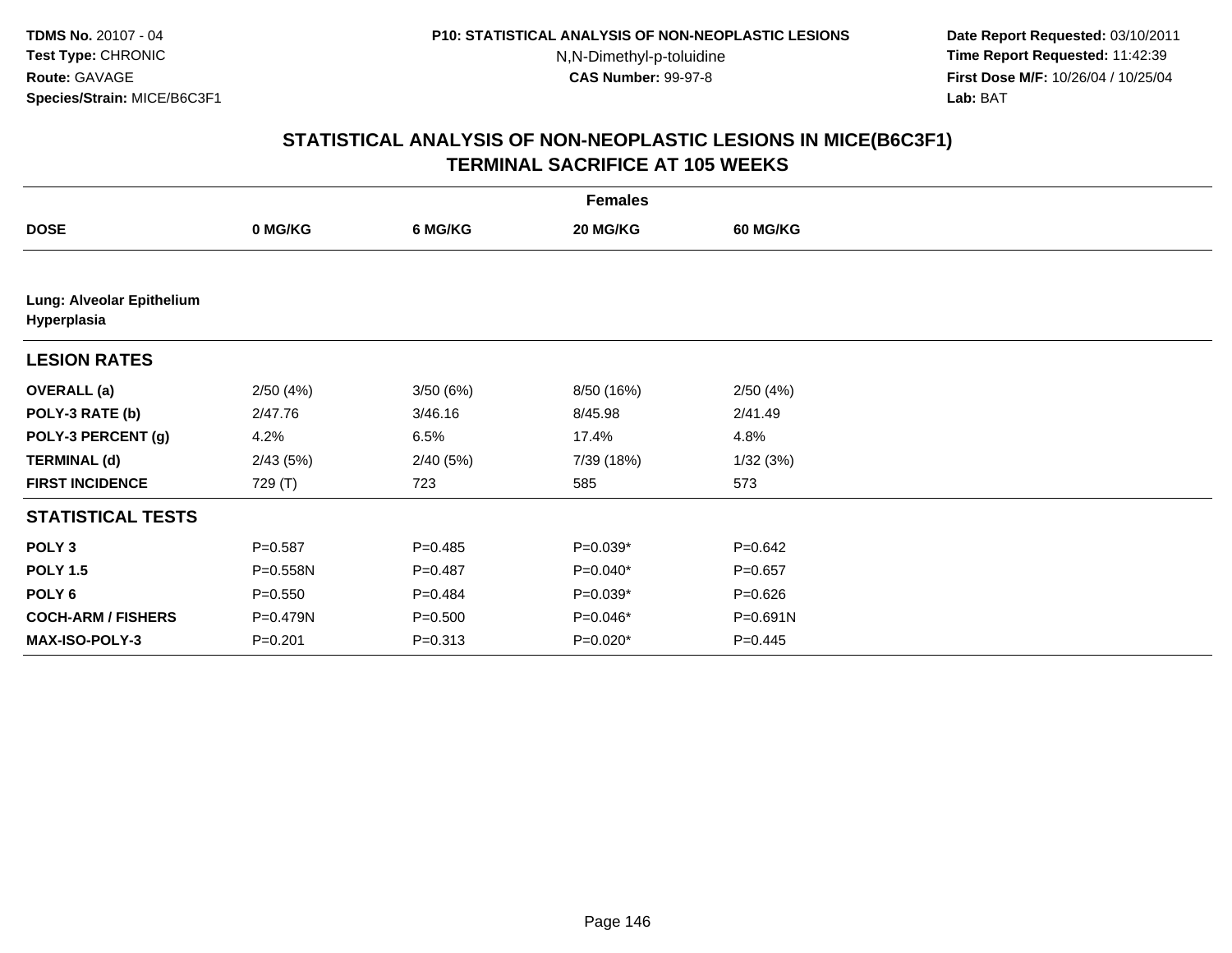**Date Report Requested:** 03/10/2011 **Time Report Requested:** 11:42:39 **First Dose M/F:** 10/26/04 / 10/25/04 Lab: BAT **Lab:** BAT

|                           | <b>Females</b>                          |          |                   |                 |  |  |  |  |  |
|---------------------------|-----------------------------------------|----------|-------------------|-----------------|--|--|--|--|--|
| <b>DOSE</b>               | 0 MG/KG                                 | 6 MG/KG  | 20 MG/KG          | <b>60 MG/KG</b> |  |  |  |  |  |
|                           |                                         |          |                   |                 |  |  |  |  |  |
| <b>Lung: Alveolus</b>     | <b>Infiltration Cellular Histiocyte</b> |          |                   |                 |  |  |  |  |  |
| <b>LESION RATES</b>       |                                         |          |                   |                 |  |  |  |  |  |
| <b>OVERALL</b> (a)        | 1/50(2%)                                | 0/50(0%) | 0/50(0%)          | 7/50 (14%)      |  |  |  |  |  |
| POLY-3 RATE (b)           | 1/47.76                                 | 0/46.14  | 0/45.50           | 7/43.65         |  |  |  |  |  |
| POLY-3 PERCENT (g)        | 2.1%                                    | 0%       | 0%                | 16%             |  |  |  |  |  |
| <b>TERMINAL (d)</b>       | 1/43(2%)                                | 0/40(0%) | 0/39(0%)          | 2/32(6%)        |  |  |  |  |  |
| <b>FIRST INCIDENCE</b>    | 729 (T)                                 | $---$    | $\qquad \qquad -$ | 43              |  |  |  |  |  |
| <b>STATISTICAL TESTS</b>  |                                         |          |                   |                 |  |  |  |  |  |
| POLY <sub>3</sub>         | P<0.001**                               | P=0.507N | P=0.510N          | $P=0.022*$      |  |  |  |  |  |
| <b>POLY 1.5</b>           | P<0.001**                               | P=0.506N | P=0.508N          | $P=0.025*$      |  |  |  |  |  |
| POLY <sub>6</sub>         | P<0.001**                               | P=0.507N | $P = 0.511N$      | $P=0.019*$      |  |  |  |  |  |
| <b>COCH-ARM / FISHERS</b> | P<0.001**                               | P=0.500N | P=0.500N          | $P=0.030*$      |  |  |  |  |  |
| <b>MAX-ISO-POLY-3</b>     | P<0.001**                               | P=0.167N | $P = 0.171N$      | $P=0.011*$      |  |  |  |  |  |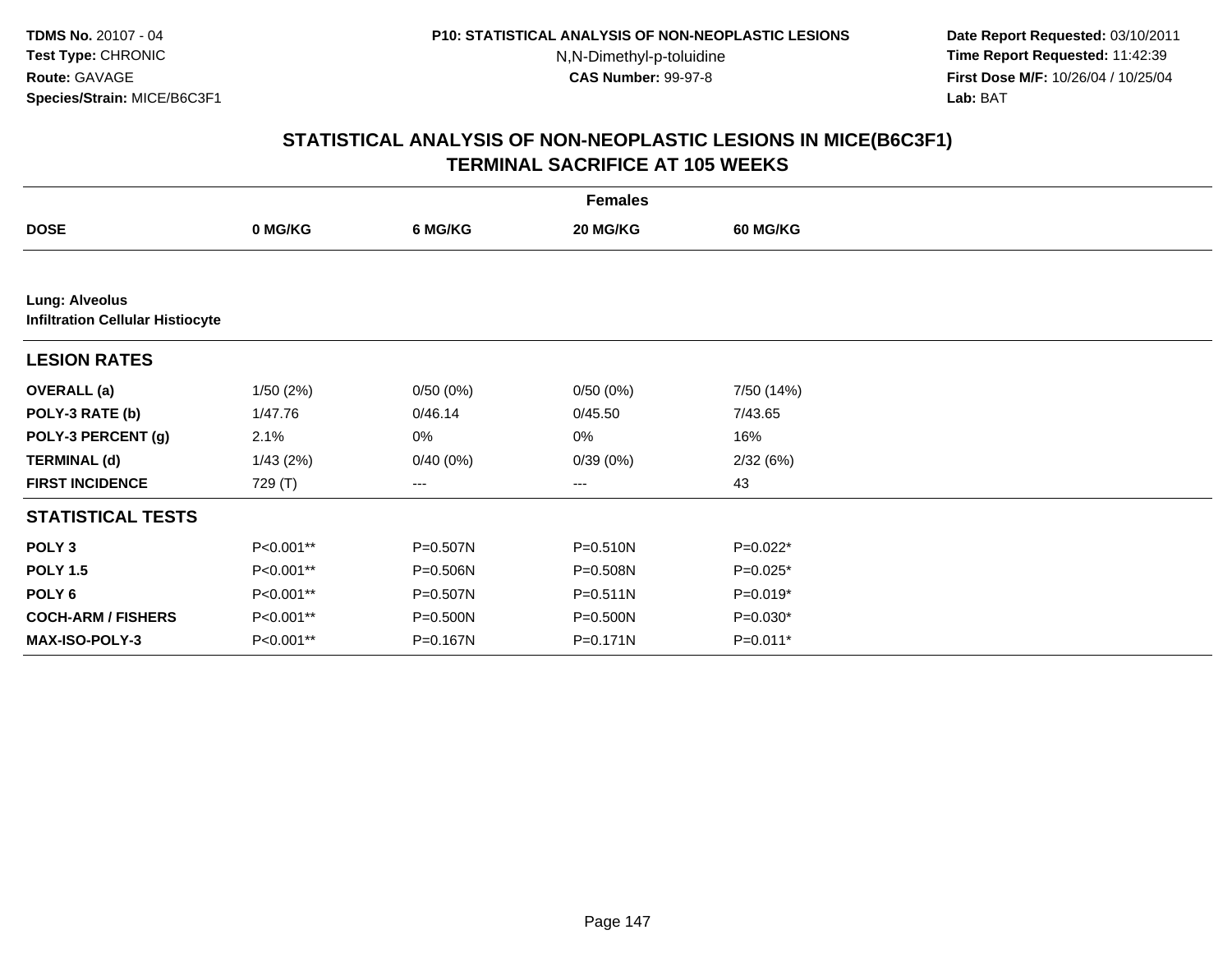**Date Report Requested:** 03/10/2011 **Time Report Requested:** 11:42:39 **First Dose M/F:** 10/26/04 / 10/25/04 Lab: BAT **Lab:** BAT

|                                              | <b>Females</b> |          |          |             |  |  |  |
|----------------------------------------------|----------------|----------|----------|-------------|--|--|--|
| <b>DOSE</b>                                  | 0 MG/KG        | 6 MG/KG  | 20 MG/KG | 60 MG/KG    |  |  |  |
|                                              |                |          |          |             |  |  |  |
| Lung: Bronchiole, Epithelium<br>Regeneration |                |          |          |             |  |  |  |
| <b>LESION RATES</b>                          |                |          |          |             |  |  |  |
| <b>OVERALL</b> (a)                           | 0/50(0%)       | 0/50(0%) | 0/50(0%) | 5/50 (10%)  |  |  |  |
| POLY-3 RATE (b)                              | 0/47.76        | 0/46.14  | 0/45.50  | 5/43.87     |  |  |  |
| POLY-3 PERCENT (g)                           | 0%             | 0%       | 0%       | 11.4%       |  |  |  |
| <b>TERMINAL (d)</b>                          | 0/43(0%)       | 0/40(0%) | 0/39(0%) | 0/32(0%)    |  |  |  |
| <b>FIRST INCIDENCE</b>                       | ---            | ---      | $---$    | 387         |  |  |  |
| <b>STATISTICAL TESTS</b>                     |                |          |          |             |  |  |  |
| POLY <sub>3</sub>                            | P<0.001**      | (e)      | (e)      | P=0.024*    |  |  |  |
| <b>POLY 1.5</b>                              | P<0.001**      | (e)      | (e)      | $P=0.025*$  |  |  |  |
| POLY <sub>6</sub>                            | P<0.001**      | (e)      | (e)      | $P=0.023*$  |  |  |  |
| <b>COCH-ARM / FISHERS</b>                    | P<0.001**      | (e)      | (e)      | $P=0.028*$  |  |  |  |
| MAX-ISO-POLY-3                               | P<0.001**      | (e)      | (e)      | $P=0.010**$ |  |  |  |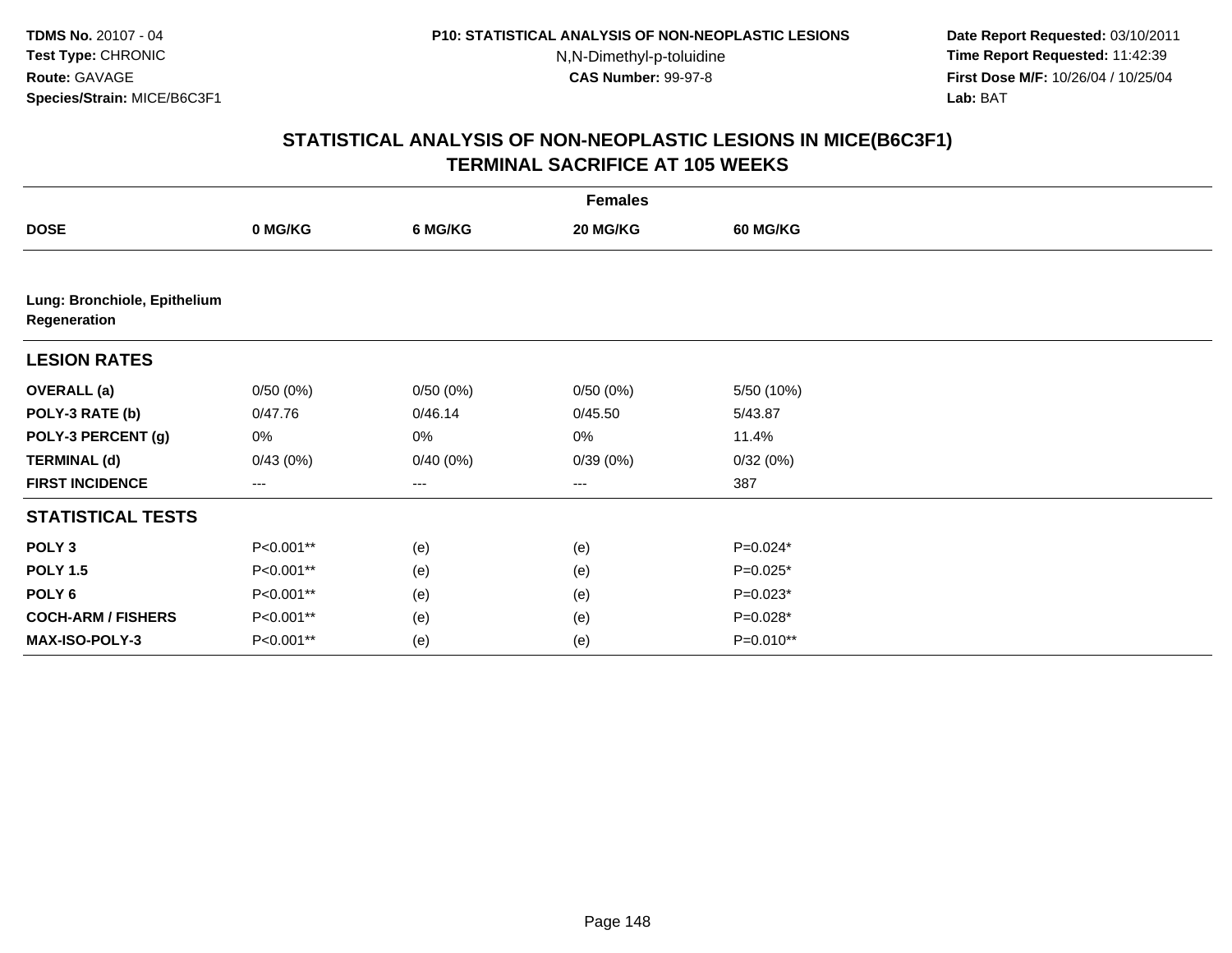**Date Report Requested:** 03/10/2011 **Time Report Requested:** 11:42:39 **First Dose M/F:** 10/26/04 / 10/25/04 Lab: BAT **Lab:** BAT

|                                          | <b>Females</b>         |          |          |                 |  |  |  |  |
|------------------------------------------|------------------------|----------|----------|-----------------|--|--|--|--|
| <b>DOSE</b>                              | 0 MG/KG                | 6 MG/KG  | 20 MG/KG | <b>60 MG/KG</b> |  |  |  |  |
|                                          |                        |          |          |                 |  |  |  |  |
| <b>Lung: Bronchus</b><br><b>Necrosis</b> |                        |          |          |                 |  |  |  |  |
| <b>LESION RATES</b>                      |                        |          |          |                 |  |  |  |  |
| <b>OVERALL</b> (a)                       | 0/50(0%)               | 0/50(0%) | 0/50(0%) | 5/50 (10%)      |  |  |  |  |
| POLY-3 RATE (b)                          | 0/47.76                | 0/46.14  | 0/45.50  | 5/43.73         |  |  |  |  |
| POLY-3 PERCENT (g)                       | 0%                     | $0\%$    | 0%       | 11.4%           |  |  |  |  |
| <b>TERMINAL (d)</b>                      | 0/43(0%)               | 0/40(0%) | 0/39(0%) | 0/32(0%)        |  |  |  |  |
| <b>FIRST INCIDENCE</b>                   | $\qquad \qquad \cdots$ | ---      | ---      | 481             |  |  |  |  |
| <b>STATISTICAL TESTS</b>                 |                        |          |          |                 |  |  |  |  |
| POLY <sub>3</sub>                        | P<0.001**              | (e)      | (e)      | $P=0.024*$      |  |  |  |  |
| <b>POLY 1.5</b>                          | P<0.001**              | (e)      | (e)      | $P=0.025*$      |  |  |  |  |
| POLY <sub>6</sub>                        | P<0.001**              | (e)      | (e)      | $P=0.023*$      |  |  |  |  |
| <b>COCH-ARM / FISHERS</b>                | P<0.001**              | (e)      | (e)      | $P=0.028*$      |  |  |  |  |
| MAX-ISO-POLY-3                           | P<0.001**              | (e)      | (e)      | P=0.010**       |  |  |  |  |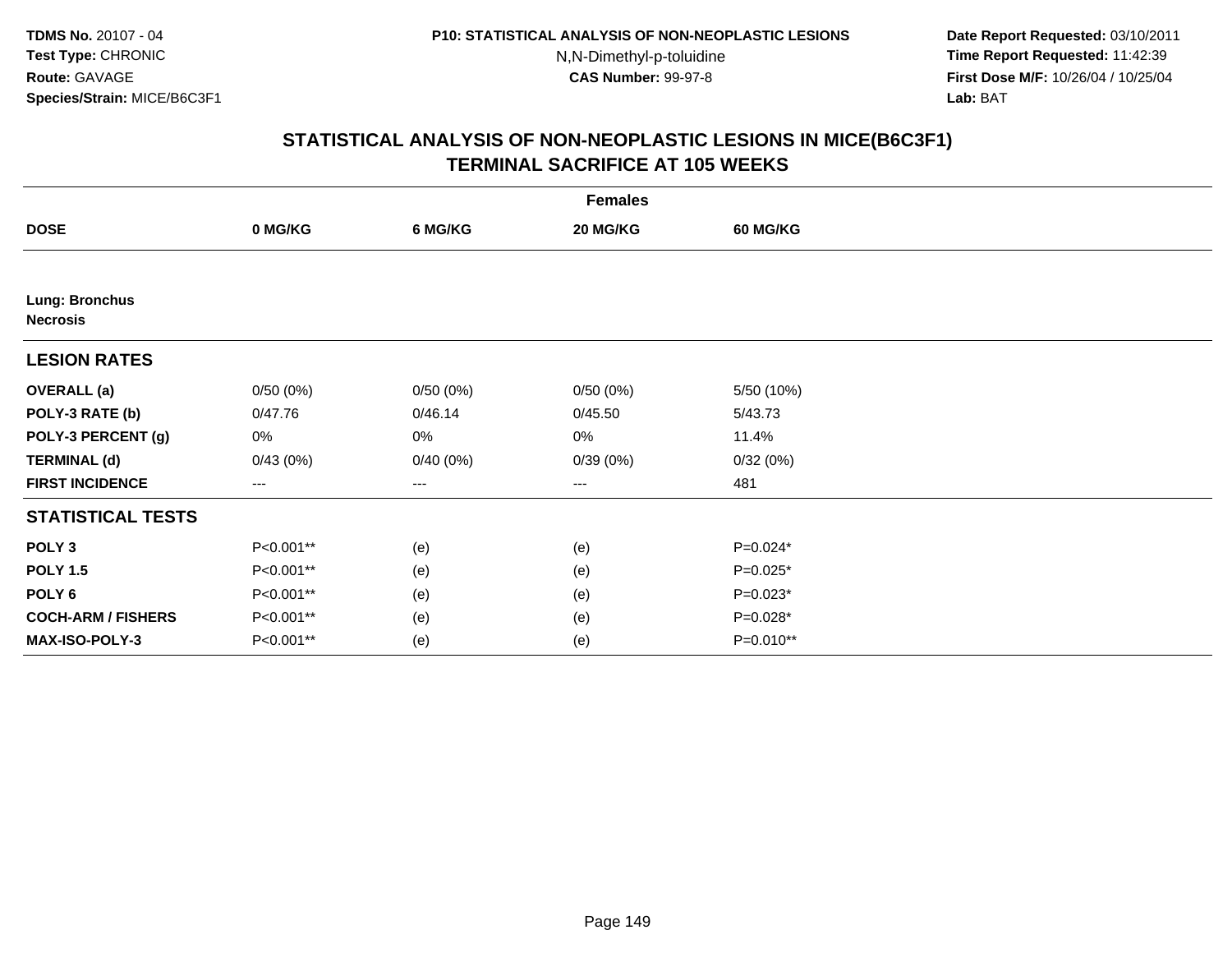**Date Report Requested:** 03/10/2011 **Time Report Requested:** 11:42:39 **First Dose M/F:** 10/26/04 / 10/25/04 Lab: BAT **Lab:** BAT

|                                            | <b>Females</b> |          |          |            |  |  |  |
|--------------------------------------------|----------------|----------|----------|------------|--|--|--|
| <b>DOSE</b>                                | 0 MG/KG        | 6 MG/KG  | 20 MG/KG | 60 MG/KG   |  |  |  |
|                                            |                |          |          |            |  |  |  |
| Lung: Bronchus, Epithelium<br>Regeneration |                |          |          |            |  |  |  |
| <b>LESION RATES</b>                        |                |          |          |            |  |  |  |
| <b>OVERALL</b> (a)                         | 0/50(0%)       | 0/50(0%) | 0/50(0%) | 5/50 (10%) |  |  |  |
| POLY-3 RATE (b)                            | 0/47.76        | 0/46.14  | 0/45.50  | 5/43.87    |  |  |  |
| POLY-3 PERCENT (g)                         | 0%             | 0%       | 0%       | 11.4%      |  |  |  |
| <b>TERMINAL (d)</b>                        | 0/43(0%)       | 0/40(0%) | 0/39(0%) | 0/32(0%)   |  |  |  |
| <b>FIRST INCIDENCE</b>                     | $---$          | ---      | $---$    | 387        |  |  |  |
| <b>STATISTICAL TESTS</b>                   |                |          |          |            |  |  |  |
| POLY <sub>3</sub>                          | P<0.001**      | (e)      | (e)      | P=0.024*   |  |  |  |
| <b>POLY 1.5</b>                            | P<0.001**      | (e)      | (e)      | $P=0.025*$ |  |  |  |
| POLY 6                                     | P<0.001**      | (e)      | (e)      | $P=0.023*$ |  |  |  |
| <b>COCH-ARM / FISHERS</b>                  | P<0.001**      | (e)      | (e)      | P=0.028*   |  |  |  |
| MAX-ISO-POLY-3                             | P<0.001**      | (e)      | (e)      | P=0.010**  |  |  |  |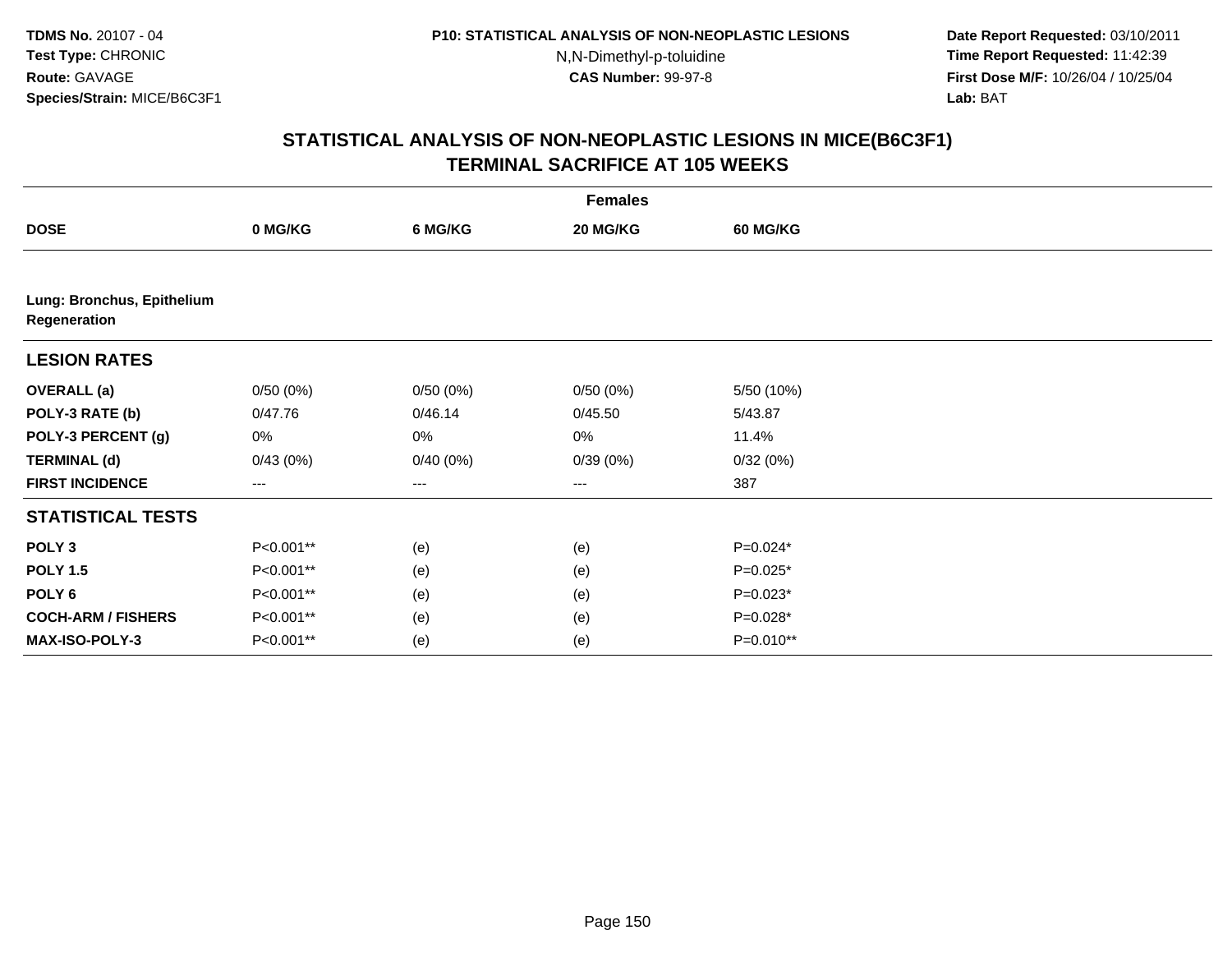**Date Report Requested:** 03/10/2011 **Time Report Requested:** 11:42:39 **First Dose M/F:** 10/26/04 / 10/25/04 Lab: BAT **Lab:** BAT

|                                          | <b>Females</b> |             |             |                 |  |  |  |  |
|------------------------------------------|----------------|-------------|-------------|-----------------|--|--|--|--|
| <b>DOSE</b>                              | 0 MG/KG        | 6 MG/KG     | 20 MG/KG    | <b>60 MG/KG</b> |  |  |  |  |
|                                          |                |             |             |                 |  |  |  |  |
| Lymph Node, Mandibular<br><b>Atrophy</b> |                |             |             |                 |  |  |  |  |
| <b>LESION RATES</b>                      |                |             |             |                 |  |  |  |  |
| <b>OVERALL</b> (a)                       | 1/50(2%)       | 4/50 (8%)   | 5/50 (10%)  | 5/48 (10%)      |  |  |  |  |
| POLY-3 RATE (b)                          | 1/48.07        | 4/47.18     | 5/47.24     | 5/40.12         |  |  |  |  |
| POLY-3 PERCENT (g)                       | 2.1%           | 8.5%        | 10.6%       | 12.5%           |  |  |  |  |
| <b>TERMINAL (d)</b>                      | 0/43(0%)       | 2/40(5%)    | 2/39(5%)    | 4/32 (13%)      |  |  |  |  |
| <b>FIRST INCIDENCE</b>                   | 642            | 8           | 253         | 627             |  |  |  |  |
| <b>STATISTICAL TESTS</b>                 |                |             |             |                 |  |  |  |  |
| POLY <sub>3</sub>                        | $P = 0.102$    | $P = 0.173$ | $P = 0.098$ | $P = 0.066$     |  |  |  |  |
| <b>POLY 1.5</b>                          | $P = 0.115$    | $P = 0.176$ | $P = 0.098$ | $P=0.072$       |  |  |  |  |
| POLY 6                                   | $P = 0.090$    | $P=0.172$   | $P = 0.097$ | $P = 0.059$     |  |  |  |  |
| <b>COCH-ARM / FISHERS</b>                | $P = 0.156$    | $P = 0.181$ | $P = 0.102$ | $P = 0.093$     |  |  |  |  |
| MAX-ISO-POLY-3                           | $P = 0.085$    | $P = 0.082$ | P=0.044*    | P=0.036*        |  |  |  |  |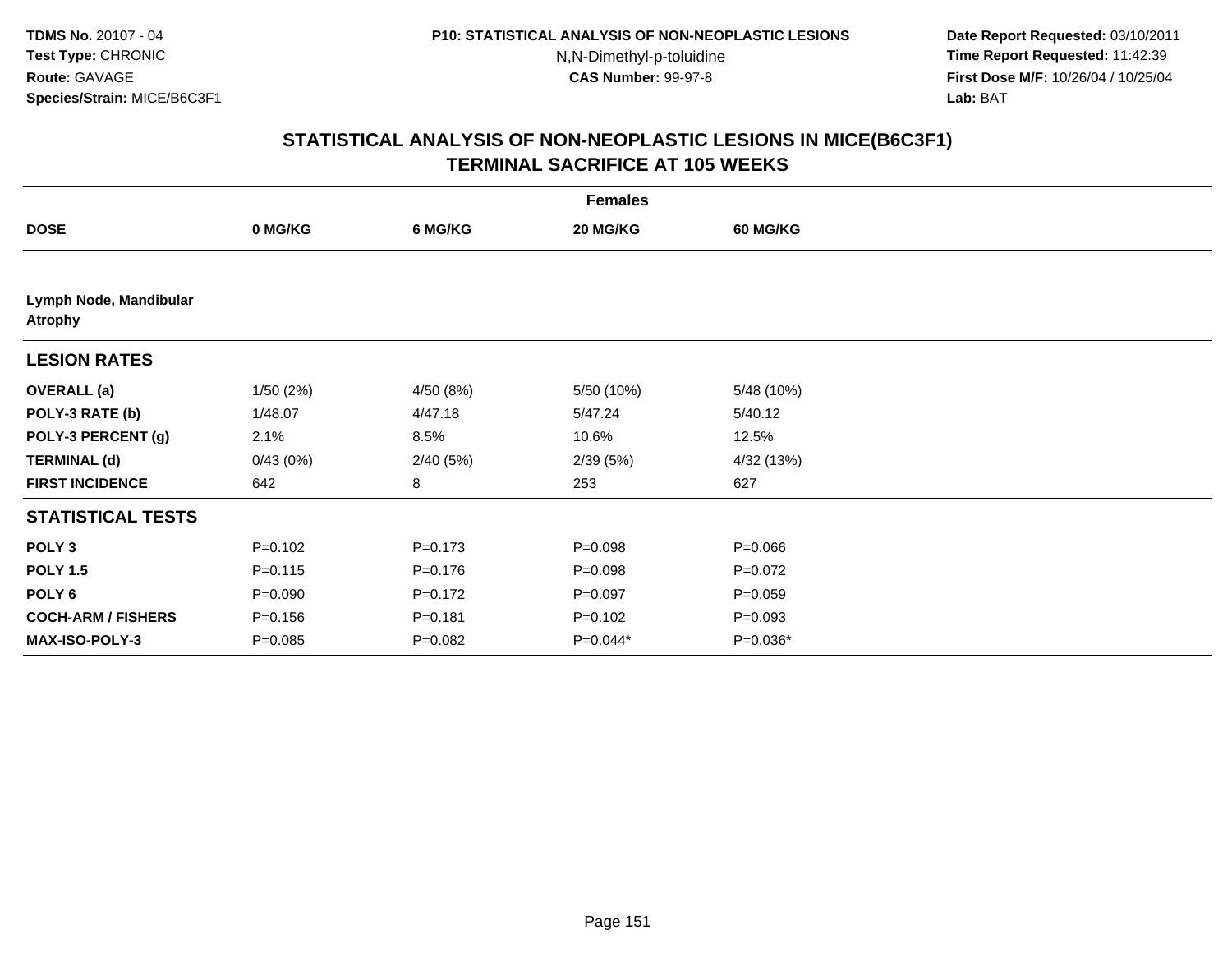**Date Report Requested:** 03/10/2011 **Time Report Requested:** 11:42:39 **First Dose M/F:** 10/26/04 / 10/25/04 Lab: BAT **Lab:** BAT

|                                                | <b>Females</b> |             |              |             |  |  |  |  |
|------------------------------------------------|----------------|-------------|--------------|-------------|--|--|--|--|
| <b>DOSE</b>                                    | 0 MG/KG        | 6 MG/KG     | 20 MG/KG     | 60 MG/KG    |  |  |  |  |
|                                                |                |             |              |             |  |  |  |  |
| Lymph Node, Mandibular<br>Hyperplasia Lymphoid |                |             |              |             |  |  |  |  |
| <b>LESION RATES</b>                            |                |             |              |             |  |  |  |  |
| <b>OVERALL</b> (a)                             | 3/50(6%)       | 5/50 (10%)  | 0/50(0%)     | 3/48(6%)    |  |  |  |  |
| POLY-3 RATE (b)                                | 3/48.53        | 5/46.14     | 0/45.50      | 3/40.46     |  |  |  |  |
| POLY-3 PERCENT (g)                             | 6.2%           | 10.8%       | 0%           | 7.4%        |  |  |  |  |
| <b>TERMINAL (d)</b>                            | 2/43(5%)       | 5/40 (13%)  | 0/39(0%)     | 2/32(6%)    |  |  |  |  |
| <b>FIRST INCIDENCE</b>                         | 444            | 729 (T)     | $--$         | 481         |  |  |  |  |
| <b>STATISTICAL TESTS</b>                       |                |             |              |             |  |  |  |  |
| POLY <sub>3</sub>                              | P=0.535N       | $P = 0.329$ | $P = 0.131N$ | $P = 0.576$ |  |  |  |  |
| <b>POLY 1.5</b>                                | $P = 0.523N$   | $P = 0.335$ | P=0.128N     | $P=0.594$   |  |  |  |  |
| POLY <sub>6</sub>                              | P=0.548N       | $P = 0.326$ | $P = 0.133N$ | $P = 0.556$ |  |  |  |  |
| <b>COCH-ARM / FISHERS</b>                      | P=0.488N       | $P = 0.357$ | P=0.121N     | $P = 0.641$ |  |  |  |  |
| <b>MAX-ISO-POLY-3</b>                          | P=0.299N       | $P=0.215$   | P=0.048N*    | $P = 0.414$ |  |  |  |  |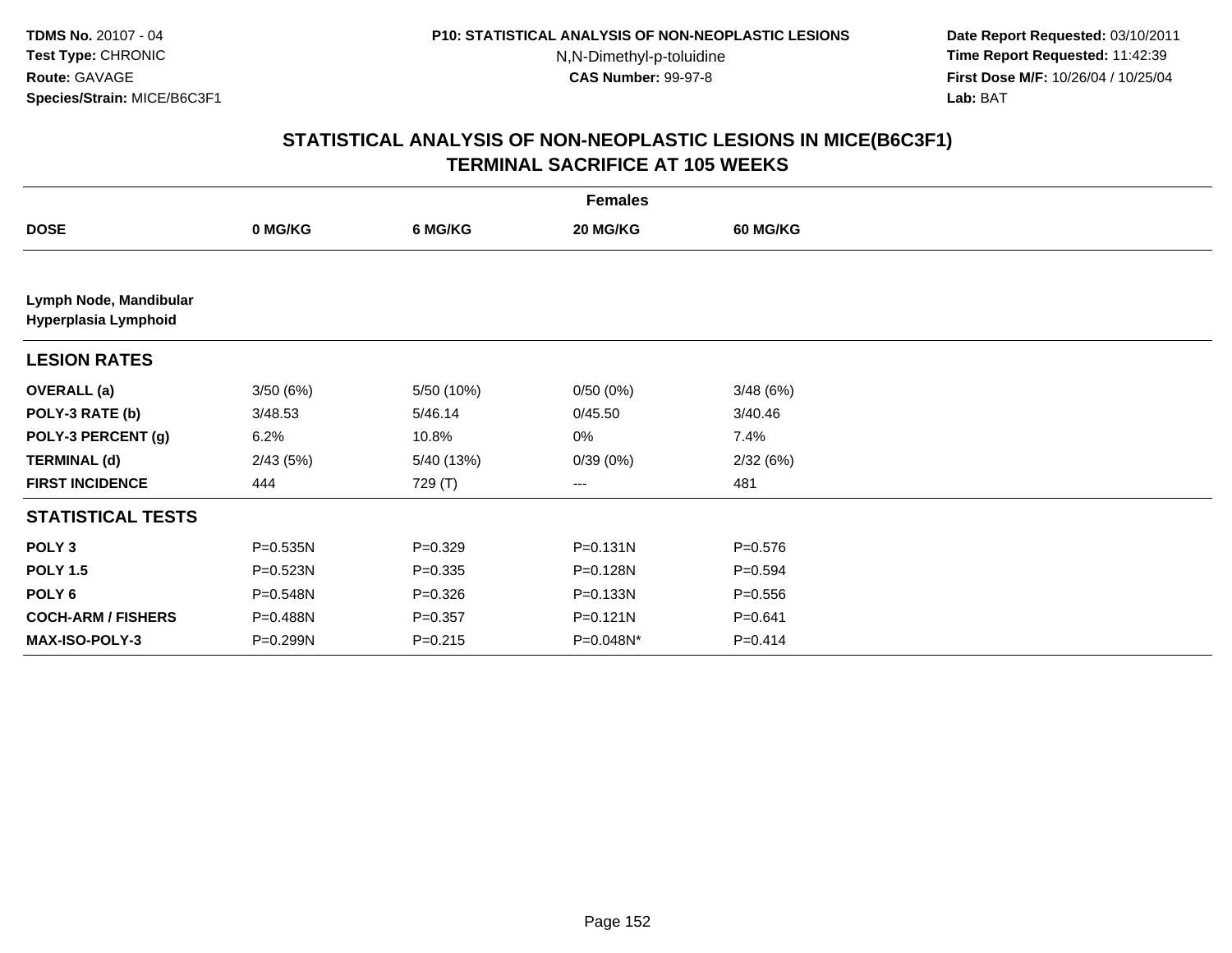**Date Report Requested:** 03/10/2011 **Time Report Requested:** 11:42:39 **First Dose M/F:** 10/26/04 / 10/25/04 Lab: BAT **Lab:** BAT

|                                                 | <b>Females</b> |             |             |                 |  |  |  |
|-------------------------------------------------|----------------|-------------|-------------|-----------------|--|--|--|
| <b>DOSE</b>                                     | 0 MG/KG        | 6 MG/KG     | 20 MG/KG    | <b>60 MG/KG</b> |  |  |  |
|                                                 |                |             |             |                 |  |  |  |
| <b>Lymph Node, Mesenteric</b><br><b>Atrophy</b> |                |             |             |                 |  |  |  |
| <b>LESION RATES</b>                             |                |             |             |                 |  |  |  |
| <b>OVERALL</b> (a)                              | 1/49(2%)       | 5/49 (10%)  | 5/49 (10%)  | 12/50 (24%)     |  |  |  |
| POLY-3 RATE (b)                                 | 1/47.31        | 5/47.08     | 5/45.94     | 12/44.11        |  |  |  |
| POLY-3 PERCENT (g)                              | 2.1%           | 10.6%       | 10.9%       | 27.2%           |  |  |  |
| <b>TERMINAL (d)</b>                             | 0/43(0%)       | 3/40(8%)    | 4/39 (10%)  | 6/32 (19%)      |  |  |  |
| <b>FIRST INCIDENCE</b>                          | 642            | 555         | 585         | 512             |  |  |  |
| <b>STATISTICAL TESTS</b>                        |                |             |             |                 |  |  |  |
| POLY <sub>3</sub>                               | P<0.001**      | $P = 0.101$ | $P = 0.095$ | P<0.001**       |  |  |  |
| <b>POLY 1.5</b>                                 | P<0.001**      | $P = 0.101$ | $P = 0.096$ | P<0.001**       |  |  |  |
| POLY <sub>6</sub>                               | P<0.001**      | $P = 0.101$ | $P = 0.093$ | P<0.001**       |  |  |  |
| <b>COCH-ARM / FISHERS</b>                       | P<0.001**      | $P = 0.102$ | $P = 0.102$ | P<0.001**       |  |  |  |
| <b>MAX-ISO-POLY-3</b>                           | P<0.001**      | $P=0.044*$  | $P=0.043*$  | P<0.001**       |  |  |  |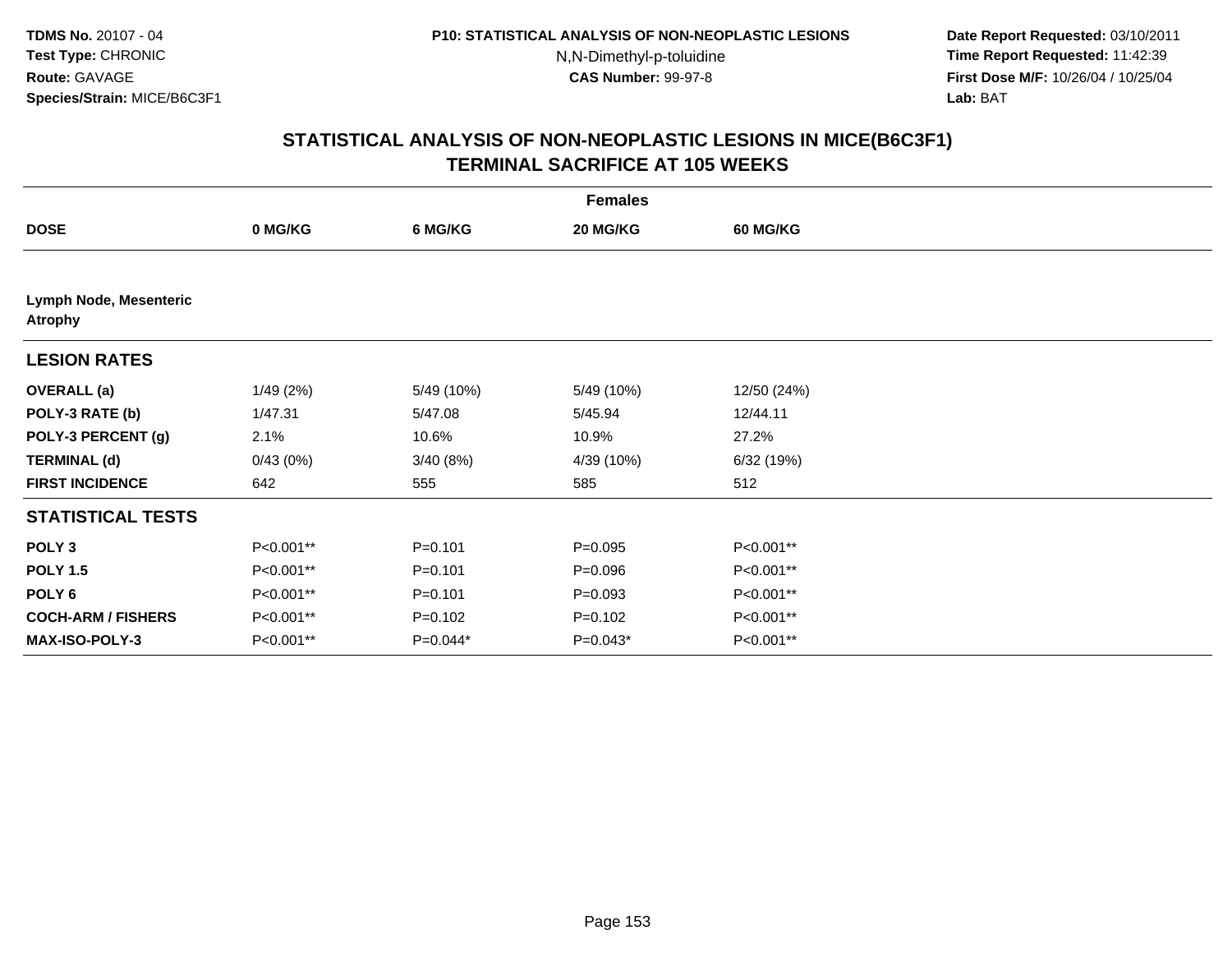**Date Report Requested:** 03/10/2011 **Time Report Requested:** 11:42:39 **First Dose M/F:** 10/26/04 / 10/25/04 Lab: BAT **Lab:** BAT

|                                                | <b>Females</b> |           |           |            |  |  |  |  |
|------------------------------------------------|----------------|-----------|-----------|------------|--|--|--|--|
| <b>DOSE</b>                                    | 0 MG/KG        | 6 MG/KG   | 20 MG/KG  | 60 MG/KG   |  |  |  |  |
|                                                |                |           |           |            |  |  |  |  |
| Lymph Node, Mesenteric<br>Hyperplasia Lymphoid |                |           |           |            |  |  |  |  |
| <b>LESION RATES</b>                            |                |           |           |            |  |  |  |  |
| <b>OVERALL</b> (a)                             | 7/49 (14%)     | 3/49(6%)  | 1/49(2%)  | 0/50(0%)   |  |  |  |  |
| POLY-3 RATE (b)                                | 7/47.12        | 3/46.14   | 1/45.46   | 0/40.98    |  |  |  |  |
| POLY-3 PERCENT (g)                             | 14.9%          | 6.5%      | 2.2%      | 0%         |  |  |  |  |
| <b>TERMINAL (d)</b>                            | 6/43(14%)      | 3/40 (8%) | 1/39(3%)  | 0/32(0%)   |  |  |  |  |
| <b>FIRST INCIDENCE</b>                         | 698            | 729 (T)   | 729 (T)   | ---        |  |  |  |  |
| <b>STATISTICAL TESTS</b>                       |                |           |           |            |  |  |  |  |
| POLY <sub>3</sub>                              | P=0.011N*      | P=0.166N  | P=0.034N* | P=0.013N*  |  |  |  |  |
| <b>POLY 1.5</b>                                | P=0.010N**     | P=0.163N  | P=0.033N* | P=0.011N*  |  |  |  |  |
| POLY <sub>6</sub>                              | P=0.012N*      | P=0.169N  | P=0.035N* | P=0.016N*  |  |  |  |  |
| <b>COCH-ARM / FISHERS</b>                      | P=0.008N**     | P=0.159N  | P=0.030N* | P=0.006N** |  |  |  |  |
| <b>MAX-ISO-POLY-3</b>                          | P=0.006N**     | P=0.098N  | P=0.015N* | P=0.007N** |  |  |  |  |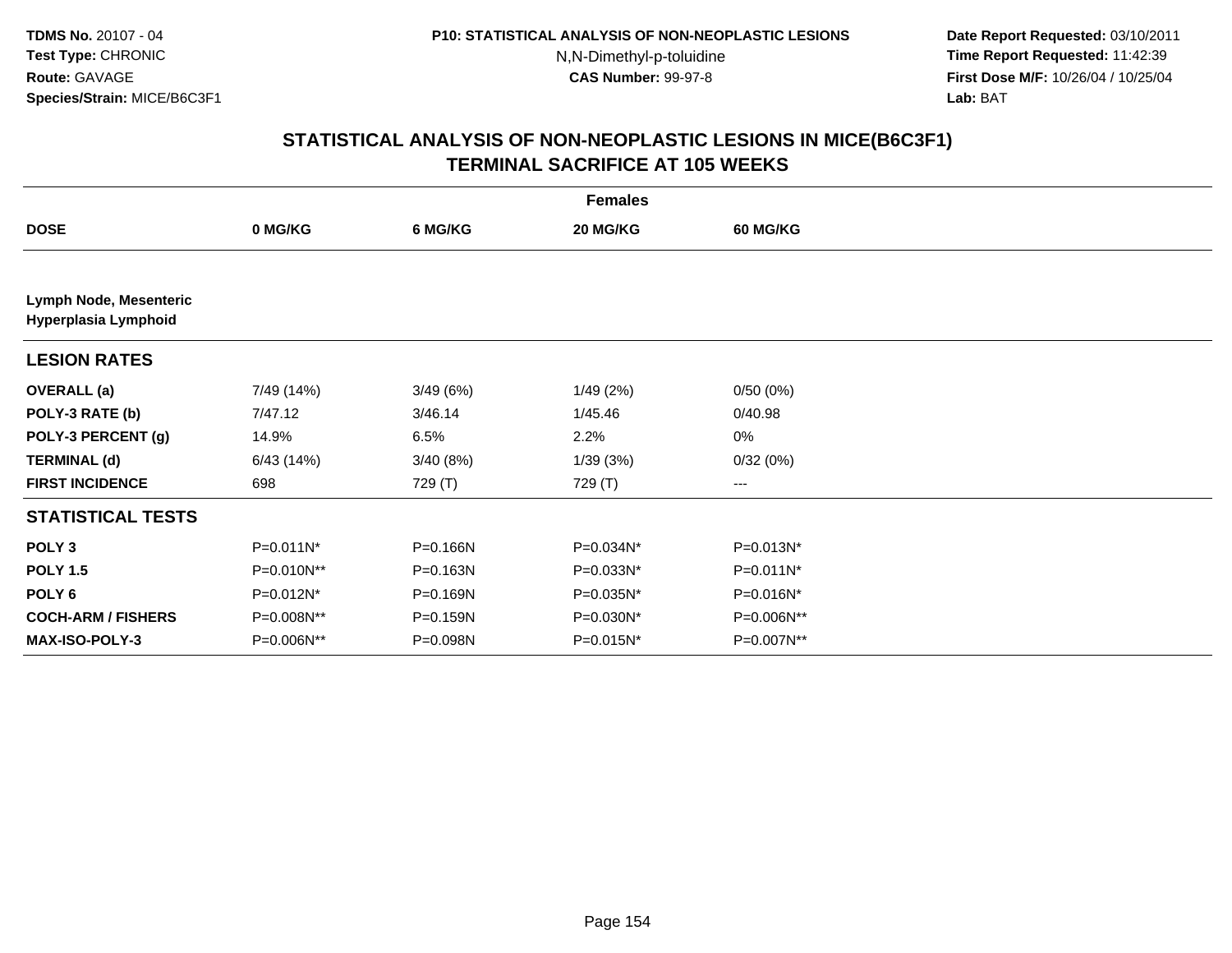**Date Report Requested:** 03/10/2011 **Time Report Requested:** 11:42:39 **First Dose M/F:** 10/26/04 / 10/25/04 Lab: BAT **Lab:** BAT

|                              | <b>Females</b> |          |          |                 |  |  |  |  |
|------------------------------|----------------|----------|----------|-----------------|--|--|--|--|
| <b>DOSE</b>                  | 0 MG/KG        | 6 MG/KG  | 20 MG/KG | <b>60 MG/KG</b> |  |  |  |  |
|                              |                |          |          |                 |  |  |  |  |
| Lymph Node: Renal<br>Ectasia |                |          |          |                 |  |  |  |  |
| <b>LESION RATES</b>          |                |          |          |                 |  |  |  |  |
| <b>OVERALL</b> (a)           | $2/7$ (29%)    | 0/3(0%)  | 0/5(0%)  | 0/4(0%)         |  |  |  |  |
| POLY-3 RATE (b)              | 2/7.00         | 0/2.78   | 0/4.35   | 0/2.65          |  |  |  |  |
| POLY-3 PERCENT (g)           | 28.6%          | 0%       | 0%       | 0%              |  |  |  |  |
| <b>TERMINAL (d)</b>          | $2/7$ (29%)    | 0/2(0%)  | 0/2(0%)  | $0/1$ $(0%)$    |  |  |  |  |
| <b>FIRST INCIDENCE</b>       | 729 (T)        | ---      | ---      | ---             |  |  |  |  |
| <b>STATISTICAL TESTS</b>     |                |          |          |                 |  |  |  |  |
| POLY <sub>3</sub>            | P=0.276N       | P=0.456N | P=0.340N | P=0.470N        |  |  |  |  |
| <b>POLY 1.5</b>              | P=0.280N       | P=0.446N | P=0.322N | P=0.429N        |  |  |  |  |
| POLY <sub>6</sub>            | P=0.276N       | P=0.472N | P=0.371N | $P = 0.511N$    |  |  |  |  |
| <b>COCH-ARM / FISHERS</b>    | P=0.280N       | P=0.467N | P=0.318N | P=0.382N        |  |  |  |  |
| MAX-ISO-POLY-3               | P=0.314N       | P=0.222N | P=0.149N | P=0.252N        |  |  |  |  |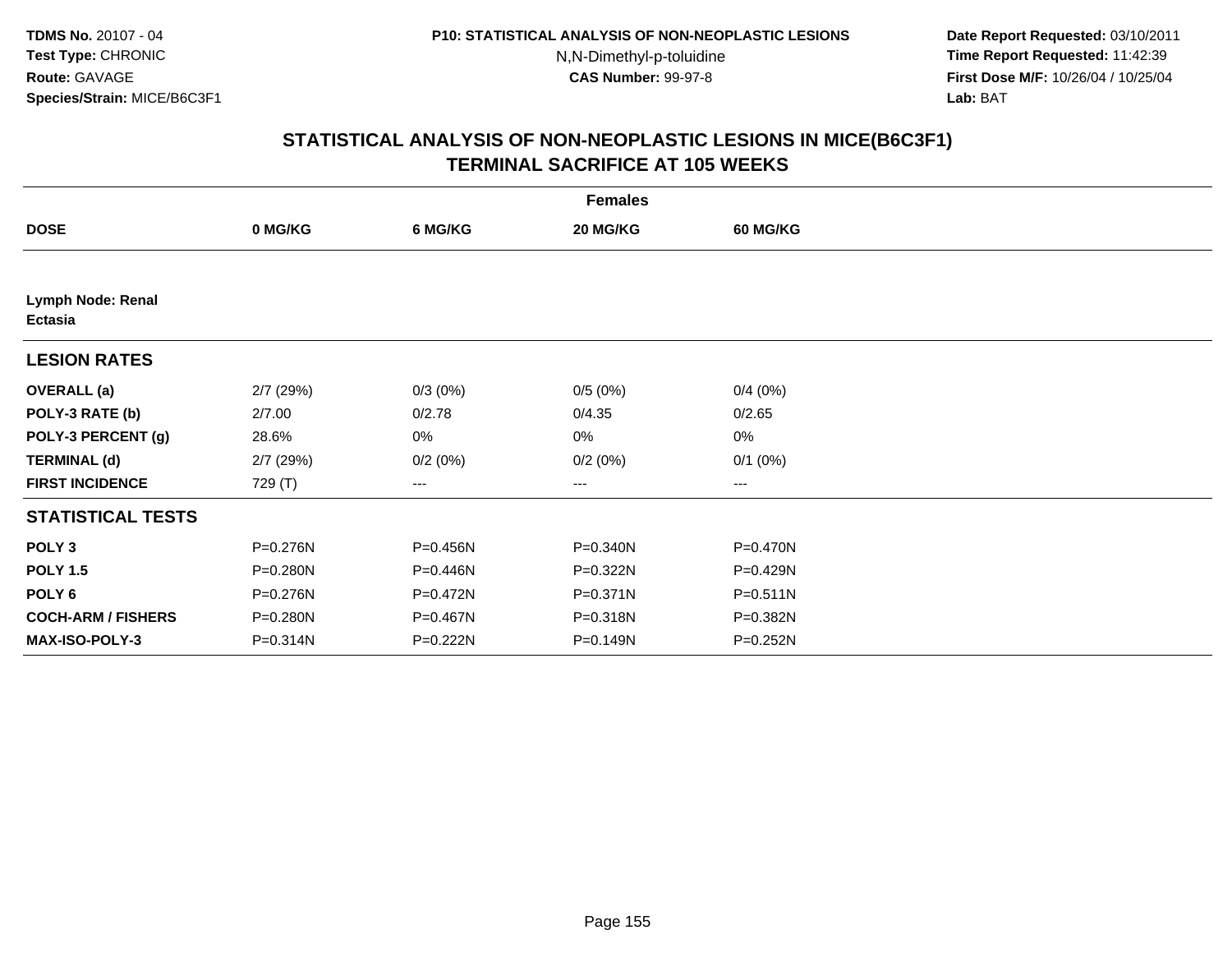**Date Report Requested:** 03/10/2011 **Time Report Requested:** 11:42:39 **First Dose M/F:** 10/26/04 / 10/25/04 Lab: BAT **Lab:** BAT

|                                          | <b>Females</b> |            |            |                 |  |  |  |  |
|------------------------------------------|----------------|------------|------------|-----------------|--|--|--|--|
| <b>DOSE</b>                              | 0 MG/KG        | 6 MG/KG    | 20 MG/KG   | <b>60 MG/KG</b> |  |  |  |  |
|                                          |                |            |            |                 |  |  |  |  |
| <b>Mesentery: Fat</b><br><b>Necrosis</b> |                |            |            |                 |  |  |  |  |
| <b>LESION RATES</b>                      |                |            |            |                 |  |  |  |  |
| <b>OVERALL</b> (a)                       | 3/3(100%)      | 5/8 (63%)  | 9/9 (100%) | 6/6 (100%)      |  |  |  |  |
| POLY-3 RATE (b)                          | 3/3.00         | 5/7.13     | 9/9.00     | 6/6.00          |  |  |  |  |
| POLY-3 PERCENT (g)                       | 100%           | 70.2%      | 100%       | 100%            |  |  |  |  |
| <b>TERMINAL (d)</b>                      | 3/3(100%)      | 4/4 (100%) | 8/8 (100%) | 5/5 (100%)      |  |  |  |  |
| <b>FIRST INCIDENCE</b>                   | 729 (T)        | 720        | 660        | 573             |  |  |  |  |
| <b>STATISTICAL TESTS</b>                 |                |            |            |                 |  |  |  |  |
| POLY <sub>3</sub>                        | $P = 0.293$    | P=0.406N   | (e)        | (e)             |  |  |  |  |
| <b>POLY 1.5</b>                          | $P = 0.234$    | P=0.363N   | (e)        | (e)             |  |  |  |  |
| POLY <sub>6</sub>                        | $P = 0.389$    | P=0.477N   | (e)        | (e)             |  |  |  |  |
| <b>COCH-ARM / FISHERS</b>                | $P = 0.199$    | P=0.339N   | (e)        | (e)             |  |  |  |  |
| MAX-ISO-POLY-3                           | $P = 0.217$    | P=0.162N   | (e)        | (e)             |  |  |  |  |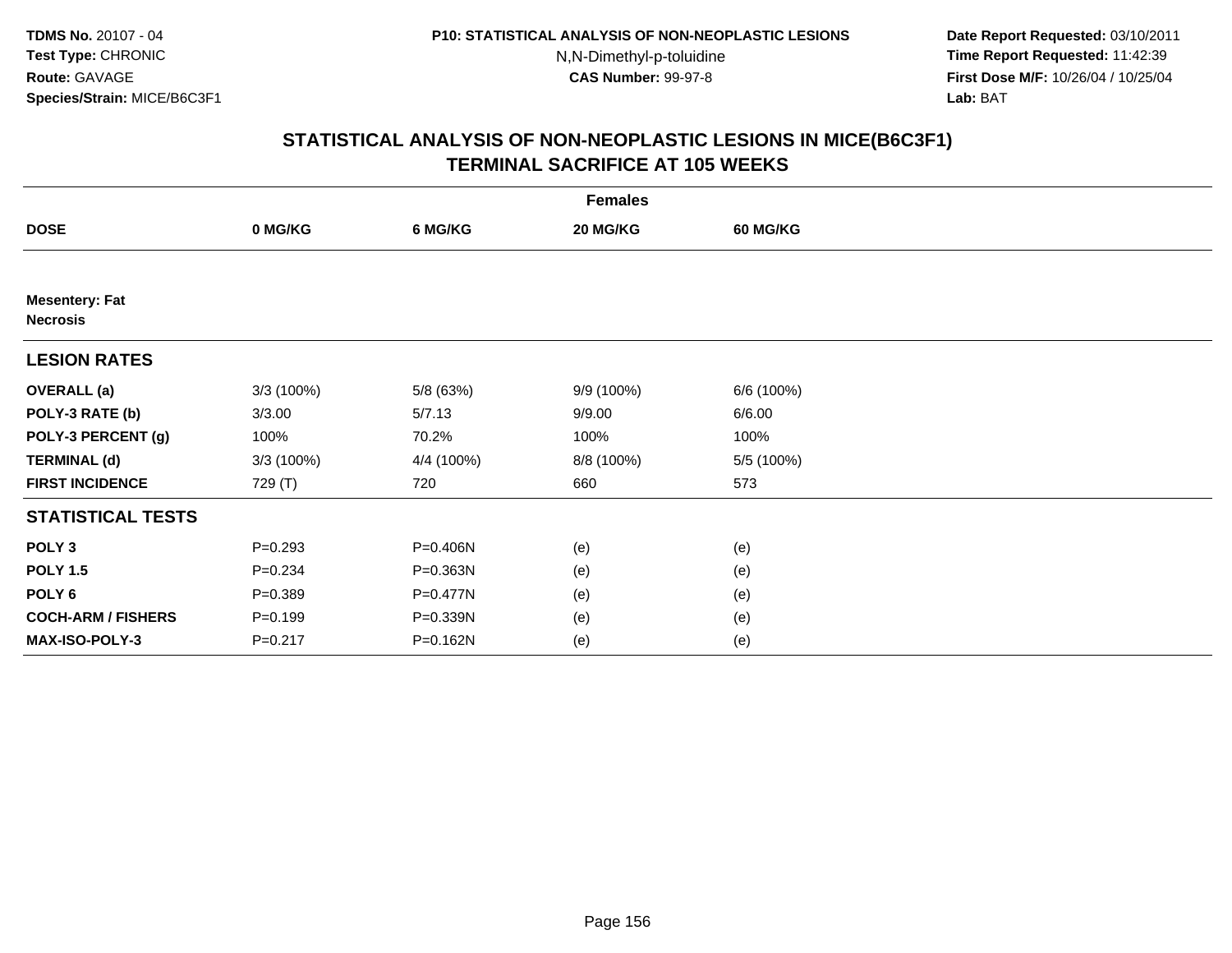**Date Report Requested:** 03/10/2011 **Time Report Requested:** 11:42:39 **First Dose M/F:** 10/26/04 / 10/25/04 Lab: BAT **Lab:** BAT

| <b>Females</b>              |           |             |             |                 |  |  |  |
|-----------------------------|-----------|-------------|-------------|-----------------|--|--|--|
| <b>DOSE</b>                 | 0 MG/KG   | 6 MG/KG     | 20 MG/KG    | <b>60 MG/KG</b> |  |  |  |
|                             |           |             |             |                 |  |  |  |
| <b>Nose</b><br>Inflammation |           |             |             |                 |  |  |  |
| <b>LESION RATES</b>         |           |             |             |                 |  |  |  |
| <b>OVERALL</b> (a)          | 3/50(6%)  | 7/49 (14%)  | 3/50(6%)    | 32/50 (64%)     |  |  |  |
| POLY-3 RATE (b)             | 3/47.99   | 7/45.91     | 3/45.50     | 32/45.44        |  |  |  |
| POLY-3 PERCENT (g)          | 6.3%      | 15.3%       | 6.6%        | 70.4%           |  |  |  |
| <b>TERMINAL (d)</b>         | 2/43(5%)  | 6/40 (15%)  | 3/39(8%)    | 22/32 (69%)     |  |  |  |
| <b>FIRST INCIDENCE</b>      | 666       | 700         | 729 (T)     | 43              |  |  |  |
| <b>STATISTICAL TESTS</b>    |           |             |             |                 |  |  |  |
| POLY <sub>3</sub>           | P<0.001** | $P = 0.140$ | $P = 0.637$ | P<0.001**       |  |  |  |
| <b>POLY 1.5</b>             | P<0.001** | $P = 0.141$ | $P = 0.642$ | P<0.001**       |  |  |  |
| POLY <sub>6</sub>           | P<0.001** | $P = 0.140$ | $P = 0.632$ | P<0.001**       |  |  |  |
| <b>COCH-ARM / FISHERS</b>   | P<0.001** | $P = 0.151$ | P=0.661N    | P<0.001**       |  |  |  |
| <b>MAX-ISO-POLY-3</b>       | P<0.001** | $P = 0.082$ | $P = 0.473$ | P<0.001**       |  |  |  |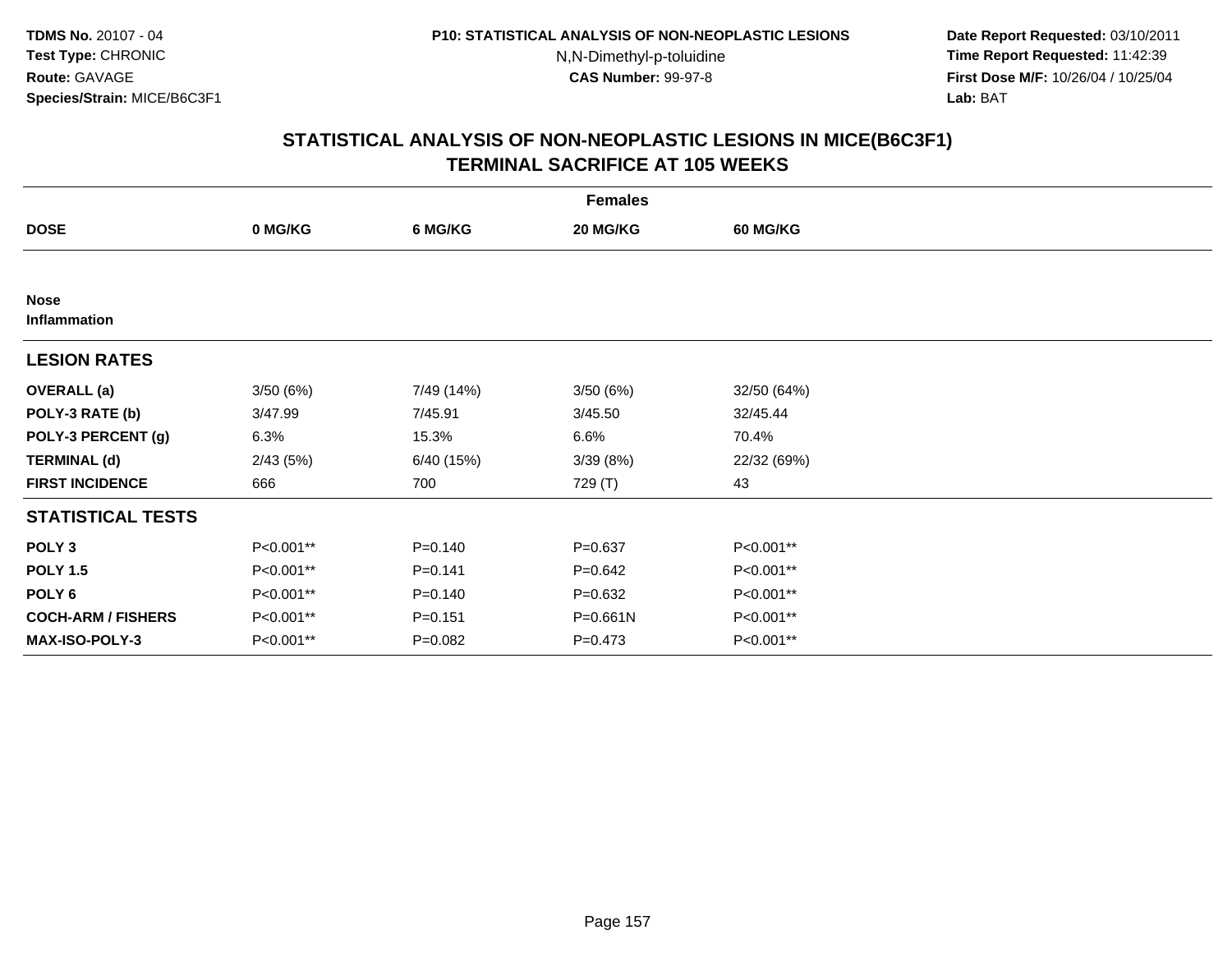**Date Report Requested:** 03/10/2011 **Time Report Requested:** 11:42:39 **First Dose M/F:** 10/26/04 / 10/25/04 Lab: BAT **Lab:** BAT

|                                    | <b>Females</b> |          |          |                 |  |  |  |  |
|------------------------------------|----------------|----------|----------|-----------------|--|--|--|--|
| <b>DOSE</b>                        | 0 MG/KG        | 6 MG/KG  | 20 MG/KG | <b>60 MG/KG</b> |  |  |  |  |
|                                    |                |          |          |                 |  |  |  |  |
| <b>Nose</b><br>Polyp, Inflammatory |                |          |          |                 |  |  |  |  |
| <b>LESION RATES</b>                |                |          |          |                 |  |  |  |  |
| <b>OVERALL</b> (a)                 | 0/50(0%)       | 0/49(0%) | 0/50(0%) | 0/50(0%)        |  |  |  |  |
| POLY-3 RATE (b)                    | 0/47.76        | 0/45.80  | 0/45.50  | 0/40.98         |  |  |  |  |
| POLY-3 PERCENT (g)                 | 0%             | $0\%$    | $0\%$    | 0%              |  |  |  |  |
| <b>TERMINAL (d)</b>                | 0/43(0%)       | 0/40(0%) | 0/39(0%) | 0/32(0%)        |  |  |  |  |
| <b>FIRST INCIDENCE</b>             | $--$           | $--$     | ---      | $---$           |  |  |  |  |
| <b>STATISTICAL TESTS</b>           |                |          |          |                 |  |  |  |  |
| POLY <sub>3</sub>                  | (n)            | (n)      | (n)      | (n)             |  |  |  |  |
| <b>POLY 1.5</b>                    | (n)            | (n)      | (n)      | (n)             |  |  |  |  |
| POLY <sub>6</sub>                  | (n)            | (n)      | (n)      | (n)             |  |  |  |  |
| <b>COCH-ARM / FISHERS</b>          | (n)            | (n)      | (n)      | (n)             |  |  |  |  |
| <b>MAX-ISO-POLY-3</b>              | (n)            | (n)      | (n)      | (n)             |  |  |  |  |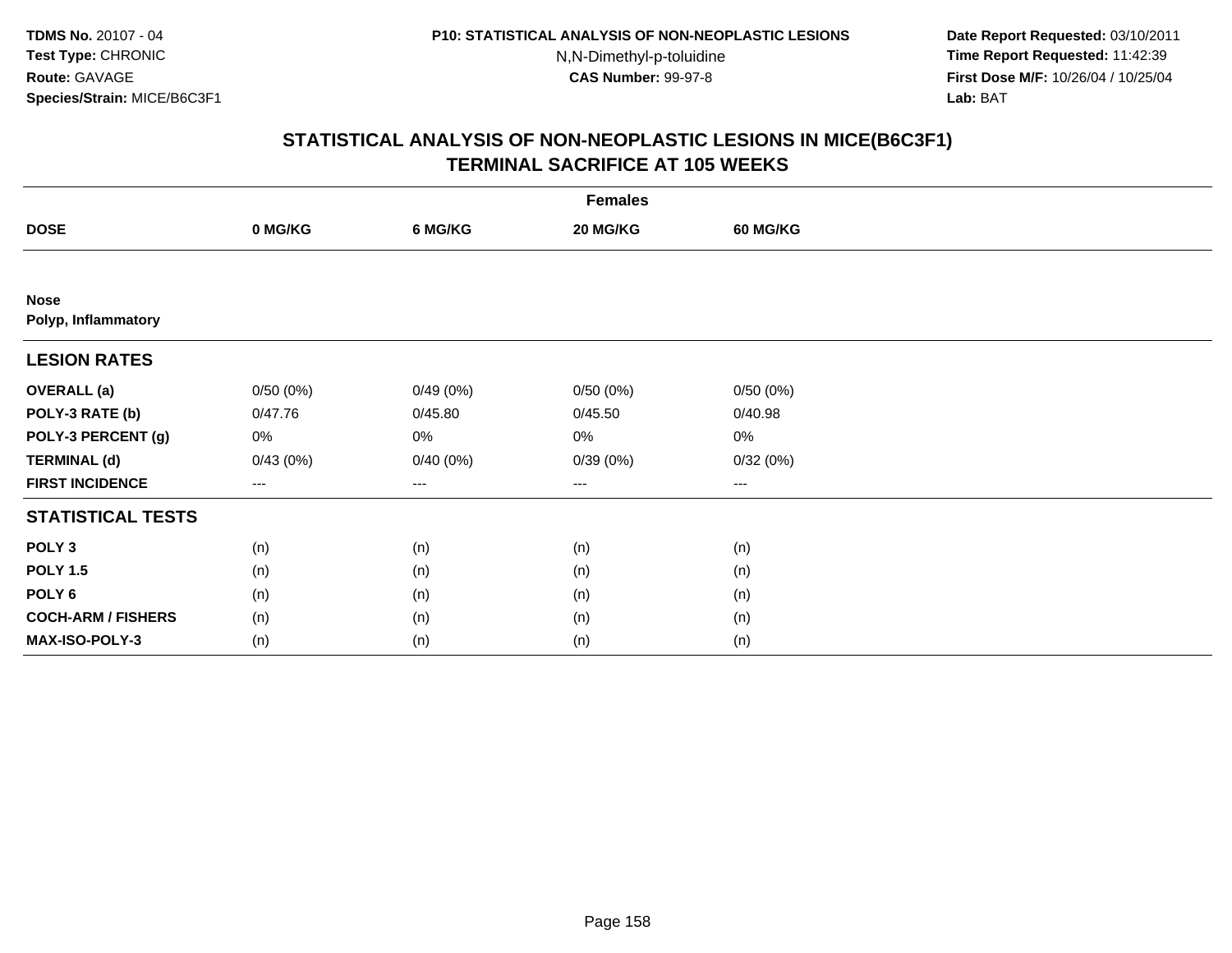**Date Report Requested:** 03/10/2011 **Time Report Requested:** 11:42:39 **First Dose M/F:** 10/26/04 / 10/25/04 Lab: BAT **Lab:** BAT

| <b>Females</b>                                  |                        |          |          |                 |  |  |
|-------------------------------------------------|------------------------|----------|----------|-----------------|--|--|
| <b>DOSE</b>                                     | 0 MG/KG                | 6 MG/KG  | 20 MG/KG | <b>60 MG/KG</b> |  |  |
|                                                 |                        |          |          |                 |  |  |
| Nose: Glands, Lateral Wall<br><b>Dilatation</b> |                        |          |          |                 |  |  |
| <b>LESION RATES</b>                             |                        |          |          |                 |  |  |
| <b>OVERALL (a)</b>                              | 0/50(0%)               | 0/49(0%) | 0/50(0%) | 2/50(4%)        |  |  |
| POLY-3 RATE (b)                                 | 0/47.76                | 0/45.80  | 0/45.50  | 2/41.99         |  |  |
| POLY-3 PERCENT (g)                              | 0%                     | 0%       | 0%       | 4.8%            |  |  |
| <b>TERMINAL (d)</b>                             | 0/43(0%)               | 0/40(0%) | 0/39(0%) | 0/32(0%)        |  |  |
| <b>FIRST INCIDENCE</b>                          | $\qquad \qquad \cdots$ | ---      | $---$    | 573             |  |  |
| <b>STATISTICAL TESTS</b>                        |                        |          |          |                 |  |  |
| POLY <sub>3</sub>                               | $P=0.036*$             | (e)      | (e)      | $P = 0.210$     |  |  |
| <b>POLY 1.5</b>                                 | $P=0.037*$             | (e)      | (e)      | $P = 0.217$     |  |  |
| POLY 6                                          | $P=0.034*$             | (e)      | (e)      | $P = 0.203$     |  |  |
| <b>COCH-ARM / FISHERS</b>                       | $P=0.042*$             | (e)      | (e)      | $P = 0.247$     |  |  |
| MAX-ISO-POLY-3                                  | $P=0.035*$             | (e)      | (e)      | P=0.076         |  |  |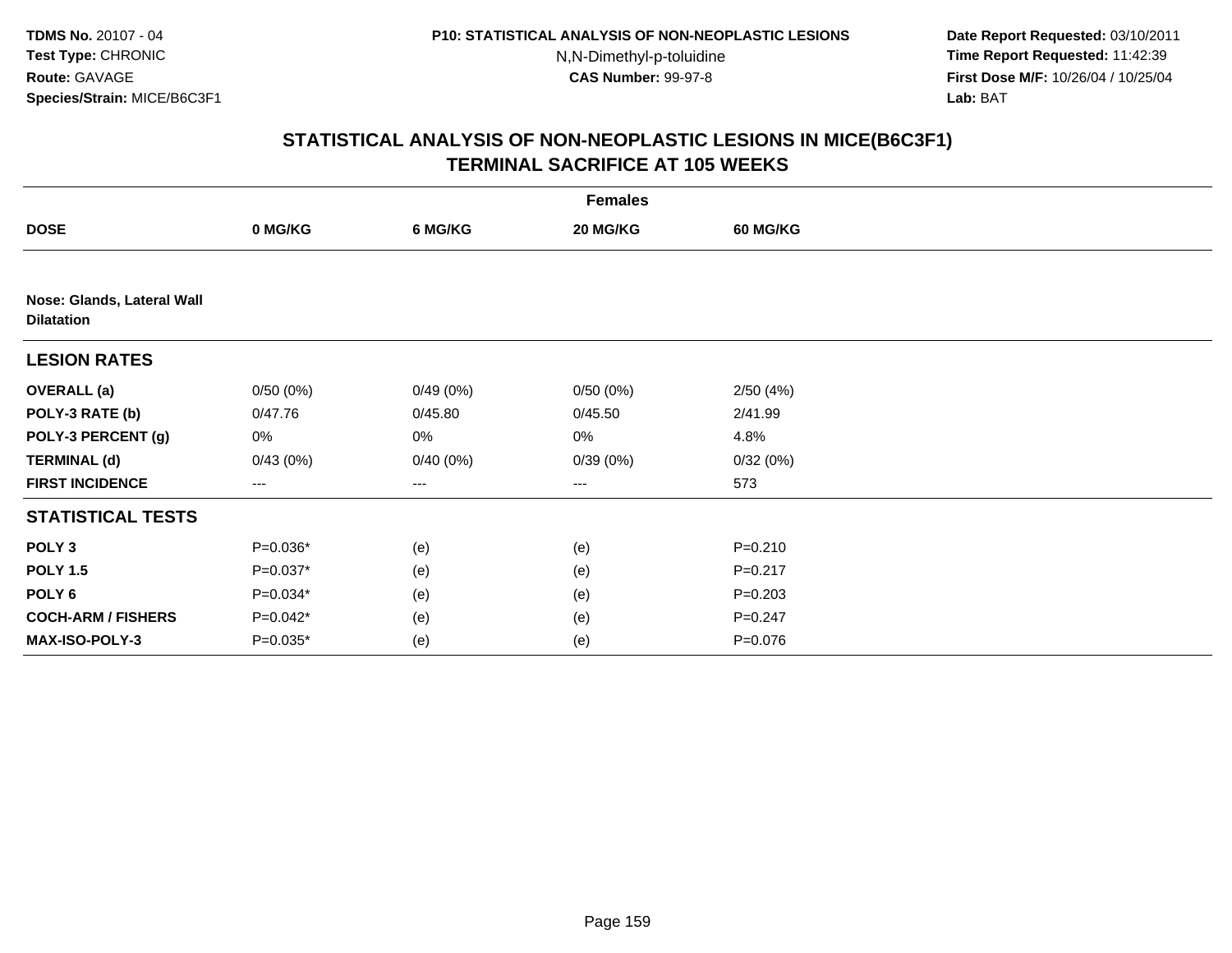**Date Report Requested:** 03/10/2011 **Time Report Requested:** 11:42:39 **First Dose M/F:** 10/26/04 / 10/25/04 Lab: BAT **Lab:** BAT

| <b>Females</b>                                            |             |             |             |                 |  |  |  |
|-----------------------------------------------------------|-------------|-------------|-------------|-----------------|--|--|--|
| <b>DOSE</b>                                               | 0 MG/KG     | 6 MG/KG     | 20 MG/KG    | <b>60 MG/KG</b> |  |  |  |
|                                                           |             |             |             |                 |  |  |  |
| Nose: Glands, Respiratory Epithelium<br><b>Dilatation</b> |             |             |             |                 |  |  |  |
| <b>LESION RATES</b>                                       |             |             |             |                 |  |  |  |
| <b>OVERALL</b> (a)                                        | 10/50 (20%) | 17/49 (35%) | 15/50 (30%) | 33/50 (66%)     |  |  |  |
| POLY-3 RATE (b)                                           | 10/47.76    | 17/46.72    | 15/46.93    | 33/44.54        |  |  |  |
| POLY-3 PERCENT (g)                                        | 20.9%       | 36.4%       | 32%         | 74.1%           |  |  |  |
| <b>TERMINAL (d)</b>                                       | 10/43 (23%) | 14/40 (35%) | 12/39 (31%) | 24/32 (75%)     |  |  |  |
| <b>FIRST INCIDENCE</b>                                    | 729 (T)     | 449         | 253         | 386             |  |  |  |
| <b>STATISTICAL TESTS</b>                                  |             |             |             |                 |  |  |  |
| POLY <sub>3</sub>                                         | P<0.001**   | $P = 0.074$ | $P = 0.162$ | P<0.001**       |  |  |  |
| <b>POLY 1.5</b>                                           | P<0.001**   | $P=0.072$   | $P = 0.163$ | P<0.001**       |  |  |  |
| POLY 6                                                    | P<0.001**   | $P = 0.078$ | $P = 0.162$ | P<0.001**       |  |  |  |
| <b>COCH-ARM / FISHERS</b>                                 | P<0.001**   | $P = 0.078$ | $P = 0.178$ | P<0.001**       |  |  |  |
| <b>MAX-ISO-POLY-3</b>                                     | P<0.001**   | $P=0.047*$  | $P = 0.113$ | P<0.001**       |  |  |  |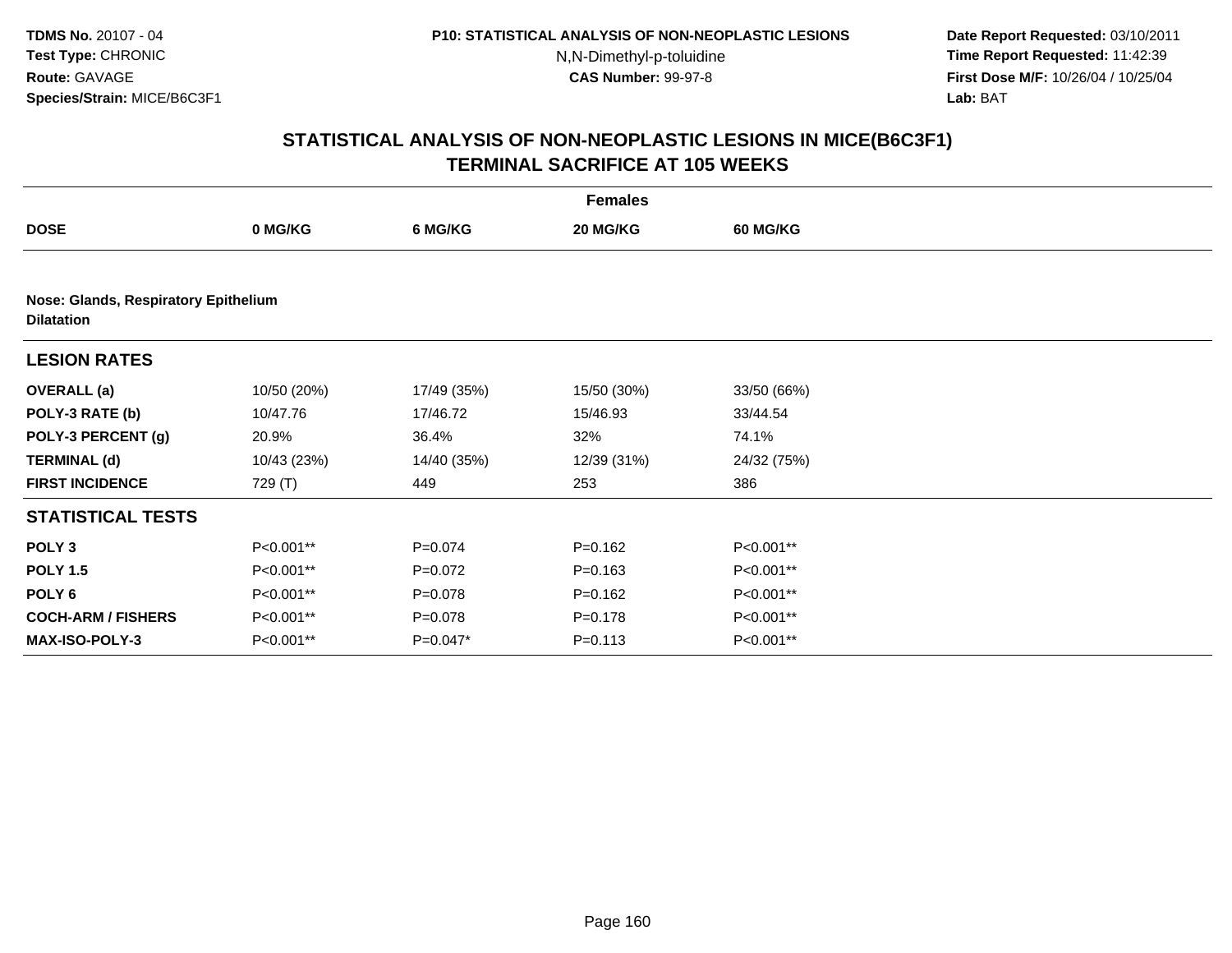**Date Report Requested:** 03/10/2011 **Time Report Requested:** 11:42:39 **First Dose M/F:** 10/26/04 / 10/25/04 Lab: BAT **Lab:** BAT

|                                                     | <b>Females</b> |             |             |                 |  |  |  |  |
|-----------------------------------------------------|----------------|-------------|-------------|-----------------|--|--|--|--|
| <b>DOSE</b>                                         | 0 MG/KG        | 6 MG/KG     | 20 MG/KG    | <b>60 MG/KG</b> |  |  |  |  |
|                                                     |                |             |             |                 |  |  |  |  |
| Nose: Glands, Respiratory Epithelium<br>Hyperplasia |                |             |             |                 |  |  |  |  |
| <b>LESION RATES</b>                                 |                |             |             |                 |  |  |  |  |
| <b>OVERALL</b> (a)                                  | 0/50(0%)       | 2/49(4%)    | 12/50 (24%) | 13/50 (26%)     |  |  |  |  |
| POLY-3 RATE (b)                                     | 0/47.76        | 2/45.80     | 12/46.02    | 13/42.77        |  |  |  |  |
| POLY-3 PERCENT (g)                                  | 0%             | 4.4%        | 26.1%       | 30.4%           |  |  |  |  |
| <b>TERMINAL (d)</b>                                 | 0/43(0%)       | 2/40(5%)    | 9/39(23%)   | 9/32(28%)       |  |  |  |  |
| <b>FIRST INCIDENCE</b>                              | ---            | 729 (T)     | 627         | 578             |  |  |  |  |
| <b>STATISTICAL TESTS</b>                            |                |             |             |                 |  |  |  |  |
| POLY <sub>3</sub>                                   | P<0.001**      | $P=0.228$   | P<0.001**   | P<0.001**       |  |  |  |  |
| <b>POLY 1.5</b>                                     | P<0.001**      | $P = 0.228$ | P<0.001**   | P<0.001**       |  |  |  |  |
| POLY <sub>6</sub>                                   | P<0.001**      | $P=0.229$   | P<0.001**   | P<0.001**       |  |  |  |  |
| <b>COCH-ARM / FISHERS</b>                           | P<0.001**      | $P = 0.242$ | P<0.001**   | P<0.001**       |  |  |  |  |
| <b>MAX-ISO-POLY-3</b>                               | P<0.001**      | $P=0.075$   | P<0.001**   | P<0.001**       |  |  |  |  |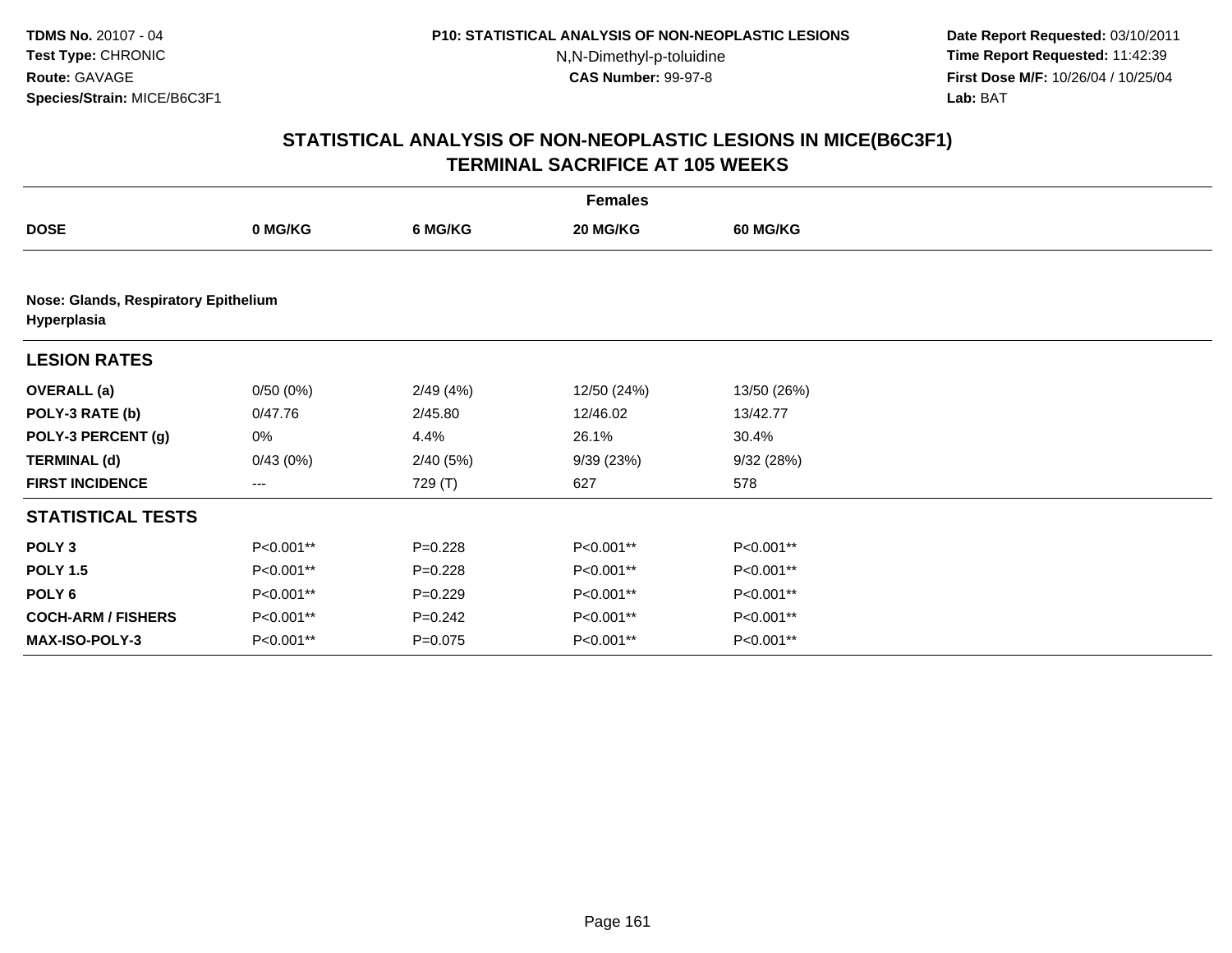**Date Report Requested:** 03/10/2011 **Time Report Requested:** 11:42:39 **First Dose M/F:** 10/26/04 / 10/25/04 Lab: BAT **Lab:** BAT

|                                                                       | <b>Females</b> |          |             |                 |  |  |  |
|-----------------------------------------------------------------------|----------------|----------|-------------|-----------------|--|--|--|
| <b>DOSE</b>                                                           | 0 MG/KG        | 6 MG/KG  | 20 MG/KG    | <b>60 MG/KG</b> |  |  |  |
|                                                                       |                |          |             |                 |  |  |  |
| Nose: Glands, Respiratory Epithelium<br><b>Metaplasia Respiratory</b> |                |          |             |                 |  |  |  |
| <b>LESION RATES</b>                                                   |                |          |             |                 |  |  |  |
| <b>OVERALL</b> (a)                                                    | 0/50(0%)       | 0/49(0%) | 10/50 (20%) | 10/50 (20%)     |  |  |  |
| POLY-3 RATE (b)                                                       | 0/47.76        | 0/45.80  | 10/45.97    | 10/41.40        |  |  |  |
| POLY-3 PERCENT (g)                                                    | 0%             | 0%       | 21.8%       | 24.2%           |  |  |  |
| <b>TERMINAL (d)</b>                                                   | 0/43(0%)       | 0/40(0%) | 8/39 (21%)  | 9/32(28%)       |  |  |  |
| <b>FIRST INCIDENCE</b>                                                | ---            | ---      | 627         | 607             |  |  |  |
| <b>STATISTICAL TESTS</b>                                              |                |          |             |                 |  |  |  |
| POLY <sub>3</sub>                                                     | P<0.001**      | (e)      | P<0.001**   | P<0.001**       |  |  |  |
| <b>POLY 1.5</b>                                                       | P<0.001**      | (e)      | P<0.001**   | P<0.001**       |  |  |  |
| POLY <sub>6</sub>                                                     | P<0.001**      | (e)      | P<0.001**   | P<0.001**       |  |  |  |
| <b>COCH-ARM / FISHERS</b>                                             | P<0.001**      | (e)      | P<0.001**   | P<0.001**       |  |  |  |
| MAX-ISO-POLY-3                                                        | P<0.001**      | (e)      | P<0.001**   | P<0.001**       |  |  |  |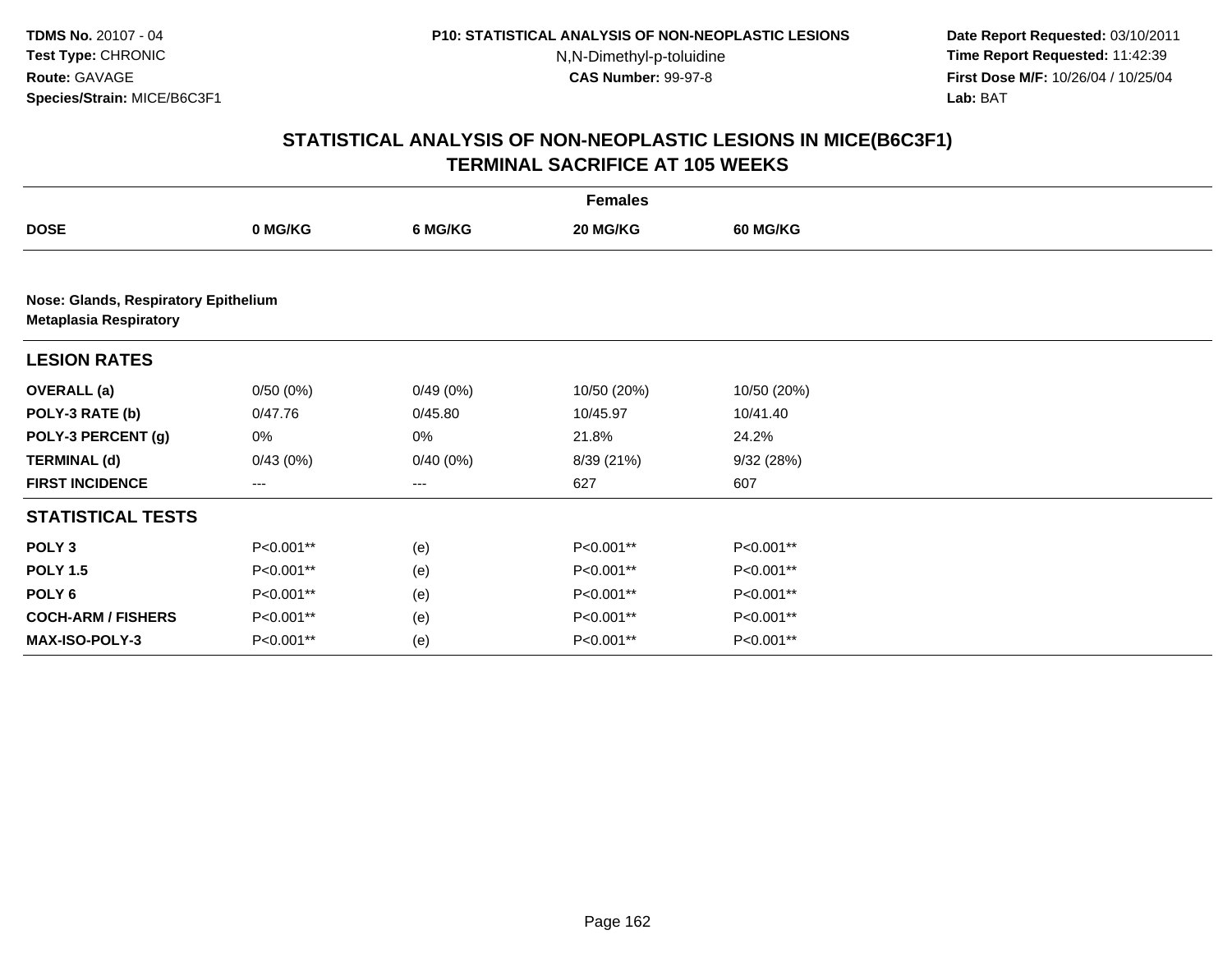**Date Report Requested:** 03/10/2011 **Time Report Requested:** 11:42:39 **First Dose M/F:** 10/26/04 / 10/25/04 Lab: BAT **Lab:** BAT

|                                                                   |           |                                          | <b>Females</b> |                 |  |
|-------------------------------------------------------------------|-----------|------------------------------------------|----------------|-----------------|--|
| <b>DOSE</b>                                                       | 0 MG/KG   | 6 MG/KG                                  | 20 MG/KG       | <b>60 MG/KG</b> |  |
|                                                                   |           |                                          |                |                 |  |
| <b>Nose: Nasolacrimal Duct</b><br><b>Hyperplasia Regenerative</b> |           |                                          |                |                 |  |
| <b>LESION RATES</b>                                               |           |                                          |                |                 |  |
| <b>OVERALL</b> (a)                                                | 0/50(0%)  | 0/49(0%)                                 | 0/50(0%)       | 4/50 (8%)       |  |
| POLY-3 RATE (b)                                                   | 0/47.76   | 0/45.80                                  | 0/45.50        | 4/43.02         |  |
| POLY-3 PERCENT (g)                                                | 0%        | 0%                                       | $0\%$          | 9.3%            |  |
| <b>TERMINAL (d)</b>                                               | 0/43(0%)  | 0/40(0%)                                 | 0/39(0%)       | 0/32(0%)        |  |
| <b>FIRST INCIDENCE</b>                                            | $---$     | $\hspace{0.05cm} \ldots \hspace{0.05cm}$ | $\cdots$       | 570             |  |
| <b>STATISTICAL TESTS</b>                                          |           |                                          |                |                 |  |
| POLY <sub>3</sub>                                                 | P<0.001** | (e)                                      | (e)            | $P=0.048*$      |  |
| <b>POLY 1.5</b>                                                   | P<0.001** | (e)                                      | (e)            | $P = 0.051$     |  |
| POLY <sub>6</sub>                                                 | P<0.001** | (e)                                      | (e)            | P=0.046*        |  |
| <b>COCH-ARM / FISHERS</b>                                         | P=0.002** | (e)                                      | (e)            | $P=0.059$       |  |
| MAX-ISO-POLY-3                                                    | P=0.002** | (e)                                      | (e)            | $P=0.019*$      |  |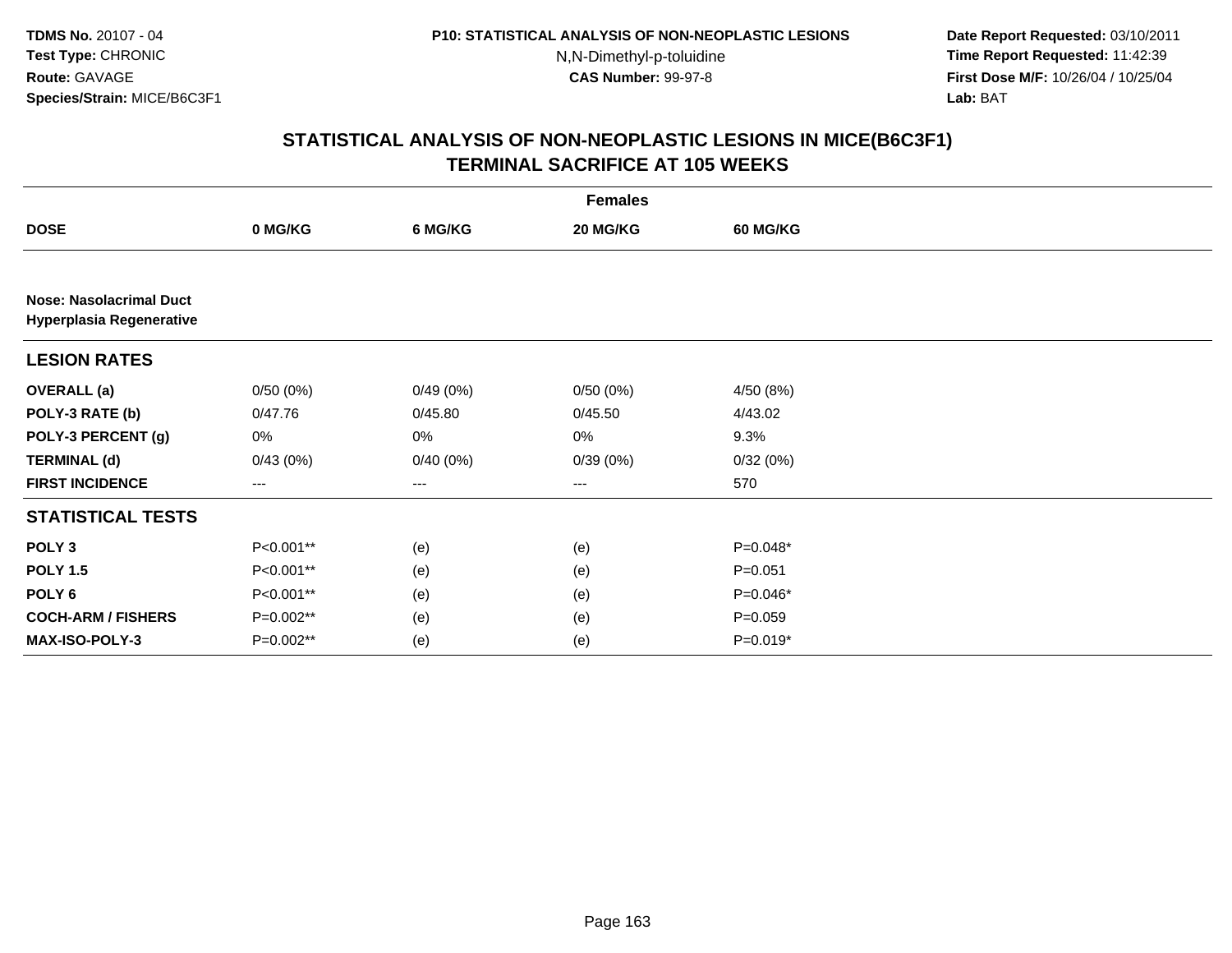**Date Report Requested:** 03/10/2011 **Time Report Requested:** 11:42:39 **First Dose M/F:** 10/26/04 / 10/25/04 Lab: BAT **Lab:** BAT

|                                      | <b>Females</b> |          |          |                 |  |  |  |  |
|--------------------------------------|----------------|----------|----------|-----------------|--|--|--|--|
| <b>DOSE</b>                          | 0 MG/KG        | 6 MG/KG  | 20 MG/KG | <b>60 MG/KG</b> |  |  |  |  |
|                                      |                |          |          |                 |  |  |  |  |
| <b>Nose: Nerve</b><br><b>Atrophy</b> |                |          |          |                 |  |  |  |  |
| <b>LESION RATES</b>                  |                |          |          |                 |  |  |  |  |
| <b>OVERALL</b> (a)                   | 0/50(0%)       | 0/49(0%) | 0/50(0%) | 41/50 (82%)     |  |  |  |  |
| POLY-3 RATE (b)                      | 0/47.76        | 0/45.80  | 0/45.50  | 41/47.03        |  |  |  |  |
| POLY-3 PERCENT (g)                   | 0%             | 0%       | 0%       | 87.2%           |  |  |  |  |
| <b>TERMINAL (d)</b>                  | 0/43(0%)       | 0/40(0%) | 0/39(0%) | 27/32 (84%)     |  |  |  |  |
| <b>FIRST INCIDENCE</b>               | $---$          | ---      | ---      | 387             |  |  |  |  |
| <b>STATISTICAL TESTS</b>             |                |          |          |                 |  |  |  |  |
| POLY <sub>3</sub>                    | P<0.001**      | (e)      | (e)      | P<0.001**       |  |  |  |  |
| <b>POLY 1.5</b>                      | P<0.001**      | (e)      | (e)      | P<0.001**       |  |  |  |  |
| POLY <sub>6</sub>                    | P<0.001**      | (e)      | (e)      | P<0.001**       |  |  |  |  |
| <b>COCH-ARM / FISHERS</b>            | P<0.001**      | (e)      | (e)      | P<0.001**       |  |  |  |  |
| MAX-ISO-POLY-3                       | P<0.001**      | (e)      | (e)      | P<0.001**       |  |  |  |  |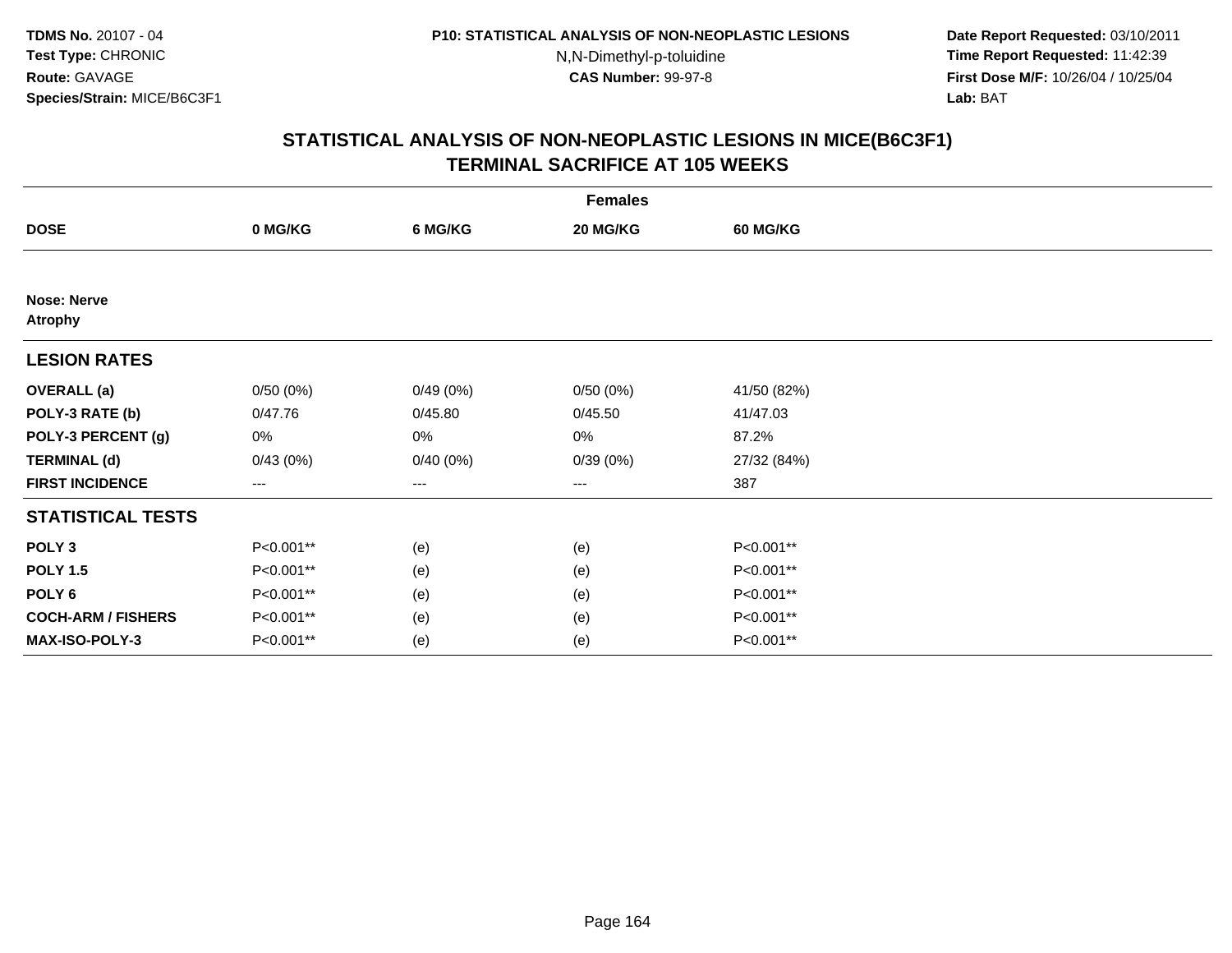**Date Report Requested:** 03/10/2011 **Time Report Requested:** 11:42:39 **First Dose M/F:** 10/26/04 / 10/25/04 Lab: BAT **Lab:** BAT

|                                                                           | <b>Females</b> |             |            |                 |  |  |  |
|---------------------------------------------------------------------------|----------------|-------------|------------|-----------------|--|--|--|
| <b>DOSE</b>                                                               | 0 MG/KG        | 6 MG/KG     | 20 MG/KG   | <b>60 MG/KG</b> |  |  |  |
|                                                                           |                |             |            |                 |  |  |  |
| <b>Nose: Olfactory Epithelium</b><br><b>Accumulation, Hyaline Droplet</b> |                |             |            |                 |  |  |  |
| <b>LESION RATES</b>                                                       |                |             |            |                 |  |  |  |
| <b>OVERALL</b> (a)                                                        | 2/50(4%)       | 5/49 (10%)  | 8/50 (16%) | 15/50 (30%)     |  |  |  |
| POLY-3 RATE (b)                                                           | 2/47.76        | 5/46.06     | 8/46.81    | 15/43.42        |  |  |  |
| POLY-3 PERCENT (g)                                                        | 4.2%           | 10.9%       | 17.1%      | 34.5%           |  |  |  |
| <b>TERMINAL (d)</b>                                                       | 2/43(5%)       | 3/40(8%)    | 5/39(13%)  | 10/32 (31%)     |  |  |  |
| <b>FIRST INCIDENCE</b>                                                    | 729 (T)        | 671         | 253        | 386             |  |  |  |
| <b>STATISTICAL TESTS</b>                                                  |                |             |            |                 |  |  |  |
| POLY <sub>3</sub>                                                         | P<0.001**      | $P=0.202$   | P=0.042*   | P<0.001**       |  |  |  |
| <b>POLY 1.5</b>                                                           | P<0.001**      | $P = 0.201$ | P=0.042*   | P<0.001**       |  |  |  |
| POLY <sub>6</sub>                                                         | P<0.001**      | $P=0.205$   | $P=0.042*$ | P<0.001**       |  |  |  |
| <b>COCH-ARM / FISHERS</b>                                                 | P<0.001**      | $P = 0.210$ | P=0.046*   | P<0.001**       |  |  |  |
| MAX-ISO-POLY-3                                                            | P<0.001**      | $P = 0.113$ | P=0.020*   | P<0.001**       |  |  |  |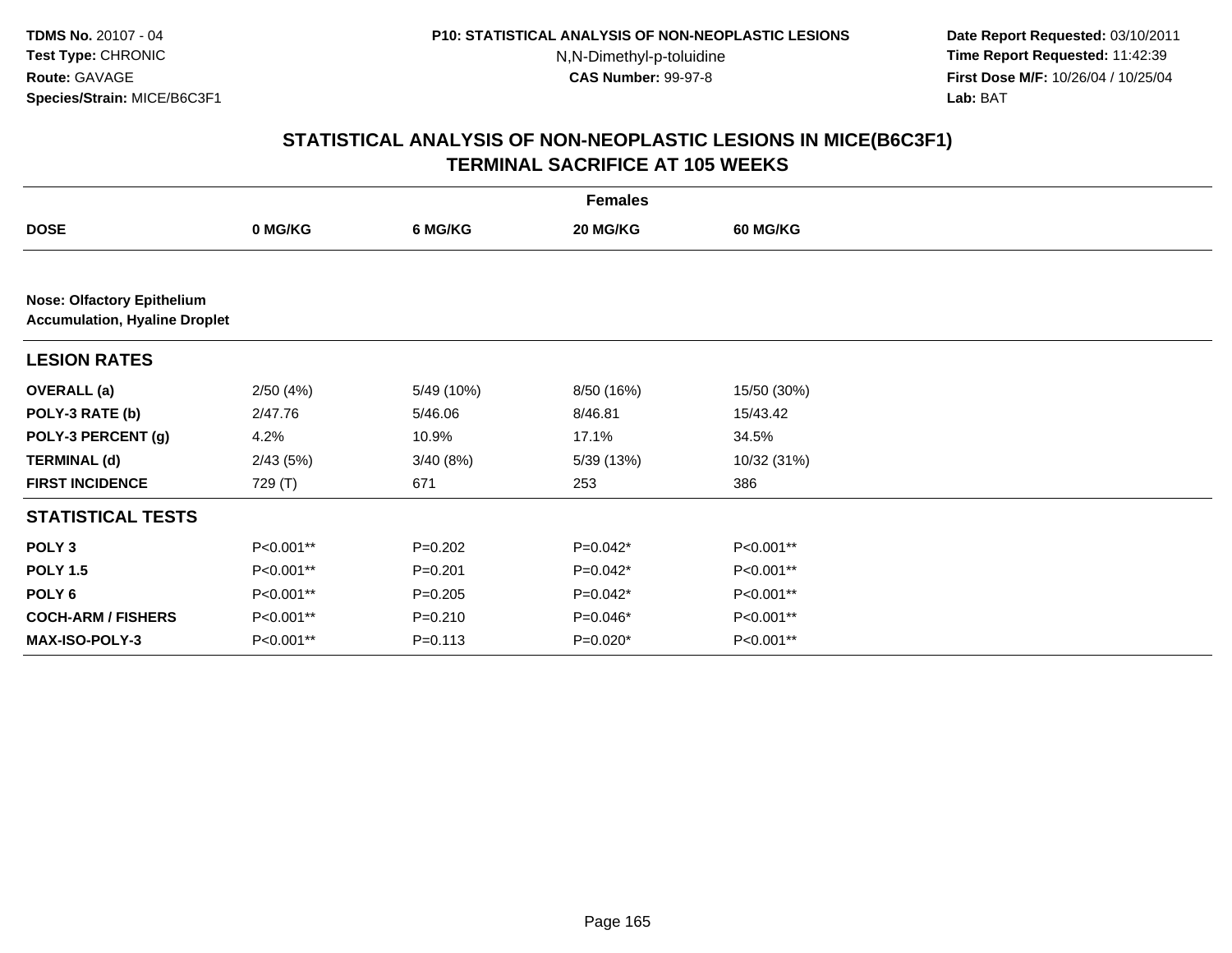**Date Report Requested:** 03/10/2011 **Time Report Requested:** 11:42:39 **First Dose M/F:** 10/26/04 / 10/25/04 Lab: BAT **Lab:** BAT

|                                                                    | <b>Females</b> |            |             |                 |  |  |  |  |
|--------------------------------------------------------------------|----------------|------------|-------------|-----------------|--|--|--|--|
| <b>DOSE</b>                                                        | 0 MG/KG        | 6 MG/KG    | 20 MG/KG    | <b>60 MG/KG</b> |  |  |  |  |
|                                                                    |                |            |             |                 |  |  |  |  |
| <b>Nose: Olfactory Epithelium</b><br><b>Metaplasia Respiratory</b> |                |            |             |                 |  |  |  |  |
| <b>LESION RATES</b>                                                |                |            |             |                 |  |  |  |  |
| <b>OVERALL</b> (a)                                                 | 1/50(2%)       | 6/49 (12%) | 14/50 (28%) | 46/50 (92%)     |  |  |  |  |
| POLY-3 RATE (b)                                                    | 1/48.07        | 6/46.02    | 14/45.66    | 46/47.49        |  |  |  |  |
| POLY-3 PERCENT (g)                                                 | 2.1%           | 13%        | 30.7%       | 96.9%           |  |  |  |  |
| <b>TERMINAL (d)</b>                                                | 0/43(0%)       | 5/40 (13%) | 12/39 (31%) | 32/32 (100%)    |  |  |  |  |
| <b>FIRST INCIDENCE</b>                                             | 642            | 671        | 703         | 43              |  |  |  |  |
| <b>STATISTICAL TESTS</b>                                           |                |            |             |                 |  |  |  |  |
| POLY <sub>3</sub>                                                  | P<0.001**      | $P=0.049*$ | P<0.001**   | P<0.001**       |  |  |  |  |
| <b>POLY 1.5</b>                                                    | P<0.001**      | $P=0.050*$ | P<0.001**   | P<0.001**       |  |  |  |  |
| POLY <sub>6</sub>                                                  | P<0.001**      | $P=0.049*$ | P<0.001**   | P<0.001**       |  |  |  |  |
| <b>COCH-ARM / FISHERS</b>                                          | P<0.001**      | $P=0.053$  | P<0.001**   | P<0.001**       |  |  |  |  |
| <b>MAX-ISO-POLY-3</b>                                              | P<0.001**      | P=0.022*   | P<0.001**   | P<0.001**       |  |  |  |  |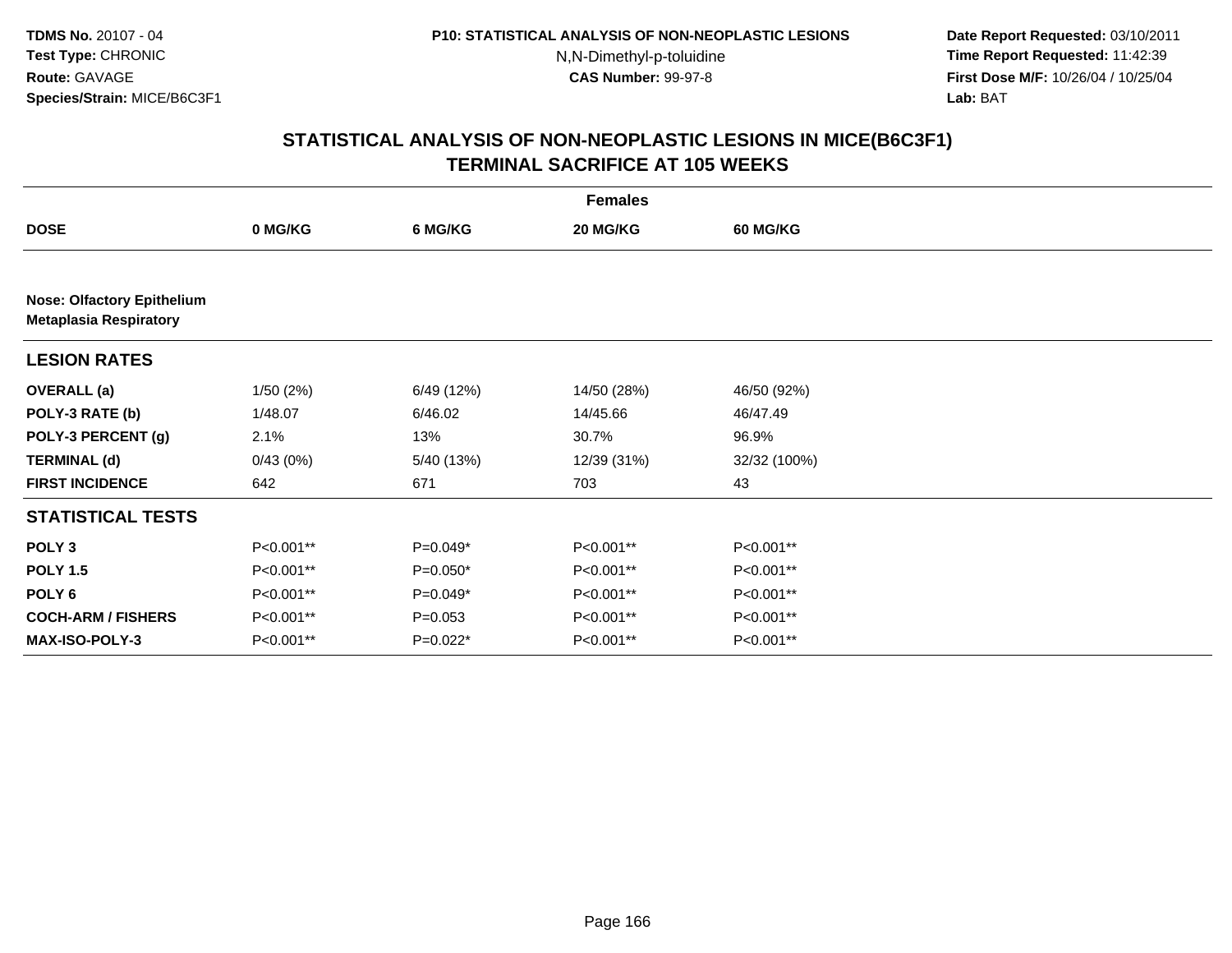**Date Report Requested:** 03/10/2011 **Time Report Requested:** 11:42:39 **First Dose M/F:** 10/26/04 / 10/25/04 Lab: BAT **Lab:** BAT

| <b>Females</b>                                       |           |          |             |                 |  |  |  |
|------------------------------------------------------|-----------|----------|-------------|-----------------|--|--|--|
| <b>DOSE</b>                                          | 0 MG/KG   | 6 MG/KG  | 20 MG/KG    | <b>60 MG/KG</b> |  |  |  |
|                                                      |           |          |             |                 |  |  |  |
| <b>Nose: Olfactory Epithelium</b><br><b>Necrosis</b> |           |          |             |                 |  |  |  |
| <b>LESION RATES</b>                                  |           |          |             |                 |  |  |  |
| <b>OVERALL</b> (a)                                   | 0/50(0%)  | 0/49(0%) | 3/50(6%)    | 6/50 (12%)      |  |  |  |
| POLY-3 RATE (b)                                      | 0/47.76   | 0/45.80  | 3/47.28     | 6/44.87         |  |  |  |
| POLY-3 PERCENT (g)                                   | 0%        | 0%       | 6.4%        | 13.4%           |  |  |  |
| <b>TERMINAL (d)</b>                                  | 0/43(0%)  | 0/40(0%) | 0/39(0%)    | 0/32(0%)        |  |  |  |
| <b>FIRST INCIDENCE</b>                               | ---       | ---      | 11          | 43              |  |  |  |
| <b>STATISTICAL TESTS</b>                             |           |          |             |                 |  |  |  |
| POLY <sub>3</sub>                                    | P<0.001** | (e)      | $P = 0.117$ | P=0.012*        |  |  |  |
| <b>POLY 1.5</b>                                      | P<0.001** | (e)      | $P = 0.117$ | $P=0.013*$      |  |  |  |
| POLY <sub>6</sub>                                    | P<0.001** | (e)      | $P = 0.117$ | P=0.012*        |  |  |  |
| <b>COCH-ARM / FISHERS</b>                            | P<0.001** | (e)      | $P=0.121$   | $P=0.013*$      |  |  |  |
| MAX-ISO-POLY-3                                       | P<0.001** | (e)      | $P=0.038*$  | P=0.005**       |  |  |  |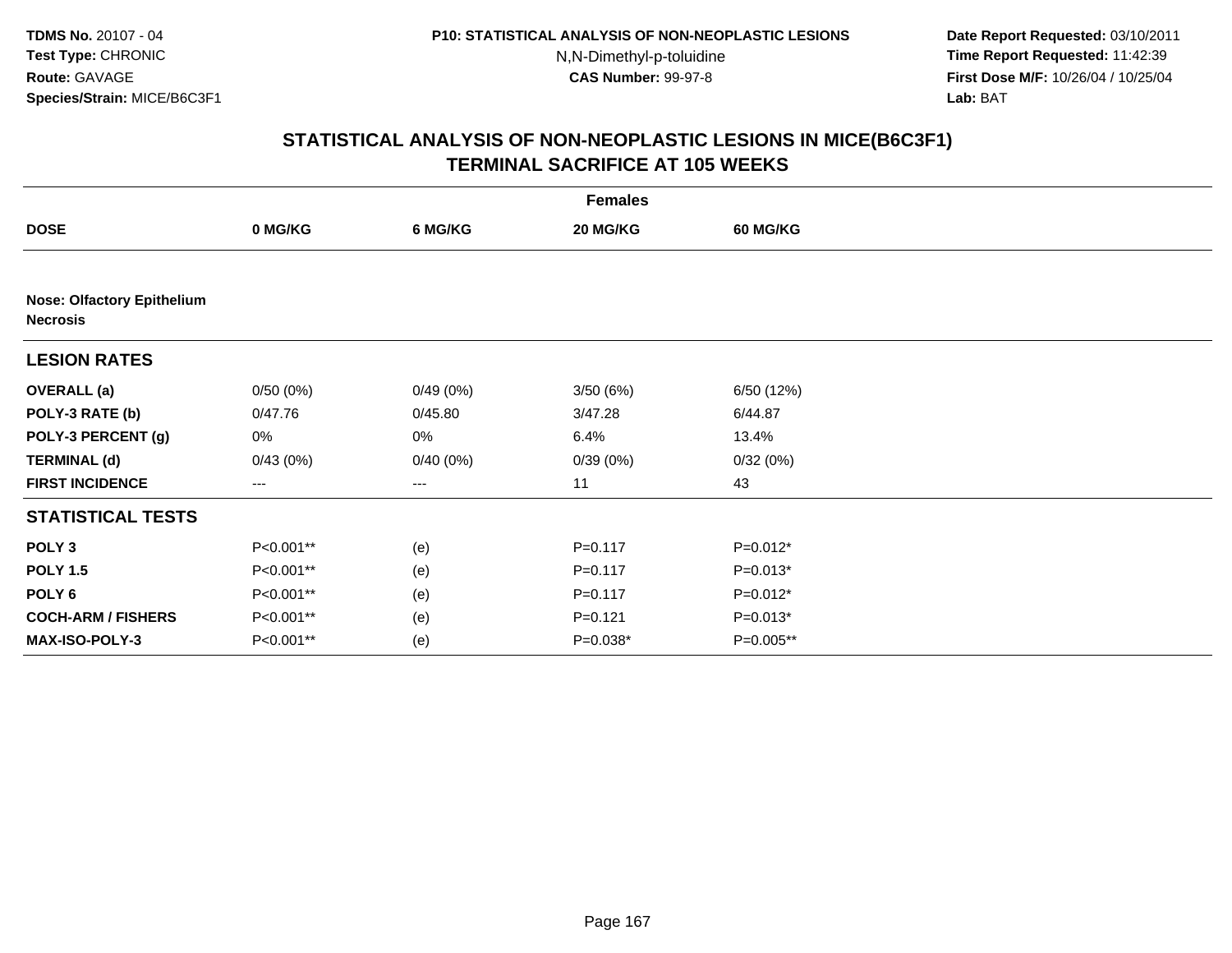**Date Report Requested:** 03/10/2011 **Time Report Requested:** 11:42:39 **First Dose M/F:** 10/26/04 / 10/25/04 Lab: BAT **Lab:** BAT

|                                                         | <b>Females</b> |             |             |                 |  |  |  |  |
|---------------------------------------------------------|----------------|-------------|-------------|-----------------|--|--|--|--|
| <b>DOSE</b>                                             | 0 MG/KG        | 6 MG/KG     | 20 MG/KG    | <b>60 MG/KG</b> |  |  |  |  |
|                                                         |                |             |             |                 |  |  |  |  |
| Nose: Olfactory Epithelium, Glands<br><b>Dilatation</b> |                |             |             |                 |  |  |  |  |
| <b>LESION RATES</b>                                     |                |             |             |                 |  |  |  |  |
| <b>OVERALL</b> (a)                                      | 13/50 (26%)    | 14/49 (29%) | 20/50 (40%) | 46/50 (92%)     |  |  |  |  |
| POLY-3 RATE (b)                                         | 13/47.99       | 14/46.78    | 20/45.78    | 46/47.00        |  |  |  |  |
| POLY-3 PERCENT (g)                                      | 27.1%          | 29.9%       | 43.7%       | 97.9%           |  |  |  |  |
| <b>TERMINAL (d)</b>                                     | 12/43 (28%)    | 12/40 (30%) | 18/39 (46%) | 32/32 (100%)    |  |  |  |  |
| <b>FIRST INCIDENCE</b>                                  | 666            | 449         | 669         | 386             |  |  |  |  |
| <b>STATISTICAL TESTS</b>                                |                |             |             |                 |  |  |  |  |
| POLY <sub>3</sub>                                       | P<0.001**      | $P=0.469$   | $P = 0.069$ | P<0.001**       |  |  |  |  |
| <b>POLY 1.5</b>                                         | P<0.001**      | $P=0.462$   | $P=0.074$   | P<0.001**       |  |  |  |  |
| POLY 6                                                  | P<0.001**      | $P=0.477$   | $P = 0.065$ | P<0.001**       |  |  |  |  |
| <b>COCH-ARM / FISHERS</b>                               | P<0.001**      | $P = 0.475$ | $P = 0.101$ | P<0.001**       |  |  |  |  |
| <b>MAX-ISO-POLY-3</b>                                   | P<0.001**      | $P = 0.380$ | $P=0.048*$  | P<0.001**       |  |  |  |  |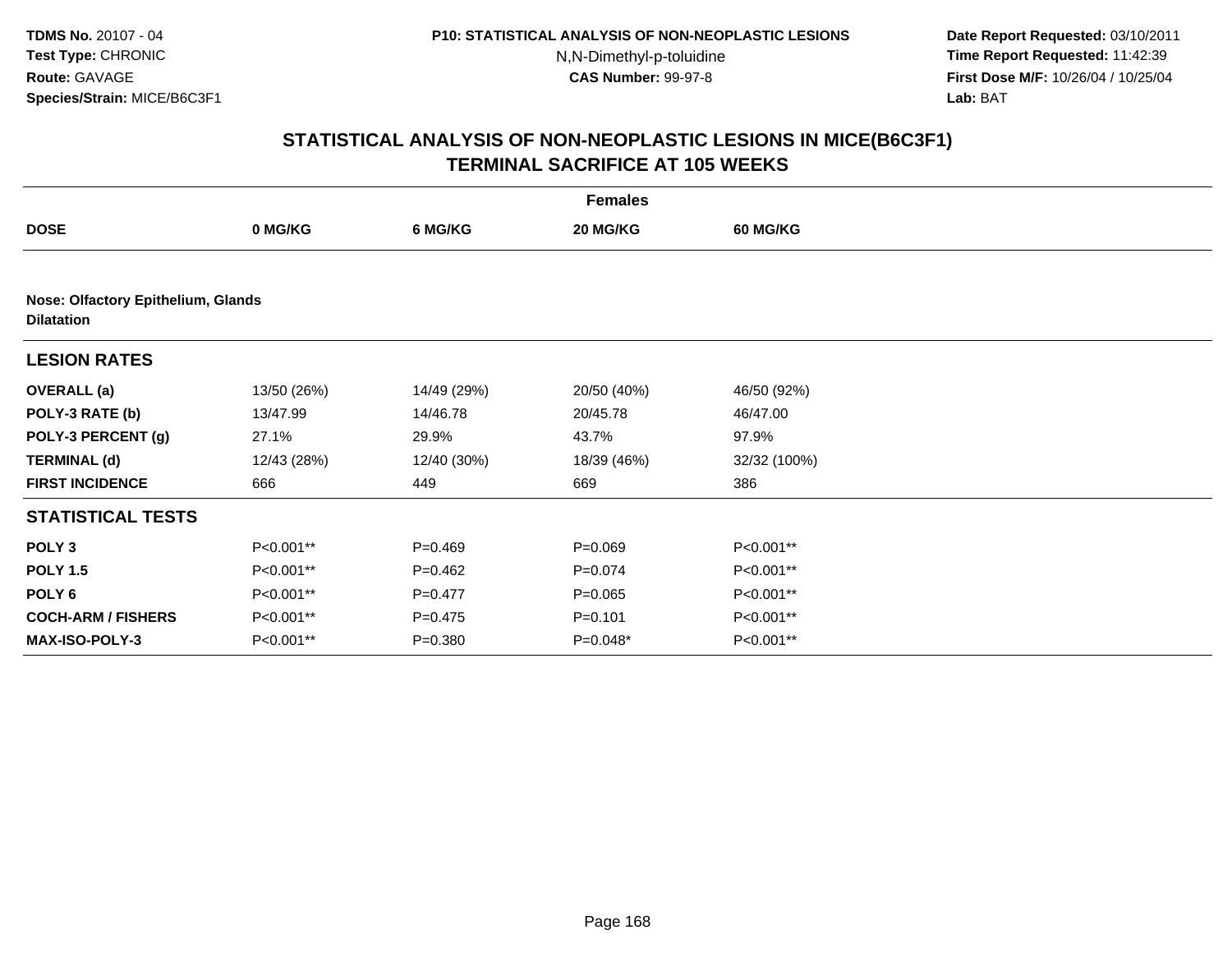**Date Report Requested:** 03/10/2011 **Time Report Requested:** 11:42:39 **First Dose M/F:** 10/26/04 / 10/25/04 Lab: BAT **Lab:** BAT

|                                                   | <b>Females</b> |             |             |                 |  |  |  |  |
|---------------------------------------------------|----------------|-------------|-------------|-----------------|--|--|--|--|
| <b>DOSE</b>                                       | 0 MG/KG        | 6 MG/KG     | 20 MG/KG    | <b>60 MG/KG</b> |  |  |  |  |
|                                                   |                |             |             |                 |  |  |  |  |
| Nose: Olfactory Epithelium, Glands<br>Hyperplasia |                |             |             |                 |  |  |  |  |
| <b>LESION RATES</b>                               |                |             |             |                 |  |  |  |  |
| <b>OVERALL</b> (a)                                | 2/50(4%)       | 14/49 (29%) | 14/50 (28%) | 50/50 (100%)    |  |  |  |  |
| POLY-3 RATE (b)                                   | 2/47.76        | 14/46.92    | 14/46.04    | 50/50.00        |  |  |  |  |
| POLY-3 PERCENT (g)                                | 4.2%           | 29.8%       | 30.4%       | 100%            |  |  |  |  |
| <b>TERMINAL (d)</b>                               | 2/43(5%)       | 10/40 (25%) | 12/39 (31%) | 32/32 (100%)    |  |  |  |  |
| <b>FIRST INCIDENCE</b>                            | 729 (T)        | 449         | 585         | 43              |  |  |  |  |
| <b>STATISTICAL TESTS</b>                          |                |             |             |                 |  |  |  |  |
| POLY <sub>3</sub>                                 | P<0.001**      | P<0.001**   | P<0.001**   | P<0.001**       |  |  |  |  |
| <b>POLY 1.5</b>                                   | P<0.001**      | P<0.001**   | P<0.001**   | P<0.001**       |  |  |  |  |
| POLY 6                                            | P<0.001**      | P<0.001**   | P<0.001**   | P<0.001**       |  |  |  |  |
| <b>COCH-ARM / FISHERS</b>                         | P<0.001**      | P<0.001**   | P<0.001**   | P<0.001**       |  |  |  |  |
| <b>MAX-ISO-POLY-3</b>                             | P<0.001**      | P<0.001**   | P<0.001**   | P<0.001**       |  |  |  |  |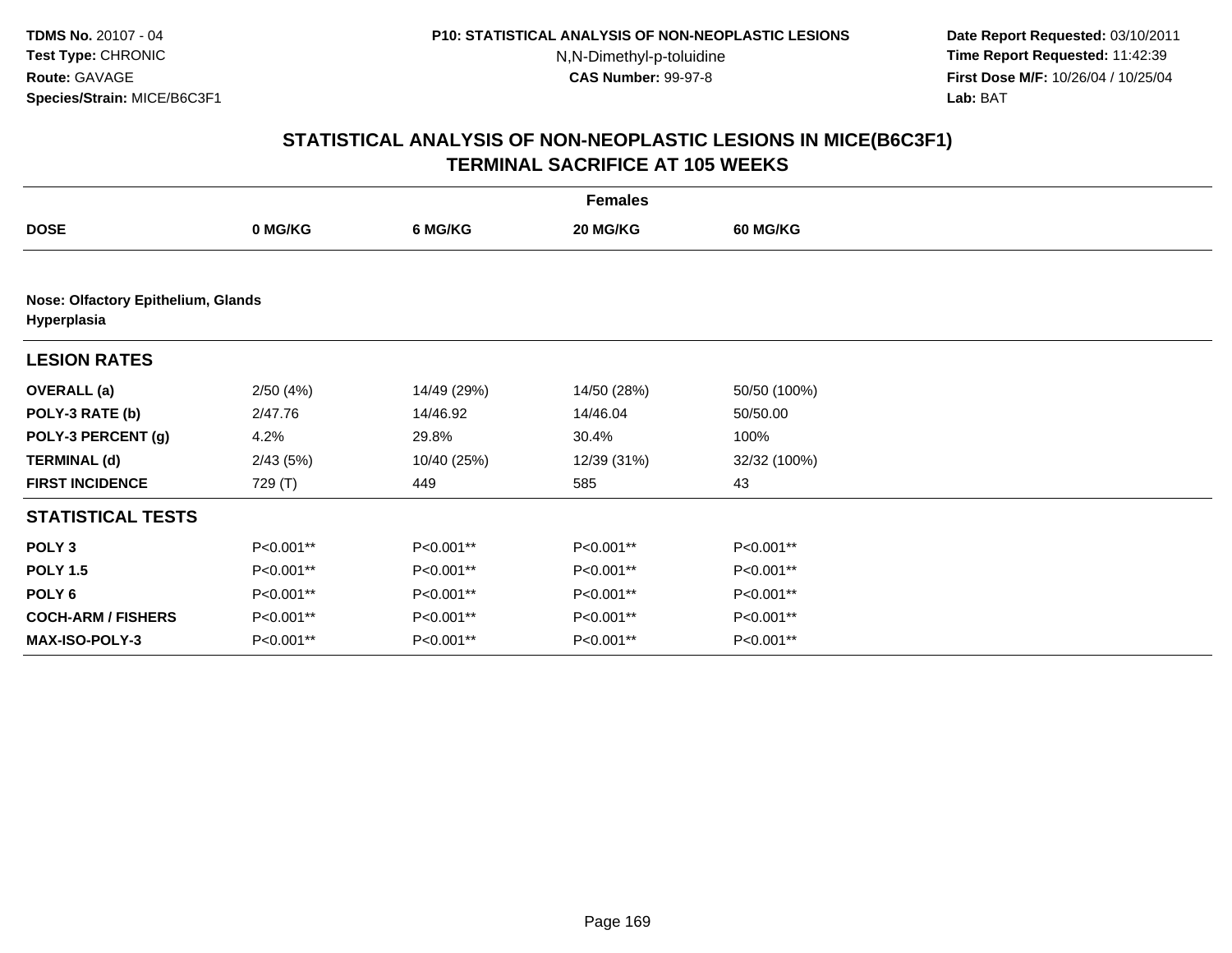**Date Report Requested:** 03/10/2011 **Time Report Requested:** 11:42:39 **First Dose M/F:** 10/26/04 / 10/25/04 Lab: BAT **Lab:** BAT

|                                                                     | <b>Females</b> |             |             |                 |  |  |  |  |
|---------------------------------------------------------------------|----------------|-------------|-------------|-----------------|--|--|--|--|
| <b>DOSE</b>                                                         | 0 MG/KG        | 6 MG/KG     | 20 MG/KG    | <b>60 MG/KG</b> |  |  |  |  |
|                                                                     |                |             |             |                 |  |  |  |  |
| Nose: Olfactory Epithelium, Glands<br><b>Metaplasia Respiratory</b> |                |             |             |                 |  |  |  |  |
| <b>LESION RATES</b>                                                 |                |             |             |                 |  |  |  |  |
| <b>OVERALL</b> (a)                                                  | 2/50(4%)       | 5/49 (10%)  | 7/50 (14%)  | 44/50 (88%)     |  |  |  |  |
| POLY-3 RATE (b)                                                     | 2/47.76        | 5/46.02     | 7/45.56     | 44/45.63        |  |  |  |  |
| POLY-3 PERCENT (g)                                                  | 4.2%           | 10.9%       | 15.4%       | 96.4%           |  |  |  |  |
| <b>TERMINAL (d)</b>                                                 | 2/43(5%)       | 4/40 (10%)  | 6/39(15%)   | 32/32 (100%)    |  |  |  |  |
| <b>FIRST INCIDENCE</b>                                              | 729 (T)        | 671         | 715         | 387             |  |  |  |  |
| <b>STATISTICAL TESTS</b>                                            |                |             |             |                 |  |  |  |  |
| POLY <sub>3</sub>                                                   | P<0.001**      | $P=0.202$   | $P = 0.068$ | P<0.001**       |  |  |  |  |
| <b>POLY 1.5</b>                                                     | P<0.001**      | $P = 0.201$ | $P = 0.070$ | P<0.001**       |  |  |  |  |
| POLY <sub>6</sub>                                                   | P<0.001**      | $P = 0.204$ | $P = 0.066$ | P<0.001**       |  |  |  |  |
| <b>COCH-ARM / FISHERS</b>                                           | P<0.001**      | $P = 0.210$ | $P = 0.080$ | P<0.001**       |  |  |  |  |
| <b>MAX-ISO-POLY-3</b>                                               | P<0.001**      | $P = 0.112$ | $P=0.036*$  | P<0.001**       |  |  |  |  |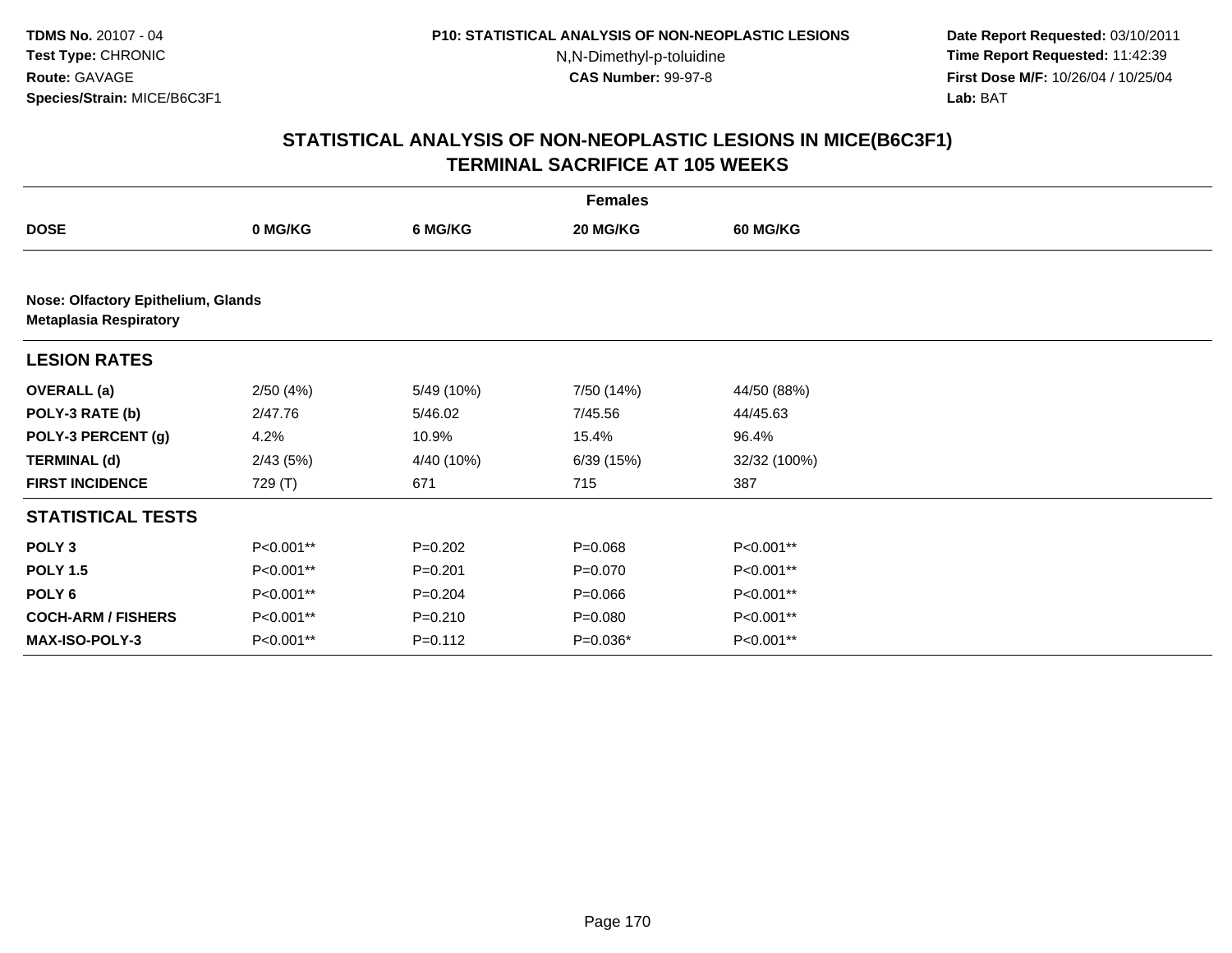**Date Report Requested:** 03/10/2011 **Time Report Requested:** 11:42:39 **First Dose M/F:** 10/26/04 / 10/25/04 Lab: BAT **Lab:** BAT

|                                                                             | <b>Females</b> |             |             |                 |  |  |  |  |
|-----------------------------------------------------------------------------|----------------|-------------|-------------|-----------------|--|--|--|--|
| <b>DOSE</b>                                                                 | 0 MG/KG        | 6 MG/KG     | 20 MG/KG    | <b>60 MG/KG</b> |  |  |  |  |
|                                                                             |                |             |             |                 |  |  |  |  |
| <b>Nose: Respiratory Epithelium</b><br><b>Accumulation, Hyaline Droplet</b> |                |             |             |                 |  |  |  |  |
| <b>LESION RATES</b>                                                         |                |             |             |                 |  |  |  |  |
| <b>OVERALL</b> (a)                                                          | 33/50 (66%)    | 34/49 (69%) | 39/50 (78%) | 36/50 (72%)     |  |  |  |  |
| POLY-3 RATE (b)                                                             | 33/48.67       | 34/47.52    | 39/48.74    | 36/44.91        |  |  |  |  |
| POLY-3 PERCENT (g)                                                          | 67.8%          | 71.6%       | 80%         | 80.2%           |  |  |  |  |
| <b>TERMINAL (d)</b>                                                         | 29/43 (67%)    | 28/40 (70%) | 30/39 (77%) | 28/32 (88%)     |  |  |  |  |
| <b>FIRST INCIDENCE</b>                                                      | 642            | 449         | 253         | 386             |  |  |  |  |
| <b>STATISTICAL TESTS</b>                                                    |                |             |             |                 |  |  |  |  |
| POLY <sub>3</sub>                                                           | $P = 0.109$    | $P=0.429$   | $P=0.124$   | $P = 0.123$     |  |  |  |  |
| <b>POLY 1.5</b>                                                             | $P = 0.159$    | $P=0.414$   | $P = 0.114$ | $P = 0.168$     |  |  |  |  |
| POLY 6                                                                      | $P=0.062$      | $P=0.443$   | $P = 0.136$ | $P = 0.076$     |  |  |  |  |
| <b>COCH-ARM / FISHERS</b>                                                   | $P=0.344$      | $P=0.442$   | $P = 0.133$ | $P = 0.333$     |  |  |  |  |
| MAX-ISO-POLY-3                                                              | $P = 0.147$    | $P = 0.345$ | $P = 0.083$ | $P = 0.089$     |  |  |  |  |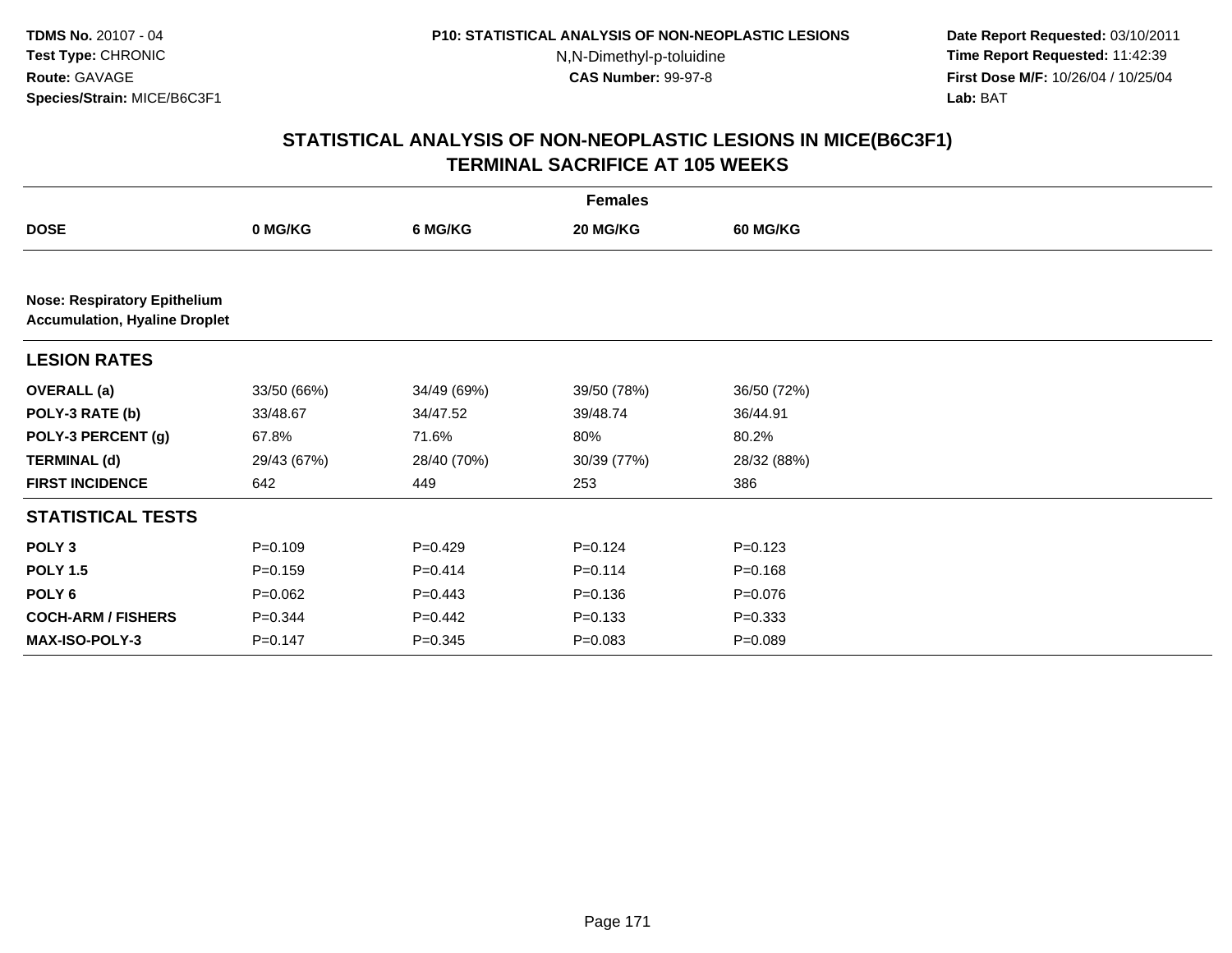**Date Report Requested:** 03/10/2011 **Time Report Requested:** 11:42:39 **First Dose M/F:** 10/26/04 / 10/25/04 Lab: BAT **Lab:** BAT

|                                                    | <b>Females</b> |             |             |                 |  |  |  |  |
|----------------------------------------------------|----------------|-------------|-------------|-----------------|--|--|--|--|
| <b>DOSE</b>                                        | 0 MG/KG        | 6 MG/KG     | 20 MG/KG    | <b>60 MG/KG</b> |  |  |  |  |
|                                                    |                |             |             |                 |  |  |  |  |
| <b>Nose: Respiratory Epithelium</b><br>Hyperplasia |                |             |             |                 |  |  |  |  |
| <b>LESION RATES</b>                                |                |             |             |                 |  |  |  |  |
| <b>OVERALL</b> (a)                                 | 11/50 (22%)    | 15/49 (31%) | 11/50 (22%) | 30/50 (60%)     |  |  |  |  |
| POLY-3 RATE (b)                                    | 11/48.23       | 15/46.60    | 11/45.99    | 30/43.13        |  |  |  |  |
| POLY-3 PERCENT (g)                                 | 22.8%          | 32.2%       | 23.9%       | 69.6%           |  |  |  |  |
| <b>TERMINAL (d)</b>                                | 9/43(21%)      | 13/40 (33%) | 9/39(23%)   | 23/32 (72%)     |  |  |  |  |
| <b>FIRST INCIDENCE</b>                             | 666            | 449         | 660         | 481             |  |  |  |  |
| <b>STATISTICAL TESTS</b>                           |                |             |             |                 |  |  |  |  |
| POLY <sub>3</sub>                                  | P<0.001**      | $P = 0.214$ | $P = 0.546$ | P<0.001**       |  |  |  |  |
| <b>POLY 1.5</b>                                    | P<0.001**      | $P=0.214$   | $P = 0.553$ | P<0.001**       |  |  |  |  |
| POLY 6                                             | P<0.001**      | $P = 0.213$ | $P = 0.539$ | P<0.001**       |  |  |  |  |
| <b>COCH-ARM / FISHERS</b>                          | P<0.001**      | $P=0.228$   | P=0.595N    | P<0.001**       |  |  |  |  |
| <b>MAX-ISO-POLY-3</b>                              | P<0.001**      | $P = 0.156$ | $P=0.449$   | P<0.001**       |  |  |  |  |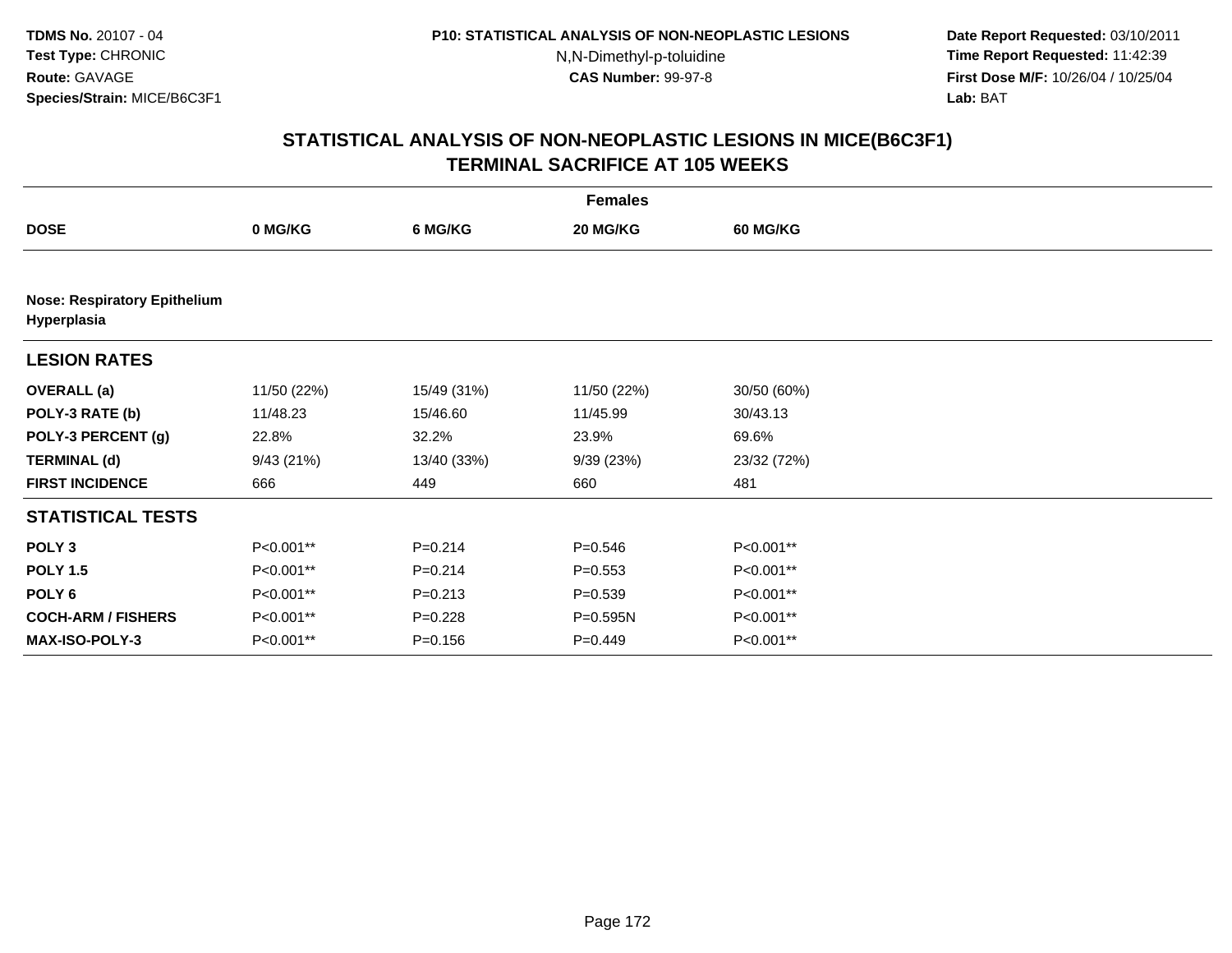**Date Report Requested:** 03/10/2011 **Time Report Requested:** 11:42:39 **First Dose M/F:** 10/26/04 / 10/25/04 Lab: BAT **Lab:** BAT

|                                                                        |           |          | <b>Females</b>    |                 |  |
|------------------------------------------------------------------------|-----------|----------|-------------------|-----------------|--|
| <b>DOSE</b>                                                            | 0 MG/KG   | 6 MG/KG  | 20 MG/KG          | <b>60 MG/KG</b> |  |
|                                                                        |           |          |                   |                 |  |
| <b>Nose: Respiratory Epithelium</b><br><b>Hyperplasia Regenerative</b> |           |          |                   |                 |  |
| <b>LESION RATES</b>                                                    |           |          |                   |                 |  |
| <b>OVERALL</b> (a)                                                     | 0/50(0%)  | 0/49(0%) | 0/50(0%)          | 3/50(6%)        |  |
| POLY-3 RATE (b)                                                        | 0/47.76   | 0/45.80  | 0/45.50           | 3/42.49         |  |
| POLY-3 PERCENT (g)                                                     | 0%        | 0%       | 0%                | 7.1%            |  |
| <b>TERMINAL (d)</b>                                                    | 0/43(0%)  | 0/40(0%) | 0/39(0%)          | 0/32(0%)        |  |
| <b>FIRST INCIDENCE</b>                                                 | $---$     | ---      | $\qquad \qquad -$ | 573             |  |
| <b>STATISTICAL TESTS</b>                                               |           |          |                   |                 |  |
| POLY <sub>3</sub>                                                      | P=0.007** | (e)      | (e)               | $P = 0.099$     |  |
| <b>POLY 1.5</b>                                                        | P=0.007** | (e)      | (e)               | $P = 0.104$     |  |
| POLY <sub>6</sub>                                                      | P=0.006** | (e)      | (e)               | $P=0.095$       |  |
| <b>COCH-ARM / FISHERS</b>                                              | P=0.009** | (e)      | (e)               | $P = 0.121$     |  |
| MAX-ISO-POLY-3                                                         | P=0.010** | (e)      | (e)               | $P=0.038*$      |  |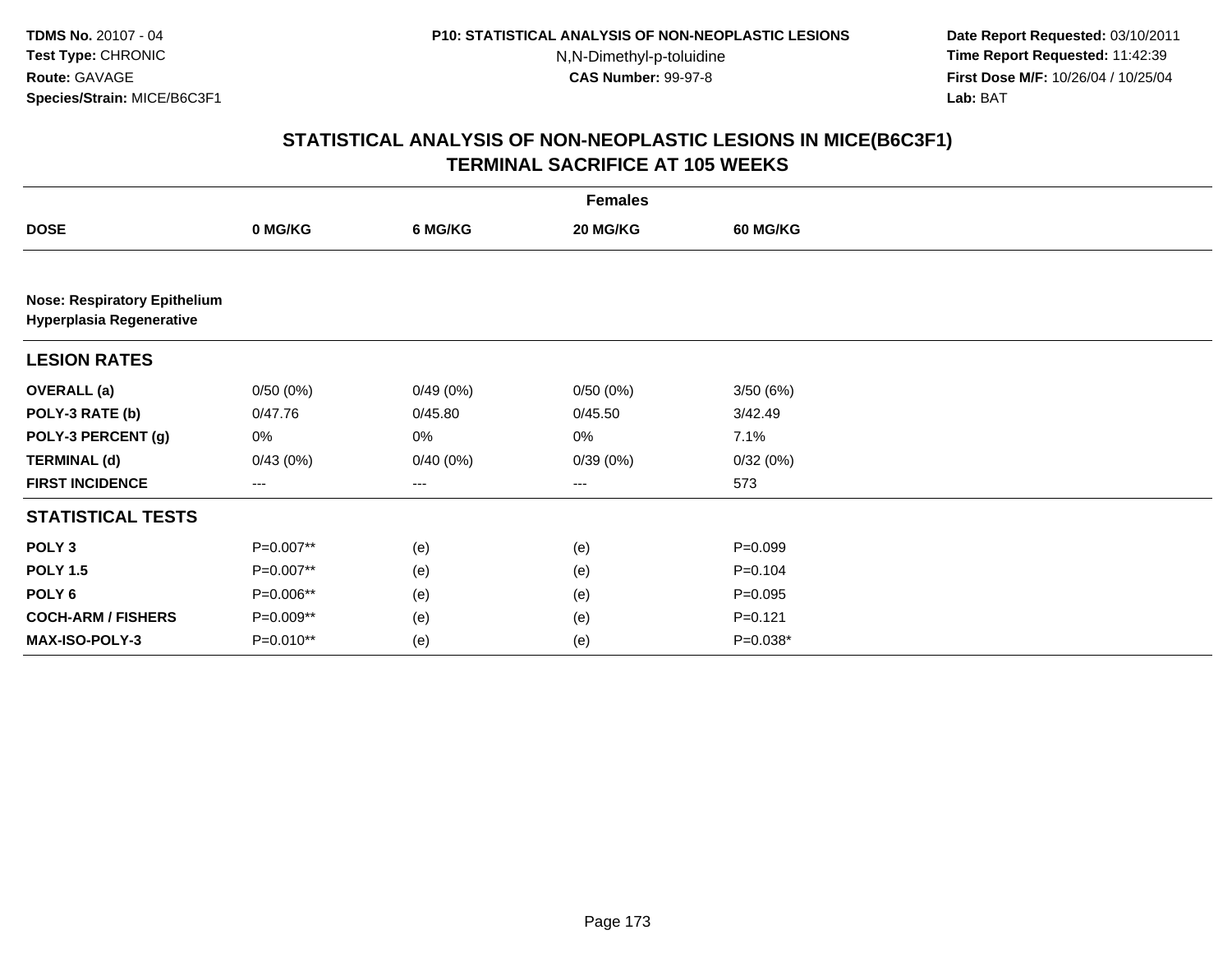**Date Report Requested:** 03/10/2011 **Time Report Requested:** 11:42:39 **First Dose M/F:** 10/26/04 / 10/25/04 Lab: BAT **Lab:** BAT

| <b>Females</b>                                         |                        |          |          |            |  |  |  |
|--------------------------------------------------------|------------------------|----------|----------|------------|--|--|--|
| <b>DOSE</b>                                            | 0 MG/KG                | 6 MG/KG  | 20 MG/KG | 60 MG/KG   |  |  |  |
|                                                        |                        |          |          |            |  |  |  |
| <b>Nose: Respiratory Epithelium</b><br><b>Necrosis</b> |                        |          |          |            |  |  |  |
| <b>LESION RATES</b>                                    |                        |          |          |            |  |  |  |
| <b>OVERALL (a)</b>                                     | 0/50(0%)               | 0/49(0%) | 0/50(0%) | 5/50 (10%) |  |  |  |
| POLY-3 RATE (b)                                        | 0/47.76                | 0/45.80  | 0/45.50  | 5/43.73    |  |  |  |
| POLY-3 PERCENT (g)                                     | 0%                     | 0%       | 0%       | 11.4%      |  |  |  |
| <b>TERMINAL (d)</b>                                    | 0/43(0%)               | 0/40(0%) | 0/39(0%) | 0/32(0%)   |  |  |  |
| <b>FIRST INCIDENCE</b>                                 | $\qquad \qquad \cdots$ | ---      | $---$    | 481        |  |  |  |
| <b>STATISTICAL TESTS</b>                               |                        |          |          |            |  |  |  |
| POLY <sub>3</sub>                                      | P<0.001**              | (e)      | (e)      | P=0.024*   |  |  |  |
| <b>POLY 1.5</b>                                        | P<0.001**              | (e)      | (e)      | $P=0.025*$ |  |  |  |
| POLY 6                                                 | P<0.001**              | (e)      | (e)      | $P=0.023*$ |  |  |  |
| <b>COCH-ARM / FISHERS</b>                              | P<0.001**              | (e)      | (e)      | P=0.028*   |  |  |  |
| MAX-ISO-POLY-3                                         | P<0.001**              | (e)      | (e)      | P=0.010**  |  |  |  |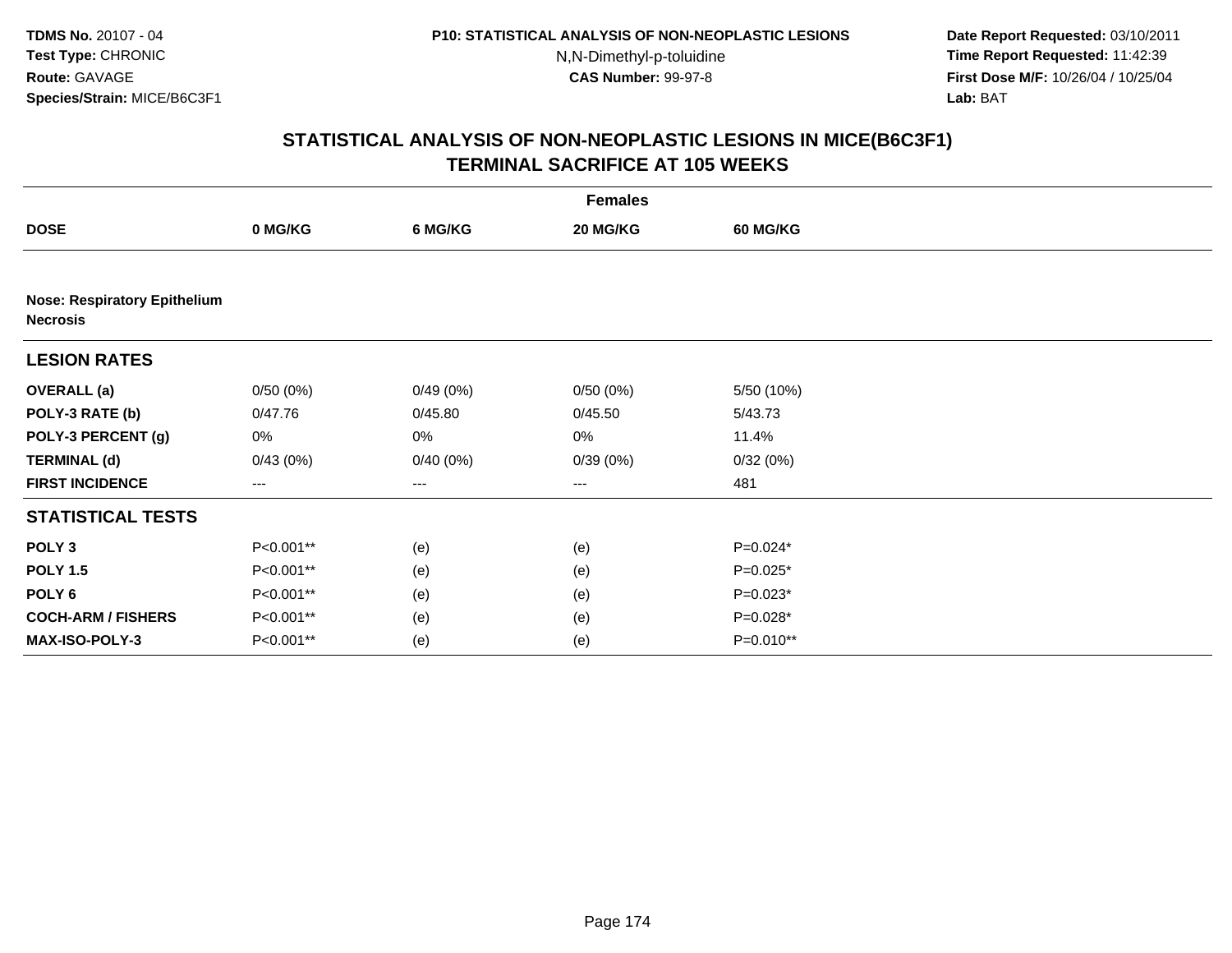**Date Report Requested:** 03/10/2011 **Time Report Requested:** 11:42:39 **First Dose M/F:** 10/26/04 / 10/25/04 Lab: BAT **Lab:** BAT

| <b>Females</b>                                          |                        |          |          |             |  |  |  |
|---------------------------------------------------------|------------------------|----------|----------|-------------|--|--|--|
| <b>DOSE</b>                                             | 0 MG/KG                | 6 MG/KG  | 20 MG/KG | 60 MG/KG    |  |  |  |
|                                                         |                        |          |          |             |  |  |  |
| <b>Nose: Transitional Epithelium</b><br><b>Necrosis</b> |                        |          |          |             |  |  |  |
| <b>LESION RATES</b>                                     |                        |          |          |             |  |  |  |
| <b>OVERALL (a)</b>                                      | 0/50(0%)               | 0/49(0%) | 0/50(0%) | 2/50(4%)    |  |  |  |
| POLY-3 RATE (b)                                         | 0/47.76                | 0/45.80  | 0/45.50  | 2/42.00     |  |  |  |
| POLY-3 PERCENT (g)                                      | 0%                     | 0%       | 0%       | 4.8%        |  |  |  |
| <b>TERMINAL (d)</b>                                     | 0/43(0%)               | 0/40(0%) | 0/39(0%) | 0/32(0%)    |  |  |  |
| <b>FIRST INCIDENCE</b>                                  | $\qquad \qquad \cdots$ | ---      | $---$    | 570         |  |  |  |
| <b>STATISTICAL TESTS</b>                                |                        |          |          |             |  |  |  |
| POLY <sub>3</sub>                                       | $P=0.036*$             | (e)      | (e)      | $P = 0.210$ |  |  |  |
| <b>POLY 1.5</b>                                         | $P=0.037*$             | (e)      | (e)      | $P = 0.217$ |  |  |  |
| POLY 6                                                  | $P=0.034*$             | (e)      | (e)      | $P = 0.203$ |  |  |  |
| <b>COCH-ARM / FISHERS</b>                               | $P=0.042*$             | (e)      | (e)      | $P = 0.247$ |  |  |  |
| MAX-ISO-POLY-3                                          | $P=0.035*$             | (e)      | (e)      | $P = 0.076$ |  |  |  |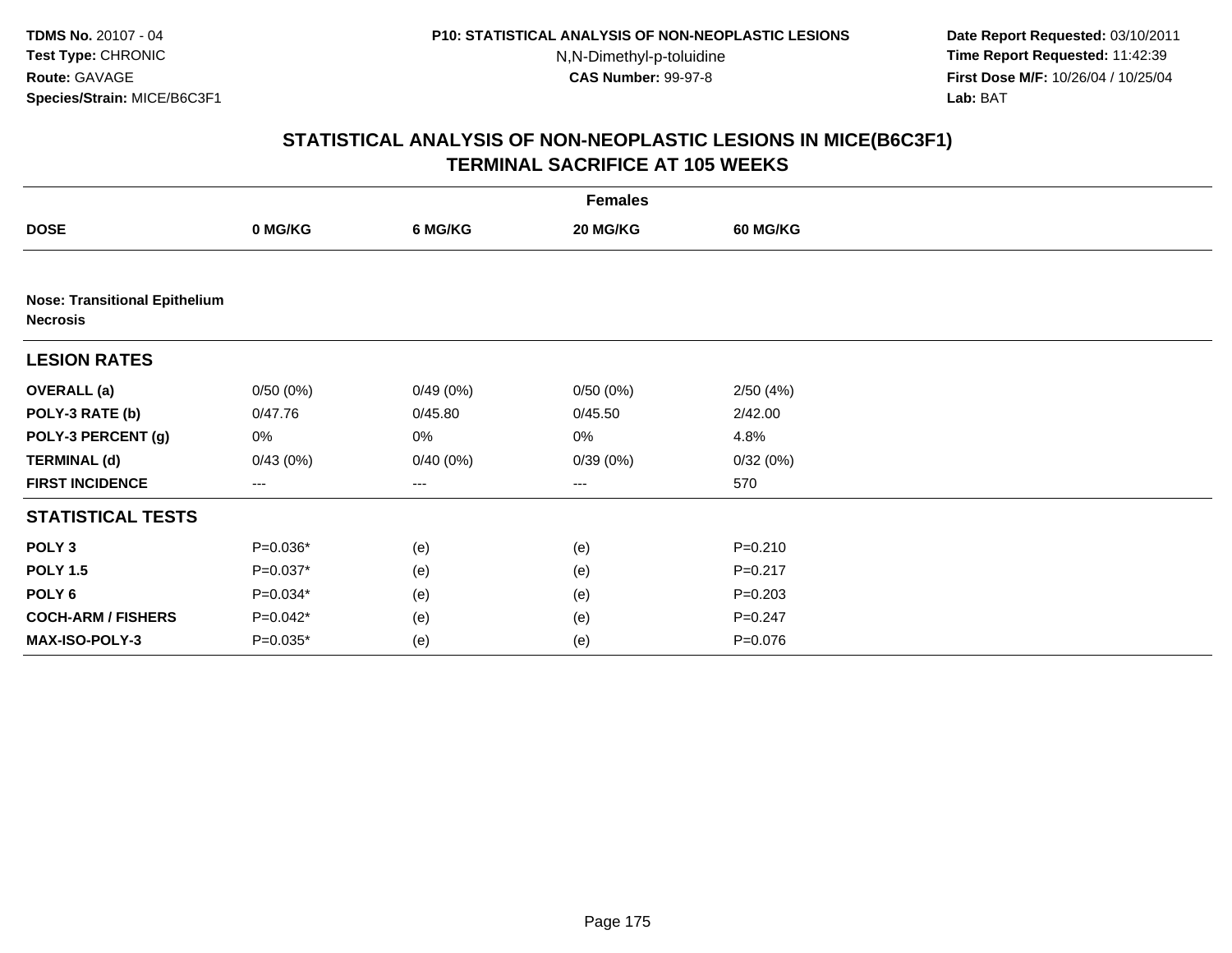**Date Report Requested:** 03/10/2011 **Time Report Requested:** 11:42:39 **First Dose M/F:** 10/26/04 / 10/25/04 Lab: BAT **Lab:** BAT

|                                            | <b>Females</b>         |          |          |             |  |  |  |  |
|--------------------------------------------|------------------------|----------|----------|-------------|--|--|--|--|
| <b>DOSE</b>                                | 0 MG/KG                | 6 MG/KG  | 20 MG/KG | 60 MG/KG    |  |  |  |  |
|                                            |                        |          |          |             |  |  |  |  |
| Nose: Vomeronasal Organ<br><b>Necrosis</b> |                        |          |          |             |  |  |  |  |
| <b>LESION RATES</b>                        |                        |          |          |             |  |  |  |  |
| <b>OVERALL (a)</b>                         | 0/50(0%)               | 0/49(0%) | 0/50(0%) | 4/50 (8%)   |  |  |  |  |
| POLY-3 RATE (b)                            | 0/47.76                | 0/45.80  | 0/45.50  | 4/43.34     |  |  |  |  |
| POLY-3 PERCENT (g)                         | 0%                     | 0%       | 0%       | 9.2%        |  |  |  |  |
| <b>TERMINAL (d)</b>                        | 0/43(0%)               | 0/40(0%) | 0/39(0%) | 0/32(0%)    |  |  |  |  |
| <b>FIRST INCIDENCE</b>                     | $\qquad \qquad \cdots$ | ---      | $---$    | 387         |  |  |  |  |
| <b>STATISTICAL TESTS</b>                   |                        |          |          |             |  |  |  |  |
| POLY <sub>3</sub>                          | P<0.001**              | (e)      | (e)      | P=0.049*    |  |  |  |  |
| <b>POLY 1.5</b>                            | P<0.001**              | (e)      | (e)      | $P=0.052$   |  |  |  |  |
| POLY 6                                     | P<0.001**              | (e)      | (e)      | P=0.047*    |  |  |  |  |
| <b>COCH-ARM / FISHERS</b>                  | P=0.002**              | (e)      | (e)      | $P = 0.059$ |  |  |  |  |
| MAX-ISO-POLY-3                             | $P=0.002**$            | (e)      | (e)      | $P=0.019*$  |  |  |  |  |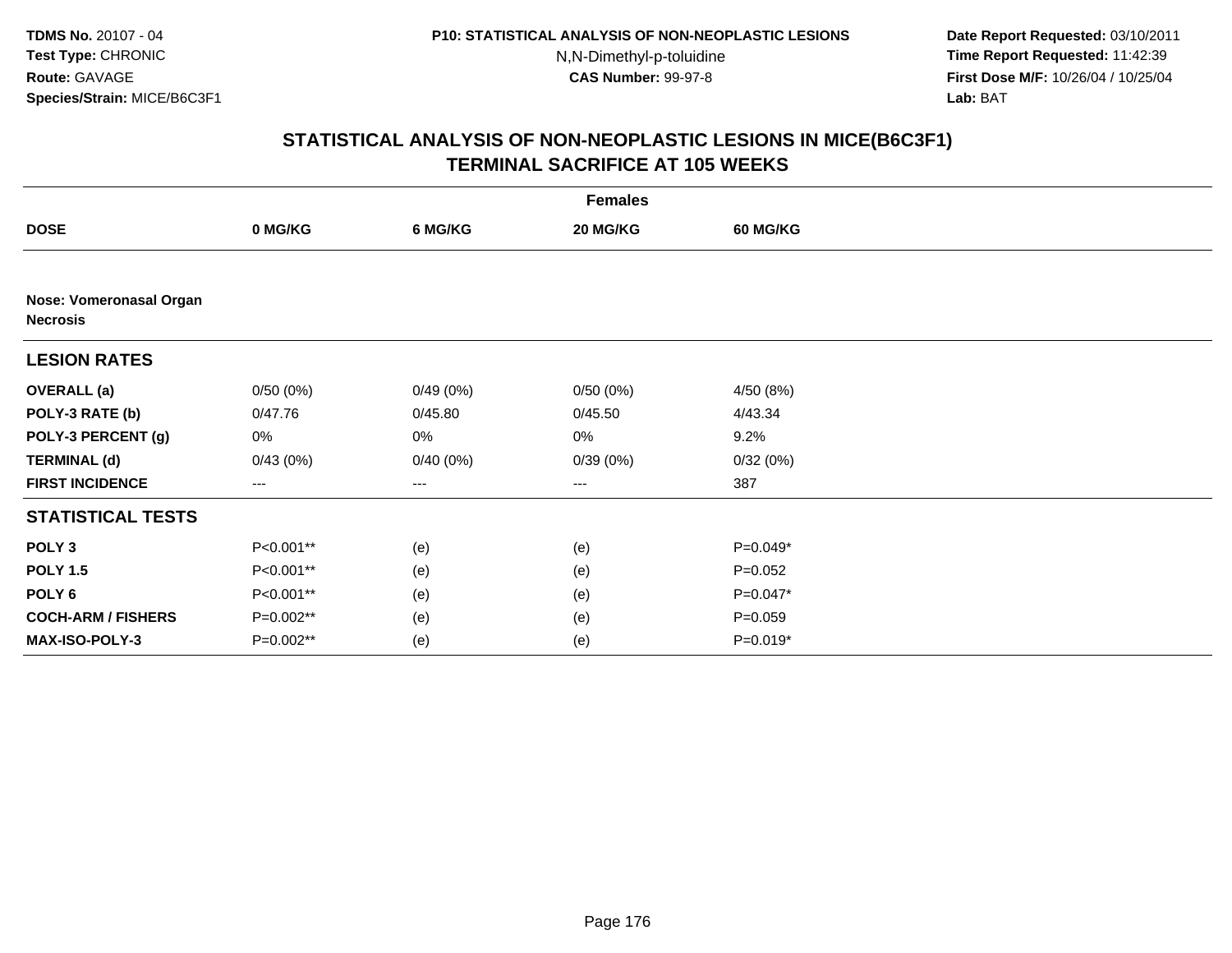**Date Report Requested:** 03/10/2011 **Time Report Requested:** 11:42:39 **First Dose M/F:** 10/26/04 / 10/25/04 Lab: BAT **Lab:** BAT

|                           | <b>Females</b> |              |          |                 |  |  |  |  |
|---------------------------|----------------|--------------|----------|-----------------|--|--|--|--|
| <b>DOSE</b>               | 0 MG/KG        | 6 MG/KG      | 20 MG/KG | <b>60 MG/KG</b> |  |  |  |  |
|                           |                |              |          |                 |  |  |  |  |
| Ovary<br>Angiectasis      |                |              |          |                 |  |  |  |  |
| <b>LESION RATES</b>       |                |              |          |                 |  |  |  |  |
| <b>OVERALL</b> (a)        | 2/50(4%)       | 0/49(0%)     | 1/50(2%) | 1/50(2%)        |  |  |  |  |
| POLY-3 RATE (b)           | 2/47.76        | 0/45.24      | 1/45.50  | 1/40.98         |  |  |  |  |
| POLY-3 PERCENT (g)        | 4.2%           | 0%           | 2.2%     | 2.4%            |  |  |  |  |
| <b>TERMINAL (d)</b>       | 2/43(5%)       | 0/40(0%)     | 1/39(3%) | 1/32(3%)        |  |  |  |  |
| <b>FIRST INCIDENCE</b>    | 729 (T)        | ---          | 729 (T)  | 729 (T)         |  |  |  |  |
| <b>STATISTICAL TESTS</b>  |                |              |          |                 |  |  |  |  |
| POLY <sub>3</sub>         | $P = 0.641N$   | P=0.250N     | P=0.517N | P=0.553N        |  |  |  |  |
| <b>POLY 1.5</b>           | $P = 0.633N$   | P=0.249N     | P=0.514N | P=0.538N        |  |  |  |  |
| POLY <sub>6</sub>         | P=0.650N       | P=0.250N     | P=0.519N | P=0.569N        |  |  |  |  |
| <b>COCH-ARM / FISHERS</b> | P=0.616N       | $P = 0.253N$ | P=0.500N | P=0.500N        |  |  |  |  |
| <b>MAX-ISO-POLY-3</b>     | P=0.356N       | P=0.087N     | P=0.299N | P=0.337N        |  |  |  |  |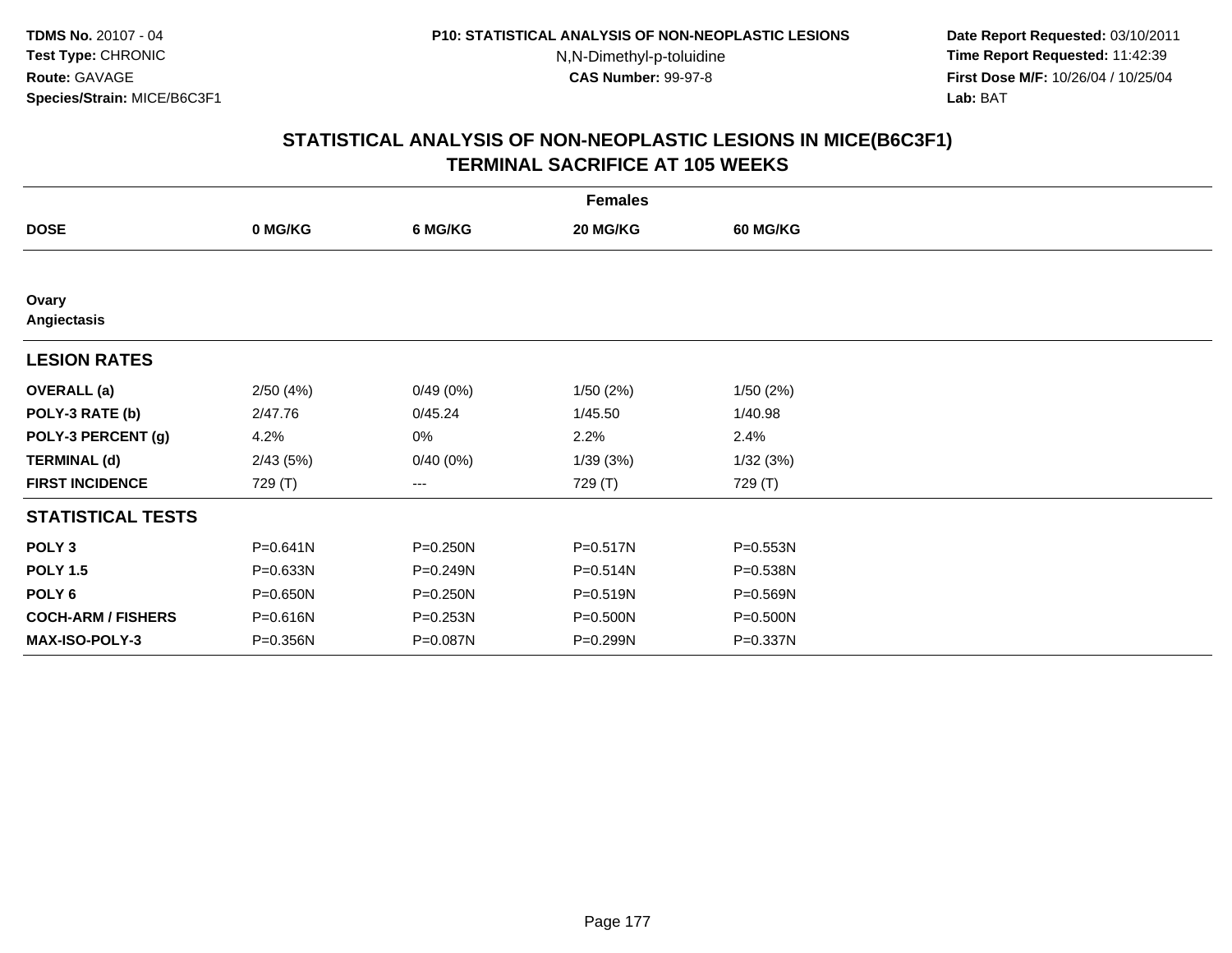**Date Report Requested:** 03/10/2011 **Time Report Requested:** 11:42:39 **First Dose M/F:** 10/26/04 / 10/25/04 Lab: BAT **Lab:** BAT

|                           | <b>Females</b> |             |             |                 |  |  |  |  |
|---------------------------|----------------|-------------|-------------|-----------------|--|--|--|--|
| <b>DOSE</b>               | 0 MG/KG        | 6 MG/KG     | 20 MG/KG    | <b>60 MG/KG</b> |  |  |  |  |
|                           |                |             |             |                 |  |  |  |  |
| Ovary<br><b>Atrophy</b>   |                |             |             |                 |  |  |  |  |
| <b>LESION RATES</b>       |                |             |             |                 |  |  |  |  |
| <b>OVERALL</b> (a)        | 40/50 (80%)    | 43/49 (88%) | 40/50 (80%) | 45/50 (90%)     |  |  |  |  |
| POLY-3 RATE (b)           | 40/49.23       | 43/46.55    | 40/45.97    | 45/46.44        |  |  |  |  |
| POLY-3 PERCENT (g)        | 81.3%          | 92.4%       | 87%         | 96.9%           |  |  |  |  |
| <b>TERMINAL (d)</b>       | 34/43 (79%)    | 38/40 (95%) | 36/39 (92%) | 31/32 (97%)     |  |  |  |  |
| <b>FIRST INCIDENCE</b>    | 642            | 555         | 669         | 386             |  |  |  |  |
| <b>STATISTICAL TESTS</b>  |                |             |             |                 |  |  |  |  |
| POLY <sub>3</sub>         | P=0.026*       | $P = 0.092$ | $P = 0.308$ | $P=0.014*$      |  |  |  |  |
| <b>POLY 1.5</b>           | $P=0.037*$     | $P = 0.110$ | $P = 0.385$ | $P=0.020*$      |  |  |  |  |
| POLY <sub>6</sub>         | $P=0.021*$     | $P=0.078$   | $P = 0.218$ | $P=0.012*$      |  |  |  |  |
| <b>COCH-ARM / FISHERS</b> | $P = 0.173$    | $P=0.220$   | P=0.598N    | $P = 0.131$     |  |  |  |  |
| MAX-ISO-POLY-3            | P=0.009**      | $P = 0.054$ | $P=0.223$   | P=0.007**       |  |  |  |  |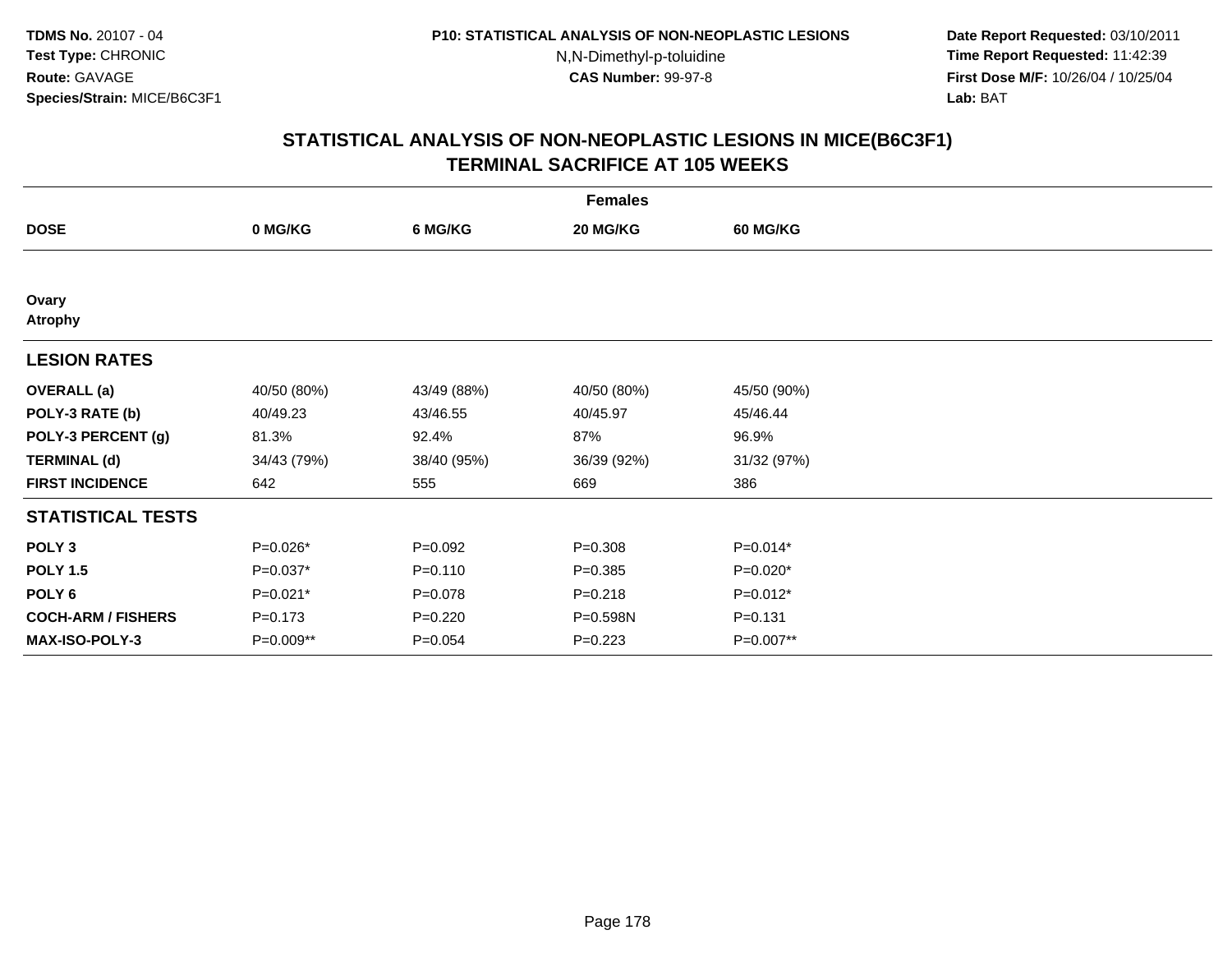**Date Report Requested:** 03/10/2011 **Time Report Requested:** 11:42:39 **First Dose M/F:** 10/26/04 / 10/25/04 Lab: BAT **Lab:** BAT

|                           | <b>Females</b> |             |             |                 |  |  |  |  |
|---------------------------|----------------|-------------|-------------|-----------------|--|--|--|--|
| <b>DOSE</b>               | 0 MG/KG        | 6 MG/KG     | 20 MG/KG    | <b>60 MG/KG</b> |  |  |  |  |
|                           |                |             |             |                 |  |  |  |  |
| Ovary<br>Cyst             |                |             |             |                 |  |  |  |  |
| <b>LESION RATES</b>       |                |             |             |                 |  |  |  |  |
| <b>OVERALL</b> (a)        | 4/50 (8%)      | 6/49 (12%)  | 4/50 (8%)   | 2/50(4%)        |  |  |  |  |
| POLY-3 RATE (b)           | 4/47.76        | 6/45.24     | 4/45.80     | 2/40.98         |  |  |  |  |
| POLY-3 PERCENT (g)        | 8.4%           | 13.3%       | 8.7%        | 4.9%            |  |  |  |  |
| <b>TERMINAL (d)</b>       | 4/43 (9%)      | 6/40 (15%)  | 3/39(8%)    | 2/32(6%)        |  |  |  |  |
| <b>FIRST INCIDENCE</b>    | 729 (T)        | 729 (T)     | 649         | 729 (T)         |  |  |  |  |
| <b>STATISTICAL TESTS</b>  |                |             |             |                 |  |  |  |  |
| POLY <sub>3</sub>         | P=0.224N       | $P = 0.336$ | $P = 0.620$ | P=0.410N        |  |  |  |  |
| <b>POLY 1.5</b>           | P=0.204N       | $P = 0.339$ | $P=0.622$   | P=0.389N        |  |  |  |  |
| POLY 6                    | P=0.247N       | $P = 0.336$ | $P = 0.618$ | P=0.434N        |  |  |  |  |
| <b>COCH-ARM / FISHERS</b> | P=0.160N       | $P = 0.357$ | P=0.643N    | P=0.339N        |  |  |  |  |
| <b>MAX-ISO-POLY-3</b>     | P=0.305N       | $P = 0.230$ | $P = 0.475$ | P=0.274N        |  |  |  |  |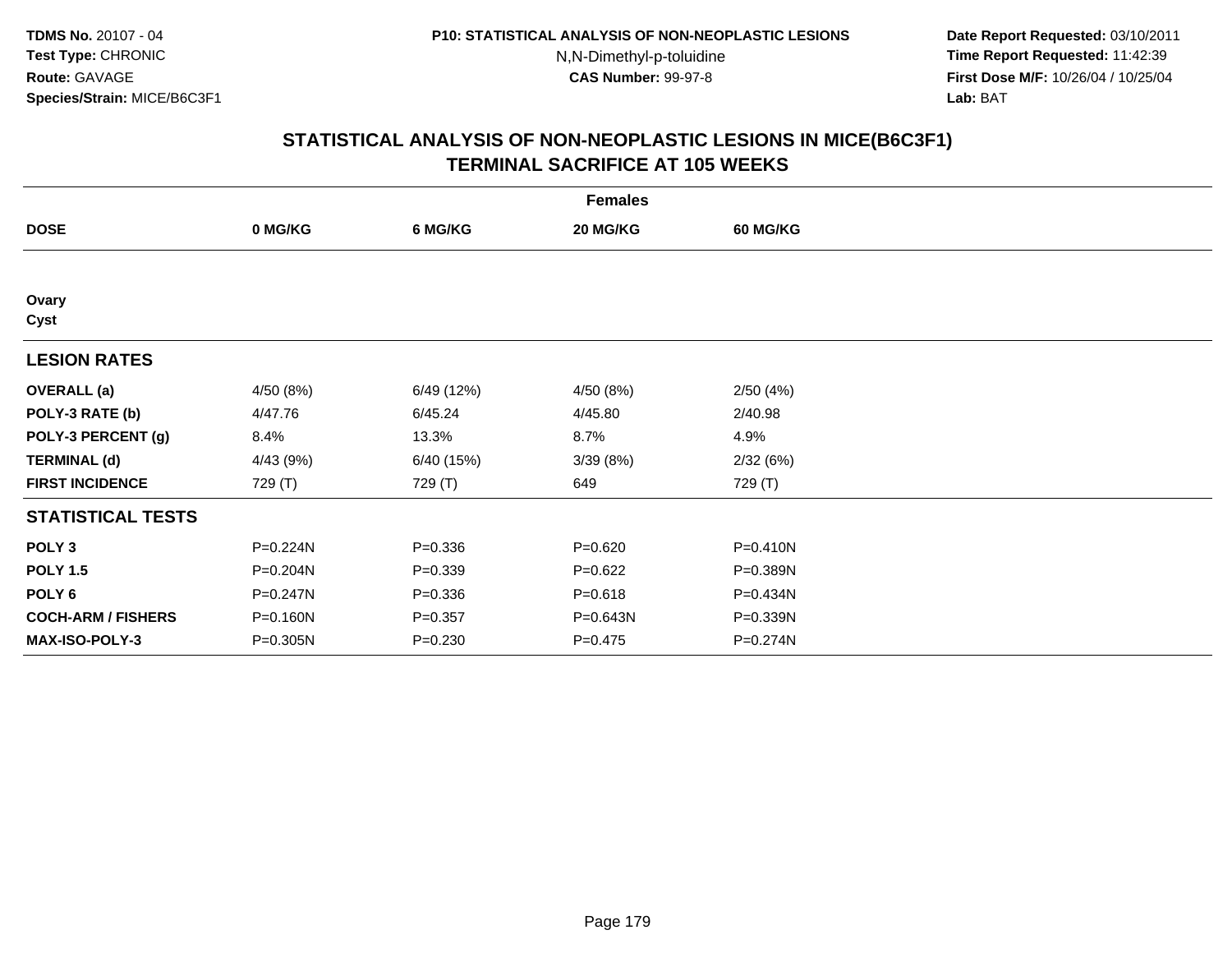**Date Report Requested:** 03/10/2011 **Time Report Requested:** 11:42:39 **First Dose M/F:** 10/26/04 / 10/25/04 Lab: BAT **Lab:** BAT

| <b>Females</b>            |          |              |          |                        |  |  |  |
|---------------------------|----------|--------------|----------|------------------------|--|--|--|
| <b>DOSE</b>               | 0 MG/KG  | 6 MG/KG      | 20 MG/KG | <b>60 MG/KG</b>        |  |  |  |
|                           |          |              |          |                        |  |  |  |
| Ovary<br>Hemorrhage       |          |              |          |                        |  |  |  |
| <b>LESION RATES</b>       |          |              |          |                        |  |  |  |
| <b>OVERALL</b> (a)        | 2/50(4%) | 0/49(0%)     | 1/50(2%) | 0/50(0%)               |  |  |  |
| POLY-3 RATE (b)           | 2/48.77  | 0/45.24      | 1/45.50  | 0/40.98                |  |  |  |
| POLY-3 PERCENT (g)        | 4.1%     | 0%           | 2.2%     | 0%                     |  |  |  |
| <b>TERMINAL (d)</b>       | 0/43(0%) | 0/40(0%)     | 1/39(3%) | 0/32(0%)               |  |  |  |
| <b>FIRST INCIDENCE</b>    | 444      | ---          | 729 (T)  | $\qquad \qquad \cdots$ |  |  |  |
| <b>STATISTICAL TESTS</b>  |          |              |          |                        |  |  |  |
| POLY <sub>3</sub>         | P=0.288N | P=0.254N     | P=0.524N | P=0.278N               |  |  |  |
| <b>POLY 1.5</b>           | P=0.282N | $P = 0.252N$ | P=0.519N | P=0.266N               |  |  |  |
| POLY <sub>6</sub>         | P=0.296N | P=0.256N     | P=0.530N | P=0.292N               |  |  |  |
| <b>COCH-ARM / FISHERS</b> | P=0.269N | $P = 0.253N$ | P=0.500N | P=0.247N               |  |  |  |
| <b>MAX-ISO-POLY-3</b>     | P=0.136N | $P = 0.091N$ | P=0.307N | $P = 0.115N$           |  |  |  |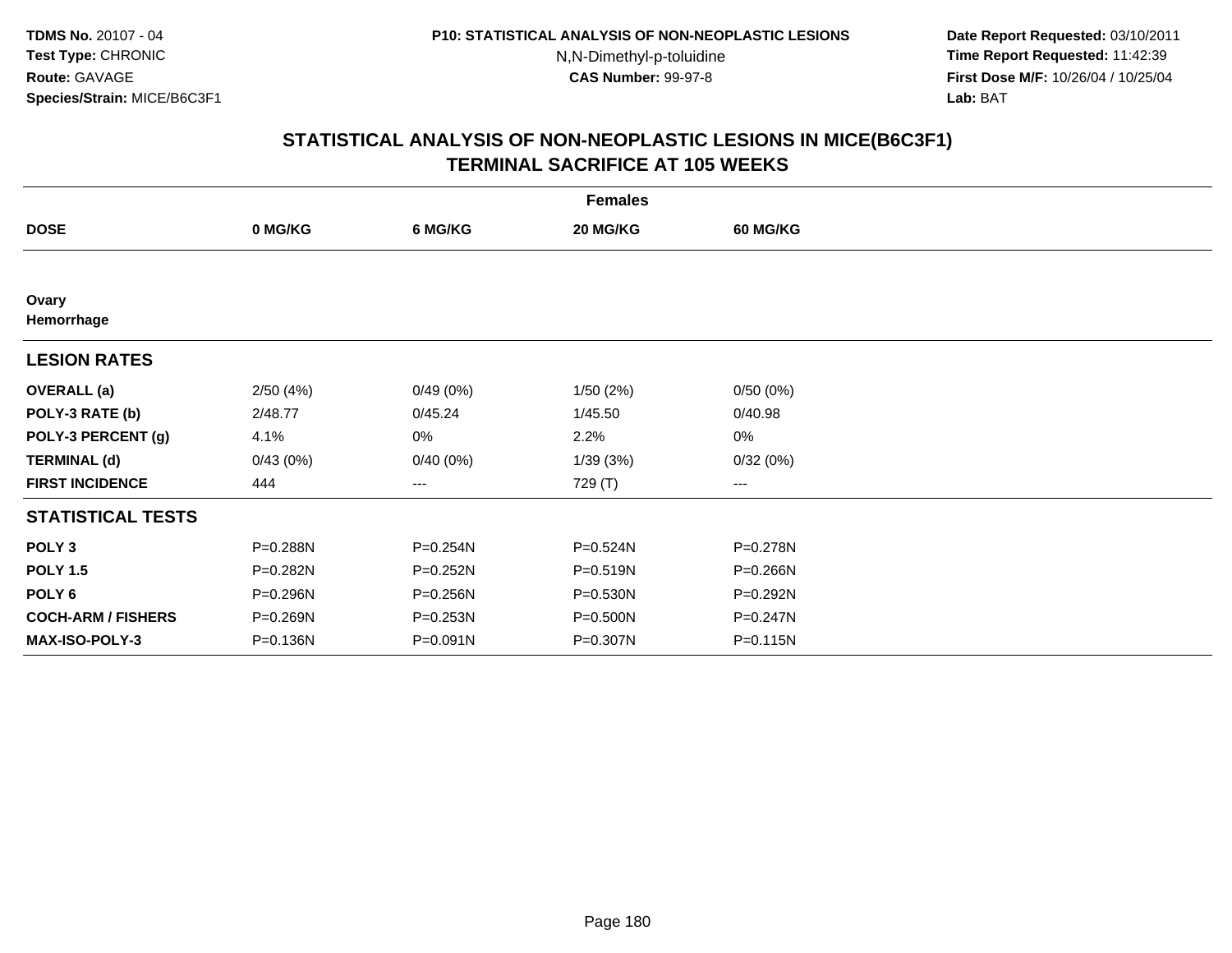**Date Report Requested:** 03/10/2011 **Time Report Requested:** 11:42:39 **First Dose M/F:** 10/26/04 / 10/25/04 Lab: BAT **Lab:** BAT

| <b>Females</b>            |                   |             |          |                        |  |  |  |
|---------------------------|-------------------|-------------|----------|------------------------|--|--|--|
| <b>DOSE</b>               | 0 MG/KG           | 6 MG/KG     | 20 MG/KG | <b>60 MG/KG</b>        |  |  |  |
|                           |                   |             |          |                        |  |  |  |
| Ovary<br>Inflammation     |                   |             |          |                        |  |  |  |
| <b>LESION RATES</b>       |                   |             |          |                        |  |  |  |
| <b>OVERALL</b> (a)        | 0/50(0%)          | 2/49(4%)    | 0/50(0%) | 0/50(0%)               |  |  |  |
| POLY-3 RATE (b)           | 0/47.76           | 2/45.38     | 0/45.50  | 0/40.98                |  |  |  |
| POLY-3 PERCENT (g)        | 0%                | 4.4%        | 0%       | 0%                     |  |  |  |
| <b>TERMINAL (d)</b>       | 0/43(0%)          | 0/40(0%)    | 0/39(0%) | 0/32(0%)               |  |  |  |
| <b>FIRST INCIDENCE</b>    | $\qquad \qquad -$ | 700         | ---      | $\qquad \qquad \cdots$ |  |  |  |
| <b>STATISTICAL TESTS</b>  |                   |             |          |                        |  |  |  |
| POLY <sub>3</sub>         | P=0.391N          | $P = 0.226$ | (e)      | (e)                    |  |  |  |
| <b>POLY 1.5</b>           | P=0.385N          | $P=0.227$   | (e)      | (e)                    |  |  |  |
| POLY <sub>6</sub>         | P=0.396N          | $P=0.226$   | (e)      | (e)                    |  |  |  |
| <b>COCH-ARM / FISHERS</b> | P=0.367N          | $P = 0.242$ | (e)      | (e)                    |  |  |  |
| MAX-ISO-POLY-3            | P=0.305N          | $P = 0.075$ | (e)      | (e)                    |  |  |  |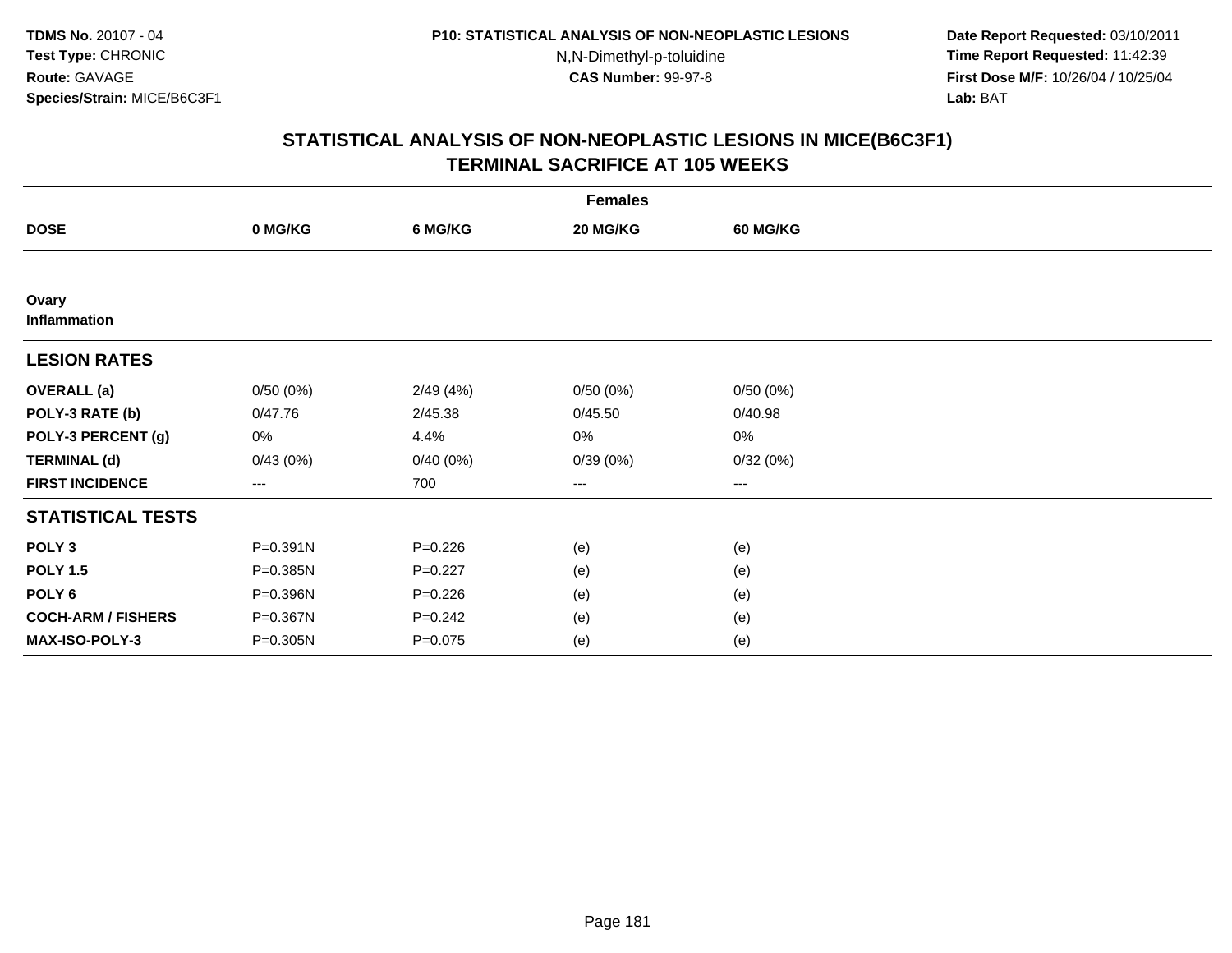**Date Report Requested:** 03/10/2011 **Time Report Requested:** 11:42:39 **First Dose M/F:** 10/26/04 / 10/25/04 Lab: BAT **Lab:** BAT

|                            | <b>Females</b> |          |          |                 |  |  |  |  |  |
|----------------------------|----------------|----------|----------|-----------------|--|--|--|--|--|
| <b>DOSE</b>                | 0 MG/KG        | 6 MG/KG  | 20 MG/KG | <b>60 MG/KG</b> |  |  |  |  |  |
|                            |                |          |          |                 |  |  |  |  |  |
| Ovary<br><b>Thrombosis</b> |                |          |          |                 |  |  |  |  |  |
| <b>LESION RATES</b>        |                |          |          |                 |  |  |  |  |  |
| <b>OVERALL</b> (a)         | 2/50(4%)       | 0/49(0%) | 0/50(0%) | 3/50(6%)        |  |  |  |  |  |
| POLY-3 RATE (b)            | 2/47.76        | 0/45.24  | 0/45.50  | 3/41.40         |  |  |  |  |  |
| POLY-3 PERCENT (g)         | 4.2%           | $0\%$    | 0%       | 7.3%            |  |  |  |  |  |
| <b>TERMINAL (d)</b>        | 2/43(5%)       | 0/40(0%) | 0/39(0%) | 2/32(6%)        |  |  |  |  |  |
| <b>FIRST INCIDENCE</b>     | 729 (T)        | $--$     | ---      | 607             |  |  |  |  |  |
| <b>STATISTICAL TESTS</b>   |                |          |          |                 |  |  |  |  |  |
| POLY <sub>3</sub>          | $P = 0.139$    | P=0.250N | P=0.248N | $P=0.435$       |  |  |  |  |  |
| <b>POLY 1.5</b>            | $P = 0.144$    | P=0.249N | P=0.246N | $P=0.453$       |  |  |  |  |  |
| POLY <sub>6</sub>          | $P = 0.134$    | P=0.250N | P=0.250N | $P = 0.417$     |  |  |  |  |  |
| <b>COCH-ARM / FISHERS</b>  | $P = 0.157$    | P=0.253N | P=0.247N | $P = 0.500$     |  |  |  |  |  |
| MAX-ISO-POLY-3             | $P = 0.098$    | P=0.087N | P=0.087N | $P = 0.282$     |  |  |  |  |  |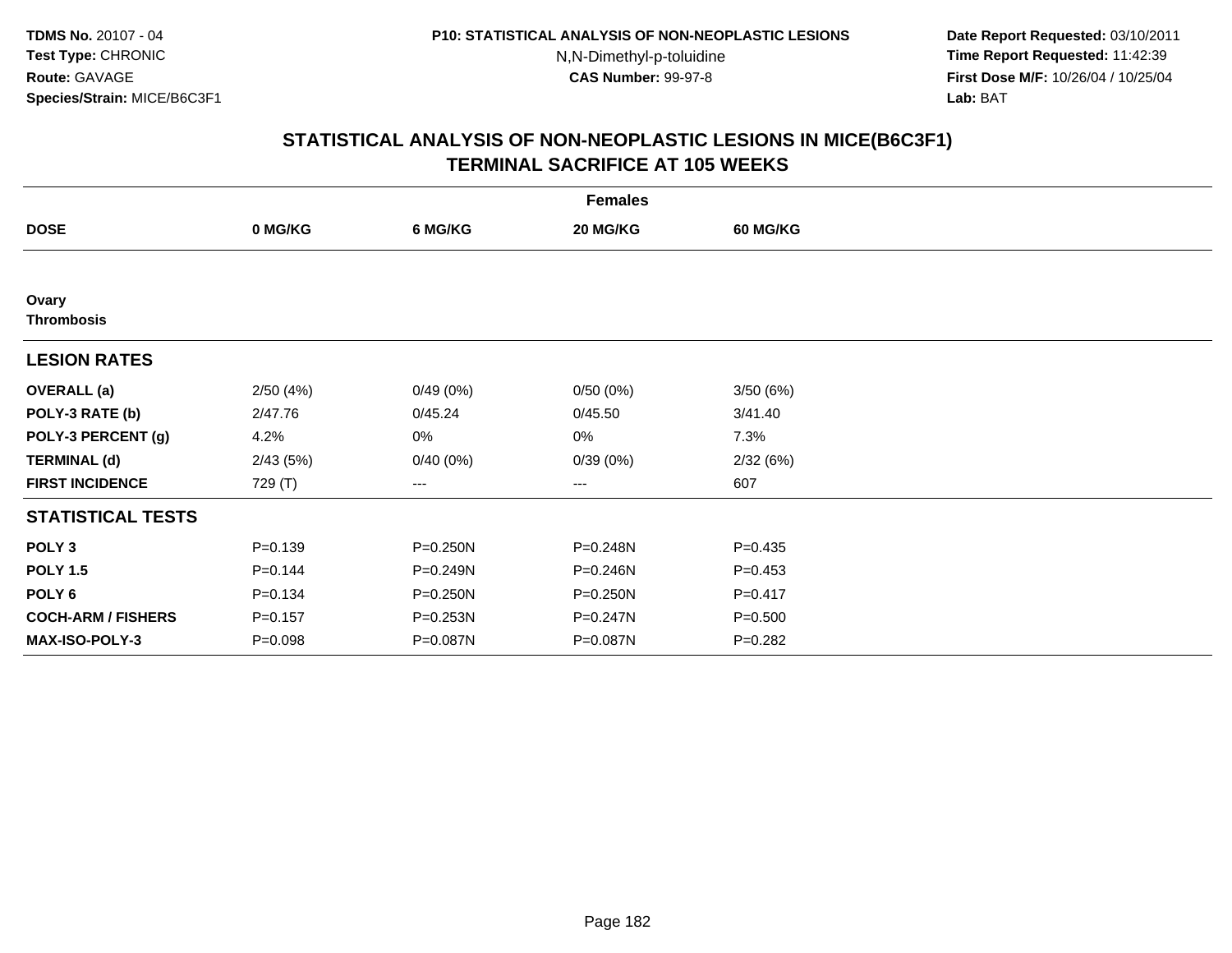**Date Report Requested:** 03/10/2011 **Time Report Requested:** 11:42:39 **First Dose M/F:** 10/26/04 / 10/25/04 Lab: BAT **Lab:** BAT

|                                   | <b>Females</b> |              |             |                        |  |  |  |  |
|-----------------------------------|----------------|--------------|-------------|------------------------|--|--|--|--|
| <b>DOSE</b>                       | 0 MG/KG        | 6 MG/KG      | 20 MG/KG    | <b>60 MG/KG</b>        |  |  |  |  |
|                                   |                |              |             |                        |  |  |  |  |
| <b>Pancreas</b><br><b>Atrophy</b> |                |              |             |                        |  |  |  |  |
| <b>LESION RATES</b>               |                |              |             |                        |  |  |  |  |
| <b>OVERALL</b> (a)                | 1/50 (2%)      | 0/50(0%)     | 2/50(4%)    | 0/50(0%)               |  |  |  |  |
| POLY-3 RATE (b)                   | 1/47.76        | 0/46.14      | 2/45.50     | 0/40.98                |  |  |  |  |
| POLY-3 PERCENT (g)                | 2.1%           | 0%           | 4.4%        | $0\%$                  |  |  |  |  |
| <b>TERMINAL (d)</b>               | 1/43(2%)       | 0/40(0%)     | 2/39(5%)    | 0/32(0%)               |  |  |  |  |
| <b>FIRST INCIDENCE</b>            | 729 (T)        | $---$        | 729 (T)     | $\qquad \qquad \cdots$ |  |  |  |  |
| <b>STATISTICAL TESTS</b>          |                |              |             |                        |  |  |  |  |
| POLY <sub>3</sub>                 | $P = 0.501N$   | P=0.507N     | $P = 0.483$ | P=0.530N               |  |  |  |  |
| <b>POLY 1.5</b>                   | P=0.486N       | $P = 0.506N$ | $P=0.486$   | P=0.522N               |  |  |  |  |
| POLY <sub>6</sub>                 | P=0.516N       | P=0.507N     | $P = 0.481$ | P=0.540N               |  |  |  |  |
| <b>COCH-ARM / FISHERS</b>         | P=0.455N       | P=0.500N     | $P = 0.500$ | P=0.500N               |  |  |  |  |
| <b>MAX-ISO-POLY-3</b>             | P=0.380N       | P=0.167N     | $P = 0.271$ | P=0.196N               |  |  |  |  |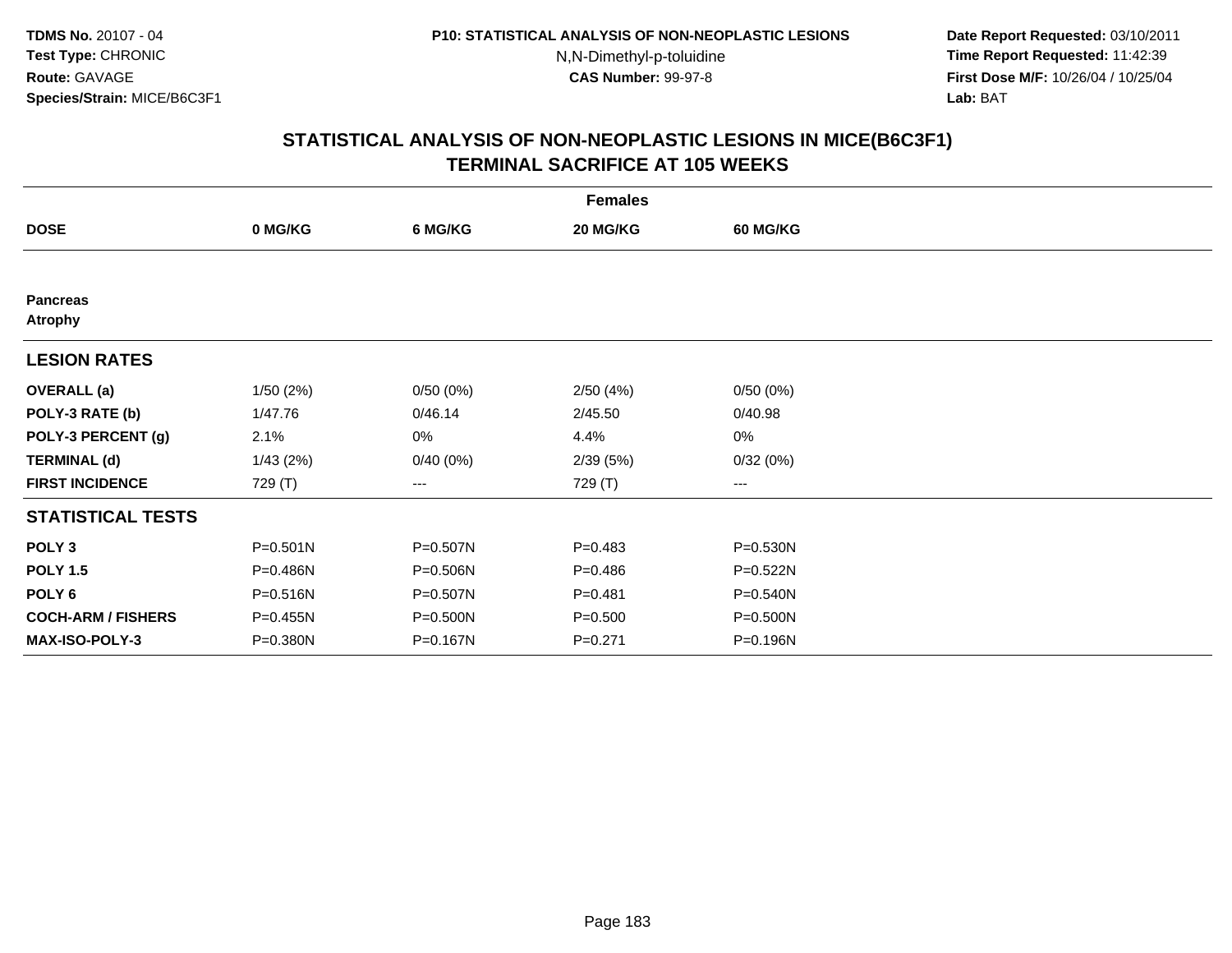**Date Report Requested:** 03/10/2011 **Time Report Requested:** 11:42:39 **First Dose M/F:** 10/26/04 / 10/25/04 Lab: BAT **Lab:** BAT

|                               | <b>Females</b>       |          |             |                 |  |  |  |  |
|-------------------------------|----------------------|----------|-------------|-----------------|--|--|--|--|
| <b>DOSE</b>                   | 0 MG/KG              | 6 MG/KG  | 20 MG/KG    | <b>60 MG/KG</b> |  |  |  |  |
|                               |                      |          |             |                 |  |  |  |  |
| <b>Pancreas: Duct</b><br>Cyst |                      |          |             |                 |  |  |  |  |
| <b>LESION RATES</b>           |                      |          |             |                 |  |  |  |  |
| <b>OVERALL</b> (a)            | 0/50(0%)             | 0/50(0%) | 2/50(4%)    | 0/50(0%)        |  |  |  |  |
| POLY-3 RATE (b)               | 0/47.76              | 0/46.14  | 2/45.50     | 0/40.98         |  |  |  |  |
| POLY-3 PERCENT (g)            | 0%                   | 0%       | 4.4%        | 0%              |  |  |  |  |
| <b>TERMINAL (d)</b>           | 0/43(0%)             | 0/40(0%) | 2/39(5%)    | 0/32(0%)        |  |  |  |  |
| <b>FIRST INCIDENCE</b>        | $\scriptstyle\cdots$ | $\cdots$ | 729 (T)     | $\cdots$        |  |  |  |  |
| <b>STATISTICAL TESTS</b>      |                      |          |             |                 |  |  |  |  |
| POLY <sub>3</sub>             | $P = 0.698$          | (e)      | $P=0.227$   | (e)             |  |  |  |  |
| <b>POLY 1.5</b>               | $P=0.717$            | (e)      | $P = 0.228$ | (e)             |  |  |  |  |
| POLY <sub>6</sub>             | $P = 0.675$          | (e)      | $P=0.225$   | (e)             |  |  |  |  |
| <b>COCH-ARM / FISHERS</b>     | P=0.697N             | (e)      | $P = 0.247$ | (e)             |  |  |  |  |
| MAX-ISO-POLY-3                | $P = 0.275$          | (e)      | $P = 0.076$ | (e)             |  |  |  |  |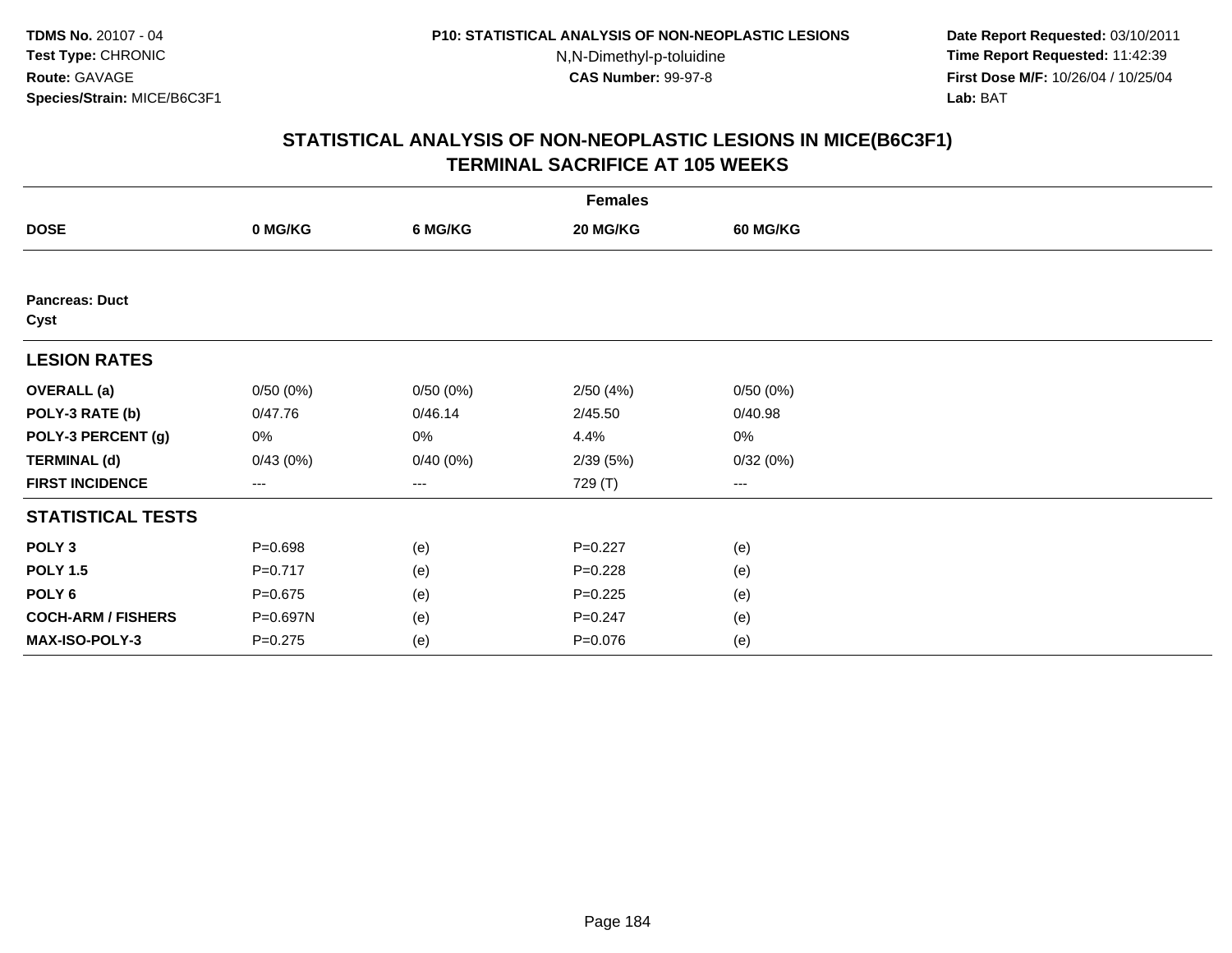**Date Report Requested:** 03/10/2011 **Time Report Requested:** 11:42:39 **First Dose M/F:** 10/26/04 / 10/25/04 Lab: BAT **Lab:** BAT

|                                                      | <b>Females</b> |              |          |                 |  |  |  |  |  |
|------------------------------------------------------|----------------|--------------|----------|-----------------|--|--|--|--|--|
| <b>DOSE</b>                                          | 0 MG/KG        | 6 MG/KG      | 20 MG/KG | <b>60 MG/KG</b> |  |  |  |  |  |
|                                                      |                |              |          |                 |  |  |  |  |  |
| <b>Pituitary Gland: Pars Distalis</b><br>Hyperplasia |                |              |          |                 |  |  |  |  |  |
| <b>LESION RATES</b>                                  |                |              |          |                 |  |  |  |  |  |
| <b>OVERALL (a)</b>                                   | 5/48 (10%)     | 3/50 (6%)    | 3/50(6%) | 3/49(6%)        |  |  |  |  |  |
| POLY-3 RATE (b)                                      | 5/45.76        | 3/46.14      | 3/45.50  | 3/40.10         |  |  |  |  |  |
| POLY-3 PERCENT (g)                                   | 10.9%          | 6.5%         | 6.6%     | 7.5%            |  |  |  |  |  |
| <b>TERMINAL (d)</b>                                  | 5/41 (12%)     | 3/40 (8%)    | 3/39(8%) | 3/32(9%)        |  |  |  |  |  |
| <b>FIRST INCIDENCE</b>                               | 729 (T)        | 729 (T)      | 729 (T)  | 729 (T)         |  |  |  |  |  |
| <b>STATISTICAL TESTS</b>                             |                |              |          |                 |  |  |  |  |  |
| POLY <sub>3</sub>                                    | P=0.460N       | P=0.352N     | P=0.360N | $P = 0.431N$    |  |  |  |  |  |
| <b>POLY 1.5</b>                                      | P=0.439N       | $P = 0.350N$ | P=0.356N | P=0.406N        |  |  |  |  |  |
| POLY 6                                               | P=0.483N       | P=0.352N     | P=0.363N | P=0.458N        |  |  |  |  |  |
| <b>COCH-ARM / FISHERS</b>                            | P=0.391N       | P=0.335N     | P=0.335N | P=0.346N        |  |  |  |  |  |
| <b>MAX-ISO-POLY-3</b>                                | P=0.419N       | P=0.229N     | P=0.237N | P=0.306N        |  |  |  |  |  |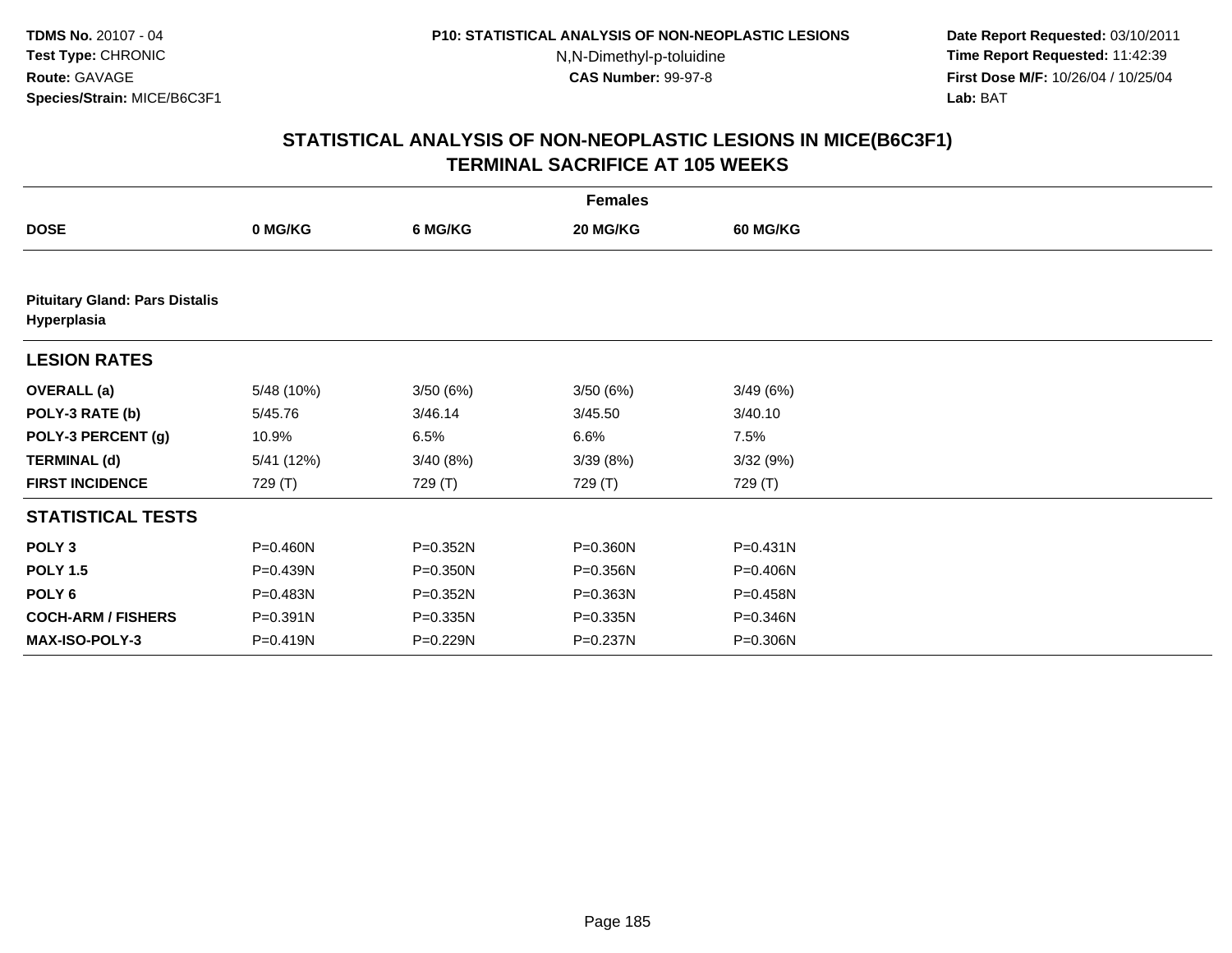**Date Report Requested:** 03/10/2011 **Time Report Requested:** 11:42:39 **First Dose M/F:** 10/26/04 / 10/25/04 Lab: BAT **Lab:** BAT

|                           | <b>Females</b>                   |          |             |             |  |  |  |  |  |  |
|---------------------------|----------------------------------|----------|-------------|-------------|--|--|--|--|--|--|
| <b>DOSE</b>               | 0 MG/KG                          | 6 MG/KG  | 20 MG/KG    | 60 MG/KG    |  |  |  |  |  |  |
|                           |                                  |          |             |             |  |  |  |  |  |  |
| Hyperplasia               | Pituitary Gland: Pars Intermedia |          |             |             |  |  |  |  |  |  |
| <b>LESION RATES</b>       |                                  |          |             |             |  |  |  |  |  |  |
| <b>OVERALL</b> (a)        | 1/48(2%)                         | 1/50(2%) | 1/50(2%)    | 2/49(4%)    |  |  |  |  |  |  |
| POLY-3 RATE (b)           | 1/45.76                          | 1/46.14  | 1/45.50     | 2/40.10     |  |  |  |  |  |  |
| POLY-3 PERCENT (g)        | 2.2%                             | 2.2%     | 2.2%        | 5%          |  |  |  |  |  |  |
| <b>TERMINAL (d)</b>       | 1/41(2%)                         | 1/40(3%) | 1/39(3%)    | 2/32(6%)    |  |  |  |  |  |  |
| <b>FIRST INCIDENCE</b>    | 729 (T)                          | 729 (T)  | 729 (T)     | 729 (T)     |  |  |  |  |  |  |
| <b>STATISTICAL TESTS</b>  |                                  |          |             |             |  |  |  |  |  |  |
| POLY <sub>3</sub>         | $P = 0.314$                      | P=0.759N | $P = 0.759$ | $P = 0.454$ |  |  |  |  |  |  |
| <b>POLY 1.5</b>           | $P = 0.328$                      | P=0.758N | P=0.760N    | $P=0.469$   |  |  |  |  |  |  |
| POLY <sub>6</sub>         | $P = 0.299$                      | P=0.759N | $P = 0.758$ | $P = 0.438$ |  |  |  |  |  |  |
| <b>COCH-ARM / FISHERS</b> | $P = 0.360$                      | P=0.742N | P=0.742N    | $P = 0.508$ |  |  |  |  |  |  |
| <b>MAX-ISO-POLY-3</b>     | $P = 0.383$                      | P=0.497N | $P = 0.498$ | $P = 0.257$ |  |  |  |  |  |  |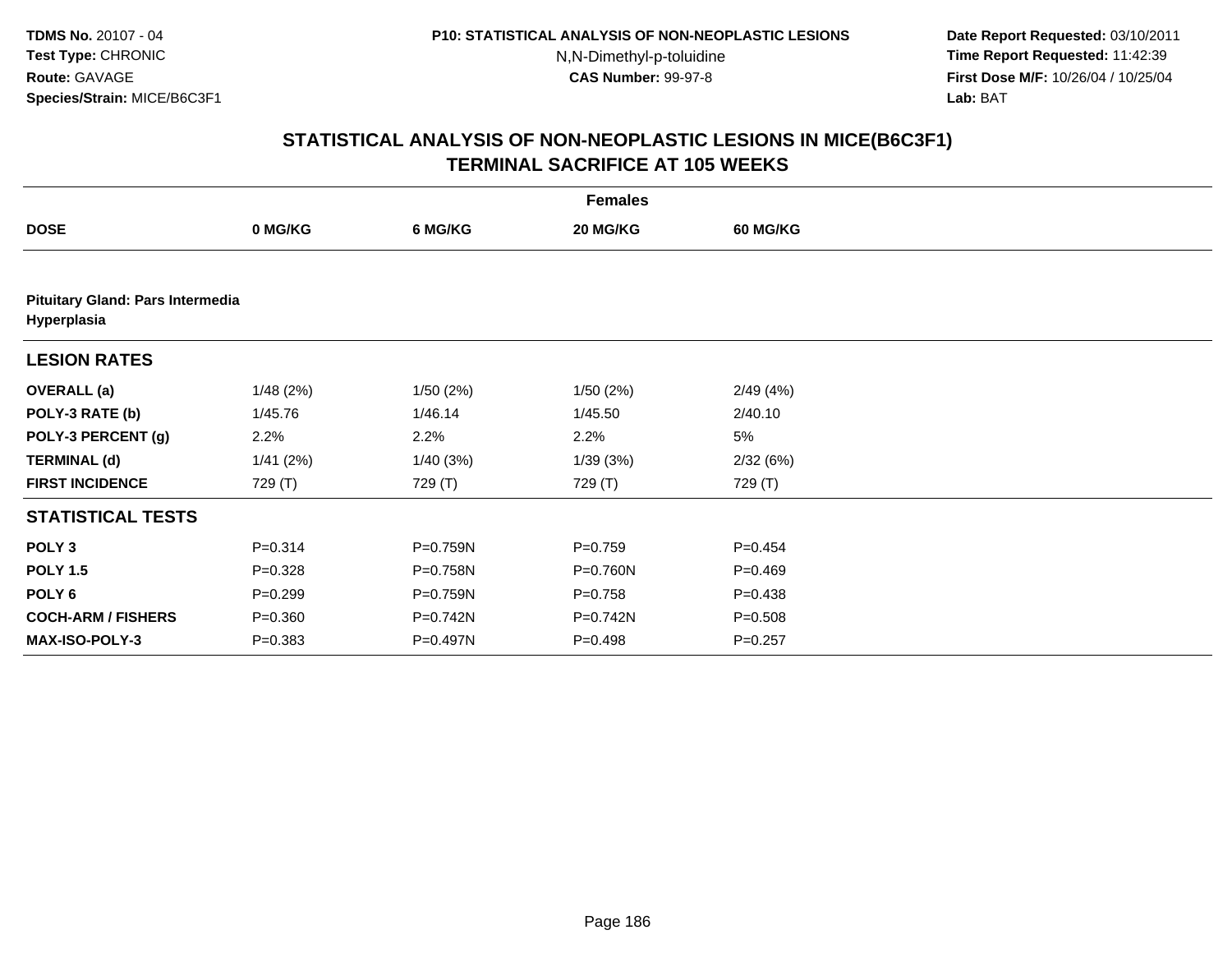**Date Report Requested:** 03/10/2011 **Time Report Requested:** 11:42:39 **First Dose M/F:** 10/26/04 / 10/25/04 Lab: BAT **Lab:** BAT

|                             | <b>Females</b> |             |          |                 |  |  |  |  |
|-----------------------------|----------------|-------------|----------|-----------------|--|--|--|--|
| <b>DOSE</b>                 | 0 MG/KG        | 6 MG/KG     | 20 MG/KG | <b>60 MG/KG</b> |  |  |  |  |
|                             |                |             |          |                 |  |  |  |  |
| <b>Skin</b><br>Inflammation |                |             |          |                 |  |  |  |  |
| <b>LESION RATES</b>         |                |             |          |                 |  |  |  |  |
| <b>OVERALL</b> (a)          | 1/50(2%)       | 2/50(4%)    | 0/50(0%) | 1/50(2%)        |  |  |  |  |
| POLY-3 RATE (b)             | 1/47.76        | 2/46.18     | 0/45.50  | 1/40.98         |  |  |  |  |
| POLY-3 PERCENT (g)          | 2.1%           | 4.3%        | 0%       | 2.4%            |  |  |  |  |
| <b>TERMINAL (d)</b>         | 1/43(2%)       | 1/40(3%)    | 0/39(0%) | 1/32(3%)        |  |  |  |  |
| <b>FIRST INCIDENCE</b>      | 729 (T)        | 720         | ---      | 729 (T)         |  |  |  |  |
| <b>STATISTICAL TESTS</b>    |                |             |          |                 |  |  |  |  |
| POLY <sub>3</sub>           | P=0.578N       | $P=0.488$   | P=0.510N | $P=0.725$       |  |  |  |  |
| <b>POLY 1.5</b>             | $P = 0.571N$   | $P=0.490$   | P=0.508N | $P = 0.736$     |  |  |  |  |
| POLY <sub>6</sub>           | P=0.585N       | $P=0.488$   | P=0.511N | $P = 0.714$     |  |  |  |  |
| <b>COCH-ARM / FISHERS</b>   | P=0.552N       | $P = 0.500$ | P=0.500N | P=0.753N        |  |  |  |  |
| MAX-ISO-POLY-3              | P=0.445N       | $P = 0.274$ | P=0.171N | $P=0.459$       |  |  |  |  |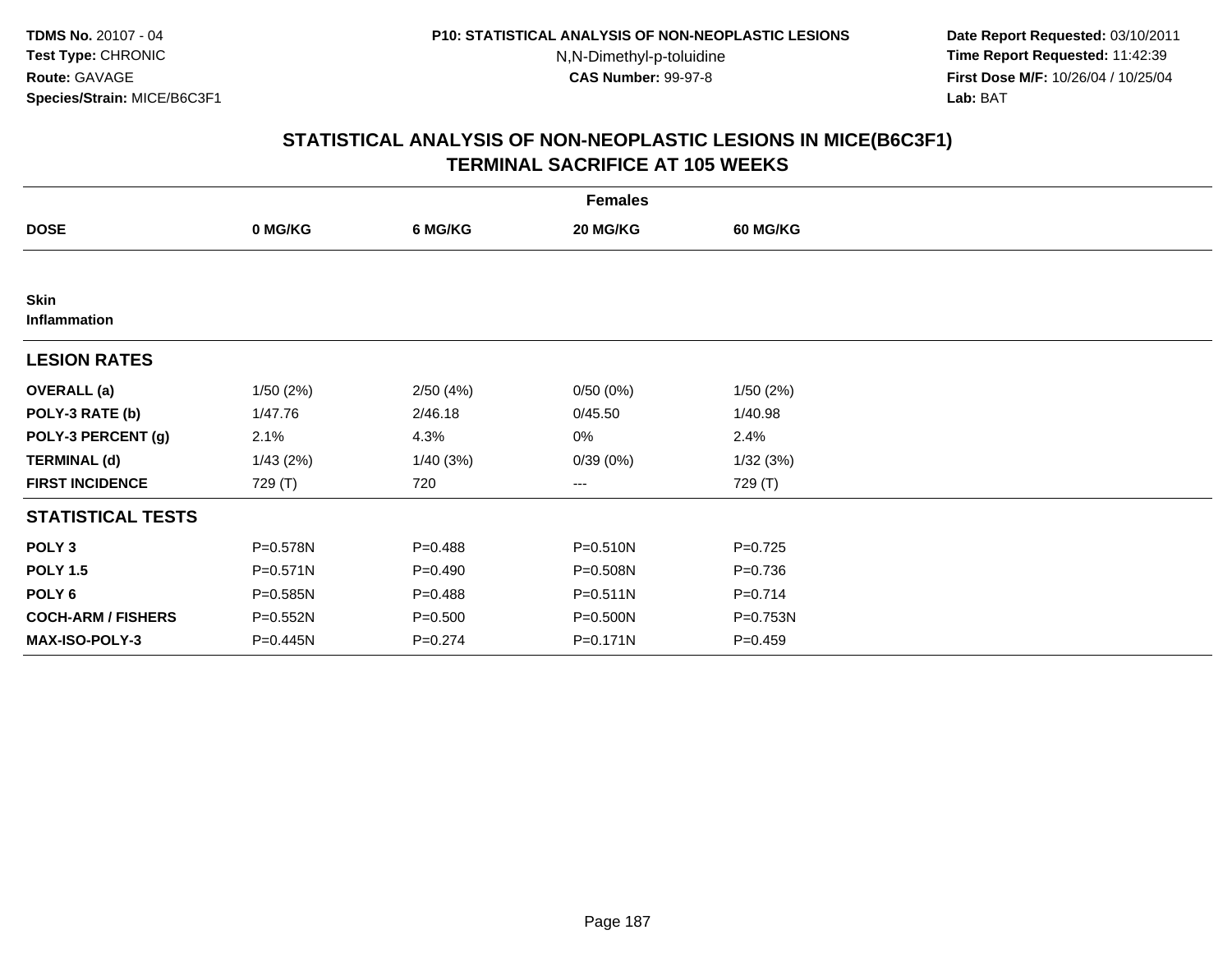**Date Report Requested:** 03/10/2011 **Time Report Requested:** 11:42:39 **First Dose M/F:** 10/26/04 / 10/25/04 Lab: BAT **Lab:** BAT

|                             | <b>Females</b> |             |             |                 |  |  |  |  |
|-----------------------------|----------------|-------------|-------------|-----------------|--|--|--|--|
| <b>DOSE</b>                 | 0 MG/KG        | 6 MG/KG     | 20 MG/KG    | <b>60 MG/KG</b> |  |  |  |  |
|                             |                |             |             |                 |  |  |  |  |
| <b>Skin</b><br><b>Ulcer</b> |                |             |             |                 |  |  |  |  |
| <b>LESION RATES</b>         |                |             |             |                 |  |  |  |  |
| <b>OVERALL</b> (a)          | 0/50(0%)       | 2/50(4%)    | 2/50(4%)    | 1/50(2%)        |  |  |  |  |
| POLY-3 RATE (b)             | 0/47.76        | 2/46.18     | 2/45.60     | 1/40.98         |  |  |  |  |
| POLY-3 PERCENT (g)          | 0%             | 4.3%        | 4.4%        | 2.4%            |  |  |  |  |
| <b>TERMINAL (d)</b>         | 0/43(0%)       | 1/40(3%)    | 1/39(3%)    | 1/32(3%)        |  |  |  |  |
| <b>FIRST INCIDENCE</b>      | ---            | 720         | 703         | 729 (T)         |  |  |  |  |
| <b>STATISTICAL TESTS</b>    |                |             |             |                 |  |  |  |  |
| POLY <sub>3</sub>           | $P = 0.544$    | $P = 0.230$ | $P=0.227$   | $P = 0.470$     |  |  |  |  |
| <b>POLY 1.5</b>             | $P = 0.566$    | $P = 0.231$ | $P=0.229$   | $P=0.478$       |  |  |  |  |
| POLY 6                      | $P = 0.519$    | $P = 0.230$ | $P = 0.226$ | $P=0.460$       |  |  |  |  |
| <b>COCH-ARM / FISHERS</b>   | $P = 0.618$    | $P = 0.247$ | $P = 0.247$ | $P = 0.500$     |  |  |  |  |
| <b>MAX-ISO-POLY-3</b>       | $P = 0.263$    | $P = 0.076$ | $P = 0.076$ | $P = 0.158$     |  |  |  |  |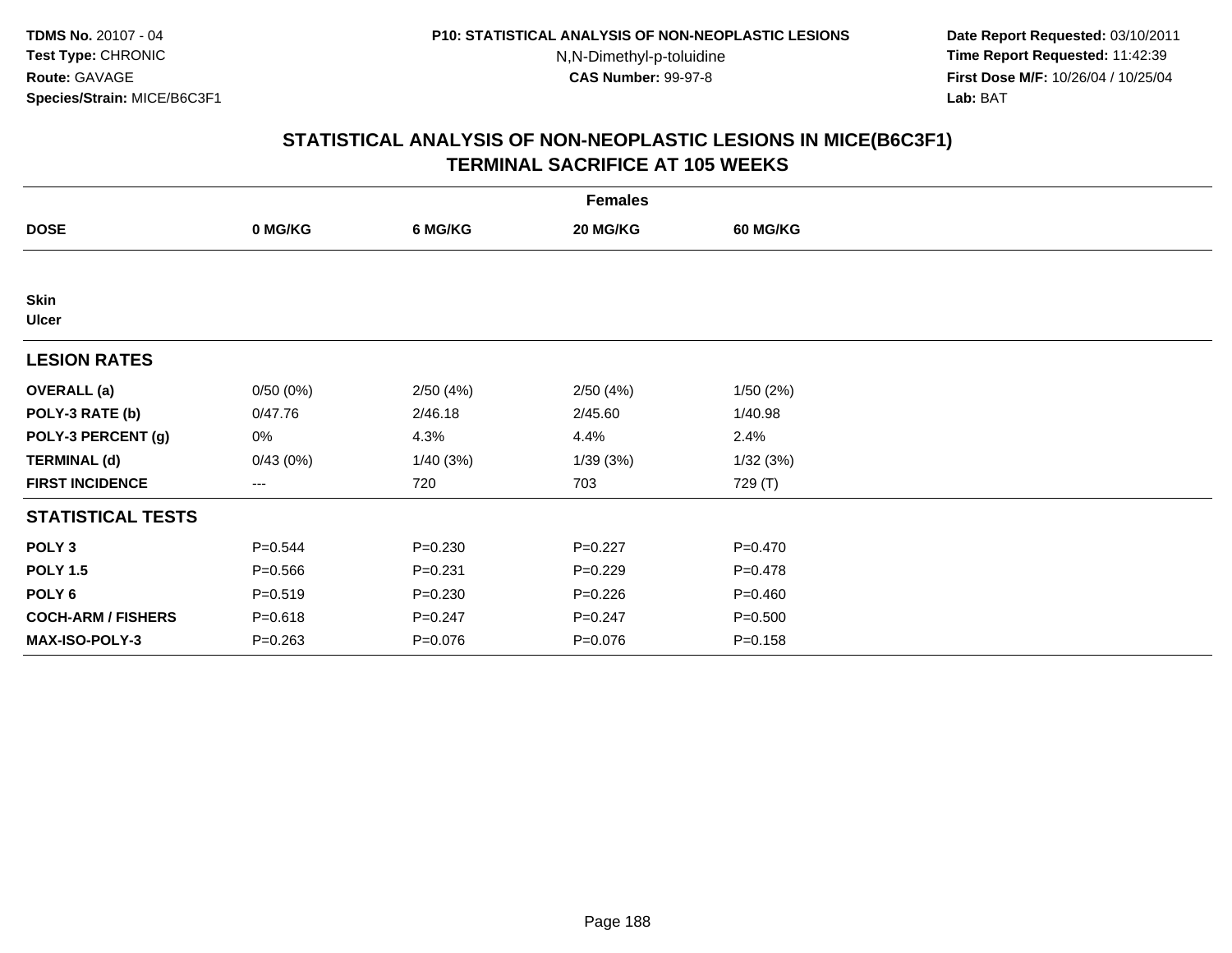**Date Report Requested:** 03/10/2011 **Time Report Requested:** 11:42:39 **First Dose M/F:** 10/26/04 / 10/25/04 Lab: BAT **Lab:** BAT

| <b>Females</b>                         |                        |          |          |                   |  |  |  |
|----------------------------------------|------------------------|----------|----------|-------------------|--|--|--|
| <b>DOSE</b>                            | 0 MG/KG                | 6 MG/KG  | 20 MG/KG | <b>60 MG/KG</b>   |  |  |  |
|                                        |                        |          |          |                   |  |  |  |
| <b>Skin: Dermis</b><br><b>Fibrosis</b> |                        |          |          |                   |  |  |  |
| <b>LESION RATES</b>                    |                        |          |          |                   |  |  |  |
| <b>OVERALL</b> (a)                     | 0/50(0%)               | 1/50(2%) | 1/50(2%) | 0/50(0%)          |  |  |  |
| POLY-3 RATE (b)                        | 0/47.76                | 1/46.14  | 1/45.50  | 0/40.98           |  |  |  |
| POLY-3 PERCENT (g)                     | 0%                     | 2.2%     | 2.2%     | 0%                |  |  |  |
| <b>TERMINAL (d)</b>                    | 0/43(0%)               | 1/40(3%) | 1/39(3%) | 0/32(0%)          |  |  |  |
| <b>FIRST INCIDENCE</b>                 | $\qquad \qquad \cdots$ | 729 (T)  | 729 (T)  | $\qquad \qquad -$ |  |  |  |
| <b>STATISTICAL TESTS</b>               |                        |          |          |                   |  |  |  |
| POLY <sub>3</sub>                      | (n)                    | (n)      | (n)      | (n)               |  |  |  |
| <b>POLY 1.5</b>                        | (n)                    | (n)      | (n)      | (n)               |  |  |  |
| POLY <sub>6</sub>                      | (n)                    | (n)      | (n)      | (n)               |  |  |  |
| <b>COCH-ARM / FISHERS</b>              | (n)                    | (n)      | (n)      | (n)               |  |  |  |
| MAX-ISO-POLY-3                         | (n)                    | (n)      | (n)      | (n)               |  |  |  |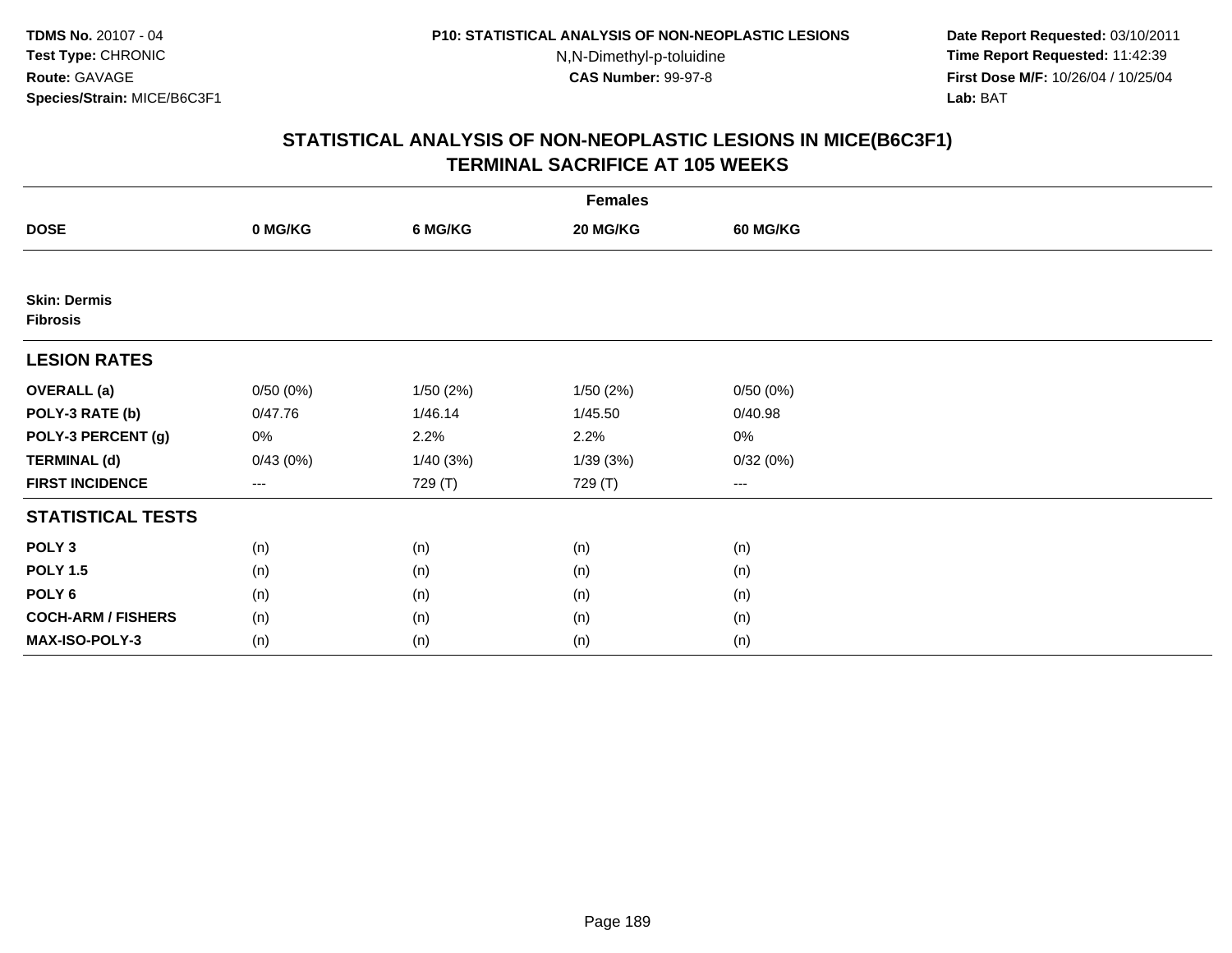**Date Report Requested:** 03/10/2011 **Time Report Requested:** 11:42:39 **First Dose M/F:** 10/26/04 / 10/25/04 Lab: BAT **Lab:** BAT

|                                       | <b>Females</b> |          |             |                 |  |  |  |  |  |
|---------------------------------------|----------------|----------|-------------|-----------------|--|--|--|--|--|
| <b>DOSE</b>                           | 0 MG/KG        | 6 MG/KG  | 20 MG/KG    | <b>60 MG/KG</b> |  |  |  |  |  |
|                                       |                |          |             |                 |  |  |  |  |  |
| <b>Skin: Epidermis</b><br>Hyperplasia |                |          |             |                 |  |  |  |  |  |
| <b>LESION RATES</b>                   |                |          |             |                 |  |  |  |  |  |
| <b>OVERALL</b> (a)                    | 1/50(2%)       | 0/50(0%) | 2/50(4%)    | 0/50(0%)        |  |  |  |  |  |
| POLY-3 RATE (b)                       | 1/47.76        | 0/46.14  | 2/45.60     | 0/40.98         |  |  |  |  |  |
| POLY-3 PERCENT (g)                    | 2.1%           | 0%       | 4.4%        | 0%              |  |  |  |  |  |
| <b>TERMINAL (d)</b>                   | 1/43(2%)       | 0/40(0%) | 1/39(3%)    | 0/32(0%)        |  |  |  |  |  |
| <b>FIRST INCIDENCE</b>                | 729 (T)        | ---      | 703         | $--$            |  |  |  |  |  |
| <b>STATISTICAL TESTS</b>              |                |          |             |                 |  |  |  |  |  |
| POLY <sub>3</sub>                     | $P = 0.501N$   | P=0.507N | $P = 0.484$ | P=0.530N        |  |  |  |  |  |
| <b>POLY 1.5</b>                       | P=0.486N       | P=0.506N | $P = 0.486$ | P=0.522N        |  |  |  |  |  |
| POLY <sub>6</sub>                     | P=0.516N       | P=0.507N | $P=0.482$   | P=0.540N        |  |  |  |  |  |
| <b>COCH-ARM / FISHERS</b>             | P=0.455N       | P=0.500N | $P = 0.500$ | P=0.500N        |  |  |  |  |  |
| MAX-ISO-POLY-3                        | P=0.380N       | P=0.167N | $P=0.272$   | P=0.196N        |  |  |  |  |  |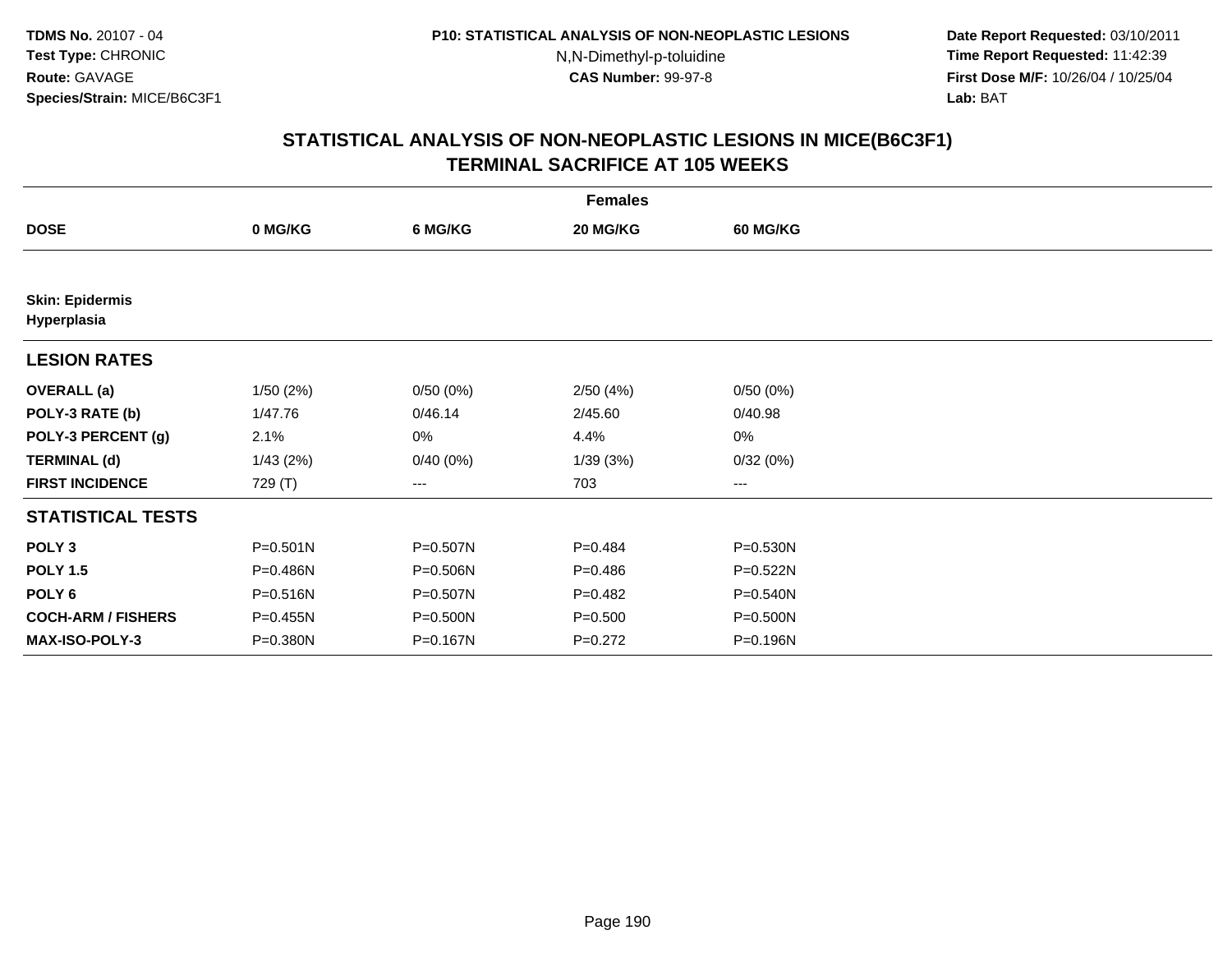**Date Report Requested:** 03/10/2011 **Time Report Requested:** 11:42:39 **First Dose M/F:** 10/26/04 / 10/25/04 Lab: BAT **Lab:** BAT

|                                 | <b>Females</b> |             |          |                 |  |  |  |  |
|---------------------------------|----------------|-------------|----------|-----------------|--|--|--|--|
| <b>DOSE</b>                     | 0 MG/KG        | 6 MG/KG     | 20 MG/KG | <b>60 MG/KG</b> |  |  |  |  |
|                                 |                |             |          |                 |  |  |  |  |
| <b>Spleen</b><br><b>Atrophy</b> |                |             |          |                 |  |  |  |  |
| <b>LESION RATES</b>             |                |             |          |                 |  |  |  |  |
| <b>OVERALL</b> (a)              | 3/49(6%)       | 8/49 (16%)  | 1/49(2%) | 6/50 (12%)      |  |  |  |  |
| POLY-3 RATE (b)                 | 3/47.23        | 8/46.86     | 1/45.46  | 6/43.95         |  |  |  |  |
| POLY-3 PERCENT (g)              | 6.4%           | 17.1%       | 2.2%     | 13.7%           |  |  |  |  |
| <b>TERMINAL (d)</b>             | 2/43(5%)       | 4/40 (10%)  | 1/39(3%) | 0/32(0%)        |  |  |  |  |
| <b>FIRST INCIDENCE</b>          | 666            | 555         | 729 (T)  | 512             |  |  |  |  |
| <b>STATISTICAL TESTS</b>        |                |             |          |                 |  |  |  |  |
| POLY <sub>3</sub>               | $P = 0.372$    | $P = 0.096$ | P=0.319N | $P = 0.208$     |  |  |  |  |
| <b>POLY 1.5</b>                 | $P = 0.382$    | $P = 0.097$ | P=0.316N | $P = 0.217$     |  |  |  |  |
| POLY 6                          | $P = 0.363$    | $P = 0.096$ | P=0.324N | $P = 0.201$     |  |  |  |  |
| <b>COCH-ARM / FISHERS</b>       | $P=0.427$      | $P = 0.100$ | P=0.309N | $P = 0.254$     |  |  |  |  |
| <b>MAX-ISO-POLY-3</b>           | $P = 0.211$    | $P=0.052$   | P=0.169N | $P = 0.132$     |  |  |  |  |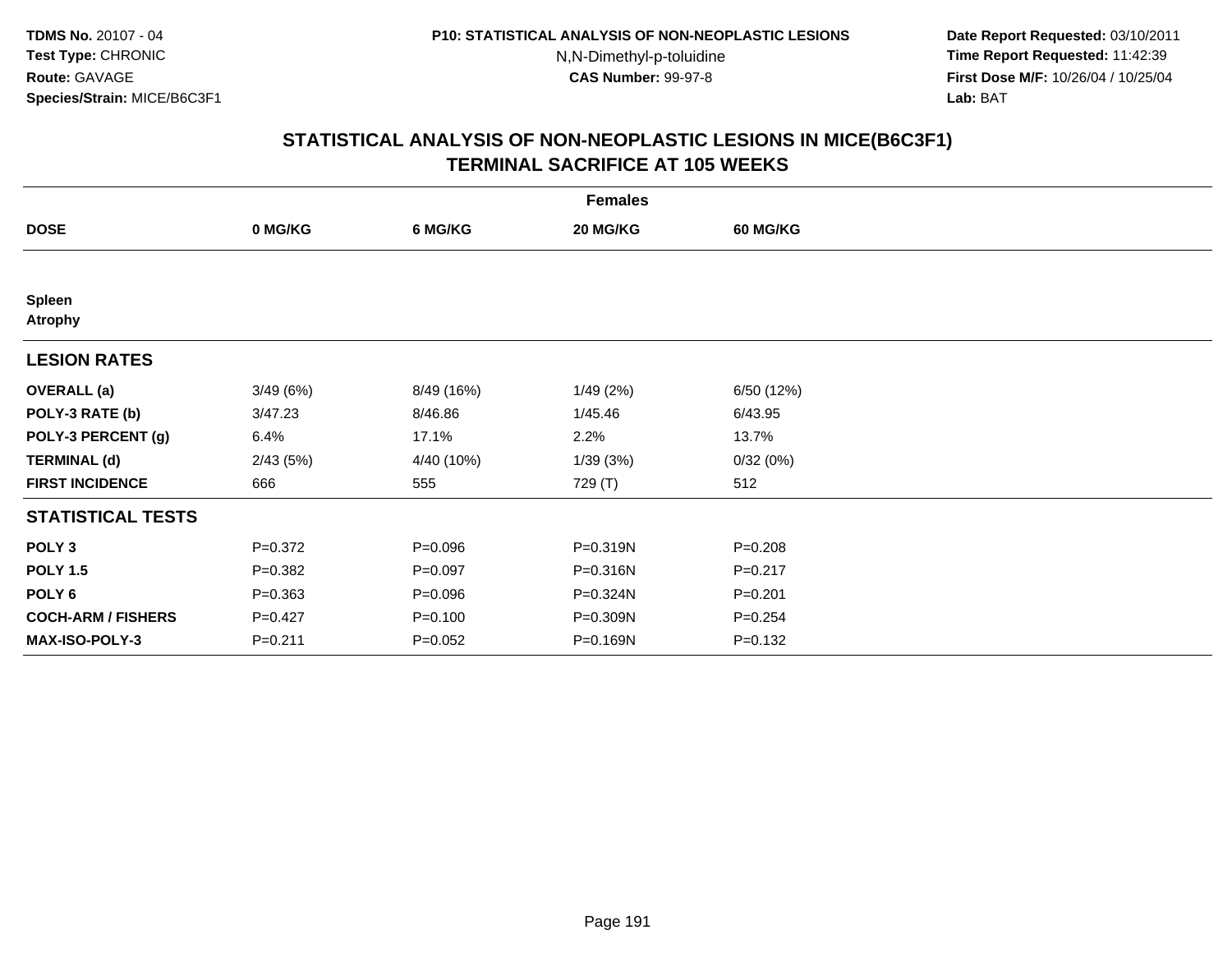**Date Report Requested:** 03/10/2011 **Time Report Requested:** 11:42:39 **First Dose M/F:** 10/26/04 / 10/25/04 Lab: BAT **Lab:** BAT

|                                                          | <b>Females</b> |             |             |                 |  |  |  |  |
|----------------------------------------------------------|----------------|-------------|-------------|-----------------|--|--|--|--|
| <b>DOSE</b>                                              | 0 MG/KG        | 6 MG/KG     | 20 MG/KG    | <b>60 MG/KG</b> |  |  |  |  |
|                                                          |                |             |             |                 |  |  |  |  |
| <b>Spleen</b><br><b>Hematopoietic Cell Proliferation</b> |                |             |             |                 |  |  |  |  |
| <b>LESION RATES</b>                                      |                |             |             |                 |  |  |  |  |
| <b>OVERALL</b> (a)                                       | 18/49 (37%)    | 23/49 (47%) | 24/49 (49%) | 21/50 (42%)     |  |  |  |  |
| POLY-3 RATE (b)                                          | 18/48.44       | 23/48.34    | 24/47.64    | 21/44.18        |  |  |  |  |
| POLY-3 PERCENT (g)                                       | 37.2%          | 47.6%       | 50.4%       | 47.5%           |  |  |  |  |
| <b>TERMINAL (d)</b>                                      | 14/43 (33%)    | 16/40 (40%) | 16/39 (41%) | 14/32 (44%)     |  |  |  |  |
| <b>FIRST INCIDENCE</b>                                   | 444            | 449         | 501         | 43              |  |  |  |  |
| <b>STATISTICAL TESTS</b>                                 |                |             |             |                 |  |  |  |  |
| POLY <sub>3</sub>                                        | $P=0.292$      | $P = 0.203$ | $P = 0.135$ | $P = 0.212$     |  |  |  |  |
| <b>POLY 1.5</b>                                          | $P = 0.358$    | $P = 0.204$ | $P = 0.134$ | $P = 0.257$     |  |  |  |  |
| POLY <sub>6</sub>                                        | $P = 0.233$    | $P = 0.204$ | $P = 0.138$ | $P = 0.171$     |  |  |  |  |
| <b>COCH-ARM / FISHERS</b>                                | $P = 0.519$    | $P = 0.206$ | $P = 0.154$ | $P = 0.371$     |  |  |  |  |
| <b>MAX-ISO-POLY-3</b>                                    | $P=0.229$      | $P = 0.150$ | $P = 0.097$ | $P = 0.168$     |  |  |  |  |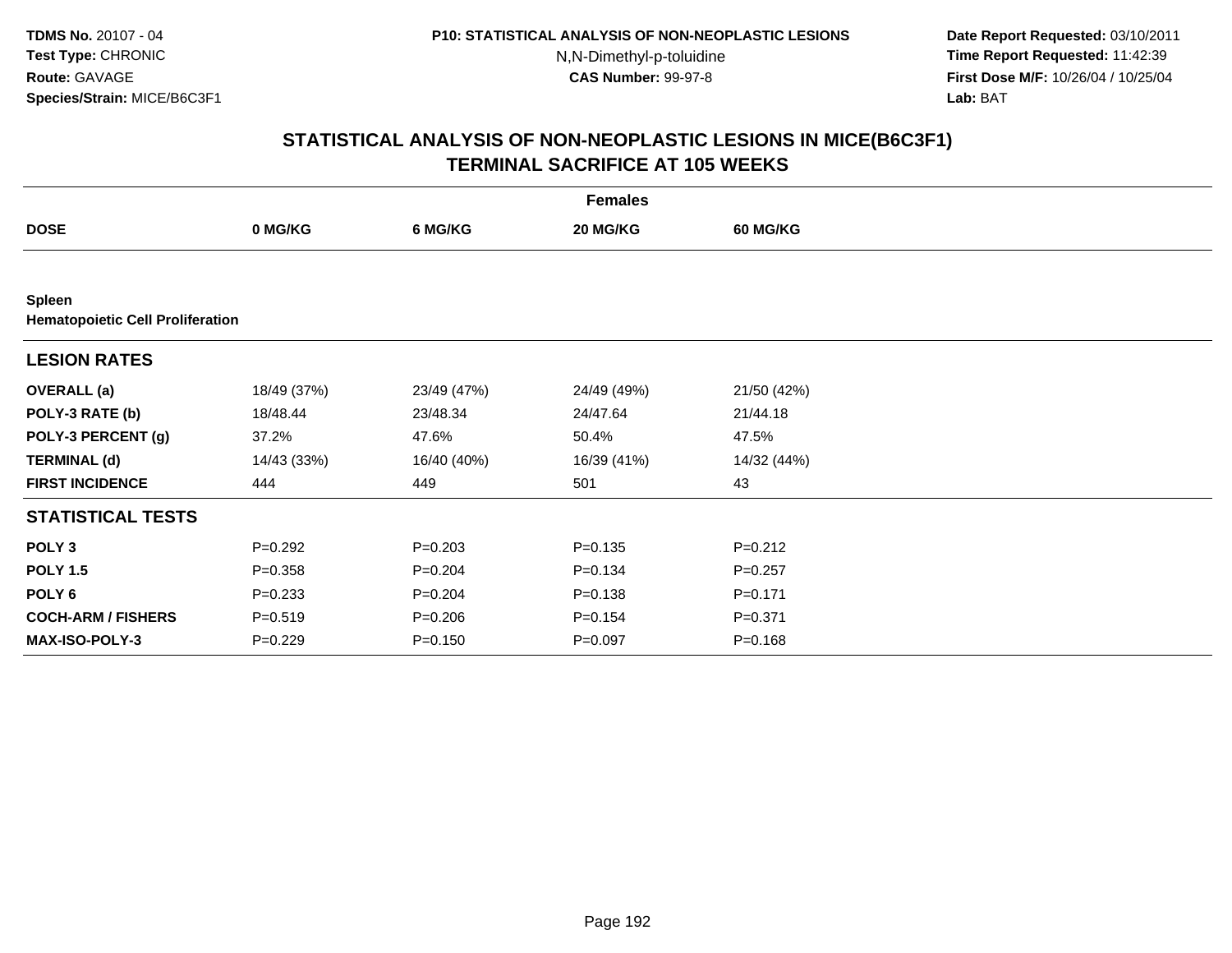**Date Report Requested:** 03/10/2011 **Time Report Requested:** 11:42:39 **First Dose M/F:** 10/26/04 / 10/25/04 Lab: BAT **Lab:** BAT

| <b>Females</b>                 |             |             |              |                 |  |  |
|--------------------------------|-------------|-------------|--------------|-----------------|--|--|
| <b>DOSE</b>                    | 0 MG/KG     | 6 MG/KG     | 20 MG/KG     | <b>60 MG/KG</b> |  |  |
|                                |             |             |              |                 |  |  |
| Spleen<br>Hyperplasia Lymphoid |             |             |              |                 |  |  |
| <b>LESION RATES</b>            |             |             |              |                 |  |  |
| <b>OVERALL</b> (a)             | 14/49 (29%) | 15/49 (31%) | 12/49 (24%)  | 15/50 (30%)     |  |  |
| POLY-3 RATE (b)                | 14/47.12    | 15/46.14    | 12/45.69     | 15/40.98        |  |  |
| POLY-3 PERCENT (g)             | 29.7%       | 32.5%       | 26.3%        | 36.6%           |  |  |
| <b>TERMINAL (d)</b>            | 13/43 (30%) | 15/40 (38%) | 11/39 (28%)  | 15/32 (47%)     |  |  |
| <b>FIRST INCIDENCE</b>         | 698         | 729 (T)     | 669          | 729 (T)         |  |  |
| <b>STATISTICAL TESTS</b>       |             |             |              |                 |  |  |
| POLY <sub>3</sub>              | $P = 0.312$ | $P = 0.473$ | P=0.445N     | $P = 0.323$     |  |  |
| <b>POLY 1.5</b>                | $P = 0.368$ | $P = 0.483$ | P=0.439N     | $P = 0.383$     |  |  |
| POLY 6                         | $P = 0.254$ | $P = 0.463$ | $P = 0.455N$ | $P = 0.260$     |  |  |
| <b>COCH-ARM / FISHERS</b>      | $P = 0.513$ | $P = 0.500$ | P=0.410N     | $P = 0.526$     |  |  |
| MAX-ISO-POLY-3                 | $P = 0.413$ | $P = 0.385$ | P=0.357N     | $P = 0.262$     |  |  |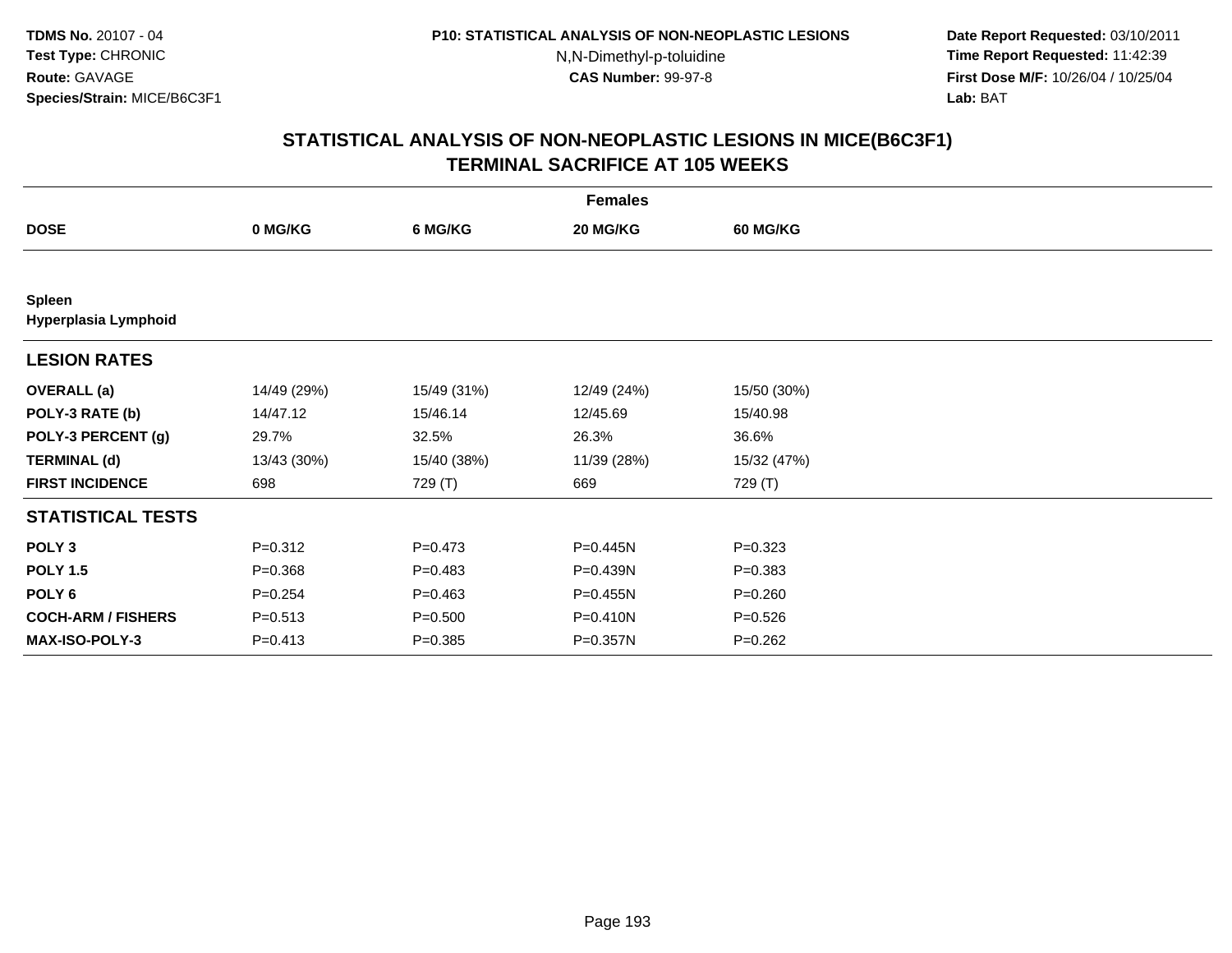**Date Report Requested:** 03/10/2011 **Time Report Requested:** 11:42:39 **First Dose M/F:** 10/26/04 / 10/25/04 Lab: BAT **Lab:** BAT

| <b>Females</b>                |             |             |             |                 |  |  |
|-------------------------------|-------------|-------------|-------------|-----------------|--|--|
| <b>DOSE</b>                   | 0 MG/KG     | 6 MG/KG     | 20 MG/KG    | <b>60 MG/KG</b> |  |  |
|                               |             |             |             |                 |  |  |
| <b>Spleen</b><br>Pigmentation |             |             |             |                 |  |  |
| <b>LESION RATES</b>           |             |             |             |                 |  |  |
| <b>OVERALL</b> (a)            | 37/49 (76%) | 39/49 (80%) | 33/49 (67%) | 43/50 (86%)     |  |  |
| POLY-3 RATE (b)               | 37/47.48    | 39/46.98    | 33/45.74    | 43/47.06        |  |  |
| POLY-3 PERCENT (g)            | 77.9%       | 83%         | 72.1%       | 91.4%           |  |  |
| <b>TERMINAL (d)</b>           | 35/43 (81%) | 35/40 (88%) | 31/39 (80%) | 29/32 (91%)     |  |  |
| <b>FIRST INCIDENCE</b>        | 663         | 555         | 669         | 386             |  |  |
| <b>STATISTICAL TESTS</b>      |             |             |             |                 |  |  |
| POLY <sub>3</sub>             | $P = 0.057$ | $P = 0.354$ | P=0.339N    | $P = 0.055$     |  |  |
| <b>POLY 1.5</b>               | $P = 0.057$ | $P = 0.373$ | P=0.319N    | $P = 0.057$     |  |  |
| POLY <sub>6</sub>             | $P = 0.058$ | $P = 0.338$ | P=0.376N    | $P = 0.054$     |  |  |
| <b>COCH-ARM / FISHERS</b>     | $P=0.129$   | $P=0.405$   | P=0.251N    | $P = 0.142$     |  |  |
| <b>MAX-ISO-POLY-3</b>         | $P = 0.063$ | $P = 0.262$ | P=0.258N    | $P=0.030*$      |  |  |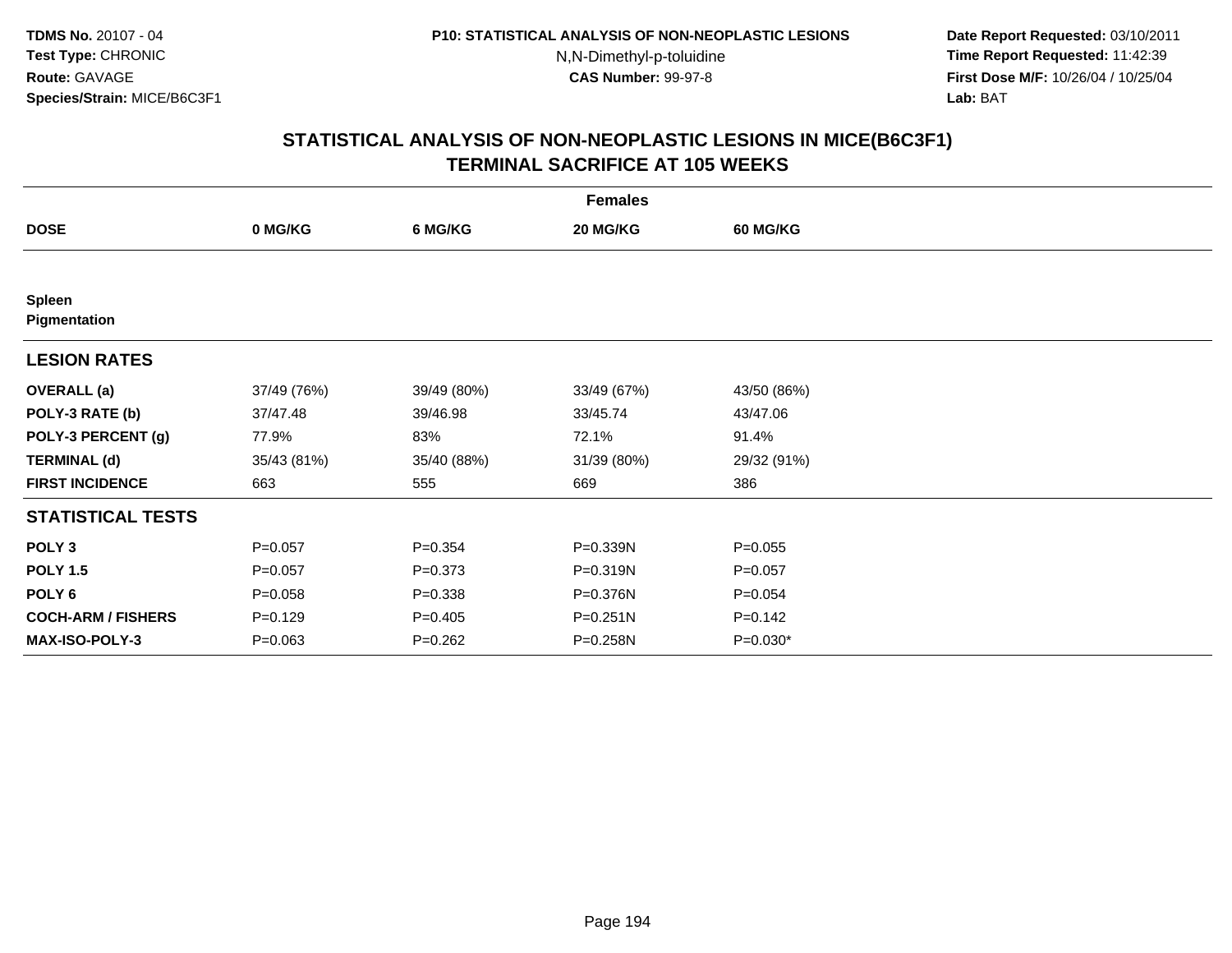**Date Report Requested:** 03/10/2011 **Time Report Requested:** 11:42:39 **First Dose M/F:** 10/26/04 / 10/25/04 Lab: BAT **Lab:** BAT

| <b>Females</b>                            |           |          |                   |                 |  |  |
|-------------------------------------------|-----------|----------|-------------------|-----------------|--|--|
| <b>DOSE</b>                               | 0 MG/KG   | 6 MG/KG  | 20 MG/KG          | <b>60 MG/KG</b> |  |  |
|                                           |           |          |                   |                 |  |  |
| <b>Spleen: Red Pulp</b><br><b>Atrophy</b> |           |          |                   |                 |  |  |
| <b>LESION RATES</b>                       |           |          |                   |                 |  |  |
| <b>OVERALL</b> (a)                        | 0/49(0%)  | 0/49(0%) | 0/49(0%)          | 5/50 (10%)      |  |  |
| POLY-3 RATE (b)                           | 0/46.99   | 0/46.14  | 0/45.46           | 5/43.08         |  |  |
| POLY-3 PERCENT (g)                        | 0%        | 0%       | 0%                | 11.6%           |  |  |
| <b>TERMINAL (d)</b>                       | 0/43(0%)  | 0/40(0%) | 0/39(0%)          | 1/32(3%)        |  |  |
| <b>FIRST INCIDENCE</b>                    | ---       | ---      | $\qquad \qquad -$ | 512             |  |  |
| <b>STATISTICAL TESTS</b>                  |           |          |                   |                 |  |  |
| POLY <sub>3</sub>                         | P<0.001** | (e)      | (e)               | $P=0.024*$      |  |  |
| <b>POLY 1.5</b>                           | P<0.001** | (e)      | (e)               | P=0.026*        |  |  |
| POLY 6                                    | P<0.001** | (e)      | (e)               | $P=0.022*$      |  |  |
| <b>COCH-ARM / FISHERS</b>                 | P<0.001** | (e)      | (e)               | $P=0.030*$      |  |  |
| MAX-ISO-POLY-3                            | P<0.001** | (e)      | (e)               | P=0.010**       |  |  |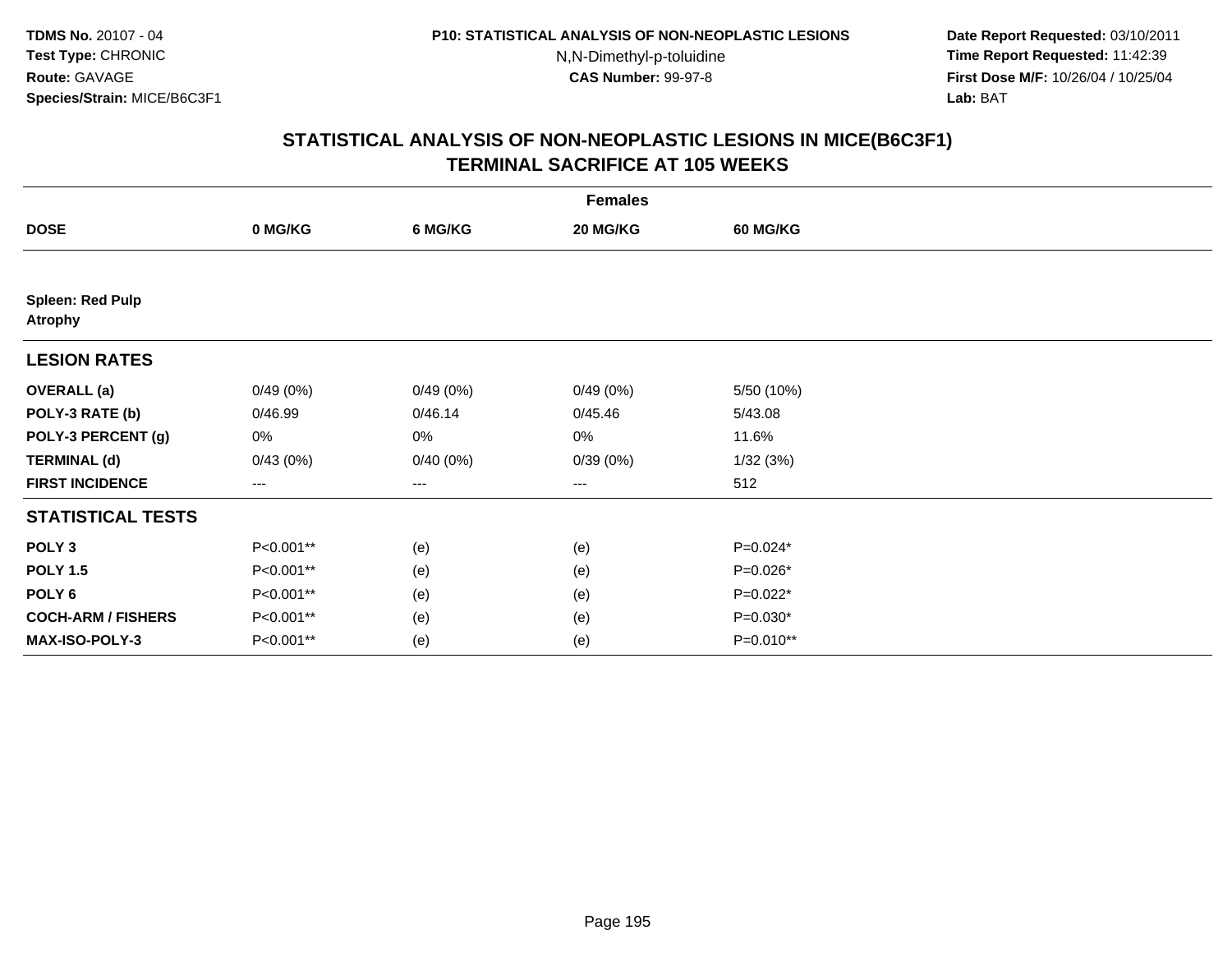**Date Report Requested:** 03/10/2011 **Time Report Requested:** 11:42:39 **First Dose M/F:** 10/26/04 / 10/25/04 Lab: BAT **Lab:** BAT

| <b>Females</b>                         |             |             |          |                 |  |  |  |
|----------------------------------------|-------------|-------------|----------|-----------------|--|--|--|
| <b>DOSE</b>                            | 0 MG/KG     | 6 MG/KG     | 20 MG/KG | <b>60 MG/KG</b> |  |  |  |
|                                        |             |             |          |                 |  |  |  |
| Stomach, Forestomach<br><b>Erosion</b> |             |             |          |                 |  |  |  |
| <b>LESION RATES</b>                    |             |             |          |                 |  |  |  |
| <b>OVERALL</b> (a)                     | 0/50(0%)    | 1/50(2%)    | 0/50(0%) | 2/50(4%)        |  |  |  |
| POLY-3 RATE (b)                        | 0/47.76     | 1/47.14     | 0/45.50  | 2/41.42         |  |  |  |
| POLY-3 PERCENT (g)                     | 0%          | 2.1%        | 0%       | 4.8%            |  |  |  |
| <b>TERMINAL (d)</b>                    | 0/43(0%)    | 0/40(0%)    | 0/39(0%) | 1/32(3%)        |  |  |  |
| <b>FIRST INCIDENCE</b>                 | ---         | 8           | ---      | 602             |  |  |  |
| <b>STATISTICAL TESTS</b>               |             |             |          |                 |  |  |  |
| POLY <sub>3</sub>                      | $P = 0.130$ | $P=0.497$   | (e)      | $P = 0.207$     |  |  |  |
| <b>POLY 1.5</b>                        | $P = 0.135$ | $P=0.498$   | (e)      | $P = 0.215$     |  |  |  |
| POLY 6                                 | $P = 0.125$ | $P=0.497$   | (e)      | $P = 0.199$     |  |  |  |
| <b>COCH-ARM / FISHERS</b>              | $P = 0.151$ | $P = 0.500$ | (e)      | $P = 0.247$     |  |  |  |
| MAX-ISO-POLY-3                         | $P = 0.080$ | $P = 0.159$ | (e)      | $P = 0.076$     |  |  |  |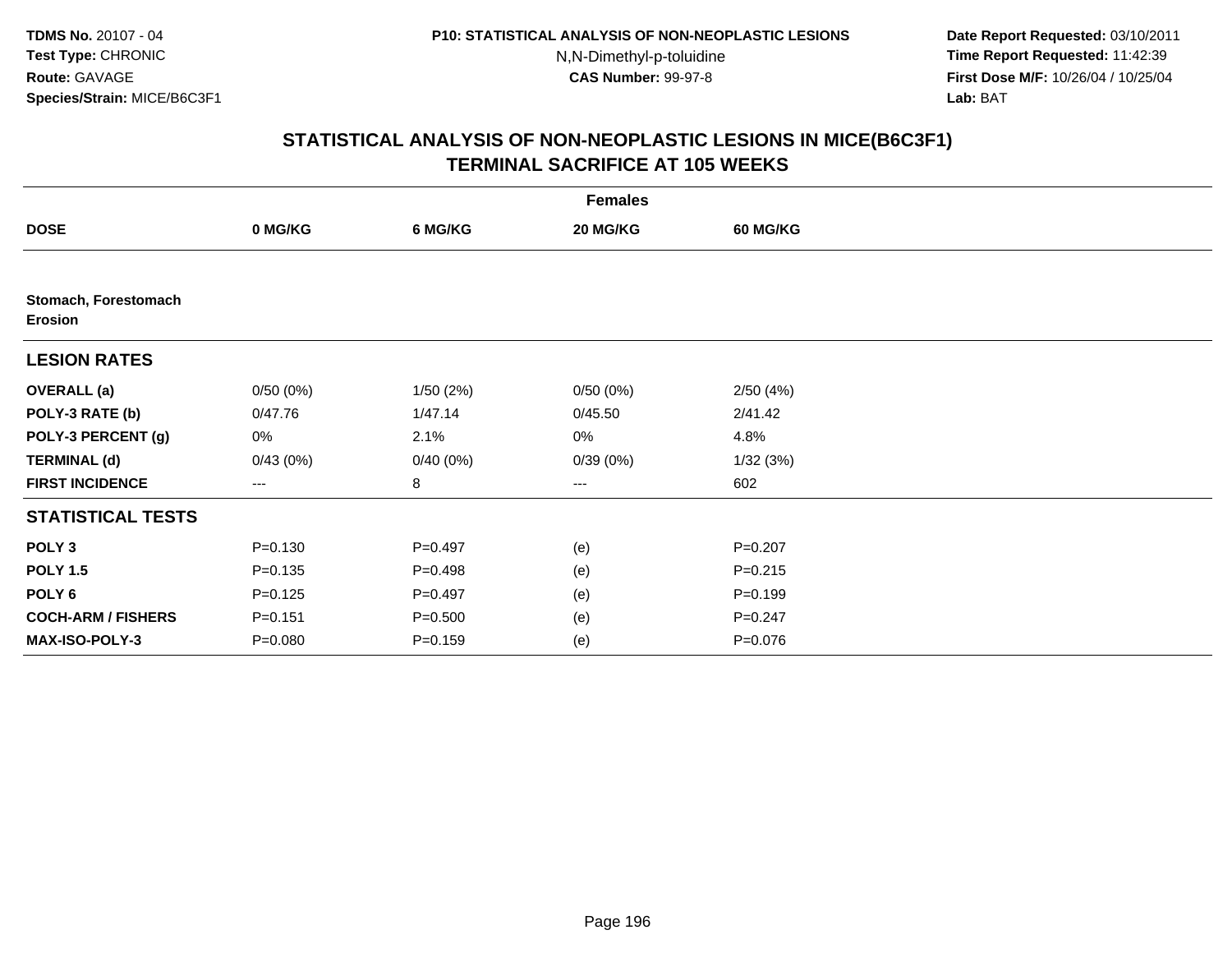**Date Report Requested:** 03/10/2011 **Time Report Requested:** 11:42:39 **First Dose M/F:** 10/26/04 / 10/25/04 Lab: BAT **Lab:** BAT

| <b>Females</b>                       |           |             |             |             |  |  |
|--------------------------------------|-----------|-------------|-------------|-------------|--|--|
| <b>DOSE</b>                          | 0 MG/KG   | 6 MG/KG     | 20 MG/KG    | 60 MG/KG    |  |  |
|                                      |           |             |             |             |  |  |
| Stomach, Forestomach<br>Inflammation |           |             |             |             |  |  |
| <b>LESION RATES</b>                  |           |             |             |             |  |  |
| <b>OVERALL</b> (a)                   | 3/50(6%)  | 4/50 (8%)   | 7/50 (14%)  | 16/50 (32%) |  |  |
| POLY-3 RATE (b)                      | 3/48.63   | 4/46.54     | 7/47.32     | 16/43.07    |  |  |
| POLY-3 PERCENT (g)                   | 6.2%      | 8.6%        | 14.8%       | 37.2%       |  |  |
| <b>TERMINAL (d)</b>                  | 0/43(0%)  | 2/40(5%)    | 3/39(8%)    | 9/32(28%)   |  |  |
| <b>FIRST INCIDENCE</b>               | 642       | 621         | 501         | 481         |  |  |
| <b>STATISTICAL TESTS</b>             |           |             |             |             |  |  |
| POLY <sub>3</sub>                    | P<0.001** | $P = 0.476$ | $P = 0.147$ | P<0.001**   |  |  |
| <b>POLY 1.5</b>                      | P<0.001** | $P = 0.481$ | $P = 0.147$ | P<0.001**   |  |  |
| POLY 6                               | P<0.001** | $P = 0.471$ | $P = 0.147$ | P<0.001**   |  |  |
| <b>COCH-ARM / FISHERS</b>            | P<0.001** | $P = 0.500$ | $P = 0.159$ | P<0.001**   |  |  |
| MAX-ISO-POLY-3                       | P<0.001** | $P = 0.330$ | $P = 0.086$ | P<0.001**   |  |  |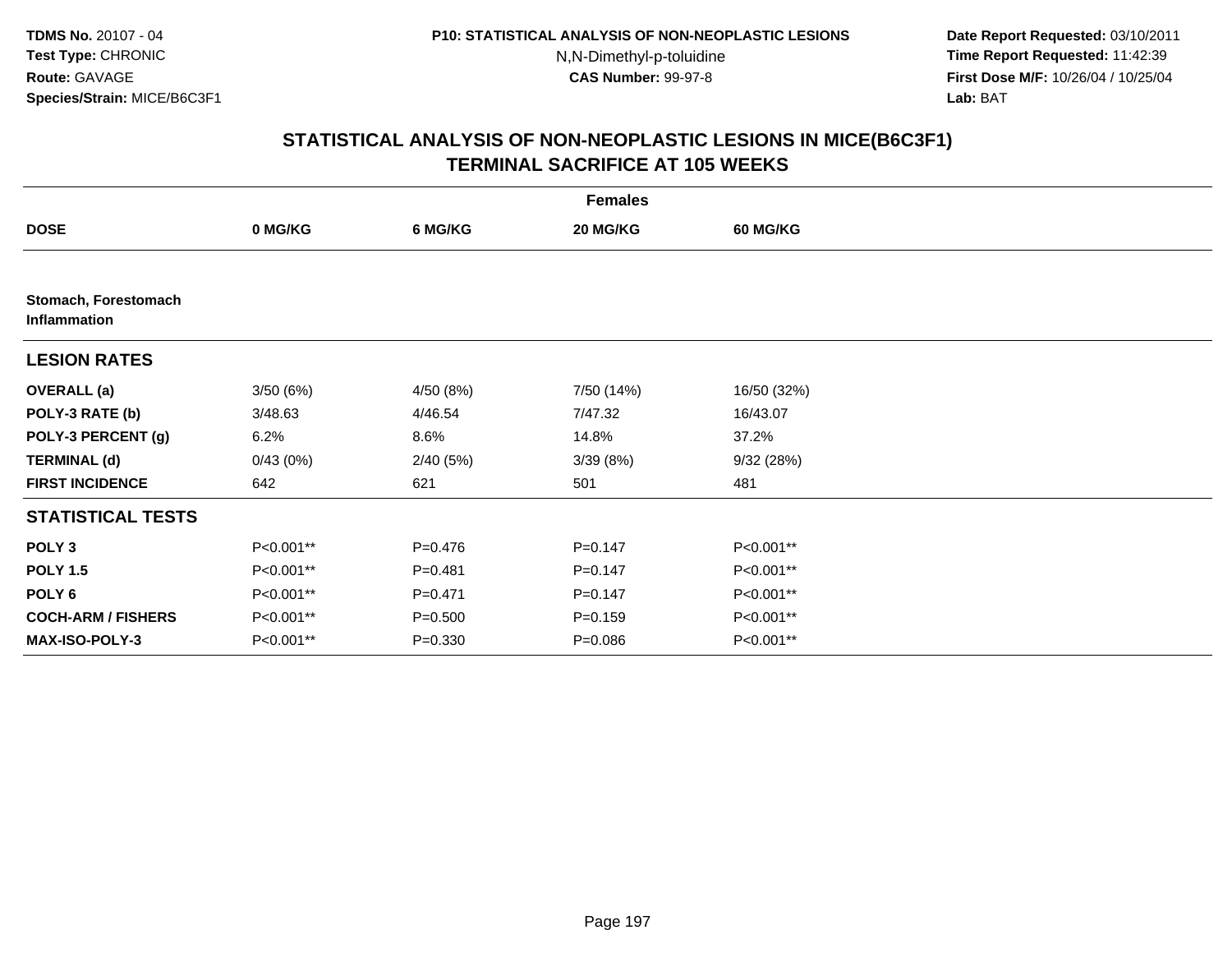**Date Report Requested:** 03/10/2011 **Time Report Requested:** 11:42:39 **First Dose M/F:** 10/26/04 / 10/25/04 Lab: BAT **Lab:** BAT

| <b>Females</b>                       |            |             |             |                 |  |  |
|--------------------------------------|------------|-------------|-------------|-----------------|--|--|
| <b>DOSE</b>                          | 0 MG/KG    | 6 MG/KG     | 20 MG/KG    | <b>60 MG/KG</b> |  |  |
|                                      |            |             |             |                 |  |  |
| Stomach, Forestomach<br><b>Ulcer</b> |            |             |             |                 |  |  |
| <b>LESION RATES</b>                  |            |             |             |                 |  |  |
| <b>OVERALL</b> (a)                   | 2/50(4%)   | 2/50(4%)    | 4/50 (8%)   | 7/50 (14%)      |  |  |
| POLY-3 RATE (b)                      | 2/48.38    | 2/46.52     | 4/47.32     | 7/41.88         |  |  |
| POLY-3 PERCENT (g)                   | 4.1%       | 4.3%        | 8.5%        | 16.7%           |  |  |
| <b>TERMINAL (d)</b>                  | 0/43(0%)   | 1/40(3%)    | 0/39(0%)    | 4/32 (13%)      |  |  |
| <b>FIRST INCIDENCE</b>               | 642        | 621         | 501         | 481             |  |  |
| <b>STATISTICAL TESTS</b>             |            |             |             |                 |  |  |
| POLY <sub>3</sub>                    | $P=0.015*$ | $P = 0.679$ | $P = 0.327$ | $P=0.050*$      |  |  |
| <b>POLY 1.5</b>                      | P=0.017*   | $P=0.682$   | $P = 0.326$ | $P = 0.057$     |  |  |
| POLY 6                               | $P=0.012*$ | $P = 0.677$ | $P=0.329$   | P=0.042*        |  |  |
| <b>COCH-ARM / FISHERS</b>            | P=0.026*   | P=0.691N    | $P = 0.339$ | $P = 0.080$     |  |  |
| MAX-ISO-POLY-3                       | $P=0.023*$ | $P = 0.484$ | $P = 0.196$ | $P=0.030*$      |  |  |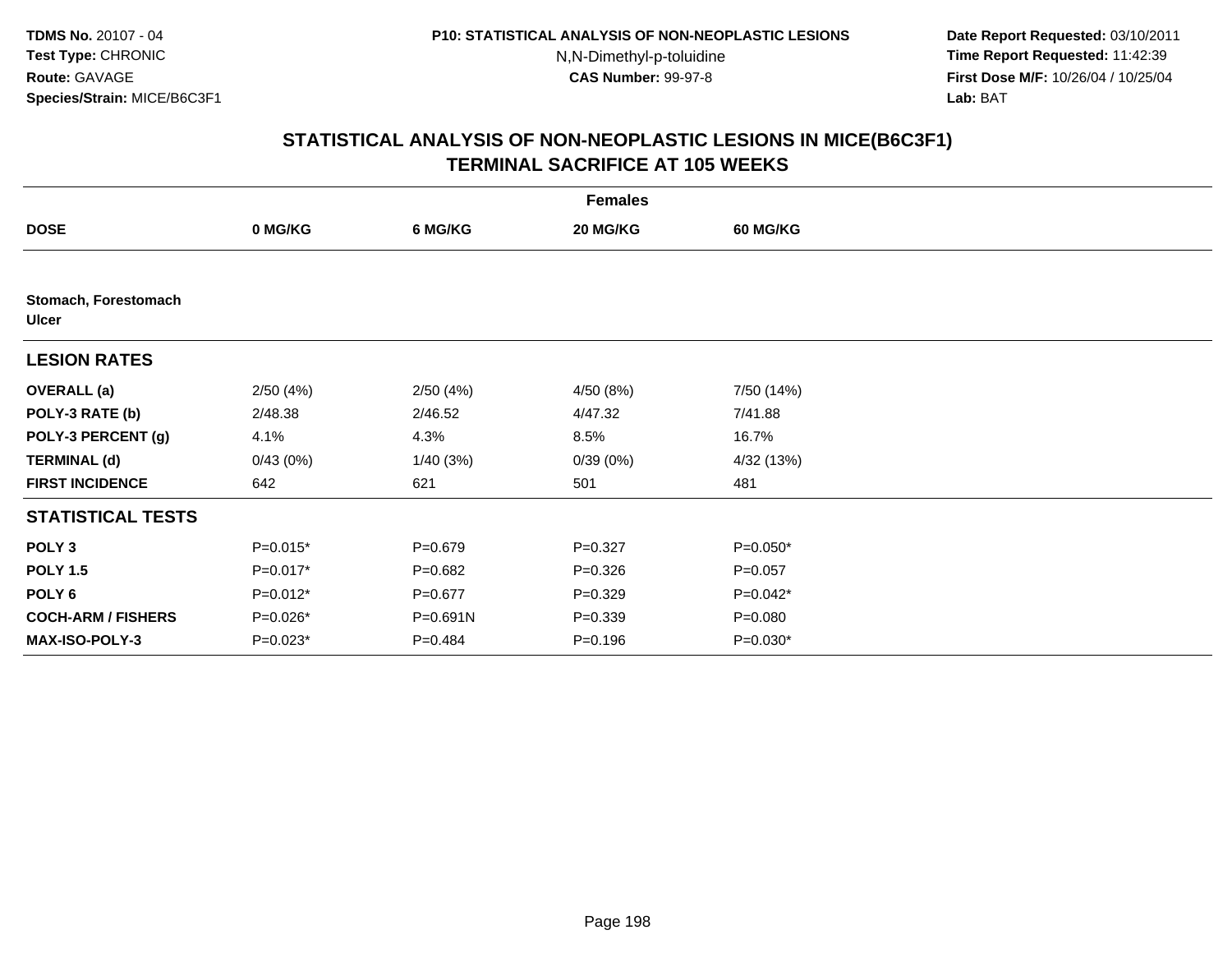**Date Report Requested:** 03/10/2011 **Time Report Requested:** 11:42:39 **First Dose M/F:** 10/26/04 / 10/25/04 Lab: BAT **Lab:** BAT

|                                                 | <b>Females</b> |             |             |                 |  |  |  |
|-------------------------------------------------|----------------|-------------|-------------|-----------------|--|--|--|
| <b>DOSE</b>                                     | 0 MG/KG        | 6 MG/KG     | 20 MG/KG    | <b>60 MG/KG</b> |  |  |  |
|                                                 |                |             |             |                 |  |  |  |
| Stomach, Forestomach: Epithelium<br>Hyperplasia |                |             |             |                 |  |  |  |
| <b>LESION RATES</b>                             |                |             |             |                 |  |  |  |
| <b>OVERALL</b> (a)                              | 3/50(6%)       | 5/50 (10%)  | 12/50 (24%) | 17/50 (34%)     |  |  |  |
| POLY-3 RATE (b)                                 | 3/48.63        | 5/46.77     | 12/46.75    | 17/44.07        |  |  |  |
| POLY-3 PERCENT (g)                              | 6.2%           | 10.7%       | 25.7%       | 38.6%           |  |  |  |
| <b>TERMINAL (d)</b>                             | 0/43(0%)       | 2/40(5%)    | 8/39 (21%)  | 9/32(28%)       |  |  |  |
| <b>FIRST INCIDENCE</b>                          | 642            | 621         | 585         | 43              |  |  |  |
| <b>STATISTICAL TESTS</b>                        |                |             |             |                 |  |  |  |
| POLY <sub>3</sub>                               | P<0.001**      | $P = 0.336$ | P=0.008**   | P<0.001**       |  |  |  |
| <b>POLY 1.5</b>                                 | P<0.001**      | $P = 0.339$ | P=0.009**   | P<0.001**       |  |  |  |
| POLY <sub>6</sub>                               | P<0.001**      | $P = 0.333$ | P=0.008**   | P<0.001**       |  |  |  |
| <b>COCH-ARM / FISHERS</b>                       | P<0.001**      | $P=0.357$   | $P=0.011*$  | P<0.001**       |  |  |  |
| <b>MAX-ISO-POLY-3</b>                           | P<0.001**      | $P = 0.219$ | P=0.004**   | P<0.001**       |  |  |  |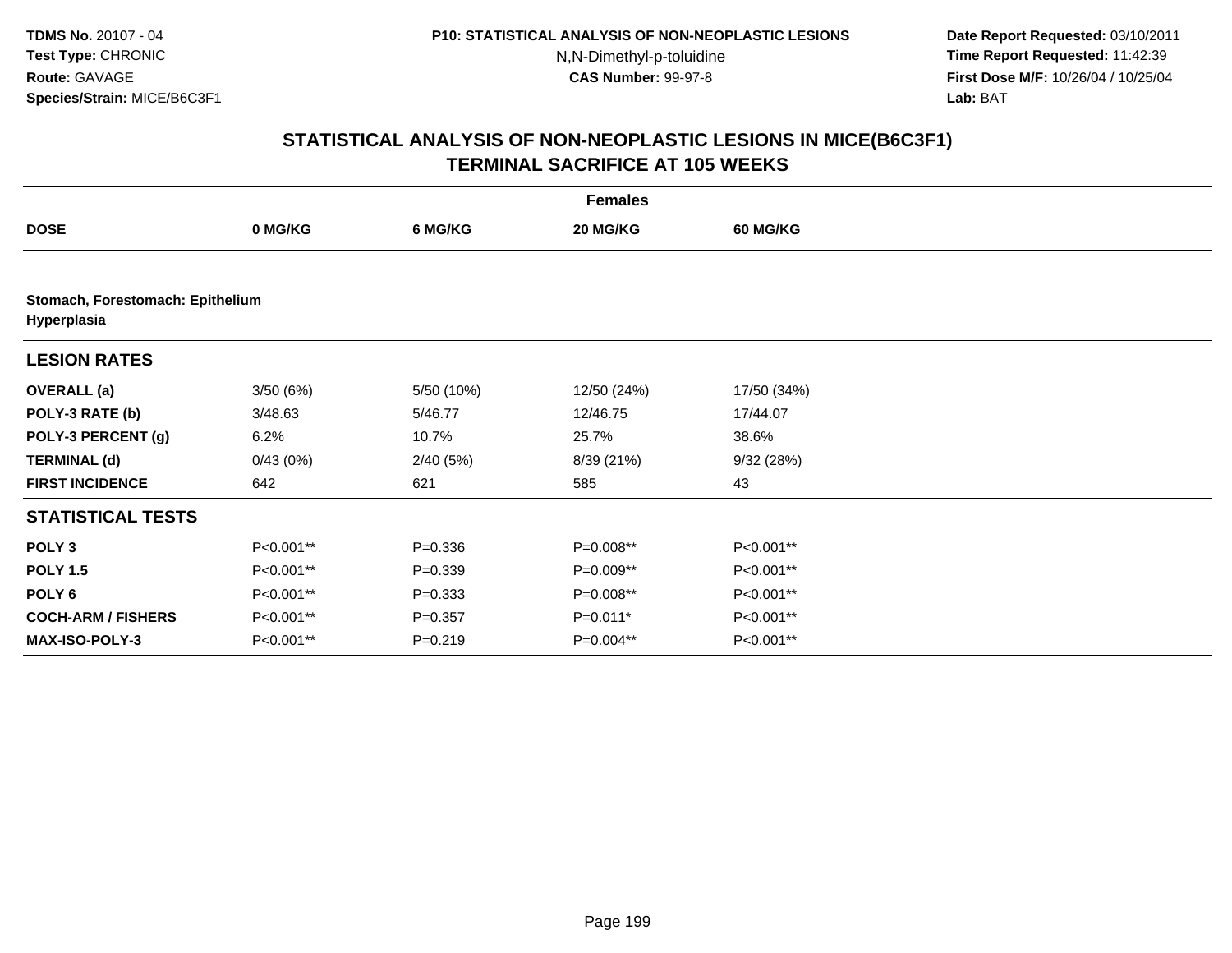**Date Report Requested:** 03/10/2011 **Time Report Requested:** 11:42:39 **First Dose M/F:** 10/26/04 / 10/25/04 Lab: BAT **Lab:** BAT

| <b>Females</b>                  |             |             |             |                 |  |  |
|---------------------------------|-------------|-------------|-------------|-----------------|--|--|
| <b>DOSE</b>                     | 0 MG/KG     | 6 MG/KG     | 20 MG/KG    | <b>60 MG/KG</b> |  |  |
|                                 |             |             |             |                 |  |  |
| <b>Thymus</b><br><b>Atrophy</b> |             |             |             |                 |  |  |
| <b>LESION RATES</b>             |             |             |             |                 |  |  |
| <b>OVERALL</b> (a)              | 46/50 (92%) | 46/50 (92%) | 39/48 (81%) | 43/48 (90%)     |  |  |
| POLY-3 RATE (b)                 | 46/50.00    | 46/49.85    | 39/45.19    | 43/45.51        |  |  |
| POLY-3 PERCENT (g)              | 92%         | 92.3%       | 86.3%       | 94.5%           |  |  |
| <b>TERMINAL (d)</b>             | 39/43 (91%) | 38/40 (95%) | 34/38 (90%) | 31/32 (97%)     |  |  |
| <b>FIRST INCIDENCE</b>          | 444         | 8           | 501         | 386             |  |  |
| <b>STATISTICAL TESTS</b>        |             |             |             |                 |  |  |
| POLY <sub>3</sub>               | $P = 0.396$ | $P=0.625$   | P=0.281N    | $P=0.469$       |  |  |
| <b>POLY 1.5</b>                 | $P = 0.433$ | $P = 0.634$ | P=0.232N    | $P = 0.509$     |  |  |
| POLY <sub>6</sub>               | $P = 0.351$ | $P = 0.609$ | P=0.349N    | $P = 0.417$     |  |  |
| <b>COCH-ARM / FISHERS</b>       | P=0.426N    | P=0.643N    | P=0.102N    | P=0.474N        |  |  |
| MAX-ISO-POLY-3                  | $P = 0.384$ | $P = 0.478$ | P=0.189N    | $P = 0.318$     |  |  |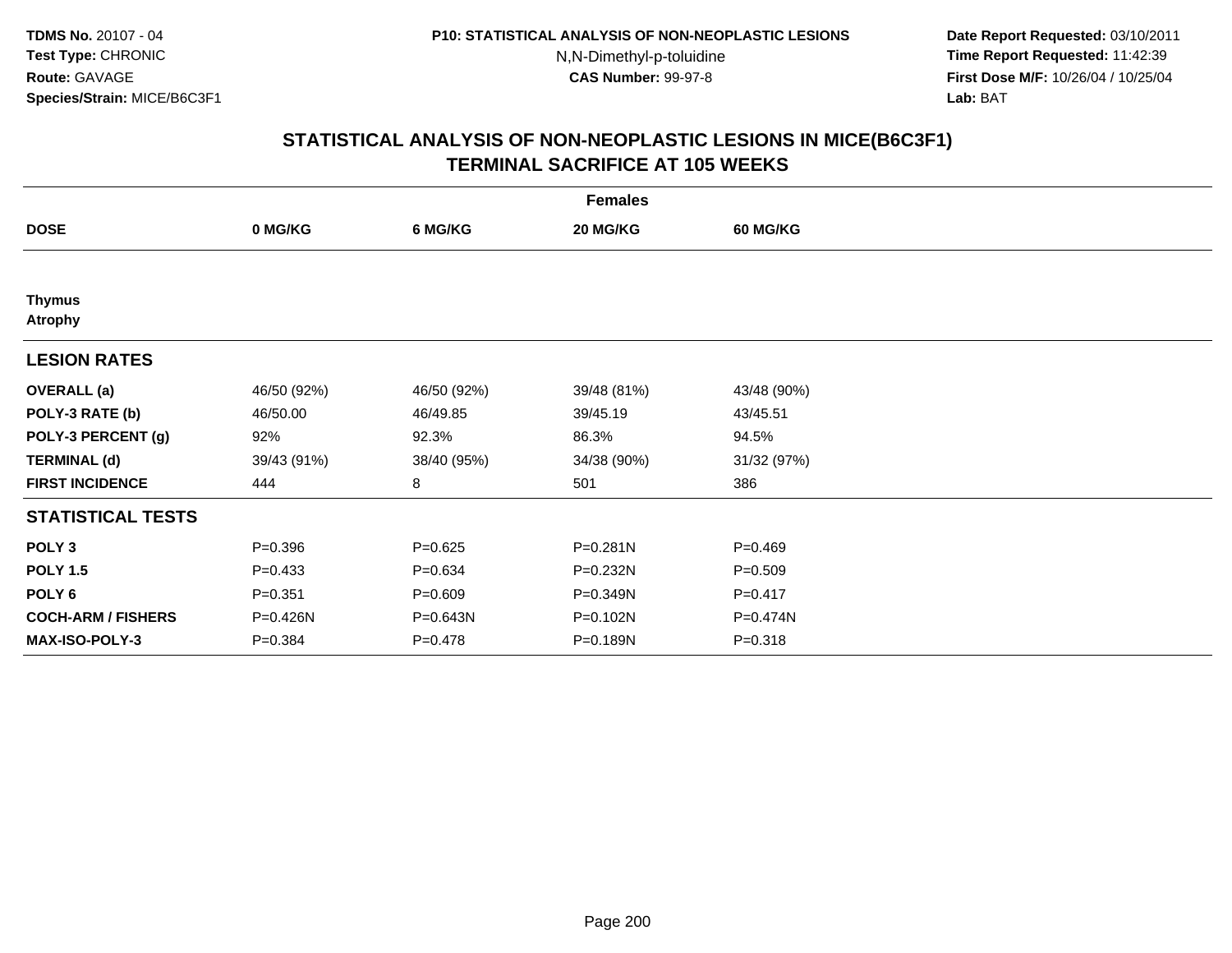**Date Report Requested:** 03/10/2011 **Time Report Requested:** 11:42:39 **First Dose M/F:** 10/26/04 / 10/25/04 Lab: BAT **Lab:** BAT

|                                       |              |              | <b>Females</b> |                 |  |
|---------------------------------------|--------------|--------------|----------------|-----------------|--|
| <b>DOSE</b>                           | 0 MG/KG      | 6 MG/KG      | 20 MG/KG       | <b>60 MG/KG</b> |  |
|                                       |              |              |                |                 |  |
| <b>Thymus</b><br>Hyperplasia Lymphoid |              |              |                |                 |  |
| <b>LESION RATES</b>                   |              |              |                |                 |  |
| <b>OVERALL</b> (a)                    | 3/50(6%)     | 0/50(0%)     | 0/48(0%)       | 0/48(0%)        |  |
| POLY-3 RATE (b)                       | 3/47.76      | 0/46.14      | 0/43.60        | 0/39.86         |  |
| POLY-3 PERCENT (g)                    | 6.3%         | 0%           | 0%             | 0%              |  |
| <b>TERMINAL (d)</b>                   | 3/43(7%)     | 0/40(0%)     | 0/38(0%)       | 0/32(0%)        |  |
| <b>FIRST INCIDENCE</b>                | 729 (T)      | ---          | $--$           | ---             |  |
| <b>STATISTICAL TESTS</b>              |              |              |                |                 |  |
| POLY <sub>3</sub>                     | $P = 0.136N$ | $P = 0.125N$ | P=0.136N       | P=0.154N        |  |
| <b>POLY 1.5</b>                       | P=0.136N     | P=0.124N     | P=0.134N       | $P = 0.147N$    |  |
| POLY 6                                | P=0.137N     | P=0.125N     | P=0.137N       | P=0.163N        |  |
| <b>COCH-ARM / FISHERS</b>             | P=0.139N     | $P = 0.121N$ | P=0.129N       | P=0.129N        |  |
| <b>MAX-ISO-POLY-3</b>                 | P=0.028N*    | P=0.043N*    | $P = 0.051N$   | P=0.068N        |  |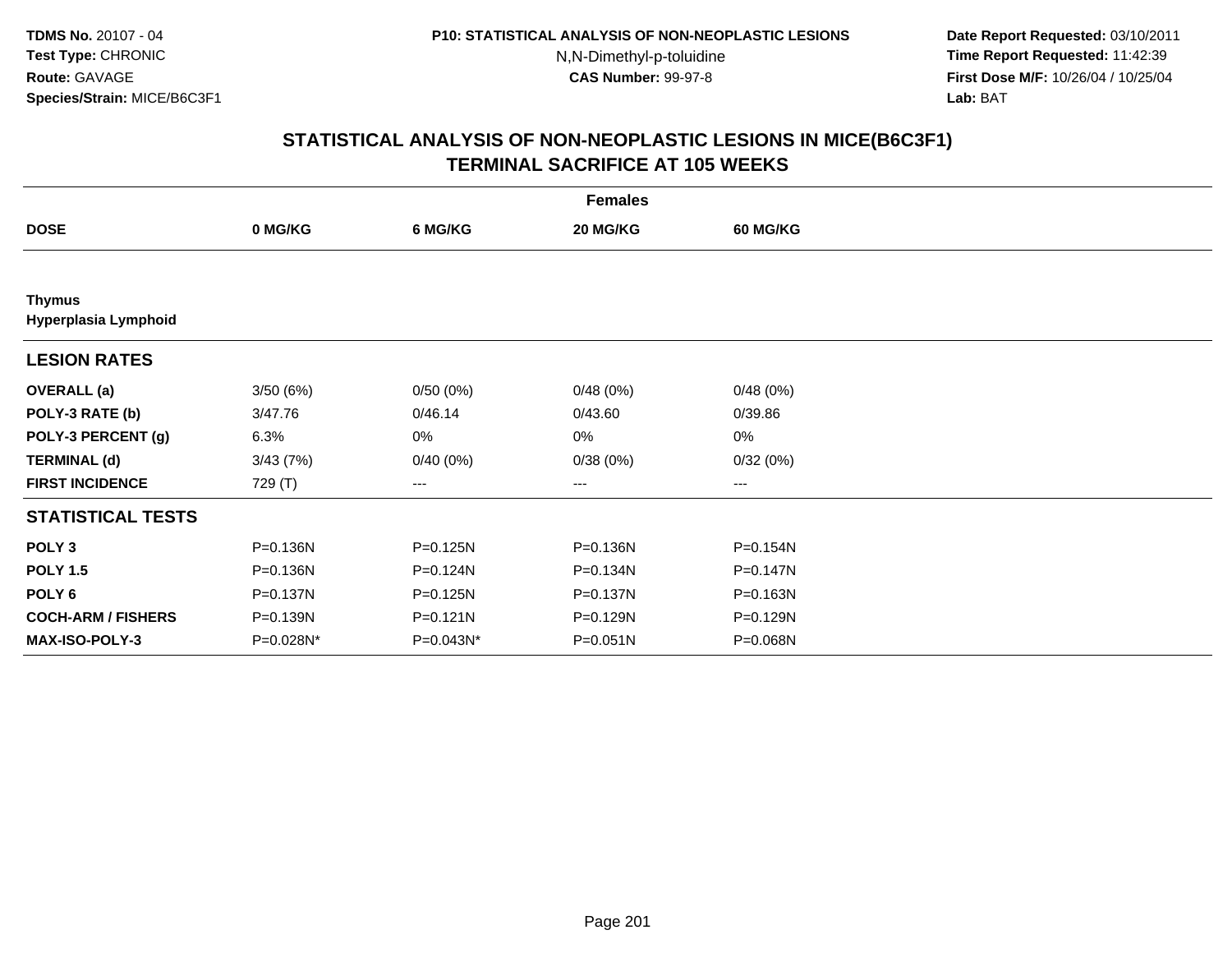**Date Report Requested:** 03/10/2011 **Time Report Requested:** 11:42:39 **First Dose M/F:** 10/26/04 / 10/25/04 Lab: BAT **Lab:** BAT

| <b>Females</b>                   |          |          |          |                        |  |  |
|----------------------------------|----------|----------|----------|------------------------|--|--|
| <b>DOSE</b>                      | 0 MG/KG  | 6 MG/KG  | 20 MG/KG | <b>60 MG/KG</b>        |  |  |
|                                  |          |          |          |                        |  |  |
| <b>Thymus</b><br><b>Necrosis</b> |          |          |          |                        |  |  |
| <b>LESION RATES</b>              |          |          |          |                        |  |  |
| <b>OVERALL</b> (a)               | 0/50(0%) | 0/50(0%) | 0/48(0%) | 0/48(0%)               |  |  |
| POLY-3 RATE (b)                  | 0/47.76  | 0/46.14  | 0/43.60  | 0/39.86                |  |  |
| POLY-3 PERCENT (g)               | 0%       | 0%       | 0%       | 0%                     |  |  |
| <b>TERMINAL (d)</b>              | 0/43(0%) | 0/40(0%) | 0/38(0%) | 0/32(0%)               |  |  |
| <b>FIRST INCIDENCE</b>           | $---$    | ---      | $---$    | $\qquad \qquad \cdots$ |  |  |
| <b>STATISTICAL TESTS</b>         |          |          |          |                        |  |  |
| POLY <sub>3</sub>                | (n)      | (n)      | (n)      | (n)                    |  |  |
| <b>POLY 1.5</b>                  | (n)      | (n)      | (n)      | (n)                    |  |  |
| POLY <sub>6</sub>                | (n)      | (n)      | (n)      | (n)                    |  |  |
| <b>COCH-ARM / FISHERS</b>        | (n)      | (n)      | (n)      | (n)                    |  |  |
| MAX-ISO-POLY-3                   | (n)      | (n)      | (n)      | (n)                    |  |  |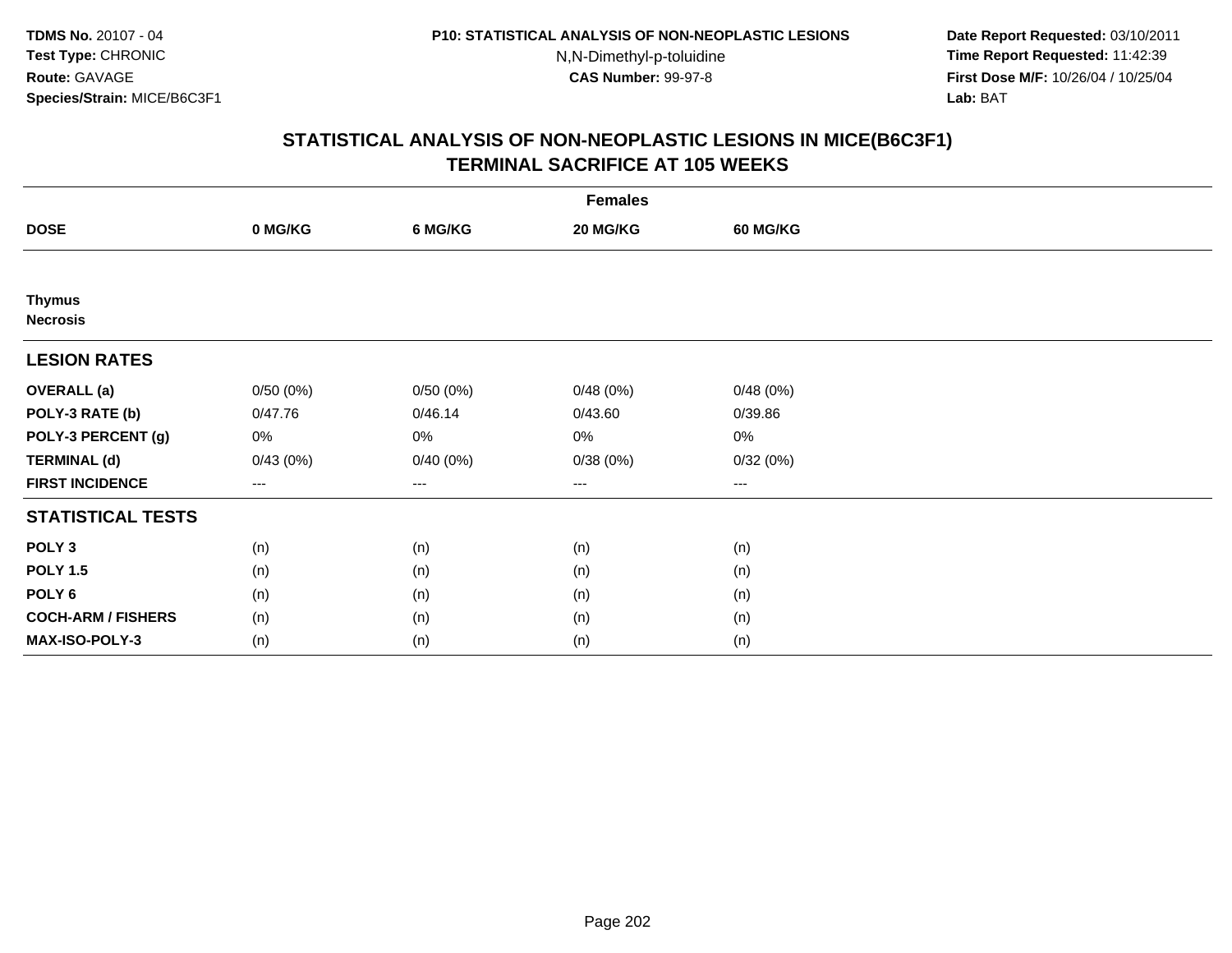**Date Report Requested:** 03/10/2011 **Time Report Requested:** 11:42:39 **First Dose M/F:** 10/26/04 / 10/25/04 Lab: BAT **Lab:** BAT

| <b>Females</b>                         |          |             |          |                        |  |  |  |
|----------------------------------------|----------|-------------|----------|------------------------|--|--|--|
| <b>DOSE</b>                            | 0 MG/KG  | 6 MG/KG     | 20 MG/KG | <b>60 MG/KG</b>        |  |  |  |
|                                        |          |             |          |                        |  |  |  |
| <b>Thyroid Gland</b><br><b>Atrophy</b> |          |             |          |                        |  |  |  |
| <b>LESION RATES</b>                    |          |             |          |                        |  |  |  |
| <b>OVERALL</b> (a)                     | 0/50(0%) | 2/50(4%)    | 0/50(0%) | 0/50(0%)               |  |  |  |
| POLY-3 RATE (b)                        | 0/47.76  | 2/46.14     | 0/45.50  | 0/40.98                |  |  |  |
| POLY-3 PERCENT (g)                     | 0%       | 4.3%        | 0%       | 0%                     |  |  |  |
| <b>TERMINAL (d)</b>                    | 0/43(0%) | 2/40(5%)    | 0/39(0%) | 0/32(0%)               |  |  |  |
| <b>FIRST INCIDENCE</b>                 | $---$    | 729 (T)     | ---      | $\qquad \qquad \cdots$ |  |  |  |
| <b>STATISTICAL TESTS</b>               |          |             |          |                        |  |  |  |
| POLY <sub>3</sub>                      | P=0.393N | $P = 0.230$ | (e)      | (e)                    |  |  |  |
| <b>POLY 1.5</b>                        | P=0.387N | $P = 0.231$ | (e)      | (e)                    |  |  |  |
| POLY <sub>6</sub>                      | P=0.398N | $P=0.229$   | (e)      | (e)                    |  |  |  |
| <b>COCH-ARM / FISHERS</b>              | P=0.369N | $P = 0.247$ | (e)      | (e)                    |  |  |  |
| MAX-ISO-POLY-3                         | P=0.307N | $P = 0.076$ | (e)      | (e)                    |  |  |  |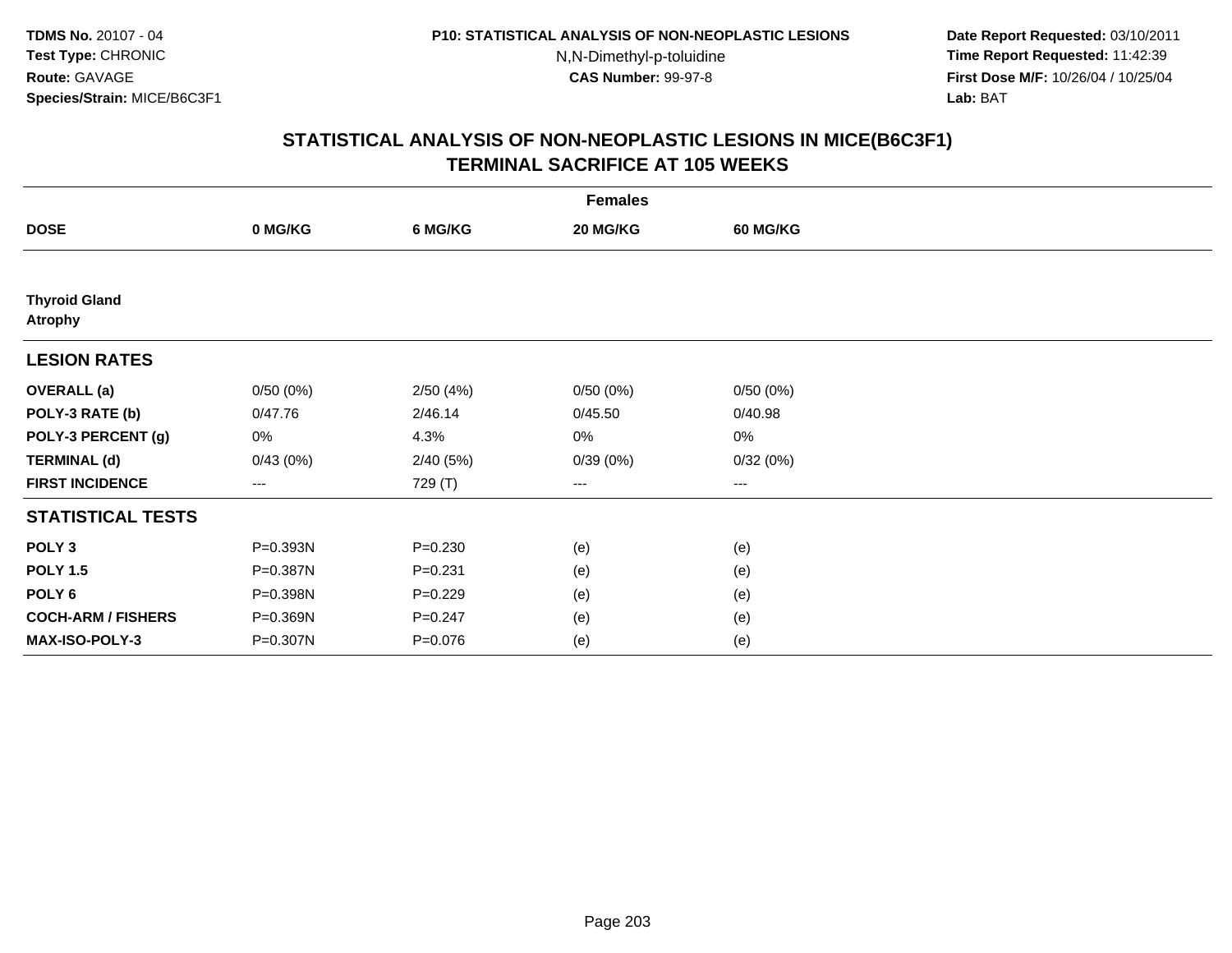**Date Report Requested:** 03/10/2011 **Time Report Requested:** 11:42:39 **First Dose M/F:** 10/26/04 / 10/25/04 Lab: BAT **Lab:** BAT

| <b>Females</b>            |              |              |              |            |  |  |
|---------------------------|--------------|--------------|--------------|------------|--|--|
| <b>DOSE</b>               | 0 MG/KG      | 6 MG/KG      | 20 MG/KG     | 60 MG/KG   |  |  |
|                           |              |              |              |            |  |  |
| Tooth<br><b>Dysplasia</b> |              |              |              |            |  |  |
| <b>LESION RATES</b>       |              |              |              |            |  |  |
| <b>OVERALL</b> (a)        | 13/13 (100%) | 10/10 (100%) | 4/7 (57%)    | 4/4 (100%) |  |  |
| POLY-3 RATE (b)           | 13/13.00     | 10/10.00     | 4/6.26       | 4/4.00     |  |  |
| POLY-3 PERCENT (g)        | 100%         | 100%         | 63.9%        | 100%       |  |  |
| <b>TERMINAL (d)</b>       | 12/12 (100%) | 10/10 (100%) | $3/4$ (75%)  | 3/3(100%)  |  |  |
| <b>FIRST INCIDENCE</b>    | 642          | 729 (T)      | 627          | 627        |  |  |
| <b>STATISTICAL TESTS</b>  |              |              |              |            |  |  |
| POLY <sub>3</sub>         | P=0.604N     | (e)          | P=0.028N*    | (e)        |  |  |
| <b>POLY 1.5</b>           | P=0.546N     | (e)          | P=0.019N*    | (e)        |  |  |
| POLY <sub>6</sub>         | P=0.687N     | (e)          | $P = 0.061N$ | (e)        |  |  |
| <b>COCH-ARM / FISHERS</b> | P=0.485N     | (e)          | P=0.031N*    | (e)        |  |  |
| <b>MAX-ISO-POLY-3</b>     | P=0.085N     | (e)          | P=0.008N**   | (e)        |  |  |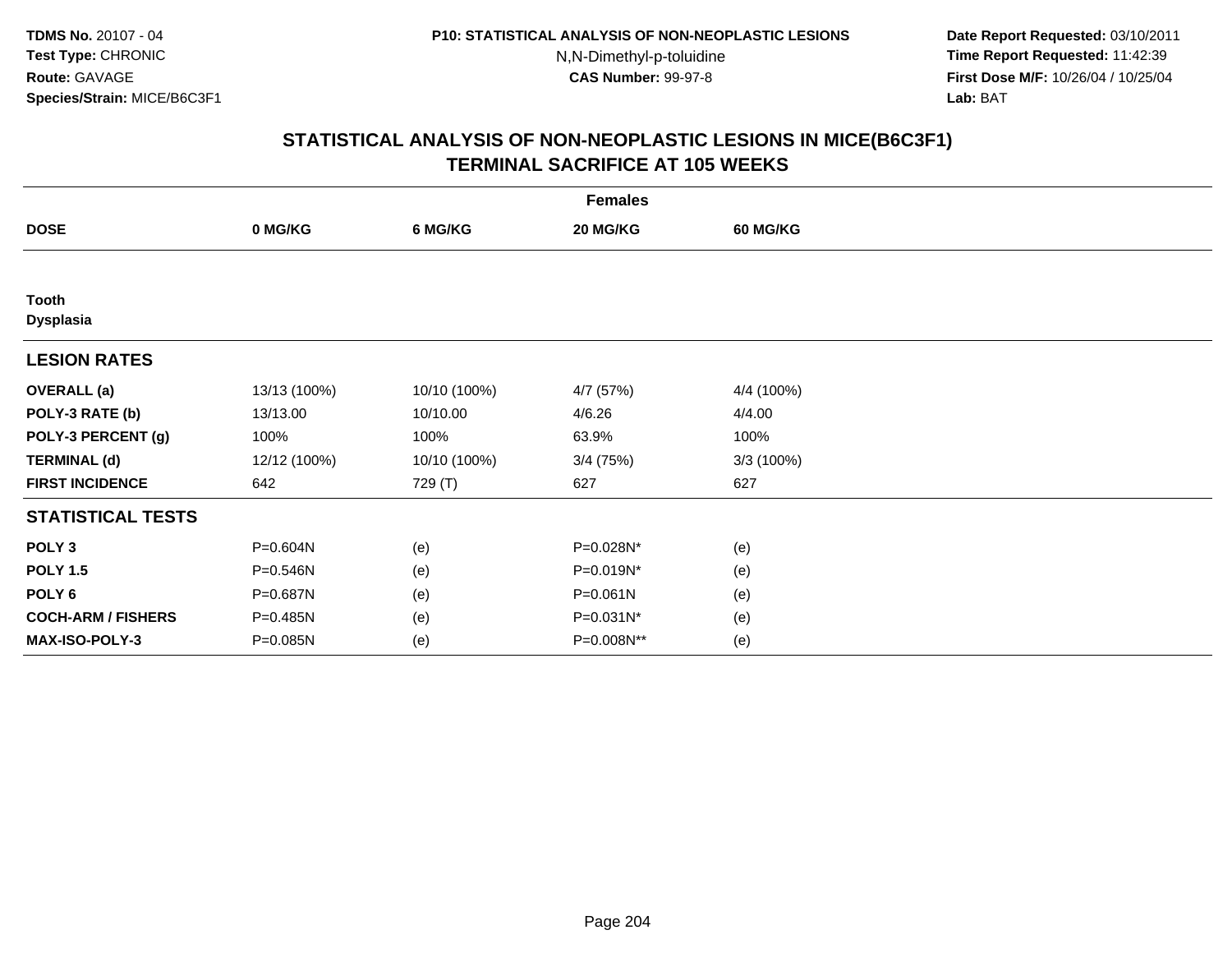**Date Report Requested:** 03/10/2011 **Time Report Requested:** 11:42:39 **First Dose M/F:** 10/26/04 / 10/25/04 Lab: BAT **Lab:** BAT

|                                                             |          |          | <b>Females</b>    |          |  |
|-------------------------------------------------------------|----------|----------|-------------------|----------|--|
| <b>DOSE</b>                                                 | 0 MG/KG  | 6 MG/KG  | 20 MG/KG          | 60 MG/KG |  |
|                                                             |          |          |                   |          |  |
| <b>Urinary Bladder</b><br><b>Calculus Gross Observation</b> |          |          |                   |          |  |
| <b>LESION RATES</b>                                         |          |          |                   |          |  |
| <b>OVERALL</b> (a)                                          | 0/50(0%) | 0/50(0%) | 0/50(0%)          | 0/50(0%) |  |
| POLY-3 RATE (b)                                             | 0/47.76  | 0/46.14  | 0/45.50           | 0/40.98  |  |
| POLY-3 PERCENT (g)                                          | 0%       | 0%       | 0%                | 0%       |  |
| <b>TERMINAL (d)</b>                                         | 0/43(0%) | 0/40(0%) | 0/39(0%)          | 0/32(0%) |  |
| <b>FIRST INCIDENCE</b>                                      | $---$    | ---      | $\qquad \qquad -$ | ---      |  |
| <b>STATISTICAL TESTS</b>                                    |          |          |                   |          |  |
| POLY <sub>3</sub>                                           | (n)      | (n)      | (n)               | (n)      |  |
| <b>POLY 1.5</b>                                             | (n)      | (n)      | (n)               | (n)      |  |
| POLY <sub>6</sub>                                           | (n)      | (n)      | (n)               | (n)      |  |
| <b>COCH-ARM / FISHERS</b>                                   | (n)      | (n)      | (n)               | (n)      |  |
| MAX-ISO-POLY-3                                              | (n)      | (n)      | (n)               | (n)      |  |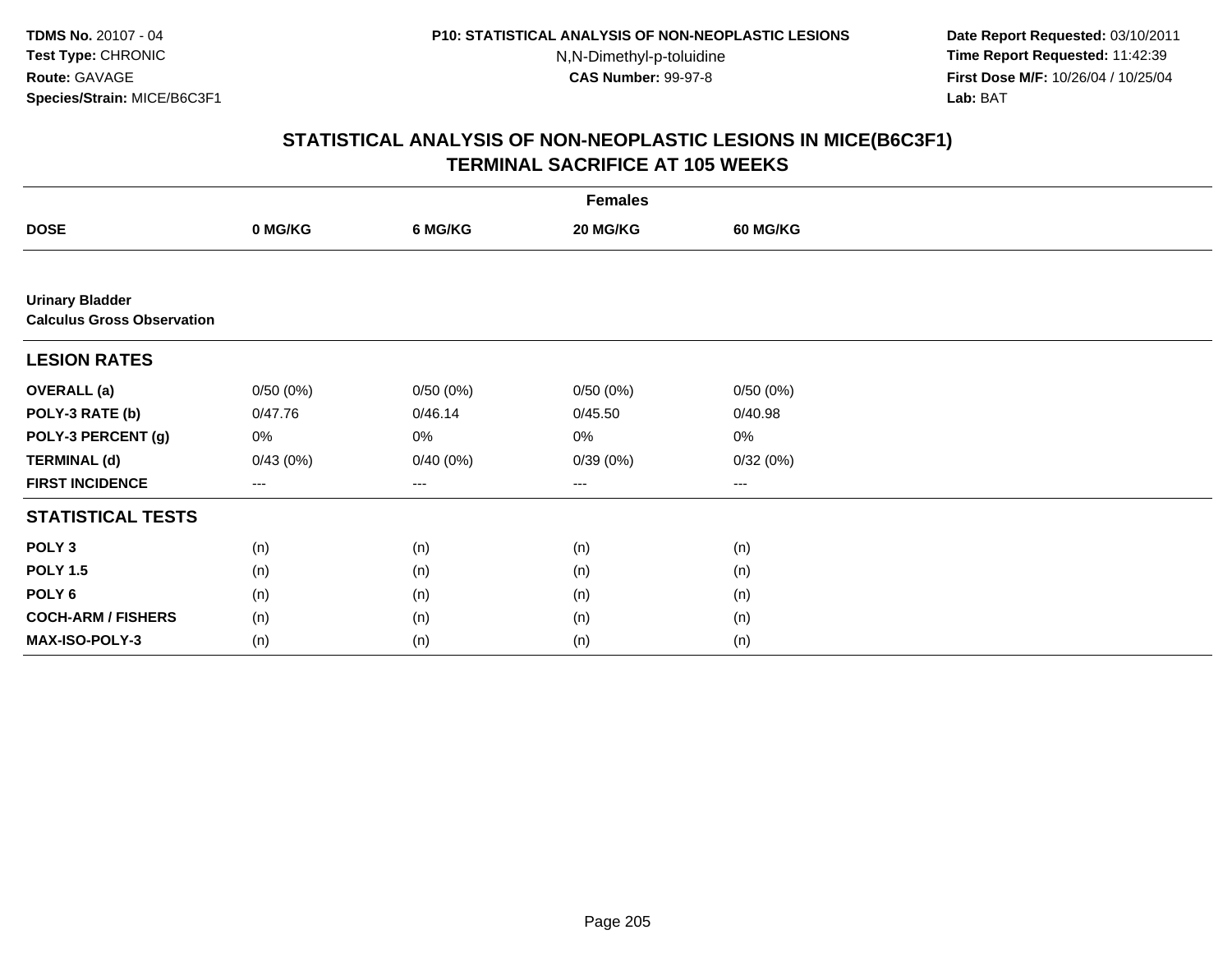**Date Report Requested:** 03/10/2011 **Time Report Requested:** 11:42:39 **First Dose M/F:** 10/26/04 / 10/25/04 Lab: BAT **Lab:** BAT

|                              |              |             | <b>Females</b> |                        |  |
|------------------------------|--------------|-------------|----------------|------------------------|--|
| <b>DOSE</b>                  | 0 MG/KG      | 6 MG/KG     | 20 MG/KG       | <b>60 MG/KG</b>        |  |
|                              |              |             |                |                        |  |
| <b>Uterus</b><br>Angiectasis |              |             |                |                        |  |
| <b>LESION RATES</b>          |              |             |                |                        |  |
| <b>OVERALL</b> (a)           | 2/50(4%)     | 2/50(4%)    | 1/50(2%)       | 0/50(0%)               |  |
| POLY-3 RATE (b)              | 2/47.76      | 2/46.14     | 1/45.50        | 0/40.98                |  |
| POLY-3 PERCENT (g)           | 4.2%         | 4.3%        | 2.2%           | $0\%$                  |  |
| <b>TERMINAL (d)</b>          | 2/43(5%)     | 2/40(5%)    | 1/39(3%)       | 0/32(0%)               |  |
| <b>FIRST INCIDENCE</b>       | 729 (T)      | 729 (T)     | 729 (T)        | $\qquad \qquad \cdots$ |  |
| <b>STATISTICAL TESTS</b>     |              |             |                |                        |  |
| POLY <sub>3</sub>            | P=0.166N     | $P = 0.681$ | P=0.517N       | P=0.273N               |  |
| <b>POLY 1.5</b>              | P=0.159N     | $P = 0.683$ | $P = 0.514N$   | P=0.262N               |  |
| POLY <sub>6</sub>            | P=0.175N     | $P = 0.681$ | $P = 0.519N$   | P=0.285N               |  |
| <b>COCH-ARM / FISHERS</b>    | $P = 0.141N$ | P=0.691N    | P=0.500N       | P=0.247N               |  |
| <b>MAX-ISO-POLY-3</b>        | P=0.216N     | $P = 0.486$ | P=0.299N       | P=0.109N               |  |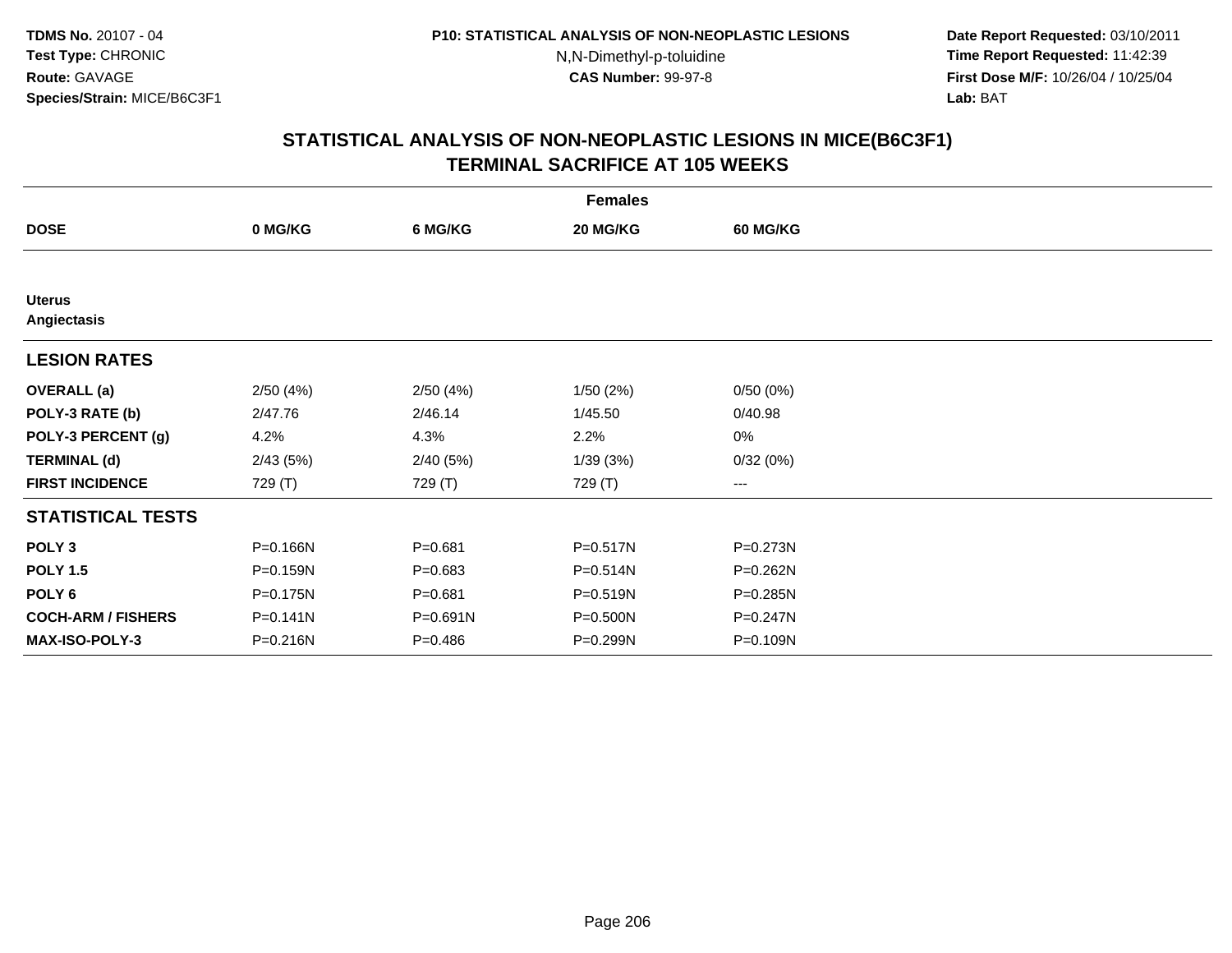**Date Report Requested:** 03/10/2011 **Time Report Requested:** 11:42:39 **First Dose M/F:** 10/26/04 / 10/25/04 Lab: BAT **Lab:** BAT

|                                    |              |             | <b>Females</b> |                 |  |
|------------------------------------|--------------|-------------|----------------|-----------------|--|
| <b>DOSE</b>                        | 0 MG/KG      | 6 MG/KG     | 20 MG/KG       | <b>60 MG/KG</b> |  |
|                                    |              |             |                |                 |  |
| <b>Uterus</b><br><b>Dilatation</b> |              |             |                |                 |  |
| <b>LESION RATES</b>                |              |             |                |                 |  |
| <b>OVERALL</b> (a)                 | 13/50 (26%)  | 13/50 (26%) | 6/50 (12%)     | 10/50 (20%)     |  |
| POLY-3 RATE (b)                    | 13/47.99     | 13/46.52    | 6/45.50        | 10/41.69        |  |
| POLY-3 PERCENT (g)                 | 27.1%        | 27.9%       | 13.2%          | 24%             |  |
| <b>TERMINAL (d)</b>                | 12/43 (28%)  | 12/40 (30%) | 6/39(15%)      | 9/32(28%)       |  |
| <b>FIRST INCIDENCE</b>             | 666          | 621         | 729 (T)        | 481             |  |
| <b>STATISTICAL TESTS</b>           |              |             |                |                 |  |
| POLY <sub>3</sub>                  | P=0.374N     | $P = 0.554$ | P=0.077N       | P=0.463N        |  |
| <b>POLY 1.5</b>                    | P=0.339N     | $P = 0.558$ | P=0.075N       | P=0.420N        |  |
| POLY <sub>6</sub>                  | $P = 0.415N$ | $P = 0.554$ | P=0.081N       | P=0.513N        |  |
| <b>COCH-ARM / FISHERS</b>          | P=0.264N     | P=0.590N    | P=0.062N       | P=0.318N        |  |
| <b>MAX-ISO-POLY-3</b>              | P=0.276N     | $P = 0.463$ | P=0.050N*      | P=0.376N        |  |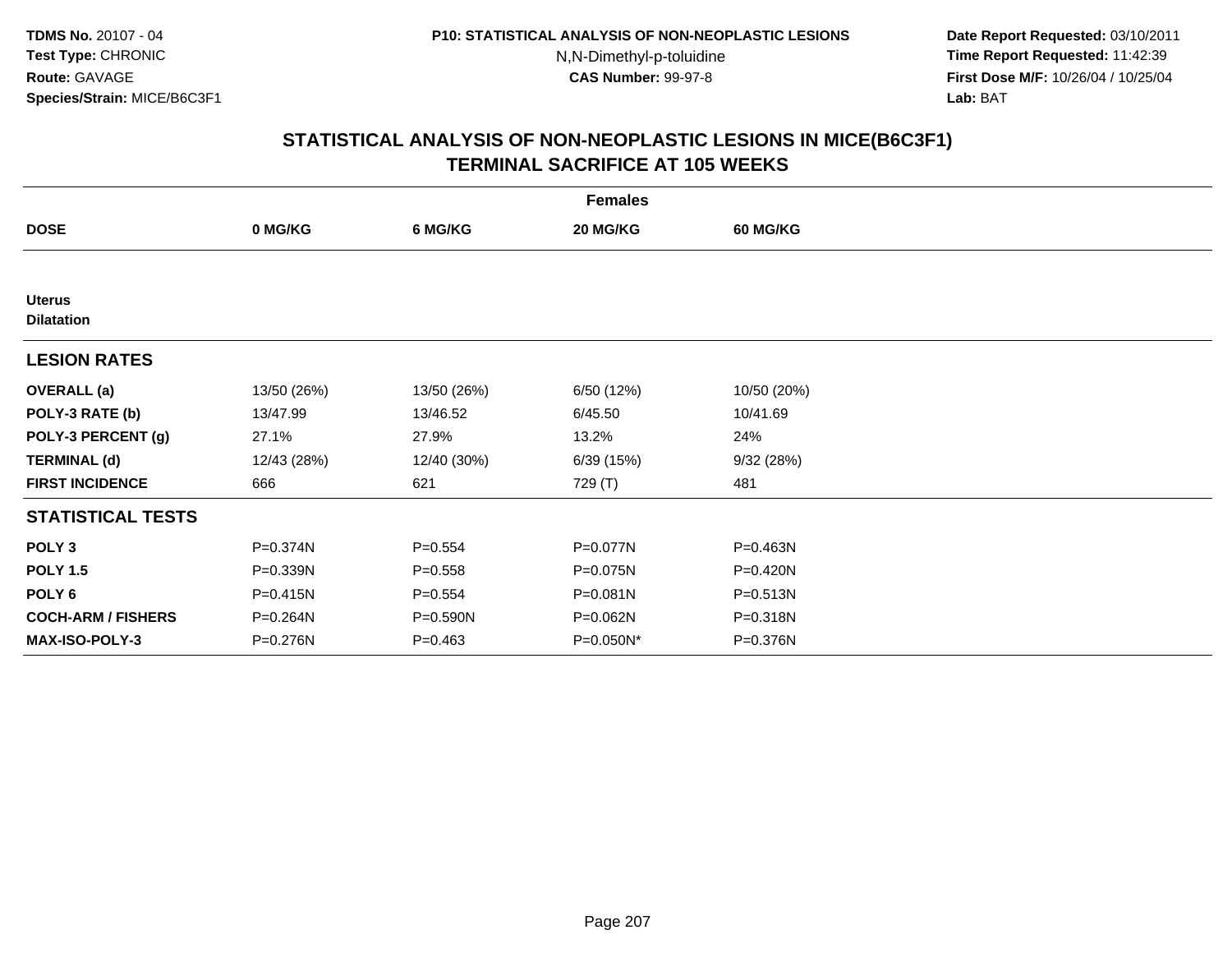**Date Report Requested:** 03/10/2011 **Time Report Requested:** 11:42:39 **First Dose M/F:** 10/26/04 / 10/25/04 Lab: BAT **Lab:** BAT

|                               |          |             | <b>Females</b> |                 |  |
|-------------------------------|----------|-------------|----------------|-----------------|--|
| <b>DOSE</b>                   | 0 MG/KG  | 6 MG/KG     | 20 MG/KG       | <b>60 MG/KG</b> |  |
|                               |          |             |                |                 |  |
| <b>Uterus</b><br>Inflammation |          |             |                |                 |  |
| <b>LESION RATES</b>           |          |             |                |                 |  |
| <b>OVERALL</b> (a)            | 1/50(2%) | 3/50(6%)    | 2/50(4%)       | 0/50(0%)        |  |
| POLY-3 RATE (b)               | 1/47.76  | 3/46.16     | 2/45.50        | 0/40.98         |  |
| POLY-3 PERCENT (g)            | 2.1%     | 6.5%        | 4.4%           | 0%              |  |
| <b>TERMINAL (d)</b>           | 1/43(2%) | 2/40(5%)    | 2/39(5%)       | 0/32(0%)        |  |
| <b>FIRST INCIDENCE</b>        | 729 (T)  | 723         | 729 (T)        | $\cdots$        |  |
| <b>STATISTICAL TESTS</b>      |          |             |                |                 |  |
| POLY <sub>3</sub>             | P=0.229N | $P = 0.293$ | $P=0.483$      | P=0.530N        |  |
| <b>POLY 1.5</b>               | P=0.215N | $P = 0.295$ | $P = 0.486$    | $P = 0.522N$    |  |
| POLY 6                        | P=0.244N | $P = 0.293$ | $P = 0.481$    | $P = 0.540N$    |  |
| <b>COCH-ARM / FISHERS</b>     | P=0.183N | $P = 0.309$ | $P = 0.500$    | P=0.500N        |  |
| <b>MAX-ISO-POLY-3</b>         | P=0.245N | $P = 0.150$ | $P=0.271$      | P=0.196N        |  |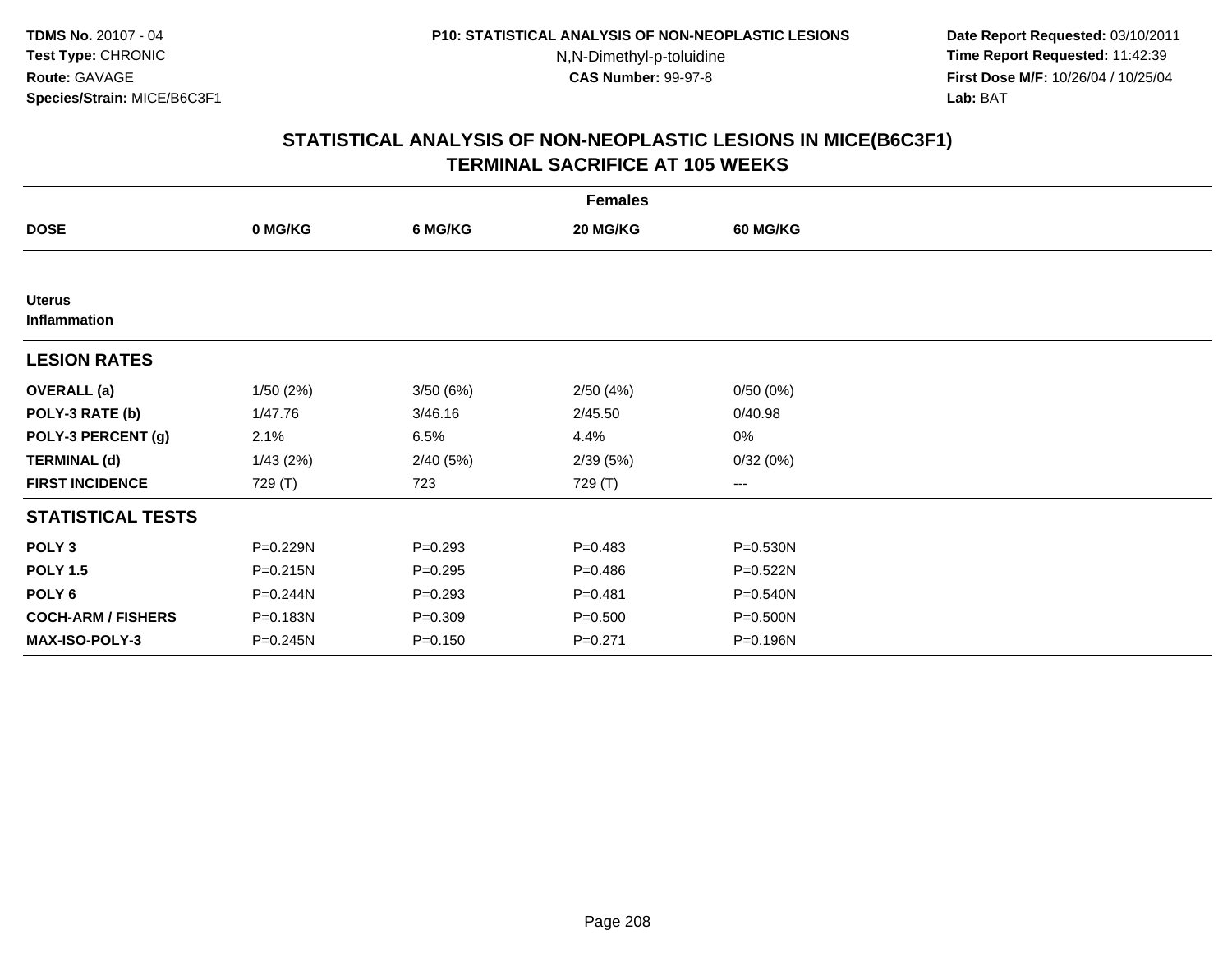**Date Report Requested:** 03/10/2011 **Time Report Requested:** 11:42:39 **First Dose M/F:** 10/26/04 / 10/25/04 Lab: BAT **Lab:** BAT

|                                                         |             |             | <b>Females</b> |                 |  |
|---------------------------------------------------------|-------------|-------------|----------------|-----------------|--|
| <b>DOSE</b>                                             | 0 MG/KG     | 6 MG/KG     | 20 MG/KG       | <b>60 MG/KG</b> |  |
|                                                         |             |             |                |                 |  |
| <b>Uterus: Endometrium</b><br><b>Hyperplasia Cystic</b> |             |             |                |                 |  |
| <b>LESION RATES</b>                                     |             |             |                |                 |  |
| <b>OVERALL</b> (a)                                      | 25/50 (50%) | 17/50 (34%) | 11/50 (22%)    | 9/50 (18%)      |  |
| POLY-3 RATE (b)                                         | 25/48.44    | 17/46.40    | 11/45.73       | 9/42.42         |  |
| POLY-3 PERCENT (g)                                      | 51.6%       | 36.6%       | 24.1%          | 21.2%           |  |
| <b>TERMINAL (d)</b>                                     | 22/43 (51%) | 15/40 (38%) | 10/39 (26%)    | 5/32 (16%)      |  |
| <b>FIRST INCIDENCE</b>                                  | 642         | 671         | 669            | 573             |  |
| <b>STATISTICAL TESTS</b>                                |             |             |                |                 |  |
| POLY <sub>3</sub>                                       | P=0.003N**  | P=0.102N    | P=0.004N**     | P=0.002N**      |  |
| <b>POLY 1.5</b>                                         | P=0.003N**  | P=0.097N    | P=0.004N**     | P<0.001N**      |  |
| POLY 6                                                  | P=0.004N**  | P=0.107N    | P=0.005N**     | P=0.003N**      |  |
| <b>COCH-ARM / FISHERS</b>                               | P=0.002N**  | P=0.078N    | P=0.003N**     | P<0.001N**      |  |
| <b>MAX-ISO-POLY-3</b>                                   | P=0.003N**  | P=0.073N    | P=0.003N**     | P=0.002N**      |  |